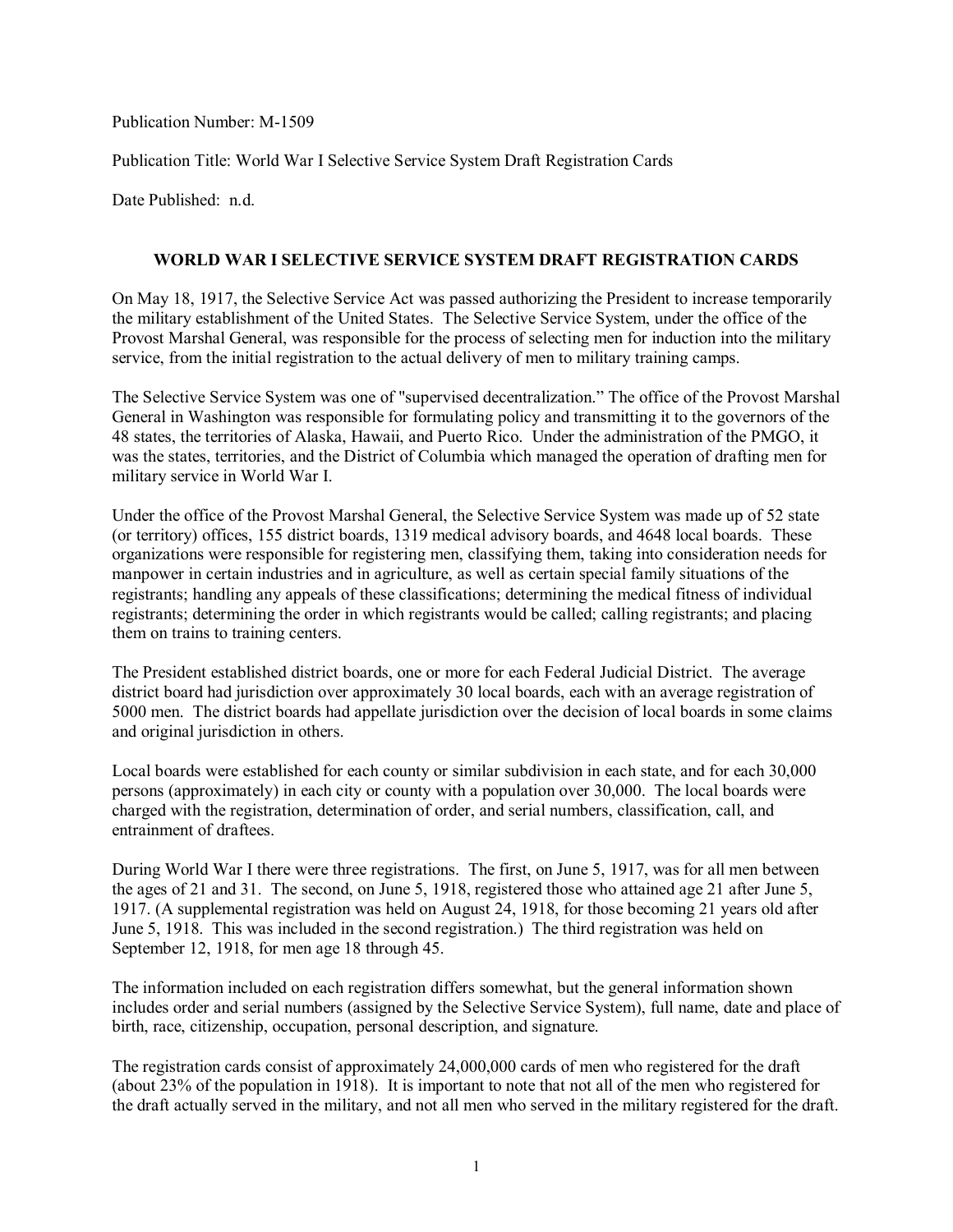Moreover, these are not military service records. They end when an individual reports to the army training camp. They contain no information about an individual's military service.

After the signing of the armistice of November 11, 1918, the activities of the Selective Service System were rapidly curtailed. On March 31, 1919, all local, district, and medical advisory boards were closed, and on May 21, 1919, the last state headquarters closed operations. The Provost Marshal General was relieved from duty on July 15, 1919, thereby finally terminating the activities of the Selective Service System of World War I.

The records are arranged alphabetically by state, including Alaska, Hawaii, Puerto Rico, and the District of Columbia; thereunder alphabetically by county or city (except for Connecticut, Massachusetts, and Rhode Island, which are arranged by divisions and counties); thereunder alphabetically by name of registrants.

In rural areas one should be able to find a registrant's card knowing his name and the county in which he registered. For large cities and in some larger counties, the search could be more difficult. In New York City, for instance, there were 189 local boards. Microfilm publication M1860*, Boundary Maps of Selected Cities and Counties of World War I Selective Service Draft Registration Boards, 1917-1918* may of some assistance in narrowing down the problem to the appropriate board.

Related records include Classification Lists or Docket Books maintained by local boards to show the process of classification, physical examination, claim for exemption or discharge from the draft, and the appeal process for each registrant. Each local board also maintained lists of men ordered to report to the board for induction. These show (for each individual ordered to report) the name, mobilization camp to which he was to report and the date he was to report, and the certification of officials of the mobilization camp that the man had (or had not) reported as ordered.

There are also records of the appeals process, and records relating to American registrants living abroad and aliens living in the United States.

## **CONTENTS**

| Roll            | Description                |
|-----------------|----------------------------|
| AL1             | Alabama                    |
|                 | Autauga County; A-Z        |
|                 | Baldwin County; A-Hubbart  |
| AI.2            | Baldwin County; H-Z        |
|                 | Barbour County; A-L        |
| AL <sub>3</sub> | Barbour County; L-Z        |
|                 | Bibb County; A-L           |
| AL4             | Bibb County; L-Z           |
|                 | Birmingham City # 1; A-H   |
| AL <sub>5</sub> | Birmingham City # 1; $H-Z$ |
|                 | Birmingham City # 2; A-B   |
| AL6             | Birmingham City # 2; B-L   |
| AL7             | Birmingham City # 2; L-Z   |
|                 | Birmingham City # 3; A-B   |
| AL8             | Birmingham City # 3; B-L   |
| AL9             | Birmingham City # 3; L-Z   |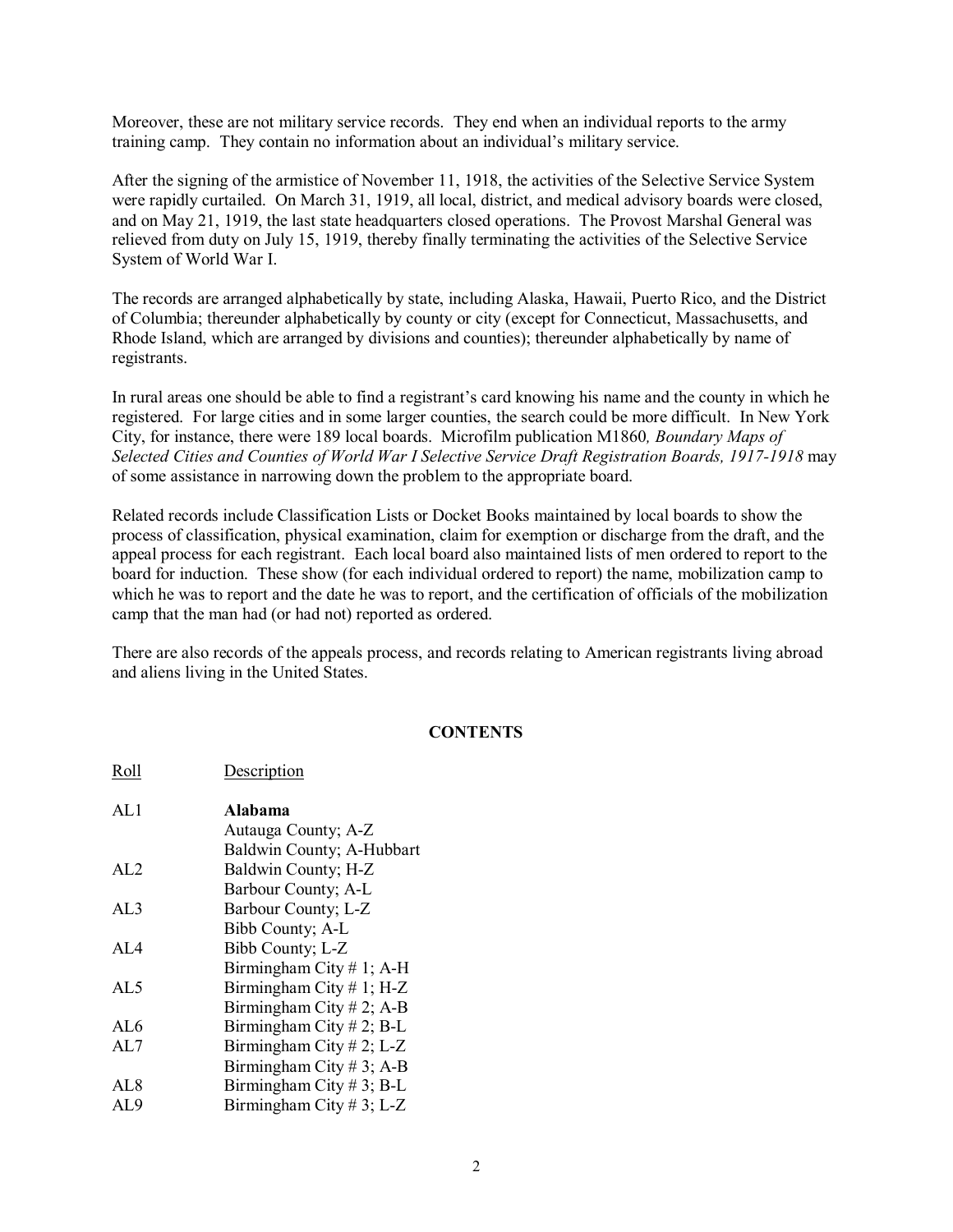| AL10             | Birmingham City #4; A-T        |
|------------------|--------------------------------|
| AL11             | Birmingham City #4; T-Z        |
|                  | Birmingham City # 5; A-K       |
| AL12             | Birmingham City $# 5$ ; K-Z    |
|                  | Birmingham City # 6; A-C       |
| AL13             | Birmingham City # 6; C-Z       |
|                  | <b>Blount County; A-B</b>      |
| AL <sub>14</sub> | <b>Blount County</b> ; B-Z     |
|                  |                                |
|                  | <b>Bullock County; A-B</b>     |
| AL <sub>15</sub> | <b>Bullock County; C-Z</b>     |
|                  | Butler County; A-J             |
| AL <sub>16</sub> | Butler County; J-Z             |
|                  | Calhoun County; A-E            |
| AL17             | Calhoun County; E-S            |
| AL18             | Calhoun County; S-Z            |
|                  | Chambers County; A-H           |
| AL <sub>19</sub> | Chambers County; H-Z           |
|                  | Cherokee County; A-D           |
| AL20             | Cherokee County; D-Z           |
|                  | Chilton County; A-M            |
| AL21             | Chilton County; M-Z            |
|                  | Choctaw County; A-W            |
| AL22             | Choctaw County; W-Z            |
|                  | Clarke County; A-Z             |
| AL23             | Clay County; A-Z               |
| AL24             | Cleburne County; A-Z           |
|                  | Coffee County; A-L             |
| AL25             | Coffee County; L-Z             |
|                  | Colbert County; A-H            |
| AL26             | Colbert County; H-Z            |
|                  | Conecuh County; A-D            |
| AL27             | Conecuh County; D-Z            |
|                  | Coosa County; A-S              |
| AL28             | Coosa County; S-Z              |
|                  | Covington County; A-N          |
| AL29             | Covington County; N-Z          |
|                  | Crenshaw County; A-R           |
| AL30             | Crenshaw County; R-Z           |
|                  | Cullman County; A-O            |
| AL31             | Cullman County; O-Z            |
|                  |                                |
| AL32             | Dale County; A-T               |
|                  | Dale County; T-Z               |
|                  | Dallas County; A-M             |
| AL33             | Dallas County; M-Z             |
|                  | DeKalb County; A-F             |
| AL34             | DeKalb County; F-Z             |
|                  | Elmore County; A-Jesse Edwards |
| AL35             | Elmore County; E-Z             |
|                  | Escambia County; A-B           |
| AL36             | Escambia County; B-W           |
| AL37             | Escambia County; W-Z           |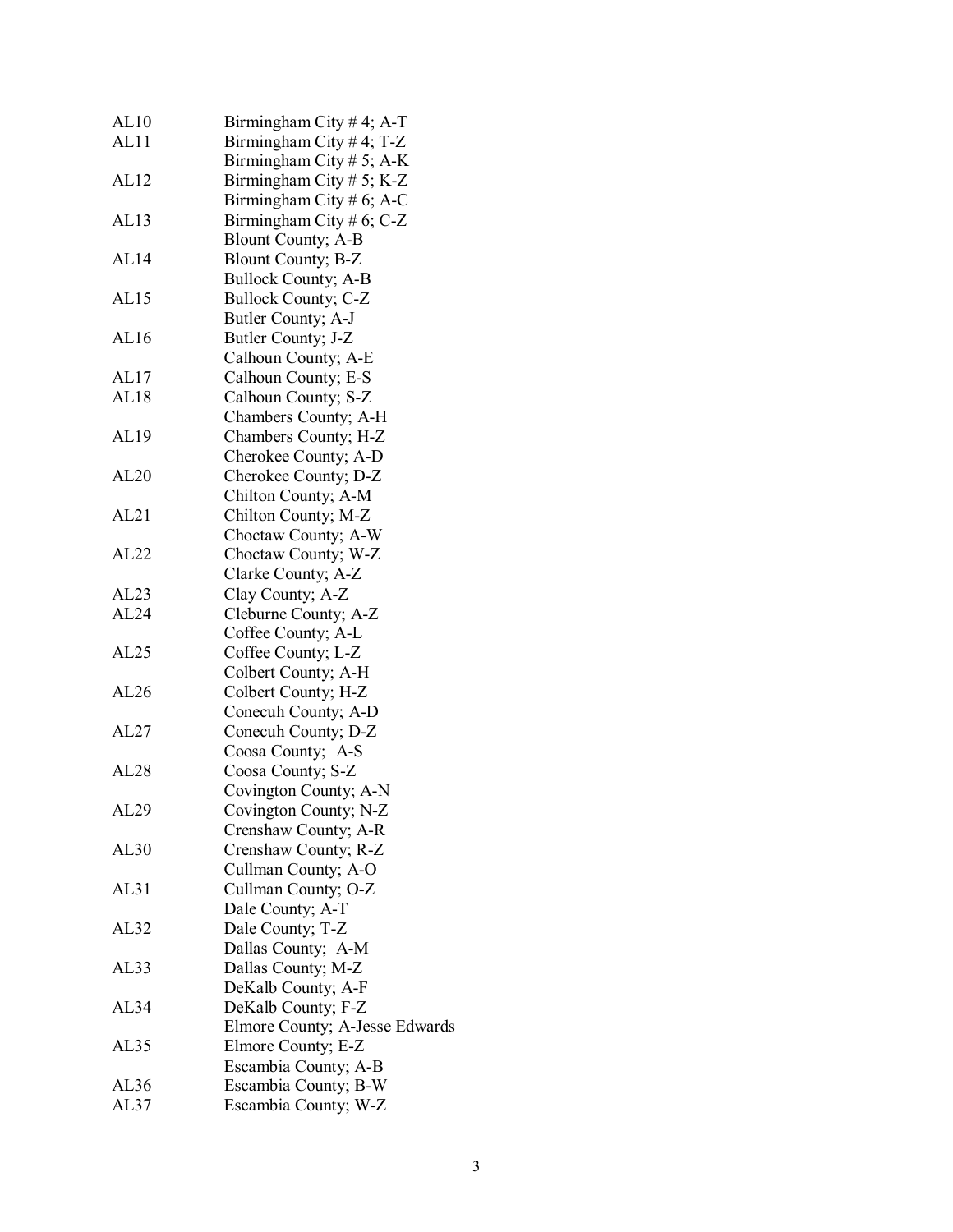|                  | Etowah County; A-L                                     |
|------------------|--------------------------------------------------------|
| AL38             | Etowah County; L-Z                                     |
| AL39             | Fayette County; A-Z                                    |
|                  | Franklin County; A-J                                   |
| AL40             | Franklin County; J-Z                                   |
|                  | Geneva County; A-N                                     |
| AL41             | Geneva County; N-Z                                     |
|                  | Greene County; A-Z                                     |
|                  | Hale County; A-H                                       |
| AL <sub>42</sub> | Hale County; H-Z                                       |
|                  | Henry County; A-S                                      |
| AL <sub>43</sub> | Henry County; S-Z                                      |
|                  | Houston County; A-R                                    |
| AL44             | Houston County; R-Z                                    |
|                  | Jackson County; A-M                                    |
| AL <sub>45</sub> | Jackson County; M-Z                                    |
|                  | Jefferson County # 1; A-D                              |
| AL46             | Jefferson County # 1; D-M                              |
| AL47             |                                                        |
| <b>AL48</b>      | Jefferson County # 1; M-Wh                             |
|                  | Jefferson County # 1; Wi-Z                             |
|                  | Jefferson County # 2; A-R<br>Jefferson County # 2; R-Z |
| AL49             |                                                        |
| AL50             | Jefferson County #3; A-G                               |
| AL51             | Jefferson County #3; G-W                               |
|                  | Jefferson County # 3; W-Z                              |
|                  | Lamar County; A-Z                                      |
| AL52             | Lauderdale County; A-C                                 |
| AL53             | Lauderdale County; C-V                                 |
|                  | Lauderdale County; V-Z<br>Lawrence County; A-Z         |
| AL54             | Lee County; A-Z                                        |
| AL55             | Limestone County; A-Z                                  |
| AL56             | Lowndes County; A-Z                                    |
|                  |                                                        |
| AL57             | Macon County; A-Mc                                     |
|                  | Macon County; Mc-Z                                     |
| AL58             | Madison County; A-H                                    |
| AL59             | Madison County; H-V<br>Madison County; V-Z             |
|                  |                                                        |
|                  | Marengo County; A-T                                    |
| AL60             | Marengo County; T-Z                                    |
|                  | Marion County; A-Z                                     |
|                  | Marshall County; A-C                                   |
| AL61             | Marshall County; C-Z                                   |
| AL62             | Mobile City $# 1$ ; A-M                                |
| AL63             | Mobile City $# 1$ ; M-Z                                |
|                  | Mobile City $# 2$ ; A-J                                |
| AL <sub>64</sub> | Mobile City $# 2$ ; J-Z                                |
|                  | Mobile County; A-E                                     |
| AL65             | Mobile County; E-S                                     |
| AL66             | Mobile County; S-Z                                     |
|                  | Monroe County; A-P                                     |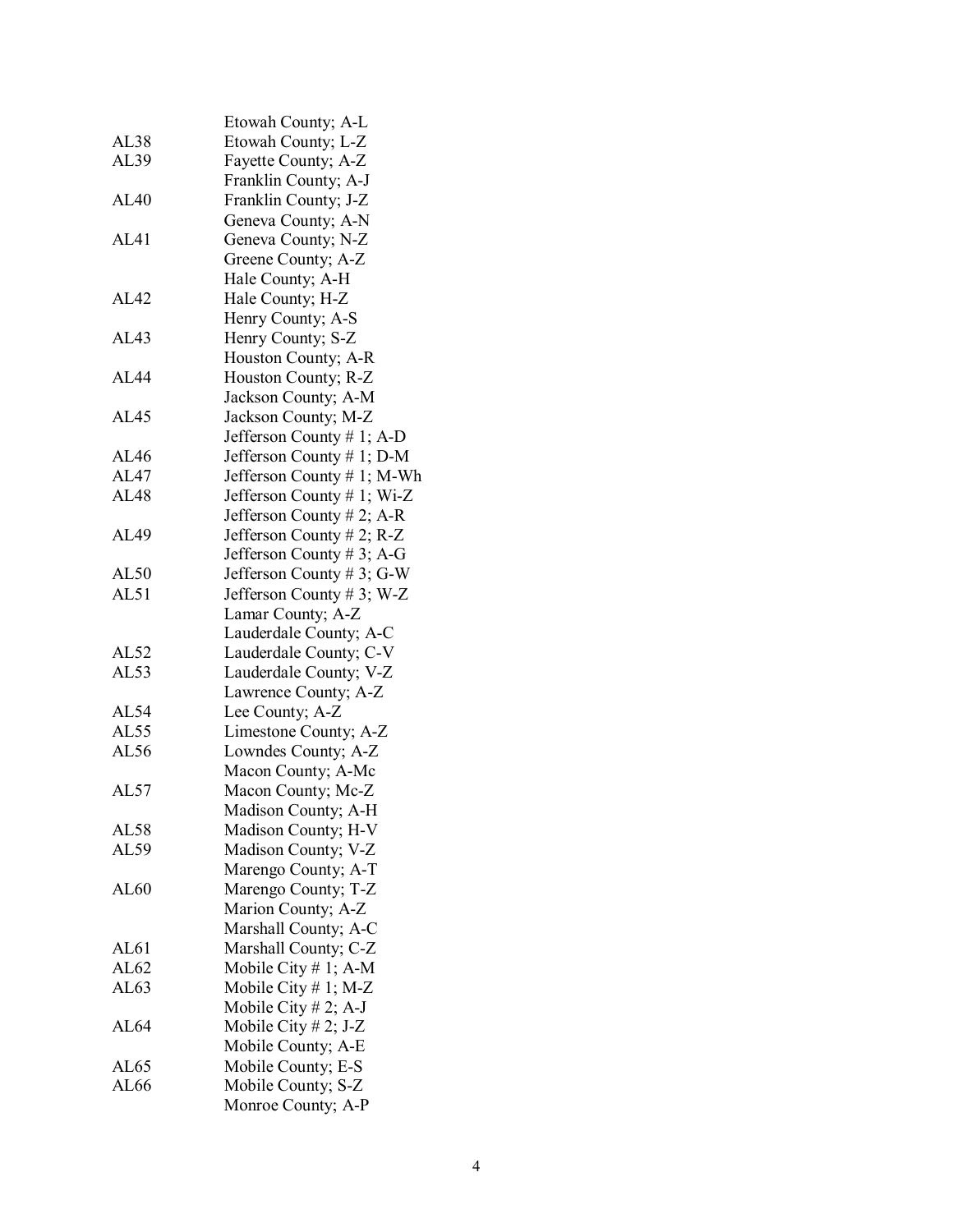| AL67             | Monroe County; P-Z          |
|------------------|-----------------------------|
|                  | Montgomery City # 1; A-H    |
| AL68             | Montgomery City $# 1$ ; H-W |
| AL69             | Montgomery City # 1; W-Z    |
|                  | Montgomery County; A-Z      |
| AL70             | Morgan County; A-R          |
| AL71             | Morgan County; R-Z          |
|                  | Perry County; A-T           |
| AL72             | Perry County; T-Z           |
|                  | Pickens County; A-W         |
| AL73             | Pickens County; W-Z         |
|                  | Pike County; A-W            |
| AL74             | Pike County; W-Z            |
|                  | Randolph County; A-Z        |
| AL75             | Russell County; A-Z         |
|                  | St. Clair County; A-G       |
| AL76             | St. Clair County; G-Z       |
|                  | Shelby County; A-H          |
| AL77             | Shelby County; H-Z          |
|                  | Sumter County; A-L          |
| AL78             | Sumter County; L-Z          |
|                  | Talledega County; A-K       |
| AL79             | Talledga County; K-Z        |
|                  | Tallapoosa County; A-I      |
| <b>AL80</b>      | Tallapoosa County; I-Z      |
|                  | Tuscaloosa County; A-E      |
| AL <sub>81</sub> | Tuscaloosa County; E-N      |
| AL82             | Tuscaloosa County; N-Z      |
|                  | Walker County; A-C          |
| AL <sub>83</sub> | Walker County; C-M          |
| AL <sub>84</sub> | Walker County; M-Z          |
|                  | Washington County; A-H      |
| AL85             | Washington County; H-Z      |
|                  | Wilcox County; A-R          |
| AL86             | Wilcox County; R-Z          |
|                  | Winston County; A-Z         |
|                  |                             |
| AK1              | <b>Alaska</b>               |
|                  | Anchorage City; A-Z         |
|                  | Cordova City; A-Z           |
|                  | Douglas City; A-Z           |
|                  | Eagle City; A-Z             |
|                  | Fairbanks City; A-K         |
| AK2              | Fairbanks City; K-Z         |
|                  | Haines City; A-Z            |
|                  | Iditarod City; A-Z          |
|                  | Juneau City; A-Z            |
|                  | Ketchikan City; A-Z         |
| AK3              | McCarthy City; A-Z          |
|                  | Nenana City; A-Z            |
|                  | Nome City; A-Z              |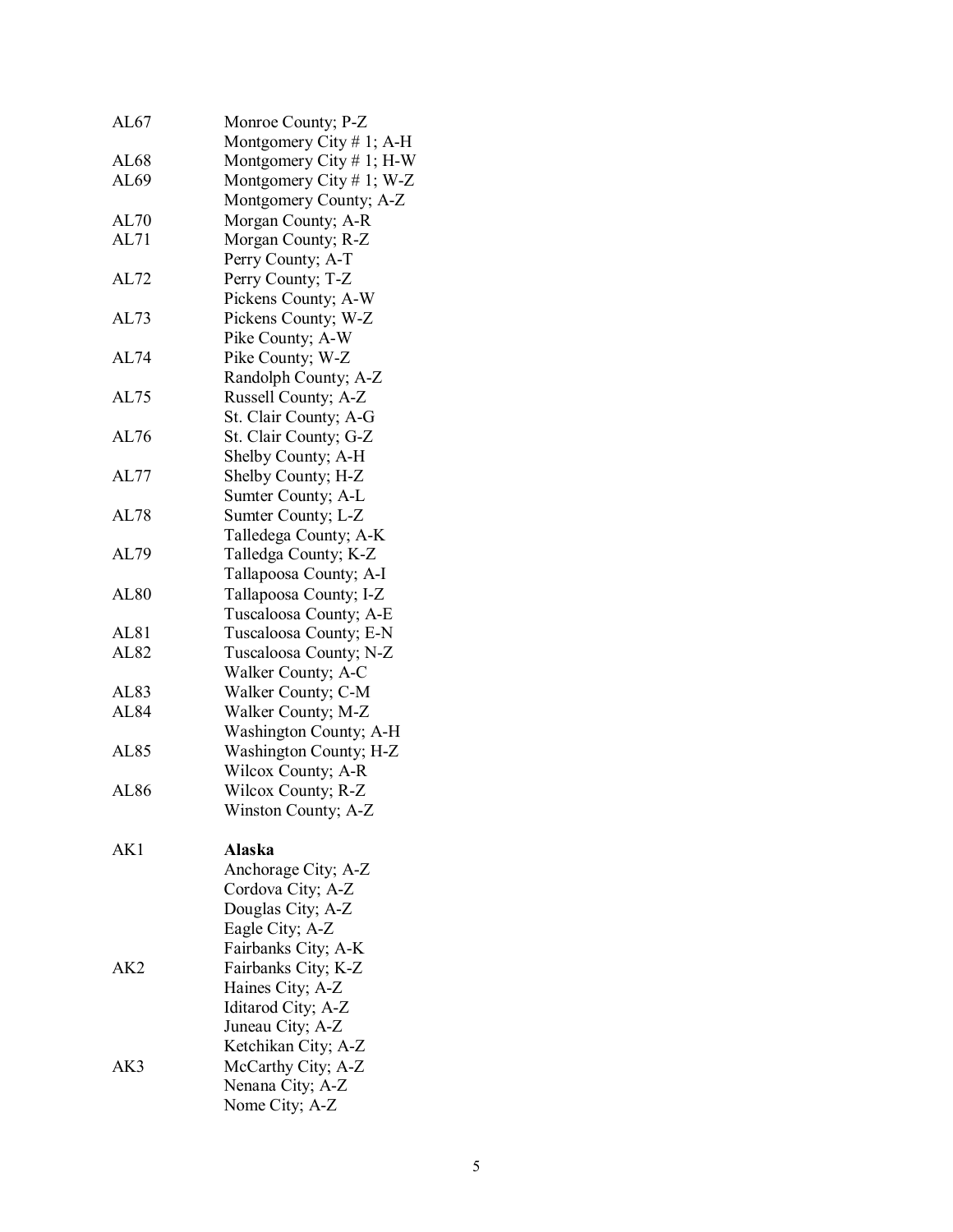| AK4  | Petersburg City; A-Z<br>Ruby City; A-Z<br>Seward City; A-Z<br>Sitka City; A-Z<br>St. Michael; A-Z<br>Skagway; A-Z<br>Tanana City; A-Z<br>Valdez City; A-Z<br>Wrangell; A-Z |
|------|----------------------------------------------------------------------------------------------------------------------------------------------------------------------------|
| AZ1  | Arizona                                                                                                                                                                    |
|      | Apache County; A-Z<br>Cochise County; A-E                                                                                                                                  |
| AZ2  | Cochise County; E-L                                                                                                                                                        |
| AZ3  | Cochise County; M-Sk                                                                                                                                                       |
| AZ4  | Cochise County; Sk-Z                                                                                                                                                       |
|      | Coconino County; A -K                                                                                                                                                      |
| AZ5  | Coconino County; L-Z                                                                                                                                                       |
|      | Gila County; A-G                                                                                                                                                           |
| AZ6  | Gila County; G-R                                                                                                                                                           |
| AZ7  | Gila County; R-Z                                                                                                                                                           |
|      | Graham County; A-Z                                                                                                                                                         |
| AZ8  | Greenlee County; A-S                                                                                                                                                       |
| AZ9  | Greenlee County; S-Z                                                                                                                                                       |
|      | Maricopa County; A-F                                                                                                                                                       |
| AZ10 | Maricopa County; F-M                                                                                                                                                       |
| AZ11 | Maricopa County; M-T                                                                                                                                                       |
| AZ12 | Maricopa County; T-Z                                                                                                                                                       |
|      | Mohave County; A-Z                                                                                                                                                         |
| AZ13 | Navajo County; A-Z                                                                                                                                                         |
|      | Pima County; A-G                                                                                                                                                           |
| AZ14 | Pima County; G-V                                                                                                                                                           |
| AZ15 | Pima County; V-Z                                                                                                                                                           |
|      | Pinal County; A-P                                                                                                                                                          |
| AZ16 | Pinal County; P-Z                                                                                                                                                          |
|      | Santa Cruz County; A-Z                                                                                                                                                     |
| AZ17 | Yavapai County; A-Me                                                                                                                                                       |
| AZ18 | Yavapai County; Me-Z                                                                                                                                                       |
| AZ19 | Yuma County; A-Z                                                                                                                                                           |
| AR1  | Arkansas                                                                                                                                                                   |
|      | Arkansas County; A-Z                                                                                                                                                       |
| AR2  | Ashley County; A-Z                                                                                                                                                         |
| AR3  | Baxter County; A-Z                                                                                                                                                         |
|      | Benton County; A-H                                                                                                                                                         |
| AR4  | Benton County; H-Z                                                                                                                                                         |
|      | Boone County; A-N                                                                                                                                                          |
| AR5  | Boone County; N-Z                                                                                                                                                          |
|      | Bradley County; A-Z                                                                                                                                                        |
|      | Calhoun County; A-Mc                                                                                                                                                       |
| AR6  | Calhoun County; Mc-Z                                                                                                                                                       |
|      |                                                                                                                                                                            |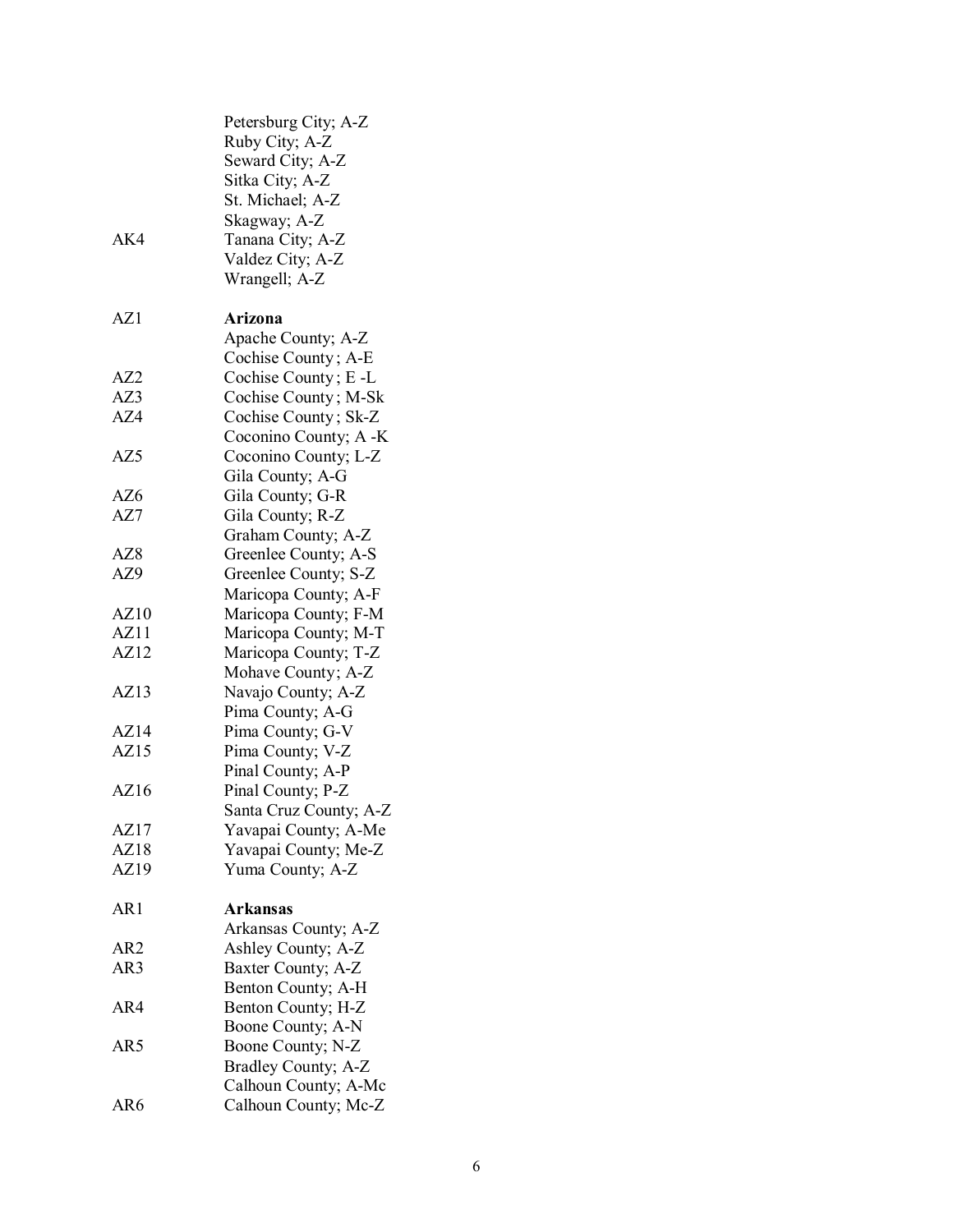|                 | Carroll County; A-Z       |
|-----------------|---------------------------|
|                 | Chicot County; A-G        |
| AR7             | Chicot County; G-Z        |
|                 | Clark County; A-L         |
| AR <sub>8</sub> | Clark County; L-Z         |
|                 | Clay County; A-Mc         |
| AR9             | Clay County; Mc-Z         |
|                 | Cleburn County; A-Z       |
| AR10            | Cleveland County; A-Z     |
|                 | Columbia County; A-Ma     |
| AR11            | Columbia County; Ma-Z     |
|                 | Conway County; A-S        |
| AR12            | Conway County; T-Z        |
|                 | Craighead County; A-Mc    |
| AR13            | Craighead County; Mc-Z    |
|                 | Crawford County; A-K      |
| AR14            |                           |
|                 | Crawford County; K-Z      |
|                 | Crittenden County; A-H    |
| AR15            | Crittenden County; H-Z    |
| AR16            | Cross County; A-P         |
| AR17            | Cross County; P-Z         |
|                 | Dallas County; A-Z        |
|                 | Desha County; A-D         |
| <b>AR18</b>     | Desha County; D-Z         |
|                 | Drew County; A-H          |
| AR19            | Drew County; H-Z          |
|                 | Faulkner County; A-L      |
| AR20            | Faulkner County; L-Z      |
|                 | Franklin County; A-S      |
| AR21            | Franklin County; S-Z      |
|                 | Fulton County; A-Z        |
|                 | Garland County; A-G       |
| AR22            | Garland County; G-Z       |
|                 | Grant County; A-S         |
| AR23            | Grant County; S-Z         |
|                 | Green County; A-U         |
| AR24            | Green County; U-Z         |
|                 | Hempstead County; A-S     |
| AR25            | Hempstead County; S-Z     |
|                 | Hot Springs County; A-Z   |
| AR26            | Howard County; A-Z        |
|                 | Independence County; A-C  |
| AR27            | Independence County; C-Z  |
|                 | Izard County; A-J         |
| <b>AR28</b>     | Izard County; J-Z         |
|                 | Jackson County; A-R       |
| AR29            | Jackson County; R-Z       |
|                 | Jefferson County # 1; A-T |
| AR30            | Jefferson County # 1; T-Z |
|                 | Jefferson County # 2; A-M |
| AR31            | Jefferson County # 2; M-Z |
|                 |                           |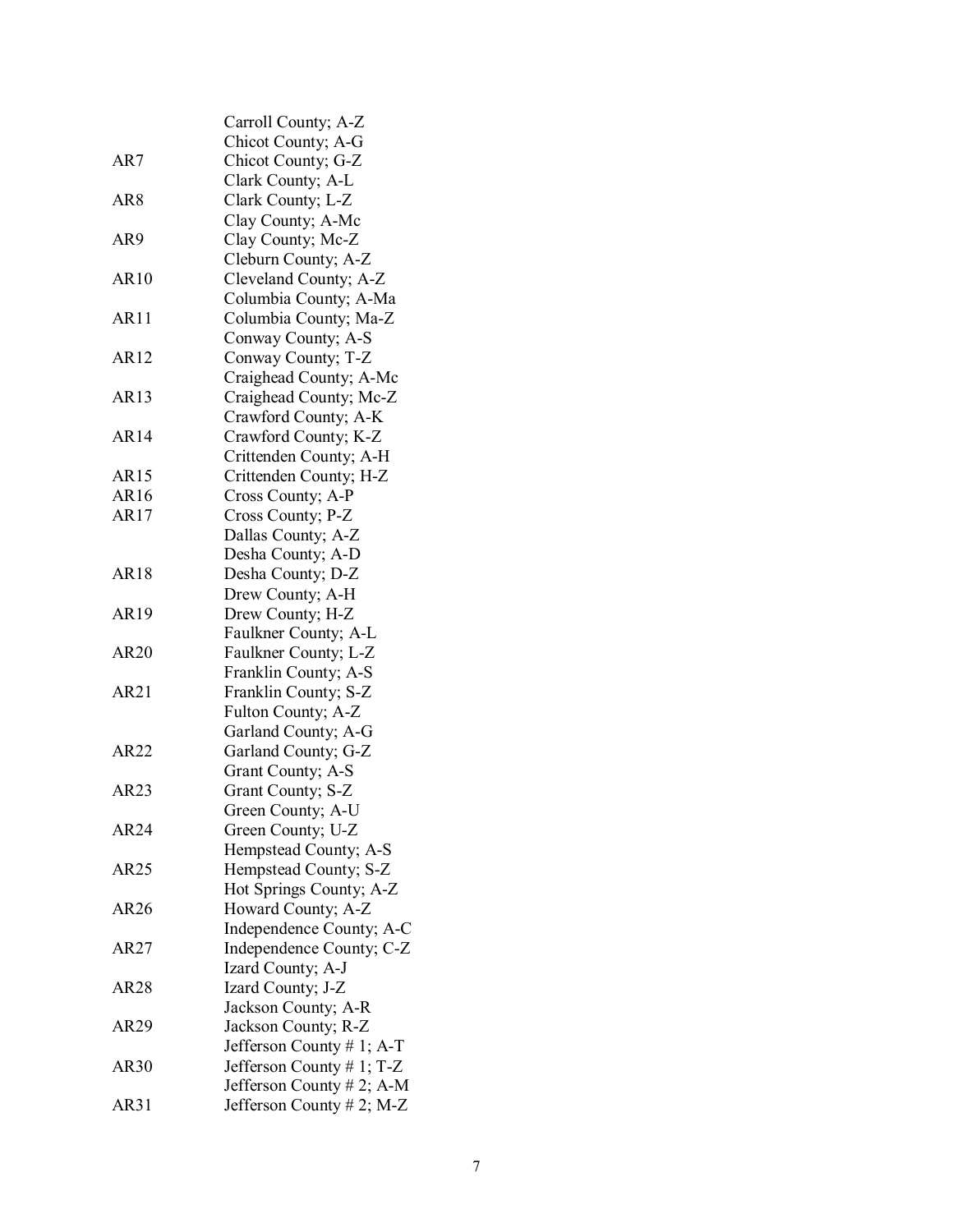|      | Johnson County; A-L            |
|------|--------------------------------|
| AR32 | Johnson County; L-Z            |
|      | LaFayette County; A-Z          |
| AR33 | Lawrence County; A-Z           |
|      | Lee County; A-C                |
| AR34 | Lee County; C-Z                |
| AR35 | Lincoln County; A-Z            |
|      | Little River County; A-D       |
| AR36 | Little River County; D-Z       |
|      | Little Rock City # 1; A-H      |
|      | Little Rock City $# 1$ ; H-Z   |
| AR37 |                                |
|      | Little Rock City $# 2$ ; A-Boa |
| AR38 | Little Rock City # 2; Boa -Z   |
| AR39 | Logan County; A-N              |
| AR40 | Logan County; N-Z              |
|      | Lonoke County; A-L             |
| AR41 | Lonoke County; L-Z             |
|      | Madison County; A-S            |
| AR42 | Madison County; S-Z            |
|      | Marion County; A-Z             |
|      | Miller County; A-H             |
| AR43 | Miller County; H-Z             |
|      | Mississippi County; A-D        |
| AR44 | Mississippi County; D-R        |
| AR45 | Mississippi County; R-Z        |
|      | Monroe County; A-H             |
| AR46 | Monroe County; H-Z             |
|      | Montgomery County; A-Z         |
| AR47 | Nevada County; A-Z             |
|      | Newton County; A-S             |
| AR48 | Newton County; S-Z             |
|      | <b>Ouachita County</b> ; A-Z   |
| AR49 | Perry County; A-Z              |
|      | Phillips County; A-G           |
| AR50 | Phillips County; G-Smith       |
| AR51 | Phillips County; Smith-Z       |
|      | Pike County; A-Z               |
| AR52 | Poinsett County; A-S           |
| AR53 | Poinsett County; S-Z           |
|      | Polk County; A-Z               |
|      | Pope County; A-C               |
| AR54 |                                |
|      | Pope County; C-Z               |
|      | Prairie County; A-F            |
| AR55 | Prairie County; F-Z            |
|      | Pulaski County # 1; A-L        |
| AR56 | Pulaski County # 1; L-Z        |
|      | Pulaski County # 2; A-R        |
| AR57 | Pulaski County # 2; R-Z        |
|      | Randolph County; A-Z           |
|      | St. Francis County; A-C        |
| AR58 | St. Francis County; C-Z        |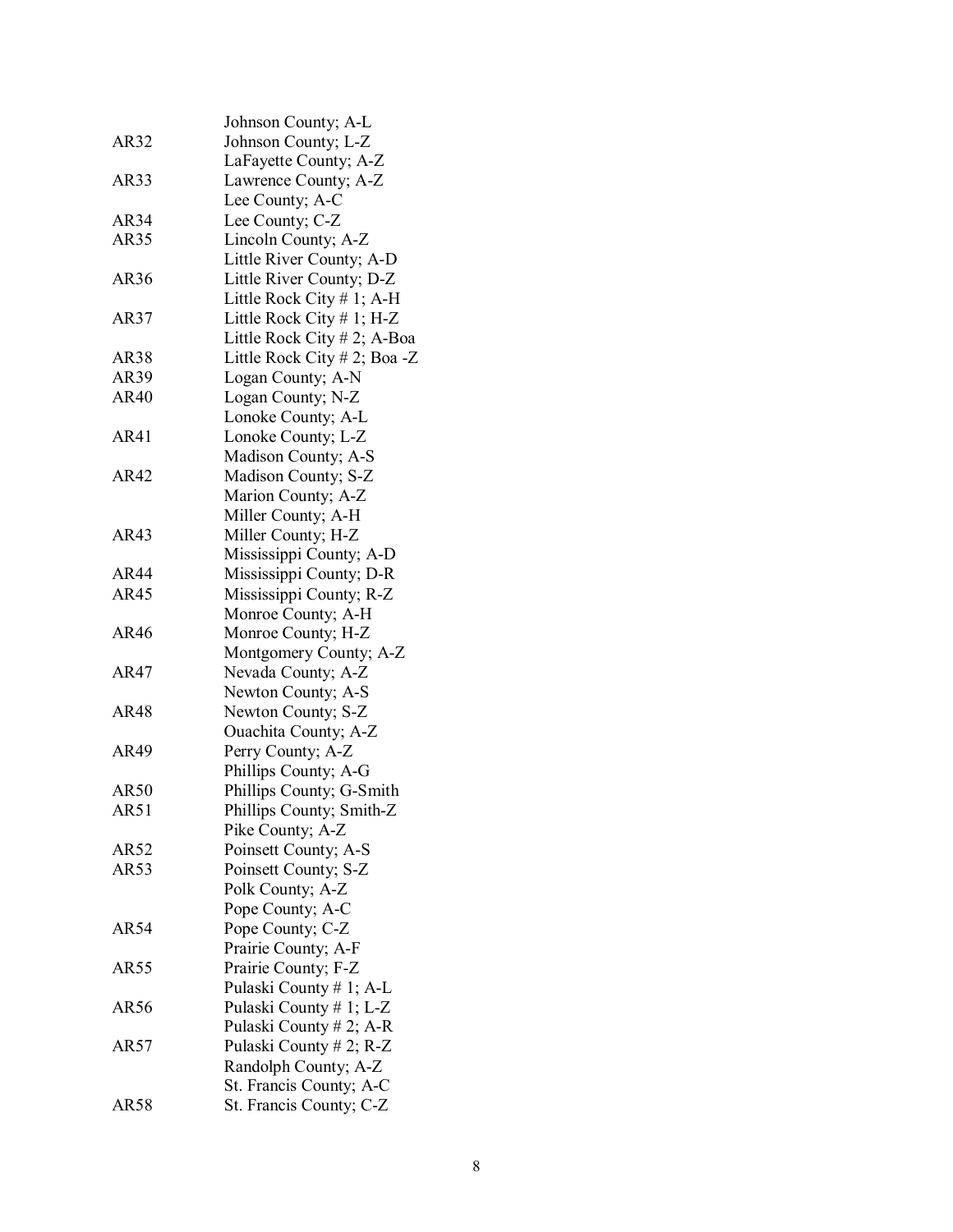| AR59            | Saline County; A-Z           |
|-----------------|------------------------------|
|                 | Scott County; A-S            |
| AR60            | Scott County; S-Z            |
|                 | Searcy County; A-Z           |
|                 | Sebastian County # 1; A-G    |
| AR61            | Sebastian County #1; G-Z     |
|                 | Sebastian County # 2; A-F    |
| AR62            | Sebastian County # 2; $F-Z$  |
|                 | Sevier County; A-M           |
| AR63            | Sevier County; M-Z           |
|                 | Sharp County; A-Z            |
|                 | Stone County; A-Z            |
| AR64            | Union County; A-W            |
| AR65            | Union County; M-Z            |
|                 | Van Buren County; A-Z        |
|                 | Washington County; A-H       |
|                 |                              |
| AR66            | Washington County; H-Z       |
|                 | White County; A-C            |
| AR67            | White County; C-W            |
| AR68            | White County; W-Z            |
|                 | Woodruff County; A-Z         |
| AR69            | Yell County; A-Z             |
| CA1             | <b>CALIFORNIA</b>            |
|                 | Alameda County # 1; $A-Sp$   |
| CA2             | Alameda County # 1; $Sp-Z$   |
|                 | Alameda County # 2; A-M      |
| CA <sub>3</sub> | Alameda County # 2; M-Z      |
|                 | Alameda County # 3; A-Z      |
|                 | Alpine County; A-Z           |
| CA4             | Amador County; A-Z           |
|                 | Berkeley City $# 1$ ; A-M    |
| CA5             | Berkeley City # 1; M-Z       |
|                 | Berkeley City # 2; A-Mac     |
| CA <sub>6</sub> | Berkeley City # 2; Mac-Z     |
|                 | Butte County; A-Hoad         |
| CA7             | Butte County; Hoad-Z         |
|                 | Calaveras County; A-R        |
| CA <sub>8</sub> | Calaveras County; R-Z        |
|                 |                              |
|                 | Colusa County; A-Z           |
|                 | Contra Costa County # 1; A-D |
| CA <sub>9</sub> | Contra Costa County # 1; D-R |
| CA10            | Contra Costa County #1; R-Z  |
|                 | Contra Costa County # 2; A-G |
| CA11            | Contra Costa County # 2; G-W |
| CA12            | Contra Costa County # 2; W-Z |
|                 | Del Norte County; A-Z        |
|                 | El Dorado County # 1; A-Z    |
|                 | Fresno County # 1; A-D       |
| CA13            | Fresno County # 1; D-P       |
| CA14            | Fresno County # 1; $P-Z$     |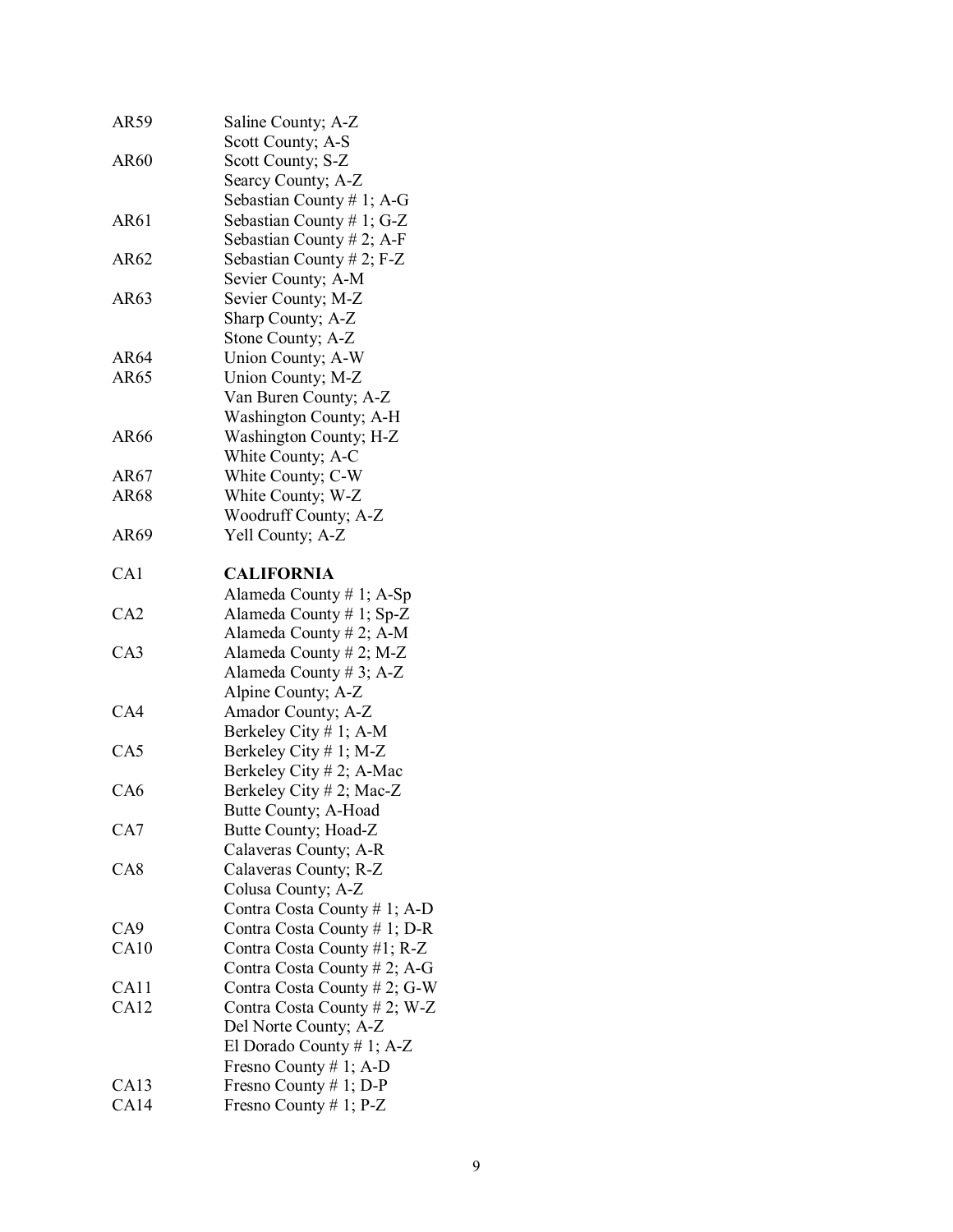|             | Fresno County # 2; A-D        |
|-------------|-------------------------------|
| CA15        | Fresno County # 2; D-R        |
| CA16        | Fresno County # 2; $R-Z$      |
|             | Fresno City; A-Di             |
| CA17        | Fresno City; Di-M             |
| CA18        |                               |
| CA19        | Fresno City; M-Z              |
|             | Glenn County; A-Z             |
| CA20        | Humboldt County; A-F          |
| CA21        | Humboldt County; F-S          |
|             | Humboldt County; S-Z          |
|             | Imperial County; A-F          |
| CA22        | Imperial County; F-P          |
| CA23        | Imperial County; P-Z          |
|             | Inyo County; A-L              |
| CA24        | Inyo County; L-Z              |
|             | Kern County $# 1$ ; A-L       |
| CA25        | Kern County $# 1$ ; L-Z       |
|             | Kern County $# 2$ ; A-Bu      |
| CA26        | Kern County # 2; Bu-P         |
| CA27        | Kern County $# 2$ ; P-Z       |
|             | Kings County; A-K             |
| CA28        | Kings County; K-Z             |
|             | Lake County; A-Z              |
|             | Lassen County; A-J            |
| CA29        | Lassen County; J-Z            |
|             | Los Angeles City # 1; $A-Z$   |
|             | Los Angeles City # 2; A-Z     |
|             | Los Angeles City # 3; A-D     |
| CA30        | Los Angeles City # 3; D-Z     |
| CA31        | Los Angeles City # 4; A-Z     |
|             | Los Angeles City # 5; A-Mc    |
| CA32        | Los Angeles City # 5; Mc-Z    |
|             | Los Angeles City # 6; A-R     |
| CA33        | Los Angeles City # 6; R-Z     |
|             | Los Angeles City # 7; A-R     |
| CA34        | Los Angeles City # 7; R-Z     |
|             | Los Angeles City # 8; A -S    |
| CA35        | Los Angeles City # 8; T-Z     |
|             | Los Angeles City # 9; A-Z     |
|             | Los Angeles City $# 10$ ; A-C |
| CA36        | Los Angeles City # 10; $C-Z$  |
| CA37        | Los Angeles City # 11; A-L    |
| <b>CA38</b> | Los Angeles City # 11; L-Z    |
| CA39        | Los Angeles City # 12; A-Z    |
| <b>CA40</b> | Los Angeles City # 13; A-Z    |
|             | Los Angeles City # 14; A-K    |
| CA41        | Los Angeles City # 14; K-Z    |
|             | Los Angeles City # 15; A-E    |
| <b>CA42</b> | Los Angeles City $# 15$ ; E-R |
| CA43        | Los Angeles City $# 15$ ; R-Z |
|             | Los Angeles City # 16; A-Cr   |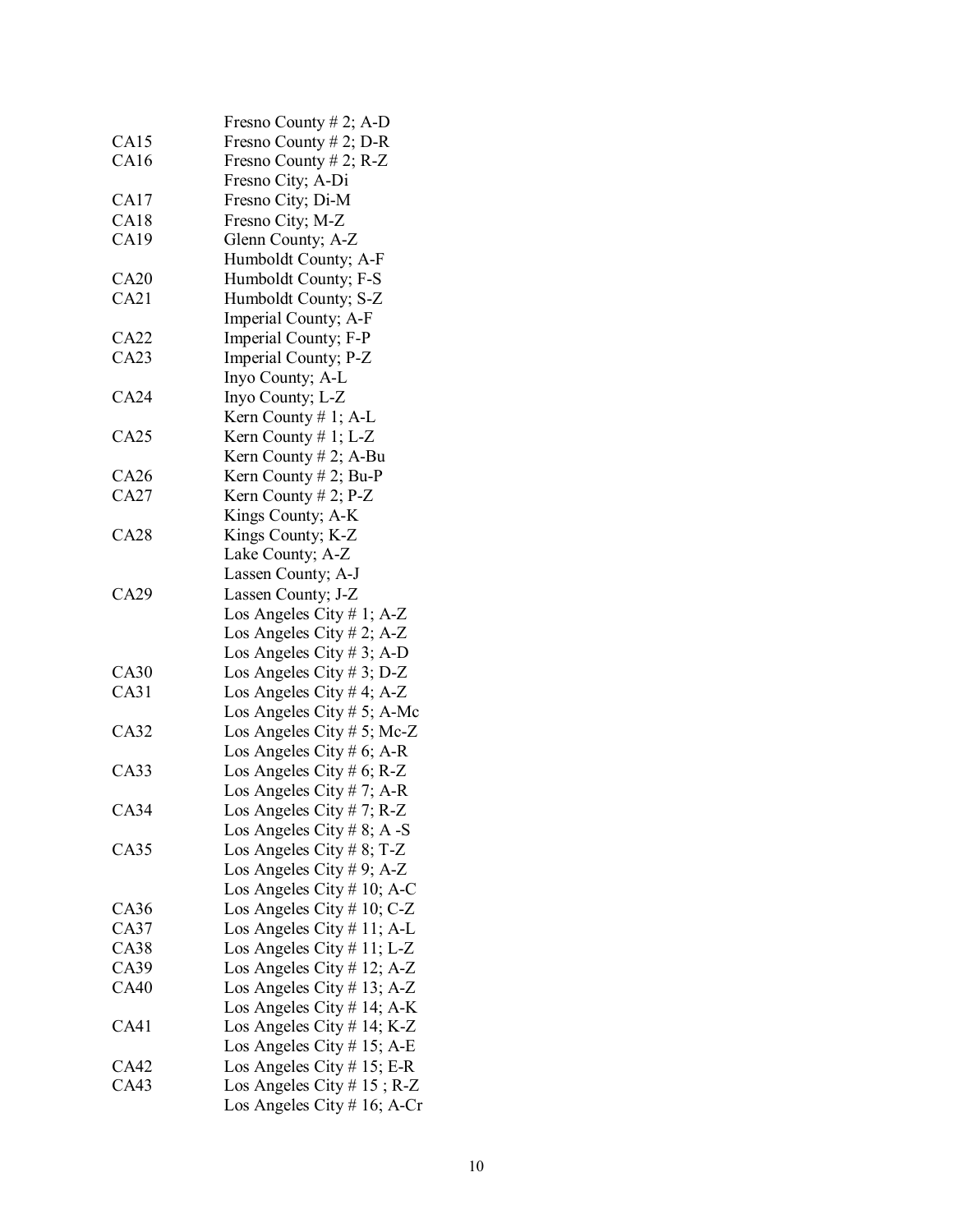| <b>CA44</b> | Los Angeles City # 16; Cr-Mart. |
|-------------|---------------------------------|
| <b>CA45</b> | Los Angeles City # 16; Mart.-V  |
| CA46        | Los Angeles City # 16; V-Z      |
|             | Los Angeles City # 17; A-D      |
| <b>CA47</b> | Los Angeles City # 17; D-J      |
| <b>CA48</b> | Los Angeles City # 17; J-O      |
| CA49        | Los Angeles City # 17; O-T      |
| CA50        | Los Angeles City # 17; T-Z      |
|             | Los Angeles City # 18; A-F      |
| CA51        | Los Angeles City # 18; F-T      |
| CA52        | Los Angeles City #18; T-Z       |
|             | Los Angeles County # 1; A-L     |
| CA53        | Los Angeles County $# 1$ ; L-Z  |
|             | Los Angeles County # 2; A-D     |
| <b>CA54</b> | Los Angeles County # 2; $D-Z$   |
|             | Los Angeles County # 3; A-C     |
| CA55        | Los Angeles County # 3; $C-Z$   |
| CA56        | Los Angeles County # 4; A-Z     |
| CA57        | Los Angeles County # 5; A-J     |
| <b>CA58</b> | Los Angeles County $# 5$ ; J-Sp |
| CA59        | Los Angeles County # 5; Sp-Z    |
|             | Los Angeles County # 6; $A-K$   |
| <b>CA60</b> | Los Angeles County # $6$ ; K-Z  |
|             | Los Angeles County # 7; A-E     |
| CA61        | Los Angeles County # 7; E-Z     |
|             | Los Angeles County # 8; A-Z     |
| CA62        | Madera County; A-Z              |
|             | Marin County; A-H               |
| CA63        | Marin County; H-Z               |
|             | Mariposa County; A-Z            |
|             | Mendocino County; A-C           |
| CA64        | Mendocino County; C-Z           |
| CA65        | Merced County; A-So             |
| CA66        | Merced County; So-Z             |
|             | Modoc County; A-Z               |
|             | Mono County; A-Z                |
|             | Monterey County; A-H            |
| CA67        | Monterey County; H-Z            |
|             | Napa County; A-C                |
| CA68        | Napa County; C-Z                |
|             | Nevada County; A-M              |
| CA69        | Nevada County; M-Z              |
|             |                                 |
| CA70        | Oakland City # 1; A-L           |
|             | Oakland City # 1; L-Z           |
|             | Oakland City # 2; A-D           |
| CA71        | Oakland City # 2; D-Z           |
| CA72        | Oakland City $# 3$ ; A-V        |
| CA73        | Oakland City # 3; V-Z           |
|             | Oakland City # 4; A-Si          |
| CA74        | Oakland City # 4; Si-Z          |
|             | Oakland City $# 5$ ; A-He       |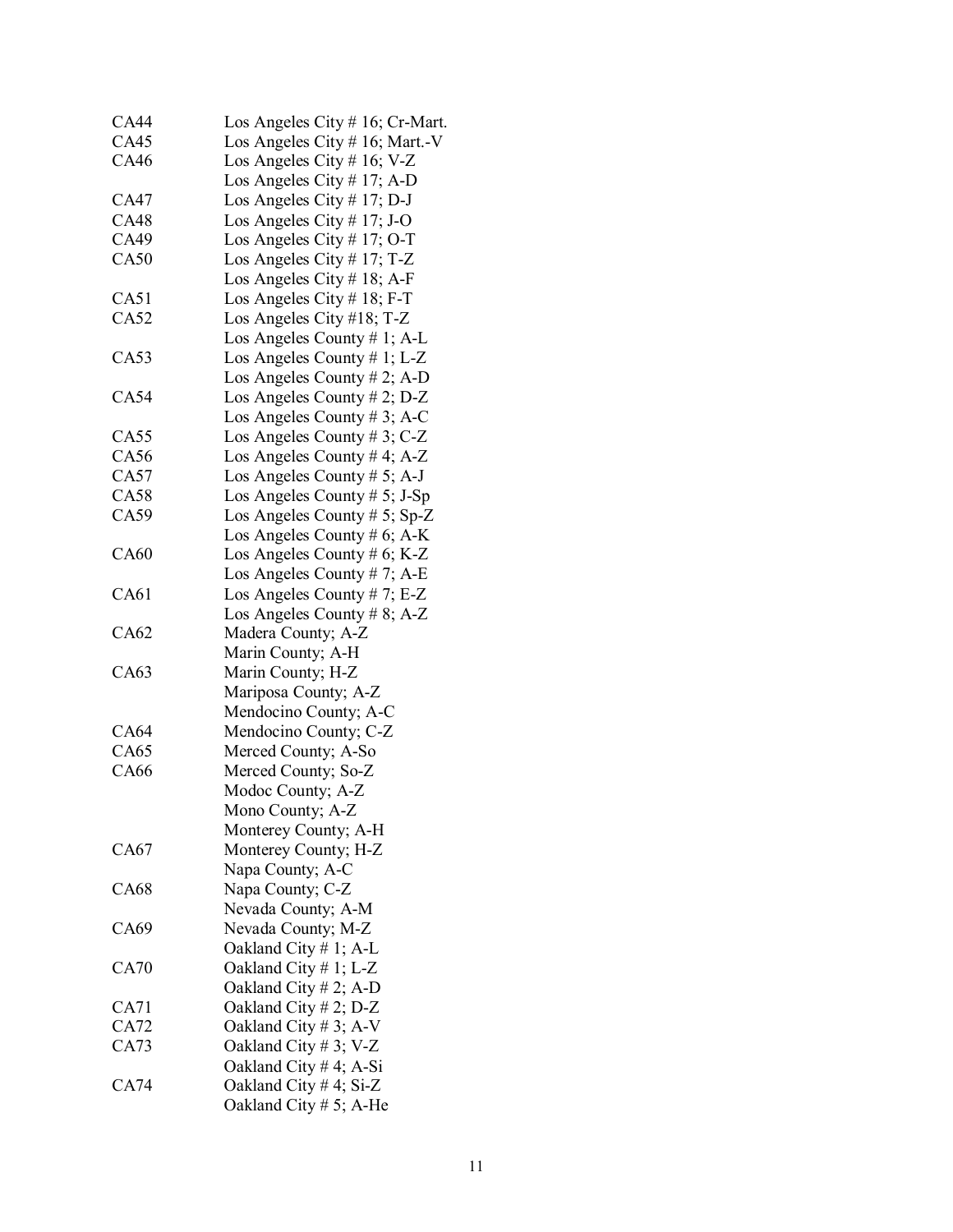| CA75        | Oakland City $# 5$ ; He-St         |
|-------------|------------------------------------|
| CA76        | Oakland City $# 5$ ; St-Z          |
|             | California, Oakland City # 6; A-M  |
| CA77        | Oakland City # 6; M-Z              |
|             | Oakland City # 7; A-J              |
| CA78        | Oakland City #7; J-Z               |
|             | Orange County #1; A-H              |
| CA79        | Orange County $# 1$ ; H-Z          |
|             | Orange County $# 2$ ; A-F          |
| CA80        | Orange County $# 2$ ; F-Z          |
| <b>CA81</b> | Pasadena City # 1; A-Z             |
|             | Pasadena City # 2; A-L             |
| CA82        | Pasadena City # 2; L-Z             |
|             | Placer County; A-R                 |
| CA83        | Placer County; R-Z                 |
|             |                                    |
|             | Plumas County; A-Z                 |
|             | Riverside County # 1; A-G          |
| <b>CA84</b> | Riverside County # 1; G-Z          |
|             | Riverside County # 2; A-Ho         |
| <b>CA85</b> | Riverside County # 2; Ho-Z         |
|             | Sacramento City # 1; A-F           |
| <b>CA86</b> | Sacramento City # 1; $F-Z$         |
| CA87        | Sacramento County #1; A-L          |
| <b>CA88</b> | Sacramento County # 1; $L-V$       |
| CA89        | Sacramento County#1; V-Z           |
|             | Sacramento County #2; A-Mi         |
| CA90        | Sacramento County #2; Mi-Z         |
|             | San Benito County; A-S             |
| CA91        | San Benito County; S-Z             |
|             | San Bernadino County # 1; A-Lo     |
| CA92        | San Bernadino County # 1; Lo-W     |
| CA93        | San Bernadino County # 1; W-Z      |
|             | San Bernadino County # 2; A-Z      |
| <b>CA94</b> | San Bernadino County # 3; A-Z      |
|             | San Diego City # 1; A-Co           |
| CA95        | San Diego City # 1; Co-Z           |
| CA96        | San Diego City # 2; A-Kn           |
| CA97        | San Diego City # 2; Kn-W           |
| CA98        | San Diego City # 2; W-Z            |
|             | San Diego County; A-P              |
| CA99        | San Diego County; P-Z              |
|             | San Francisco City # 1; A-Co       |
| CA100       | San Francisco City # 1; Co-Johnson |
| CA101       | San Francisco City # 1; Johnson-P  |
| CA102       |                                    |
|             | San Francisco City # 1; P-W        |
| CA103       | San Francisco City # 1; W-Z        |
|             | San Francisco City # 2; A-Ma       |
| CA104       | San Francisco City # 2; Ma-Z       |
|             | San Francisco City # 3; A-D        |
| CA105       | San Francisco City # 3; D-S        |
| CA106       | San Francisco City # 3; S-Z        |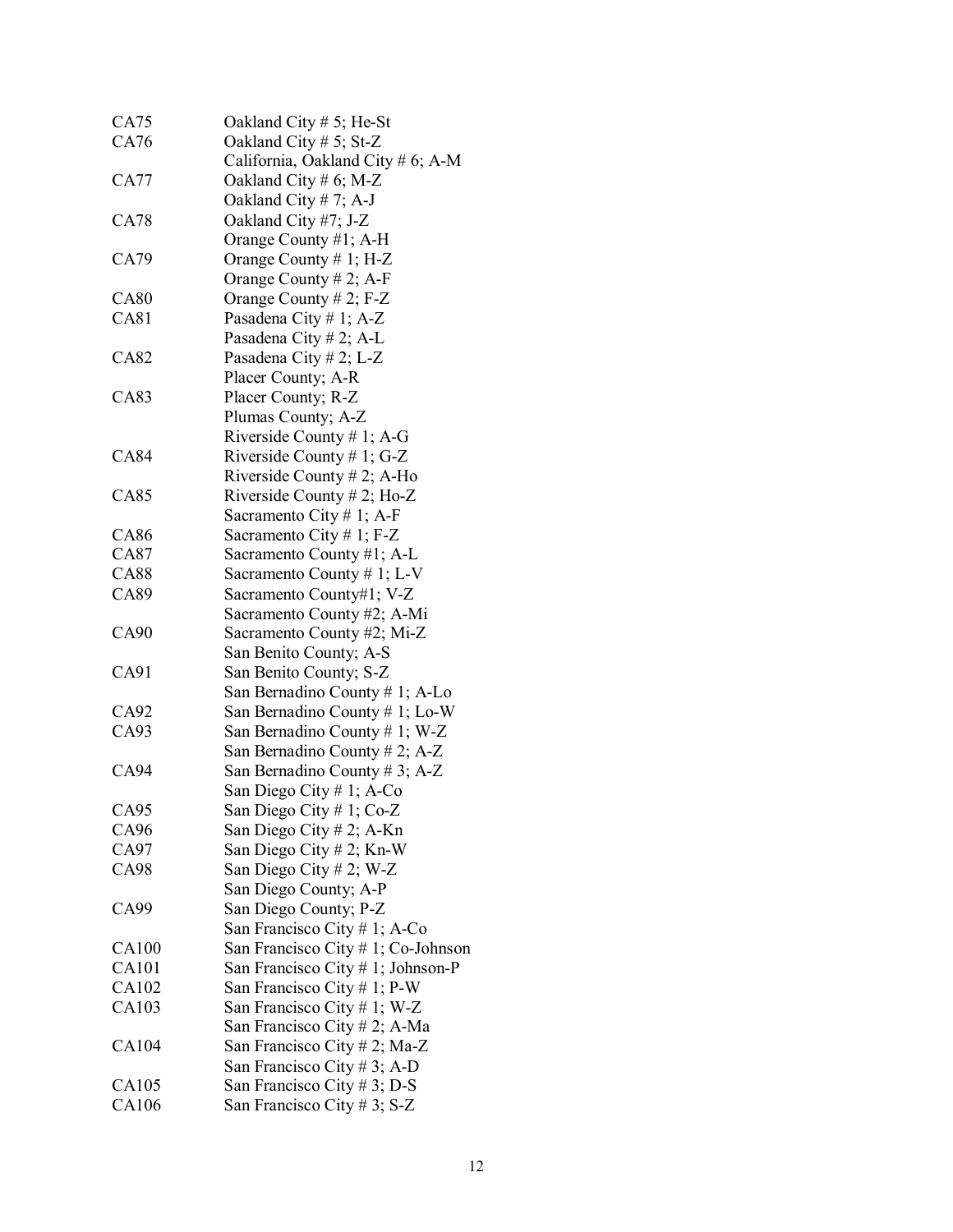|              | San Francisco City # 4; A-H      |
|--------------|----------------------------------|
| CA107        | San Francisco City # 4; H-Z      |
| <b>CA108</b> | San Francisco City # 5; A-K      |
| CA109        | San Francisco City # 5; K-Z      |
| CA110        | San Francisco City # 6; A-L      |
| <b>CA111</b> | San Francisco City # 6; L-Z      |
| CA112        | San Francisco City # 7; A-S      |
| CA113        | San Francisco City #7; S-Z       |
|              | San Francisco City # 8; A-K      |
| CA114        | San Francisco City # 8; K-Z      |
|              | San Francisco City # 9; A-Br     |
| CA115        | San Francisco City # 9; Br-Mi    |
| CA116        | San Francisco City # 9; Mi-Z     |
|              | San Francisco City # 10; A-Ci    |
| CA117        | San Francisco City # 10; Ci-Ma   |
| CA118        |                                  |
|              | San Francisco City # 10; Ma-Z    |
| CA119        | San Francisco City #11; A-S      |
| <b>CA120</b> | San Francisco City # 11; S-Z     |
|              | San Francisco City # 12; A-F     |
| CA121        | San Francisco City # 12; F-Mo    |
| CA122        | San Francisco City # 12; Mo-Z    |
| CA123        | San Francisco City # 13; A-Co    |
| CA124        | San Francisco City #13; Co-Gro   |
| CA125        | San Francisco City # 13; Gro-Lu  |
| CA126        | San Francisco City # 13; Lu – Pu |
| CA127        | San Francisco City # 13; Pu-Vi   |
| <b>CA128</b> | San Francisco City # 13; Vi-Z    |
|              | San Francisco City # 14; A-Gi    |
| CA129        | San Francisco City # 14; Gi-Pi   |
| CA130        | San Francisco City # 14; Pi-Z    |
|              | San Jose City; A-F               |
| CA131        | San Jose City; F-Z               |
| CA132        | San Luis Obispo County; A-Z      |
| CA133        | San Mateo County; A-M            |
| CA134        | San Mateo County; M-Z            |
|              | Santa Barbara County; A-Br       |
| CA135        | Santa Barbara County; Br-Mo      |
| CA136        | Santa Barbara County; Mo-Z       |
|              | Santa Clara County # 1; A-D      |
| CA137        | Santa Clara County # 1; D-Z      |
| <b>CA138</b> | Santa Clara County # 2; A-T      |
| CA139        | Santa Clara County # 2; T-Z      |
|              | Santa Cruz County; A-W           |
| CA140        | Santa Cruz County; W-Z           |
|              | Shasta County; A-Z               |
| CA141        | Sierra County; A-Z               |
|              | Siskiyou County; A-Ru            |
| CA142        | Siskiyou County; Ru-Z            |
|              | Solano County; A-Hu              |
| CA143        | Solano County; Hu-Z              |
| CA144        | Sonoma County #1; A-V            |
|              |                                  |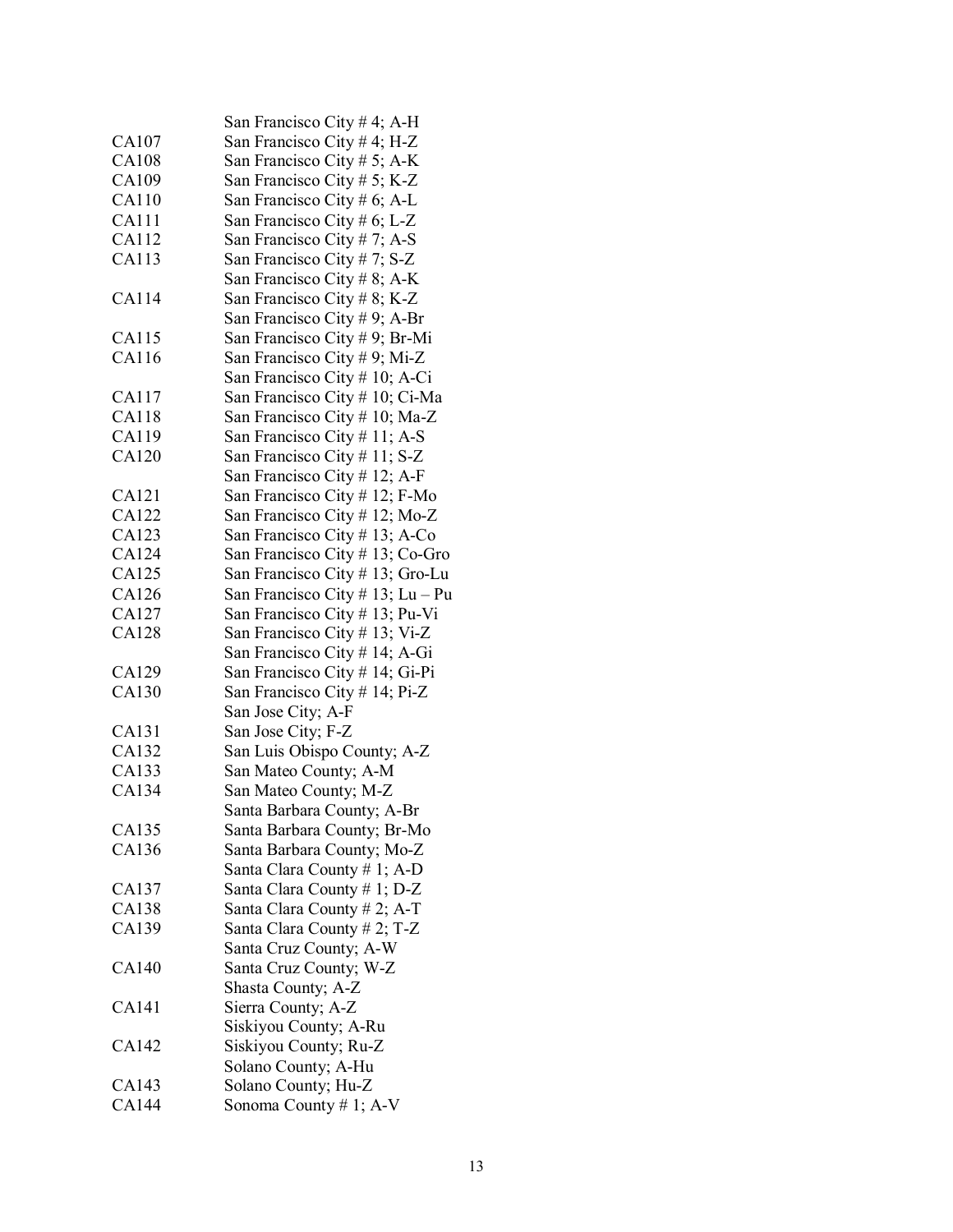| CA145            | Sonoma County # 1; W-Z     |
|------------------|----------------------------|
|                  | Sonoma County # 2; $A-Z$   |
| CA146            | Stanislaus County; A-M     |
| CA147            | Stanislaus County; M-Z     |
|                  | Stockton City; A-Be        |
| CA148            | Stockton City; Be-Jo       |
| CA149            | Stockton City; Jo-Sc       |
| CA150            | Stockton City; Sc-Z        |
|                  | Sutter County; A-Z         |
| CA151            | Tehama County; A-Z         |
|                  | Trinity County; A-Z        |
|                  | Tulare County # 1; A-E     |
| CA152            | Tulare County # 1; E-Sm    |
| CA153            | Tulare County $# 1$ ; Sm-Z |
|                  | Tulare County # 2; A-T     |
| CA154            |                            |
|                  | Tulare County # 2; $T-Z$   |
|                  | Tuolumne County; A-Z       |
|                  | Ventura County; A-G        |
| CA155            | Ventura County; G-Z        |
| CA156            | Yolo County; A-Z           |
| CA157            | Yuba County; A-Z           |
| CO <sub>1</sub>  | Colorado                   |
|                  | Adams County; A-Z          |
|                  |                            |
|                  | Alamosa County; A-Z        |
|                  | Arapahoe County; A-L       |
| CO <sub>2</sub>  | Arapahoe County; L-Z       |
|                  | Archuleta County; A-Z      |
|                  | Baca County; A-Z           |
| CO <sub>3</sub>  | Bent County; A-Z           |
|                  | Boulder County; A-Hi       |
| CO <sub>4</sub>  | Boulder County; Hi - Z     |
|                  | Chaffee County; A-R        |
| CO <sub>5</sub>  | Chaffee County; R-Z        |
|                  | Cheyenne County; A-Z       |
|                  | Clear Creek County; A-Z    |
|                  | Colorado Springs City; A-M |
| CO <sub>6</sub>  | Colorado Springs City; M-Z |
|                  | Conejos County; A-Z        |
|                  | Costilla County; A-Z       |
| CO <sub>7</sub>  | Crowley County; A-Z        |
|                  |                            |
|                  | Custer County; A-Z         |
|                  | Delta County; A-Z          |
|                  | Denver City #1; A-D        |
| CO8              | Denver City #1; D-Z        |
|                  | Denver City #2; A-G        |
| CO <sub>9</sub>  | Denver City #2; G-Z        |
|                  | Denver City #3; A-F        |
| CO <sub>10</sub> | Denver City #3; F-Z        |
|                  | Denver City #4; A-K        |
| CO11             | Denver City #4; K-Z        |
|                  |                            |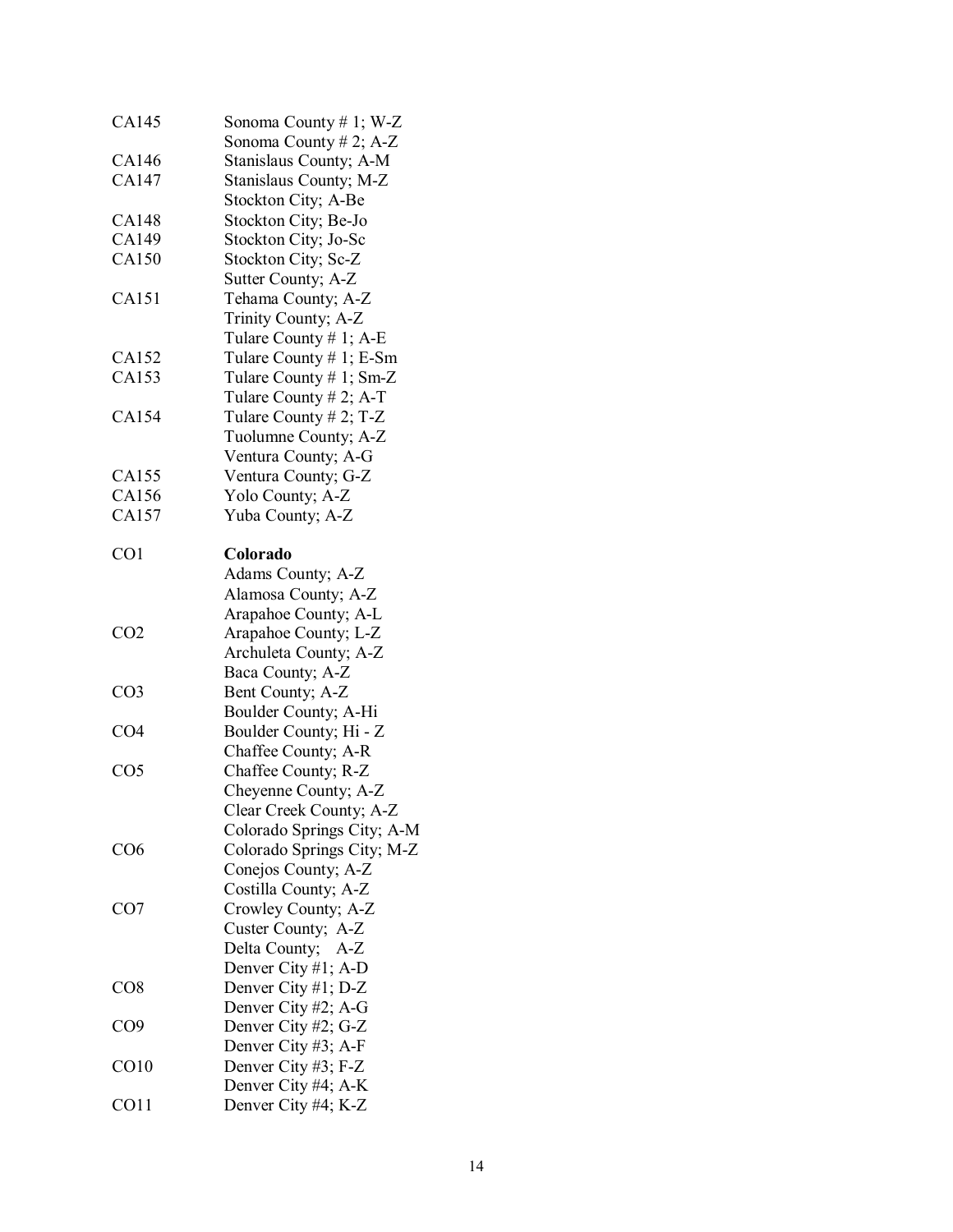|                  | Denver City #5; A-T    |
|------------------|------------------------|
| CO12             | Denver City #5; T-Z    |
|                  | Denver City #6; A-Z    |
| CO13             | Denver City #7; A-N    |
| CO14             | Denver City #7; N-Z    |
|                  |                        |
|                  | Denver City #8; A-H    |
| CO15             | Denver City #8; H-Z    |
|                  | Denver City #9; A-D    |
| CO16             | Denver City #9; D-Z    |
|                  | Delores County; A-Z    |
| CO17             | Douglas County; A-Z    |
|                  | Eagle County; A-Z      |
|                  | Elbert County; A-Z     |
|                  | El Paso County; A-Q    |
| CO18             | El Paso County; Q-Z    |
|                  | Fremont County; A-Z    |
|                  | Garfield County; A-M   |
| CO19             | Garfield County; M-Z   |
|                  | Gilpin County; A-Z     |
|                  | Grand County; A-Z      |
|                  |                        |
|                  | Gunnison County; A-Z   |
|                  | Hinsdale County; A-Z   |
|                  | Huerfano County; A-H   |
| CO <sub>20</sub> | Huerfano County; H-Z   |
|                  | Jackson County; A-Z    |
|                  | Jefferson County; A-S  |
| CO <sub>21</sub> | Jefferson County; S-Z  |
|                  | Kiowa County; A-Z      |
|                  | Kit Carson County; A-Z |
|                  | Lake County; A-R       |
| CO <sub>22</sub> | Lake County; R-Z       |
|                  | La Plata County; A-Z   |
|                  | Larimer County; A-J    |
| CO <sub>23</sub> | Larimer County; J-Z    |
|                  | Las Animas County; A-D |
| CO <sub>24</sub> | Las Animas County; D-R |
| CO <sub>25</sub> | Las Animas County; R-Z |
|                  | Lincoln County; A-Z    |
| CO <sub>26</sub> | Logan County; A-Z      |
|                  | Mesa County; A-C       |
| CO <sub>27</sub> | Mesa County; D-Z       |
|                  | Mineral County; A-Z    |
|                  |                        |
|                  | Moffat County; A-Z     |
| CO <sub>28</sub> | Montezuma County; A-Z  |
|                  | Montrose County; A-Z   |
|                  | Morgan County; A-K     |
| CO <sub>29</sub> | Morgan County; L-Z     |
|                  | Otero County; A-P      |
| CO <sub>30</sub> | Otero County; P-Z      |
|                  | Ouray County; A-Z      |
|                  | Park County; A-Z       |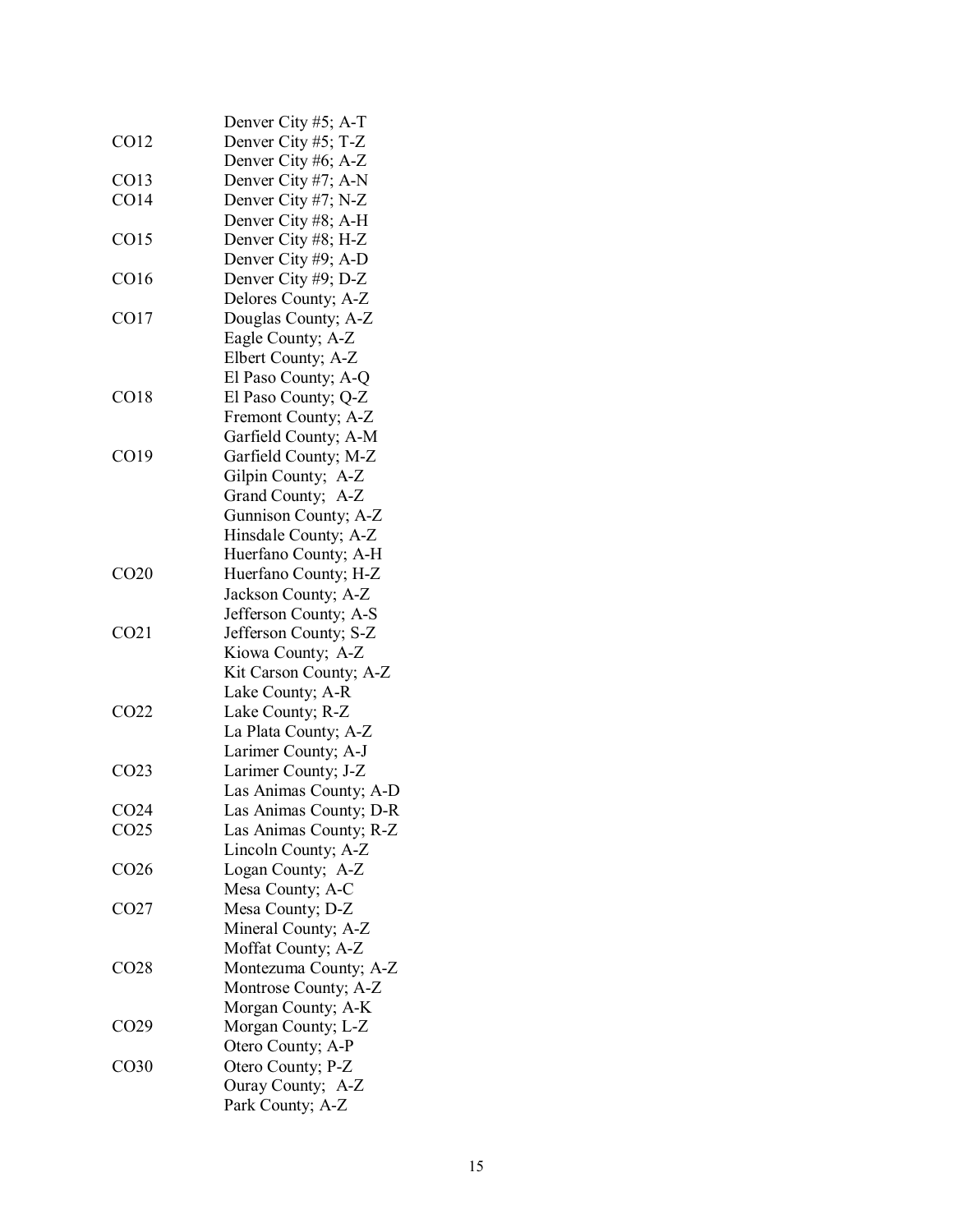|                  | Phillips County; A-Z                            |
|------------------|-------------------------------------------------|
|                  | Pitkin County; A-Z                              |
| CO <sub>31</sub> | Prowers County; A-Z                             |
|                  | Pueblo City #1; A-K                             |
| CO32             | Pueblo City #1; K-Z                             |
|                  | Pueblo City #2; A-K                             |
| CO <sub>33</sub> | Pueblo City #2; K-Z                             |
|                  | Pueblo County; A-M                              |
| CO <sub>34</sub> | Pueblo County; M-Z                              |
|                  | Rio Blanco County; A-Z                          |
|                  | Rio Grande County; A-Z                          |
|                  | Routt County; A-M                               |
| CO <sub>35</sub> | Routt County; M-Z                               |
|                  | Saguache County; A-Z                            |
|                  | San Juan County; A-Z                            |
|                  | San Miguel County; A-Z                          |
| CO <sub>36</sub> | Sedgwick County; A-Z                            |
|                  | Summit County; A-Z                              |
|                  | Teller County; A-Z                              |
|                  | Washington County; A-P                          |
| CO <sub>37</sub> | Washington County; P-Z                          |
|                  | Weld County #1; A-M                             |
| CO <sub>38</sub> | Weld County #1; M-Z                             |
|                  | Weld County #2; A-G                             |
| CO <sub>39</sub> |                                                 |
|                  |                                                 |
|                  | Weld County #2; H-Z                             |
| CO <sub>40</sub> | Yuma County; A-Z                                |
|                  |                                                 |
| CT1              | Connecticut                                     |
|                  | Bridgeport City # 1; A-L                        |
| CT <sub>2</sub>  | Bridgeport City # 1; L-W                        |
| CT3              | Bridgeport City # 1; W-Z                        |
|                  | Bridgeport City # 2; A-R                        |
| CT4              | Bridgeport City # 2; R-Z                        |
|                  | Bridgeport City # 3; A-H                        |
| CT5              | Bridgeport City # 3; H-W                        |
| CT <sub>6</sub>  | Bridgeport City # 3; W-Z                        |
|                  | Bridgeport City # 4; A-M                        |
| CT7              | Bridgeport City # 4; M-Z                        |
|                  | Bridgeport City # 5; A-Chi                      |
| CT8              | Bridgeport City # 5; Chi-S                      |
| CT9              | Bridgeport City # 5; $S-Z$                      |
|                  | Bridgeport City # 6; A-K                        |
| CT10             | Bridgeport City # 6; K-Z                        |
|                  | Hartford City # 1; A-Bro                        |
| CT11             | Hartford City # 1; Bro-Mar                      |
| CT12             | Hartford City # 1; Mar-Z                        |
|                  | Hartford City # 2; A-Bon                        |
| CT <sub>13</sub> | Hartford City #2; Bon-L                         |
| CT14             | Hartford City $# 2$ ; L -U                      |
| CT15             | Hartford City #2; U-Z<br>Hartford City #3; A-Ge |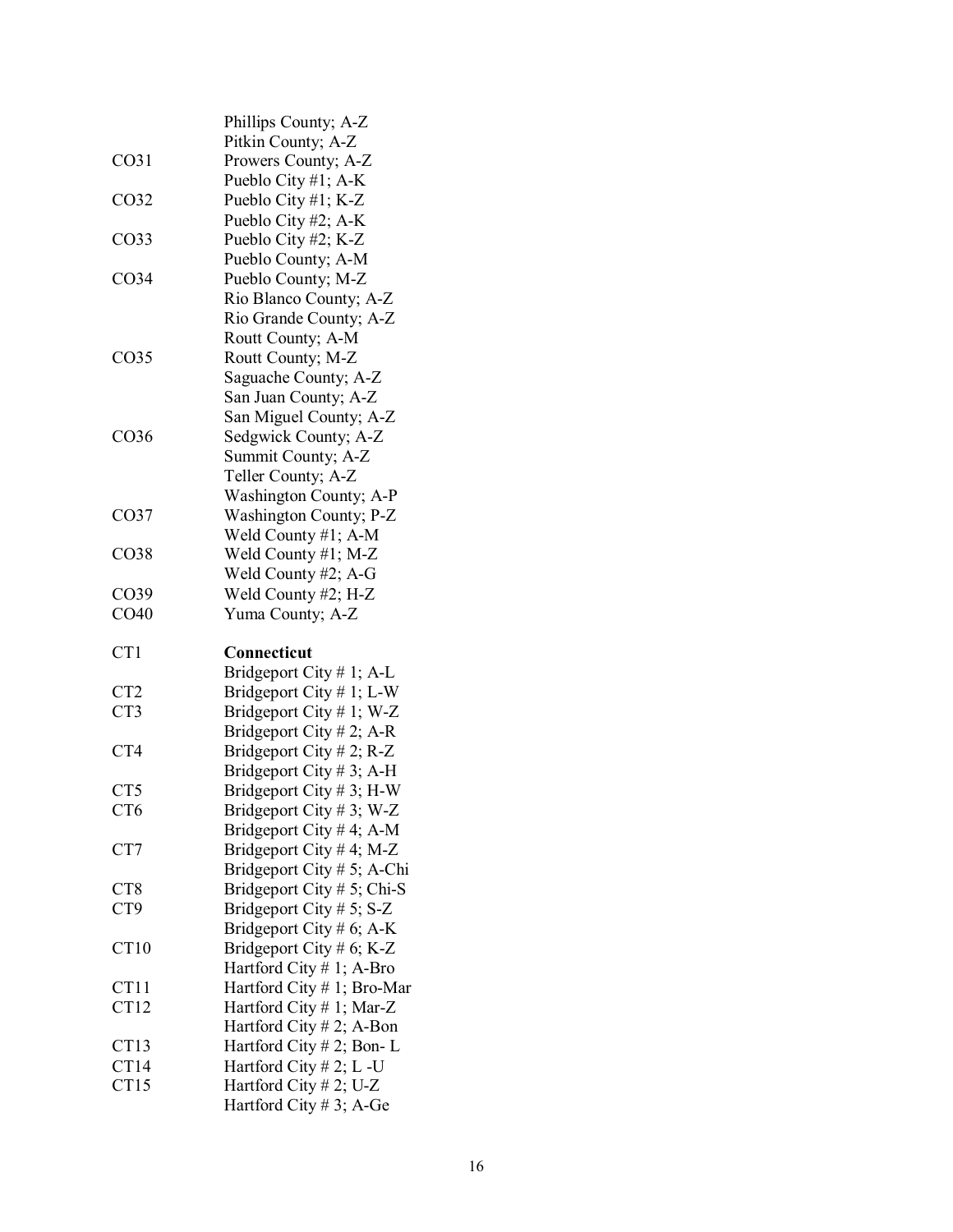| CT16             | Hartford City # 3; Ge-R        |
|------------------|--------------------------------|
| CT17             | Hartford City # 3; R-Z         |
|                  | New Britain City #1; A-F       |
| CT18             | New Britain City # 1; $F-Y$    |
| CT19             | New Britain City # 1; Y-Z      |
|                  |                                |
|                  | New Britain City # 2; A-R      |
| <b>CT20</b>      | New Britain City # 2; R-Z      |
|                  | New Haven City #1; A-M         |
| CT <sub>21</sub> | New Haven City # 1; M-Z        |
|                  | New Haven City # 2; A-G        |
| CT <sub>22</sub> | New Haven City # 2; G-Z        |
| CT <sub>23</sub> | New Haven City # 3; A-M        |
| CT <sub>24</sub> | New Haven City # 3; M-Z        |
|                  |                                |
|                  | New Haven City # 4; A-D        |
| CT <sub>25</sub> | New Haven City # 4; D-Z        |
|                  | New Haven City # 5; A-Cr       |
| CT <sub>26</sub> | New Haven City # 5; Cr-St      |
| CT <sub>27</sub> | New Haven City # 5; St-Z       |
|                  | New Haven City # 6; A-P        |
| <b>CT28</b>      | New Haven City # 6; P-Z        |
|                  | Stamford City; A-Gr            |
| CT29             | Stamford City; Gr-T            |
| CT30             | Stamford City; T-Z             |
|                  |                                |
|                  | Waterbury City $# 1$ ; A-Go    |
| CT31             | Waterbury City #1; Go-S        |
| CT32             | Waterbury City # 1; S-Z        |
|                  | Waterbury City # 2; A-G        |
| CT33             | Waterbury City # 2; G-Z        |
|                  | Waterbury City # 3; A-Bon      |
| CT34             | Waterbury City $# 3$ ; Bon-Ki  |
| CT35             | Waterbury City # 3; Ki-Sh      |
| CT36             | Waterbury City # 3; Sh-Z       |
|                  | Hartford County #1; A-Go       |
| CT37             | Hartford County # 1; Go-Tr     |
| CT38             | Hartford County #1; Tr-Z       |
|                  | Hartford County #2; A-H        |
| CT39             | Hartford County $# 2$ ; H-Si   |
| <b>CT40</b>      |                                |
|                  | Hartford County # 2; Si-Z      |
|                  | Hartford County # 3; A-He      |
| CT41             | Hartford County #3; He-Z       |
| CT42             | New Haven County $# 1$ ; A-N   |
| CT43             | New Haven County # 2; A-G      |
| CT44             | New Haven County # 2; G-Z      |
| CT45             | New Haven County # 3; $A-Z$    |
| CT46             | New Haven County #4; A-To      |
| CT47             | New Haven County #4; To-Z      |
|                  | New Haven County # 5; A-Ho     |
| CT48             | New Haven County $# 5$ ; Ho-Sh |
| CT49             |                                |
|                  | New Haven County # 5; Sh-Z     |
|                  | New London County # 1; A-Gi    |
| CT50             | New London County # 1; Gi-Sh   |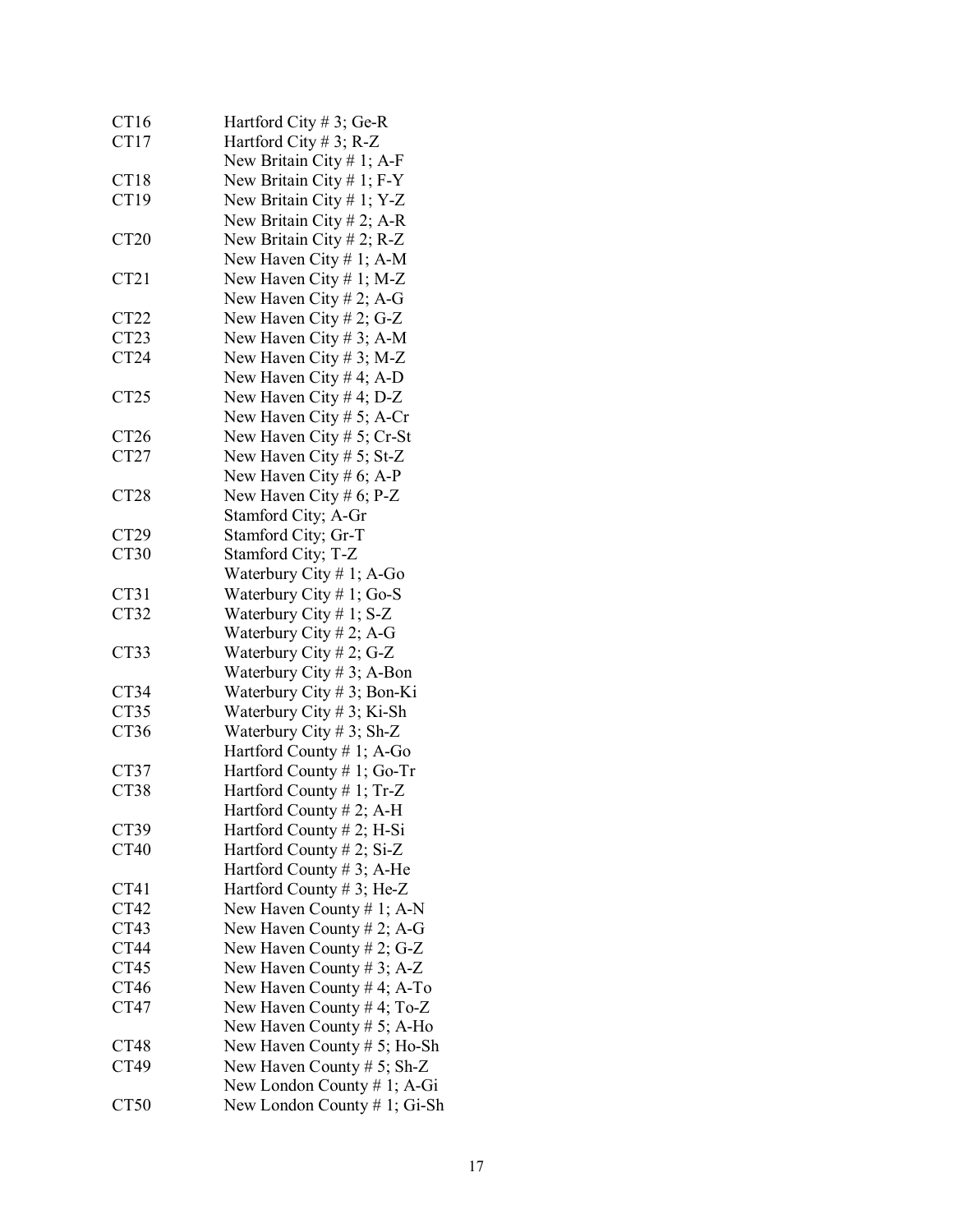| CT51             | New London County $# 1$ ; Sh-Z |
|------------------|--------------------------------|
|                  | New London County $# 2$ ; A-Li |
| CT52             | New London County $# 2$ ; Li-Z |
|                  | New London County # 3; A-G     |
| CT53             | New London County #3; G-Z      |
| CT54             | Fairfield County # 1; A-Sa     |
| CT55             | Fairfield County # 1; Sa-Z     |
|                  | Fairfield County # 2; A-I      |
| CT56             | Fairfield County # 2; I-W      |
| CT57             | Fairfield County # 2; W-Z      |
|                  | Fairfield County # 3; A-Mo     |
| CT58             | Fairfield County #3; Mo-Z      |
|                  | Fairfield County #4; A-L       |
| CT59             | Fairfield County #4; L-Z       |
|                  | Windham County # 1; A-M        |
| CT60             | Windham County $# 1$ ; M-Z     |
|                  | Windham County #2; A-N         |
| CT61             | Windham County # 2; $N-Z$      |
|                  | Litchfield County # 1; A-Ko    |
| CT <sub>62</sub> | Litchfield County $# 1$ ; Ko-Z |
|                  | Litchfield County # 2; A-G     |
| CT63             | Litchfield County # 2; G-Z     |
|                  | Litchfield County $# 3$ ; A-Ch |
| CT64             | Litchfield County $# 3$ ; Ch-Z |
|                  | Middlesex County $# 1$ ; A-D   |
| CT65             | Middlesex County # 1; $D-Z$    |
|                  |                                |
|                  | Middlesex County # 2; A-J      |
| CT66             | Middlesex County # 2; J-Z      |
|                  | Tolland County; A-M            |
| CT67             | Tolland County; M-Z            |
| DE1              | <b>Delaware</b>                |
|                  | Kent County; A-Z               |
| DE <sub>2</sub>  | New Castle County; A-Mo        |
| DE3              | New Castle County; Mo-Z        |
|                  | Sussex County; A-E             |
| DE4              |                                |
|                  | Sussex County; E-V             |
| DE5              | Sussex County; V-Z             |
|                  | Wilmington City #1; A-L        |
| DE <sub>6</sub>  | Wilmington City #1; L-Z        |
|                  | Wilmington City #2; A-F        |
| DE7              | Wilmington City #2; F-Z        |
| DE <sub>8</sub>  | Wilmington City #3; A-Po       |
| DE <sub>9</sub>  | Wilmington City #3; Po-Z       |
|                  | Wilmington City #4; A-K        |
| DE <sub>10</sub> | Wilmington City #4; K-Z        |
|                  |                                |
| DC1              | <b>District of Columbia</b>    |
|                  | District of Columbia # 1; A-M  |
| DC <sub>2</sub>  | District of Columbia # 1; M-Z  |
|                  | District of Columbia # 2; A-C  |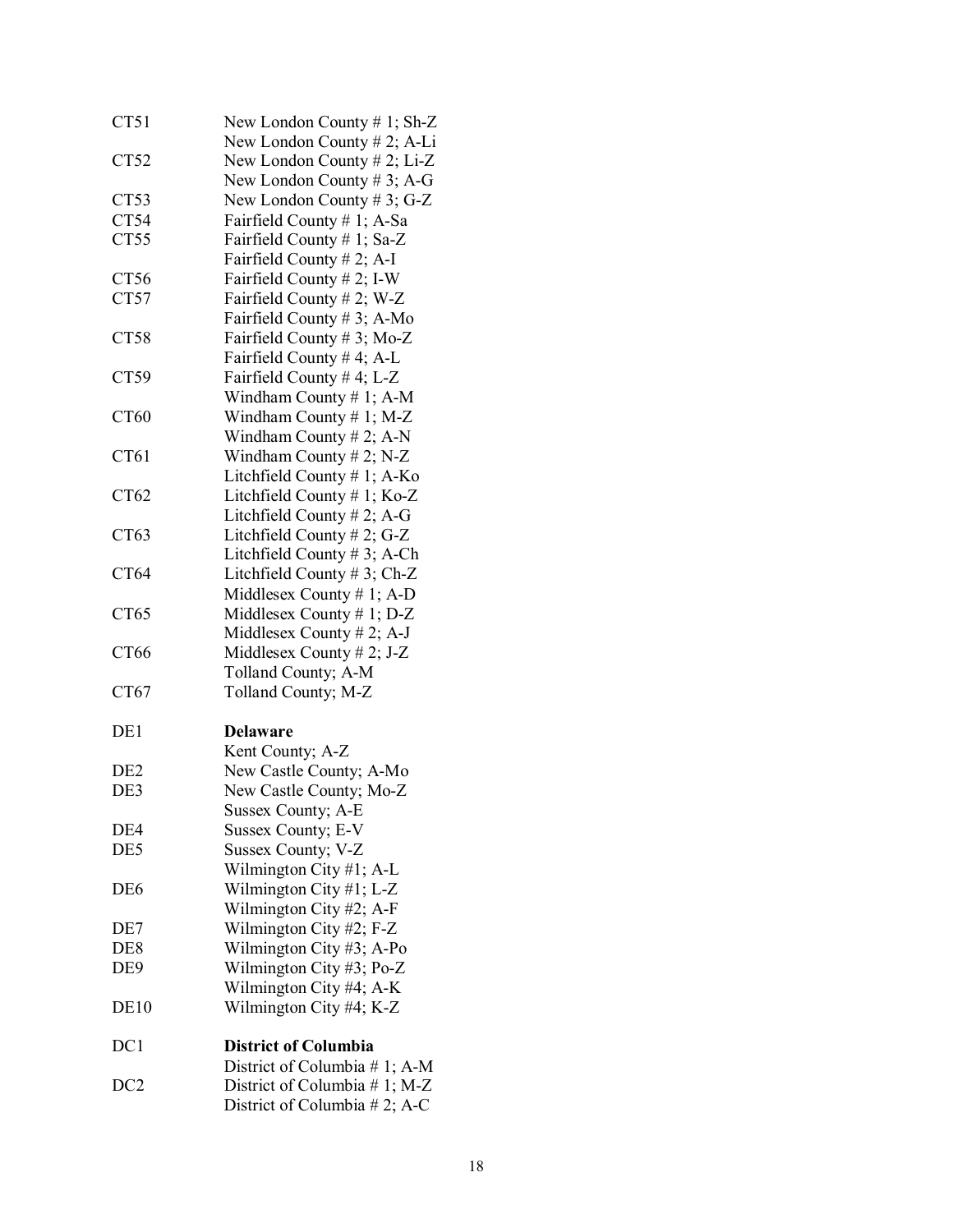| DC <sub>3</sub>  | District of Columbia # 2; $C$ -Po     |
|------------------|---------------------------------------|
| DC4              | District of Columbia #2; Po-Z         |
|                  | District of Columbia #3; A-G          |
| DC <sub>5</sub>  | District of Columbia #3; H-Z          |
| DC <sub>6</sub>  | District of Columbia Board #4; A-S    |
| DC7              | District of Columbia Board #4; S-Z    |
|                  | District of Columbia Board # 5; A-J   |
| DC <sub>8</sub>  | District of Columbia Board # 5; J-Z   |
|                  | District of Columbia Board # 6; A-C   |
| DC <sub>9</sub>  | District of Columbia Board # 6; C-O   |
| DC <sub>10</sub> | District of Columbia Board # 6; O-Z   |
|                  | District of Columbia Board #7; A-Ho   |
| DC11             | District of Columbia Board #7; Ho-Z   |
|                  | District of Columbia Board # 8; A-F   |
| DC12             | District of Columbia Board # 8; F-St  |
| DC13             | District of Columbia Board #9; A-L    |
| DC14             | District of Columbia Board #9; L-Z    |
|                  | District of Columbia Board # 10; A-D  |
| DC15             | District of Columbia Board #10; D-Sh  |
| <b>DC16</b>      | District of Columbia Board # 10; Sh-Z |
|                  | District of Columbia Board #11; A-M   |
| DC17             | District of Columbia Board #11; M-Z   |
| FL1              | <b>Florida</b>                        |
|                  | Alachua County; A-T                   |
| FL <sub>2</sub>  | Alachua County; T-Z                   |
|                  | Baker County; A-Z                     |
|                  | Bay County; A-Z                       |
|                  | Bradford County; A-E                  |
| FL3              | Bradford County; E-Z                  |
|                  | Brevard County; A-Z                   |
|                  | Broward County; A-Z                   |
| FIA              | Calhoun County; A-Z                   |
|                  | Citrus County; A-Z                    |
|                  | Clay County; A-Z                      |
|                  | Columbia County; A-K                  |
| FL5              | Columbia County; K-Z                  |
|                  | Dade County; A-J                      |
| FL <sub>6</sub>  | Dade County; J-Z                      |
| FL7              | De Soto County; A-Z                   |
| FL <sub>8</sub>  | Duval County; A-Si                    |
| FL9              | Duval County; Si-Z                    |
|                  | Escambia County; A-J                  |
| FL10             | Escambia County; J-Z                  |
| FL11             | Flagler County; A-Z                   |
|                  | Franklin County; A-Z                  |
|                  | Gadsden County; A-Z                   |
| <b>FL12</b>      | Hamilton County; A-Z                  |
|                  | Hernando County; A-Z                  |
|                  | Hillsborough County; A-G              |
| FL13             | Hillsborough County; G-Z              |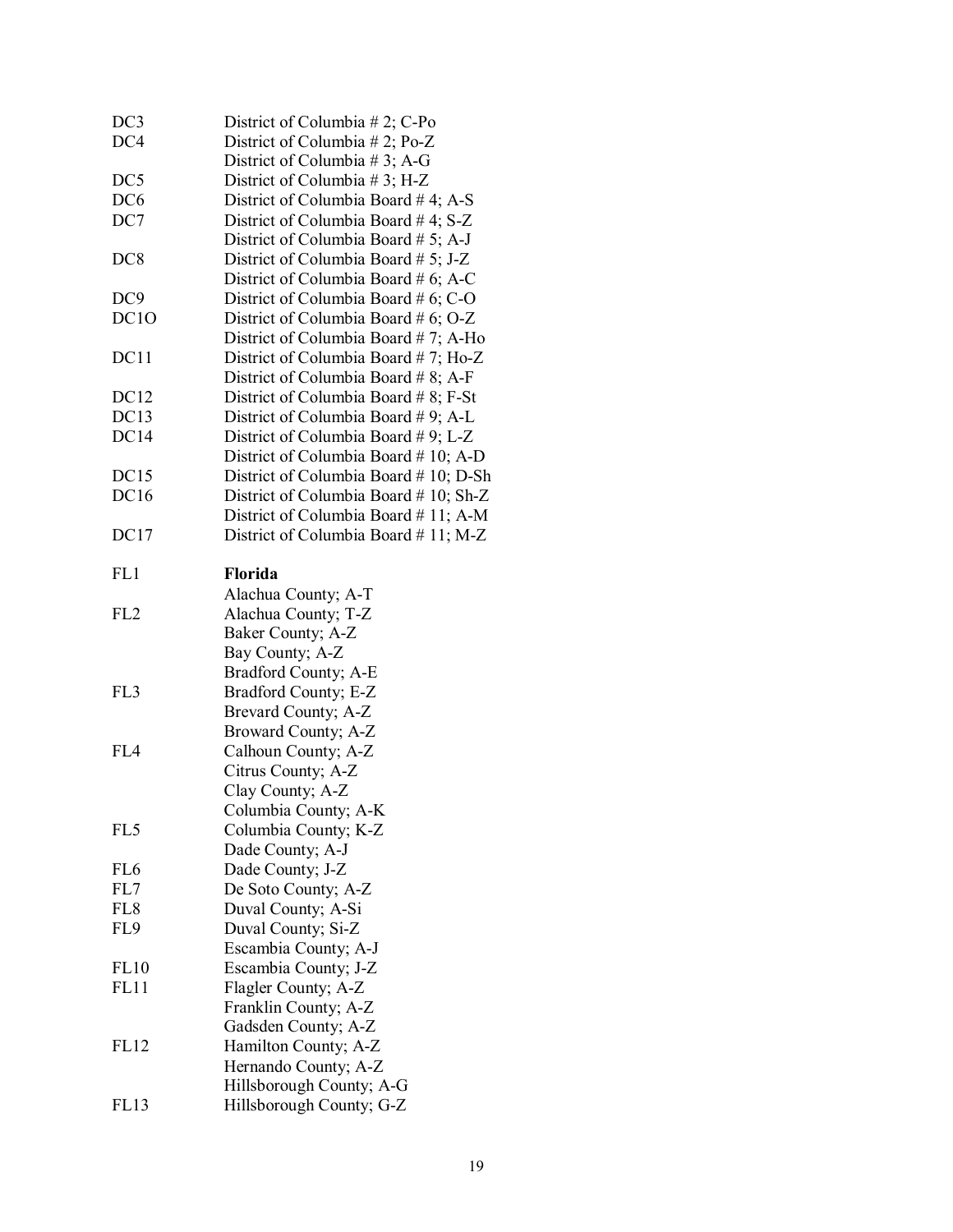| FL14        | Holmes County; A-Z             |
|-------------|--------------------------------|
|             | Jackson County; A-M            |
| FL15        | Jackson County; M-Z            |
|             | Jacksonville City # 1; A-L     |
| <b>FL16</b> | Jacksonville City # 1; L-Z     |
|             | Jacksonville City # 2; A-H     |
| <b>FL17</b> | Jacksonville City # 2; H-Z     |
|             | Jacksonville City # 3; A-Br    |
| <b>FL18</b> | Jacksonville City # 3; Br-Mo   |
| <b>FL19</b> |                                |
|             | Jacksonville City # 3; Mo-Z    |
|             | Jefferson County; A-N          |
| <b>FL20</b> | Jefferson County; N-Z          |
|             | Lafayette County; A-Z          |
|             | Lake County; A-Z               |
| FL21        | Lee County; A-Z                |
|             | Leon County; A-Z               |
| <b>FL22</b> | Levy County; A-Z               |
|             | Liberty County; A-Z            |
|             | Madison County; A-M            |
| <b>FL23</b> | Madison County; M-Z            |
|             | Manatee County; A-Z            |
| <b>FL24</b> | Marion County; A-Z             |
|             | Monroe County; A-D             |
| <b>FL25</b> | Monroe County; D-Z             |
|             | Nassau County; A-Z             |
| <b>FL26</b> | Okaloosa County; A-Z           |
|             | Okeechobee County; A-Z         |
|             | Orange County; A-Z             |
| FL27        | Osceola County; A-Z            |
|             | Palm Beach County; A-H         |
| <b>FL28</b> | Palm Beach County; H-Z         |
|             | Pasco County; A-Z              |
|             | Pinellas County; A-H           |
| <b>FL29</b> | Pinellas County; H-Z           |
|             | Polk County; A-H               |
| <b>FL30</b> | Polk County; H-Z               |
| <b>FL31</b> | Putnam County; A-Z             |
|             | St. Johns County; A-T          |
| <b>FL32</b> | St. Johns County; T-Z          |
|             | St. Lucie County; A-Z          |
|             | Santa Rosa County; A-Z         |
| <b>FL33</b> | Seminole County; A-Z           |
|             | Sumter County; A-Z             |
|             | Suwannee County; A-J           |
| <b>FL34</b> |                                |
|             | Suwannee County; K-Z           |
|             | Tampa City # 1; A-N            |
| <b>FL35</b> | Tampa City # 1; O-Z            |
|             | Tampa City # 2; A-S. Llosa     |
| <b>FL36</b> | Tampa City $# 2$ ; E. Lloret-Z |
| <b>FL37</b> | Taylor County; A-Z             |
| <b>FL38</b> | Volusia County; A-Z            |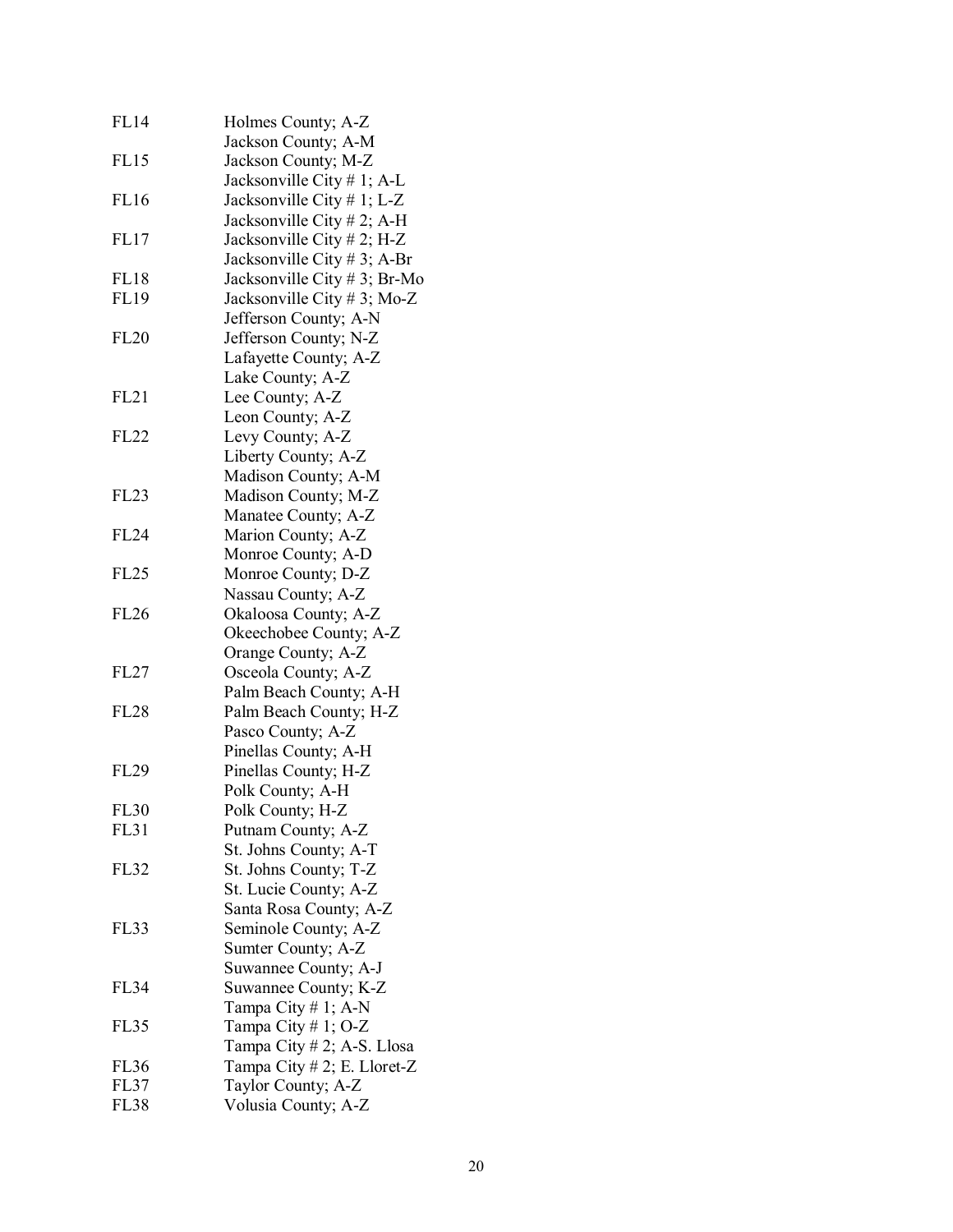| GA1<br>Georgia<br>Appling County; A-Z<br>Atlanta City # 1; A-G<br>Atlanta City #1; H-Z<br>GA2<br>Atlanta City # 2; A-Z<br>GA3<br>Atlanta City # 3; A-V<br>GA4<br>Atlanta City #3; W-Z<br>GA5<br>Atlanta City # 4; A-Q<br>Atlanta City # 4; R-Z<br>GA6<br>Atlanta City # $5$ ; A-L<br>Atlanta City # 5; M-Z<br>GA7<br>Atlanta City # 6; A-L<br>Atlanta City # 6; M-Z<br>GA8<br>Atlanta City #7; A-J<br>Atlanta City #7; K-Z<br>GA9<br>Augusta City #1; A-G<br>Augusta City # 1; H-Z<br>GA10<br>Augusta City # 2; A-G<br>Augusta City # 2; H-Z<br>GA11<br>Bacon County; A-Z<br>Baker County; A-Z<br>GA12<br>Baldwin County; A-Z<br>Banks County; A-I<br>Banks County; J-Z<br>GA <sub>13</sub><br>Barrow County; A-Z<br>Bartow County; A-H<br>GA14<br>Bartow County; I-Z<br>Ben Hill County; A-Z<br>Berrien County; A-Z<br>GA15<br>Bibb County; A-Z<br>GA16<br>Bleckley County; A-Z<br>GA17<br>Brooks County; A-Z<br>Bryan County; A-Z<br><b>Bulloch County; A-Z</b><br>GA18<br>Burke County; A-Z<br>GA <sub>19</sub><br><b>GA20</b><br>Butts County; A-Z<br>Calhoun County; A-Z<br>Camden County; A-Z<br>Campbell County; A-Z<br>GA <sub>21</sub><br>Candler County; A-Z<br>Carroll County; A-C<br>Carroll County; D-Z<br>GA22<br>Catoosa County; A-Z<br>GA23<br>Charlton County; A-Z<br>Chatham County; A-Z<br>Chattahoochee County; A-Z<br>GA24 | <b>FL39</b> | Wakulla County; A-Z<br>Walton County; A-Z<br>Washington County; A-Z |
|-------------------------------------------------------------------------------------------------------------------------------------------------------------------------------------------------------------------------------------------------------------------------------------------------------------------------------------------------------------------------------------------------------------------------------------------------------------------------------------------------------------------------------------------------------------------------------------------------------------------------------------------------------------------------------------------------------------------------------------------------------------------------------------------------------------------------------------------------------------------------------------------------------------------------------------------------------------------------------------------------------------------------------------------------------------------------------------------------------------------------------------------------------------------------------------------------------------------------------------------------------------------------------------------------------------------------------------------------|-------------|---------------------------------------------------------------------|
|                                                                                                                                                                                                                                                                                                                                                                                                                                                                                                                                                                                                                                                                                                                                                                                                                                                                                                                                                                                                                                                                                                                                                                                                                                                                                                                                                 |             |                                                                     |
|                                                                                                                                                                                                                                                                                                                                                                                                                                                                                                                                                                                                                                                                                                                                                                                                                                                                                                                                                                                                                                                                                                                                                                                                                                                                                                                                                 |             |                                                                     |
|                                                                                                                                                                                                                                                                                                                                                                                                                                                                                                                                                                                                                                                                                                                                                                                                                                                                                                                                                                                                                                                                                                                                                                                                                                                                                                                                                 |             |                                                                     |
|                                                                                                                                                                                                                                                                                                                                                                                                                                                                                                                                                                                                                                                                                                                                                                                                                                                                                                                                                                                                                                                                                                                                                                                                                                                                                                                                                 |             |                                                                     |
|                                                                                                                                                                                                                                                                                                                                                                                                                                                                                                                                                                                                                                                                                                                                                                                                                                                                                                                                                                                                                                                                                                                                                                                                                                                                                                                                                 |             |                                                                     |
|                                                                                                                                                                                                                                                                                                                                                                                                                                                                                                                                                                                                                                                                                                                                                                                                                                                                                                                                                                                                                                                                                                                                                                                                                                                                                                                                                 |             |                                                                     |
|                                                                                                                                                                                                                                                                                                                                                                                                                                                                                                                                                                                                                                                                                                                                                                                                                                                                                                                                                                                                                                                                                                                                                                                                                                                                                                                                                 |             |                                                                     |
|                                                                                                                                                                                                                                                                                                                                                                                                                                                                                                                                                                                                                                                                                                                                                                                                                                                                                                                                                                                                                                                                                                                                                                                                                                                                                                                                                 |             |                                                                     |
|                                                                                                                                                                                                                                                                                                                                                                                                                                                                                                                                                                                                                                                                                                                                                                                                                                                                                                                                                                                                                                                                                                                                                                                                                                                                                                                                                 |             |                                                                     |
|                                                                                                                                                                                                                                                                                                                                                                                                                                                                                                                                                                                                                                                                                                                                                                                                                                                                                                                                                                                                                                                                                                                                                                                                                                                                                                                                                 |             |                                                                     |
|                                                                                                                                                                                                                                                                                                                                                                                                                                                                                                                                                                                                                                                                                                                                                                                                                                                                                                                                                                                                                                                                                                                                                                                                                                                                                                                                                 |             |                                                                     |
|                                                                                                                                                                                                                                                                                                                                                                                                                                                                                                                                                                                                                                                                                                                                                                                                                                                                                                                                                                                                                                                                                                                                                                                                                                                                                                                                                 |             |                                                                     |
|                                                                                                                                                                                                                                                                                                                                                                                                                                                                                                                                                                                                                                                                                                                                                                                                                                                                                                                                                                                                                                                                                                                                                                                                                                                                                                                                                 |             |                                                                     |
|                                                                                                                                                                                                                                                                                                                                                                                                                                                                                                                                                                                                                                                                                                                                                                                                                                                                                                                                                                                                                                                                                                                                                                                                                                                                                                                                                 |             |                                                                     |
|                                                                                                                                                                                                                                                                                                                                                                                                                                                                                                                                                                                                                                                                                                                                                                                                                                                                                                                                                                                                                                                                                                                                                                                                                                                                                                                                                 |             |                                                                     |
|                                                                                                                                                                                                                                                                                                                                                                                                                                                                                                                                                                                                                                                                                                                                                                                                                                                                                                                                                                                                                                                                                                                                                                                                                                                                                                                                                 |             |                                                                     |
|                                                                                                                                                                                                                                                                                                                                                                                                                                                                                                                                                                                                                                                                                                                                                                                                                                                                                                                                                                                                                                                                                                                                                                                                                                                                                                                                                 |             |                                                                     |
|                                                                                                                                                                                                                                                                                                                                                                                                                                                                                                                                                                                                                                                                                                                                                                                                                                                                                                                                                                                                                                                                                                                                                                                                                                                                                                                                                 |             |                                                                     |
|                                                                                                                                                                                                                                                                                                                                                                                                                                                                                                                                                                                                                                                                                                                                                                                                                                                                                                                                                                                                                                                                                                                                                                                                                                                                                                                                                 |             |                                                                     |
|                                                                                                                                                                                                                                                                                                                                                                                                                                                                                                                                                                                                                                                                                                                                                                                                                                                                                                                                                                                                                                                                                                                                                                                                                                                                                                                                                 |             |                                                                     |
|                                                                                                                                                                                                                                                                                                                                                                                                                                                                                                                                                                                                                                                                                                                                                                                                                                                                                                                                                                                                                                                                                                                                                                                                                                                                                                                                                 |             |                                                                     |
|                                                                                                                                                                                                                                                                                                                                                                                                                                                                                                                                                                                                                                                                                                                                                                                                                                                                                                                                                                                                                                                                                                                                                                                                                                                                                                                                                 |             |                                                                     |
|                                                                                                                                                                                                                                                                                                                                                                                                                                                                                                                                                                                                                                                                                                                                                                                                                                                                                                                                                                                                                                                                                                                                                                                                                                                                                                                                                 |             |                                                                     |
|                                                                                                                                                                                                                                                                                                                                                                                                                                                                                                                                                                                                                                                                                                                                                                                                                                                                                                                                                                                                                                                                                                                                                                                                                                                                                                                                                 |             |                                                                     |
|                                                                                                                                                                                                                                                                                                                                                                                                                                                                                                                                                                                                                                                                                                                                                                                                                                                                                                                                                                                                                                                                                                                                                                                                                                                                                                                                                 |             |                                                                     |
|                                                                                                                                                                                                                                                                                                                                                                                                                                                                                                                                                                                                                                                                                                                                                                                                                                                                                                                                                                                                                                                                                                                                                                                                                                                                                                                                                 |             |                                                                     |
|                                                                                                                                                                                                                                                                                                                                                                                                                                                                                                                                                                                                                                                                                                                                                                                                                                                                                                                                                                                                                                                                                                                                                                                                                                                                                                                                                 |             |                                                                     |
|                                                                                                                                                                                                                                                                                                                                                                                                                                                                                                                                                                                                                                                                                                                                                                                                                                                                                                                                                                                                                                                                                                                                                                                                                                                                                                                                                 |             |                                                                     |
|                                                                                                                                                                                                                                                                                                                                                                                                                                                                                                                                                                                                                                                                                                                                                                                                                                                                                                                                                                                                                                                                                                                                                                                                                                                                                                                                                 |             |                                                                     |
|                                                                                                                                                                                                                                                                                                                                                                                                                                                                                                                                                                                                                                                                                                                                                                                                                                                                                                                                                                                                                                                                                                                                                                                                                                                                                                                                                 |             |                                                                     |
|                                                                                                                                                                                                                                                                                                                                                                                                                                                                                                                                                                                                                                                                                                                                                                                                                                                                                                                                                                                                                                                                                                                                                                                                                                                                                                                                                 |             |                                                                     |
|                                                                                                                                                                                                                                                                                                                                                                                                                                                                                                                                                                                                                                                                                                                                                                                                                                                                                                                                                                                                                                                                                                                                                                                                                                                                                                                                                 |             |                                                                     |
|                                                                                                                                                                                                                                                                                                                                                                                                                                                                                                                                                                                                                                                                                                                                                                                                                                                                                                                                                                                                                                                                                                                                                                                                                                                                                                                                                 |             |                                                                     |
|                                                                                                                                                                                                                                                                                                                                                                                                                                                                                                                                                                                                                                                                                                                                                                                                                                                                                                                                                                                                                                                                                                                                                                                                                                                                                                                                                 |             |                                                                     |
|                                                                                                                                                                                                                                                                                                                                                                                                                                                                                                                                                                                                                                                                                                                                                                                                                                                                                                                                                                                                                                                                                                                                                                                                                                                                                                                                                 |             |                                                                     |
|                                                                                                                                                                                                                                                                                                                                                                                                                                                                                                                                                                                                                                                                                                                                                                                                                                                                                                                                                                                                                                                                                                                                                                                                                                                                                                                                                 |             |                                                                     |
|                                                                                                                                                                                                                                                                                                                                                                                                                                                                                                                                                                                                                                                                                                                                                                                                                                                                                                                                                                                                                                                                                                                                                                                                                                                                                                                                                 |             |                                                                     |
|                                                                                                                                                                                                                                                                                                                                                                                                                                                                                                                                                                                                                                                                                                                                                                                                                                                                                                                                                                                                                                                                                                                                                                                                                                                                                                                                                 |             |                                                                     |
|                                                                                                                                                                                                                                                                                                                                                                                                                                                                                                                                                                                                                                                                                                                                                                                                                                                                                                                                                                                                                                                                                                                                                                                                                                                                                                                                                 |             |                                                                     |
|                                                                                                                                                                                                                                                                                                                                                                                                                                                                                                                                                                                                                                                                                                                                                                                                                                                                                                                                                                                                                                                                                                                                                                                                                                                                                                                                                 |             |                                                                     |
|                                                                                                                                                                                                                                                                                                                                                                                                                                                                                                                                                                                                                                                                                                                                                                                                                                                                                                                                                                                                                                                                                                                                                                                                                                                                                                                                                 |             |                                                                     |
|                                                                                                                                                                                                                                                                                                                                                                                                                                                                                                                                                                                                                                                                                                                                                                                                                                                                                                                                                                                                                                                                                                                                                                                                                                                                                                                                                 |             |                                                                     |
|                                                                                                                                                                                                                                                                                                                                                                                                                                                                                                                                                                                                                                                                                                                                                                                                                                                                                                                                                                                                                                                                                                                                                                                                                                                                                                                                                 |             |                                                                     |
|                                                                                                                                                                                                                                                                                                                                                                                                                                                                                                                                                                                                                                                                                                                                                                                                                                                                                                                                                                                                                                                                                                                                                                                                                                                                                                                                                 |             | Chattooga County; A-Z                                               |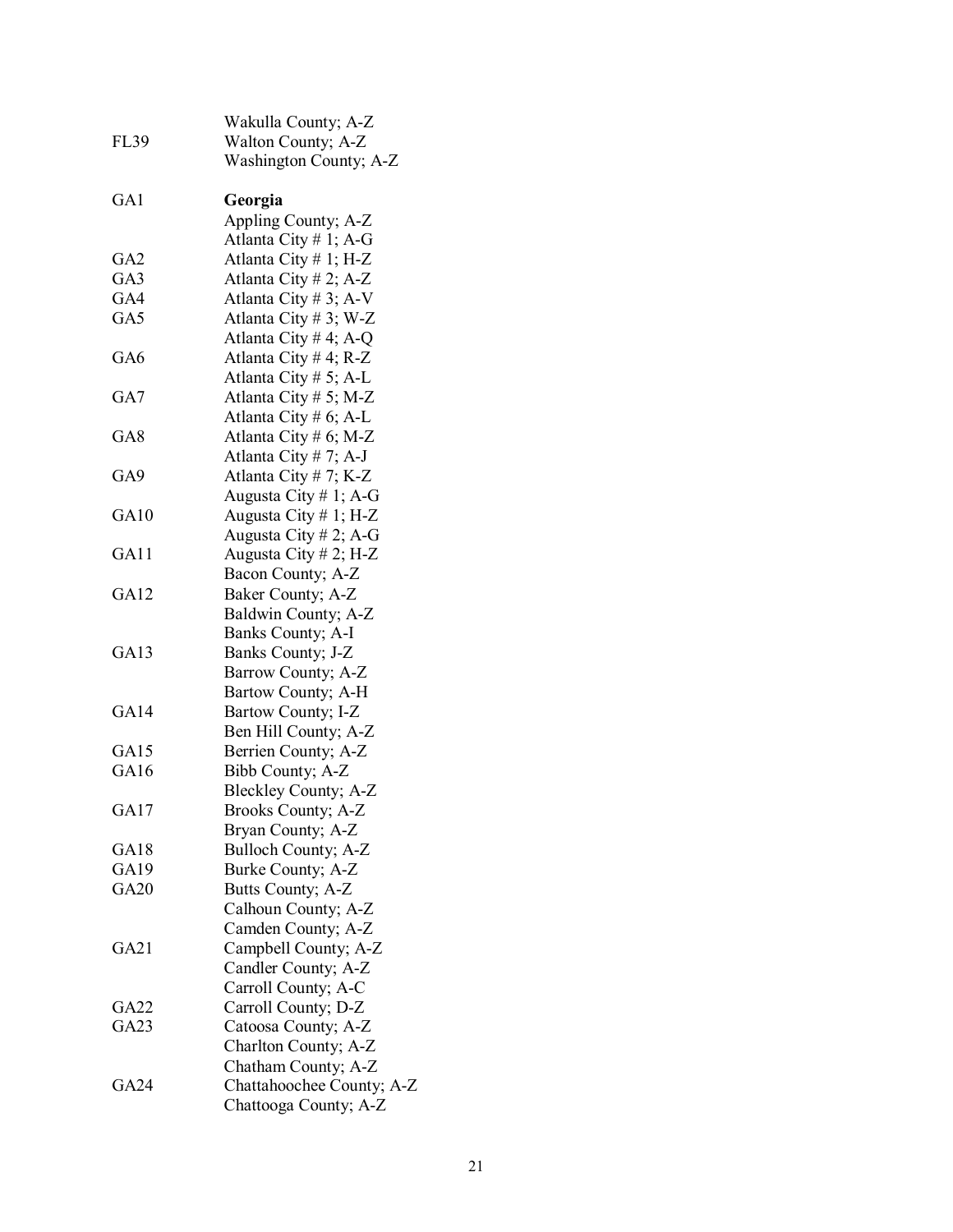|             | Cherokee County; A-P         |
|-------------|------------------------------|
| GA25        | Cherokee County; Q-Z         |
|             | Clarke County; A-Z           |
| GA26        | Clay County; A-Z             |
|             | Clayton County; A-Z          |
|             | Clinch County; A-Z           |
|             | Cobb County; A-W. Christian  |
| GA27        | Cobb County; B. Clackum-Z    |
|             | Coffee County; A-F           |
| GA28        | Coffee County; G-Z           |
|             | Colquitt County; A-I         |
| GA29        | Colquitt County; J-Z         |
|             | Columbia County; A-Z         |
| GA30        | Coweta County; A-Z           |
| GA31        | Crawford County; A-Z         |
|             | Crisp County; A-Z            |
| GA32        |                              |
|             | Dade County; A-Z             |
|             | Dawson County; A-Z           |
|             | Decatur County; A-R          |
| GA33        | Decatur County; S-Z          |
|             | DeKalb County; A-S           |
| <b>GA34</b> | DeKalb County; T-Z           |
|             | Dodge County; A-Z            |
| GA35        | Dooly County; A-Z            |
|             | Dougherty County; A-J        |
| GA36        | Dougherty County; K-Z        |
|             | Douglas County; A-Z          |
|             | Early County; A-L            |
| GA37        | Early County; M-Z            |
|             | Echols County; A-Z           |
|             | Effingham County; A-Z        |
|             | Elbert County; A-F           |
| <b>GA38</b> | Elbert County; G-Z           |
|             | Emanuel County; A-P          |
| GA39        | Emanuel County; Q-Z          |
|             | Evans County; A-Z            |
|             | Fannin County; A-Z           |
| GA40        | Fayette County; A-Z          |
|             | Floyd County; A-J            |
| <b>GA41</b> | Floyd County; K-Z            |
|             | Forsyth County; A-T          |
| <b>GA42</b> | Forsyth County; V-Z (no U's) |
|             | Franklin County; A-Z         |
|             | Fulton County; A-C           |
| GA43        | Fulton County; D-Z           |
| GA44        | Gilmer County; A-Z           |
|             | Glascock County; A-Z         |
|             | Glynn County; A-R            |
| GA45        | Glynn County; S-Z            |
|             | Gordon County; A-Z           |
|             | Grady County; A-G            |
|             |                              |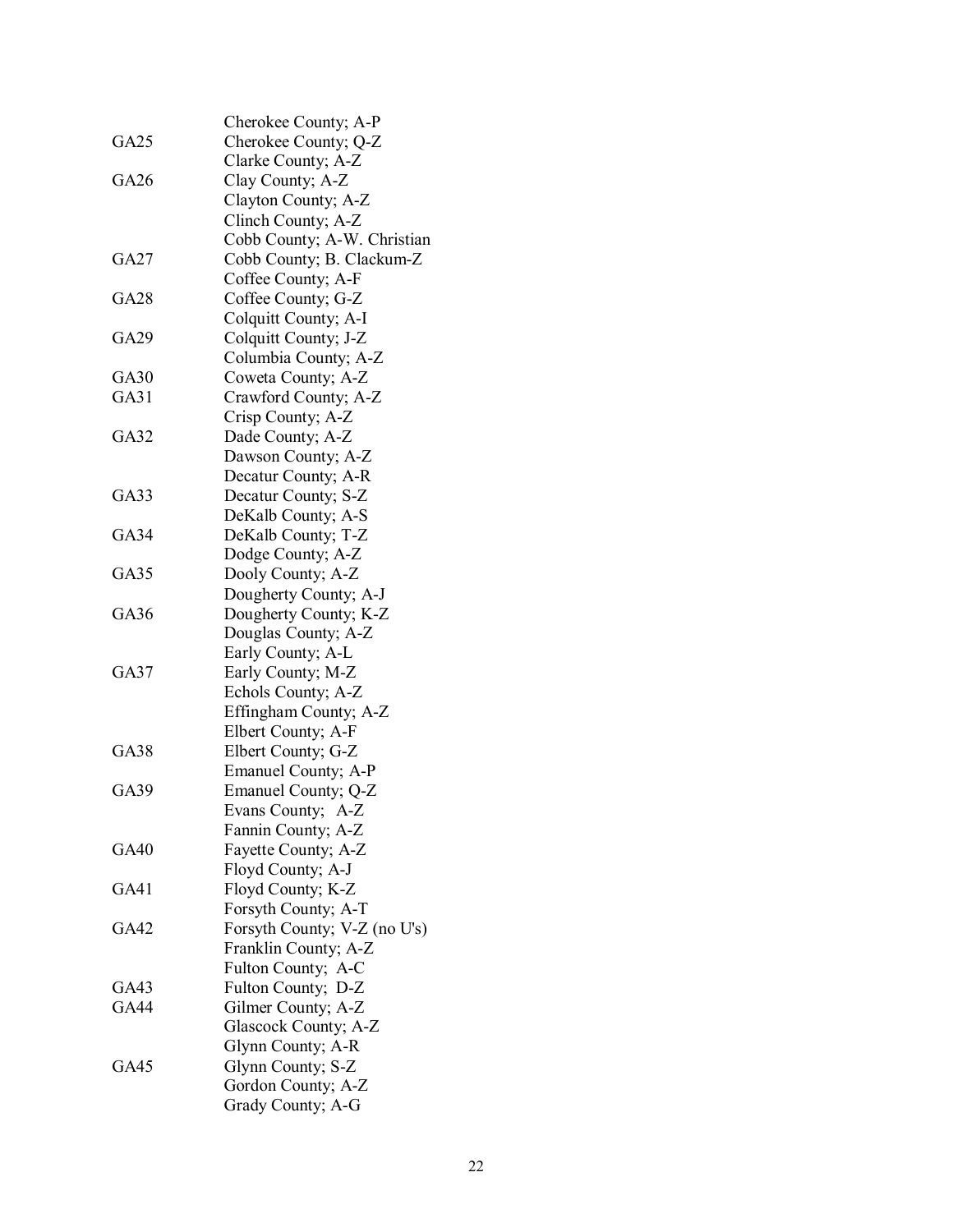| GA46        | Grady County; H-Z           |
|-------------|-----------------------------|
|             | Greene County; A-Z          |
| GA47        | Gwinnett County; A-Z        |
| GA48        | Habersham County; A-Z       |
|             | Hall County; A-R            |
| GA49        | Hall County; S-Z            |
|             | Hancock County; A-Z         |
|             | Haralson County; A-O        |
| GA50        | Haralson County; P-Z        |
|             | Harris County; A-Z          |
|             | Hart County; A-R            |
| GA51        | Hart County; S-Z            |
|             | Heard County; A-Z           |
|             | Henry County; A-S           |
| <b>GA52</b> | Henry County; T-Z           |
|             | Houston County; A-Z         |
| GA53        | Irwin County; A-Z           |
|             | Jackson County; A-R         |
| GA54        | Jackson County; S-Z         |
|             | Jasper County; A-Z          |
|             | Jeff Davis County; A-Z      |
| GA55        | Jefferson County; A-Z       |
|             | Jenkins County; A-S         |
| GA56        | Jenkins County; T-Z         |
|             | Johnson County; A-Z         |
|             | Jones County; A-Z           |
| GA57        | Laurens County; A-G. Snipes |
| GA58        | Laurens County; H. Snow-Z   |
|             | Lee County; A-Z             |
|             | Liberty County; A-Z         |
| GA59        | Lincoln County; A-Z         |
|             | Lowndes County; A-R         |
| GA60        | Lowndes County; S-Z         |
|             | Lumpkin County; A-Z         |
|             | McDuffie County; A-Z        |
|             | McIntosh County; A-Z        |
| GA61        | Macon City # 1; $A-V$       |
| GA62        | Macon City #1; W-Z          |
|             | Macon City # 2; A-T         |
| GA63        | Macon City # 2; U-Z         |
|             | Macon County; A-Z           |
|             | Madison County; A-R         |
| GA64        | Madison County; S-Z         |
|             | Marion County; A-Z          |
|             | Meriwether County; A-P      |
| GA65        | Meriwether County; Q-Z      |
|             | Miller County; A-Z          |
|             | Milton County; A-Z          |
|             | Mitchell County; A-F        |
| GA66        | Mitchell County; G-Z        |
|             | Monroe County; A-P          |
|             |                             |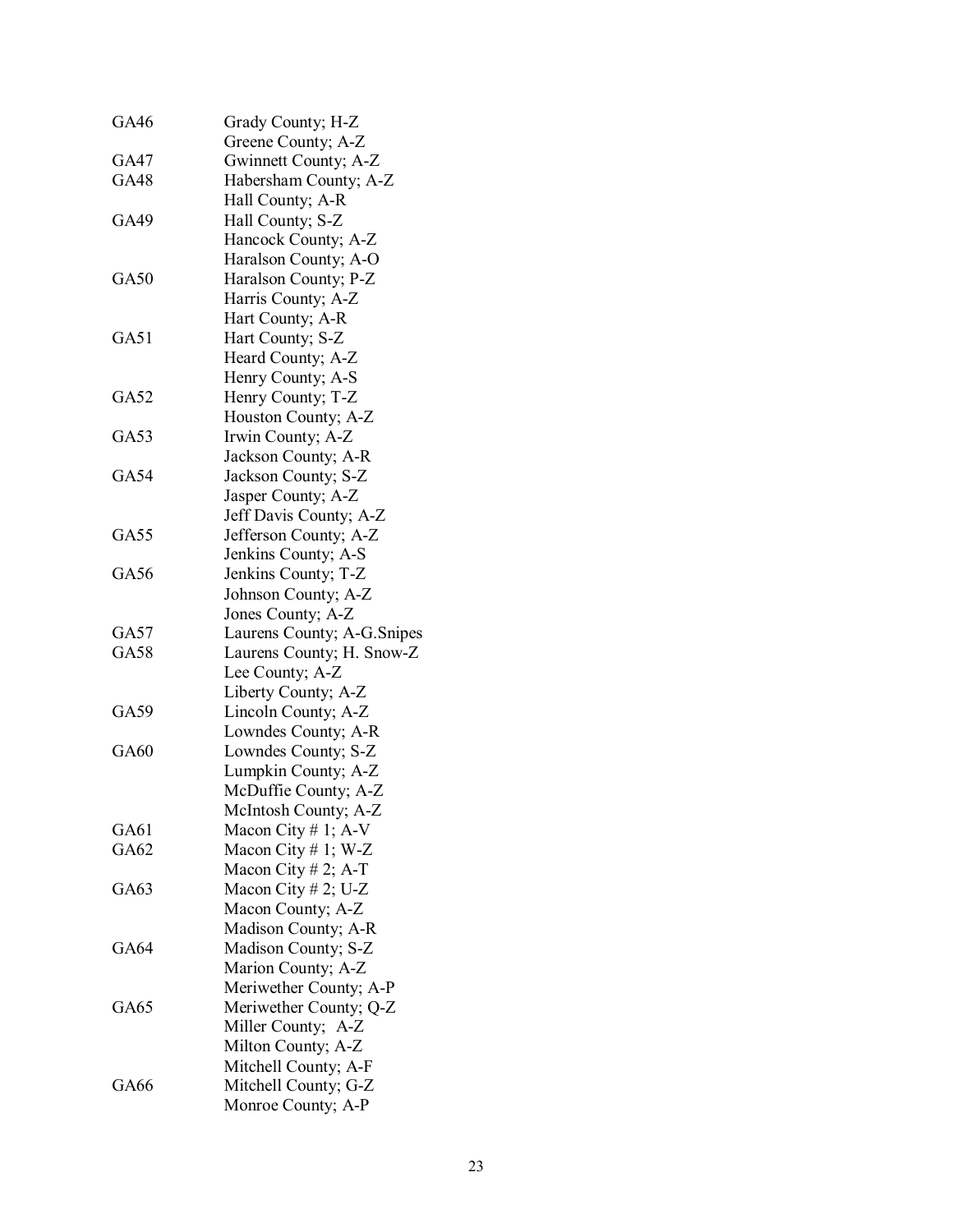| GA67        | Monroe County; R-Z (no Q's)               |
|-------------|-------------------------------------------|
|             | Montgomery County; A-Z                    |
|             | Morgan County; A-D                        |
| GA68        | Morgan County; E-Z                        |
|             | Murray County; A-Z                        |
|             | Muscogee County; A-B                      |
| GA69        | Muscogee County; C-R                      |
| <b>GA70</b> | Muscogee County; S-Z                      |
|             | Newton County; A-V                        |
| GA71        | Newton County; W-Z                        |
|             | Oconee County; A-Z                        |
|             | Oglethorpe County; A-V                    |
| GA72        | Oglethorpe County; W-Z                    |
|             | Paulding County; A-Z                      |
|             | Pickens County; A-Z                       |
|             | Pierce County; A-O                        |
| GA73        | Pierce County; P-Z                        |
|             | Pike County; A-Z                          |
|             | Polk County; A-F                          |
| GA74        | Polk County; G-Z                          |
|             | Pulaski County; A-Z                       |
| GA75        | Putnam County; A-Z                        |
|             | Quitman County; A-Z                       |
|             | Rabun County; A-Z                         |
|             | Randolph County; A-M                      |
| GA76        | Randolph County; N-Z                      |
|             | Richmond County; A-Z                      |
|             | Rockdale County; A-Z                      |
|             | Savannah City $# 1$ ; A-B                 |
| GA77        | Savannah City $# 1$ ; C-S                 |
| <b>GA78</b> | Savannah City $# 1$ ; T-Z                 |
|             | Savannah City # 2; A-S. Hirsch            |
| GA79        | Savannah City $# 2$ ; B. Hobbs-Y. Welchel |
| <b>GA80</b> | Savannah City # 2; D. Whitaker-Z          |
|             | Schley County; A-Z                        |
|             | Screven County; A-D. Williams             |
| GA81        | Screven County; E. Williams-Z             |
|             | Spaulding County; A-Z                     |
|             | Stephens County; A-R                      |
| <b>GA82</b> | Stephens County; S-Z                      |
|             | Stewart County; A-Z                       |
|             | Sumter County; A-N                        |
| GA83        | Sumter County; O-Z                        |
|             | Talbot County; A-Z                        |
|             | Taliaferro County; A-W. Slator            |
| <b>GA84</b> | Taliaferro County; A. Smith-Z             |
|             | Tattnall County; A-Z                      |
|             | Taylor County; A-Z                        |
| GA85        | Telfair County; A-Z                       |
|             | Terrell County; A-W. Wheeler              |
| GA86        | Terrell County; A. White-Z                |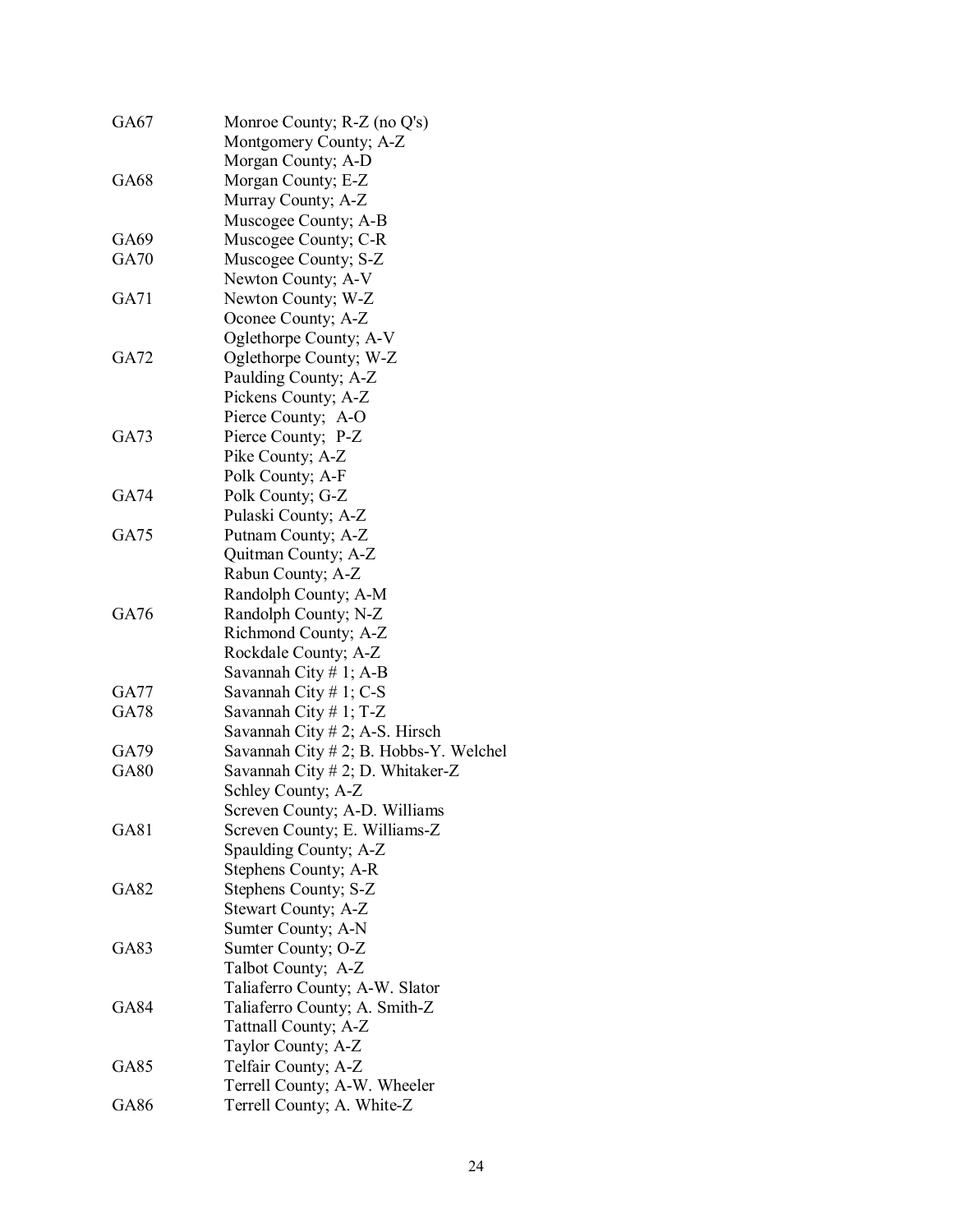|                  | Thomas County; A-Z                    |
|------------------|---------------------------------------|
| GA87             | Tift County; A-Z                      |
|                  | Toombs County; A-Z                    |
| GA88             | Towns County; A-Z                     |
|                  | Troup County; A-P                     |
| GA89             | Troup County; R-Z (no Q's)            |
|                  | Turner County; A-Z                    |
|                  | Twiggs County; A-L                    |
| GA <sub>90</sub> | Twiggs County; M-Z                    |
|                  | Union County; A-Z                     |
|                  | Upson County; A-Z                     |
|                  | Walker County; A-G                    |
| GA91             | Walker County; H-Z                    |
|                  | Walton County; A-O                    |
| GA92             | Walton County; P-Z                    |
|                  | Ware County; A-V                      |
| GA93             | Ware County; W-Z                      |
|                  | Warren County; A-Z                    |
|                  | Washington County; A-L                |
| GA94             | Washington County; M-Z                |
|                  | Wayne County; A-Z                     |
|                  | Jackson County; A-Z                   |
| GA95             | Wheeler County; A-Z                   |
|                  | White County; A-Z                     |
|                  | Whitfield County; A-Z                 |
| GA96             | Wilcox County; A-Z                    |
|                  | Wilkes County; A-M                    |
| GA97             | Wilkes County; N-Z                    |
|                  | Wilkinson County; A-Z                 |
| GA98             | Worth County; A-Z                     |
| H11              | Hawaii                                |
|                  | Hawaii County # 1; A - S. Kami        |
| HI <sub>2</sub>  | Hawaii County # 1; T. Kamich-M. Seyas |
| HI3              | Hawaii County # 1; C. Shao - Z        |
|                  | Hawaii County # 2; $A - M$            |
| HI4              | Hawaii County # 2; $N - Z$            |
|                  | Honolulu City $# 1$ ; A - J           |
| HI5              | Honolulu City $# 1$ ; K-P. Samson     |
| HI <sub>6</sub>  | Honolulu City # 1; P. San - Z         |
|                  | Honolulu City $# 2$ ; A-E. Contreras  |
| HI7              | Honolulu City # 2; A. Cook-V. Kawai   |
| HI8              | Honolulu City # 2; J. Kawaiea-N       |
| HI9              | Honolulu City # 2; O-J. Texeira       |
| HI10             | Honolulu City # 2; W. Thayer-Z        |
|                  | Kauai County; A - G                   |
| HI11             | Kauai County; H - V                   |
| HI12             | Kauai County; W - Z                   |
|                  | Maui County; A-Z. Miazato             |
| HI13             | Maui County; N. Michikawa - Z         |
| HI14             | National Guard; A - Z                 |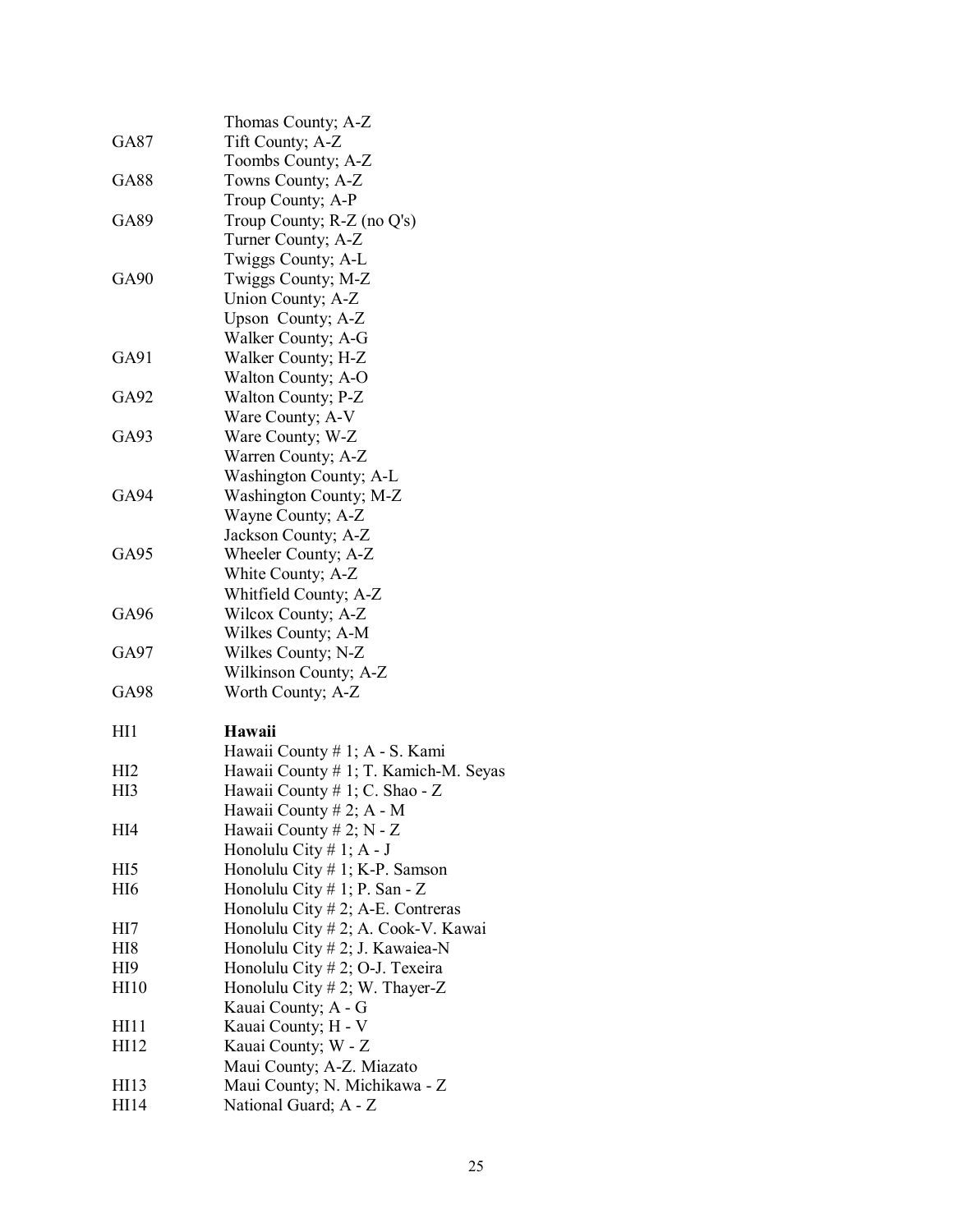| ID1             | Idaho                         |
|-----------------|-------------------------------|
|                 | Ada County; A-Z               |
|                 | Adams County; A-Z             |
|                 | Bannock County; A-E           |
| ID2             | Bannock County; F-V           |
| ID3             | Bannock County; W-Z           |
|                 | Bear Lake County; A-Z         |
|                 | Benewah County; A-Z           |
|                 | Bingham County; A-F           |
| ID4             | Bingham County; G-Z           |
|                 | Blaine County; A-Z            |
|                 | Boise City; A-L               |
| ID5             | Boise City; M-Z               |
|                 | Boise County; A-Z             |
|                 | Bonner County; A-Z            |
| ID <sub>6</sub> | Bonneville County; A-Z        |
|                 | Boundary County; A-Z          |
| ID7             | Butte County; A-Z             |
|                 | Camas County; A-Z             |
|                 | Canyon County; A-Z            |
| ID <sub>8</sub> | Cassia County; A-Z            |
|                 | Clearwater County; A-Z        |
| ID9             | Custer County; A-Z            |
|                 | Elmore County; A-Z            |
|                 | Franklin County; A-Z          |
|                 | Fremont County; A-H           |
| ID10            | Fremont County; I-Z           |
|                 | Gem County; A-Z               |
|                 | Gooding County; A-Z           |
| ID11            | Idaho County; A-Z             |
|                 | Jefferson County; A-Z         |
|                 | Kootenai County; A-F          |
| ID12            | Kootenai County; G-Z          |
|                 | Latah County; A-R             |
| ID13            | Latah County; S-Z             |
|                 | Lemhi County; A-Z             |
|                 | Lewis County; A-Z             |
|                 | Lincoln County; A-Z           |
| ID14            | Madison County; A-Z           |
|                 | Minidoka County; A-Z          |
|                 | Nez Perce County; A-H         |
| ID15            | Nez Perce County; I-Z         |
|                 | Oneida County; A-Z            |
|                 | Owyhee County; A-Z            |
|                 | Payette County; A-Z           |
| ID16            | Power County; A-Z             |
|                 | Shoshone County; A-M          |
| ID17            | Shoshone County; N-Z          |
|                 | Teton County; A-Z             |
|                 | Twin Falls County; A-L. Hazel |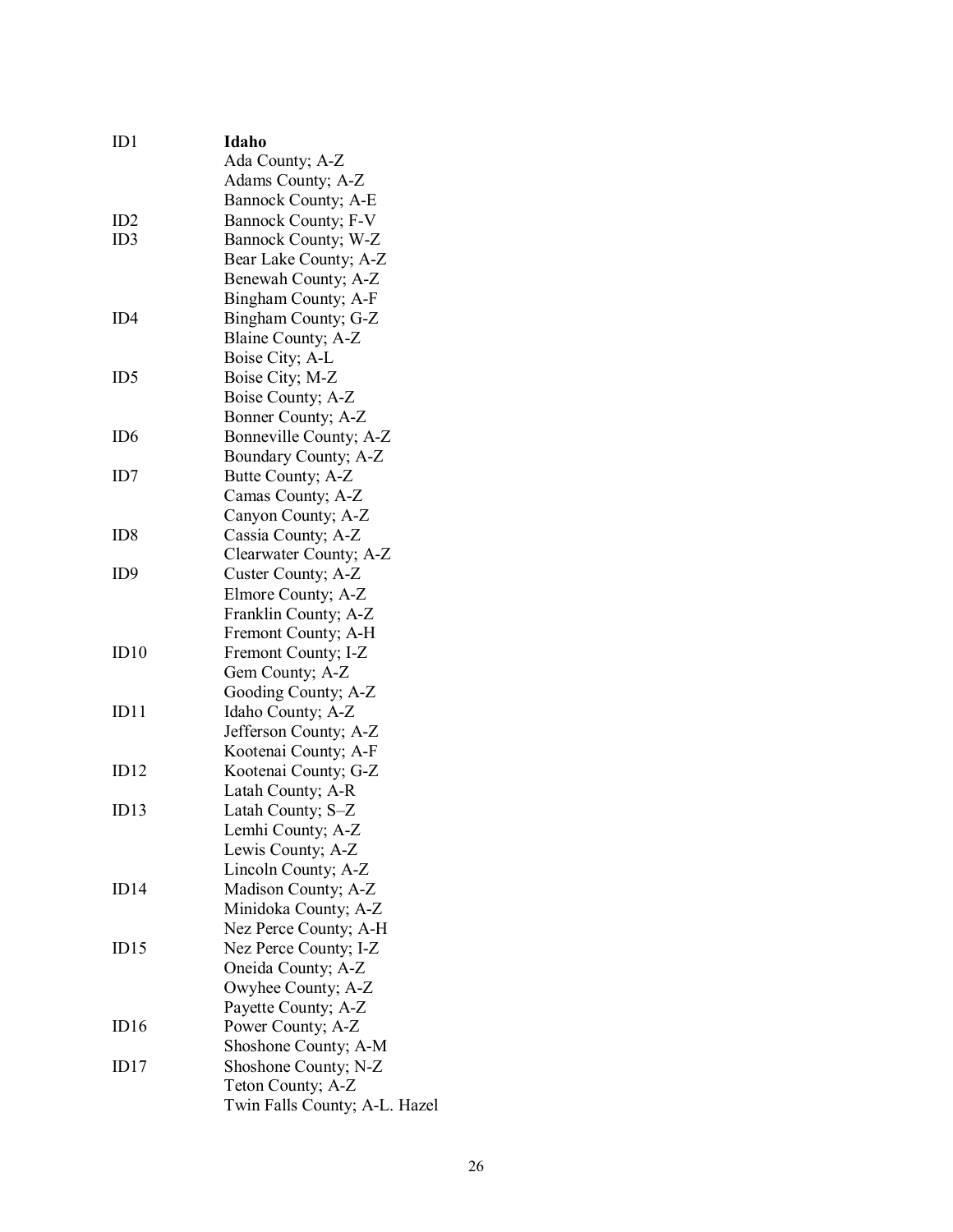| ID18             | Twin Falls County; J. Head-Z       |
|------------------|------------------------------------|
|                  | Valley County; A-Z                 |
| ID19             | Washington County; A-Z             |
| IL1              | <b>Illinois</b>                    |
|                  | Adams County; A-Z                  |
| IL2              | Alexander County; A-Z              |
| IL <sub>3</sub>  | Aurora County; A-P                 |
| IL <sub>4</sub>  | Aurora County; Q-Z                 |
|                  | Bond County; A-Z                   |
| IL <sub>5</sub>  | Boone County; A-Z                  |
|                  | Brown County; A-Z                  |
| IL <sub>6</sub>  | Bureau County $# 1$ ; A-Z          |
| IL7              | Bureau County # 2; $A-Z$           |
| IL <sub>8</sub>  | Calhoun County; A-Z                |
|                  | Carroll County; A-Z                |
| IL <sub>9</sub>  | Cass County; A-Z                   |
|                  | Champaign County # 1; A-F          |
| IL10             | Champaign County # 1; G-Z          |
|                  | Champaign County # 2; A-V. Bryant  |
|                  |                                    |
| IL11             | Champaign County $# 2$ ; F. Buch-R |
| IL12             | Champaign County # 2; S-Z          |
|                  | Chicago City # 1; A-E              |
| IL13             | Chicago City # 1; $F-M$            |
| IL14             | Chicago City # 1; N-Z              |
| IL15             | Chicago City # 2; A-Mc             |
| IL16             | Chicago City # 2; M-Z              |
|                  | Chicago City # 3; A-C. Bouzaid     |
| IL <sub>17</sub> | Chicago City # 3; G. Bouzide-Mc    |
| IL18             | Chicago City # 3; M-Z              |
|                  | Chicago City #4; A                 |
| IL19             | Chicago City # 4; B-Mac            |
| IL20             | Chicago City #4; M-Z               |
|                  | Chicago City # 5; A-B              |
| IL21             | Chicago City # 5; C-Q              |
| IL22             | Chicago City # 5; R-Z              |
|                  | Chicago City # 6; A-I              |
| IL23             | Chicago City # 6; J-Z              |
|                  | Chicago City # 7; A-D              |
| IL24             | Chicago City # 7; E-R              |
| IL25             | Chicago City # 7; $S-Z$            |
|                  | Chicago City # 8; A-K              |
| IL26             | Chicago City # 8; L-Z              |
|                  | Chicago City # 9; A-E              |
| IL27             | Chicago City # 9; F-Z              |
| IL28             | Chicago City # 10; A-O             |
| IL29             | Chicago City $# 10$ ; P-Z          |
|                  | Chicago City # 11; A-F             |
|                  |                                    |
| IL30             | Chicago City # 11; G-W             |
| IL31             | Chicago City # 11; Y-Z             |
|                  | Chicago City # 12; A-S. Kristov    |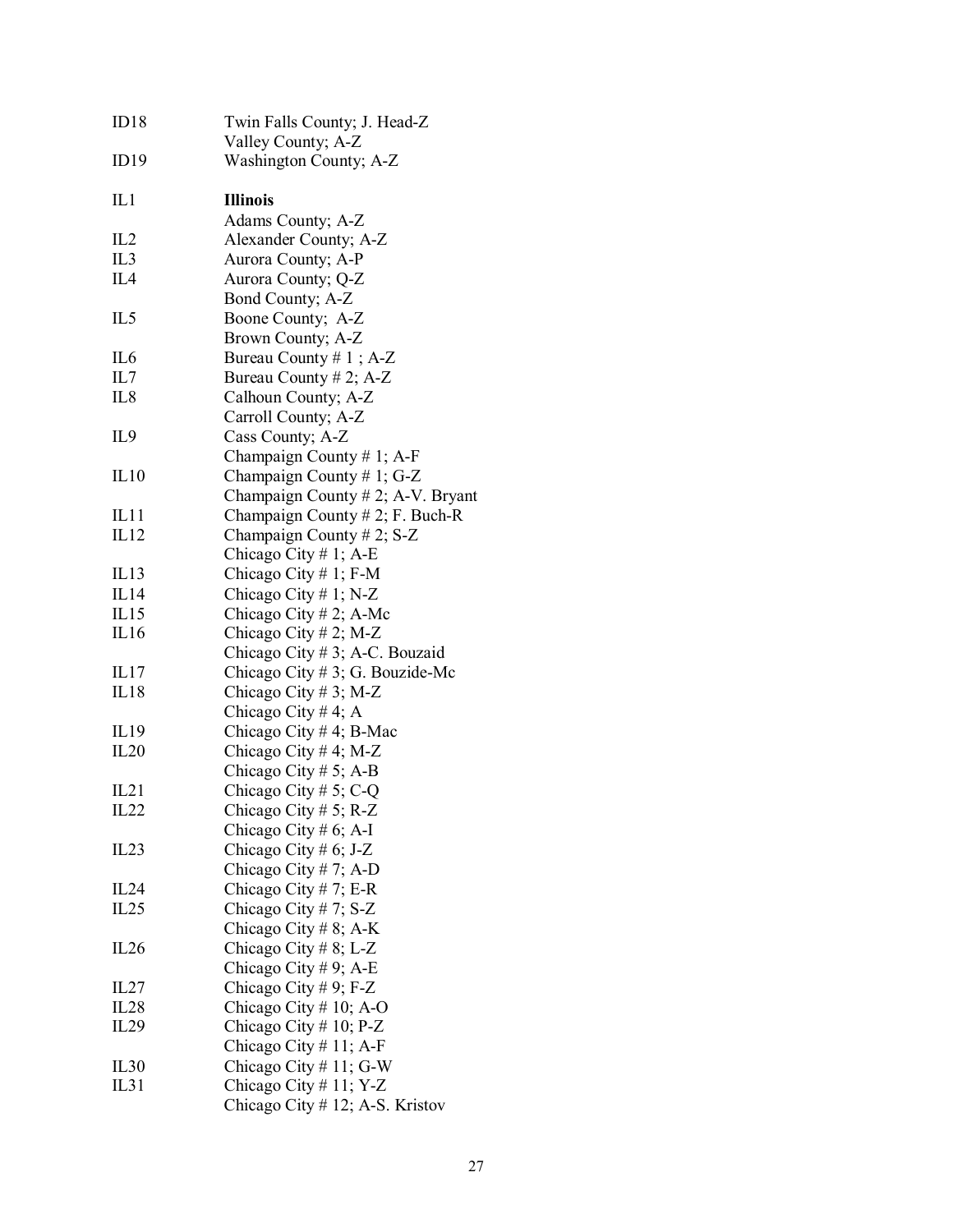| IL32             | Chicago City # 12; B.A. Krueger-T       |
|------------------|-----------------------------------------|
| IL33             | Chicago City # 12; U-Z                  |
|                  | Chicago City # 13; A-O                  |
| IL34             | Chicago City $# 13$ ; P-Z               |
|                  | Chicago City # 14; A-I                  |
| IL35             | Chicago City # 14; J-Z                  |
|                  |                                         |
|                  | Chicago City # 15; A-B                  |
| IL36             | Chicago City # 15; $C-V$                |
| IL37             | Chicago City # 15; W-Z                  |
|                  | Chicago City # 16; A-Alfred MacGregor   |
| IL38             | Chicago City # 16; John Macis-Z         |
|                  | Chicago City # 17; A-D                  |
| IL39             | Chicago City # 17; E-V                  |
| IL40             | Chicago City # 17; W-Z                  |
|                  | Chicago City # 18; A-N                  |
| IL41             | Chicago City # 18; O-Z                  |
|                  | Chicago City # 19; A-G                  |
| IL42             | Chicago City # 19; H-R                  |
| IL43             | Chicago City # 19; S-Z                  |
|                  | Chicago City # 20; A-E                  |
| IL44             | Chicago City # 20; F-P                  |
| IL <sub>45</sub> | Chicago City # 20; Q-Z                  |
|                  |                                         |
|                  | Chicago City # 21; A-C                  |
| IL46             | Chicago City # 21; D-O                  |
| IL <sub>47</sub> | Chicago City # 21; P-Z                  |
|                  | Chicago City # 22; A-B                  |
| 1148             | Chicago City #22; C-M                   |
| IL49             | Chicago City # 22; N-Z                  |
|                  | Chicago City # 23; A-B                  |
| IL50             | Chicago City # 23; C-T                  |
| IL51             | Chicago City # 23; U-Z                  |
|                  | Chicago City # 24; A-R                  |
| IL52             | Chicago City # 24; S-Z                  |
|                  | Chicago City # 25; A-K                  |
| IL53             | Chicago City # 25; L-Z                  |
|                  | Chicago City # 26; A-C                  |
| IL54             | Chicago City # 26; D-R                  |
| IL55             | Chicago City # 26; S-Z                  |
|                  | Chicago City # 27; A-I                  |
| IL56             | Chicago City # 27; J-S                  |
| IL57             | Chicago City # 27; T-Z                  |
|                  | Chicago City # 28; A-O                  |
| IL58             | Chicago City # 28; P-Z                  |
|                  |                                         |
|                  | Chicago City # 29; A-J                  |
| IL59             | Chicago City # 29; K-Z                  |
|                  | Chicago City # 30; A-C                  |
| IL <sub>60</sub> | Chicago City # 30; D-Z                  |
| IL61             | Chicago City # 31; A-Z                  |
| IL62             | Chicago City # 32; A-L                  |
| IL63             | Chicago City # 32; Mc-Z                 |
|                  | Chicago City # 33; A-James J. Broderick |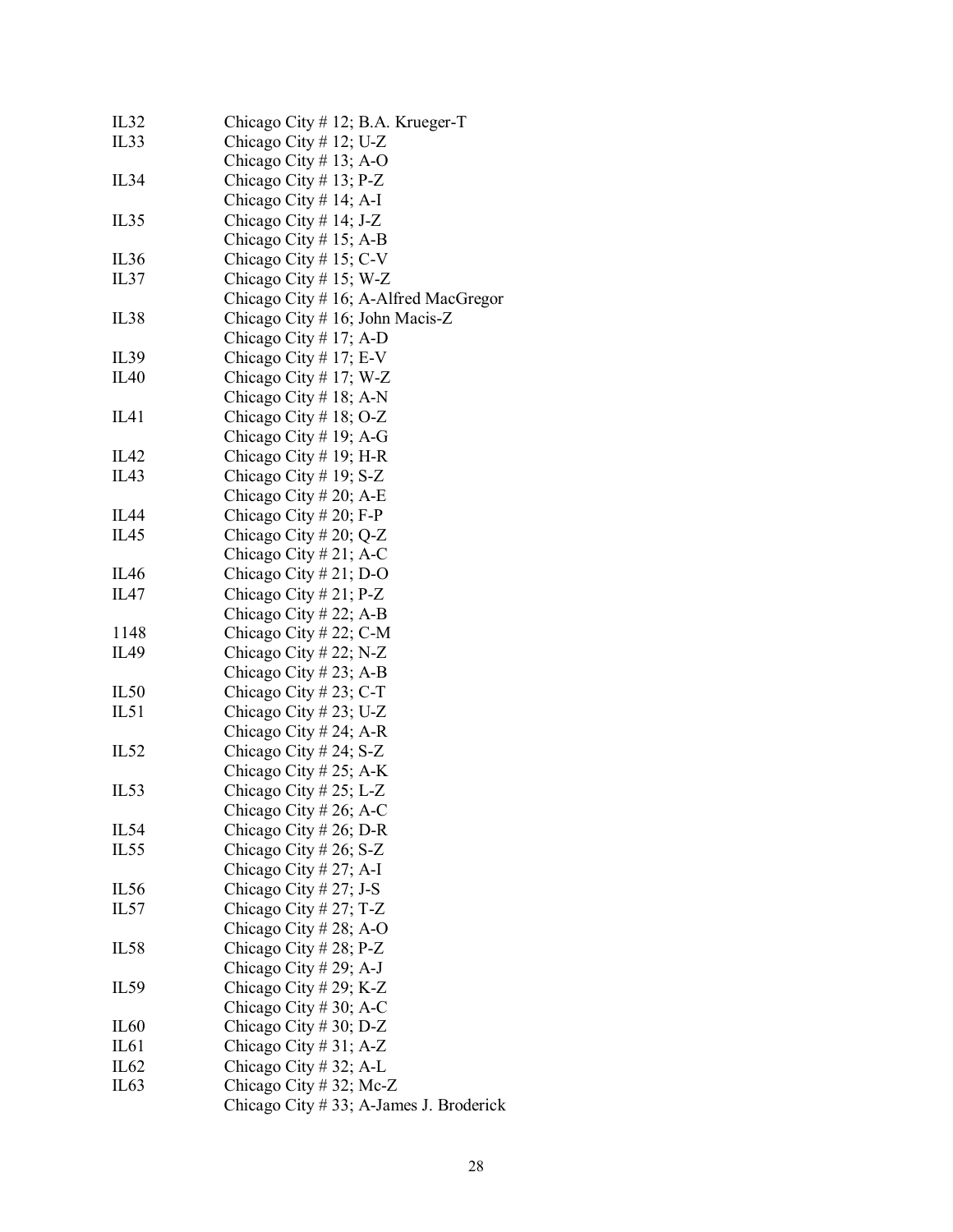| IL64             | Chicago City # 33; Joseph Brodie-V            |
|------------------|-----------------------------------------------|
| IL65             | Chicago City # 33; W-Z                        |
|                  | Chicago City # 34; A-Louis Kaufman            |
| IL <sub>66</sub> | Chicago City # 34; Markus Kaufman-U           |
| IL67             | Chicago City # 34; V-Z                        |
|                  | Chicago City # 35; A-H                        |
| IL <sub>68</sub> | Chicago City # 35; I-R                        |
| IL <sub>69</sub> | Chicago City # 35; S-Z                        |
|                  | Chicago City # 36; A-F                        |
| IL70             | Chicago City # 36; G-Z                        |
|                  | Chicago City # 37; A-B                        |
| IL71             | Chicago City # 37; C-R                        |
| IL72             | Chicago City # 37; S-Z                        |
|                  | Chicago City # 38; A-L                        |
| IL73             | Chicago City #38; Mc-Z                        |
|                  | Chicago City # 39; A-C                        |
| IL74             | Chicago City # 39; D-N                        |
| IL75             | Chicago City # 39; Gust Kumanes-V             |
| IL76             | Chicago City # 39; W-Z                        |
|                  | Chicago City # 40; A-J                        |
| IL77             | Chicago City # 40; K-S                        |
| IL78             | Chicago City # 40; T-Z                        |
|                  | Chicago City #41; A-K                         |
| IL79             | Chicago City # 41; L-Z                        |
|                  | Chicago City # 42; A-Emil Cosentino           |
| IL80             | Chicago City #42; James Cosentino-G. Stein    |
| IL81             | Chicago City # 42; Julius Stein-Z             |
|                  | Chicago City #43; A-Meyer Goldman             |
| IL82             | Chicago City #43; Meyer Goldman-Z             |
| IL <sub>83</sub> | Chicago City # 44; A-N                        |
| <b>IL84</b>      | Chicago City # 44; O-Z                        |
|                  | Chicago City #45; A-K                         |
| IL85             | Chicago City #45; L-Z                         |
|                  | Chicago City # 46; A-F                        |
| IL86             | Chicago City # 46; G-R                        |
| IL87             | Chicago City # 46; S-Z                        |
|                  | Chicago City #47; A-F                         |
| <b>IL88</b>      | Chicago City #47; G-Q                         |
| IL89             | Chicago City # 47; R-Z                        |
|                  | Chicago City #48; A-K                         |
| IL90             | Chicago City # 48; L-Z                        |
|                  | Chicago City #49; A-Salvatore Giacinto        |
| IL91             | Chicago City #49; Bucaro Giacomo-V            |
| IL92             | Chicago City #49; W-Z                         |
|                  | Chicago City # 50; A-L                        |
| IL93             | Chicago City # 50; Mc-Z                       |
|                  | Chicago City # 51; A-Karl W. Doll             |
| IL94             | Chicago City # 51; Louis Dominick-Howard Shaw |
| IL <sub>95</sub> | Chicago City $# 51$ ; James Shaw-Z            |
|                  | Chicago City # 52; A-L                        |
| IL <sub>96</sub> | Chicago City # 52; M-Z                        |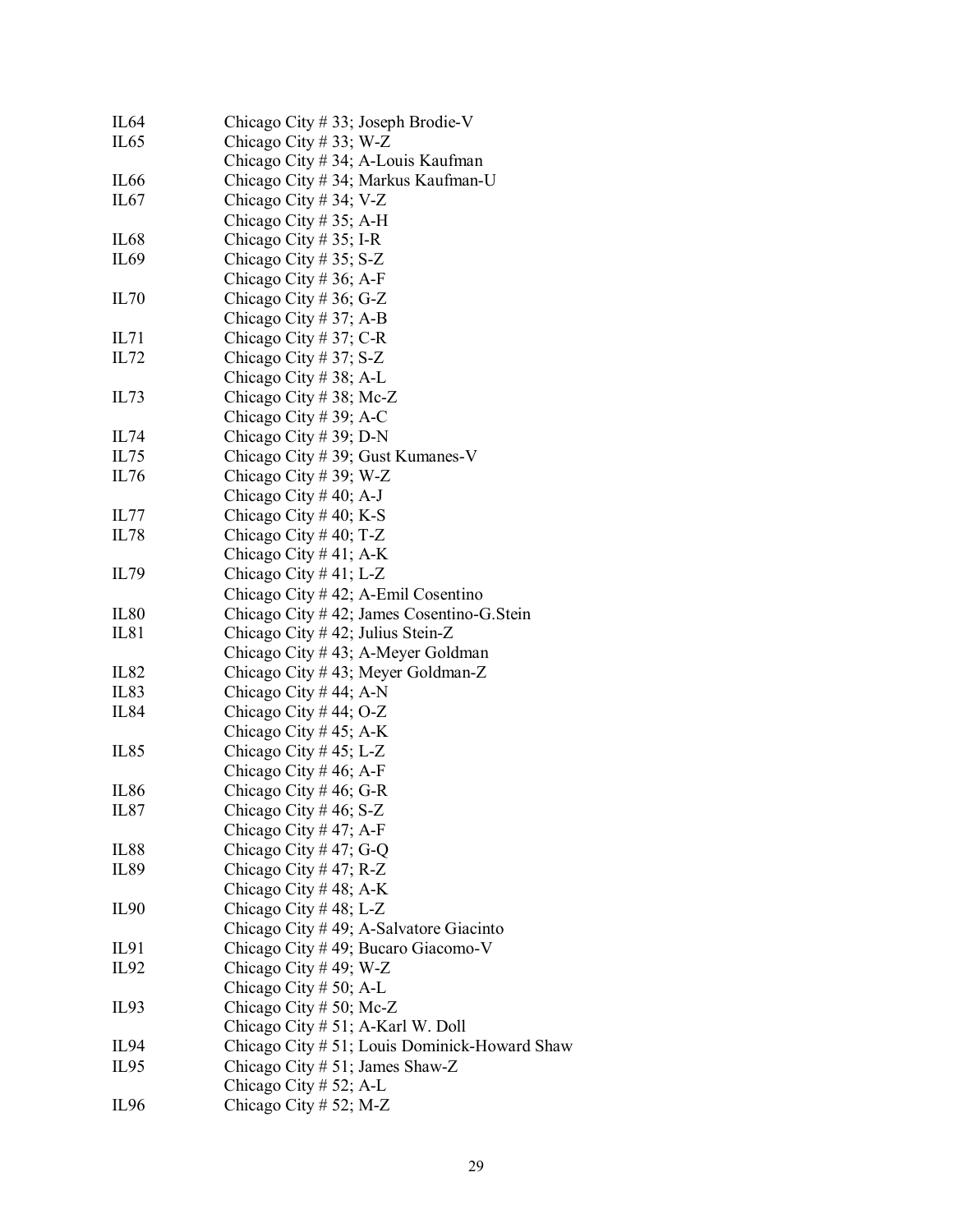|                | Chicago City # 53; A-F                                                                     |
|----------------|--------------------------------------------------------------------------------------------|
| IL97           | Chicago City # 53; G-V                                                                     |
| IL98           | Chicago City # 53; W-Z                                                                     |
|                | Chicago City # 54; A-N                                                                     |
| IL99           | Chicago City # 54; O-Z                                                                     |
|                | Chicago City # 55; A-G                                                                     |
| IL100          | Chicago City # 55; H-V                                                                     |
| IL101          | Chicago City # 55; W-Z                                                                     |
|                | Chicago City # 56; A-Q                                                                     |
| IL102          | Chicago City # 56; R-Z                                                                     |
|                | Chicago City # 57; A-O                                                                     |
| IL103          | Chicago City # 57; P-Z                                                                     |
|                | Chicago City # 58; A-K                                                                     |
| IL104          | Chicago City # 58; L-Z                                                                     |
|                | Chicago City # 59; A-E                                                                     |
| IL105          | Chicago City # 59; F-S                                                                     |
| IL106          | Chicago City # 59; T-Z                                                                     |
|                | Chicago City $# 60$ ; A-Charles G. Nelson                                                  |
| IL107          | Chicago City # 60; Clarence E. Nelson-Z                                                    |
|                | Chicago City # 61; A-Edward P. Hannig                                                      |
|                | Chicago City # 61; Ernst Hannig-Wilson Trask                                               |
| IL108<br>IL109 |                                                                                            |
|                | Chicago City # $61$ ; Edward B. Traub-Z                                                    |
|                | Chicago City # $62$ ; A-O                                                                  |
| IL110          | Chicago City # 62; P-Z                                                                     |
|                | Chicago City $# 63$ ; A-Kilson F. Hauff                                                    |
| IL111<br>IL112 | Chicago City # 63; Rudolph Hauk-S                                                          |
|                | Chicago City # 63; T-Z                                                                     |
|                | Chicago City # $64$ ; A-N                                                                  |
| IL113          | Chicago City # $64$ ; O-Z                                                                  |
| IL114          | Chicago City $# 65$ ; A-Edwin M. Johnson<br>Chicago City # 65; Emil E. Johnson-Frank Wojda |
|                |                                                                                            |
| IL115          | Chicago City # 65; Michael Wojdyla-Z<br>Chicago City # 66; A-Frank Mesher                  |
| IL116          | Chicago City # 66; Jerry J. Meskan-Z                                                       |
|                | Chicago City # 67; A-C                                                                     |
| IL117          |                                                                                            |
| IL118          | Chicago City # $67$ ; D-John Lackinger<br>Chicago City # 67; John Lackner-Martin Sizenka   |
| IL119          | Chicago City # 67; John Sizon-Z                                                            |
|                | Chicago City # 68; A-C                                                                     |
| IL120          | Chicago City # $68$ ; D-O                                                                  |
| IL121          | Chicago City # 68; P-Z                                                                     |
|                | Chicago City # 69; A-F                                                                     |
| IL122          | Chicago City # $69$ ; G-S                                                                  |
| IL123          | Chicago City # 69; T-Z                                                                     |
|                | Chicago City # 70; A-N                                                                     |
|                |                                                                                            |
| IL124          | Chicago City # 70; O-Z                                                                     |
| IL125          | Chicago City # 71; A-L<br>Chicago City # 71; Mc-Z                                          |
|                | Chicago City # 72; A-M                                                                     |
| IL126          | Chicago City # 72; M-Z                                                                     |
|                |                                                                                            |
|                | Chicago City # 73; A-Mc                                                                    |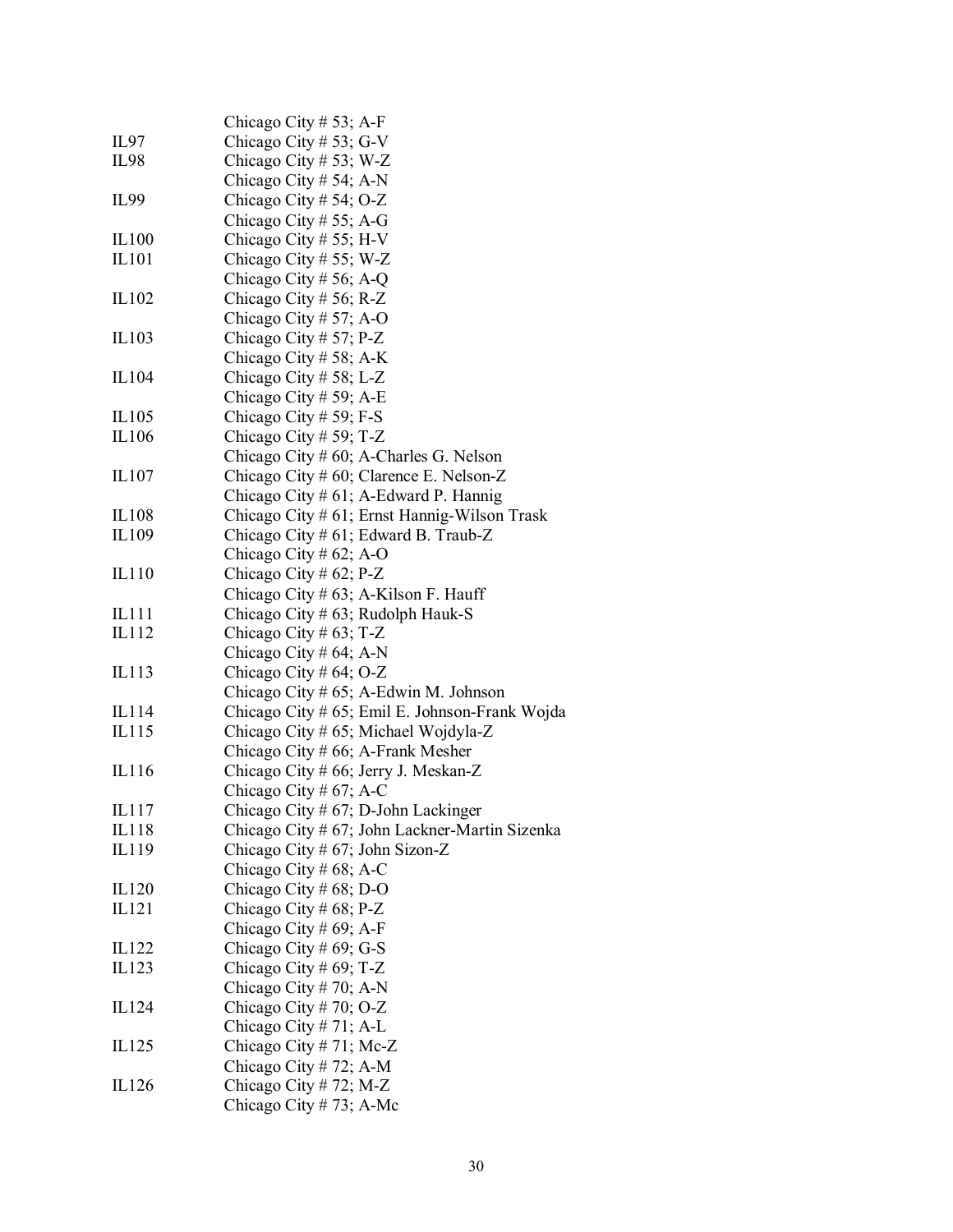| IL127 | Chicago City # 73; M-Z                                  |
|-------|---------------------------------------------------------|
|       | Chicago City # 74; A-L                                  |
| IL128 | Chicago City # 74; Mc-Z                                 |
|       | Chicago City # 75; A-L                                  |
| IL129 | Chicago City # 75; Mc-Z                                 |
|       | Chicago City # 76; A-I                                  |
| IL130 | Chicago City # 76; J-Z                                  |
|       | Chicago City # 77; A-G                                  |
| IL131 | Chicago City # 77; H-Z                                  |
|       | Chicago City # 78; A-B                                  |
| IL132 | Chicago City # 78; C-Z                                  |
|       | Chicago City # 79; A-B                                  |
| IL133 | Chicago City # 79; C-V                                  |
| IL134 | Chicago City # 79; W-Z                                  |
|       | Chicago City $# 80$ ; A-George Peter Johnson            |
| IL135 | Chicago City $#80$ ; Gunard Johnson-William A. Springer |
| IL136 | Chicago City # 80; Marvin C. Sprowl-Z                   |
|       | Chicago City # 81; A-M                                  |
| IL137 | Chicago City # 81; N-Z                                  |
|       | Chicago City # 82; A-G                                  |
| IL138 | Chicago City # 82; H-S                                  |
| IL139 | Chicago City # 82; T-Z                                  |
|       | Chicago City # 83; A-Mc                                 |
| IL140 | Chicago City # 83; M-Z                                  |
|       | Chicago City # 84; A-H                                  |
|       |                                                         |
| IL141 | Chicago City # 84; I-Z                                  |
|       | Chicago City # 85; A-Daniel A. Bickheart                |
| IL142 | Chicago City # 85; William Bickel-O                     |
| IL143 | Chicago City # 85; P-Z                                  |
|       | Chicago City # 86; A-Smith H. Craft                     |
| IL144 | Chicago City # 86; John J. Craig-C.A. Snyder            |
| IL145 | Chicago City # 86; George Win. Snyder-Z                 |
|       | Chicago City # 87; A-N                                  |
| IL146 | Chicago City # 87; O-Z                                  |
|       | Christian County; A-John Hilbert                        |
| IL147 | Christian County; Jessie A. Hinton-Z                    |
|       | Clark County; A-Rush B. Comstock                        |
| IL148 | Clark County; Harry A. Conel-Z                          |
|       | Clay County; A-O                                        |
| IL149 | Clay County; P-Z                                        |
|       | Clinton County; A-W                                     |
| IL150 | Clinton County; X-Z                                     |
|       | Coles County; A-R                                       |
| IL151 | Coles County; S-Z                                       |
|       | Cook County $# 1$ ; A-M                                 |
| IL152 | Cook County $# 1$ ; N-Z                                 |
|       | Cook County $# 2$ ; A-Charles E. Hedblom                |
| IL153 | Cook County # 2; George Hediger-Z                       |
|       | Cook County # 3; A-B                                    |
| IL154 | Cook County #3; C-Z                                     |
|       | Cook County #4; A-Otto Beske                            |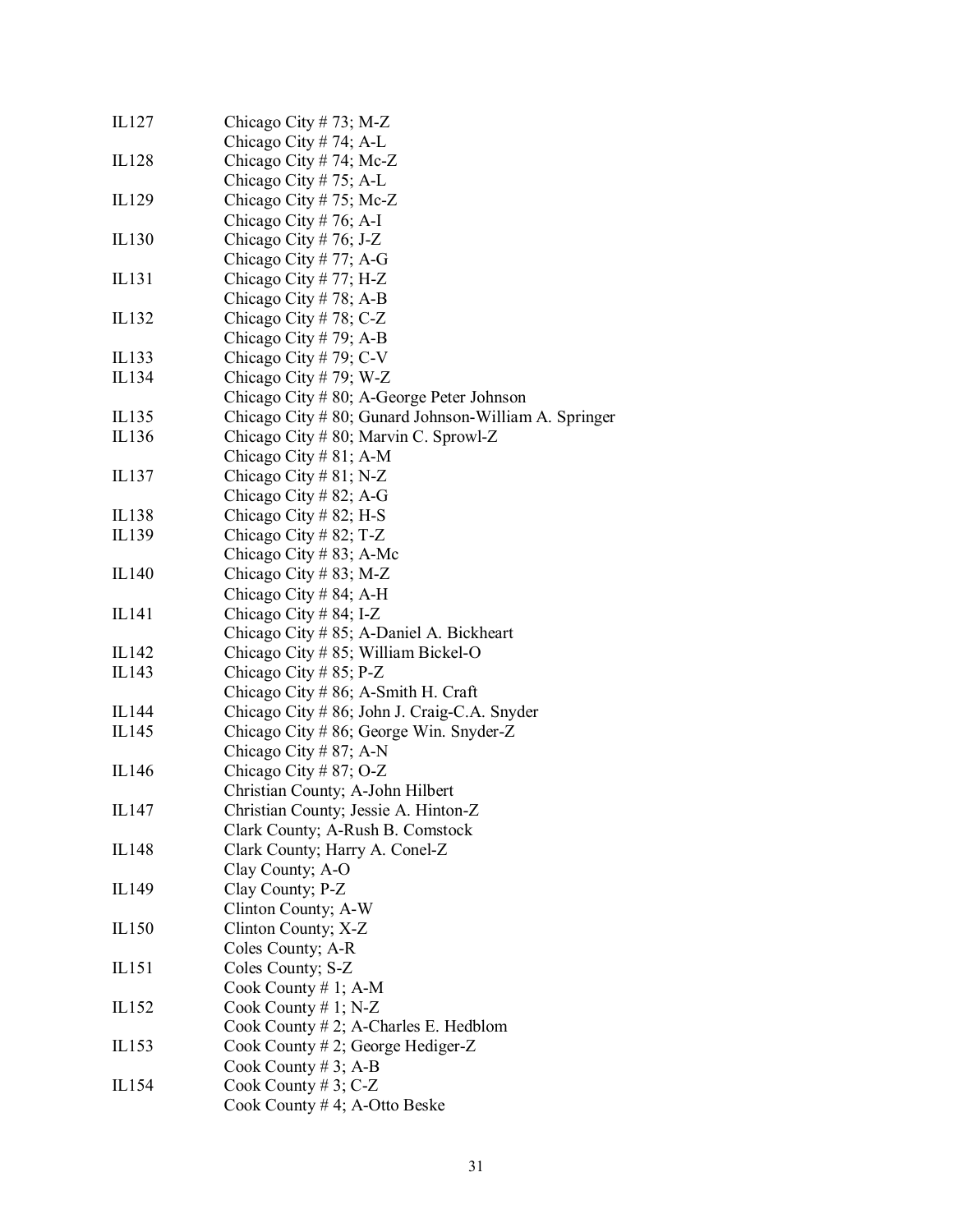| IL155 | Cook County #4; Fred H. Best-O               |
|-------|----------------------------------------------|
| IL156 | Cook County #4; $P-Z$                        |
|       | Cook County # 5; A-D                         |
| IL157 | Cook County # 5; E-Q                         |
| IL158 | Cook County # 5; $R-Z$                       |
|       | Cook County # $6$ ; A-C                      |
| IL159 | Cook County # $6$ ; D-Mc                     |
| IL160 | Cook County # $6$ ; M-U                      |
| IL161 | Cook County # $6$ ; V-Z                      |
|       | Cook County # 7; $A-K$                       |
| IL162 | Cook County # 7; L-Z                         |
|       | Cook County # 8; A-C                         |
| IL163 | Cook County $# 8$ ; D-Arthur Schnoor         |
| IL164 | Cook County # 8; Frederick Schnoor-Z         |
|       | Cook County # 9; A-J                         |
| IL165 | Cook County # 9; K-Z                         |
|       | Crawford County; A-Joseph H. Bowen           |
| IL166 | Crawford County; Lawrence Bowen-Z            |
|       | Cumberland County; A-L                       |
| IL167 | Cumberland County; M-Z                       |
|       | Danville County; A-L                         |
| IL168 | Danville County; M-Z                         |
|       | Decatur City; A-D                            |
| IL169 | Decatur City; E-S                            |
| IL170 | Decatur City; T-Z                            |
|       | DeKalb County; A-M                           |
| IL171 | DeKalb County; N-Z                           |
|       | DeWitt County; A-R                           |
| IL172 | DeWitt County; S-Z                           |
|       | Douglas County; A-Z                          |
|       | DuPage County; A-William C. Boldt            |
| IL173 | DuPage County; Louis Bollmann-Q              |
| IL174 | DuPage County; R-Z                           |
|       | East St. Louis City $# 1$ ; A-H              |
| IL175 | East St. Louis City $# 1$ ; I-Z              |
|       | East St. Louis City # 2; A-D                 |
| IL176 | East St. Louis City # 2; E-Z                 |
|       | East St. Louis City # 3; A-C                 |
| IL177 | East St. Louis City # 3; D-V                 |
| IL178 | East St. Louis City # 3; W-Z                 |
|       | Edgar County; A-V                            |
| IL179 | Edgar County; W-Z                            |
|       | Edwards County; A-Z                          |
|       | Effingham County; A-T                        |
| IL180 | Effingham County; U-Z                        |
|       | Fayette County; A-Z                          |
| IL181 | Ford County; A-Z                             |
|       | Franklin County; A-Stanley A. Clem           |
| IL182 | Franklin County; Troy E. Clem-Asher Mcendree |
| IL183 | Franklin County; Francis M. Mcendree-V       |
| IL184 | Franklin County; W-Z                         |
|       |                                              |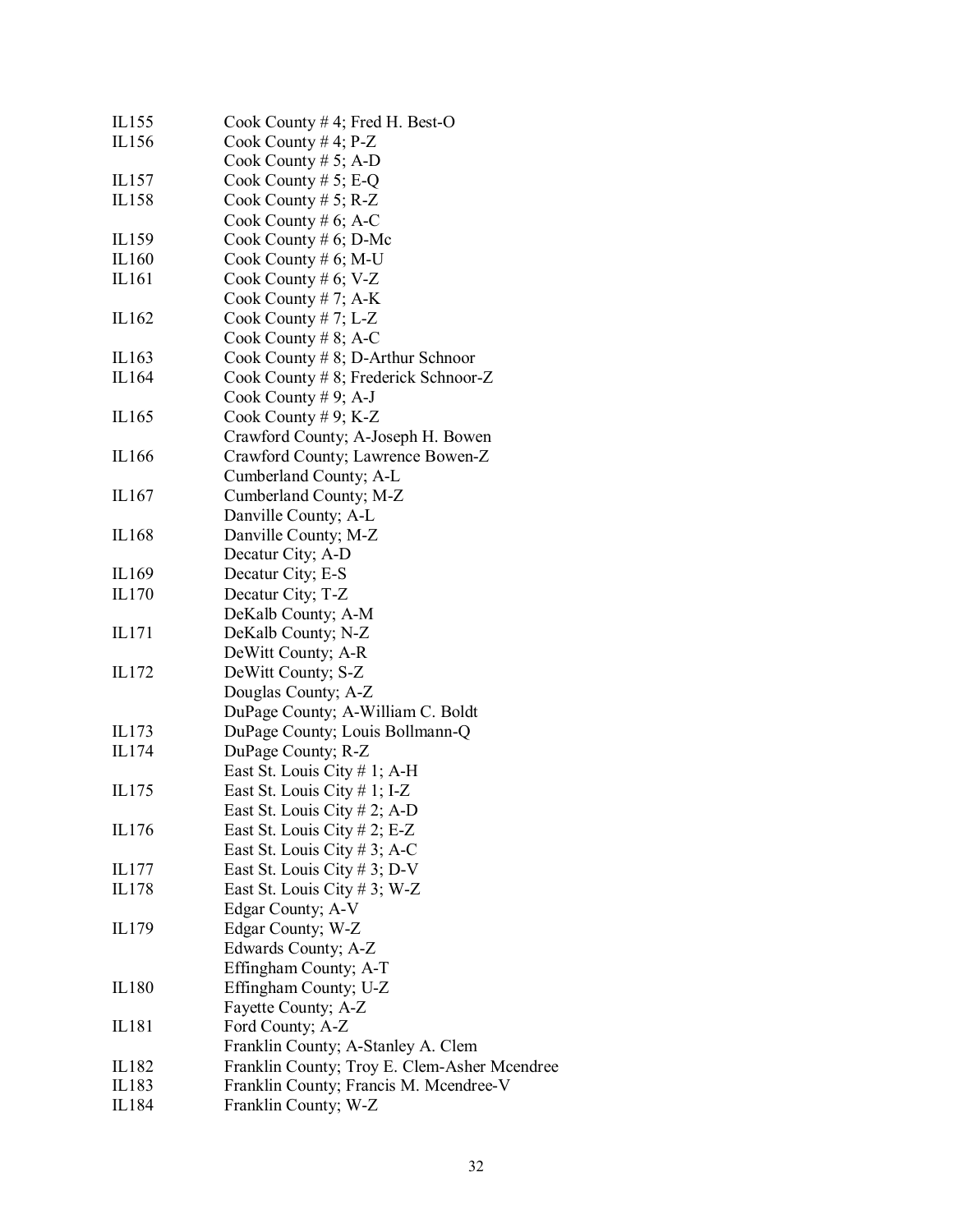|                   | Fulton County $# 1$ ; A-Z                 |
|-------------------|-------------------------------------------|
| IL185             | Fulton County # 2; A-Z                    |
| IL186             | Gallatin County; A-Z                      |
|                   | Greene County; A-O                        |
| IL187             | Greene County; P-Z                        |
|                   | Grundy County; A-V                        |
| IL188             | Grundy County; W-Z                        |
|                   | Hamilton County; A-Z                      |
|                   | Hancock County; A-Clarence Dighton        |
| IL189             | Hancock County; Harry C. Dill-Z           |
|                   | Hardin County; A-Z                        |
| IL190             | Henderson County; A-Z                     |
|                   | Henry County; A-Clarence L. Hintz         |
| IL191             |                                           |
|                   | Henry County; Elmer Hintz-Charles Willard |
| IL192             | Henry County; Marshall J. Willett-Z       |
|                   | Iroquois County; A-Fred A. Schraeder      |
| IL193             | Iroquois County; Harry Shroeder-Z         |
|                   | Jackson County; A-L                       |
| IL194             | Jackson County; Mc-Z                      |
|                   | Jasper County; A-Mc                       |
| IL195             | Jasper County; M-Z                        |
|                   | Jefferson County; A-S                     |
| IL196             | Jefferson County; T-Z                     |
|                   | Jersey County; A-Z                        |
|                   | Jo Daviess County; A-Mc                   |
| IL197             | Jo Daviess County; M-Z                    |
|                   | Johnson County; A-Z                       |
|                   | Joliet City; A-B                          |
| IL198             | Joliet City; C-N                          |
| IL199             | Joliet City; O-Z                          |
|                   | Kane County # 1; A-G                      |
| IL <sub>200</sub> | Kane County $# 1$ ; H-Z                   |
|                   | Kane County # 2; A-E                      |
| IL201             | Kane County # 2; $F-Z$                    |
| IL202             | Kankakee County; A-M                      |
| IL203             | Kankakee County; N-Z                      |
|                   | Kendall County; A-Z                       |
| IL <sub>204</sub> | Knox County # 1; $A-Z$                    |
|                   | Knox County $# 2$ ; A-D                   |
| IL <sub>205</sub> | Knox County # 2; $E-Z$                    |
|                   | Lake County # 1; A-E                      |
| IL <sub>206</sub> | Lake County # 1; $F-Z$                    |
|                   | Lake County $# 2$ ; A-Adam L. Boday       |
| IL207             | Lake County # 2; Guy E. Boday-R           |
| IL <sub>208</sub> | Lake County # 2; S-Z                      |
|                   | La Salle County # 1; A-K                  |
| IL <sub>209</sub> | La Salle County # 1; L-Z                  |
|                   | La Salle County # 2; A-E                  |
| IL210             | La Salle County # 2; $F-V$                |
| IL211             | La Salle County # 2; W-Z                  |
|                   | La Salle County # 3; A-S                  |
|                   |                                           |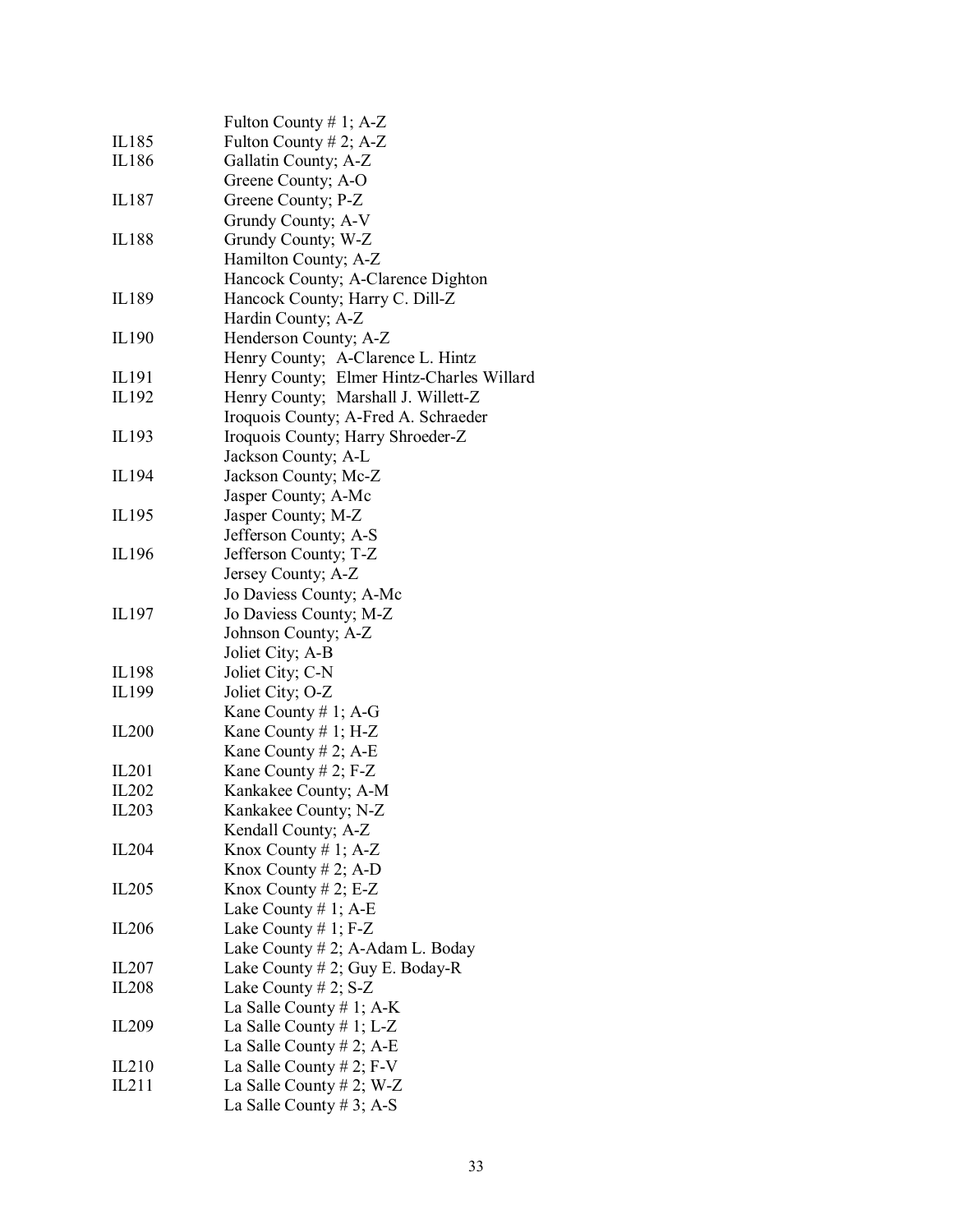| IL212             | La Salle County # 3; T-Z                               |
|-------------------|--------------------------------------------------------|
|                   | Lawrence County; A-Z                                   |
|                   | Lee County; A-Graham A. Brewer                         |
| IL213             | Lee County; Robert M. Brewer-Z                         |
| IL214             | Livingston County; A-Q                                 |
| IL215             | Livingston County; R-Z                                 |
|                   | Logan County; A-L                                      |
| IL216             | Logan County; Mc-Z                                     |
|                   | McDonough County; A-L                                  |
| IL217             | McDonough County; Mc-Z                                 |
|                   | McHenry County; A-K                                    |
| IL218             | McHenry County; L-Z                                    |
|                   | McLean County #1; A-F                                  |
| IL219             | McLean County $# 1$ ; G-Z                              |
|                   | McLean County # 2; A                                   |
| IL <sub>220</sub> | McLean County $# 2$ ; B-S                              |
| IL221             | McLean County $# 2$ ; T-Z                              |
|                   | Macon County; A-Z                                      |
|                   | Macoupin Counny $# 1$ ; A-Henry M. Beck                |
| IL222             | Macoupin County # 1; Fred G. Becker-Z                  |
|                   | Macoupin County # 2; A-Edwin C. Branes                 |
| IL223             | Macoupin County $# 2$ ; Julius Branes-Victor E. Shamer |
| IL224             | Macoupin County # 2; Robert Shannon-Z                  |
|                   | Madison County #1; A-Nicholas Peterson                 |
| IL <sub>225</sub> | Madison County # 1; Percy Peterson-Z                   |
|                   | Madison County $# 2$ ; A-George M. Hartmann            |
| IL226             | Madison County # 2; Henry Hartmann-W                   |
| IL227             | Madison County # 2; Y-Z                                |
|                   | Madison County # 3; A-Lester Knox                      |
| IL <sub>228</sub> | Madison County $# 3$ ; Henry W. Knufinke-S             |
| IL <sub>229</sub> | Madison County # 3; T-Z                                |
|                   | Marion County; A-L                                     |
| IL230             | Marion County; Mc-Z                                    |
|                   | Marshall County; A-O                                   |
| IL231             | Marshall County; P-Z                                   |
|                   | Mason County; A-Z                                      |
|                   | Massac County; A-G                                     |
| IL <sub>232</sub> | Massac County; H-Z                                     |
|                   | Menard County; A-Z                                     |
|                   | Mercer County; A-G                                     |
| IL <sub>233</sub> | Mercer County; H-Z                                     |
|                   | Monroe County; A-Z                                     |
| IL234             | Montgomery County; A                                   |
| IL <sub>235</sub> | Montgomery County; B-M<br>Montgomery County; N-Z       |
|                   |                                                        |
|                   | Moultrie County; A-P                                   |
| IL236             | Moultrie County; Q-Z                                   |
| IL237             | Morgan County; A-R<br>Morgan County; S-Z               |
|                   | Ogle County; A-Charles D. Reber                        |
| IL <sub>238</sub> | Ogle County; Claude L. Reber-Z                         |
|                   |                                                        |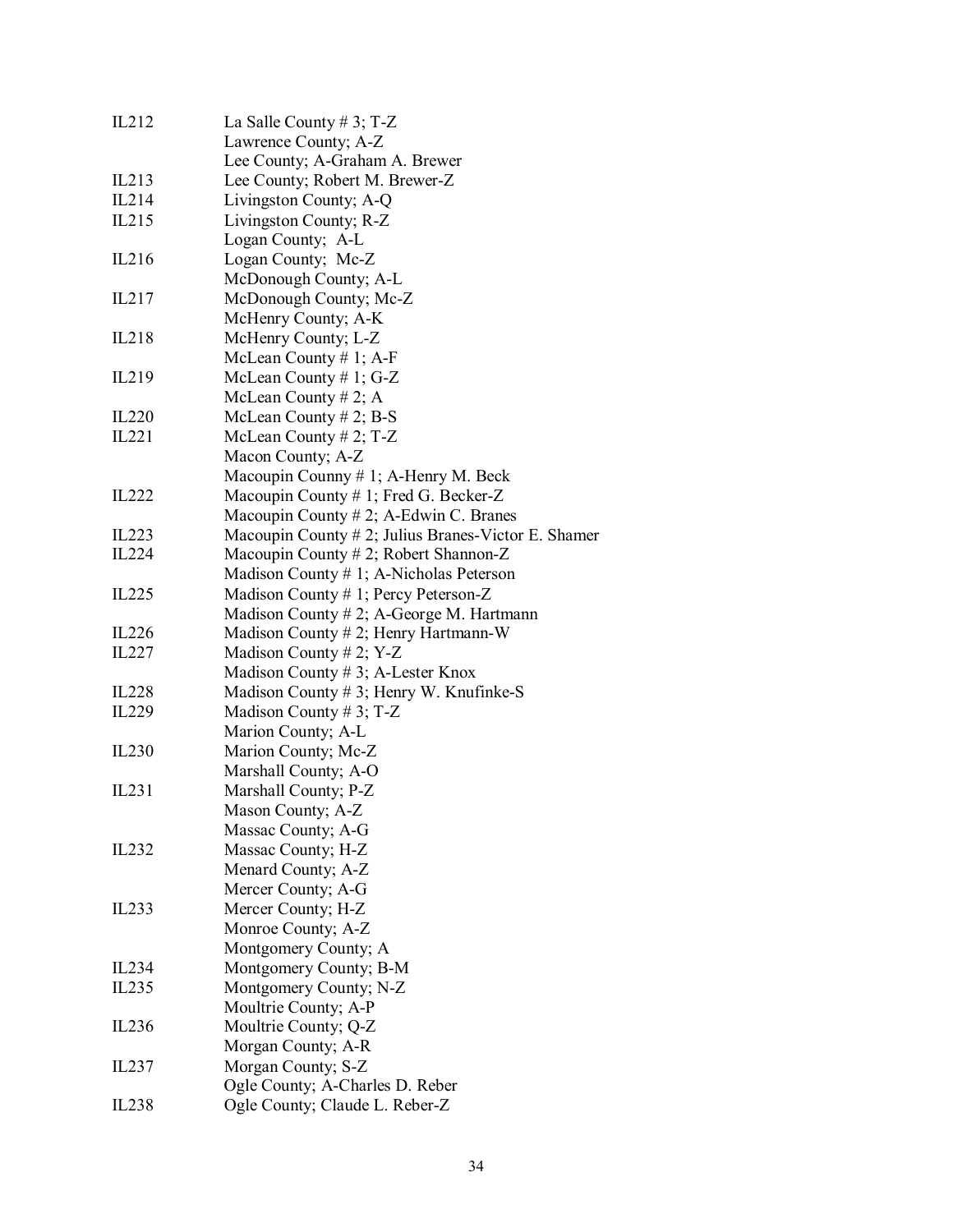|                   | Peoria City # 1; A-James Hudson               |
|-------------------|-----------------------------------------------|
| IL <sub>239</sub> | Peoria City # 1; Robert O. Hudson-Frank Weber |
| IL240             | Peoria City # 1; Fred Otto Weber-Z            |
|                   | Peoria City # 2; A-M                          |
| IL241             | Peoria City # 2; N-Z                          |
|                   | Peoria County; A-G                            |
| IL <sub>242</sub> | Peoria County; H-Z                            |
|                   | Perry County; A-B                             |
| IL <sub>243</sub> | Perry County; C-Z                             |
|                   | Piatt County; A-G                             |
|                   |                                               |
| IL244             | Piatt County; H-Z                             |
|                   | Pike County; A-P                              |
| IL <sub>245</sub> | Pike County; Q-Z                              |
|                   | Pope County; A-Z                              |
|                   | Pulaski County; A-G                           |
| IL246             | Pulaski County; H-Z                           |
|                   | Putnam County; A-Z                            |
|                   | Quincy City; A-D                              |
| IL247             | Quincy City; E-Z                              |
| IL <sub>248</sub> | Randolph County; A-Z                          |
| IL249             | Richland County; A-Z                          |
|                   | Rockford County # 1; A-G                      |
| IL <sub>250</sub> | Rockford County $# 1$ ; H-Z                   |
|                   | Rockford County # 2; A                        |
| IL251             | Rockford County # 2; B-O                      |
| IL252             | Rockford County # 2; $P-Z$                    |
|                   | Rock Island County # 1; A-E                   |
| IL253             | Rock Island County # 1; F-R                   |
| IL254             | Rock Island County # 1; $S-Z$                 |
|                   | Rock Island County $# 2$ ; A-Edward Dinger    |
| IL <sub>255</sub> | Rock Island County # 2; Robert Dinger-M       |
| IL256             | Rockford County # 2; N-Z                      |
|                   | St. Clair County # 1; A-Ado M. Blaes          |
| IL257             | St. Clair County # 1; Carl B. Blaes-Ora Smith |
| IL <sub>258</sub> | St. Clair County # 1; Peter C. Smith-Z        |
|                   | St. Clair County # 2; A-K                     |
| IL259             | St. Clair County $# 2$ ; L-Na, S-Z, Ne-S      |
|                   | Saline County; A-B                            |
| IL <sub>260</sub> | Saline County; C-R                            |
| IL261             | Saline County; S-Z                            |
|                   | Sangamon County; A-G                          |
| IL <sub>262</sub> | Sangamon County; H-W                          |
|                   |                                               |
| IL <sub>263</sub> | Sangamon County; Y-Z                          |
|                   | Schuyler County; A-Z                          |
|                   | Scott County; A-Z                             |
| IL264             | Shelby County; A-T                            |
| IL <sub>265</sub> | Shelby County; U-Z                            |
|                   | Springfield County # 1; A-R                   |
| IL266             | Springfield County $# 1$ ; S-Z                |
|                   | Springfield County # 2; A-M                   |
| IL267             | Springfield County $# 2$ ; N-Z                |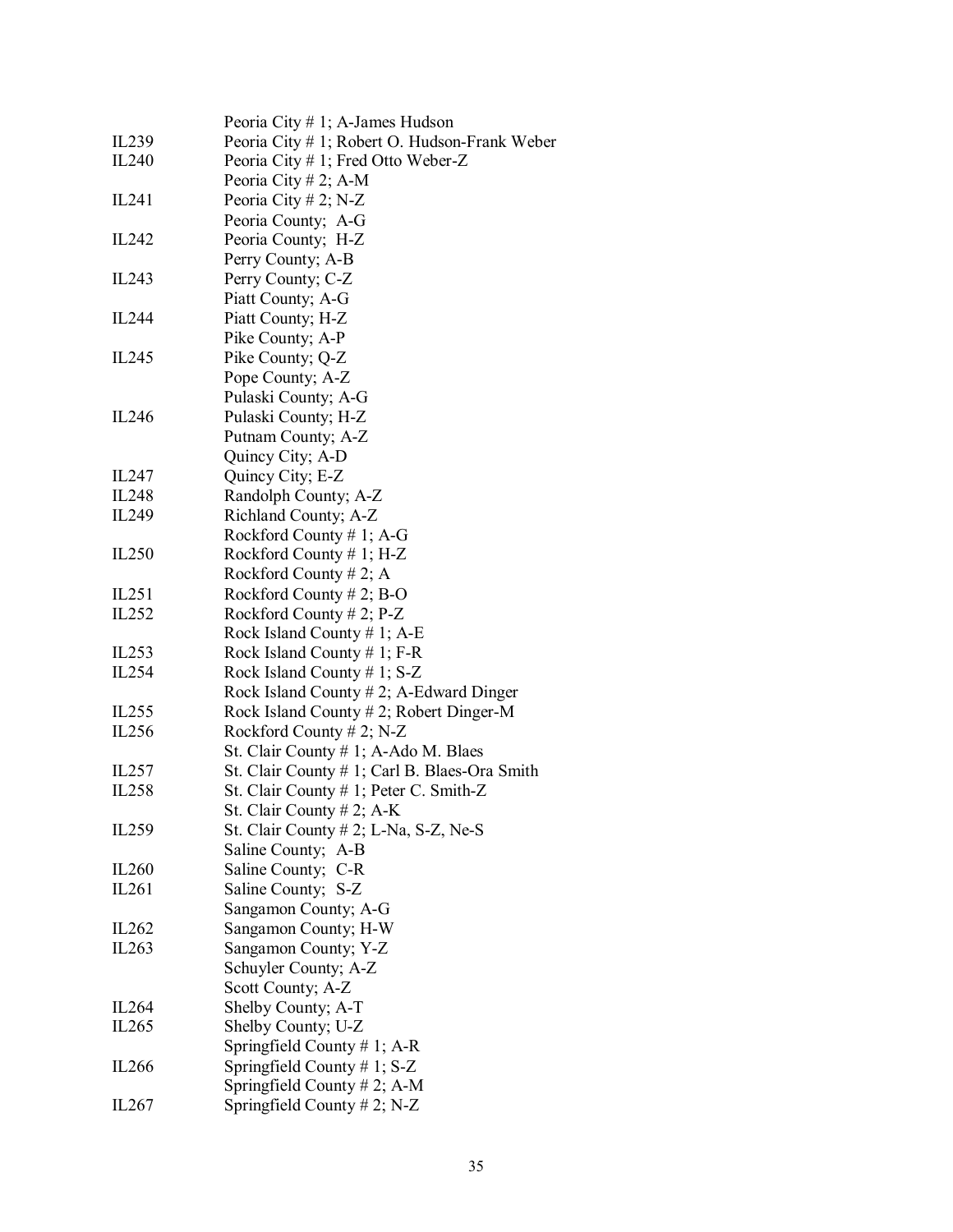|                   | Stark County; A-Z                               |
|-------------------|-------------------------------------------------|
|                   | Stephenson County; A-Lewis J. Bardell           |
| IL <sub>268</sub> | Stephenson County; Oscar Bardell-R              |
| IL269             | Stephenson County; S-Z                          |
|                   | Tazewell County; A-F                            |
| IL <sub>270</sub> | Tazewell County; G-Frank Woodworth              |
| IL271             | Tazewell County; Geo. Woodworth-Z               |
|                   | Union County; A-Z                               |
|                   | Vermilion County # 1; A-F                       |
| IL272             | Vermilion County # 1; G-Z                       |
|                   | Vermilion County # 2; A-G                       |
| IL273             | Vermillion County # 2; H-Z                      |
|                   | Wabash County; A-R                              |
| IL274             | Wabash County; S-Z                              |
|                   | Warren County; A-Z                              |
| IL275             | Washington County; A-Z                          |
|                   | Wayne County; A-K                               |
| IL276             | Wayne County; L-Z                               |
|                   | White County; A-Q                               |
| IL277             | White County; R-Z                               |
|                   |                                                 |
|                   | Whiteside County; A-L                           |
| IL <sub>278</sub> | Whiteside County; M-Z                           |
| IL279             | Will County $# 1$ ; A-G<br>Will County # 1; H-Z |
|                   | Will County $# 2$ ; A-E                         |
|                   |                                                 |
| IL <sub>280</sub> | Will County $# 2$ ; F-Z                         |
|                   | Williamson County # 1; A-C                      |
| IL <sub>281</sub> | Williamson County # 1; $D-Z$                    |
|                   | Williamson County $# 2$ ; A-Clarence Cobb       |
| IL282             | Williamson County $# 2$ ; James Cobb-S          |
| IL283             | Williamson County # 2; T-Z                      |
|                   | Winnebago County; A-Z                           |
| IL <sub>284</sub> | Woodford County; A-Z                            |
| IN1               | Indiana                                         |
|                   | Adams County; A-Z                               |
|                   | Allen County; A-F                               |
| IN2               | Allen County; G-Z                               |
|                   | Bartholomew County; A-D                         |
| IN3               | Bartholomew County; E-Z                         |
|                   | Benton County; A-T                              |
| IN4               | Benton County; U-Z                              |
|                   | Blackford County; A-Z                           |
|                   | Boone County; A-O                               |
| IN <sub>5</sub>   | Boone County; P-Z                               |
|                   | Brown County; A-Z                               |
|                   | Carroll County; A-S                             |
| IN <sub>6</sub>   | Carroll County; T-Z                             |
|                   | Cass County; A-O. McWilliams                    |
| IN7               | Cass County; J. Mabry-Z                         |
|                   | Clark County; A-E. Howell                       |
|                   |                                                 |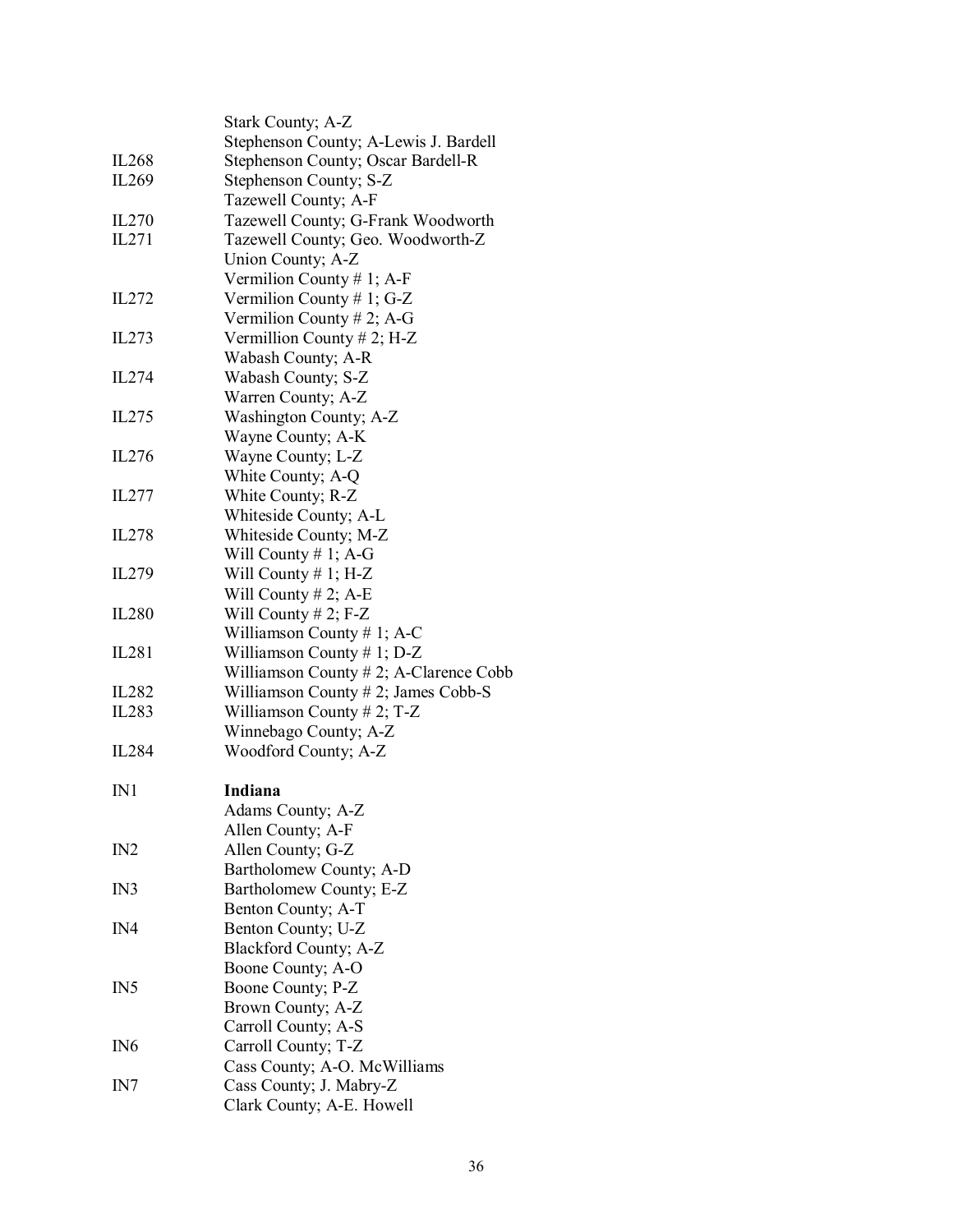| IN8             | Clark County; B. Hostettler.-Z                           |
|-----------------|----------------------------------------------------------|
|                 | Clay County; A-I                                         |
| IN <sub>9</sub> | Clay County; J-Z                                         |
|                 | Clinton County; A-J                                      |
| IN10            | Clinton County; K-Z                                      |
|                 | Crawford County; A-Z                                     |
| IN11            | Davies County; A-Z                                       |
| IN12            | Dearborn County; A-Z                                     |
|                 | Decatur County; A-L                                      |
| IN13            | Decatur County; M-Z                                      |
|                 | DeKalb County; A-R. Squiris                              |
| IN14            | DeKalb County; F. Stabe-Z                                |
|                 | Delaware County $# 1$ ; A-E. Mixell                      |
| IN15            | Delaware County # 1; H. Mobley-Z                         |
|                 | Delaware County # 2; A-R                                 |
| IN16            | Delaware County # 2; $S-Z$                               |
|                 | Dubois County; A-Z                                       |
|                 | East Chicago City; A-B                                   |
| IN17            | East Chicago City; A-F (A-B from previous roll refilmed) |
| IN18            | East Chicago City; G-I. Monk                             |
| IN19            | East Chicago City; T. Monkus-U                           |
| IN20            | East Chicago City; V-Z                                   |
|                 | Elkhart County $# 1$ ; A-S                               |
| IN21            | Elkhart County $# 1$ ; T-Z                               |
|                 | Elkhart County # 2; A-O                                  |
| IN22            | Elkhart County $# 2$ ; P-Z                               |
|                 | Evansville City $# 1$ ; A-L                              |
| IN23            | Evansville City $# 1$ ; M-Z                              |
|                 | Evansville City # 2; A-L                                 |
| IN24            | Evansville City # 2; M-Z                                 |
|                 | Evansville City # 3; A-P                                 |
| IN25            | Evansville City # 3; $Q-Z$                               |
|                 | Fayette County; A-Z                                      |
| IN26            | Floyd County; A-Z                                        |
| IN27            | Fort Wayne City # 1; $A-Z$                               |
| <b>IN28</b>     | Fort Wayne City # 2; A-Z                                 |
| IN29            | Fort Wayne City # 3; A-R                                 |
| IN30            | Fort Wayne City # 3; $S-Z$                               |
|                 | Fountain County; A-Z                                     |
| IN31            | Franklin County; A-Z                                     |
|                 | Fulton County; A-Z                                       |
| IN32            | Gary City # 1; A-O                                       |
| IN33            | Gary City # 1; $P-Z$                                     |
|                 | Gary City # 2; A-M. Kazmierski                           |
| IN34            | Gary City # 2; F. Keaton.-Z                              |
|                 | Gary City $# 3$ ; A -C. Churchellon                      |
| IN35            | Gary City # 3; J. Cian.-S                                |
| IN36            | Gary City # 3; T-Z                                       |
|                 | Gibson County; A-B. Smith                                |
| IN37            | Gibson County; C. Smith-Z                                |
|                 | Grant County # 1; $A-L$                                  |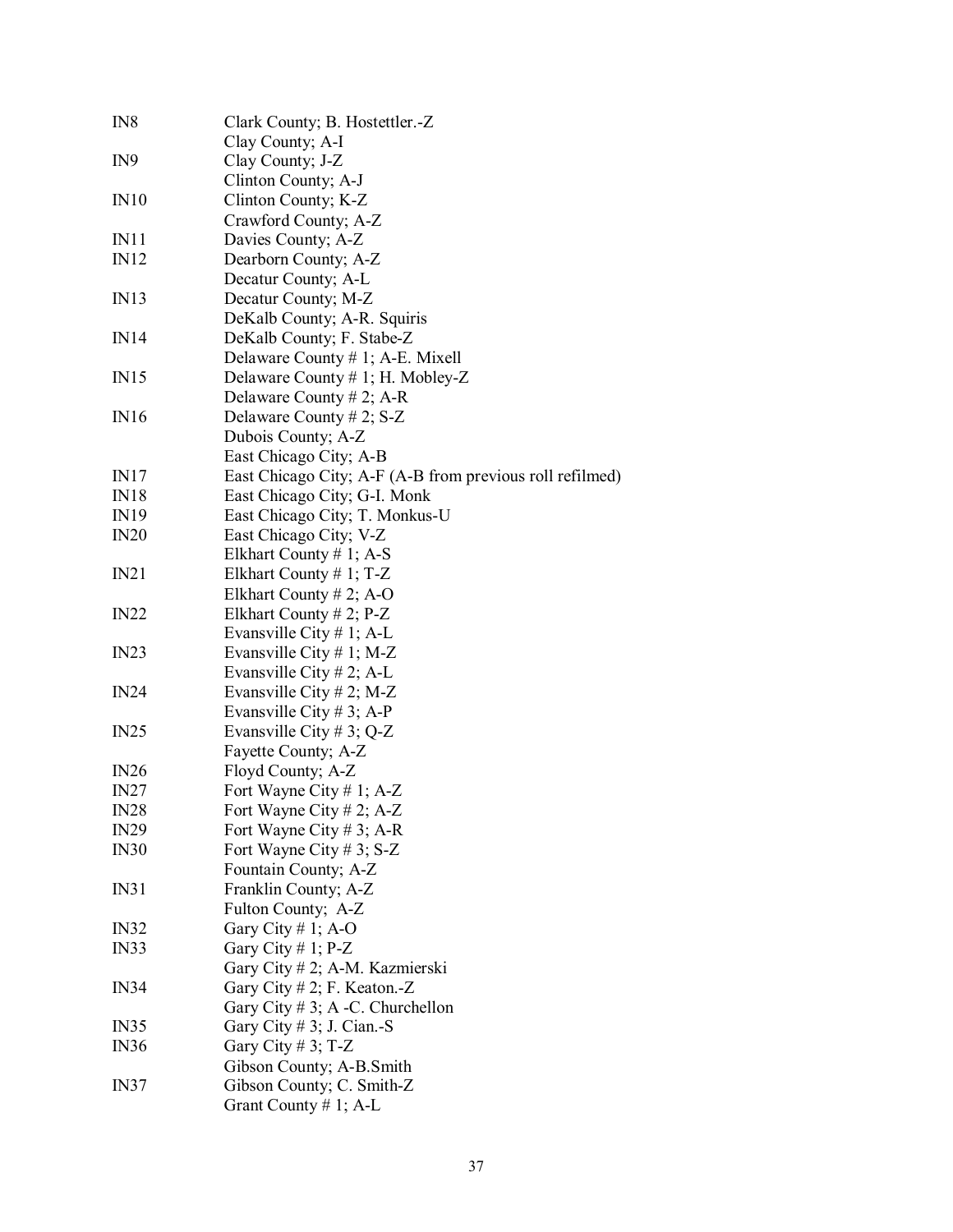| <b>IN38</b>      | Grant County #1; M-Z                |
|------------------|-------------------------------------|
|                  | Grant County # 2; A-Q               |
| <b>IN39</b>      | Grant County # 2; $R-Z$             |
|                  | Greene County; A-L                  |
| <b>IN40</b>      | Greene County; M-Z                  |
|                  | Hamilton County; A-K                |
| IN41             | Hamilton County; L-Z                |
|                  | Hancock County; A-Z                 |
| <b>IN42</b>      | Harrison County; A-Z                |
|                  | Hendricks County; A-N               |
| <b>IN43</b>      | Hendricks County; O-Z               |
|                  | Henry County; A-M                   |
| <b>IN44</b>      | Henry County; N-Z                   |
|                  | Howard County; A-D. Hewitt          |
| <b>IN45</b>      | Howard County; C-Z                  |
| <b>IN46</b>      | Huntington County; A-H. Whitted     |
| <b>IN47</b>      | Huntington County; C. Wicks-Z       |
|                  | Indianapolis City $# 1$ ; A-S       |
| <b>IN48</b>      | Indianapolis City $# 1$ ; T-Z       |
|                  | Indianapolis City # 2; A-M          |
| <b>IN49</b>      | Indianapolis City # 2; N-Z          |
|                  | Indianapolis City # 3; A-F          |
| IN50             | Indianapolis City # 3; G-U          |
| IN51             | Indianapolis City #3; V-Z           |
|                  | Indianapolis City $# 4$ ; A-J. Mize |
| IN52             | Indianapolis City # 4; J. Mock-Z    |
|                  | Indianapolis City # 5; A-G          |
| <b>IN53</b>      | Indianapolis City $# 5$ ; H-Z       |
| <b>IN54</b>      | Indianapolis City # 6; A-Q          |
| IN <sub>55</sub> | Indianapolis City # 6; R-Z          |
|                  | Indianapolis City $# 7$ ; A-L       |
| <b>IN56</b>      | Indianapolis City #7; M-Z           |
|                  | Indianapolis City #8; A-D           |
| <b>IN57</b>      | Indianapolis City #8; E-Z           |
| <b>IN58</b>      | Indianapolis City #9; A-Z           |
| <b>IN59</b>      | Indianapolis City # 10; A-M         |
| <b>IN60</b>      | Indianapolis City $# 10$ ; N-Z      |
|                  | Jackson County; A-L                 |
| IN61             | Jackson County; M-Z                 |
|                  | Jasper County; A-Z                  |
|                  | Jay County; A-D                     |
| <b>IN62</b>      | Jay County; E-Z                     |
|                  | Jefferson County; A-O               |
| <b>IN63</b>      | Jefferson County; P-Z               |
|                  | Jennings County; A-Z                |
|                  | Johnson County; A-L                 |
| IN64             | Johnson County; M-Z                 |
|                  | Knox County; A-C. Higgins           |
| <b>IN65</b>      | Knox County; T. Highfill-Z          |
| <b>IN66</b>      | Kosciusko County; A-Z               |
| IN67             | Lagrange County; A-Z                |
|                  |                                     |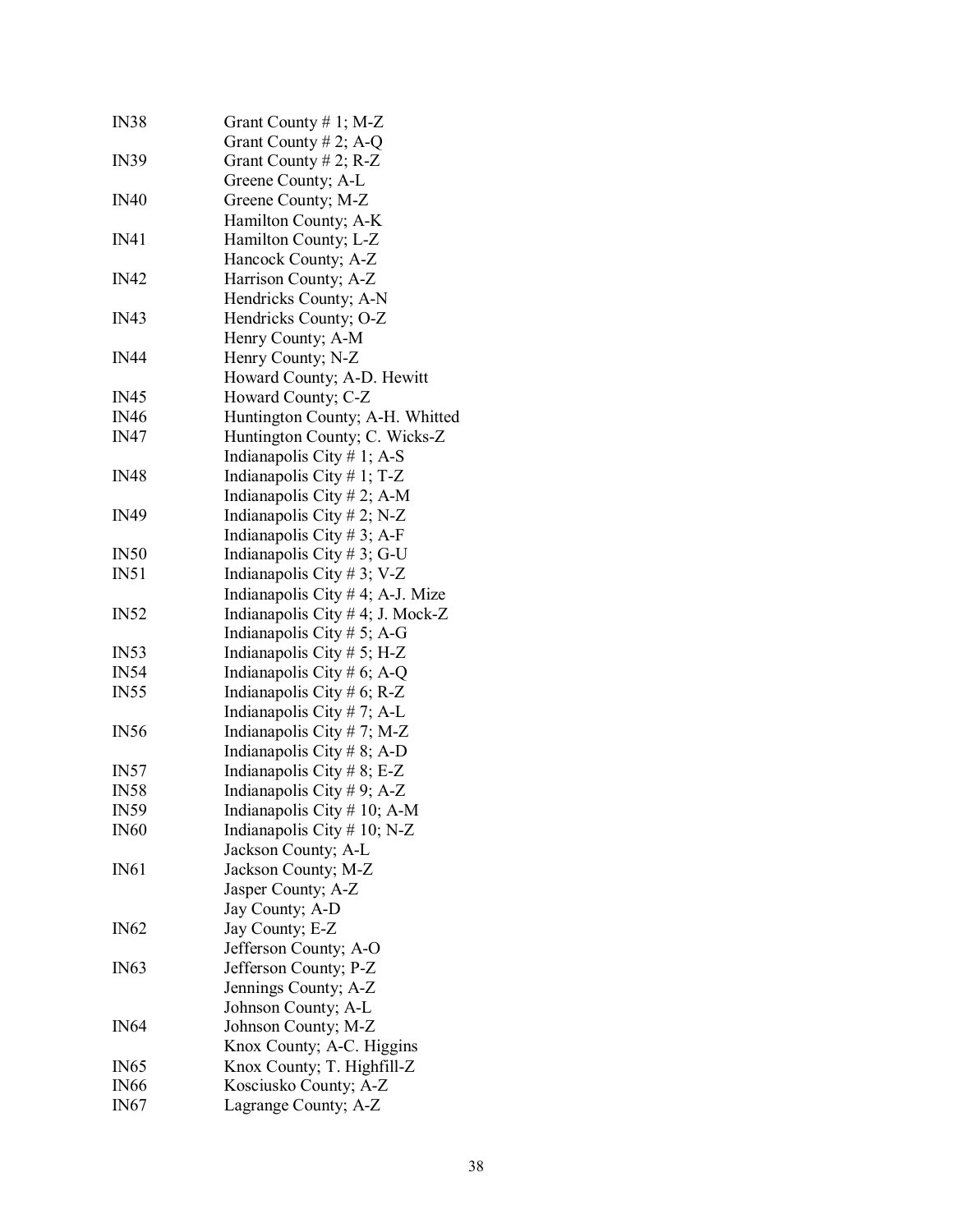|             | Lake County # 1; A-O        |
|-------------|-----------------------------|
| <b>IN68</b> | Lake County $# 1$ ; P-Z     |
|             | Lake County $# 2$ ; A-J     |
| <b>IN69</b> | Lake County $# 2$ ; K-S     |
| IN70        | Lake County # 2; T-Z        |
|             | Lake County # 3; A-R        |
| IN71        | Lake County $# 3$ ; S-Z     |
|             |                             |
|             | La Porte County # 1; A-S    |
| <b>IN72</b> | La Porte County $# 1$ ; T-Z |
|             | La Porte County $# 2$ ; A-S |
| IN73        | La Porte County # 2; T-Z    |
|             | Lawrence County; A-S        |
| <b>IN74</b> | Lawrence County; T-Z        |
|             | Madison County # 1; A-L     |
| IN75        | Madison County # 1; M-Z     |
|             | Madison County # 2; A-C     |
| <b>IN76</b> | Madison County # 2; D-Z     |
|             | Marion County; A-C          |
|             |                             |
| IN77        | Marion County; D-Z          |
| <b>IN78</b> | Marshall County; A-Z        |
|             | Martin County; A-G          |
| <b>IN79</b> | Martin County; H-Z          |
|             | Miami County; A-M           |
| <b>IN80</b> | Miami County; N-Z           |
|             | Monroe County; A-M          |
| IN81        | Monroe County; N-Z          |
|             | Montgomery County; A-O      |
| <b>IN82</b> | Montgomery County; P-Z      |
|             | Morgan County; A-Z          |
| <b>IN83</b> | Newton County; A-Z          |
|             | Noble County; A-R           |
| <b>IN84</b> | Noble County; S-Z           |
|             | Ohio County; A-Z            |
|             | Orange County; A-Z          |
|             |                             |
| <b>IN85</b> | Owen County; A-Z            |
|             | Parke County; A-U           |
| <b>IN86</b> | Parke County; V-Z           |
|             | Perry County; A-Z           |
|             | Pike County; A-L            |
| <b>IN87</b> | Pike County; N-Z            |
|             | Porter County; A-G          |
| <b>IN88</b> | Porter County; H-Z          |
|             | Posey County; A-R           |
| <b>IN89</b> | Posey County; S-Z           |
|             | Pulaski County; A-Z         |
|             | Putnam County; A-M          |
| <b>IN90</b> | Putnam County; N-Z          |
|             |                             |
|             | Randolph County; A-R        |
| IN91        | Randolph County; S-Z        |
|             | Ripley County; A-Z          |
|             | Rush County; A-G            |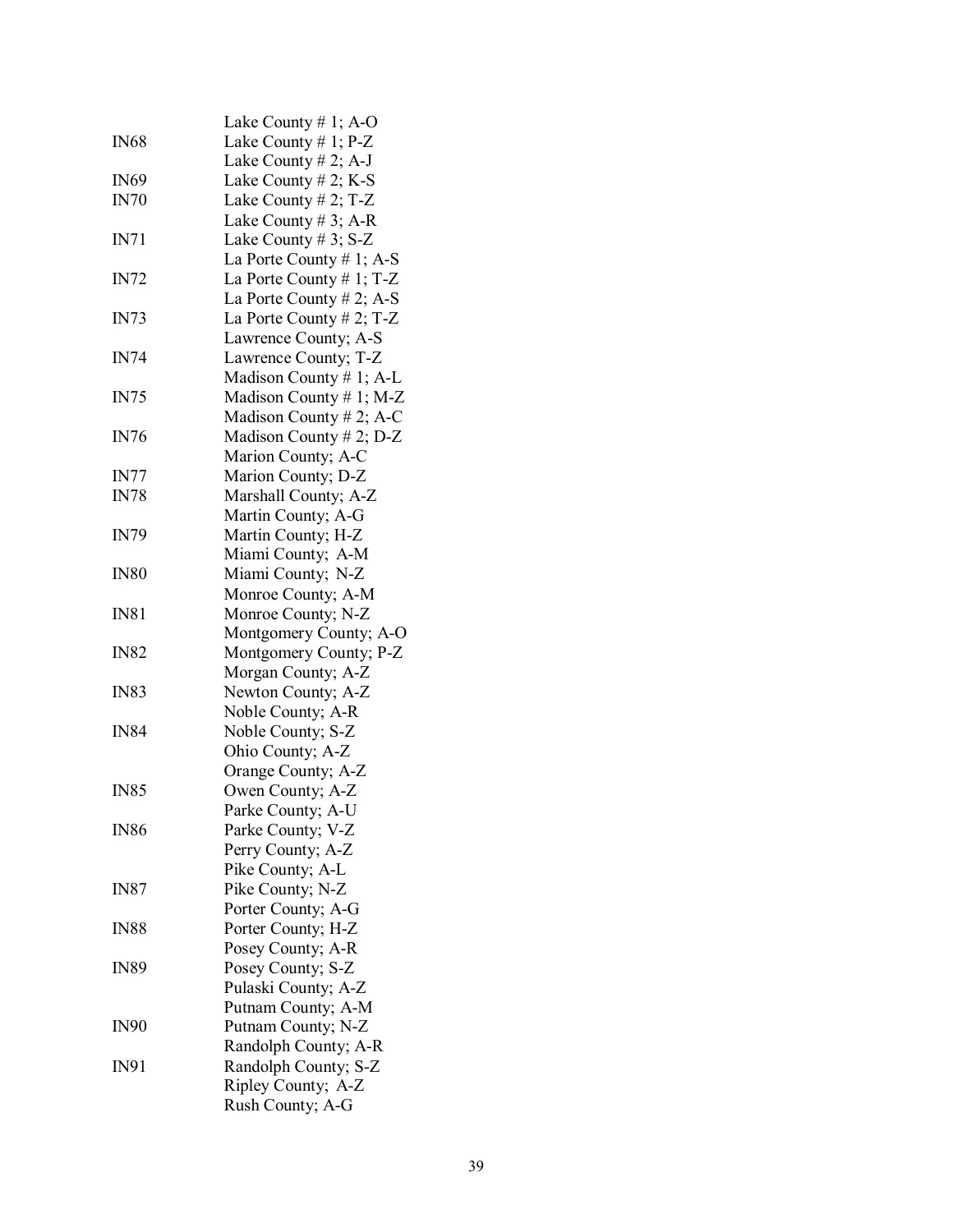| <b>IN92</b>       | Rush County; H-Z<br>Scott County; A-Z    |
|-------------------|------------------------------------------|
| <b>IN93</b>       | Shelby County; A-C<br>Shelby County; D-Z |
|                   | South Bend City $# 1$ ; A-C              |
| <b>IN94</b>       | South Bend City $# 1$ ; D-U              |
| <b>IN95</b>       | South Bend City # 1; V-Z                 |
|                   | South Bend City $# 2$ ; A-N              |
| <b>IN96</b>       | South Bend City # 2; O-Z                 |
|                   | Spencer County; A-R                      |
| <b>IN97</b>       | Spencer County; S-Z                      |
|                   | Starke County; A-Z                       |
|                   | Steuben County; A-Z                      |
| <b>IN98</b>       | St. Joseph County; A-E. Stafford         |
| <b>IN99</b>       | St. Joseph County; J. Stahr-Z            |
|                   | Sullivan County; A-Q                     |
| <b>IN100</b>      | Sullivan County; R-Z                     |
|                   | Switzerland County; A-Z                  |
|                   | Terre Haute City $# 1$ ; A-F             |
| <b>IN101</b>      | Terre Haute City # 1; G-Z                |
|                   | Terre Haute City # 2; A-B                |
| <b>IN102</b>      | Terre Haute City # 2; C-Q                |
| N <sub>10</sub> 3 | Terre Haute City # 2; R-Z                |
|                   |                                          |
|                   | Tippecanoe County; A-G                   |
| <b>IN104</b>      | Tippecanoe County; H-Z                   |
| <b>IN105</b>      | Tipton County; A-Z                       |
|                   | Union County; A-Z                        |
|                   | Vanderburgh County; A-J                  |
| <b>IN106</b>      | Vanderburgh County; K-Z                  |
|                   | Vermilion County; A-J.Miller             |
| <b>IN107</b>      | Vermilion County; M. Miller-Z            |
|                   | Vigo County; A-G                         |
| <b>IN108</b>      | Vigo County; H-Z                         |
|                   | Wabash County; A-C                       |
| <b>IN109</b>      | Wabash County; D-Z                       |
|                   | Warren County; A-Q                       |
| <b>IN110</b>      | Warren County; R-Z                       |
|                   | Warrick County; A-Z                      |
|                   | Washington County; A-G                   |
| <b>IN111</b>      | Washington County; H-Z                   |
|                   | Wayne City # 1; A-L                      |
| <b>IN112</b>      | Wayne City $# 1$ ; M-Z                   |
|                   | Wayne City # 2; A-U                      |
| <b>IN113</b>      | Wayne City # 2; V-Z                      |
|                   | Wells County; A-Z                        |
|                   | White County; A-G                        |
| IN114             | White County; H-Z                        |
|                   | Whitley County; A-Z                      |
|                   |                                          |
| IA1               | Iowa                                     |
|                   | Adair County; A-Z                        |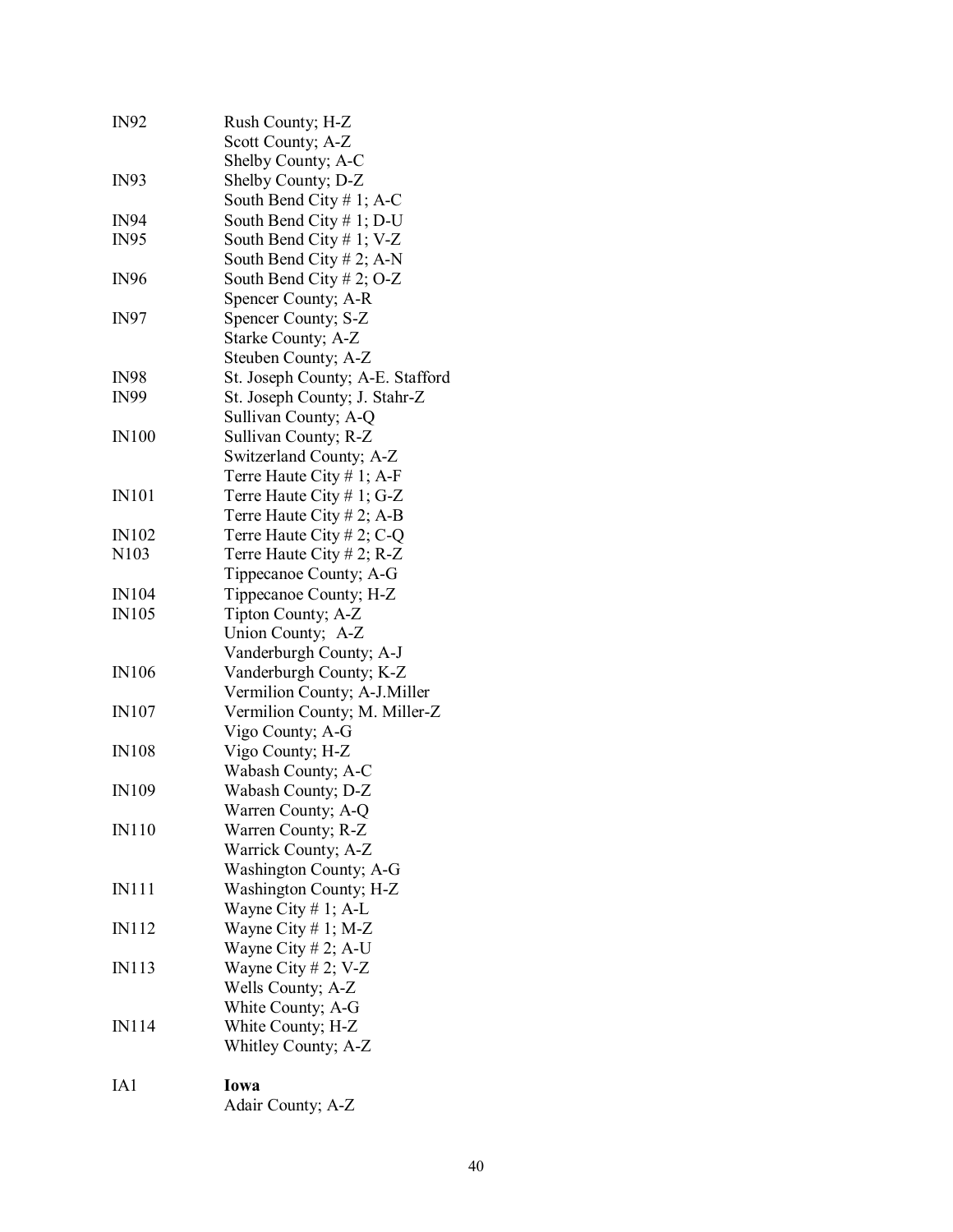|                  | Adams County; A-Z                          |
|------------------|--------------------------------------------|
| IA <sub>2</sub>  | Allamakee County; A-Z                      |
|                  | Appanoose County; A-F                      |
| IA <sub>3</sub>  | Appanoose County; G-Z                      |
|                  | Audubon County; A-I                        |
| IA4              | Audubon County; K-Z                        |
|                  | Benton County; A-Q                         |
| IA5              | Benton County; S-Z                         |
|                  | Blackhawk County; A-Clarence E. Hoffman    |
| IA6              | Blackhawk County; Clyde V. Hoffman-Z       |
|                  |                                            |
|                  | Boone County; A-U                          |
| IA7              | Boone County; V-Z                          |
|                  | Bremer County; A-Z                         |
|                  | Buchanan County; A-G                       |
| IA8              | Buchanan County; H-Z                       |
|                  | Buena Vista County; A-O                    |
| IA9              | Buena Vista County; P-Z                    |
|                  | Butler County; A-Q                         |
| IA10             | Butler County; R-Z                         |
|                  | Calhoun County; A-Z                        |
|                  | Carroll County; A-B                        |
| IA11             | Carroll County; C-Z                        |
|                  | Cass County; A-Frank J. Daly               |
| IA12             | Cass County; Jerome F. Daly-Z              |
|                  | Cedar County; A-L                          |
| IA13             | Cedar County; M-Z                          |
|                  | Cedar Rapids City; A-H                     |
| IA14             | Cedar Rapids City; I-V                     |
| IA15             | Cedar Rapids City; W-Z                     |
|                  | Cerro Gordo County; A-Theodore R. Mitchell |
| IA16             | Cerro Gordo County; William Mitchell-Z     |
|                  | Cherokee County; A-L                       |
| IA17             | Cherokee County; M-Z                       |
|                  | Chickasaw County; A-Z                      |
|                  | Clarke County; A-F                         |
| <b>IA18</b>      | Clarke County; G-Z                         |
|                  | Clay County; A-Z                           |
|                  | Clayton County; A-B                        |
| <b>IA19</b>      | Clayton County; C-Z                        |
|                  | Clinton County # 1; A-D                    |
|                  |                                            |
| IA20             | Clinton County # 1; $E-Z$                  |
|                  | Clinton County # 2; A-J                    |
| IA21             | Clinton County # 2; K-Z                    |
|                  | Council Bluffs City; A-H                   |
| IA <sub>22</sub> | Council Bluffs City; I-Z                   |
|                  | Crawford County; A-D                       |
| IA <sub>23</sub> | Crawford County; E-Z                       |
|                  | Dallas County; A-E                         |
| IA24             | Dallas County; F-Z                         |
|                  | Davenport City # 1; A-F                    |
| IA <sub>25</sub> | Davenport City # 1; G-Z                    |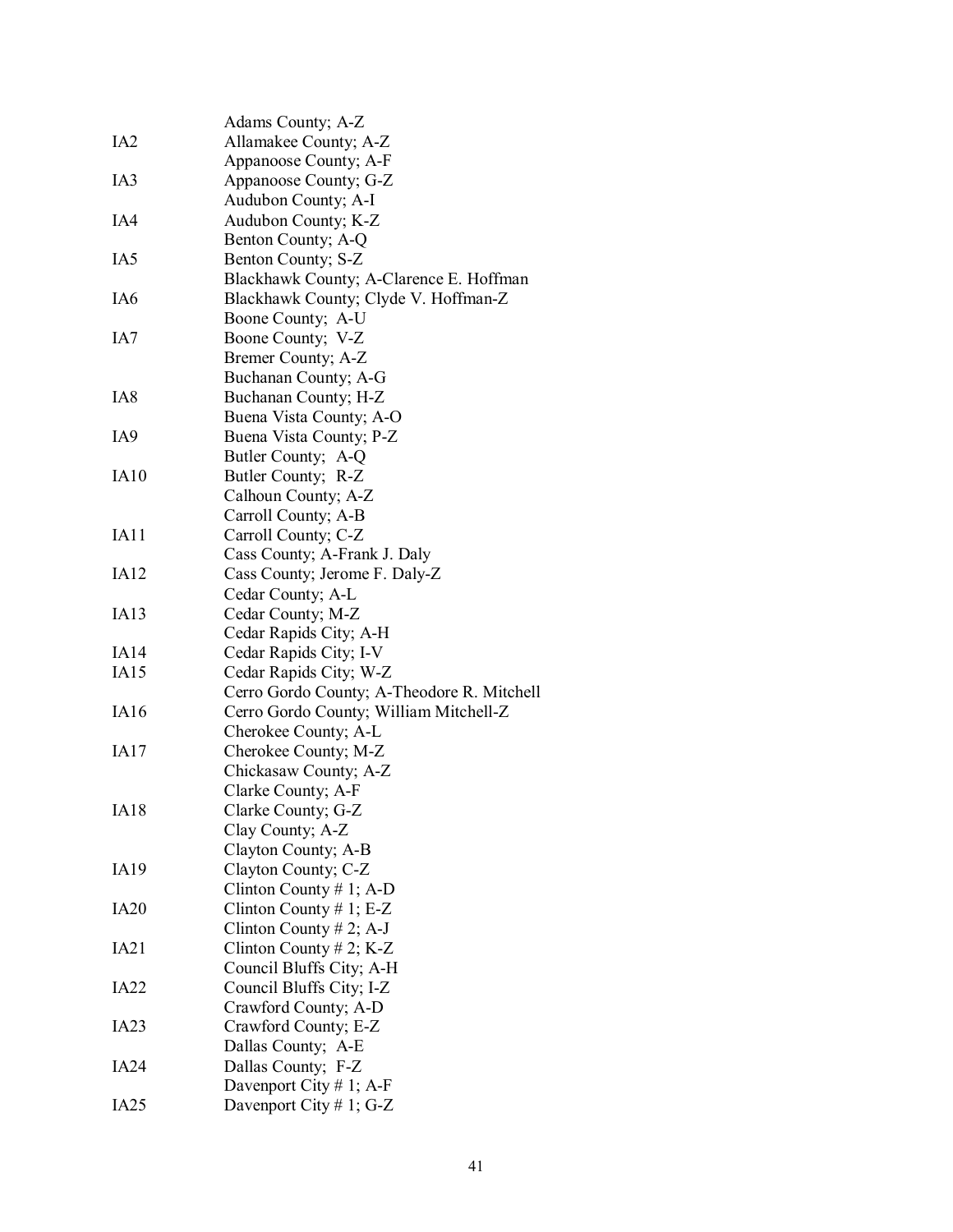|             | Davenport City # 2; A-C                   |
|-------------|-------------------------------------------|
| IA26        | Davenport City # 2; D-V                   |
| IA27        | Davenport City # 2; W-Z                   |
|             | Davis County; A-Z                         |
|             | Decatur County; A-R                       |
| <b>IA28</b> | Decatur County; S-Z                       |
|             | Delaware County; A-Z                      |
|             | Des Moines City # 1; A-B                  |
| IA29        | Des Moines City # 1; C-M                  |
| IA30        | Des Moines City # 1; N-Z                  |
|             | Des Moines City # 2; A-F                  |
| IA31        | Des Moines City # 2; G-W                  |
| IA32        | Des Moines City # 2; Y-Z                  |
|             | Des Moines City # 3; A-N                  |
| IA33        | Des Moines City # 3; O-Z                  |
|             | Des Moines City # 4; A-Q                  |
| IA34        | Des Moines City # 4; R-Z                  |
|             | Des Moines County; A-M                    |
| IA35        | Des Moines County; N-Z                    |
|             | Dickinson County; A-Z                     |
| IA36        | Dubuque City; A-Q                         |
| IA37        |                                           |
|             | Dubuque City; R-Z<br>Dubuque County; A-S  |
| <b>IA38</b> |                                           |
|             | Dubuque County; T-Z                       |
|             | Emmet County; A-Z                         |
| IA39        | Fayette County; A-H                       |
|             | Fayette County; I-Z                       |
| IA40        | Floyd County; A-K                         |
|             | Floyd County; L-Z<br>Franklin County; A-Z |
| IA41        |                                           |
|             | Fremont County; A-Z<br>Greene County; A-Q |
|             |                                           |
| IA42        | Greene County; R-Z                        |
|             | Grundy County; A-Z                        |
|             | Guthrie County; A-G                       |
| IA43        | Guthrie County; H-Q                       |
| <b>IA44</b> | Hamilton County; R-Z                      |
|             | Hancock County; A-Emmo Smidt              |
| IA45        | Hancock County; Gerhard Smidt-Z           |
|             | Hardin County; A-Z                        |
| IA46        | Harrison County; A-Z                      |
| IA47        | Henry County; A-Z                         |
|             | Howard County; A-R                        |
| IA48        | Howard County; S-Z                        |
|             | Humboldt County; A-Z                      |
|             | Ida County; A-P                           |
| IA49        | Ida County; R-Z                           |
|             | Iowa County; A-Z                          |
|             | Jackson County; A-F                       |
| IA50        | Jackson County; G-Z                       |
|             | Jasper County; A-J                        |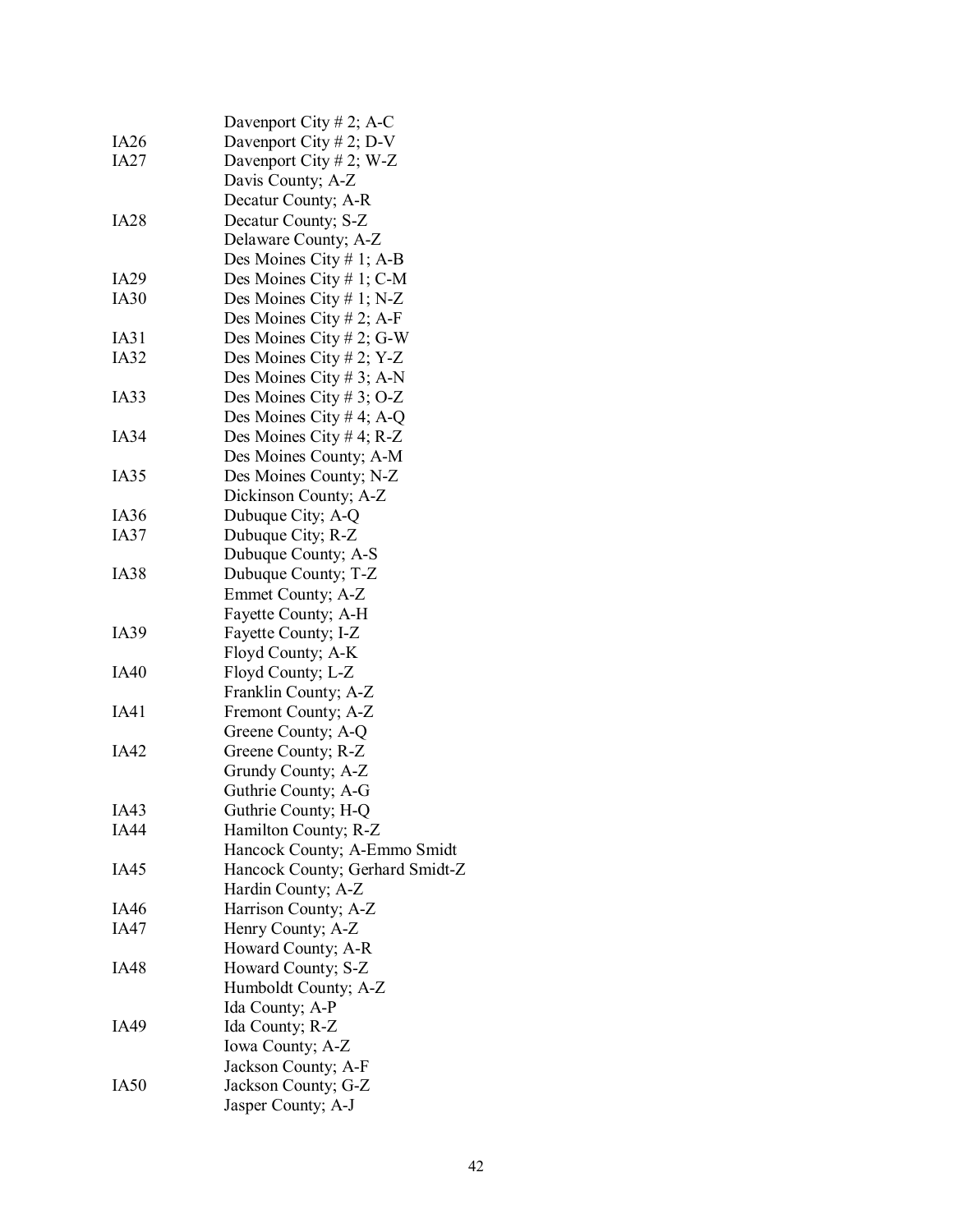| IA51             | Jasper County; K-Z                     |
|------------------|----------------------------------------|
|                  | Jefferson County; A-M                  |
| IA <sub>52</sub> | Jefferson County; N-Z                  |
|                  | Johnson County; A-Harry Smith          |
| IA <sub>53</sub> | Johnson County; Jesse Smith-Z          |
|                  | Jones County; A-Z                      |
|                  | Keokuk County; A-C                     |
| IA54             | Keokuk County; D-Z                     |
|                  | Kossuth County; A-John Held            |
| IA <sub>55</sub> | Kossuth County; Peter Heldt-Z          |
|                  | Lee County; A-F                        |
| IA56             | Lee County; F-Edmund H. Wilcox         |
| IA <sub>57</sub> | Lee County; Francis O. Wilcox-Z        |
|                  | Linn County; A-V                       |
| <b>IA58</b>      | Linn County; W-Z                       |
|                  | Louisa County; A-Z                     |
|                  | Lucas County; A-R                      |
| IA59             | Lucas County; S-Z                      |
|                  | Lyon County; A-Z                       |
| IA60             | Madison County; A-Z                    |
|                  | Mahaska County; A-J                    |
| IA61             | Mahaska County; K-Z                    |
|                  | Marion County; A-Andrew J. May         |
| IA <sub>62</sub> | Marion County; Clyde May-Z             |
|                  | Marshall County; A-William A. Hillruer |
| IA <sub>63</sub> | Marshall County; William H. Hills-Z    |
|                  | Mills County; A-J                      |
| IA64             | Mills County; K-Z                      |
|                  | Mitchell County; A-Z                   |
|                  | Monona Count; A-F                      |
| IA <sub>65</sub> | Monona County; G-Z                     |
|                  | Monroe County; A-Mark Kenworthy        |
| IA66             | Monroe County; Chas. B. Kephart-Z      |
|                  | Montgomery County; A-R                 |
| IA67             | Montgomery County; S-Z                 |
|                  | Muscatine County; A-William J. Roby    |
| <b>IA68</b>      | Muscatine County; Francisco F. Rocha-Z |
|                  | O'Brien County; A-Clyde F. Wheaton     |
| IA69             | O'Brien County; Clarence R. Wheeler-Z  |
|                  | Osceola County; A-Z                    |
|                  | Page County; A-Guy Mitchell            |
| <b>IA70</b>      | Page County; Lon Mitchell-Z            |
|                  | Palo Alto County; A-Z                  |
|                  | Plymouth County; A-Edward Bradstreet   |
| IA71             | Plymouth County; Harry Brandon-Z       |
|                  | Pocahontas County; A-Edward W. Donahue |
|                  |                                        |
| IA72             | Pocahontas County; James N. Donahue-Z  |
|                  | Polk County; A-J                       |
| IA73             | Polk County; K-Z                       |
| <b>IA74</b>      | Pottawattamie County; A-J              |
|                  | Pottawattamie County; K-Z              |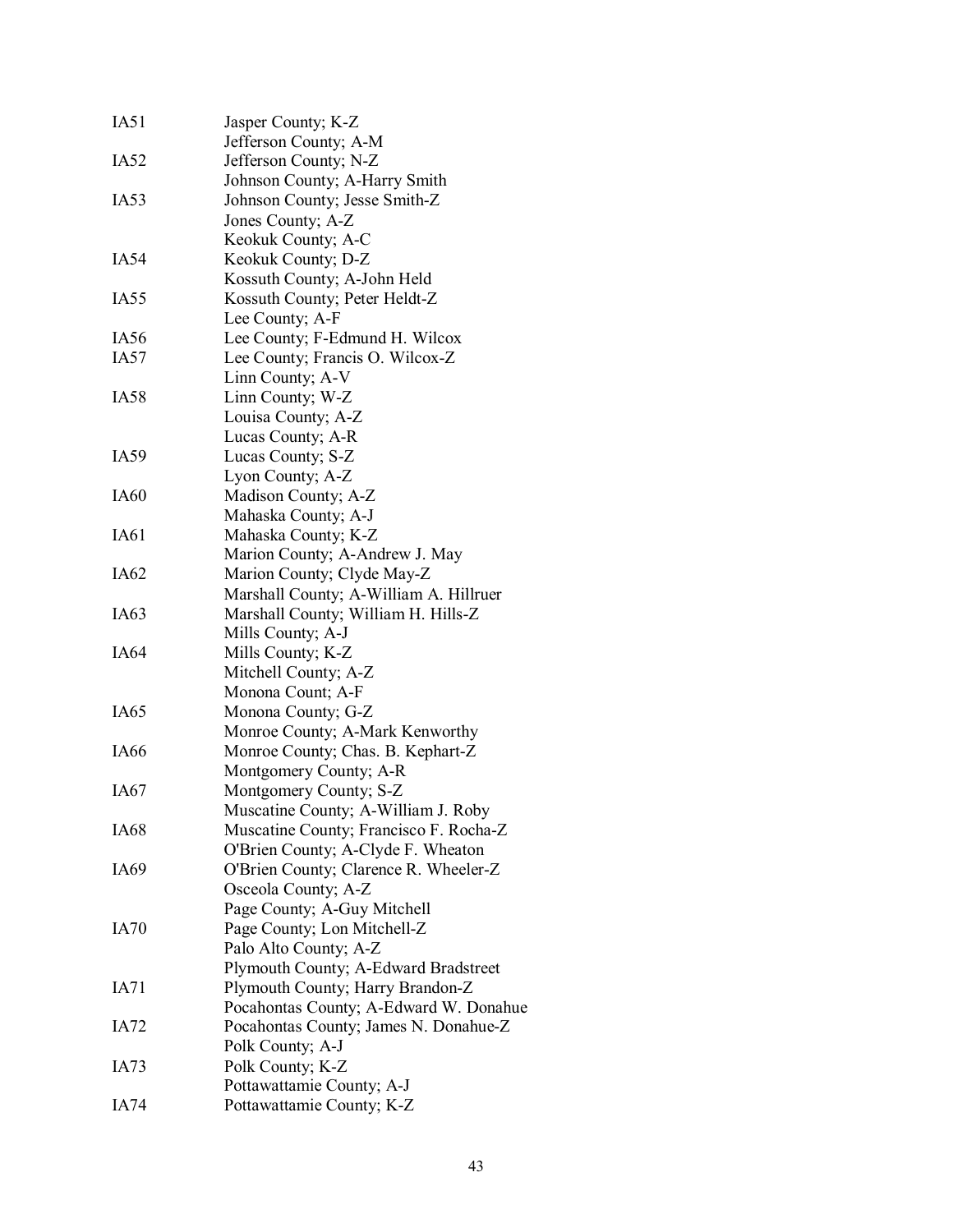|                  | Poweshiek County; A-H                      |
|------------------|--------------------------------------------|
| IA75             | Poweshiek County; I-Z                      |
|                  | Ringgold County; A-Z                       |
|                  | Sac County; A-B                            |
| IA76             | Sac County; C-Z                            |
|                  | Scott County; A-J                          |
| IA77             | Scott County; K-Z                          |
|                  | Shelby County; A-P                         |
| IA78             | Shelby County; Q-Z                         |
|                  | Sioux City #1; $A-M$                       |
| IA79             | Sioux City $#1$ ; N-Z                      |
|                  | Sioux City $#2$ ; A-G                      |
| IA80             | Sioux City #2; $H-Z$                       |
| IA81             | Sioux County; A-Z                          |
| <b>IA82</b>      | Story County; A-T                          |
| IA83             | Story County; U-Z                          |
|                  | Tama County; A-Z                           |
| IA84             |                                            |
|                  | Taylor County; A-Z                         |
|                  | Union County; A-L                          |
| IA85             | Union County; M-Z                          |
|                  | Van Buren County; A-Z                      |
|                  | Wapello County; A-Jay L. Cole              |
| IA86             | Wapello County; Ray Cole-Thomas S. Shivers |
| IA87             | Wapello County; Ed R. Stober-Z             |
|                  | Warren County; A-Z                         |
|                  | Washington County; A-C                     |
| IA88             | Washington County; D-Z                     |
|                  | Waterloo County; A-E                       |
| IA89             | Waterloo County; F-S                       |
| IA <sub>90</sub> | Waterloo County; T-Z                       |
|                  | Wayne County; A-Z                          |
|                  | Webster County; A-Pat Clements             |
| IA91             | Webster County; Charlie D. Cleveland-R     |
| IA92             | Webster County; S-Z                        |
|                  | Winnebago County; A-Z                      |
|                  | Winneshiek County; A-D                     |
| IA93             | Winneshiek County; E-Z                     |
|                  | Woodbury County; A-H                       |
| IA94             | Woodbury County; I-Z                       |
|                  | Worth County; A-Z                          |
| IA <sub>95</sub> | Wright County; A-Z                         |
|                  |                                            |
| KS <sub>1</sub>  | Kansas                                     |
|                  | Allen County; A-Z                          |
|                  | Anderson County; A-G                       |
| KS <sub>2</sub>  | Anderson County; H-Z                       |
|                  | Atchison County; A-David Sinclair          |
| KS3              | Atchison County; Clyde N. Sines-Z          |
|                  | Barber County; A-Z                         |
|                  | Barton County; A-N                         |
| KS4              | Barton County; O-Z                         |
|                  |                                            |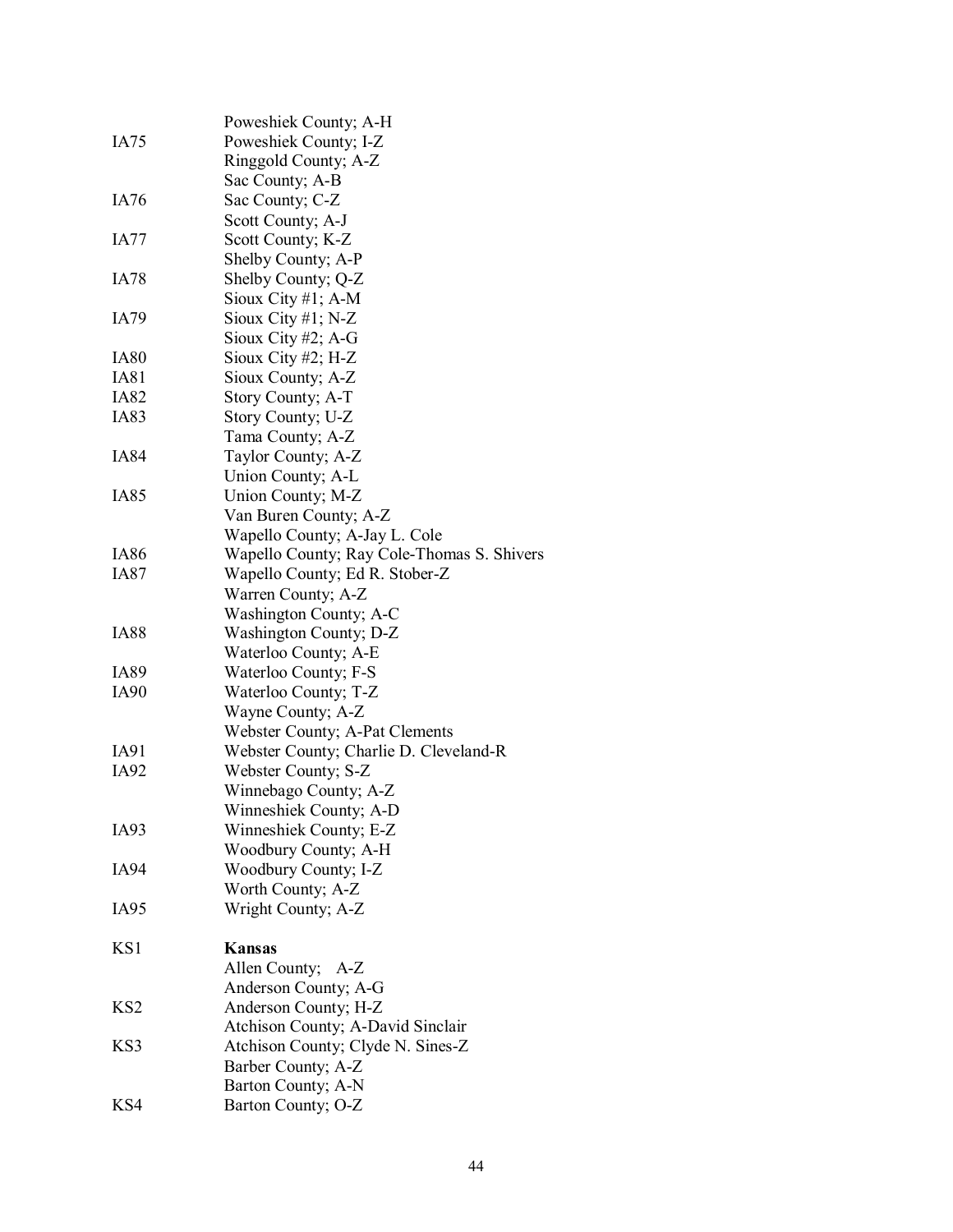|                 | Bourbon County; A-V                            |
|-----------------|------------------------------------------------|
| KS5             | Bourbon County; W-Z                            |
|                 | Brown County; A-Z                              |
|                 | Butler County; A-Rex C. Boggs                  |
| KS <sub>6</sub> | Butler County; Walter F. Boggs-Robert McIntosh |
| KS7             | Butler County; Harry O. McIntosh-Z             |
|                 | Cheyenne County; A-Z                           |
| KS <sub>8</sub> | Cherokee County; A-Lester D. Safford           |
| KS9             | Cherokee County; Frank D. Sage-Z               |
|                 | Chase County; A-Z                              |
|                 | Chataqua County; A-S                           |
| <b>KS10</b>     | Chataqua County; T-Z                           |
|                 | Clark County; A-Z                              |
|                 | Clay County; A-Z                               |
|                 | Cloud County; A-Pearl Davis                    |
| <b>KS11</b>     | Cloud County; Raymond Davis-Z                  |
|                 | Coffey County; A-Z                             |
| <b>KS12</b>     | Comanche County; A-Z                           |
|                 | Cowley County; A-H                             |
| <b>KS13</b>     | Cowley County; I-Z                             |
|                 | Crawford County # 1; A-C                       |
| <b>KS14</b>     | Crawford County # 1; D-U                       |
| <b>KS15</b>     | Crawford County # 1; V-Z                       |
|                 | Crawford County # 2; A-George H. Ryan          |
| <b>KS16</b>     | Crawford County # 2; James E. Ryan-Z           |
|                 | Decatur County; A-Z                            |
|                 | Dickinson County; A-Joseph Holtz               |
| <b>KS17</b>     | Dickinson County; Louis Holzer-Z               |
|                 | Doniphan County; A-Q                           |
| <b>KS18</b>     | Doniphan County; R-Z                           |
|                 | Douglas County; A-John Snow                    |
| <b>KS19</b>     | Douglas County; George G. Snyder-Z             |
|                 | Edwards County; A-Z                            |
|                 | Elk County; A-Z                                |
|                 | Ellis County; A-K                              |
| <b>KS20</b>     |                                                |
|                 | Ellis County; L-Z<br>Ellsworth County; A-Z     |
|                 | Finney County; A-Z                             |
| KS21            |                                                |
|                 | Ford County; A-Z<br>Franklin County; A-L       |
| <b>KS22</b>     | Franklin County; Mc-Z                          |
|                 |                                                |
|                 | Geary County; A-Z                              |
| <b>KS23</b>     | Gove County; A-I                               |
|                 | Gove County; J-Z<br>Graham County; A-Z         |
|                 |                                                |
|                 | Greenwood County; A-L                          |
| <b>KS24</b>     | Greenwood County; Mc-Z                         |
|                 | Hamilton County; A-Z                           |
|                 | Harper County; A-Z                             |
|                 | Harvey County; A-B                             |
| <b>KS25</b>     | Harvey County; C-Z                             |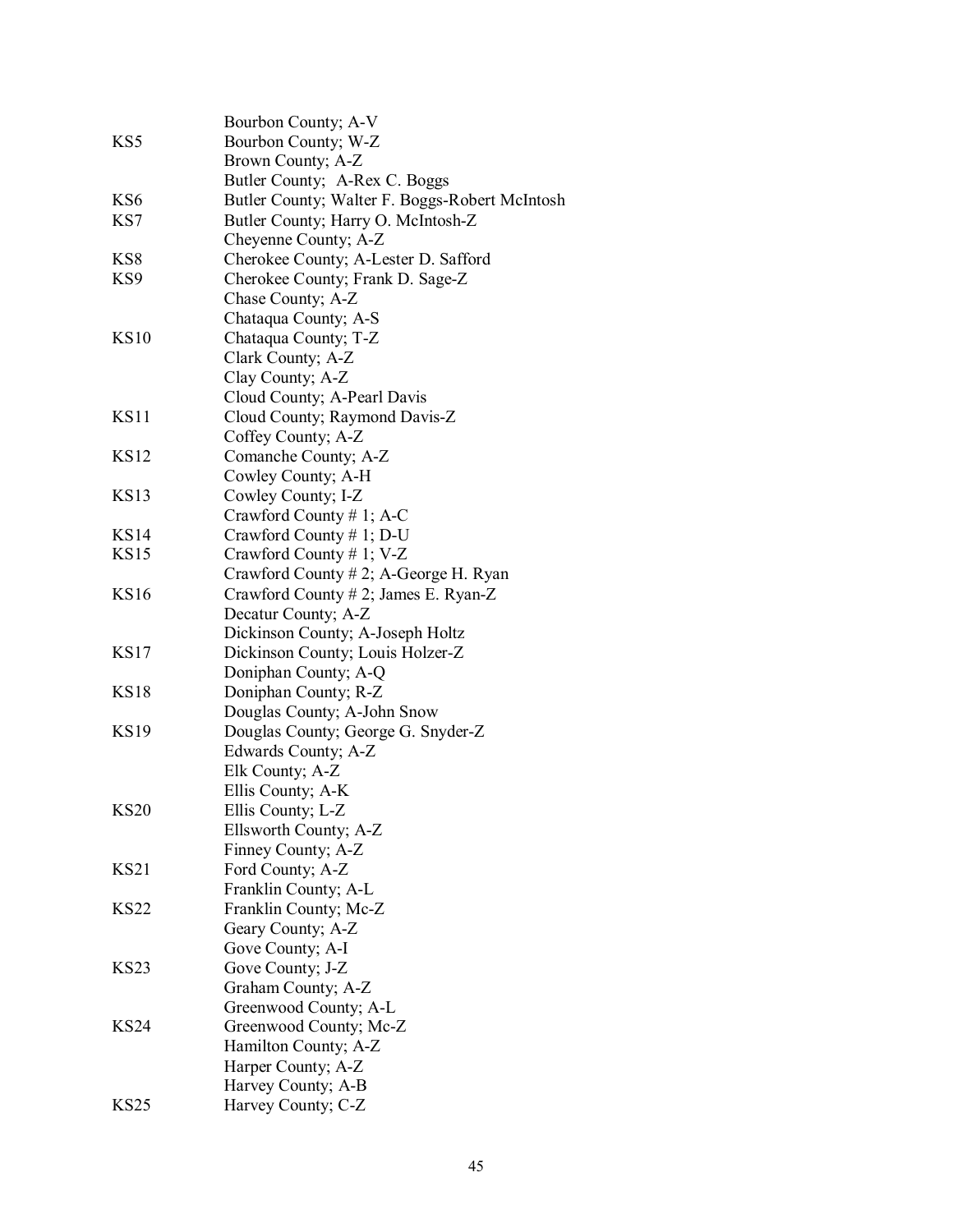|             | Hodgeman County; A-Z<br>Haskell County; A-Z                   |
|-------------|---------------------------------------------------------------|
|             | Jackson County; A-Horace A. Chrisman                          |
| KS26        | Jackson County; Ernest Chrissinger-Z<br>Jefferson County; A-S |
| KS27        | Jefferson County; T-Z                                         |
|             | Jewell County; A-Z                                            |
|             | Johnson County; A-Arthur B. Hay                               |
| KS28        | Johnson County; Carle A. Hay-Z                                |
|             | Kansas City #1; A-S                                           |
| KS29        | Kansas City # 1; $T-Z$                                        |
|             | Kansas City # 2; A-L                                          |
| KS30        | Kansas City # 2; M-Z                                          |
|             | Kansas City # 3; A-Joseph Clinton                             |
| KS31        | Kansas City # 3; Rich. Clinton-R                              |
| <b>KS32</b> | Kansas City # 3; $S-Z$                                        |
|             | Kansas City #4; $A-Z$                                         |
| KS33        | Kearny County; A-Z                                            |
|             | Kingman County; A-Z                                           |
|             | Kiowa County; A-S                                             |
| KS34        | Kiowa County; T-Z                                             |
| KS35        | Labette County; James Powers-Z                                |
|             | Lane County; A-Z                                              |
|             | Leavenworth County; A-H                                       |
| <b>KS36</b> | Leavenworth County; I-Z                                       |
|             | Lincoln County; A-S                                           |
| <b>KS37</b> | Lincoln County; T-Z                                           |
|             | Linn County; A-Z                                              |
|             | Logan County; A-Z                                             |
|             | Lyon County; A-G                                              |
| KS38        | Lyon County; H-Z                                              |
|             | McPherson County; A-I                                         |
| KS39        | McPherson County; J-Z                                         |
|             | Marion County; A-O                                            |
| <b>KS40</b> | Marion County; P-Z                                            |
|             | Marshall County; A-George E. Moss                             |
| KS41        | Marshall County; Roy W. Motes-Z                               |
|             | Meade County; A-Z                                             |
|             | Miami County; A-L                                             |
| KS42        | Miami County; Mc-Z                                            |
|             | Mitchell County; A-Z                                          |
|             | Montgomery County # 1; A-B                                    |
| KS43        | Montgomery County # 1; $C-Z$                                  |
|             | Montgomery County # 2; A-B                                    |
| KS44        | Montgomery County # 2; $C-Z$                                  |
|             | Morris County; A-F                                            |
| KS45        | Morris County; G-Z                                            |
|             | Morton County; A-Z                                            |
|             | Nemaha County; A-S                                            |
| KS46        | Nemaha County; T-Z                                            |
|             | Neosho County; A-Z                                            |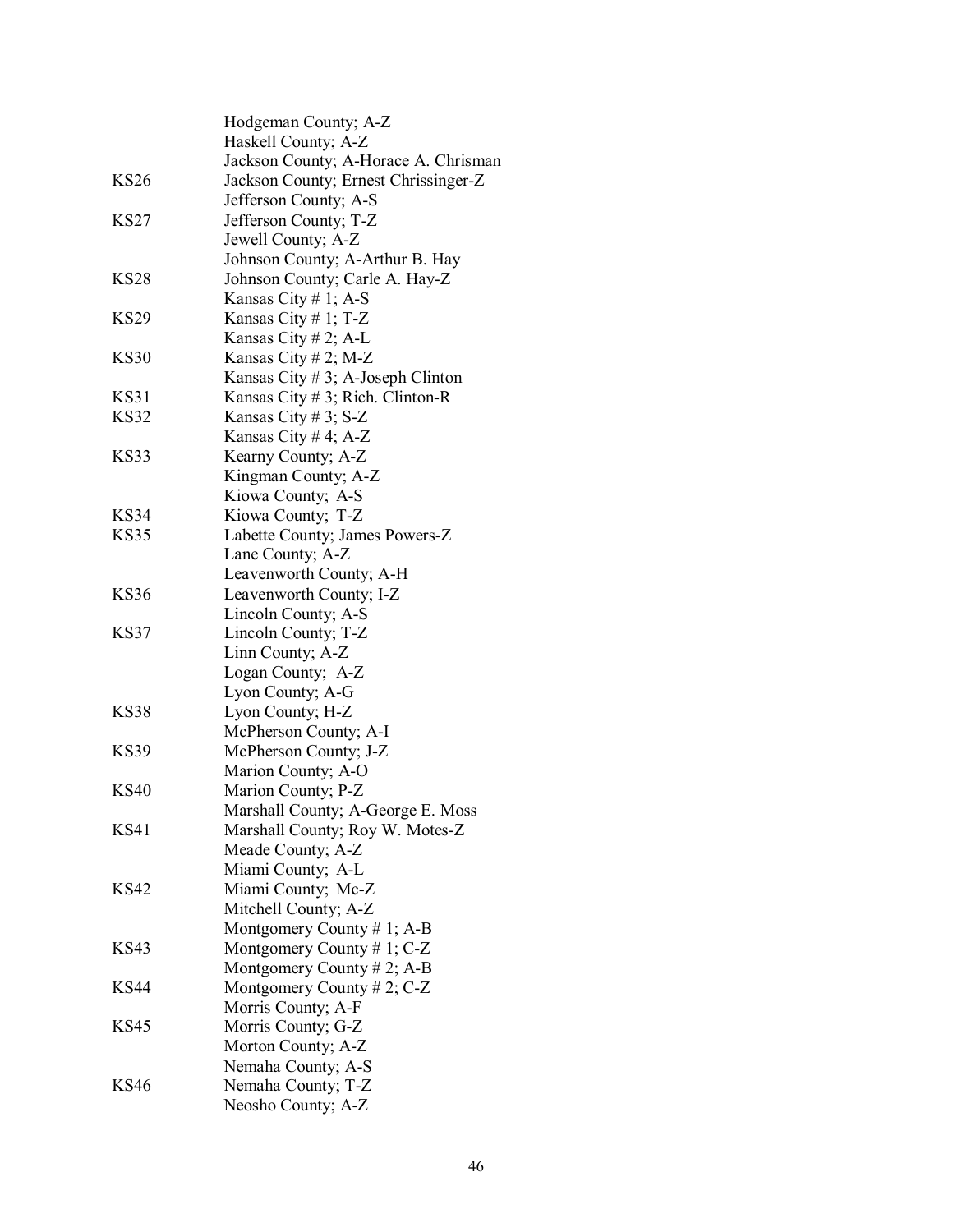| KS47        | Ness County; A-Z<br>Norton County; A-Z |
|-------------|----------------------------------------|
|             | Osage County; A-I                      |
| <b>KS48</b> | Osage County; J-Z                      |
|             | Osborne County; A-Z                    |
|             | Ottawa County; A-E                     |
| KS49        | Ottawa County; F-Z                     |
|             | Pawnee County; A-Z                     |
|             | Phillips County; A-N                   |
| KS50        | Phillips County; O-Z                   |
|             | Pottawatomie County; A-Z               |
|             | Pratt County; A-I                      |
| KS51        | Pratt County; J-Z                      |
|             | Rawlins County; A-Z                    |
|             | Reno County; A-F                       |
| KS52        | Reno County; G-V                       |
| KS53        | Reno County; W-Z                       |
|             | Republic County; A-Z                   |
|             | Rice County; A-G                       |
| KS54        | Rice County; H-Z                       |
|             | Riley County; A-V                      |
| <b>KS55</b> | Riley County; W-Z                      |
|             | Rooks County; A-Z                      |
|             | Rush County; A-Z                       |
|             | Russell County; A-K                    |
| <b>KS56</b> | Russell County; L-Z                    |
|             | Salina County; A-Walter Smock          |
| KS57        | Salina County; Russell Snapp-Z         |
|             | Scott County; A-Z                      |
|             | Sedgewick County; A-V                  |
| KS58        | Sedgewick County; W-Z                  |
|             | Seward County; A-Z                     |
|             | Shawnee County; A-V                    |
| <b>KS59</b> | Shawnee County; W-Z                    |
|             | Sheridan County; A-Z                   |
|             | Sherman County; A-Z                    |
|             | Smith County; A-S                      |
| KS60        | Smith County; T-Z                      |
|             | Stafford County; A-Z                   |
|             | Stanton County; A-Z                    |
|             | Stevens County; A-Z                    |
| KS61        | Sumner County; A-V                     |
| KS62        | Sumner County; W-Z                     |
|             | Thomas County; A-Z                     |
|             | Topeka City $# 1$ ; A-T                |
| KS63        | Topeka City # 1; U-Z                   |
|             | Topeka City # 2; A-T                   |
| KS64        | Topeka City # 2; U-Z                   |
|             | Trego County; A-Z                      |
|             | Wabunsee County; A-Z                   |
|             | Wallace County; A-Z                    |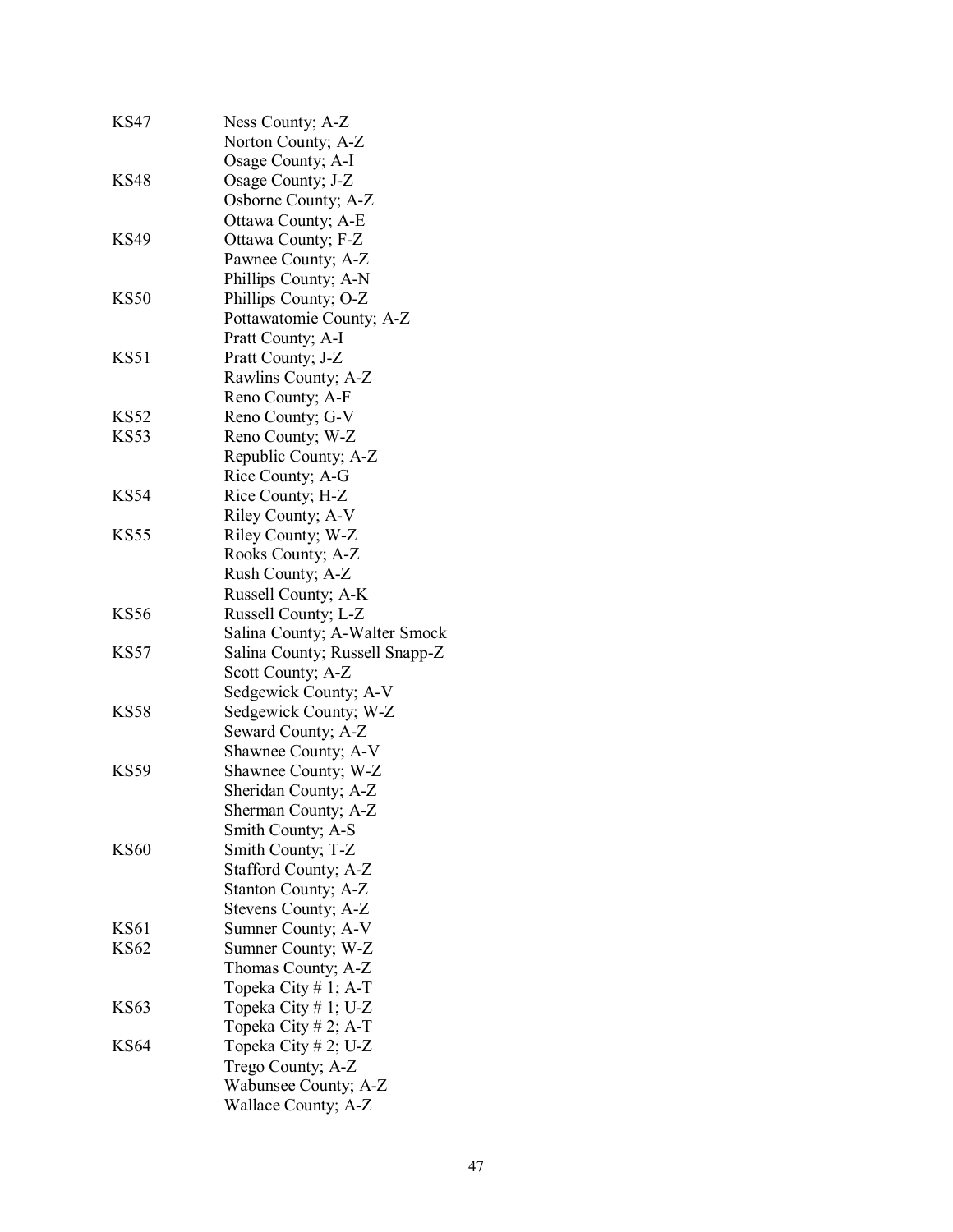|                 | Washington County; A-D                             |
|-----------------|----------------------------------------------------|
| <b>KS65</b>     | Washington County; E-Z<br>Wichita City $# 1$ ; A-F |
| <b>KS66</b>     | Wichita City # 1; G-Z                              |
|                 | Wichita City # 2; A-Walker C. Barker               |
| <b>KS67</b>     | Wichita City $# 2$ ; Clifford C. Barley-R          |
| <b>KS68</b>     | Wichita City # 2; $S-Z$                            |
|                 | Wichita County; A-Z                                |
|                 | Wilson County; A-R                                 |
| <b>KS69</b>     | Wilson County; S-Z                                 |
|                 | Woodson County; A-Z                                |
|                 | Wyandotte County; A-M                              |
| <b>KS70</b>     | Wyandotte County; N-Z                              |
| KY1             | Kentucky                                           |
|                 | Adair County; A-Z                                  |
|                 | Allen County; A-Q                                  |
| KY <sub>2</sub> | Allen County; R-Z                                  |
|                 | Anderson County; A-Z                               |
|                 | Ballard County; A-Z                                |
| KY3             | Barren County; A-Z                                 |
|                 | Bath County; A-F                                   |
| KY4             | Bath County; G-Z                                   |
|                 | Bell County; A-L                                   |
| KY5             | Bell County; Mc-Z                                  |
|                 | Boone County; A-Z                                  |
| KY6             | Bourbon County; A-B<br>Bourbon County; C-Z         |
|                 | Boyd County; A-G                                   |
| KY7             | Boyd County; H-Z                                   |
|                 | Boyle County; A-O                                  |
| KY8             | Boyle County; P-Z                                  |
|                 | Bracken County; A-Z                                |
|                 | Breathitt County; A-D                              |
| KY9             | Breathitt County; E-Z                              |
|                 | Breckenridge County; A-O                           |
| <b>KY10</b>     | Breckenridge County; P-Z                           |
|                 | <b>Bullitt County; A-Z</b>                         |
|                 | Butler County; A-P                                 |
| KY11            | Butler County; R-Z                                 |
|                 | Caldwell County; A-Z                               |
|                 | Calloway County; A-J                               |
| KY12            | Calloway County; K-Z                               |
|                 | Campbell County; A-L                               |
| KY13            | Campbell County; Mc-Z                              |
|                 | Carlisle County; A-James B. Haynes                 |
| KY14            | Carlisle County; Barney R. Hays - Z                |
|                 | Carroll County; A-Z                                |
|                 | Carter County; A-M                                 |
| KY15            | Carter County; N-Z                                 |
|                 | Casey County; A-Sam R. Wilson                      |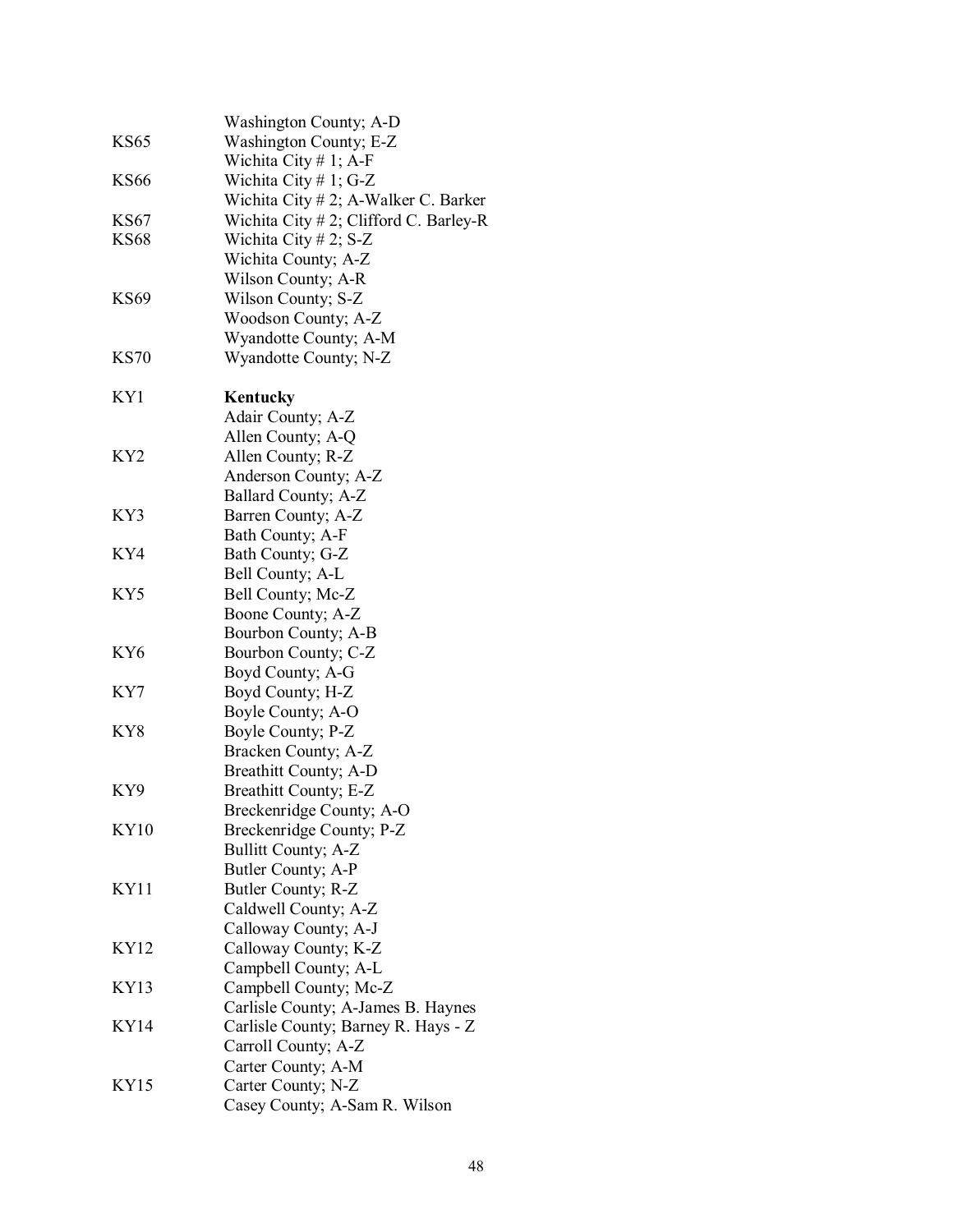| <b>KY16</b> | Casey County; Wilford P. Wilson - Z<br>Christian County; A-R |
|-------------|--------------------------------------------------------------|
| KY17        | Christian County; S-Z                                        |
|             | Clark County; A-Z                                            |
| <b>KY18</b> | Clay County; A-Z                                             |
|             | Clinton County; A-Z                                          |
|             | Covington County # 1; A-Lawrence W. Brown                    |
| KY19        |                                                              |
|             | Covington County $# 1$ ; Roy Brown - S                       |
| <b>KY20</b> | Covington County # 1; $T-Z$                                  |
|             | Covington County # 2; A-Q                                    |
| KY21        | Covington County # 2; $R-Z$                                  |
|             | Crittenden County; A-Z                                       |
|             | Cumberland County; A-G                                       |
| KY22        | Cumberland County; H-Z                                       |
|             | Daviess County; A-James L. Leach                             |
| KY23        | Daviess County; Merlin L. Leach - Z                          |
|             | Edmonson County; A-S                                         |
| KY24        | Edmonson County; T-Z                                         |
|             | Elliott County; A-Z                                          |
|             | Estill County; A-Z                                           |
|             | Fayette County; A-E                                          |
| <b>KY25</b> | Fayette County; F-Z                                          |
|             | Fleming County; A-Z                                          |
|             | Floyd County; A-B                                            |
| <b>KY26</b> | Floyd County; C-Z                                            |
|             | Franklin County; A-G                                         |
| KY27        | Franklin County; H-Z                                         |
|             | Fulton County; A-S                                           |
| <b>KY28</b> | Fulton County; T-Z                                           |
|             | Gallatin County; A-Z                                         |
|             | Garrard County; A-Z                                          |
|             | Grant County; A-Q                                            |
| KY29        | Grant County; R-Z                                            |
|             | Graves County; A-R                                           |
| KY30        | Graves County; S-Z                                           |
|             | Grayson County; A-Z                                          |
|             | Green County; A-B                                            |
| KY31        | Green County; C-Z                                            |
|             | Greenup County; A-Benjamin F. Winters                        |
| KY32        | Greenup County; Edward Winters-Z                             |
|             | Hancock County; A-Z                                          |
|             | Hardin County; A-Roy B. Wise                                 |
| KY33        | Hardin County; Robert Wise-Z                                 |
|             | Harlan County; A-James Wilder                                |
| <b>KY34</b> | Harlan County; James Wesley Wilder-Z                         |
|             | Harrison County; A-Z                                         |
|             | Hart County; A-M                                             |
| <b>KY35</b> | Hart County; N-Z                                             |
|             | Henderson County; A-John Ross                                |
| KY36        | Henderson County; Sidney Ross-Z                              |
|             | Henry County; A-Z                                            |
|             |                                                              |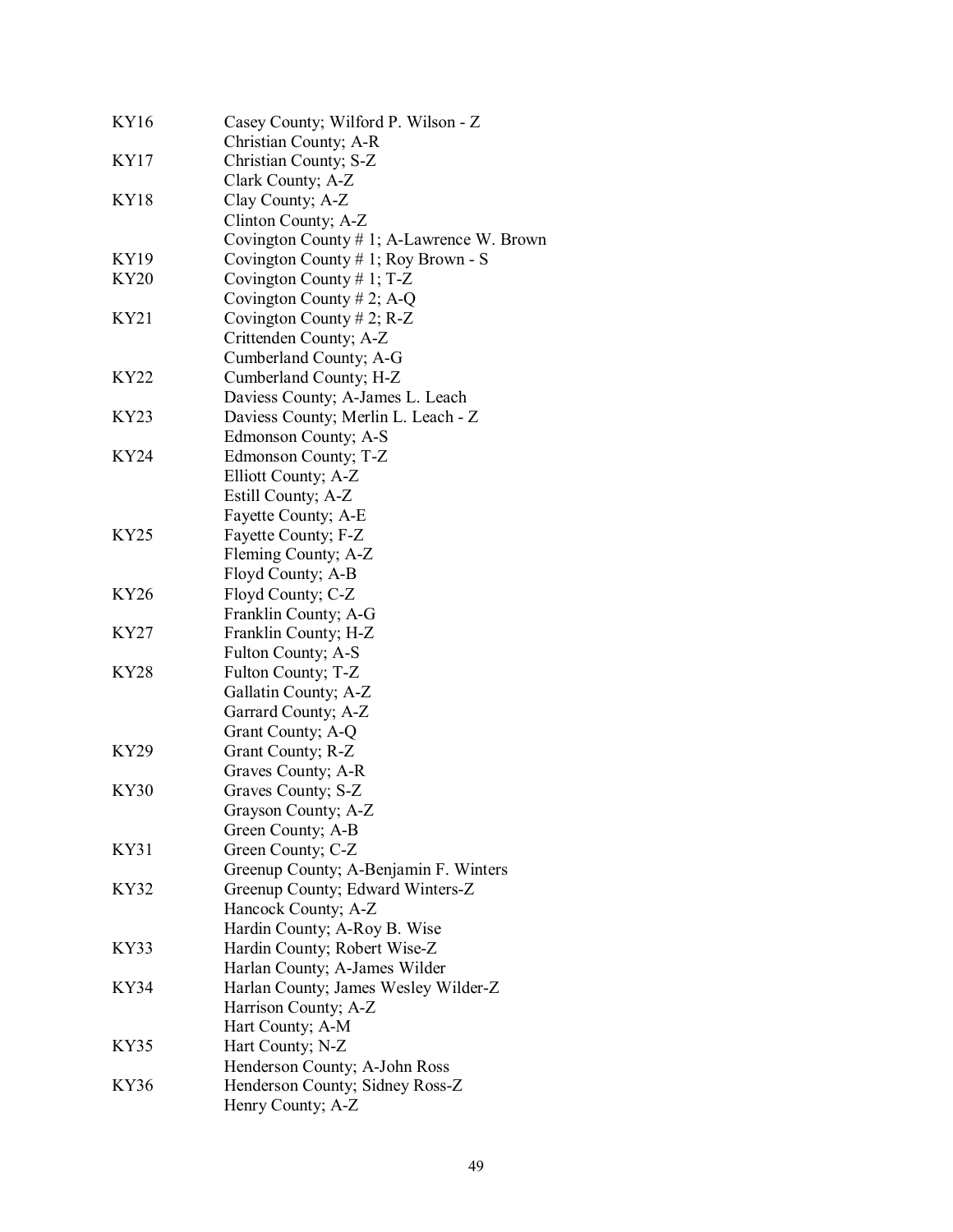|             | Hickman County; A-I                                                 |
|-------------|---------------------------------------------------------------------|
| KY37        | Hickman County; J-Z                                                 |
|             | Hopkins County; A-Richard E. Moore                                  |
| <b>KY38</b> | Hopkins County; Riley Moore-Z                                       |
|             | Jackson County; A-Z                                                 |
|             | Jefferson County; A-Charles J. Bramer                               |
| KY39        | Jefferson County; Dan H. Bramer-Q                                   |
| <b>KY40</b> | Jefferson County; R-Z                                               |
|             | Jessamine County; A-Z                                               |
| KY41        | Johnson County; A-Z                                                 |
|             | Kenton County; A-J                                                  |
| KY42        | Kenton County; K-Z                                                  |
|             | Knott County; A-Z                                                   |
|             | Knox County; A-Shelby Deaton                                        |
| KY43        | Knox County; Charles G. Drake-Z                                     |
|             | Larue County; A-Z (Roscoe Miller to Joseph O'Briant filed with R's) |
| KY44        | Laurel County; A-Z                                                  |
|             | Lawrence County; A-J                                                |
| KY45        | Lawrence County; K-Z                                                |
|             | Lee County; A-Z<br>Leslie County; A-Z                               |
| <b>KY46</b> | Letcher County # 1; $A-Z$                                           |
|             | Letcher County # 2; A-N                                             |
| KY47        | Letcher County # 2; $O-Z$                                           |
|             | Lewis County; A-Z                                                   |
|             | Lexington County; A-B                                               |
| <b>KY48</b> | Lexington County; C-George Staley                                   |
| KY49        | Lexington County; Carl Stalion-Z                                    |
|             | Lincoln County; A-Z                                                 |
|             | Livingston County; A-K                                              |
| KY50        | Livingston County; L-Z                                              |
|             | Logan County; A-Z                                                   |
| KY51        | Louisville City # 1; $A-Z$                                          |
|             | Louisville City # 2; A-D                                            |
| <b>KY52</b> | Louisville City # 2; E-Evan Schooler                                |
| KY53        | Louisville City # 2; Frank Schooler-Z                               |
|             | Louisville City $# 3$ ; A-Edward M. Lewis                           |
| KY54        | Louisville City # 3; Fred Lewis-Z                                   |
|             | Louisville City # 4; A-I                                            |
| KY55        | Louisville City # 4; J-Z                                            |
|             | Louisville City # 5; A-H                                            |
| <b>KY56</b> | Louisville City # 5; I-Z                                            |
|             | Louisville City # 6; A-B                                            |
| KY57        | Louisville City # 6; C-Albert Morrison                              |
| <b>KY58</b> | Louisville City # 6; Charles Morrison-Z                             |
|             | Louisville City $# 7$ ; A-Frank Clifford                            |
| KY59        | Louisville City #7; George D. Clifford-Samuel Oliver                |
| <b>KY60</b> | Louisville City # 7; William H. Oliver-Z                            |
|             | Lyon County; A-Z                                                    |
|             | McCracken County; A-John R. Boswell                                 |
| KY61        | McCracken County; Thomas R. Boswell-R                               |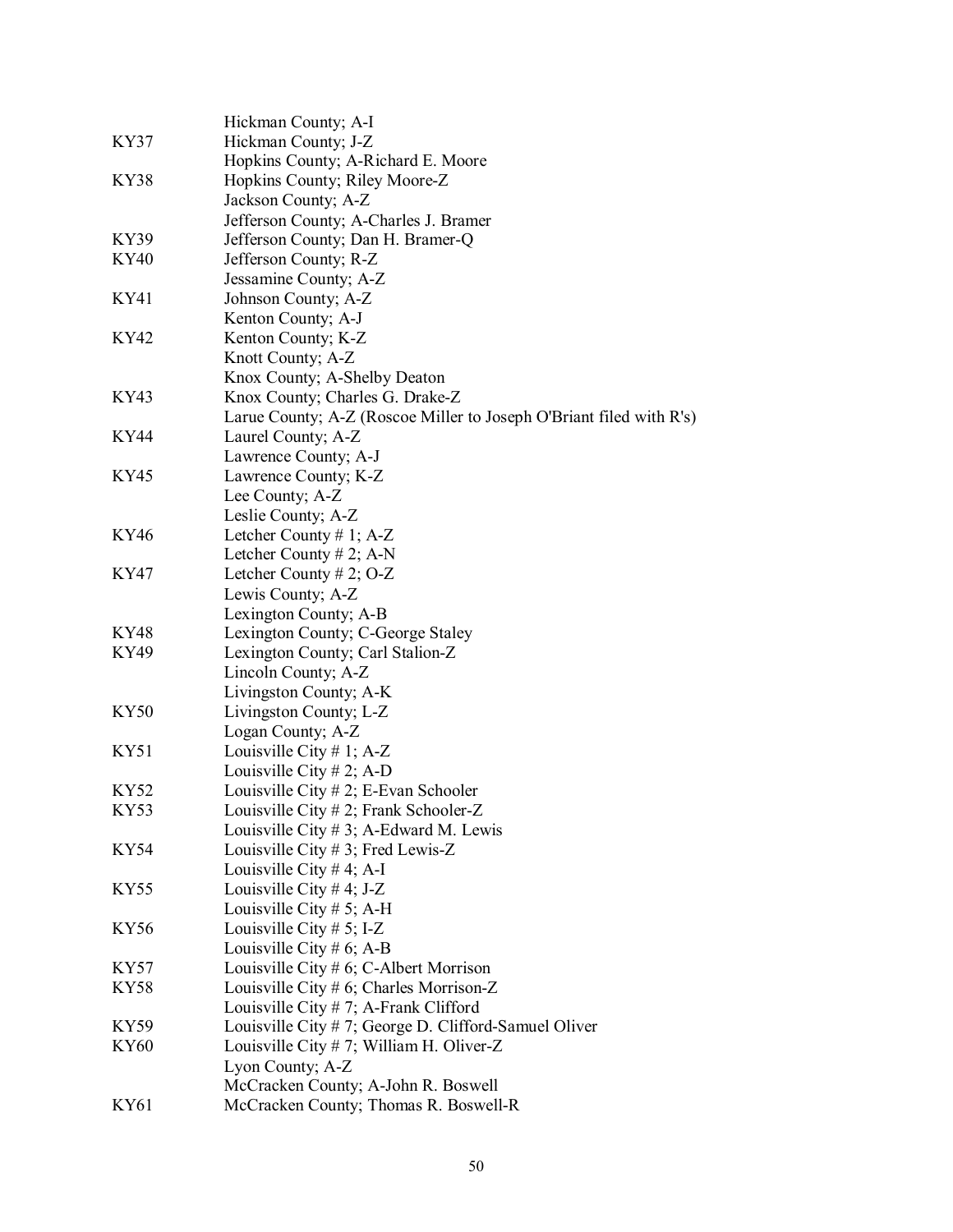| KY62        | McCracken County; S-Z<br>McCreary County; A-Z           |
|-------------|---------------------------------------------------------|
|             | McLean County; A-J                                      |
| KY63        | McLean County; K-Z                                      |
|             | Madison County; A-M                                     |
| KY64        | Madison County; N-Z                                     |
|             | Magoffin County; A-Z                                    |
|             | Marion County; A-F                                      |
| KY65        | Marion County; G-Z                                      |
|             | Marshall County; A-Z                                    |
|             | Martin County; A-F                                      |
| KY66        | Martin County; G-Z                                      |
|             | Mason County; A-Z                                       |
| KY67        | Meade County; A-Z                                       |
|             | Menifee County; A-Z                                     |
|             | Mercer County; A-V                                      |
| KY68        | Mercer County; W-Z                                      |
|             | Metcalfe County; A-Z                                    |
|             | Monroe County; A-Z                                      |
|             | Montgomery County; A-G                                  |
| KY69        | Montgomery County; H-Z                                  |
|             | Morgan County; A-Z                                      |
|             | Muhlenberg County; A-C                                  |
| KY70        | Muhlenberg County; D-Z                                  |
|             | Nelson County; A-B                                      |
| KY71        | Nelson County; C-Z                                      |
|             | Newport County; A-H                                     |
| KY72        | Newport County; I-Z                                     |
|             | Nicholas County; A-S                                    |
| KY73        | Nicholas County; T-Z                                    |
|             | Ohio County; A-Z                                        |
| KY74        | Oldham County; A-Z                                      |
|             | Owen County; A-Z                                        |
|             | Owsley County; A-Z                                      |
| KY75        | Pendleton County; A-Z                                   |
|             | Perry County; A-M                                       |
| <b>KY76</b> | Perry County; N-Z                                       |
|             | Pike County; A-Ervin Hess (originals in poor condition) |
| KY77        | Pike County; John Hess-Freeland Scott                   |
| KY78        | Pike County; George Scott-Z                             |
|             | Powell County; A-Z                                      |
|             | Pulaski County; A-Walter B. Dixon                       |
| KY79        | Pulaski County; Roger H. Doan-James Watson              |
| KY80        | Pulaski County; Joe Watson-Z                            |
|             | Robertson County; A-Z                                   |
|             | Rockcastle County; A-Z                                  |
|             | Rowan County; A-J                                       |
| KY81        | Rowan County; K-Z                                       |
|             | Russell County; A-Z                                     |
|             | Scott County; A-S                                       |
| KY82        | Scott County; T-Z                                       |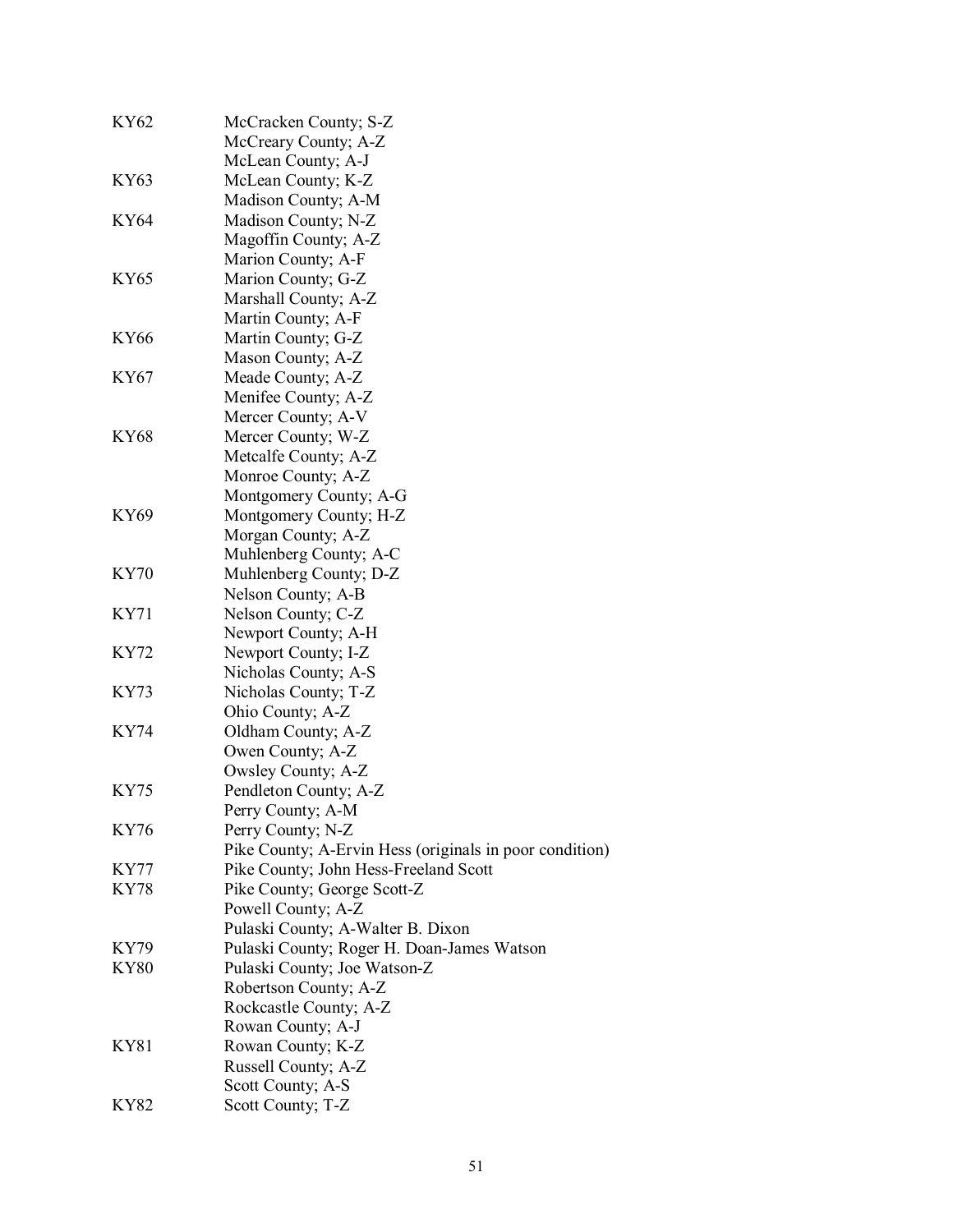|                  | Shelby County; A-Z<br>Simpson County; A-J |
|------------------|-------------------------------------------|
| KY83             | Simpson County; K-Z                       |
|                  | Spencer County; A-Z                       |
|                  | Taylor County; A-Z                        |
|                  | Todd County; A-C                          |
| <b>KY84</b>      | Todd County; D-Z                          |
|                  | Trigg County; A-Z                         |
|                  | Trimble County; A-G                       |
| KY85             | Trimble County; H-Z                       |
|                  | Union County; A-Z                         |
|                  | Warren County; A-Henry M. Conway          |
| KY86             | Warren County; James F. Cook-Z            |
|                  | Washington County; A-C                    |
| KY87             | Washington County; D-Z                    |
|                  | Wayne County; A-Z                         |
|                  | Webster County; A-B                       |
| <b>KY88</b>      | Webster County; C-Z                       |
|                  | Whitley County; A-G                       |
| <b>KY89</b>      | Whitley County; H-Z                       |
|                  | Wolfe County; A-B                         |
| <b>KY90</b>      | Wolfe County; C-Z                         |
|                  | Woodford County; A-Z                      |
| LA1              | Louisiana                                 |
| LA <sub>2</sub>  | Acadia Parish; A-M<br>Acadia Parish; N-Z  |
|                  | Allen Parish; A-N                         |
| LA3              | Allen Parish; O-Z                         |
|                  | Ascension Parish; A-S                     |
| LA4              | Ascension Parish; T-Z                     |
|                  | <b>Assumption Parish; A-Z</b>             |
|                  | Avoyelles Parish; A-B                     |
| LA5              | Avoyelles Parish; C-Z                     |
| LA6              | Beauregard Parish; A-Z                    |
| LA7              | Bienville Parish; A-Z                     |
|                  | Bossier Parish; A-G                       |
| LA <sub>8</sub>  | Bossier Parish; H-Z                       |
|                  | Caddo Parish; A-G                         |
| LA <sub>9</sub>  | Caddo Parish; H-Z                         |
| LA10             | Calcasieu Parish; A-P                     |
| LA11             | Calcasieu Parish; Q-Z                     |
|                  | Caldwell Parish; A-Z                      |
|                  | Cameron Parish; A-Z                       |
| LA <sub>12</sub> | Catahoula Parish; A-Z                     |
|                  | Claiborne Parish; A-Q                     |
| LA <sub>13</sub> | Claiborne Parish; R-Z                     |
|                  | Concordia Parish; A-Z                     |
|                  | De Soto Parish; A-F                       |
| LA <sub>14</sub> | De Soto Parish; G-Z                       |
|                  | East Baton Rouge Parish; A-B              |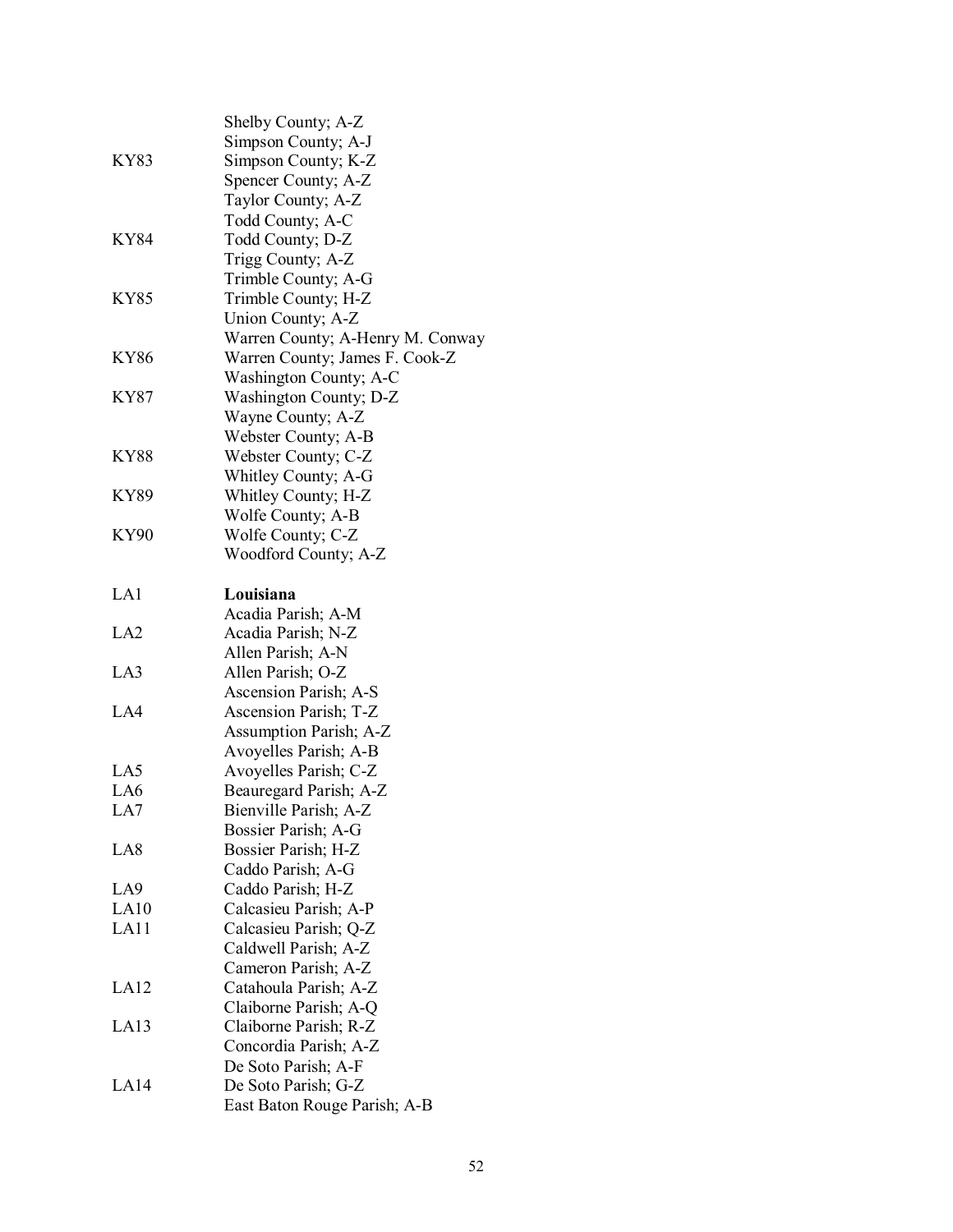| LA <sub>15</sub> | East Baton Rouge Parish; C-R  |
|------------------|-------------------------------|
| LA16             | East Baton Rouge Parish; S-Z  |
|                  | East Carroll Parish; A-Z      |
|                  | East Feliciana Parish; A-L    |
| LA17             | East Feliciana Parish; M-Z    |
|                  | Evangeline Parish; A-T        |
| LA18             | Evangeline Parish; U-Z        |
|                  |                               |
|                  | Franklin Parish; A-Z          |
| LA19             | Grant Parish; A-Z             |
|                  | Iberia Parish; A-G            |
| LA20             | Iberia Parish; H-Z            |
|                  | Iberville Parish; A-B         |
| LA21             | Iberville Parish; C-Z         |
|                  | Jackson Parish; A-K           |
| LA22             | Jackson Parish; L-Z           |
|                  | Jefferson Parish; A-Z         |
| LA <sub>23</sub> | Jefferson Davis Parish; A-Z   |
|                  | LaFayette Parish; A-C         |
| LA24             | LaFayette Parish; D-Z         |
| LA25             | LaFourche Parish; A-S         |
| LA26             | LaFourche Parish; T-Z         |
|                  | La Salle Parish; A-Z          |
|                  | Lincoln Parish; A-R           |
| LA27             | Lincoln Parish; S-Z           |
|                  | Livingston Parish; A-Z        |
|                  | Madison Parish; A-Z           |
| LA <sub>28</sub> | Morehouse Parish; A-Z         |
|                  | Natchitoches Parish; A-E      |
| LA29             | Natchitoches Parish; F-Z      |
| LA30             | New Orleans City # 1; A-M     |
| LA31             | New Orleans City # 1; N-Z     |
|                  |                               |
|                  | New Orleans City # 2; A-E     |
| LA32             | New Orleans City # 2; $F-So$  |
| LA33             | New Orleans City # 2; Sp-Z    |
|                  | New Orleans City # 3; A-Z     |
| LA34             | New Orleans City $# 4$ ; A-R  |
| LA35             | New Orleans City #4; S-Z      |
|                  | New Orleans City # 5; A-S     |
| LA36             | New Orleans City # 5; T-Z     |
|                  | New Orleans City # 6; A-O     |
| LA37             | New Orleans City # 6; $P-Z$   |
|                  | New Orleans City # 7; $A-Z$   |
| LA38             | New Orleans City # 8; A-V     |
| LA39             | New Orleans City # 8; W-Z     |
|                  | New Orleans City # 9; A-Z     |
| <b>LA40</b>      | New Orleans City $# 10$ ; A-V |
| LA41             | New Orleans City $# 10$ ; W-Z |
|                  | New Orleans City $# 11$ ; A-V |
| LA42             | New Orleans City $# 11$ ; W-Z |
|                  | New Orleans City # 12; A-Z    |
| LA43             | New Orleans City # 13; A-J    |
|                  |                               |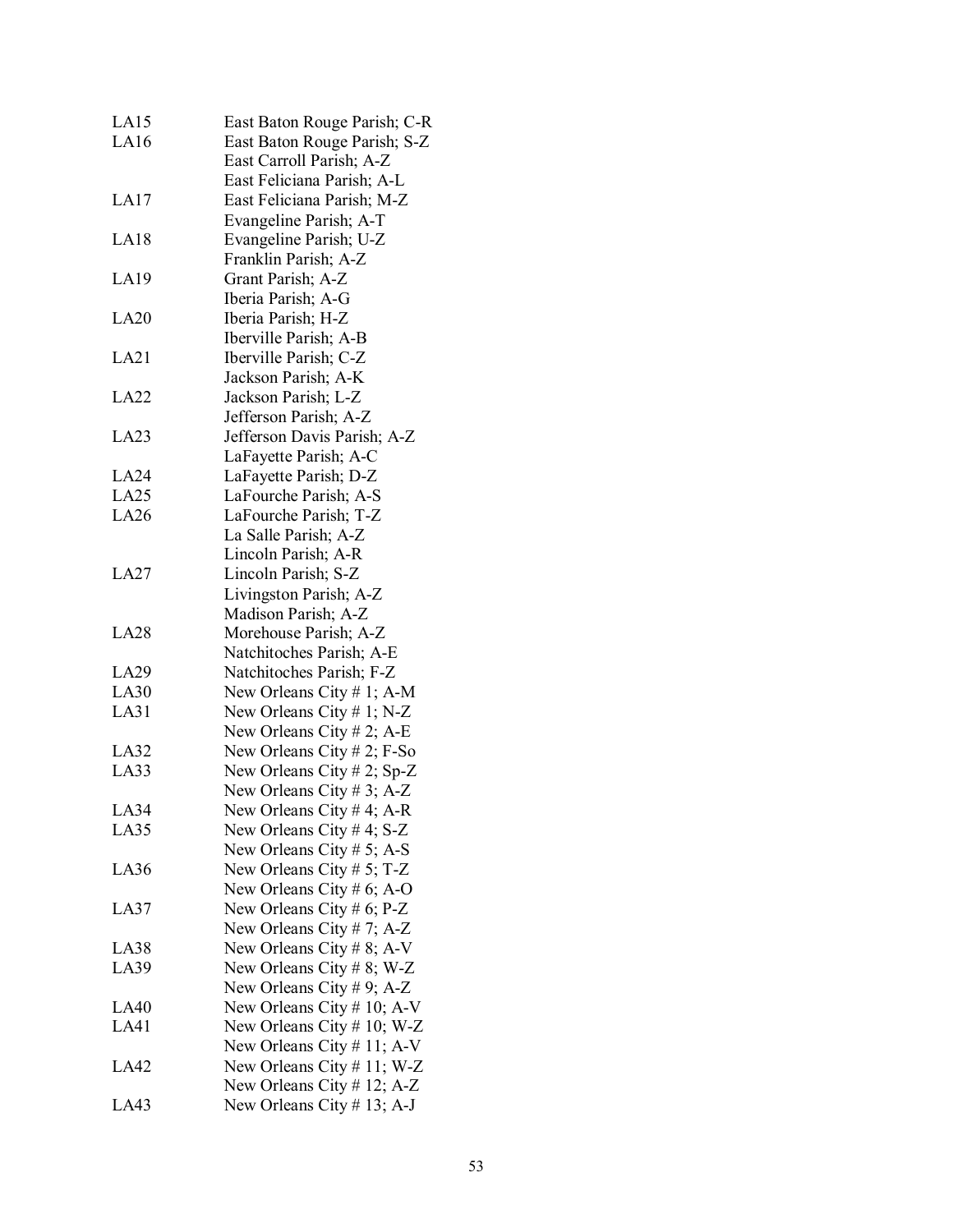| LA44             | New Orleans City $# 13$ ; K-Joseph E. Willmore |
|------------------|------------------------------------------------|
| LA45             | New Orleans City # 13; Albert Wilson-Z         |
|                  | Ouachita Parish; A-T                           |
| LA46             | Ouachita Parish; U-Z                           |
|                  | Plaquemines Parish; A-Z                        |
|                  | Pointe Coupee Parish; A-L                      |
| LA47             | Pointe Coupee Parish; M-Z                      |
|                  | Rapides Parish $# 1$ ; A-L                     |
| LA48             | Rapides Parish # 1; M-Z                        |
|                  | Rapides Parish # 2; A-Ha                       |
| LA49             | Rapides Parish # 2; He-Z                       |
|                  | Red River Parish; A-L                          |
| LA50             | Red River Parish; M-Z                          |
|                  | Richland Parish; A-Z                           |
|                  |                                                |
| LA51             | Sabine Parish; A-Z                             |
|                  | St. Bernard Parish; A-Z                        |
| LA52             | St. Charles Parish; A-Z                        |
|                  | St. Helena Parish; A-Z                         |
|                  | St. James Parish; A-L                          |
| LA53             | St. James Parish; M-Z                          |
|                  | St. John the Baptist Parish; A-Z               |
| LA54             | St. Landry Parish $# 1$ ; A-R                  |
| LA55             | St. Landry Parish $# 1$ ; S-Z                  |
|                  | St. Landry Parish # 2; A-Z                     |
|                  | St. Martin Paris; A-I                          |
| LA <sub>56</sub> | St. Martin Parish; J-Z                         |
|                  | St. Mary Parish; A-G                           |
| LA57             | St. Mary Parish; H-Z                           |
|                  | St. Tammany Parish; A-B                        |
| LA58             | St. Tammany Parish; C-Z                        |
|                  | Shreveport City; A-B                           |
| LA59             | Shreveport City; C-Q                           |
| LA60             | Shreveport City; R-Z                           |
|                  | Tangipahoa Parish; A-F                         |
| LA61             | Tangipahoa Parish; G-Z                         |
|                  | Tensas Parish; A-K                             |
| LA62             | Tensas Parish; L-Z                             |
|                  | Terrebonne Parish; A-R                         |
| LA63             | Terrebonne Parish; S-Z                         |
|                  | Union Parish; A-Z                              |
|                  | Vermilion Parish; A-B                          |
| LA64             | Vermilion Parish; C-Z                          |
| LA65             | Vernon Parish; A-Z                             |
| LA66             | Washington Parish; A-V                         |
| LA67             | Washington Parish; W-Z                         |
|                  | Webster Parish; A-Z                            |
|                  | West Baton Rouge Parish; A-J                   |
| LA68             | West Baton Rouge Parish; K-Z                   |
|                  | West Carroll Parish; A-Z                       |
|                  | West Feliciana Parish; A-Z                     |
| LA69             | Winn Parish; A-Z                               |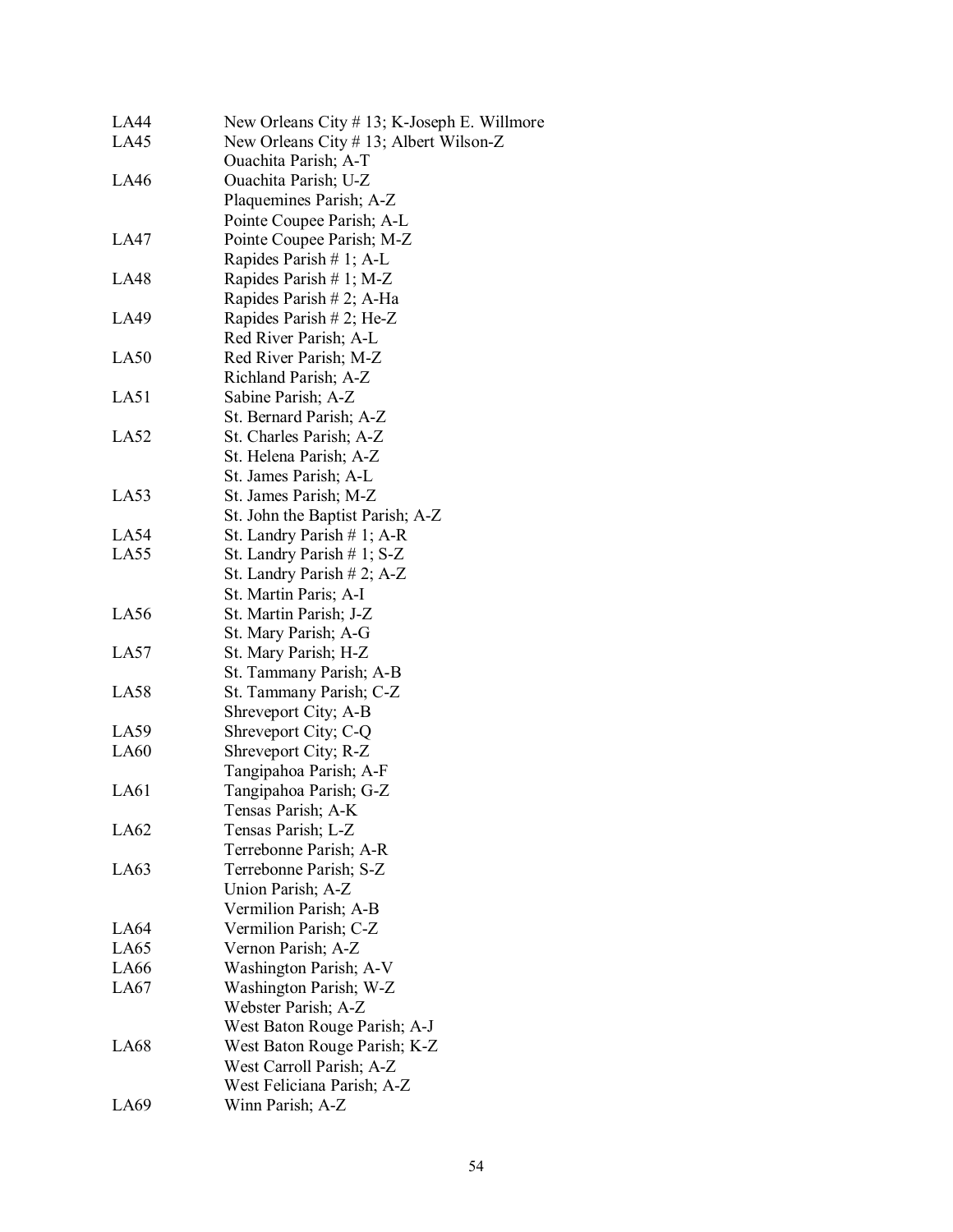| ME1              | <b>Maine</b>                                            |
|------------------|---------------------------------------------------------|
|                  | Androscoggin County $# 1$ ; A-Louis F. Pinard           |
| ME <sub>2</sub>  | Androscoggin County # 1; Napoleon Pinard-Z              |
|                  | Androscoggin County # 2; A-M                            |
| ME3              | Androscoggin County # 2; N-Z                            |
|                  | Aroostook County #1; A-G                                |
| ME4              | Aroostook County #1; H-Z                                |
|                  | Aroostook County # 2; A                                 |
| ME <sub>5</sub>  | Aroostook County # 2; B-James W. McDonald               |
| ME <sub>6</sub>  | Aroostook County # 2; John J. McDonald-Z                |
|                  | Cumberland County # 1; A-L                              |
| ME7              | Cumberland County # 1; Mc-Z                             |
|                  | Cumberland County # 2; A-Andrew J. Miller               |
| ME <sub>8</sub>  | Cumberland County # 2; David Miller-Z                   |
|                  | Franklin County; A-P                                    |
| ME9              | Franklin County; Q-Z                                    |
|                  | Hancock County; A-R                                     |
| ME10             | Hancock County; S-Z                                     |
|                  | Kennebec County # 1; A-O                                |
| ME <sub>11</sub> | Kennebec County # 1; P-Z                                |
|                  | Kennebec County $# 2$ ; A-L                             |
| ME <sub>12</sub> | Kennebec County $# 2$ ; Mc-Z                            |
|                  | Knox County; A-L                                        |
| ME <sub>13</sub> | Knox County; Mc-Z                                       |
|                  | Lincoln County; A-Z                                     |
|                  | Oxford County; A                                        |
| ME <sub>14</sub> | Oxford County; B-P                                      |
| ME15             | Oxford County; Q-Z                                      |
|                  | Penobscot County # 1; A-G                               |
| <b>ME16</b>      | Penobscot County # 1; H-V                               |
| ME17             | Penobscot County # 1; W-Z                               |
|                  | Penobscot County # 2; A-Frank E. Littlefield            |
| <b>ME18</b>      | Penobscot County # 2; Harry A. Littlefield-Z            |
|                  | Piscataquis County; A-D                                 |
| <b>ME19</b>      | Piscataquis County; E-Z                                 |
| <b>ME20</b>      | Portland County $# 1$ ; A-F<br>Portland County # 1; G-T |
| ME21             | Portland County # 1; $T-Z$                              |
|                  | Portland County # 2; A-N                                |
| ME22             | Portland County # 2; O-Z                                |
|                  | Sagadahoc County; A-R                                   |
| ME <sub>23</sub> | Sagadahoc County; S-Z                                   |
|                  | Somerset County; A-L                                    |
| ME24             | Somerset County; Mc-Z                                   |
|                  | Waldo County; A-K                                       |
| ME <sub>25</sub> | Waldo County; L-Z                                       |
|                  | Washington County; A-I                                  |
| ME <sub>26</sub> | Washington County; J-Z                                  |
|                  | York County # 1; A-Alfred Cote                          |
| ME27             | York County # 1; Alphonse Cote-Z                        |
|                  |                                                         |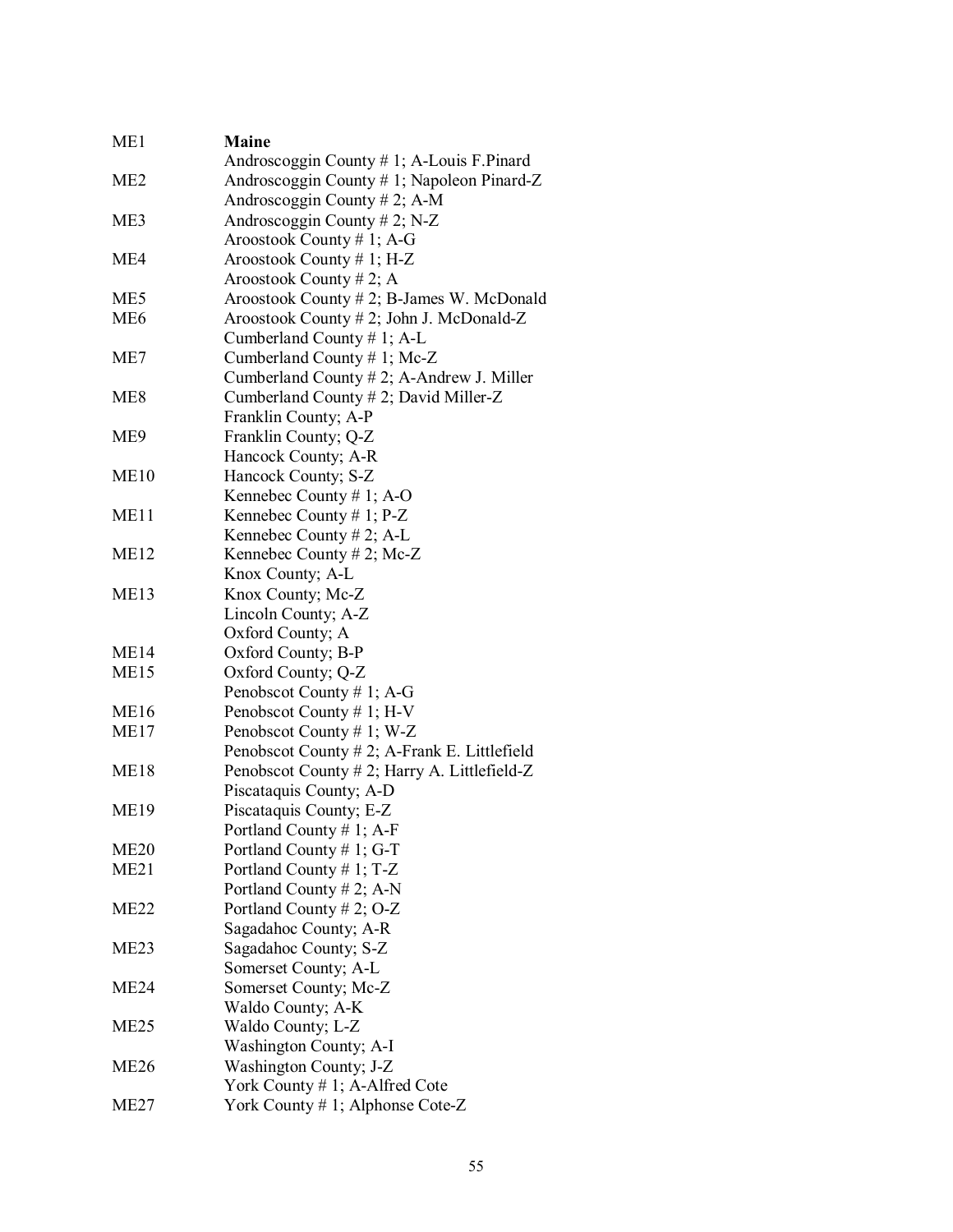| ME <sub>28</sub> | York County $# 2$ ; A-Clifford N. Spencer    |
|------------------|----------------------------------------------|
| ME29             | York County # 2; Charles W. Spenser-Z        |
|                  |                                              |
| MD1              | <b>Maryland</b>                              |
|                  | Allegheny County $# 1$ ; A-Joseph M. Lindner |
| MD <sub>2</sub>  | Allegheny County # 1; Lawrence A. Lindner-Z  |
|                  | Allegheny County $# 2$ ; A-F                 |
| MD3              | Allegheny County $# 2$ ; G-Z                 |
| MD4              | Anne Arundel County; A-L                     |
| MD <sub>5</sub>  | Anne Arundel County; Mc-Z                    |
|                  | Baltimore City # 1; A-D                      |
| MD <sub>6</sub>  | Baltimore City # 1; $E-Y$                    |
| MD7              | Baltimore City # 1; Z                        |
|                  | Baltimore City # 2; A-Q                      |
| MD <sub>8</sub>  | Baltimore City # 2; R-Z                      |
|                  | Baltimore City # 3; A-M                      |
| MD <sub>9</sub>  | Baltimore City # 3; N-Z                      |
|                  |                                              |
|                  | Baltimore City # 4; A-L                      |
| MD10             | Baltimore City # 4; Mc-Z                     |
|                  | Baltimore City # 5; A-L                      |
| MD11             | Baltimore City # 5; Mc-Z                     |
|                  | Baltimore City # 6; A-K                      |
| MD12             | Baltimore City # 6; L-Z                      |
|                  | Baltimore City # 7; A-F                      |
| MD <sub>13</sub> | Baltimore City # 7; G-Z                      |
| MD14             | Baltimore City # 8; A-Q                      |
| MD15             | Baltimore City # 8; R-Z                      |
|                  | Baltimore City #9; A-Andrew C. Lawrence      |
| MD <sub>16</sub> | Baltimore City #9; George M. Lawrence-Z      |
|                  | Baltimore City # 10; A-M                     |
| MD17             | Baltimore City # 10; N-Z                     |
|                  | Baltimore City # 11; A-S                     |
| MD18             | Baltimore City # 11; T-Z                     |
|                  | Baltimore City # 12; A-K                     |
| MD19             | Baltimore City # 12; L-Z                     |
|                  | Baltimore City # 13; A-F                     |
| MD20             | Baltimore City # 13; G-Z                     |
|                  | Baltimore City # 14; A-C                     |
| MD <sub>21</sub> | Baltimore City # 14; D-Z                     |
|                  | Baltimore City # 15; A-B                     |
| MD <sub>22</sub> | Baltimore City # 15; C-Q                     |
| MD23             | Baltimore City # 15; R-Z                     |
|                  | Baltimore City # 16; A-G                     |
| MD24             | Baltimore City # 16; H-Z                     |
|                  | Baltimore City # 17; A-Eugene Citro          |
| MD <sub>25</sub> | Baltimore City #17; Edward Claggett-Z        |
|                  | Baltimore City # 18; A-William A. Blake      |
| MD <sub>26</sub> | Baltimore City # 18; Clarence Blaney-Z       |
|                  | Baltimore City # 19; A-C                     |
| MD <sub>27</sub> | Baltimore City # 19; D-Z                     |
|                  | Baltimore City # 20; A-C                     |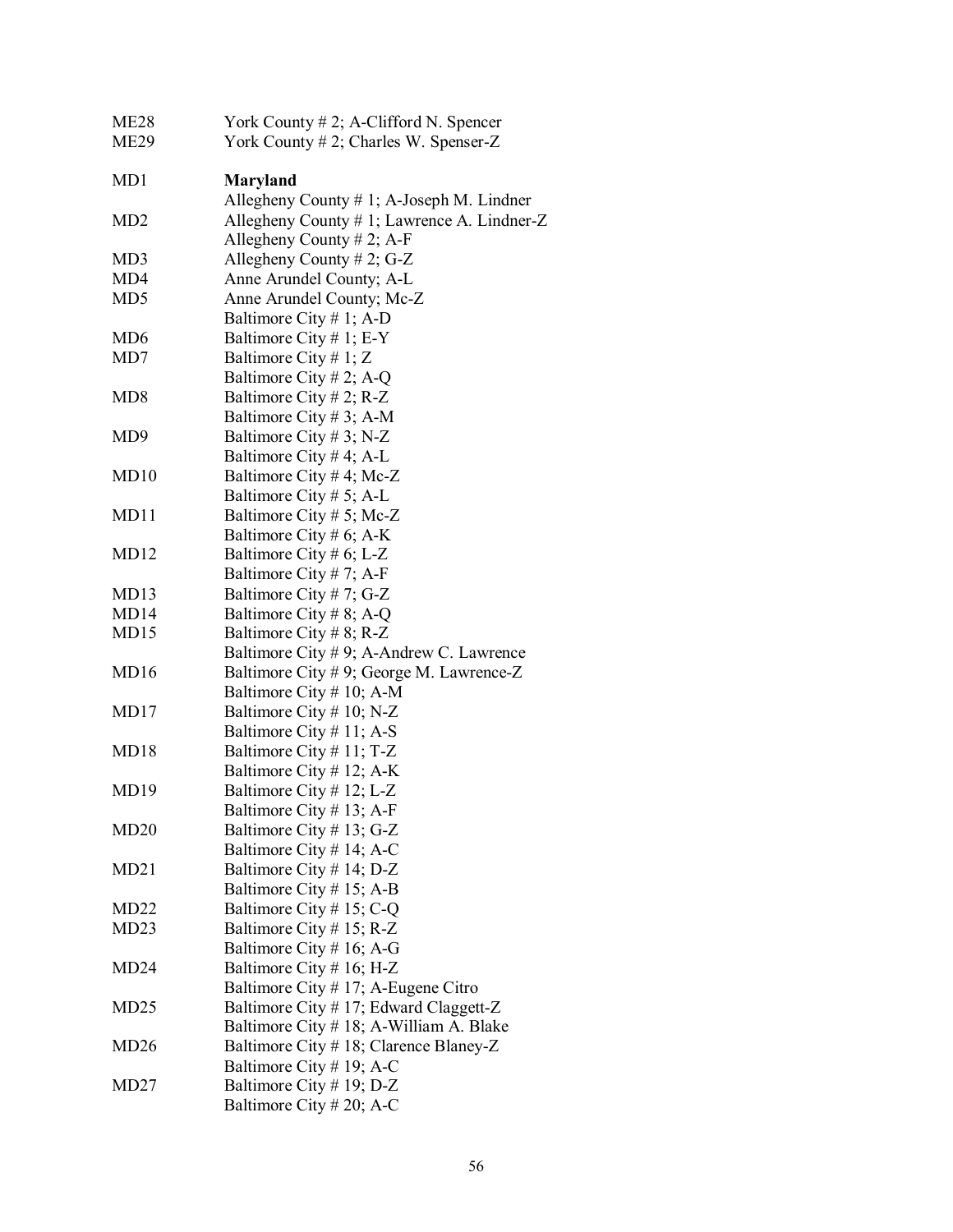| MD <sub>28</sub> | Baltimore City # 20; D-S                      |
|------------------|-----------------------------------------------|
| MD <sub>29</sub> | Baltimore City # 20; T-Z                      |
|                  | Baltimore City # 21; A-Z                      |
| MD <sub>30</sub> | Baltimore City #22; A-Charles Wood            |
| MD31             | Baltimore City #22; Eddie Wood                |
|                  | Baltimore City # 23; A-Z                      |
|                  | Baltimore City # 24; A-E                      |
| MD32             | Baltimore City # 24; F-Z                      |
|                  | Baltimore County # 1; A-C                     |
| MD33             | Baltimore County # 1; D-Z                     |
|                  | Baltimore County # 2; A-William A. Bosley     |
| MD34             | Baltimore County # 2; Michael A. Bosman - S   |
| MD35             | Baltimore County # 2; $T-Z$                   |
|                  | Baltimore County # 3; A-F                     |
| MD36             | Baltimore County # 3; G-R                     |
| MD37             | Baltimore County #3; S-Z                      |
|                  | Baltimore County #4; A-Charles Goth           |
| MD38             | Baltimore County # 4; Charles N. Goth-Z       |
| MD39             | Calvert County; A-Z                           |
|                  | Carolina County; A-Z                          |
| MD40             | Carroll County; A-P                           |
| MD41             | Carroll County; R-Z                           |
|                  | Cecil County; A-Q                             |
| MD42             | Cecil County; R-Z                             |
|                  | Charles County; A-Z                           |
|                  | Dorchester County; A-B                        |
| MD43             | Dorchester County; C-Z                        |
|                  | Frederick County # 1; A-D                     |
| MD <sub>44</sub> | Frederick County # 1; E-Z                     |
|                  | Frederick County # 2; A-J                     |
| MD <sub>45</sub> | Frederick County # 2; K-Z                     |
|                  | Garrett County; A-F                           |
| MD <sub>46</sub> | Garrett County; G-Z                           |
|                  | Harford County; A-J                           |
| MD47             | Harford County; K-Z                           |
|                  | Howard County; A-P                            |
| MD48             | Howard County; Q-Z                            |
|                  | Kent County; A-Z                              |
|                  | Montgomery County; A-C                        |
| MD49             | Montgomery County; D-Z                        |
|                  | Prince Georges County; A                      |
| MD50             | Prince Georges County; B-R                    |
| MD51             | Prince Georges County; S-Z                    |
|                  | Queen Anne's County; A-Z                      |
|                  | St. Mary's County; A-B                        |
| MD52             | St. Mary's County; C-Z                        |
|                  | Somerset County; A-N                          |
| MD <sub>53</sub> | Somerset County; O-Z                          |
|                  | Talbot County; A-Z                            |
| MD54             | Washington County # 1; A-William T. Stewart   |
| MD <sub>55</sub> | Washington County # 1; Clarence M. Stickell-Z |
|                  |                                               |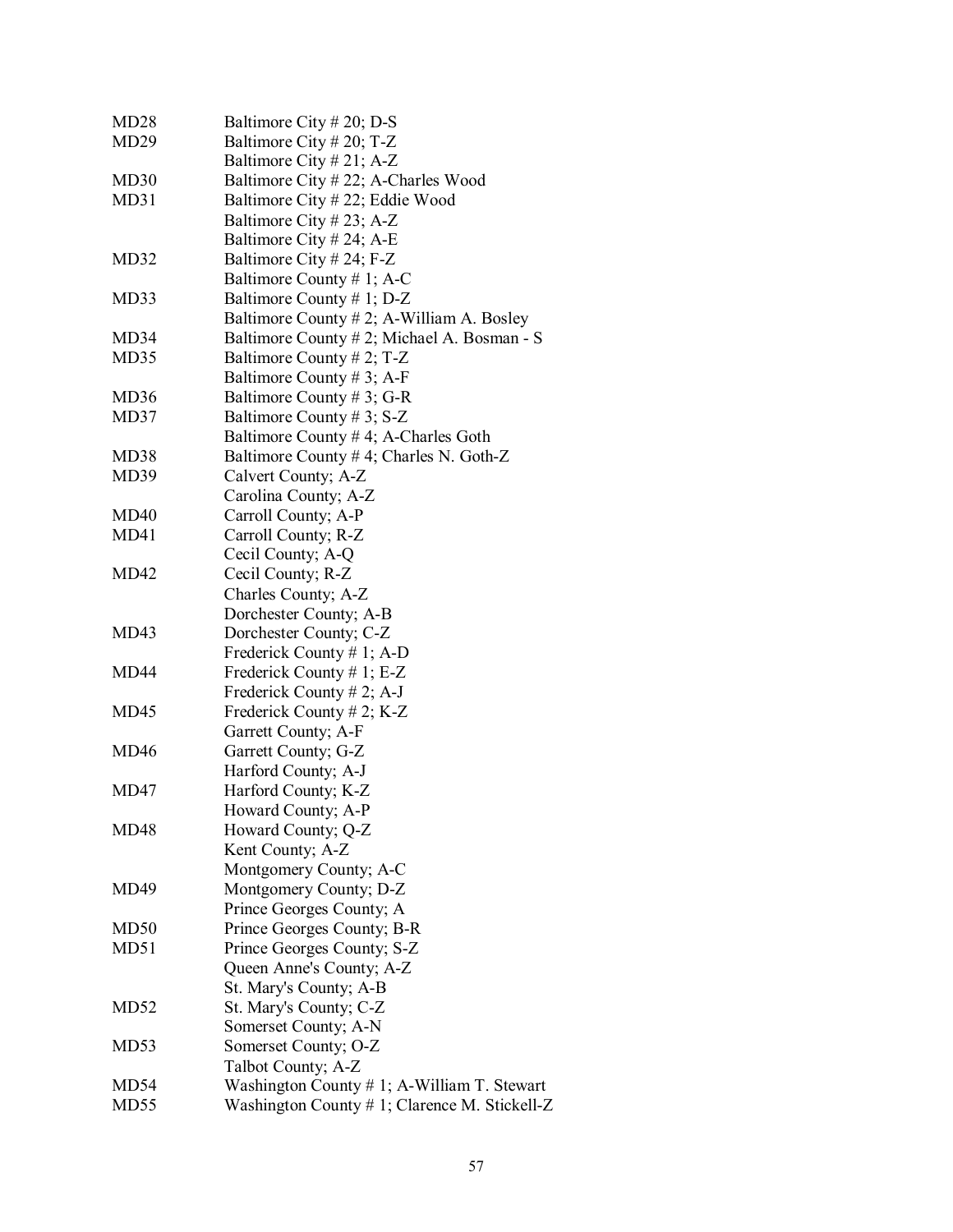|                  | Washington County $# 2$ ; A-S          |
|------------------|----------------------------------------|
| MD <sub>56</sub> | Washington County # 2; T-Z             |
|                  | Wicomico County; A-V                   |
| MD57             | Wicomico County; W-Z                   |
|                  | Worcester County; A-Z                  |
|                  |                                        |
| MA1              | <b>Massachusetts</b>                   |
|                  | North Adams City # 1; $A-V$            |
| MA2              | North Adams City # 1; W-Z              |
|                  | North Adams City # 2; A-S              |
| MA3              | North Adams City # 2; T-Z              |
|                  | Lee City; A-L                          |
| MA4              | Lee City; M-Z                          |
|                  | Greenfield City; A-K                   |
| MA5              |                                        |
|                  | Greenfield City; L-Z                   |
|                  | Northampton City; A-F                  |
| MA <sub>6</sub>  | Northampton City; G-Z                  |
|                  | Westfield City; A-B                    |
| MA7              | Westfield City; C-S                    |
| MA <sub>8</sub>  | Westfield City; T-Z                    |
|                  | Ludlow City; A-N                       |
| MA9              | Ludlow City; O-Z                       |
|                  | Amherst City; A-L                      |
| <b>MA10</b>      | Amherst City; Mc-Z                     |
|                  | Ware City; A-K                         |
| MA11             | Ware City; L-Z                         |
|                  | Southbridge City; A-G                  |
| <b>MA12</b>      | Southbridge City; H-Z                  |
|                  | East Brookfield City # 1; A-C          |
| <b>MA13</b>      | East Brookfield City $# 1$ ; D-Z       |
|                  | East Brookfield City $# 2$ ; A-B       |
| <b>MA14</b>      | East Brookfield City # 2; C-S          |
| <b>MA15</b>      | East Brookfield City # 2; T-Z          |
|                  | Gardner City; A-O                      |
| <b>MA16</b>      | Gardner City; P-Z                      |
|                  | Leominster City; A-K                   |
| <b>MA17</b>      | Leominster City; L-Z                   |
|                  | Ayer City; A-F                         |
| <b>MA18</b>      | Ayer City; G-Z                         |
|                  | Marlborough City; A-Chester A. Brigham |
| <b>MA19</b>      | Marlborough City; Charles M. Brigham-U |
| <b>MA20</b>      | Marlborough City; V-Z                  |
|                  | Uxbridge City; A-P                     |
| <b>MA21</b>      | Uxbridge City; Q-Z                     |
|                  | Milford City; A-M                      |
| <b>MA22</b>      | Milford City; N-Z                      |
|                  | Tewksbury City; A-John Edward McCoy    |
| <b>MA23</b>      | Tewksbury City; Raymond R. McCoy-Z     |
|                  | Newburyport City; A-J                  |
| <b>MA24</b>      | Newburyport City; K-Z                  |
|                  | Georgetown City; A-G                   |
|                  |                                        |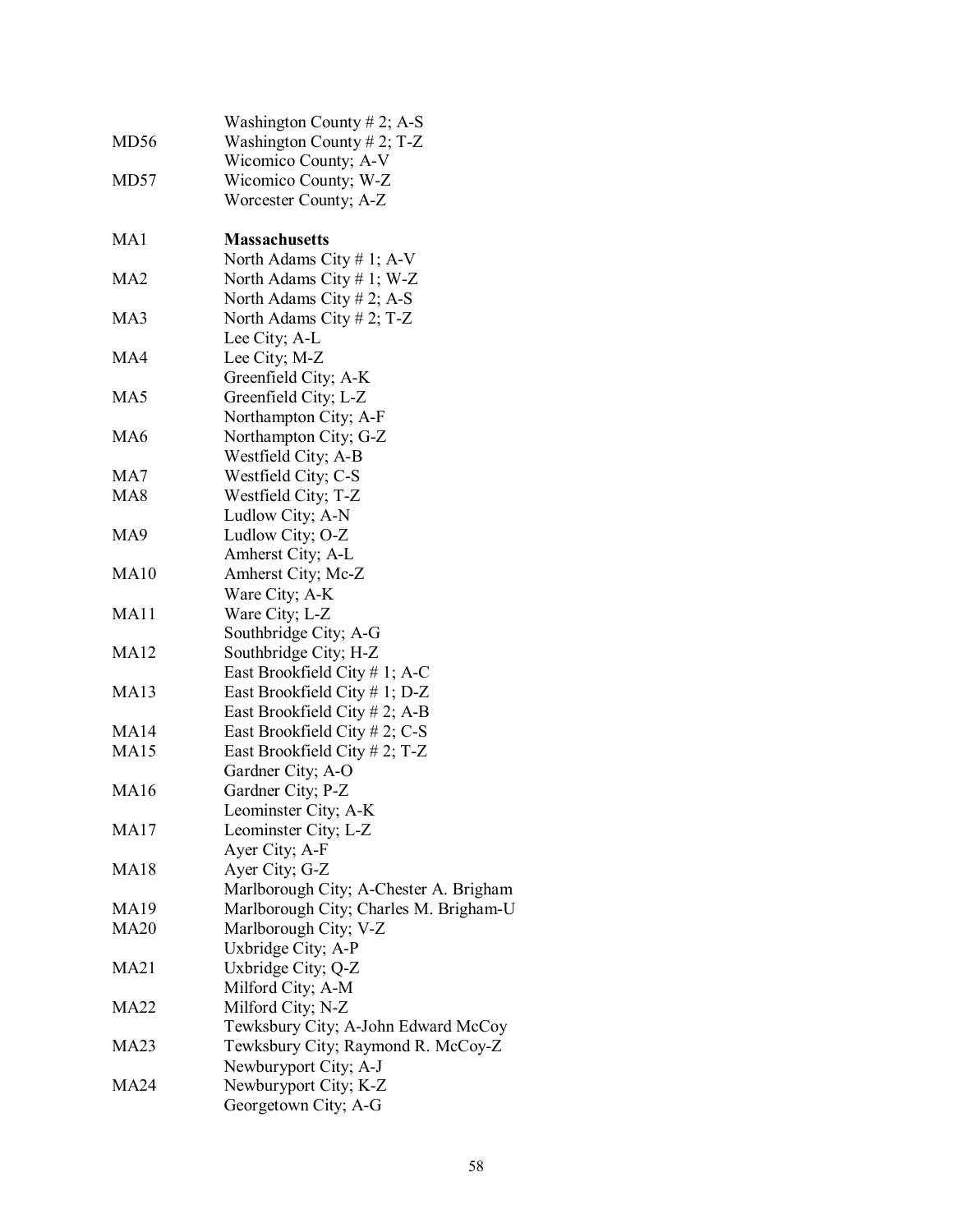| <b>MA25</b> | Georgetown City; H-Z                |
|-------------|-------------------------------------|
|             | Gloucester City; A-Chas F. Goodwin  |
| MA26        | Gloucester City; Cyrus Goodwin-Z    |
|             | Beverly City; A-C                   |
| MA27        | Beverly City; D-Z                   |
|             | Swampscott City; A-C                |
| MA28        | Swampscott City; D-Z                |
|             | Winthrop City; A-E                  |
| MA29        | Winthrop City; F-S                  |
| <b>MA30</b> | Winthrop City; T-Z                  |
|             | Peabody City; A-Witold Mazurkiewicz |
| MA31        | Peabody City; Edmond J. Mead-Z      |
|             | Stoneham City; A-G                  |
| <b>MA32</b> | Stoneham City; H-Z                  |
|             | Melrose City; A-F                   |
| <b>MA33</b> | Melrose City; G-Z                   |
|             | Woburn City; A-D                    |
| MA34        |                                     |
|             | Woburn City; E-Z                    |
|             | Arlington City; A-B                 |
| MA35        | Arlington City; C-Z                 |
|             | Belmont City; A-George H. Boynton   |
| <b>MA36</b> | Belmont City; George E. Brackett-Q  |
| <b>MA37</b> | Belmont City; R-Z                   |
|             | Framingham City; A-J                |
| <b>MA38</b> | Framingham City; K-Z                |
|             | Needham City; A-D                   |
| MA39        | Needham City; E-Z                   |
|             | Norwood City; A-Michael Connolly    |
| MA40        | Norwood City; Michael Connolly-S    |
| <b>MA41</b> | Norwood City; T-Z                   |
|             | Canton City; A-R                    |
| <b>MA42</b> | Canton City; S-Z                    |
|             | South Braintree; A-M                |
| MA43        | South Braintree; N-Z                |
|             | Rockland City; A-John F. Hawes      |
| <b>MA44</b> | Rockland City; Elbert F. Heald-Z    |
|             | East Bridgewater City; A-E          |
| <b>MA45</b> | East Bridgewater City; F-Z          |
|             | Plymouth City; A-B                  |
| <b>MA46</b> | Plymouth City; C-Z                  |
|             | Attleboro City; A                   |
| MA47        | Attleboro City; B-T                 |
| <b>MA48</b> | Attleboro City; U-Z                 |
|             | North Easton City; A-S              |
| <b>MA49</b> | North Easton City; T-Z              |
|             | Fairhaven City; A-R                 |
| <b>MA50</b> | Fairhaven City; S-Z                 |
|             | Barnstable City; A-N                |
| <b>MA51</b> | Barnstable City; O-Z                |
|             | East Boston City # 1; A-M           |
| <b>MA52</b> | East Boston City # 1; N-Z           |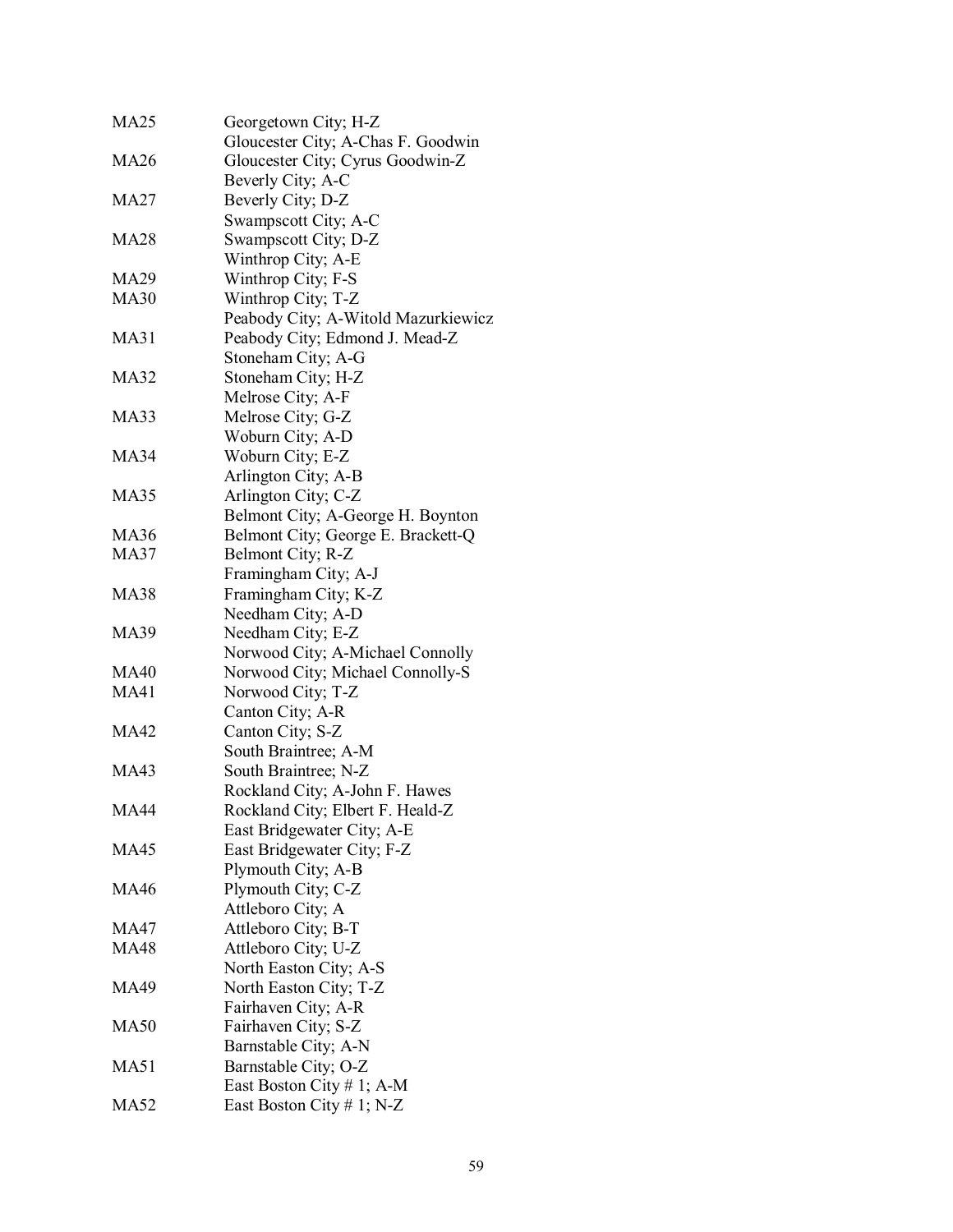|             | East Boston City # 2; A-F              |
|-------------|----------------------------------------|
| MA53        | East Boston City # 2; G-T              |
| MA54        | East Boston City # 2; U-Z              |
|             | Charleston City; A-George McLucas      |
| <b>MA55</b> | Charleston City; Charles B. McMackin-Z |
|             | Boston City $# 1$ ; A-B                |
| MA56        | Boston City # 1; $C-K$                 |
| <b>MA57</b> | Boston City $# 1$ ; L-S                |
| <b>MA58</b> | Boston City #1; T-Z                    |
|             | Boston City # 2; A-F                   |
| MA59        | Boston City # 2; G-P                   |
| <b>MA60</b> | Boston City # 2; Q-Z                   |
|             | Boston City # 3; A-William J. Condon   |
| MA61        | Boston City # 3; James J. Cone-N       |
|             |                                        |
| <b>MA62</b> | Boston City # 3; O-Z                   |
|             | Boston City # 4; A-C                   |
| MA63        | Boston City # 4; D-M                   |
| <b>MA64</b> | Boston City # 4; N-Z                   |
|             | Boston City # 5; A-C                   |
| <b>MA65</b> | Boston City # 5; D-Mike Ozga           |
| <b>MA66</b> | Boston City # 5; $P-Z$                 |
|             | South Boston City # 1; A-F             |
| MA67        | South Boston City # 1; G-Z             |
| MA68        | South Boston City # 2; A-V             |
| MA69        | South Boston City #2; W-Z              |
|             | Dorchester City # 1; A-R               |
| <b>MA70</b> | Dorchester City # 1; $S-Z$             |
|             | Roxbury City # 1; A-Nelson J. McIsaac  |
| MA71        | Roxbury City # 1; John C. McKain-Z     |
|             | Roxbury City # 2; A-H                  |
| MA72        | Roxbury City # 2; I-Z                  |
|             | Roxbury City # 3; A-D                  |
| <b>MA73</b> | Roxbury City # 3; E-Z                  |
|             | Boston City # 6; A-Robert J. DeYoung   |
| <b>MA74</b> | Boston City # 6; Eliodoro Dionisio-Z   |
|             | Roxbury City # 4; A-B                  |
| MA75        | Roxbury City #4; C-Z                   |
| MA76        | Dorchester City # 2; A-R               |
| <b>MA77</b> | Dorchester City # 2; $S-Z$             |
|             | Dorchester City # 3; A-M               |
| MA78        | Dorchester City # 3; N-Z               |
|             | Dorchester City # 4; A-N               |
| MA79        | Dorchester City #4; O-Z                |
|             | Dorchester City # 5; A-O               |
| <b>MA80</b> | Dorchester City # 5; $P-Z$             |
|             | Dorchester City # 6; A-L               |
| MA81        | Dorchester City # 6; M-Z               |
|             | Jamaica Plain; A-G                     |
| MA82        | Jamaica Plain; H-Z                     |
|             | West Roxbury City; A-I                 |
| <b>MA83</b> | West Roxbury City; J-Z                 |
|             |                                        |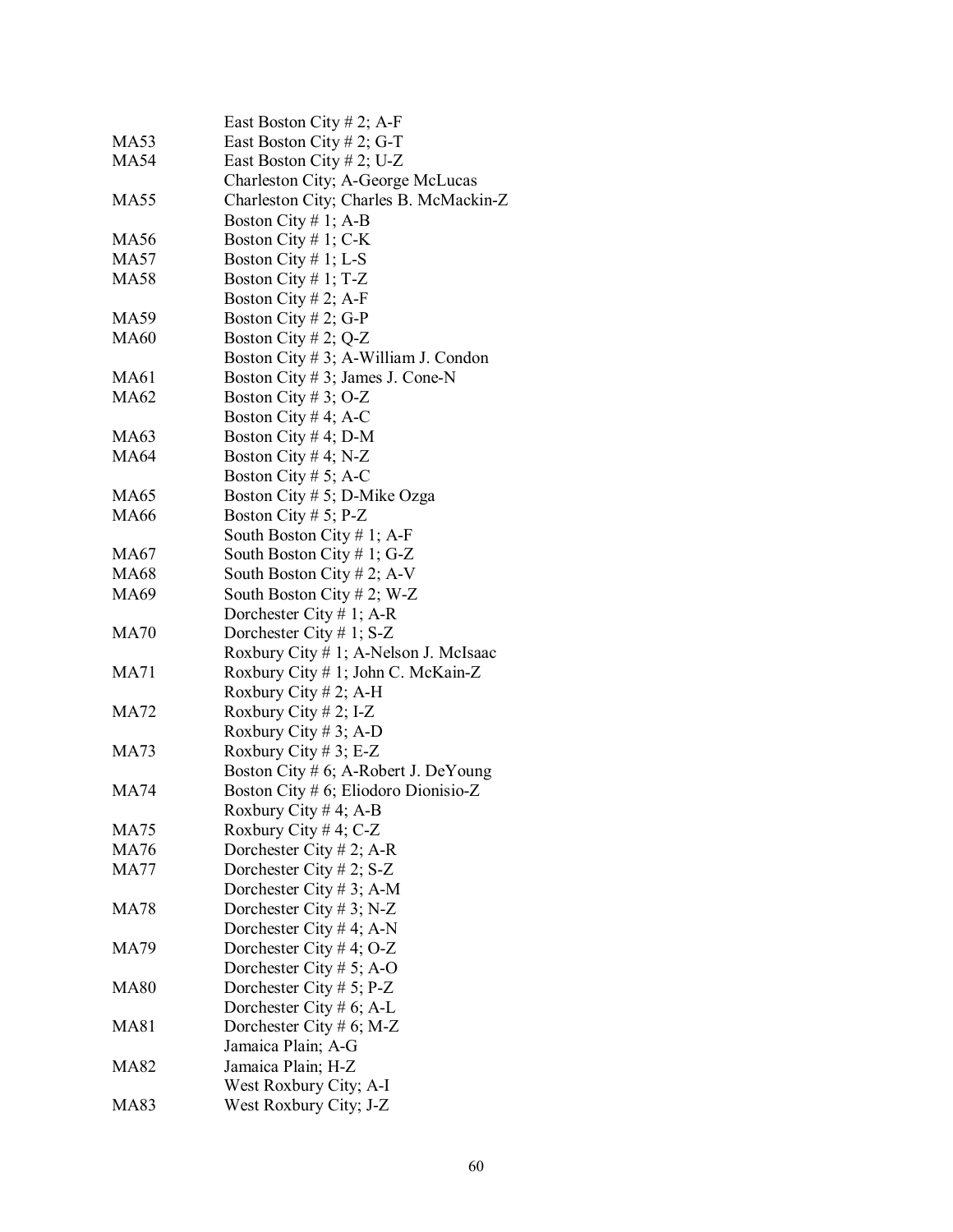|              | Hyde Park City; A-K                  |
|--------------|--------------------------------------|
| MA84         | Hyde Park City; L-Z                  |
|              | Brighton City; A-D                   |
| MA85         | Brighton City; E-Lawrence Southworth |
| <b>MA86</b>  | Brighton City; Herman Spain-Z        |
|              | Brockton City $# 1$ ; A-L            |
| <b>MA87</b>  | Brockton City #1; M-Z                |
|              | Brockton City # 2; A-E               |
| <b>MA88</b>  | Brockton City # 2; F-Z               |
| <b>MA89</b>  | Brookline City; A-R                  |
| <b>MA90</b>  | Brookline City; S-Z                  |
|              | Cambridge City $# 1$ ; A-N           |
| MA91         | Cambridge City # 1; O-Z              |
|              | Cambridge City # 2; A-K              |
| MA92         | Cambridge City # 2; L-Z              |
|              | Cambridge City #3; A-F               |
| MA93         | Cambridge City #3; G-Z               |
| MA94         | Cambridge City # 4; A-R              |
| <b>MA95</b>  | Cambridge City #4; S-Z               |
|              | Chelsea City # 1; A-Q                |
| <b>MA96</b>  | Chelsea City # 1; $R-Z$              |
|              | Chelsea City # 2; A-O                |
| <b>MA97</b>  | Chelsea City # 2; $P-Z$              |
|              | Chicopee City; A-J                   |
| <b>MA98</b>  | Chicopee City; K-Z                   |
| MA99         | Everett City; A-M                    |
| <b>MA100</b> | Everett City; N-Z                    |
|              | Fall River City # 1; A-G             |
| <b>MA101</b> | Fall River City # 1; H-Z             |
|              | Fall River City # 2; A-C             |
| MA102        | Fall River City # 2; D-Z             |
|              | Fall River City # 3; A-B             |
| <b>MA103</b> | Fall River City # 3; C-Z             |
| <b>MA104</b> | Fall River City # 4; A-Z             |
| <b>MA105</b> | Fitchburg City; A-K                  |
| MA106        | Fitchburg City; L-V                  |
| MA107        | Fitchburg City; W-Z                  |
|              | Haverhill City $# 1$ ; A-S           |
| <b>MA108</b> | Haverhill City $# 1$ ; T-Z           |
|              | Haverhill City # 2; A-P              |
| MA109        | Haverhill City # 2; Q-Z              |
|              | Holyoke City $# 1$ ; A-L             |
| <b>MA110</b> | Holyoke City $# 1$ ; M-Z             |
|              | Holyoke City # 2; A-G                |
| <b>MA111</b> | Holyoke City # 2; H-Z                |
|              | Lawrence City # 1; A-B               |
| <b>MA112</b> | Lawrence City $# 1$ ; C-R            |
| <b>MA113</b> | Lawrence City # 1; $S-Z$             |
|              | Lawrence City # 2; A-K               |
| <b>MA114</b> | Lawrence City # 2; L-Z               |
|              | Lawrence City # 3; A-C               |
|              |                                      |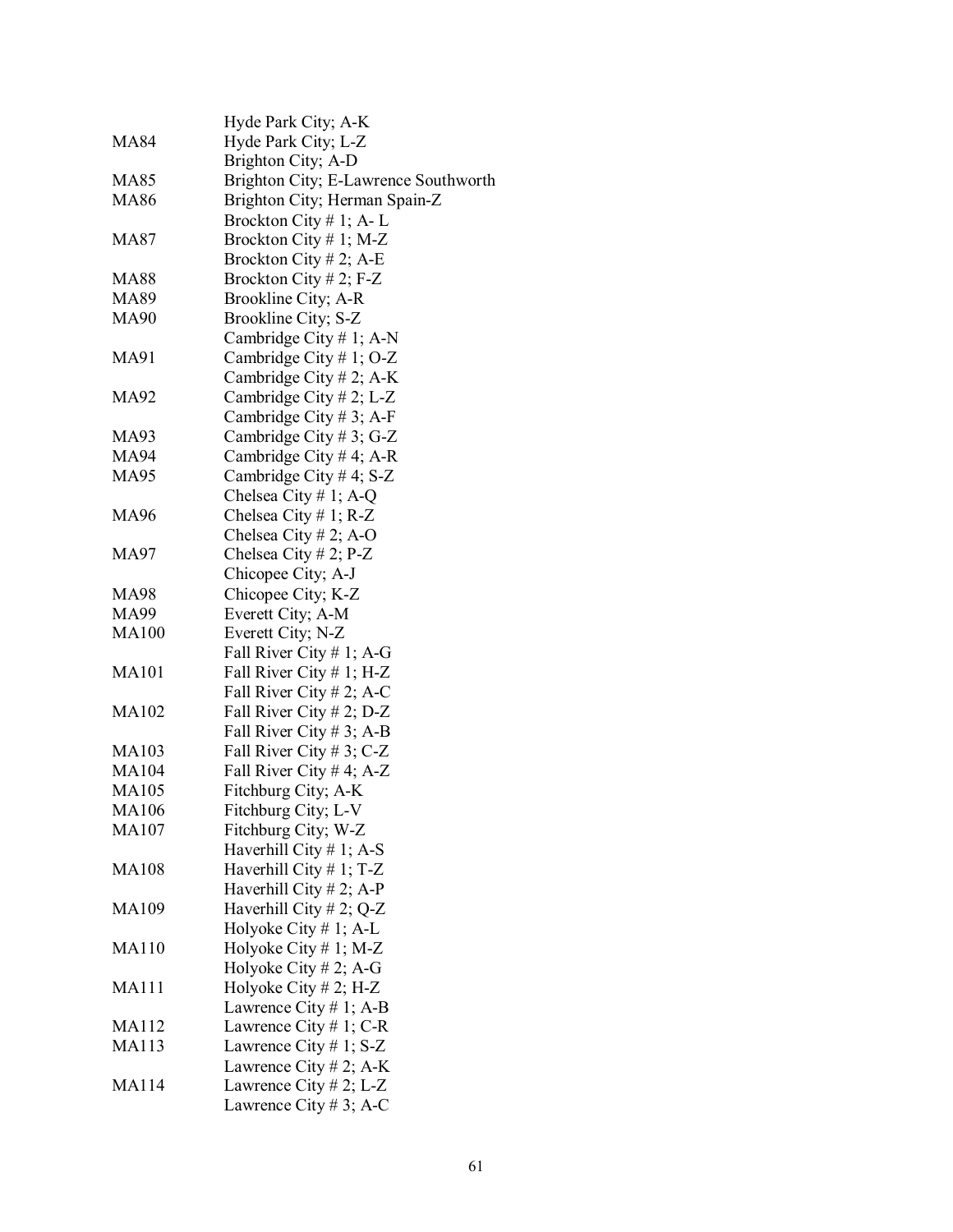| MA115        | Lawrence City # 3; D-Z                     |
|--------------|--------------------------------------------|
| MA116        | Lowell City $# 1$ ; A-O                    |
| MA117        | Lowell City $# 1$ ; P-Z                    |
|              | Lowell City $# 2$ ; A-H                    |
| MA118        | Lowell City $# 2$ ; I-Z                    |
|              | Lowell City $# 3$ ; A-B                    |
| MA119        | Lowell City # 3; C-R                       |
| MA120        | Lowell City # 3; S-Z                       |
|              | Lowell City # 4; A-Z                       |
| MA121        | Lynn City # 1; A-Q                         |
| MA122        | Lynn City $# 1$ ; R-Z                      |
|              | Lynn City # 2; A-J                         |
| MA123        | Lynn City # 2; $K-Z$                       |
|              | Lynn City # 3; A-C                         |
| <b>MA124</b> |                                            |
|              | Lynn City # 3; $D-Z$                       |
| MA125        | Malden City # 1; $A-Z$                     |
|              | Malden City # 2; A-B                       |
| <b>MA126</b> | Malden City # 2; C-Z                       |
|              | Medford City; A-B                          |
| <b>MA127</b> | Medford City; C-R                          |
| MA128        | Medford City; S-Z                          |
|              | New Bedford City # 1; $A-K$                |
| MA129        | New Bedford City $# 1$ ; L-Z               |
|              | New Bedford City # 2; A-F                  |
| <b>MA130</b> | New Bedford City # 2; G-Z                  |
|              | New Bedford City #3; A-B                   |
| MA131        | New Bedford City #3; C-S                   |
| MA132        | New Bedford City # 3; T-Z                  |
|              | New Bedford City # 4; A-Q                  |
| MA133        | New Bedford City # 4; R-Z                  |
|              | Pittsfield City; A-G                       |
| MA134        | Pittsfield City; H-V                       |
| <b>MA135</b> | Pittsfield City; W-Z                       |
|              | Quincy City; A-G                           |
| <b>MA136</b> | Quincy City; H-R                           |
| MA137        | Quincy City; S-Z                           |
|              | Salem City; A-G                            |
| <b>MA138</b> | Salem City; H-Z                            |
| MA139        | Somerville City # 1; A-R                   |
| <b>MA140</b> | Somerville City $# 1$ ; S-Z                |
|              | Somerville City # 2; A-M                   |
| <b>MA141</b> | Somerville City # 2; N-Z                   |
|              | Somerville City # 3; A-L                   |
| MA142        | Somerville City # 3; M-Z                   |
|              | Springfield City $# 1$ ; A-C               |
| MA143        | Springfield City # 1; D-N                  |
|              |                                            |
| MA144        | Springfield City $# 1$ ; O-Z               |
|              | Springfield City # 2; A-B                  |
| MA145        | Springfield City $# 2$ ; C-Bertie N. Morin |
| <b>MA146</b> | Springfield City $# 2$ ; Francis Morin-Z   |
|              | Springfield City # 3; A-B                  |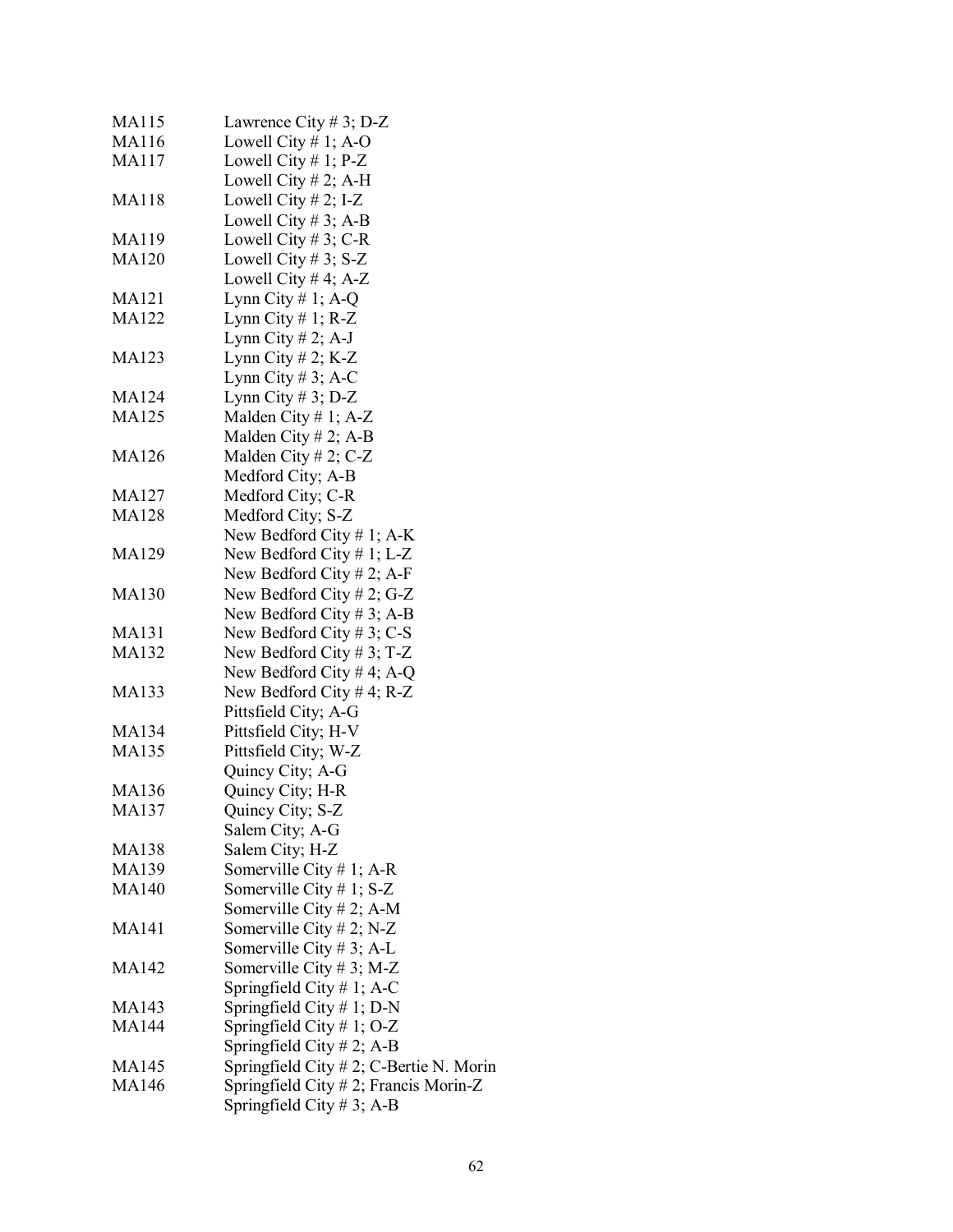| MA147           | Springfield City $# 3$ ; C-M                               |
|-----------------|------------------------------------------------------------|
| MA148           | Springfield City # 3; N-Z                                  |
|                 | Taunton City; A-C                                          |
| MA149           | Taunton City; D-S                                          |
| <b>MA150</b>    | Taunton City; T-Z                                          |
|                 | Waltham City; A-Q                                          |
| <b>MA151</b>    | Waltham City; R-Z                                          |
|                 | West Newton City; A-I                                      |
| MA152           | West Newton City; J-Z                                      |
|                 | Worcester City # 1; A                                      |
| MA153           | Worcester City # 1; B-O                                    |
| MA154           | Worcester City # 1; $P-Z$                                  |
|                 | Worcester City # 2; A-F                                    |
| MA155           | Worcester City # 2; G-T                                    |
| MA156           | Worcester City # 2; U-Z                                    |
|                 | Worcester City # 3; A-L                                    |
| MA157           | Worcester City # 3; M-Z                                    |
|                 | Worcester City # 4; A-C                                    |
| <b>MA158</b>    | Worcester City # 4; D-Q                                    |
| MA159           | Worcester City # 4; R-Z                                    |
|                 | Worcester City # 5; A-F                                    |
| MA160           | Worcester City # 5; G-S                                    |
| <b>MA161</b>    | Worcester City # 5; T-Z                                    |
|                 |                                                            |
| MI1             | Michigan                                                   |
|                 | Alcona County; A-Z                                         |
|                 | Alger County; A-Z                                          |
|                 | Allegan County; A-C                                        |
| MI <sub>2</sub> | Allegan County; D-Ralph McKinney Whitney                   |
| MI3             | Allegan County; Charles Andrew Wickham-Z                   |
|                 | Alpena County; A-Z                                         |
|                 | Antrim County; A-V                                         |
| MI4             | Antrim County; W-Z                                         |
|                 | Arenac County; A-Z                                         |
|                 | Baraga County; A-Z                                         |
|                 | Barry County; A-K                                          |
| MI <sub>5</sub> | Barry County; L-Z                                          |
|                 | Battle Creek City; A-K                                     |
| MI6             | Battle Creek City; L-Z (3 "G" cards filmed before the L's) |
|                 | Bay City # 1; A-I                                          |
| MI7             | Bay City # 1; J-Z                                          |
|                 | Bay City # 2; A-P                                          |
|                 |                                                            |
| MI8             | Bay City # 2; $Q-Z$                                        |
|                 | Bay County; A-Z                                            |
| MI9             | Benzie County; A-Z                                         |
|                 | Berrien County # 1; A-M                                    |
| <b>MI10</b>     | Berrien County # 1; N-Z                                    |
|                 | Berrien County # 2; A-L                                    |
| MI11            | Berrien County # 2; M-Z                                    |
|                 | Branch County; A-Q                                         |
| MI12            | Branch County; R-Z                                         |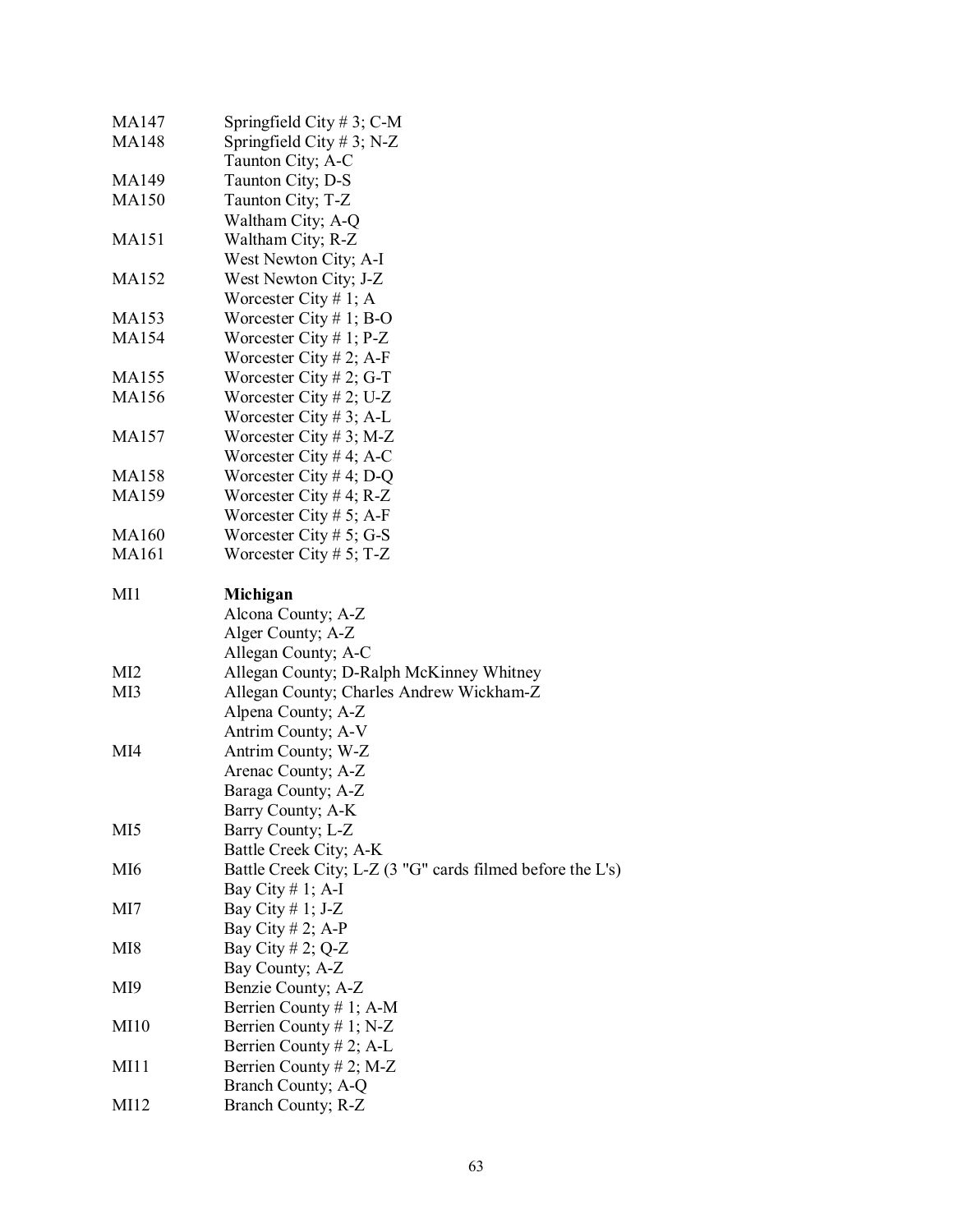|             | Calhoun County; A-M                               |
|-------------|---------------------------------------------------|
| MI13        | Calhoun County; N-Z                               |
|             | Cass County; A-R                                  |
| MI14        | Cass County; S-Z                                  |
|             | Cheboygan County; A-Z                             |
|             | Charlevoix County; A-L                            |
| MI15        | Charlevoix County; M-Z                            |
|             | Chippewa County; A-Q                              |
| MI16        | Chippewa County; R-Z                              |
|             | Clare County; A-Z                                 |
|             | Clinton County; A-J                               |
| MI17        | Clinton County; K-Z                               |
|             | Crawford County; A-Z                              |
|             | Delta County; A-F                                 |
| MI18        | Delta County; G-Pe                                |
|             | Detroit City; A-Joseph H. Alfred                  |
| MI18A       | Delta County; Ph-Z                                |
| MI19        | Detroit City; Ernst E. Algatr-Thomas Azzapordi    |
|             |                                                   |
| <b>MI20</b> | Detroit City; B-Edward G. Bawmeister              |
| MI21        | Detroit City; Roy Bax-Bernard Bildman             |
| MI22        | Detroit City; Robert Bildson-Oliver Bostwick      |
| MI23        | Detroit City; Peter Bostwick-Edw. Browner         |
| MI24        | Detroit City; Oscar Brownfield-Arthur Campbell    |
| MI25        | Detroit City; Arthur Campbell-Frank Choffer       |
| MI26        | Detroit City; Noson Chogrin-Jay T. Conry          |
| MI27        | Detroit City; Joe Cons-John Czabak                |
| MI28        | Detroit City; Efroim Czaban-Adhamar Demjs         |
| MI29        | Detroit City; Adolph Demke-Robert L. Dauherty     |
| <b>MI30</b> | Detroit City; Thomas L. Dougherty-Isaak Ekelman   |
| MI31        | Detroit City; Leon Ekelman-F                      |
| MI32        | Detroit City; F-Thomas J. Fraser                  |
| MI33        | Detroit City; Ulysses G. Fraser-John Gellen       |
| MI34        | Detroit City; Abraham Geller-Zygmund Garczynski   |
| MI35        | Detroit City; Boril Gordamost-George B. Gualdone  |
| MI36        | Detroit City; Louis Gualdone-Alonzo S. Harry      |
| MI37        | Detroit City; Andrew Harry-Thomas William Higgins |
| MI38        | Detroit City; Walter Higgins-Harry Ronald Huber   |
| MI39        | Detroit City; Homer G. Huber-Peter Janowski       |
| MI40        | Detroit City; Roman Janowski-Sam Kaiman           |
| MI41        | Detroit City; Blair S. Kain-Joseph Kesckes        |
| MI42        | Detroit City; Bernard Kesel-George Komba          |
| MI43        | Detroit City; Theofel Kombur-Clemens Kruse        |
| MI44        | Detroit City; Edwin Kruse-Charles Lasdine         |
| MI45        | Detroit City; Joe Lasecke-William A. Lightsy      |
| MI46        | Detroit City; Joseph D. Ligier-George C. McAuley  |
| MI47        | Detroit City; Gerald P. McAuley-Charles W. Mackey |
| MI48        | Detroit City; Daniel J. Mackey-Rolla N. Martin    |
| MI49        | Detroit City; Rosco Martin-Joe Micheilovich       |
| MI50        | Detroit City; Arthur Michel-Michael J. Monti      |
| MI51        | Detroit City; Roman A. Monti-Andy Namet           |
| MI52        | Detroit City; Joseph Nameth-August J. Ochs        |
|             |                                                   |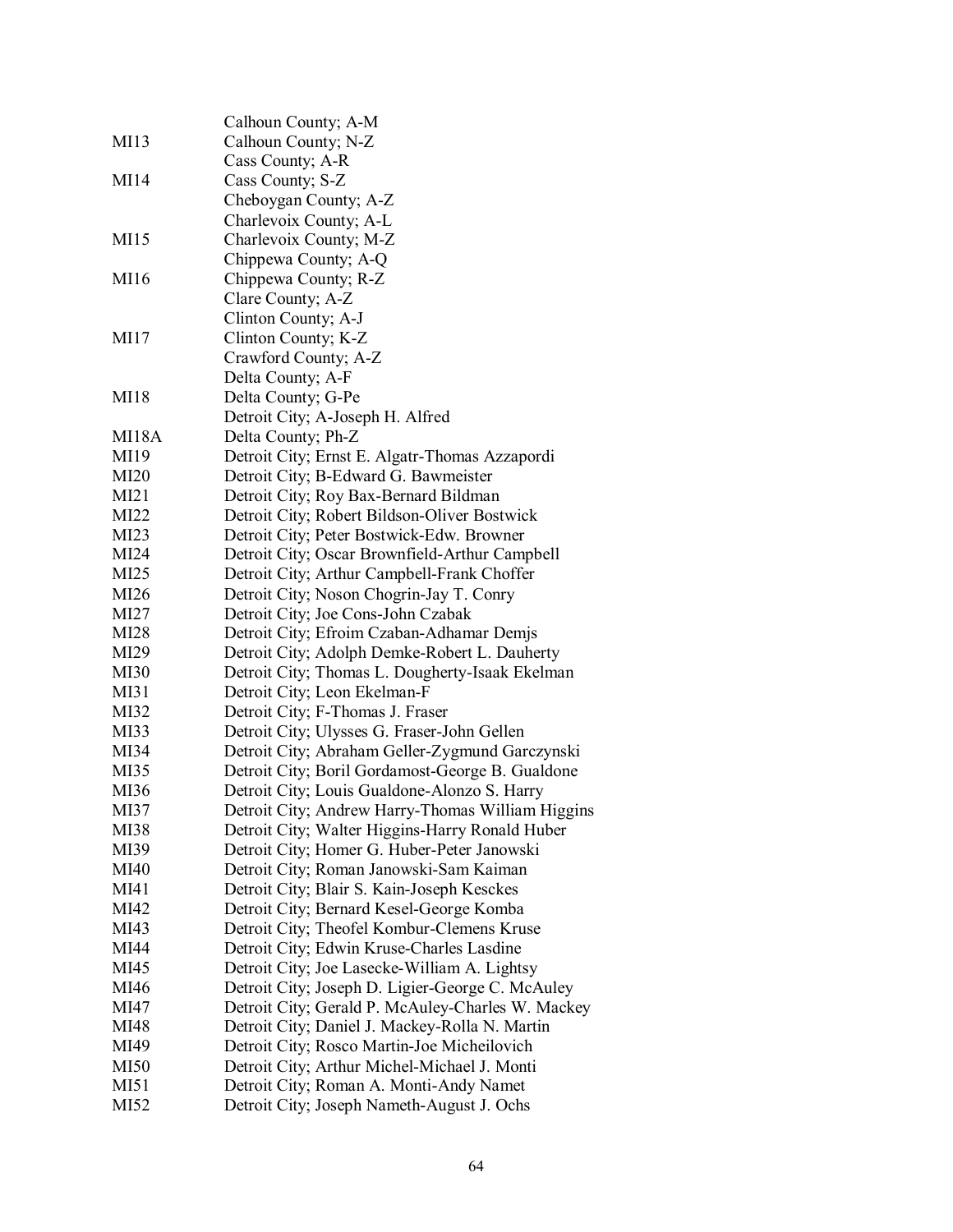| MI53        | Detroit City; Benjamin Ochs-Arthur F. Papke            |
|-------------|--------------------------------------------------------|
| MI54        | Detroit City; Charles Papke-Otto V. Peterson           |
| MI55        | Detroit City; Paul Peterson-Andrew M. Potter           |
| MI56        | Detroit City; Andrew Potter-William Rayment            |
| MI57        | Detroit City; Fred Raymer-Isaac Robertshaw             |
| MI58        | Detroit City; Albert Robertson-Earl L. Russell         |
| MI59        | Detroit City; Edward Russell-Frank Schindler           |
| MI60        | Detroit City; Fred Schindler-William H. Serr           |
| MI61        | Detroit City; Anthony Serra-Evagelos V. Sklekas        |
| MI62        | Detroit City; John Sklenar-Aziz J. Solomon             |
| MI63        | Detroit City; Benjamin Solomon-Charles Harvey Stewart  |
| MI64        | Detroit City; Charles Milton Stewart-Bernard Szezesnig |
| MI65        | Detroit City; Casinin W. Szcyesny-Walter E. Timson     |
| MI66        | Detroit City; Louis D.Tin-Wladyslow Uzyiski            |
| MI67        | Detroit City; Gurt Vabakas-Anson J. Walker             |
| MI68        | Detroit City; Anthony L. Walker-Fred C. Wenshay        |
| MI69        | Detroit City; Fred Wensing-Frank Winircki              |
| MI70        | Detroit City; Willholm Wink-Leroy Young                |
| MI71        | Detroit City; Lester J. Young-Joe Zyzwioc              |
|             | Dickinson County; A-G                                  |
| MI72        | Dickinson County; H-Z                                  |
|             | Eaton County; A-Clyde Earl Mast                        |
| MI73        | Eaton County; Thron. L. Mate-Z                         |
|             | Emmet County; A-Z                                      |
|             | Flint City $# 1$ ; A-Harry C. Bartlett                 |
| MI74        | Flint City # 1; Jesse Bartlett-Q                       |
| MI75        | Flint City # 1; $R-Z$                                  |
|             | Flint City # 2; A-G                                    |
| MI76        | Flint City $# 2$ ; F-P                                 |
| MI77        | Flint City # 2; $Q-Z$                                  |
|             | Genesee County; A-G                                    |
| MI78        | Genesee County; H-Z                                    |
|             | Gladwin County; A-Z                                    |
| MI79        | Gogebic County; A-Nerck Metrick                        |
| <b>MI80</b> | Gogebic County; Ludwig Metsala-Z                       |
|             | Grand Rapids City $# 1$ ; A-C                          |
| MI81        | Grand Rapids City # 1; D-William H. Sonnen             |
| MI82        | Grand Rapids City # 1; Lawrence Sonnenberg-Z           |
|             | Grand Rapids City # 2; A-H                             |
| MI83        | Grand Rapids City # 2; I-Z                             |
| MI84        | Grand Rapids City # 3; A-John Misket                   |
| MI85        | Grand Rapids City $# 3$ ; Arthur J. Mitchel-Z          |
|             | Grand Traverse County; A-H                             |
| MI86        | Grand Traverse County; I-Z                             |
|             | Gratiot County; A-L                                    |
| MI87        | Gratiot County; M-Z                                    |
|             | Highland Park City; A-Joseph Crow                      |
| MI88        | Highland Park City; Matthew Crowley-M                  |
| MI89        | Highland Park City; N-Z                                |
|             | Hillsdale County; A-B                                  |
| MI90        | Hillsdale County; C-Z                                  |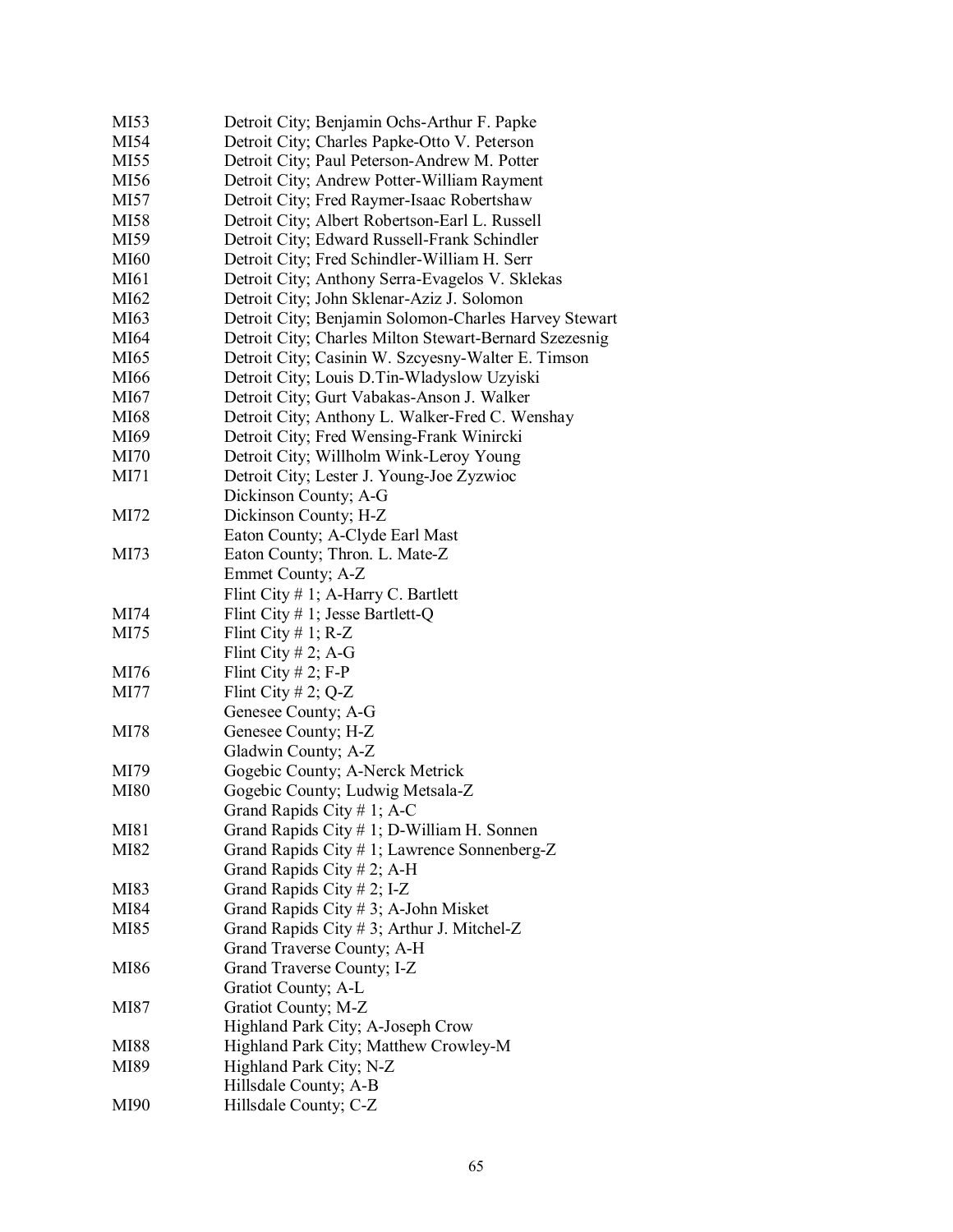|       | Houghton County # 1; $A-E$                                  |
|-------|-------------------------------------------------------------|
| MI91  | Houghton County # 1; $F-Z$                                  |
|       |                                                             |
| MI92  | Houghton County # 2; A-R                                    |
| MI93  | Houghton County # 2; $S-Z$                                  |
|       | Houghton County # 3; A-P                                    |
| MI94  | Houghton County # 3; $Q-Z$                                  |
|       | Huron County; A-M                                           |
| MI95  | Huron County; N-Z                                           |
|       | Ingham County; A-Q                                          |
| MI96  | Ingham County; R-Z                                          |
|       | Ionia County; A-Q                                           |
| MI97  | Ionia County; R-Z                                           |
|       | Iosco County; A-Z                                           |
|       | Iron County; A-I                                            |
| MI98  | Iron County; J-Z                                            |
|       | Isabella County; A-K                                        |
| MI99  | Isabella County; L-Z                                        |
|       | Jackson City; A-F                                           |
| MI100 | Jackson City; G-John P. Soles                               |
| MI101 | Jackson City; Cecil C. Solomon-Z                            |
|       | Jackson County; A-S                                         |
| MI102 | Jackson County; T-Z                                         |
|       | Kalamazoo City # 1; A-Z                                     |
|       | Kalamazoo City # 2; A-B                                     |
| MI103 | Kalamazoo City # 2; C-Z                                     |
|       | Kalamazoo County; A-C                                       |
| MI104 | Kalamazoo County; D-Z                                       |
|       | Kalkaska County; A-Z                                        |
|       | Kent County # 1; A-E                                        |
| MI105 | Kent County # 1; $F-Z$                                      |
|       | Kent County # 2; A-L                                        |
| MI106 | Kent County # 2; M-Z                                        |
|       | Keewenaw County; A-Z                                        |
|       | Lake County; A-Z                                            |
|       | Lansing City; A-Vern Sill Blatt                             |
| MI107 | Lansing City; Oscar C. Bleed-Wallace Loney                  |
| MI108 | Lansing City; Clarence E. Long-Z                            |
| MI109 | Lapeer County; A-Z                                          |
|       | Leelanau County; A-J                                        |
| MI110 | Leelanau County; K-Z                                        |
|       | Lenawee County #1; A-Homer F. Marsh                         |
| MI111 | Lenawee County # 1; James Marsh-Z                           |
|       | Lenawee County # 2; A-S                                     |
| MI112 | Lenawee County # 2; $T-Z$                                   |
|       | Livingston County; A-Z                                      |
|       | Luce County; A-Z                                            |
|       | Mackinac County; A-G                                        |
| MI113 | Mackinac County; H-Z                                        |
|       | Macomb County; A-O (Some L's filmed at the end of the O's.) |
| MI114 | Macomb County; P-Z                                          |
|       | Manistee County; A-R                                        |
|       |                                                             |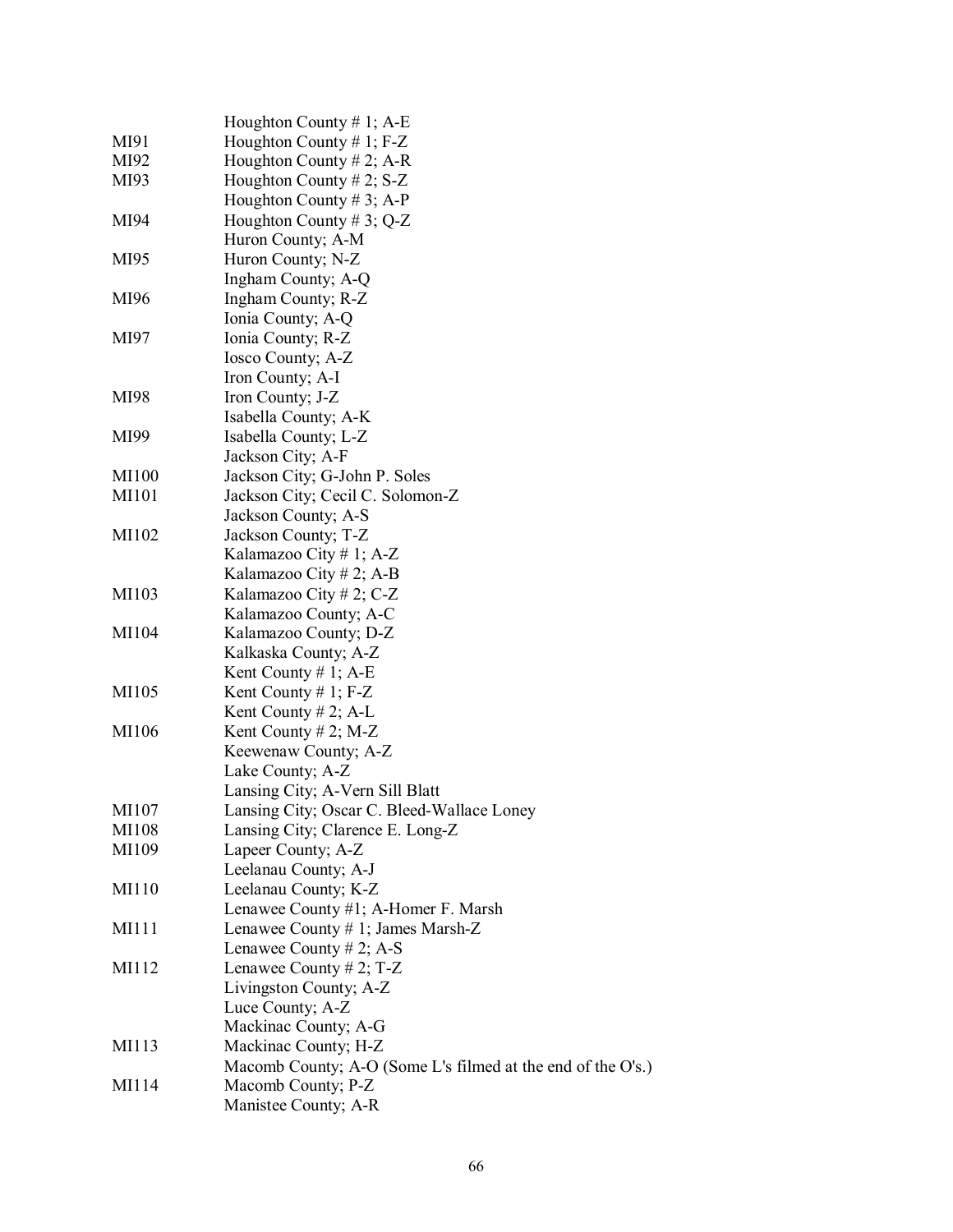| MI115 | Manistee County; S-Z                  |
|-------|---------------------------------------|
|       | Marquette County # 1; A-R             |
| MI116 | Marquette County # 1; $S-Z$           |
|       | Marquette County # 2; A-T             |
| MI117 | Marquette County # 2; U-Z             |
|       | Mason County; A-Z                     |
|       | Mecosta County; A-H                   |
| MI118 | Mecosta County; I-Z                   |
|       | Menominee County; A-R                 |
| MI119 | Menominee County; S-Z                 |
|       | Midland County; A-Z                   |
|       | Missaukee County; A-M                 |
| MI120 | Missaukee County; N-Z                 |
|       | Monroe County; A-N                    |
| MI121 | Monroe County; O-Z                    |
|       | Montcalm County; A-L                  |
| MI122 | Montcalm County; M-Z                  |
|       | Montmorency County; A-Z               |
|       | Muskegon County; A-B                  |
|       | Muskegon County; C-L                  |
| MI123 |                                       |
| MI124 | Muskegon County; M-Lyle D. Wing       |
| MI125 | Muskegon County; Henry T. Wink-Z      |
|       | Newaygo County; A-Z                   |
|       | Oakland County #1; A-C                |
| MI126 | Oakland County # 1; D-Roma Solomon    |
| MI127 | Oakland County # 1; John Soltman-Z    |
|       | Oakland County # 2; A-John H. LaRue   |
| MI128 | Oakland County # 2; Leon D. LaSha-Z   |
|       | Oceana County; A-G                    |
| MI129 | Oceana County; H-Z                    |
|       | Ogemaw County; A-Z                    |
|       | Ontonagon County; A-M                 |
| MI130 | Ontonagon County; N-Z                 |
|       | Osceola County; A-Z                   |
|       | Oscoda County; A-Z                    |
|       | Otsego County; A-Z                    |
| MI131 | Ottawa County # 1; $A-Z$              |
|       | Ottawa County # 2; A-G                |
| MI132 | Ottawa County # 2; $H-Z$              |
|       | Presque Isle County; A-S              |
| MI133 | Presque Isle County; T-Z              |
|       | Roscommon County; A-Z                 |
|       | Saginaw City #1; A-Q                  |
| MI134 | Saginaw City # 1; R-Z                 |
|       | Saginaw City # 2; A-R                 |
| MI135 | Saginaw City # 2; $S-Z$               |
|       | Saginaw County; A-William David Moore |
| MI136 | Saginaw County; Thomas L. Moran-Z     |
|       | St. Clair County $# 1$ ; A-H          |
| MI137 | St. Clair County $# 1$ ; I-Z          |
|       | St. Clair County # 2; A-J             |
|       |                                       |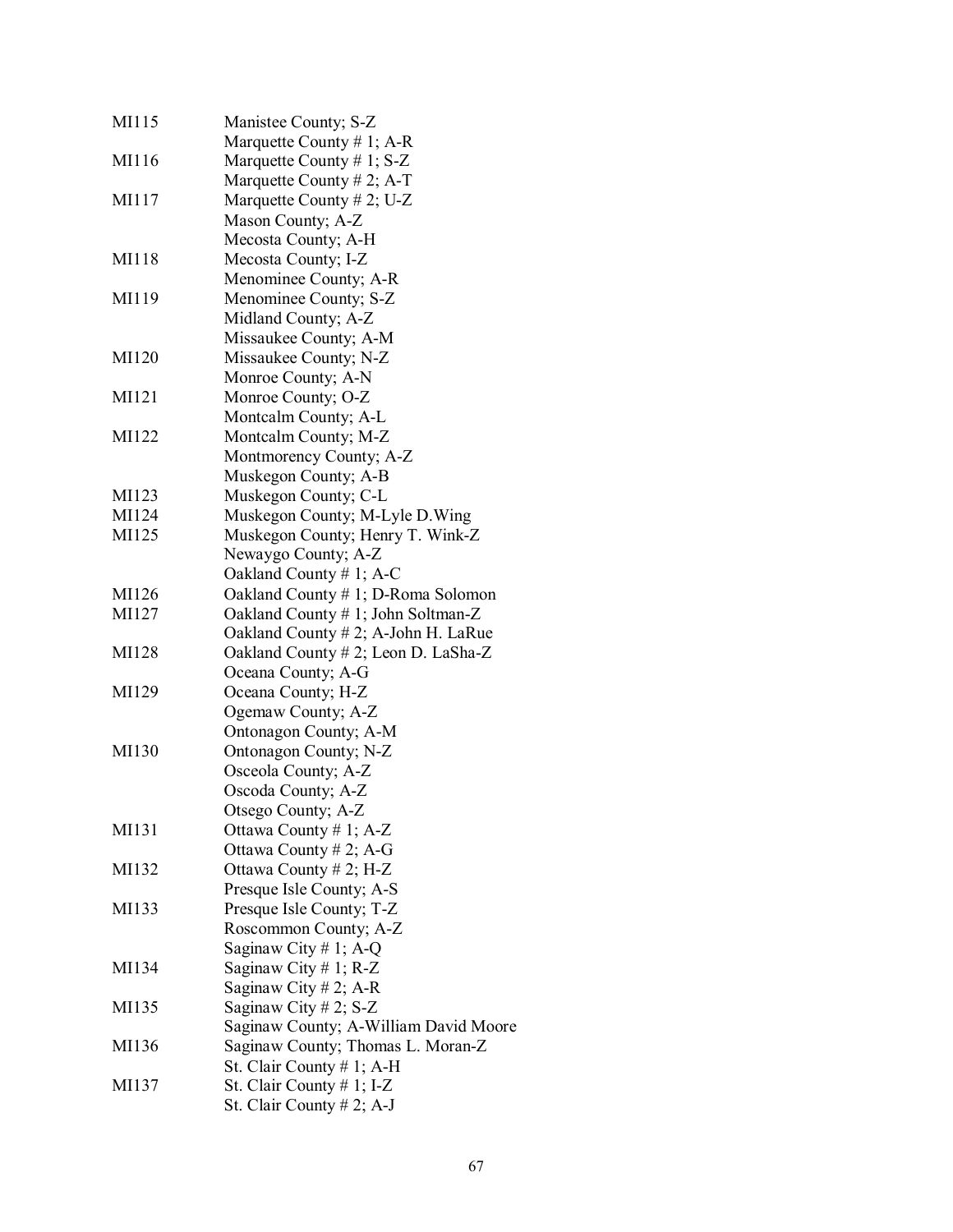| MI138            | St. Clair County $# 2$ ; K-Z                |
|------------------|---------------------------------------------|
|                  | St. Joseph County; A-M                      |
| MI139            | St. Joseph County; N-Z                      |
|                  | Sanilac County; A-M                         |
| MI140            | Sanilac County; N-Z                         |
|                  | Schoolcraft County; A-Z                     |
|                  | Shiawassee County; A-C                      |
| MI141            | Shiawassee County; D-Z                      |
|                  | Tuscola County; A-Alexander Bessinger       |
| MI142            | Tuscola County; Arthur Best-Z               |
| MI143            | VanBuren County; A-Z                        |
| MI144            | Washtenaw County; A-L                       |
| MI145            | Washtenaw County; M-Z                       |
|                  | Wayne County # 1; A-John Blurok             |
| MI146            | Wayne County # 1; John Blyska-L             |
| MI147            | Wayne County # 1; M-Andrew Wilka            |
| MI148            | Wayne County # 1; Henry Fred Wilke-Z        |
|                  | Wayne County $# 2$ ; A-Wesley C. Stephens   |
| MI149            | Wayne County $# 2$ ; Matthew A. Sterling-Z  |
|                  | Wayne County # 3; A-K                       |
| MI150            | Wayne County # 3; L-Z                       |
|                  | Wayne County # 4; A-B                       |
| MI151            | Wayne County # 4; $C-Z$                     |
| MI152            | Wexford County; A-Z                         |
|                  |                                             |
| MN1              | <b>Minnesota</b>                            |
|                  | Aitkin County; A-Z                          |
|                  |                                             |
|                  |                                             |
|                  | Anoka County; A-Z                           |
| M <sub>N</sub> 2 | Becker County; A-Z                          |
|                  | Beltrami County; A-E                        |
| MN3              | Beltrami County; F-W                        |
| MN4              | Beltrami County; W-Z                        |
|                  | Benton County; A-Z                          |
|                  | Big Stone County; A-Z                       |
| MN <sub>5</sub>  | Blue Earth County; A-S                      |
| MN6              | Blue Earth County; T-Z                      |
|                  | Brown County; A-Z                           |
| MN7              | Carlton County; A-Z                         |
|                  | Carver County; A-I                          |
| MN8              | Carver County; J-Z                          |
|                  | Cass County; A-Z                            |
| MN9              | Chippewa County; A-Z                        |
|                  | Chisago County; A-R                         |
| <b>MN10</b>      | Chisago County; S-Z                         |
|                  | Clay County; A-Z                            |
| MN11             | Clearwater County; A-Z                      |
|                  | Cook County; A-Z                            |
|                  | Cottonwood County; A-Z                      |
| <b>MN12</b>      | Crow Wing County; A-T                       |
| <b>MN13</b>      | Crow Wing County; U-Z<br>Dakota County; A-R |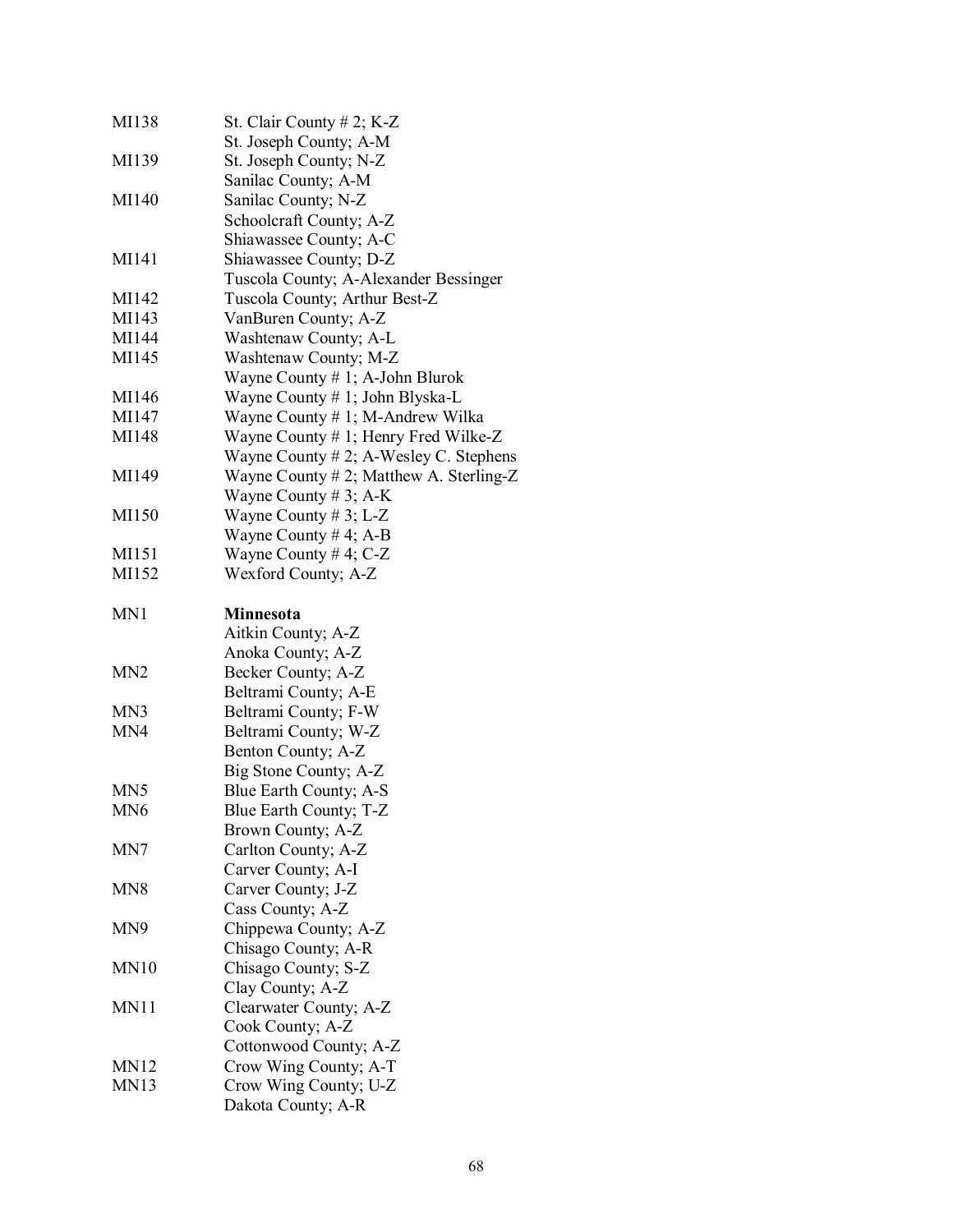| <b>MN14</b> | Dakota County; S-Z<br>Dodge County; A-Z |
|-------------|-----------------------------------------|
|             | Douglas County; A-J                     |
| <b>MN15</b> | Douglas County; K-Z                     |
|             | Duluth City # 1; $A-K$                  |
| <b>MN16</b> | Duluth City # 1; L-Z                    |
|             | Duluth City # 2; A-E                    |
| <b>MN17</b> | Duluth City # 2; F-Z                    |
| <b>MN18</b> | Duluth City # 3; A-Z                    |
| <b>MN19</b> | Duluth City #4; $A-Z$                   |
|             | Faribault County; A-H                   |
| <b>MN20</b> | Faribault County; I-Z                   |
|             | Fillmore County; A-L                    |
| MN21        | Fillmore County; M-Z                    |
|             | Freeborn County; A-N                    |
| <b>MN22</b> | Freeborn County; O-Z                    |
|             | Goodhue County; A-M                     |
| <b>MN23</b> | Goodhue County; N-Z                     |
|             | Grant County; A-Z                       |
|             | Hennepin County; A-C                    |
| <b>MN24</b> | Hennepin County; D-V                    |
| <b>MN25</b> | Hennepin County; W-Z                    |
|             | Houston County; A-Z                     |
|             | Hubbard County; A-Z                     |
| <b>MN26</b> | Isanti County; A-Z                      |
|             | Itasca County; A-J                      |
| <b>MN27</b> | Itasca County; K-Z                      |
|             | Jackson County; A-I                     |
| <b>MN28</b> | Jackson County; J-Z                     |
|             | Kanabec County; A-Z                     |
|             | Kandiyohi Counyy; A-I                   |
| <b>MN29</b> | Kandiyohi County; J-Z                   |
|             | Kittson County; A-Z                     |
| <b>MN30</b> | Koochiching County; A-Z                 |
|             | Lac qui Parle County; A-N               |
| <b>MN31</b> |                                         |
|             | Lac qui Parle County; O-Z               |
|             | Lake County; A-Z                        |
|             | Le Sueur County; A-N                    |
| <b>MN32</b> | Le Sueur County; O-Z                    |
|             | Lincoln County; A-Z                     |
|             | Lyon County; A-J                        |
| <b>MN33</b> | Lyon County; K-Z                        |
|             | Mc Leod County; A-S                     |
| <b>MN34</b> | Mc Leod County; T-Z                     |
|             | Mahnomen County; A-Z                    |
|             | Marshall County; A-Z                    |
| <b>MN35</b> | Martin County; A-Z                      |
|             | Meeker County; A-H                      |
| <b>MN36</b> | Meeker County; I-Z                      |
|             | Mille Lacs County; A-Z                  |
|             | Minneapolis City $# 1$ ; A-C            |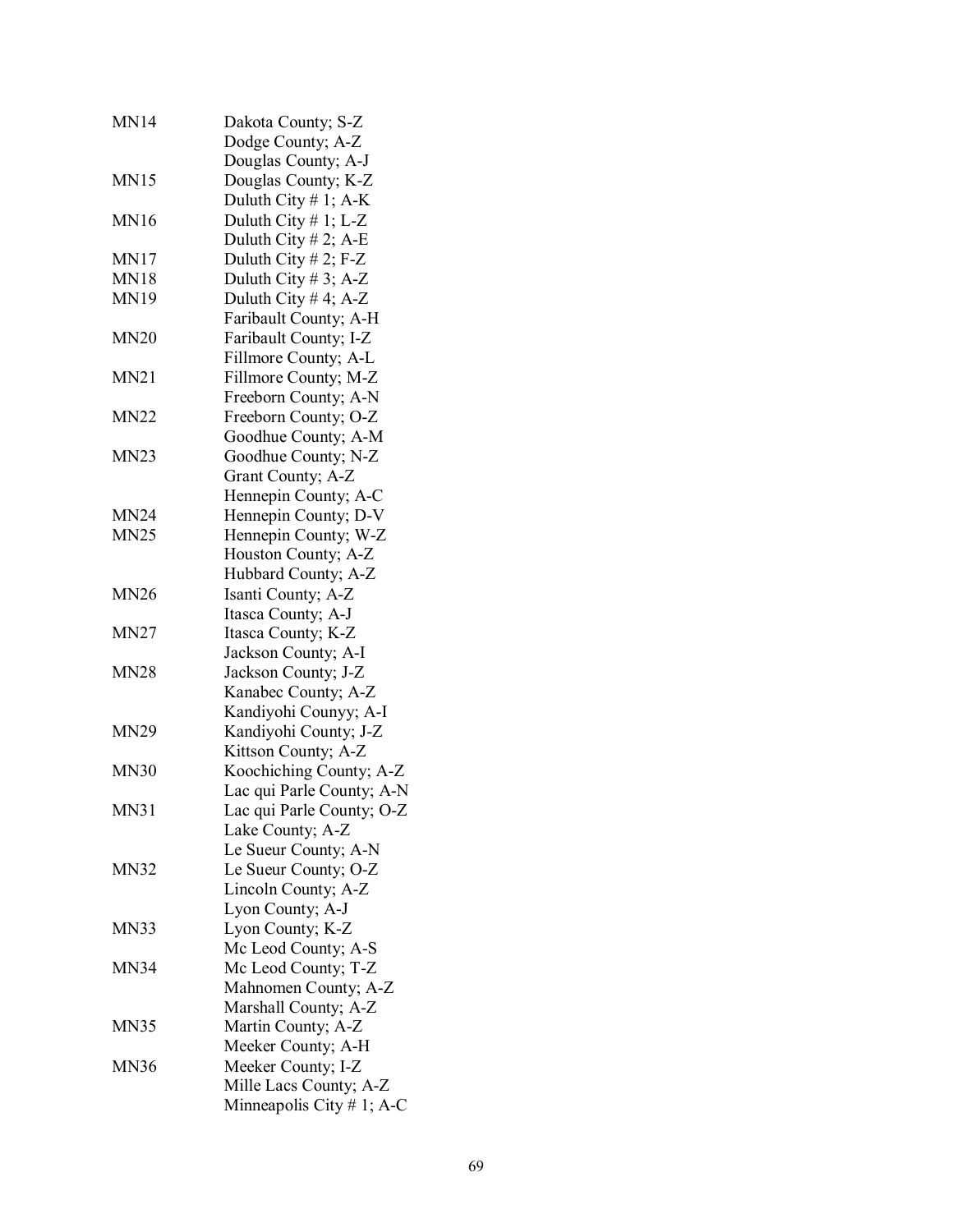| <b>MN37</b> | Minneapolis City # 1; $D-Z$<br>Minneapolis City # 2; A-G  |
|-------------|-----------------------------------------------------------|
| MN53        | Morrison County; M-Z                                      |
| <b>MN54</b> | Mower County; A-P<br>Mower County; Q-Z                    |
|             | Murray County; A-Z<br>Nicollet County; A-K                |
| <b>MN55</b> | Nicollet County; L-Z                                      |
| <b>MN56</b> | Nobles County; A-Z<br>Norman County; A-Z                  |
| <b>MN57</b> | Olmsted County; A-K<br>Olmsted County; L-Z                |
| MN58        | Otter Tail County # 1; A-L<br>Otter Tail County # 1; M-Z  |
|             | Otter Tail County # 2; A-R                                |
| <b>MN59</b> | Otter Tail County # 2; S-Z<br>Pennington County; A-Z      |
|             | Pine County; A-O                                          |
| <b>MN60</b> | Pine County; P-Z                                          |
|             | Pipestone County; A-Z                                     |
|             | Polk County; A-F                                          |
| <b>MN61</b> | Polk County; G-Z                                          |
| <b>MN62</b> | Pope County; A-Z                                          |
|             | Ramsey County; A-Z                                        |
| <b>MN63</b> | Red Lake County; A-Z                                      |
|             | Redwood County; A-Z                                       |
| <b>MN64</b> | Renville County; A-Z                                      |
| <b>MN65</b> | Rice County; A-Z                                          |
| <b>MN66</b> | Rock County; A-Z                                          |
|             | Roseau County; A-Z                                        |
| <b>MN67</b> | St. Louis County # 1; A-Z<br>St. Louis County $# 2$ ; A-I |
| MN68        | St. Louis County $# 2$ ; J-Z                              |
|             | St. Louis County # 3; A-M                                 |
| MN69        | St. Louis County $# 3$ ; N-Z                              |
|             | St. Louis County # 4; A-N                                 |
| <b>MN70</b> | St. Louis County # 4; O-Z                                 |
|             | St. Louis County $# 5$ ; A-S                              |
| MN71        | St. Louis County # 5; T-Z                                 |
|             | St. Louis County # $6$ ; A-Z                              |
| MN72        | St. Paul County $# 1$ ; A-Z                               |
| <b>MN73</b> | St. Paul County $# 2$ ; A-Z                               |
|             | St. Paul County $# 3$ ; A-D                               |
| <b>MN74</b> | St. Paul County # 3; E-Z<br>St. Paul County # 4; A-G      |
| <b>MN75</b> | St. Paul County $# 4$ ; H-Z                               |
|             | St. Paul County $# 5$ ; A-K                               |
| <b>MN76</b> | St. Paul County $# 5$ ; L-Z                               |
|             | St. Paul County # 6; A-M                                  |
| <b>MN76</b> | St. Paul County # $6$ ; N-Z                               |
|             | St. Paul County $# 7$ ; A-O                               |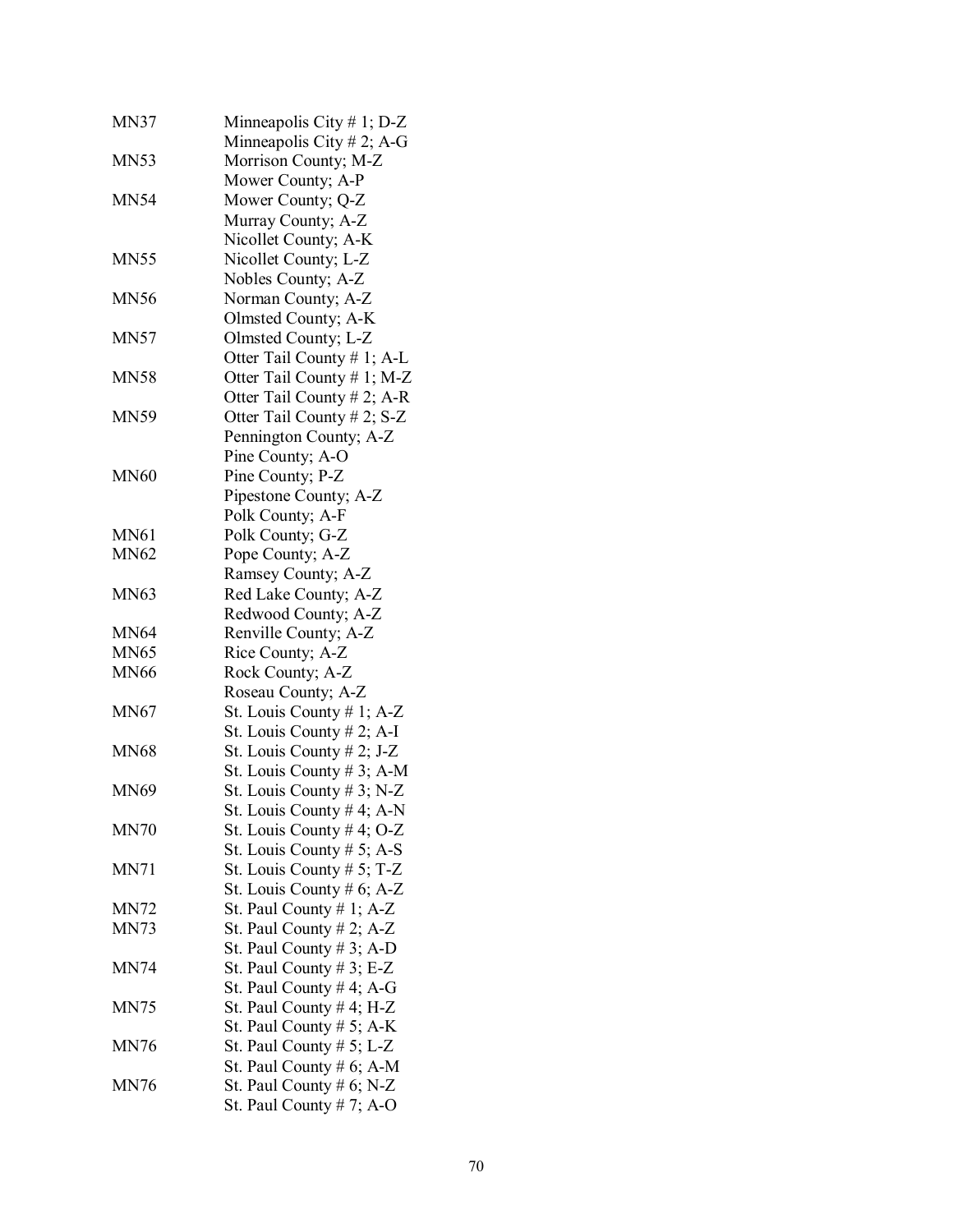| <b>MN78</b>     | St. Paul County $# 7$ ; P-Z<br>St. Paul County $# 8$ ; A-T |
|-----------------|------------------------------------------------------------|
| <b>MN79</b>     | St. Paul County $# 8$ ; U-Z                                |
|                 | St. Paul County $# 9$ ; A-Z                                |
|                 | St. Paul County $# 10$ ; A-G                               |
| <b>MN80</b>     | St. Paul County # 10; H-Z                                  |
|                 | St. Paul County $# 11$ ; A-R                               |
| <b>MN81</b>     | St. Paul County # 11; S-Z                                  |
|                 | Scott County; A-Z                                          |
|                 |                                                            |
|                 | Sherburne County; A-Z                                      |
| <b>MN82</b>     | Sibley County; A-Z                                         |
|                 | Stearns County $# 1$ ; A-J                                 |
| <b>MN83</b>     | Stearns County # 1; K-Z                                    |
|                 | Stearns County # 2; A-K                                    |
| <b>MN84</b>     | Stearns County # 2; L-Z                                    |
|                 | Steele County; A-Z                                         |
| <b>MN85</b>     | Stevens County; A-Z                                        |
|                 | Swift County; A-Z                                          |
| <b>MN86</b>     | Todd County; A-Z                                           |
| <b>MN87</b>     | Traverse County; A-Z                                       |
|                 | Wabasha County; A-Z                                        |
| <b>MN88</b>     | Wadena County; A-Z                                         |
|                 | Waseca County; A-Z                                         |
| <b>MN89</b>     | Washington County; A-Z                                     |
|                 | Watonwan County; A-I                                       |
| <b>MN90</b>     | Watonwan County; J-Z                                       |
|                 | Wilkin County; A-Z                                         |
|                 | Winona County; A-G                                         |
| MN91            | Winona County; H-Z                                         |
| <b>MN92</b>     | Wright County; A-Z                                         |
| <b>MN93</b>     | Yellow Medicine County; A-Z                                |
| MS1             | <b>Mississippi</b>                                         |
|                 | Adams County; A-Z                                          |
|                 | Alcorn County; A-L                                         |
| MS <sub>2</sub> | Alcorn County; M-Z                                         |
|                 | Amite County; A-Z                                          |
| MS3             | Attala County; A-Z                                         |
|                 | Benton County; A-Z                                         |
| MS4             | Bolivar County # 1; A-Z                                    |
| MS5             | Bolivar County # 2; A-Mc                                   |
| MS <sub>6</sub> | Bolivar County # 2; M-Z                                    |
|                 | Calhoun County; A-R                                        |
| MS7             | Calhoun County; S-Z                                        |
|                 | Carroll County; A-Z                                        |
|                 | Chickasaw County; A-K                                      |
| MS8             | Chickasaw County; L-Z                                      |
|                 | Choctaw County; A-Z                                        |
|                 | Claiborne County; A-Z                                      |
| MS9             | Clarke County; A-Z                                         |
|                 | Clay County; A-Z                                           |
|                 |                                                            |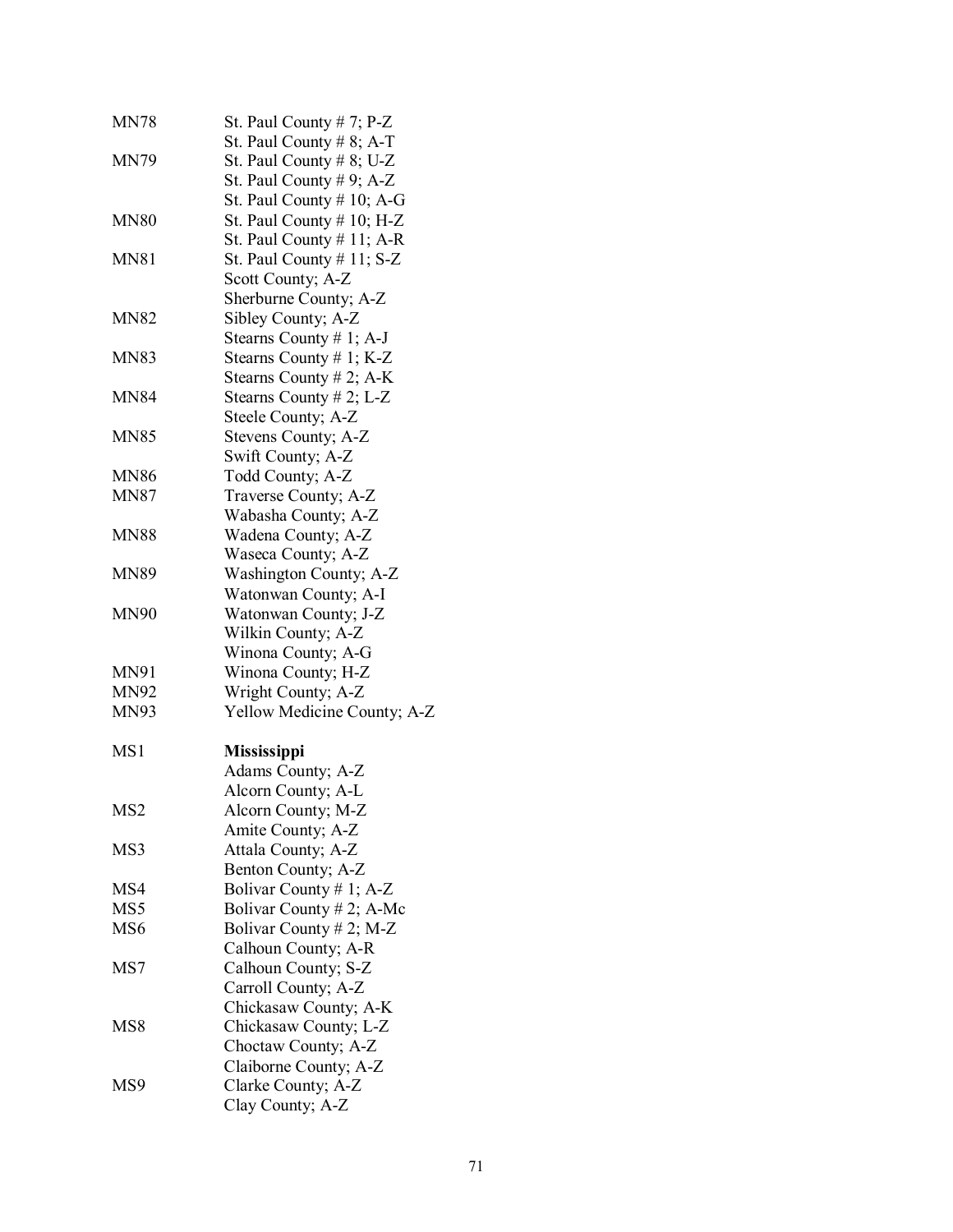| <b>MS10</b>      | Coahoma County; A-L                                                               |
|------------------|-----------------------------------------------------------------------------------|
| MS11             | Coahoma County; M-Z                                                               |
|                  | Copiah County; A-D                                                                |
| MS12             | Copiah County; E-Z                                                                |
|                  | Covington County; A-R                                                             |
| <b>MS13</b>      | Covington County; S-Z                                                             |
|                  | DeSoto County; A-Z                                                                |
| MS14             | Davis County; NOTE: The Provost Marshal General's office assigned the local board |
|                  | code number (23-2-7) for the County of Davis in Mississippi. No evidence has      |
|                  | been found that Davis County ever existed or that any selective service system    |
|                  | activities took place in such a county. No WWI draft records relating to Davis    |
|                  | County, Mississippi, have been located.                                           |
|                  | Forest County; A-Z                                                                |
|                  | Franklin County; A-F                                                              |
| <b>MS15</b>      | Franklin County; G-Z                                                              |
|                  | George County; A-Z                                                                |
|                  | Greene County; A-Z                                                                |
|                  | Grenada County; A-M                                                               |
| <b>MS16</b>      | Grenada County; N-Z                                                               |
|                  | Hancock County; A-Z                                                               |
|                  | Harrison County; A-G                                                              |
| MS17             | Harrison County; H-Z                                                              |
|                  | Hinds County; A-G                                                                 |
| <b>MS18</b>      | Hinds County; H-Z                                                                 |
|                  | Holmes County; A-H                                                                |
| MS19             | Holmes County; I-Z                                                                |
|                  | Humphreys County; A-I                                                             |
| <b>MS20</b>      | Humphreys County; J-Z                                                             |
|                  | Issaquena County; A-Z                                                             |
|                  | Itawamba County; A-R                                                              |
| MS21             | Itawamba County; S-Z                                                              |
|                  | Jackson County; A-Z                                                               |
|                  | Jackson City; A-F                                                                 |
| <b>MS22</b>      | Jackson City; G-Z                                                                 |
|                  | Jasper County; A-S                                                                |
| MS <sub>23</sub> | Jasper County; T-Z                                                                |
|                  | Jefferson County; A-Z                                                             |
|                  | Jefferson Davis County; A-Z                                                       |
| MS <sub>24</sub> | Jones County; A-West                                                              |
| MS <sub>25</sub> | Jones County; Whitaker-Z                                                          |
|                  | Kemper County; A-Z                                                                |
|                  | LaFayette County; A-G                                                             |
| <b>MS26</b>      | LaFayette County; H-Z                                                             |
|                  | Lamar County; A-Z                                                                 |
|                  | Lauderdale County # 1; A-C                                                        |
| MS <sub>27</sub> | Lauderdale County # 1; $D-Z$                                                      |
|                  | Lauderdale County $# 2$ ; A-I                                                     |
| <b>MS28</b>      | Lauderdale County # 2; J-Z                                                        |
|                  | Lawrence County; A-Z                                                              |
|                  | Leake County; A-L                                                                 |
| <b>MS29</b>      | Leake County; M-Z                                                                 |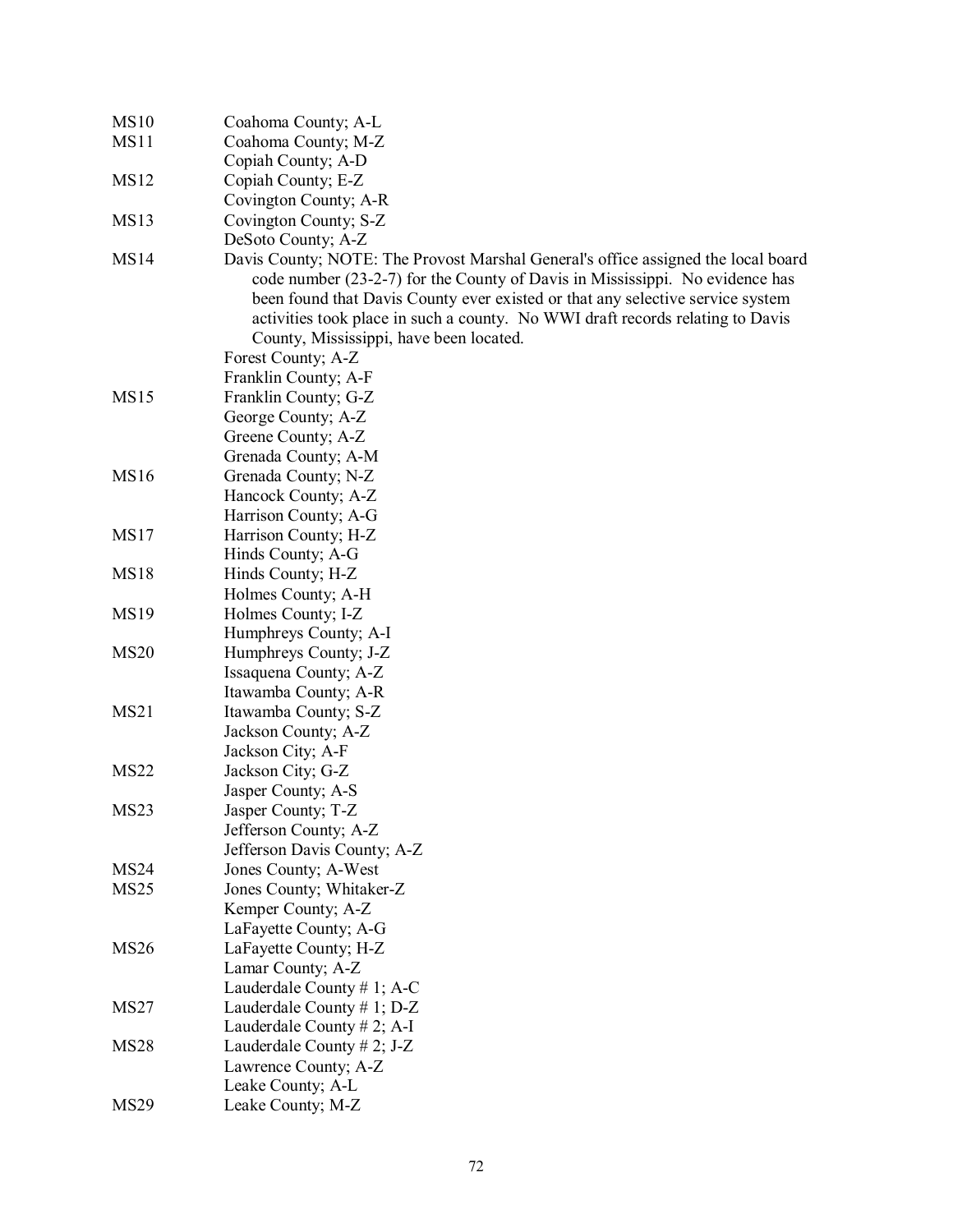|             | Lee County; A-T                          |
|-------------|------------------------------------------|
| <b>MS30</b> | Lee County; U-Z                          |
|             | Leflore County; A-P                      |
| MS31        | Leflore County; Q-Z                      |
|             | Lincoln County; A-Smith                  |
| <b>MS32</b> | Lincoln County; Smylie-Z                 |
|             | Loundes County; A-Z                      |
|             | Madison County; A-C                      |
| MS33        | Madison County; D-Z                      |
|             | Marion County; A-M                       |
| MS34        | Marion County; N-Z                       |
|             | Marshall County; A-Z                     |
| MS35        | Monroe County; A-Z                       |
|             | Montgomery County; A-G                   |
| <b>MS36</b> | Montgomery County; H-Z                   |
|             | Neshoba County; A-Z                      |
|             | Newton County; A-E                       |
| MS37        | Newton County; F-Z                       |
|             | Noxubee County; A-V                      |
| <b>MS38</b> | Noxubee County; W-Z                      |
|             | Oktibbeha County; A-Z                    |
|             | Panola County; A-L                       |
| <b>MS39</b> | Panola County; M-Z                       |
|             | Pearl River County; A-Z                  |
| <b>MS40</b> | Perry County; A-Z                        |
|             | Pike County; A-R                         |
| MS41        | Pike County; S-Z                         |
|             | Pontotoc County; A-Z                     |
|             | Prentiss County; A-H                     |
| <b>MS42</b> | Prentiss County; H-Z                     |
|             | Quitman County; A-O                      |
| <b>MS43</b> | Quitman County; P-Z                      |
|             | Rankin County; A-Z                       |
|             | Scott County; A-F                        |
| <b>MS44</b> | Scott County; G-Z                        |
|             | Sharkey County; A-Z                      |
|             | Simpson County; A-C                      |
| <b>MS45</b> | Simpson County; D-Z                      |
|             | Smith County; A-Z                        |
| <b>MS46</b> | Stone County; A-Z                        |
|             | Sunflower County; A-Warner Holt          |
| <b>MS47</b> | Sunflower County; Willie Holt-J. Whittle |
| <b>MS48</b> | Sunflower County; J. Wichkham-Z          |
|             | Tallahatchie County; A-O                 |
| <b>MS49</b> | Tallahatchie County; P-Z                 |
|             | Tate County; A-V                         |
| <b>MS50</b> | Tate County; W-Z                         |
|             | Tippah County; A-Z                       |
|             | Tishomingo County; A-Z                   |
| <b>MS51</b> | Tunica County; A-Z                       |
|             | Union County; A-H                        |
|             |                                          |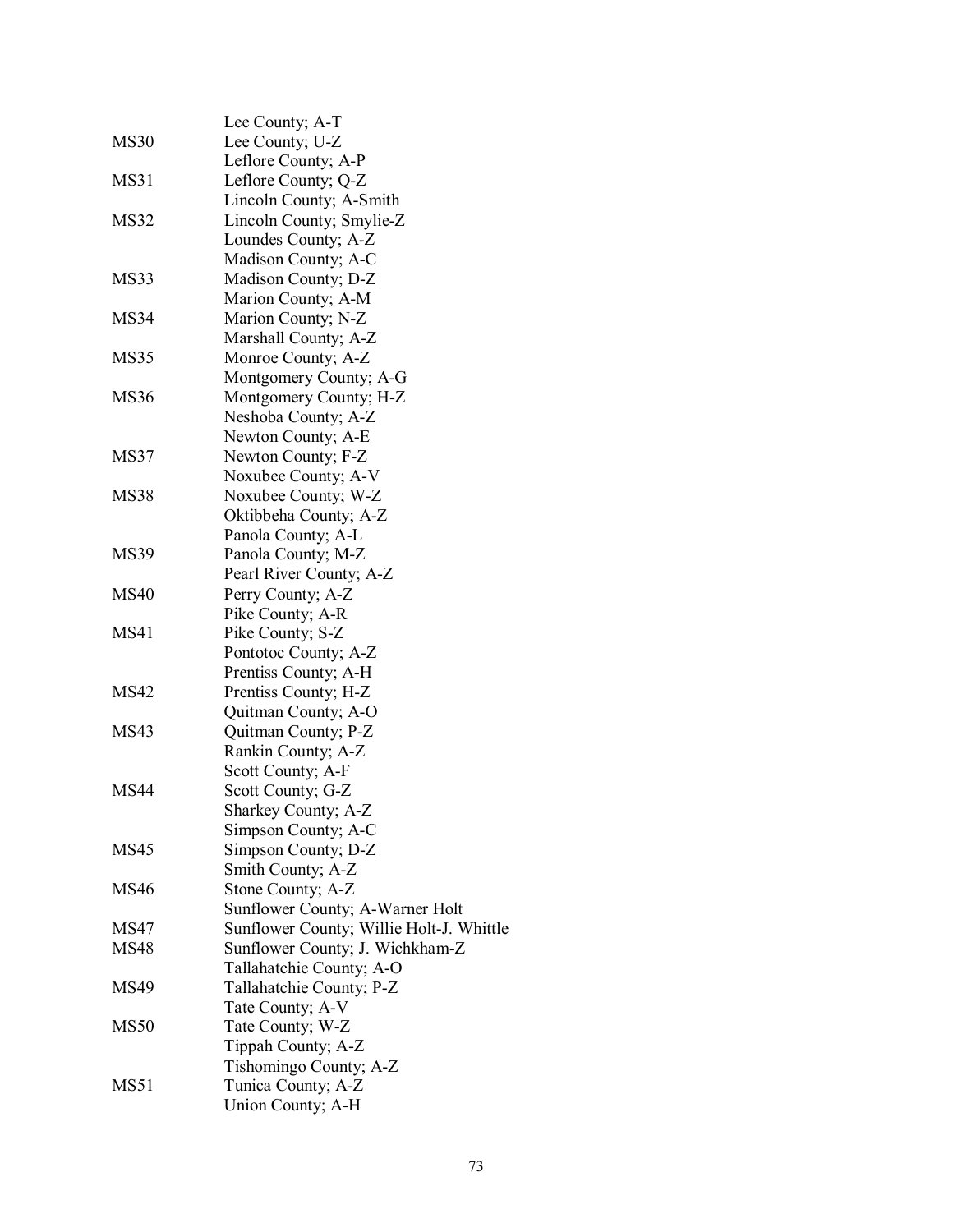| MS52             | Union County; I-Z                               |
|------------------|-------------------------------------------------|
|                  | Walthall County; A-Z                            |
|                  | Warren County; A-E                              |
| MS <sub>53</sub> | Warren County; F-Z                              |
|                  | Washington County; A-B                          |
| <b>MS54</b>      | Washington County; C-S                          |
| <b>MS55</b>      | Washington County; T-Z                          |
|                  | Wayne County; A-Z                               |
|                  | Webster County; A-P                             |
| <b>MS56</b>      | Webster County; Q-Z                             |
|                  | Wilkinson County; A-Z                           |
|                  | Winston County; A-R                             |
| <b>MS57</b>      | Winston County; S-Z                             |
|                  | Yalobusha County; A-Z                           |
|                  | Yazoo County # 1; A-Q                           |
| <b>MS58</b>      |                                                 |
|                  | Yazoo County # 1; $R-Z$                         |
|                  | Yazoo County # 2; A-Z (Ends with Adam Wirt Jr.) |
| MO1              | <b>Missouri</b>                                 |
|                  | Adair County; A-V                               |
| M <sub>O</sub> 2 | Adair County; W-Z                               |
|                  | Andrew County; A-Z                              |
|                  | Atchison County; A-V                            |
| MO <sub>3</sub>  |                                                 |
|                  | Atchison County; W-Z                            |
|                  | Audrain County; A-Z                             |
| MO <sub>4</sub>  | Barry County; A-D                               |
|                  | Barry County; E-Z                               |
|                  | Barton County; A-R                              |
| MO <sub>5</sub>  | Barton County; S-Z                              |
|                  | Bates County; A-Z                               |
|                  | Benton County; A-C                              |
| MO <sub>6</sub>  | Benton County; D-Z                              |
|                  | Bollinger County; A-Z                           |
|                  | Boone County; A-B                               |
| MO7              | Boone County; C-Z                               |
|                  | Buchanan County; A-C                            |
| MO <sub>8</sub>  | Buchanan County; D-Z                            |
|                  | Butler County; A-L                              |
| MO <sub>9</sub>  | Butler County; M-Z                              |
|                  | Caldwell County; A-Z                            |
|                  | Callaway County; A-B                            |
| MO10             | Callaway County; C-Z                            |
|                  | Cape Girardeau County; A-G                      |
| MO11             | Cape Girardeau County; H-Z                      |
|                  | Camden County; A-P                              |
| MO12             | Camden County; R-Z                              |
|                  | Carroll County; A-Z                             |
|                  | Carter County; A-R                              |
| MO13             | Carter County; S-Z                              |
|                  | Cass County; A-Z                                |
|                  | Cedar County; A-K                               |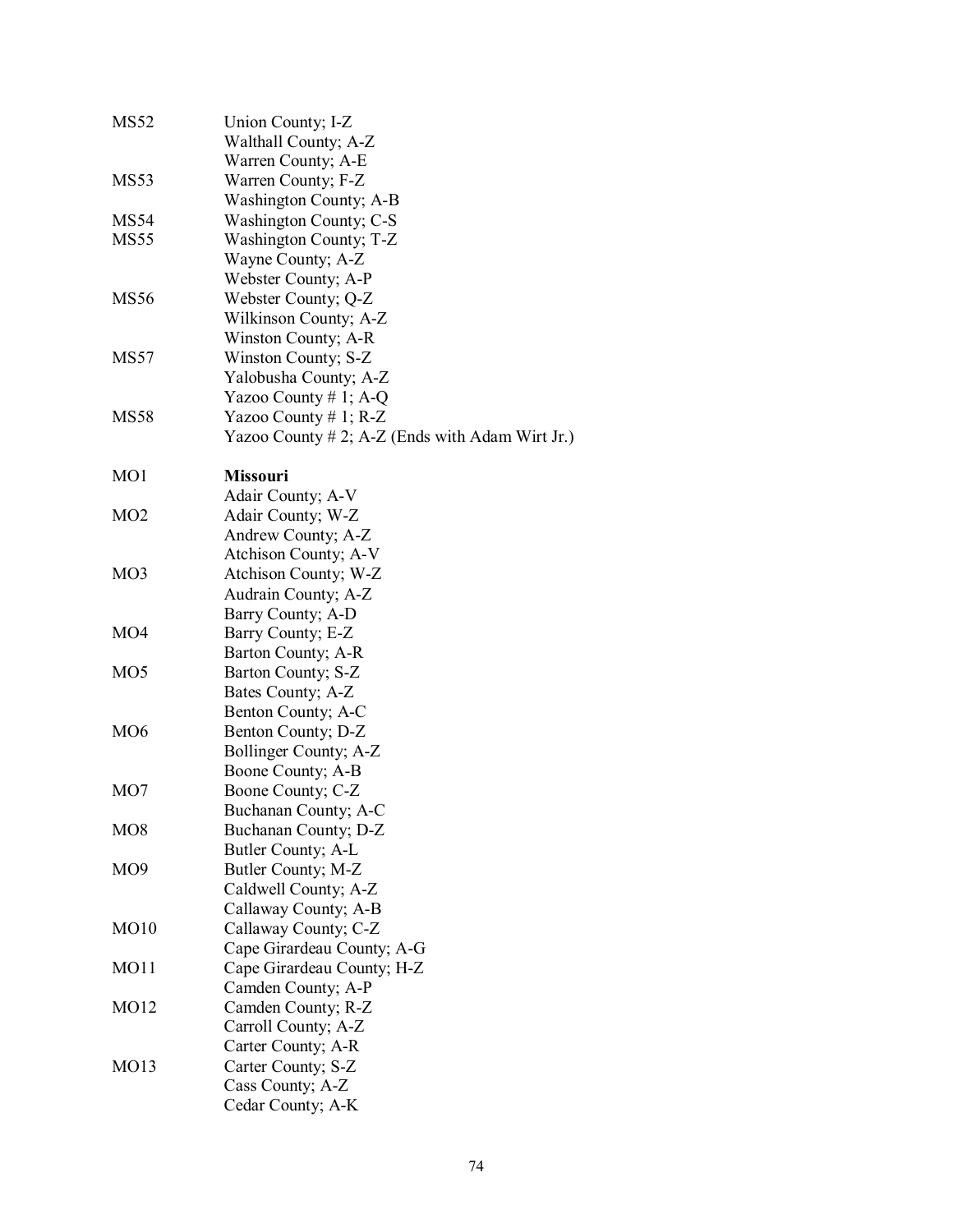| MO14             | Cedar County; L-Z                      |
|------------------|----------------------------------------|
|                  | Chariton County; A-Z                   |
| MO15             | Christian County; A-Z                  |
|                  | Clark County; A-Z                      |
| MO16             | Clay County; A-Z                       |
|                  | Clinton County; A-M                    |
| MO17             | Clinton County; N-Z                    |
|                  | Cole County; A-Z                       |
| MO <sub>18</sub> | Cooper County; A-Z                     |
|                  | Crawford County; A-R                   |
| MO19             | Crawford County; S-Z                   |
|                  | Dade County; A-Z                       |
|                  | Dallas County; A-Z                     |
| MO <sub>20</sub> | Daviess County; A-Z                    |
|                  | DeKalb County; A-Z                     |
| MO21             | Dent County; A-Z                       |
|                  | Douglas County; A-Z                    |
|                  | Dunklin County; A-William R. Bronner   |
| MO22             | Dunklin County; Charles M. Brooks-S    |
| MO23             | Dunklin County; T-Z                    |
|                  | Franklin County; A-Nelson Smith        |
| MO24             | Franklin County; Noah B. Smith-Z       |
|                  | Gasconade County; A-Z                  |
|                  | Gentry County; A-R                     |
| MO25             | Gentry County; S-Z                     |
|                  | Greene County; A-T                     |
| MO26             | Greene County; U-Z                     |
|                  | Grundy County; A-Z                     |
|                  | Harrison County; A-Walter Herbst       |
| MO <sub>27</sub> | Harrison County; Bert Herford-Z        |
|                  | Henry County; A-R                      |
| MO <sub>28</sub> | Henry County; S-Z                      |
|                  | Hickory County; A-Z                    |
|                  | Holt County; A-Z                       |
| MO29             | Howard County; A-Z                     |
|                  | Howell County; A-R                     |
| MO30             | Howell County; S-Z                     |
|                  | Iron County; A-Z                       |
|                  | Jackson County; A-G                    |
| MO31             | Jackson County; H-Z                    |
| MO32             | Jasper County # 1; A-Z                 |
|                  | Jasper County # 2; A-C                 |
| MO33             | Jasper County # 2; D-S                 |
| MO34             | Jasper County # 2; T-Z                 |
|                  | Jefferson County; A-R                  |
| MO35             | Jefferson County; S-Z                  |
|                  | Johnson County; A-S                    |
| MO36             | Johnson County; T-Z                    |
|                  | Joplin County; A-K                     |
| MO37             | Joplin County; L-Z                     |
|                  | Kansas City # 1; A-J. Roscoe Clevenger |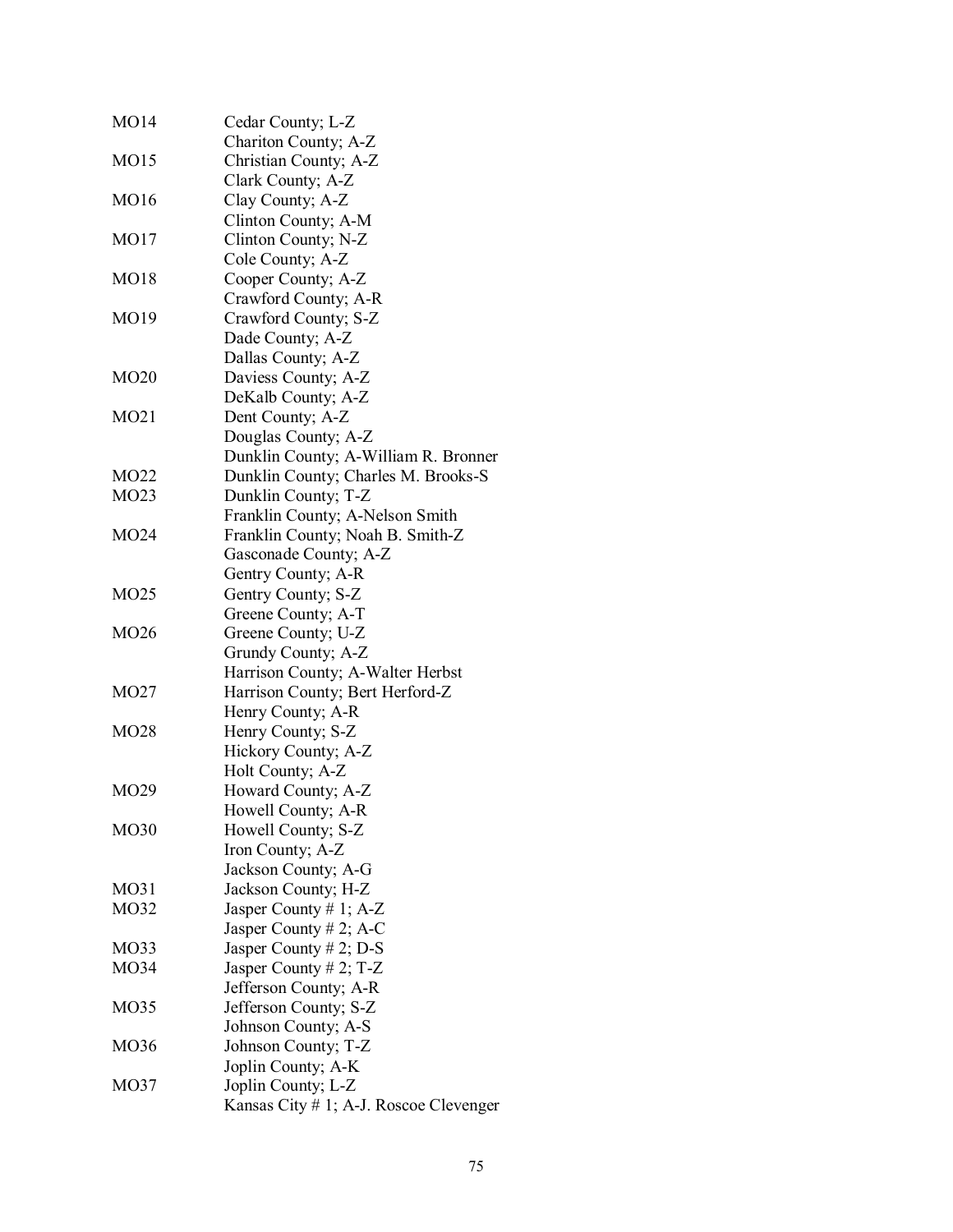| MO38        | Kansas City $# 1$ ; Charles Clifford-S     |
|-------------|--------------------------------------------|
| MO39        | Kansas City # 1; T-Z                       |
|             | Kansas City # 2; $A-V$                     |
| MO40        | Kansas City # 2; W-Z                       |
|             | Kansas City # 3; A-Z                       |
|             | Kansas City # 4; A-C                       |
| MO41        |                                            |
|             | Kansas City # 4; $D-Z$                     |
|             | Kansas City # 5; A-E                       |
| MO42        | Kansas City # 5; F-Z                       |
|             | Kansas City # 6; A-D                       |
| MO43        | Kansas City # 6; E-Z                       |
|             | Kansas City # 7; A-D                       |
| MO44        | Kansas City # 7; E-Z                       |
|             | Kansas City # 8; A-H                       |
| MO45        | Kansas City # 8; I-Z                       |
|             | Kansas City # 9; A-H                       |
| MO46        | Kansas City # 9; I-Z                       |
|             | Kansas City $# 10$ ; A-R                   |
| MO47        | Kansas City # 10; $S-Z$                    |
|             | Kansas City $# 11$ ; A-John A. Wire        |
| MO48        | Kansas City $# 11$ ; Charles A. Wirthman-Z |
|             | Kansas City $# 12$ ; A-Z                   |
|             | Kansas City # 13; A-C                      |
| MO49        | Kansas City $# 13$ ; D-Z                   |
|             | Kansas City # 14; A-Arthur A. Bond         |
| MO50        | Kansas City # 14; Leon A. Bonnell-Z        |
|             | Kansas City # 15; A-J                      |
| MO51        | Kansas City # 15; K-Z                      |
|             | Kansas City # 16; A-O                      |
| MO52        | Kansas City # 16; $P-Z$                    |
|             |                                            |
|             | Knox County; A-Z                           |
|             | Laclede County; A-O                        |
| MO53        | Laclede County; P-Z                        |
|             | Lafayette County; A-R                      |
| MO54        | Lafayette County; S-Z                      |
|             | Lawrence County; A-T                       |
| MO55        | Lawrence County; U-Z                       |
|             | Lewis County; A-Z                          |
|             | Lincoln County; A-R                        |
| MO56        | Lincoln County; S-Z                        |
|             | Linn County; A-Z                           |
| MO57        | Livingston County; A-Z                     |
|             | McDonald County; A-R                       |
| MO58        | McDonald County; S-Z                       |
|             | Macon County; A-V                          |
| MO59        | Macon County; W-Z                          |
|             | Madison County; A-Z                        |
|             | Maries County; A-Z                         |
|             | Marion County; A-C                         |
| <b>MO60</b> | Marion County; D-Z                         |
|             | Mercer County; A-G                         |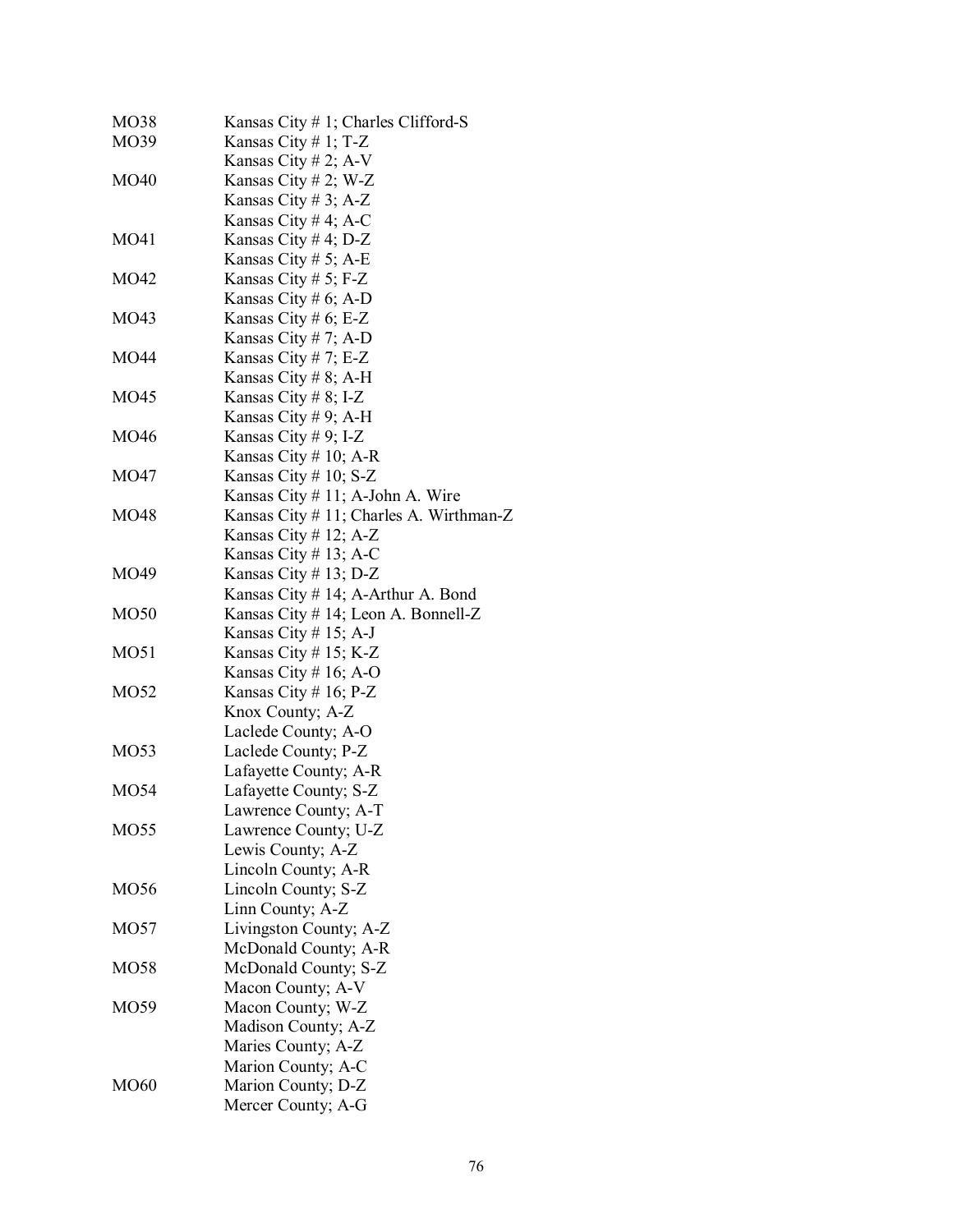| MO61 | Mercer County; H-Z                    |  |
|------|---------------------------------------|--|
|      | Miller County; A-Z                    |  |
|      | Mississippi County; A-H               |  |
| MO62 | Mississippi County; I-Z               |  |
|      | Moniteau County; A-Z                  |  |
|      | Monroe County; A-G                    |  |
| MO63 | Monroe County; H-Z                    |  |
|      | Montgomery County; A-Z                |  |
|      | Morgan County; A-G                    |  |
| MO64 | Morgan County; H-Z                    |  |
|      | New Madrid County; A-Q                |  |
| MO65 | New Madrid County; R-Z                |  |
|      | Newton County; A-R                    |  |
| MO66 | Newton County; S-Z                    |  |
|      | Nodaway County; A-O                   |  |
| MO67 | Nodaway County; P-Z                   |  |
|      | Oregon County; A-Z                    |  |
|      | Osage County; A-R                     |  |
| MO68 | Osage County; S-Z                     |  |
|      | Ozark County; A-Z                     |  |
|      | Pemiscot County; A-I                  |  |
| MO69 | Pemiscot County; J-Z                  |  |
|      | Perry County; A-R                     |  |
| MO70 | Perry County; S-Z                     |  |
|      | Pettis County; A-Raymond Owens        |  |
| MO71 | Pettis County; William F. Ownby-Z     |  |
|      | Phelps County; A-Z                    |  |
|      | Pike County; A-Clifton Brock          |  |
| MO72 | Pike County; Clarence Broderick-Z     |  |
|      | Platte County; A-M                    |  |
| MO73 | Platte County; N-Z                    |  |
|      | Polk County; A-Z                      |  |
|      | Pulaski County; A-L                   |  |
| MO74 | Pulaski County; M-Z                   |  |
|      | Putnam County; A-Z                    |  |
|      | Ralls County; A-T                     |  |
| MO75 | Ralls County; U-Z                     |  |
|      | Randolph County; A-Floyd R. McDaniel  |  |
| MO76 | Randolph County; Herman R. McDaniel-Z |  |
|      | Ray County; A-J                       |  |
| MO77 | Ray County; K-Z                       |  |
|      | Reynolds County; A-Z                  |  |
| MO78 | Ripley County; A-Z                    |  |
| MO79 | St. Charles County; A-Z               |  |
|      | St. Clair County; A-C                 |  |
| MO80 | St. Clair County; D-Z                 |  |
|      | St. Francois County; A-I              |  |
| MO81 | St. Francois County; J-Z              |  |
|      | St. Genevieve County; A-K             |  |
| MO82 | St. Genevieve County; L-Z             |  |
|      | St. Joseph City $# 1$ ; A-Z           |  |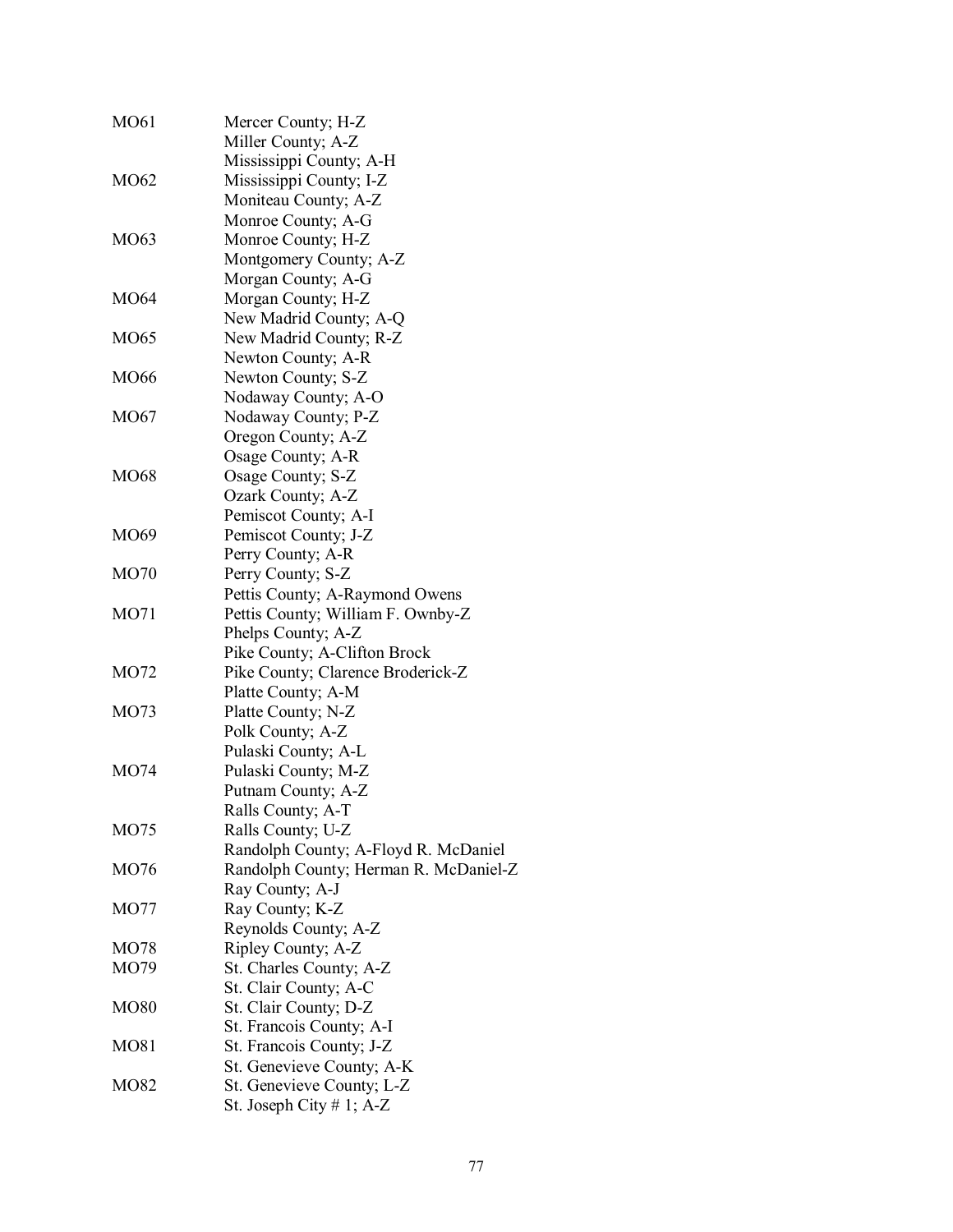| MO83  | St. Joseph City $# 2$ ; A-Z                |
|-------|--------------------------------------------|
| MO84  | St. Joseph City # 3; A-V                   |
| MO85  | St. Joseph City # 3; W-Z                   |
|       | St. Louis City $# 1$ ; A-S                 |
| MO86  | St. Louis City $\#$ 1; T-Z                 |
|       | St. Louis City # 2; A-V                    |
| MO87  | St. Louis City # 2; W-Z                    |
|       | St. Louis City # 3; A-S                    |
| MO88  | St. Louis City # 3; T-Z                    |
|       | St. Louis City # 4; A-M                    |
| MO89  | St. Louis City # 4; N-Z                    |
|       | St. Louis City # 5; A-G                    |
| MO90  | St. Louis City $# 5$ ; H-Z                 |
|       | St. Louis City # 6; A-B                    |
| MO91  | St. Louis City $# 6$ ; C-Thomas Smoot      |
| MO92  | St. Louis City # 6; Robt. Smothers-Z       |
|       | St. Louis City # 7; A-R                    |
| MO93  | St. Louis City $# 7; S-Z$                  |
|       | St. Louis City # 8; A-S                    |
| MO94  | St. Louis City $\# 8$ ; T-Z                |
|       | St. Louis City # 9; A-V                    |
| MO95  | St. Louis City # 9; W-Z                    |
|       | St. Louis City $# 10$ ; A-Z                |
| MO96  | St. Louis City $# 11$ ; A-S                |
| MO97  | St. Louis City # 11; T-Z                   |
|       | St. Louis City # 12; A-James S. Riley      |
| MO98  | St. Louis City # 12; Joseph Rimkus-Z       |
|       | St. Louis City # 13; A-Joseph Hobbs        |
| MO99  | St. Louis City # 13; Gus Hobel-V           |
| MO100 | St. Louis City $# 13$ ; W-Z                |
|       | St. Louis City # 14; A-Morgan O. Snyder    |
| MO101 | St. Louis City # 14; John Sodorf-Z         |
|       | St. Louis City # 15; A-S                   |
| MO102 | St. Louis City $# 15$ ; T-Z                |
|       | St. Louis City $# 16$ ; A-Wallace Thompson |
| MO103 | St. Louis City # 16; Robert Thorn-Z        |
|       | St. Louis City # 17; A-Edward T. McGrath   |
| MO104 | St. Louis City # 17; William McGregor-Z    |
|       | St. Louis City # 18; A-Otto G. Hilker      |
| MO105 | St. Louis City $# 18$ ; John E. Hill-Z     |
|       | St. Louis City # 19; A-K                   |
| MO106 | St. Louis City $# 19$ ; L-Z                |
|       | St. Louis City # 20; A-K                   |
| MO107 | St. Louis City # 20; L-Z                   |
|       | St. Louis City $\# 21$ ; A-J               |
| MO108 | St. Louis City $#21; K-Z$                  |
|       | St. Louis City # 22; A-G                   |
| MO109 | St. Louis City $# 22$ ; H-Z                |
|       | St. Louis City $# 23$ ; A-E                |
| MO110 | St. Louis City $\#$ 23; F-Z                |
|       | St. Louis City # 24; A-Salvatore Andinore  |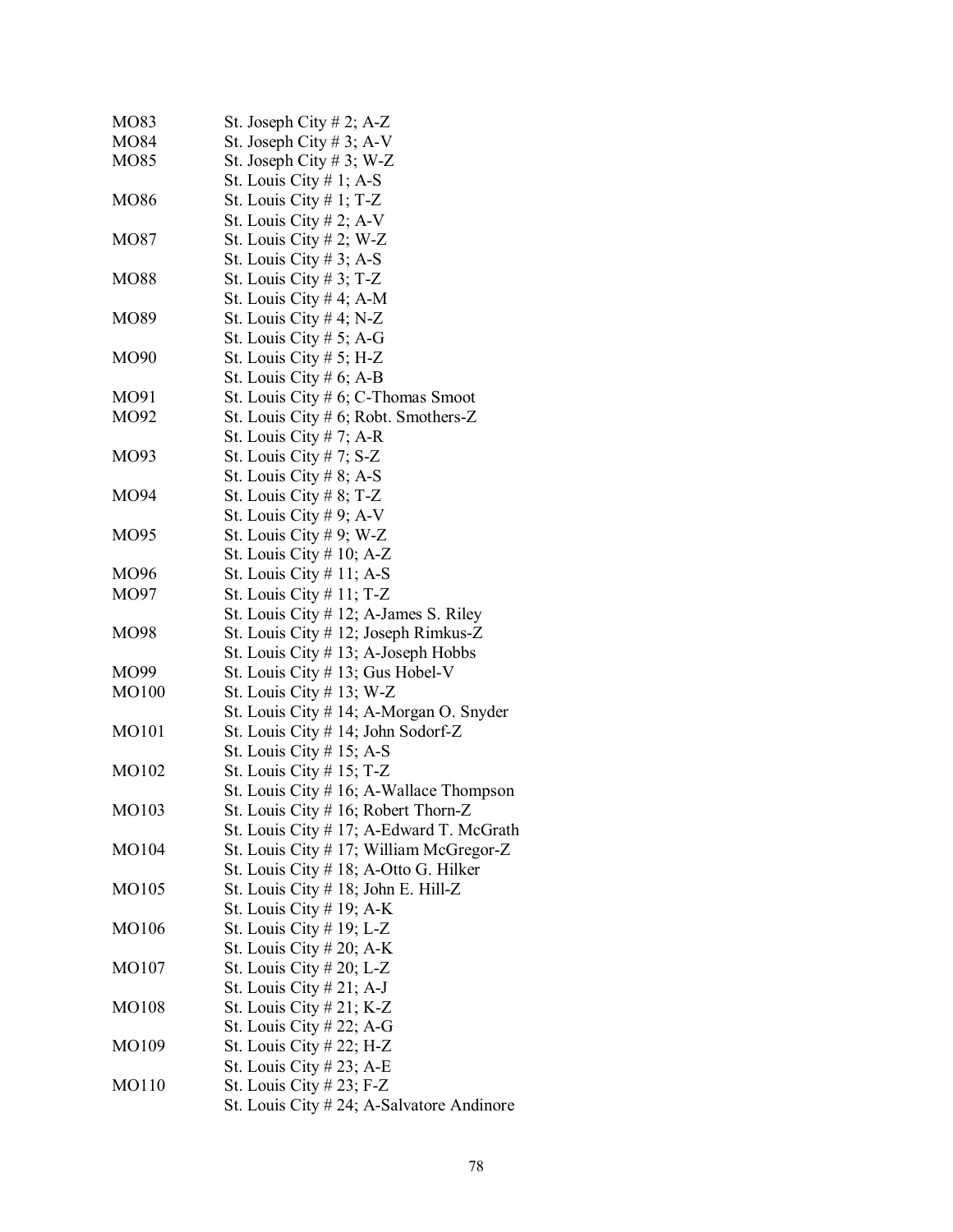| MO111 | St. Louis City # 24; Eugene A. Andrews-Josiah J. Maples |
|-------|---------------------------------------------------------|
| MO112 | St. Louis City # 24; Henry T. Marbury-Z                 |
|       | St. Louis City # 25; A-C                                |
| MO113 | St. Louis City # 25; D-Z                                |
| MO114 | St. Louis City # 26; A-Z                                |
|       | St. Louis City # 27; A                                  |
| MO115 | St. Louis City $# 27;$ B-L                              |
| MO116 | St. Louis City # 27; M-Z                                |
|       | St. Louis City # 28; A-William J. Britt Jr              |
| MO117 | St. Louis City $# 28$ ; Augustus A. Brock-R             |
| MO118 | St. Louis City $\#$ 28; S-Z                             |
|       | St. Louis County # 1; A-Frank C. Meyers                 |
| MO119 | St. Louis County # 1; Hans P. Michaelsen-Z              |
|       | St. Louis County $# 2$ ; A-I                            |
| MO120 | St. Louis County $# 2$ ; J-Z                            |
|       | St. Louis County # 3; A-I                               |
| MO121 | St. Louis County # 3; J-Z                               |
|       | Saline County; A-G                                      |
| MO122 | Saline County; H-Z                                      |
|       | Schuyler County; A-R                                    |
| MO123 | Schuyler County; S-Z                                    |
|       | Scotland County; A-Z                                    |
|       | Scott County; A-N                                       |
| MO124 | Scott County; O-Z                                       |
|       | Shannon County; A-Z                                     |
|       | Shelby County; A-Q                                      |
| MO125 | Shelby County; R-Z                                      |
|       | Springfield County; A-Henry P. Mobberly                 |
| MO126 | Springfield County; Arba E. Moch-Z                      |
|       | Stoddard County; A-H                                    |
| MO127 | Stoddard County; I-Z                                    |
|       | Stone County; A-Z                                       |
| MO128 | Sullivan County; A-Z                                    |
|       | Taney County; A-Z                                       |
|       | Texas County; A-B                                       |
| MO129 | Texas County; C-Z                                       |
|       | Vernon County; A-L                                      |
| MO130 | Vernon County; M-Z                                      |
|       | Warren County; A-Z                                      |
| MO131 | Washington County; A-Z                                  |
|       | Wayne County; A-Z                                       |
|       | Webster County; A-C                                     |
| MO132 | Webster County; D-Z                                     |
|       | Worth County; A-Z                                       |
|       | Wright County; A-M                                      |
| MO133 | Wright County; N-Z                                      |
|       |                                                         |
| MT1   | Montana                                                 |
|       | Beaverhead County; A-Z                                  |
|       | Big Horn County; A-Z                                    |
|       | Blaine County; A-D                                      |
|       |                                                         |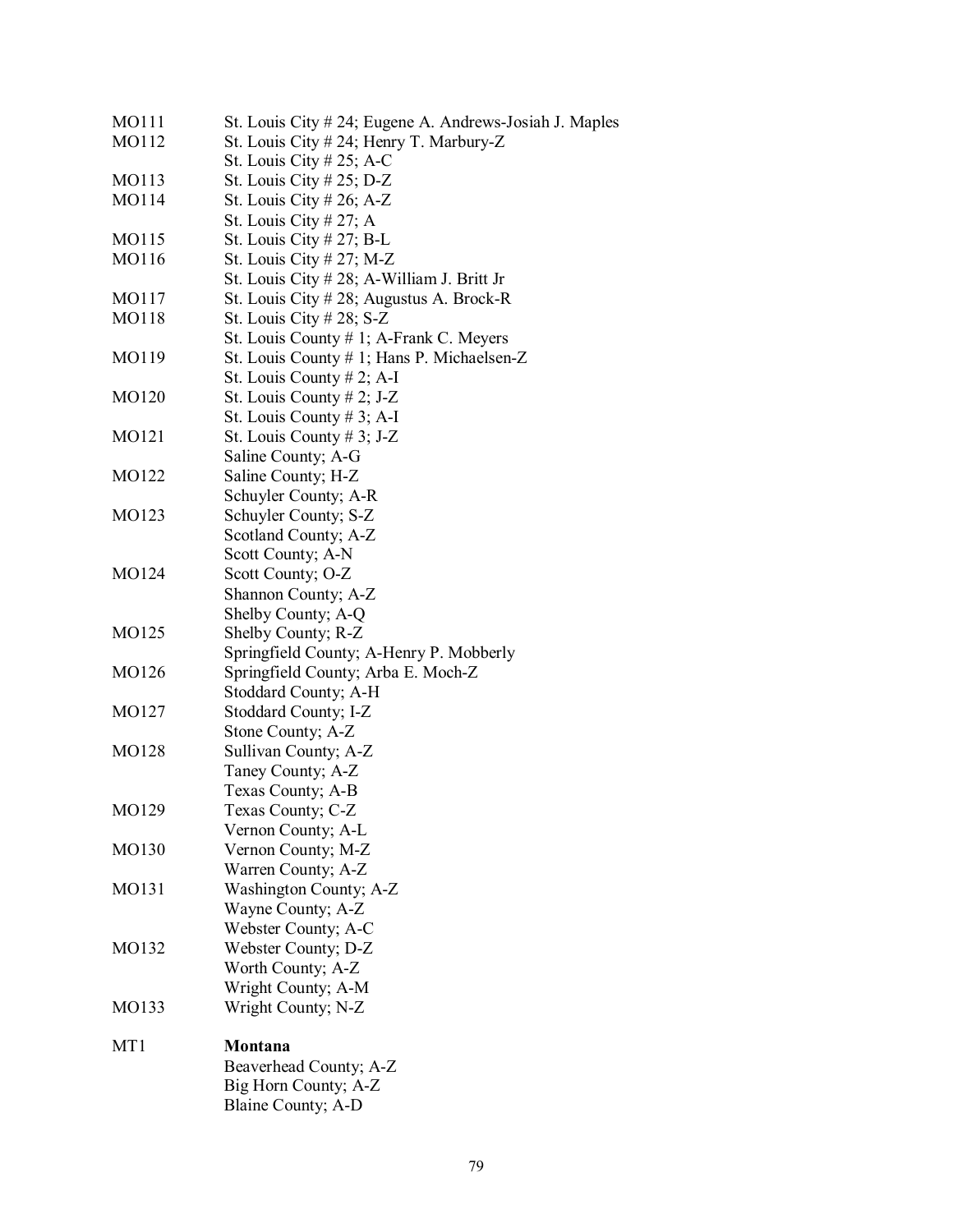| MT <sub>2</sub>  | Blaine County; E-Z                             |
|------------------|------------------------------------------------|
|                  | Broadwater County; A-Z                         |
|                  | Butte County; A-B                              |
| MT3              | Butte County; C-I                              |
| MT4              | Butte County; J-N                              |
| MT <sub>5</sub>  | Butte County; O-V                              |
| MT <sub>6</sub>  | Butte County; W-Z                              |
|                  | Carbon County; A-Z                             |
| MT7              | Carter County; A-Z                             |
|                  | Cascade County; A-Charles Goza                 |
| MT <sub>8</sub>  | Cascade County; Maynard Graden-Ernest Rizzi    |
| MT9              | Cascade County; Richard Roach-Z                |
|                  | Chouteau County; A-J                           |
| <b>MT10</b>      | Chouteau County; K-Z                           |
|                  | Custer County; A-K                             |
| MT11             | Custer County; L-Z                             |
|                  | Dawson County; A-K                             |
| MT <sub>12</sub> | Dawson County; L-Z                             |
|                  | Deer Lodge County; A-I                         |
| MT <sub>13</sub> | Deer Lodge County; J-Z                         |
|                  | Fallon County; A-Z                             |
| MT14             | Fergus County; A-L                             |
| MT <sub>15</sub> | Fergus County; M-Z                             |
| MT16             | Flathead County; A-Z                           |
| MT17             | Gallatin County; A-Z                           |
|                  | Granite County; A-Z                            |
| <b>MT18</b>      | Hill County; A-Robert Pewitt                   |
| MT19             | Hill County; Reginald Pfeil-Z                  |
|                  | Jefferson County; A-Z                          |
|                  | Lewis and Clark County; A-H                    |
| <b>MT20</b>      | Lewis and Clark County; I-Z                    |
|                  | Lincoln County; A-Z                            |
| MT21             | Madison County; A-Z                            |
|                  | Meagher County; A-Z                            |
|                  | Mineral County; A-Z                            |
|                  | Missoula County; A-C                           |
| MT <sub>22</sub> | Missoula County; D-Z                           |
| MT <sub>23</sub> | Musselshell County; A-Z                        |
| MT24             | Park County; A-Z                               |
|                  | Phillips County; A-M                           |
| MT <sub>25</sub> | Phillips County; N-Z                           |
|                  | Powell County; A-Z                             |
|                  | Prairie County; A-Z                            |
|                  | Phillips County; H-J                           |
| MT <sub>26</sub> | Ravalli County; A-Z                            |
|                  | Richland County; A-Z                           |
| MT <sub>27</sub> |                                                |
|                  | Rosebud County; A-Z                            |
| MT <sub>28</sub> | Sanders County; A-Z                            |
| MT <sub>29</sub> | Sheridan County; A-O                           |
|                  | Sheridan County; P-Z<br>Silver Bow County; A-I |
|                  |                                                |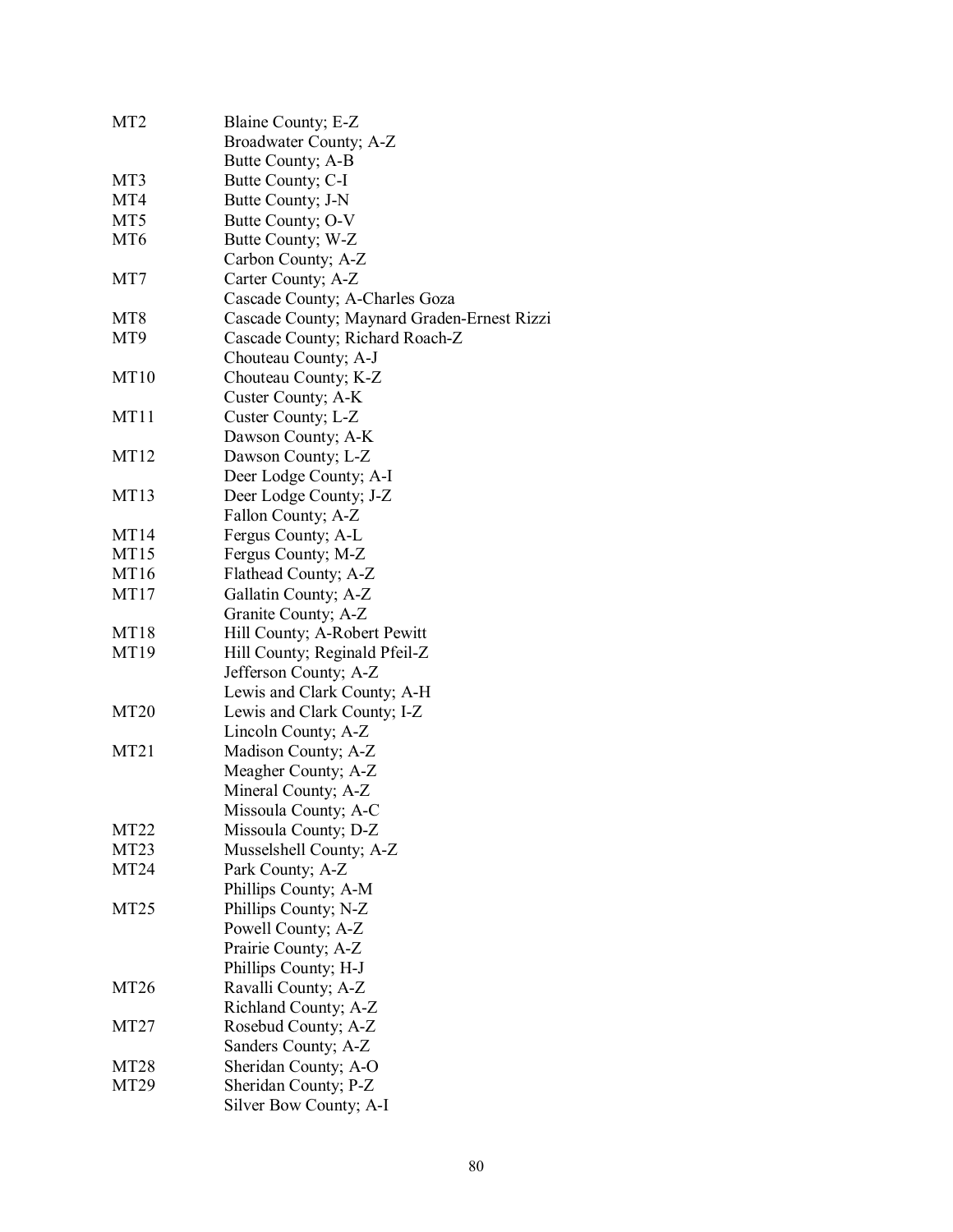| MT30            | Silver Bow County; J-Z            |
|-----------------|-----------------------------------|
|                 | Stillwater County; A-H            |
| MT31            | Stillwater County; I-Z            |
|                 | Sweet Grass County; A-Z           |
|                 | Teton County; A-J                 |
| MT32            | Teton County; K-Z                 |
|                 | Toole County; A-Z                 |
| MT33            | Valley County; A-Z                |
| MT34            | Wheatland County; A-Z             |
|                 | Wibaux County; A-Z                |
|                 | Yellowstone County; A-F           |
| MT35            | Yellowstone County; G-N           |
| MT36            | Yellowstone County; O-Z           |
|                 |                                   |
| NE1             | <b>Nebraska</b>                   |
|                 | Adams County; A-Zenus Earl Smith  |
| NE <sub>2</sub> | Adams County; Joseph C. Snavely-Z |
|                 | Antelope County; A-Z              |
|                 | Arthur County; A-Z                |
|                 | Banner County; A-Z                |
|                 | Blaine County; A-Z                |
|                 | Boone County; A-D                 |
| NE3             | Boone County; E-Z                 |
|                 | Boxbutte County; A-Z              |
|                 | Boyd County; A-G                  |
| NE4             | Boyd County; H-Z                  |
|                 | Brown County; A-Z                 |
|                 | Buffalo County; A-S               |
| NE <sub>5</sub> |                                   |
|                 | Buffalo County; T-Z               |
|                 | Burt County; A-Z                  |
| NE <sub>6</sub> | Butler County; A-Q                |
|                 | Butler County; R-Z                |
|                 | Cass County; A-Z                  |
|                 | Cedar County; A-F                 |
| NE7             | Cedar County; G-Z                 |
|                 | Chase County; A-Z                 |
|                 | Cherry County; A-Frank E. Lansing |
| NE8             | Cherry County; Oliver Lansing-Z   |
|                 | Cheyenne County; A-Z              |
|                 | Clay County; A-I                  |
| NE9             | Clay County; J-Z                  |
|                 | Colfax County; A-Z                |
|                 | Cuming County; A-L                |
| NE10            | Cuming County; M-Z                |
|                 | Custer County; A-R                |
| NE11            | Custer County; S-Z                |
|                 | Dakota County; A-Z                |
|                 | Dawes County; A-Z                 |
|                 | Dawson county; A-E                |
| <b>NE12</b>     | Dawson County; F-Z                |
|                 | Deuel County; A-Z                 |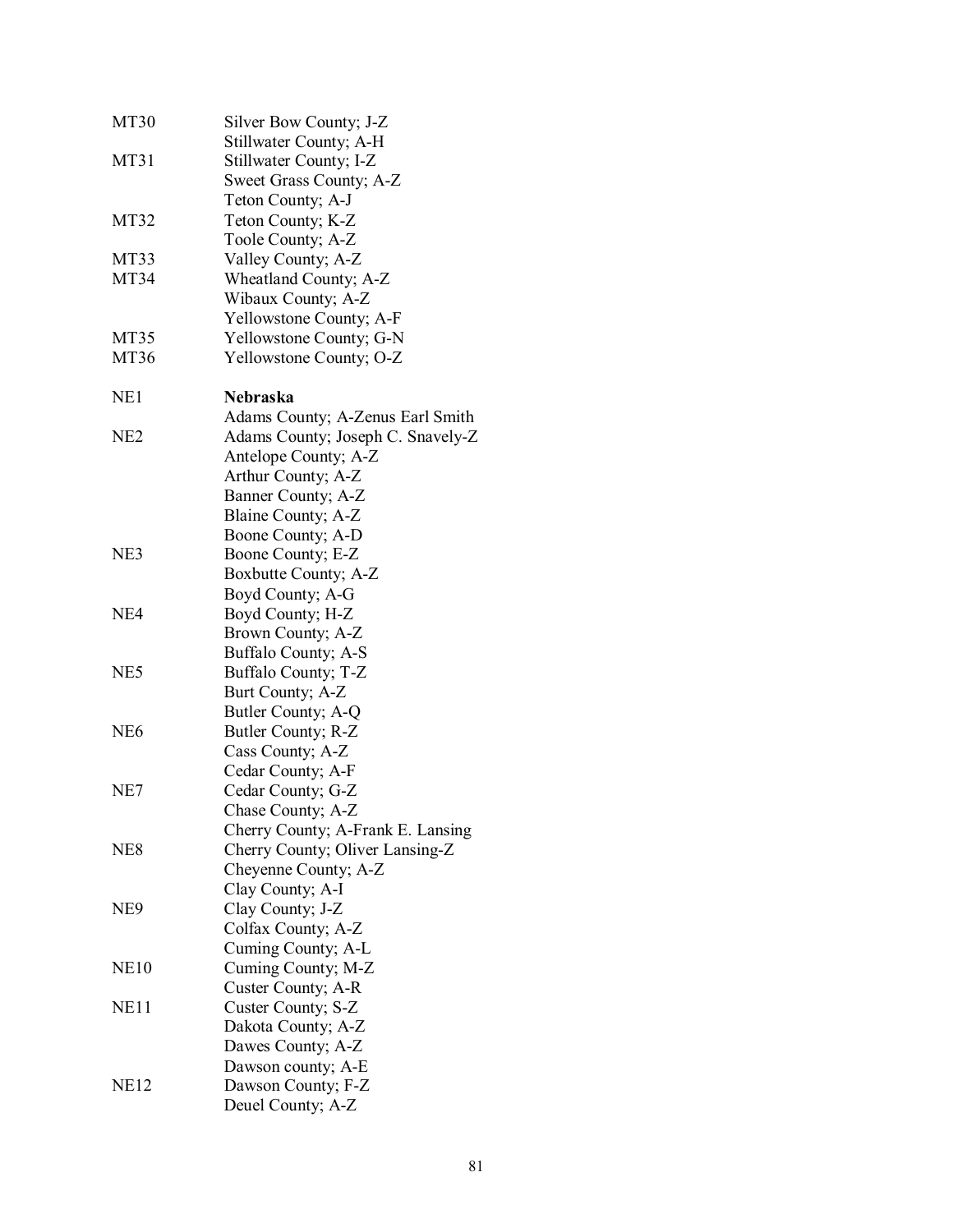|                  | Dixon County; A-S                      |
|------------------|----------------------------------------|
| <b>NE13</b>      | Dixon County; T-Z                      |
|                  | Dodge County; A-Z                      |
|                  | Douglas County; A-B                    |
| <b>NE14</b>      | Douglas County; C-Z                    |
|                  | Dundy County; A-Z                      |
|                  | Fillmore County; A-G                   |
| <b>NE15</b>      | Fillmore County; H-Z                   |
|                  | Franklin County; A-Z                   |
|                  | Frontier County; A-Z                   |
| <b>NE16</b>      | Furnas County; A-Z                     |
|                  | Gage County; A-L                       |
| NE17             | Gage County; M-Z                       |
|                  | Garden County; A-Z                     |
|                  | Garfield County; A-Z                   |
|                  | Gosper County; A-Z                     |
| <b>NE18</b>      | Grant County; A-Z                      |
|                  | Greeley County; A-Z                    |
|                  | Hall County; A-R                       |
| <b>NE19</b>      | Hall County; S-Z                       |
|                  | Hamilton County; A-Z                   |
|                  | Harlan County; A-V                     |
| <b>NE20</b>      | Harlan County; W-Z                     |
|                  | Hayes County; A-Z                      |
|                  | Hitchcock County; A-Z                  |
|                  | Holt County; A-Z                       |
|                  | Hooker County; A-Z                     |
| NE <sub>21</sub> | Howard County; A-Z                     |
|                  | Jefferson County; A-Z                  |
| <b>NE22</b>      | Johnson County; A-Z                    |
|                  | Kearney County; A-Z                    |
|                  | Keith County; A-Z                      |
|                  | Keya-Paha County; A-Z                  |
| NE23             | Kimball County; A-Z                    |
|                  | Knox County; A-Z                       |
|                  | Lancaster County; A-Charles L. Bowlsby |
| NE24             | Lancaster County; George J. Bowman-W   |
| NE <sub>25</sub> | Lancaster County; Y-Z                  |
|                  | Lincoln City # 1; A-S                  |
| <b>NE26</b>      | Lincoln City # 1; $T-Z$                |
|                  | Lincoln City # 2; A-Z                  |
| NE <sub>27</sub> | Lincoln County; A-Z                    |
|                  | Logan County; A-Z                      |
|                  | Loup County; A-Z                       |
|                  | McPherson County; A-Z                  |
| NE <sub>28</sub> | Madison County; A-Z                    |
|                  | Merrick County; A-M                    |
| <b>NE29</b>      | Merrick County; N-Z                    |
|                  | Morrill County; A-Z                    |
|                  | Nance County; A-Z                      |
|                  | Nemaha County; A-C                     |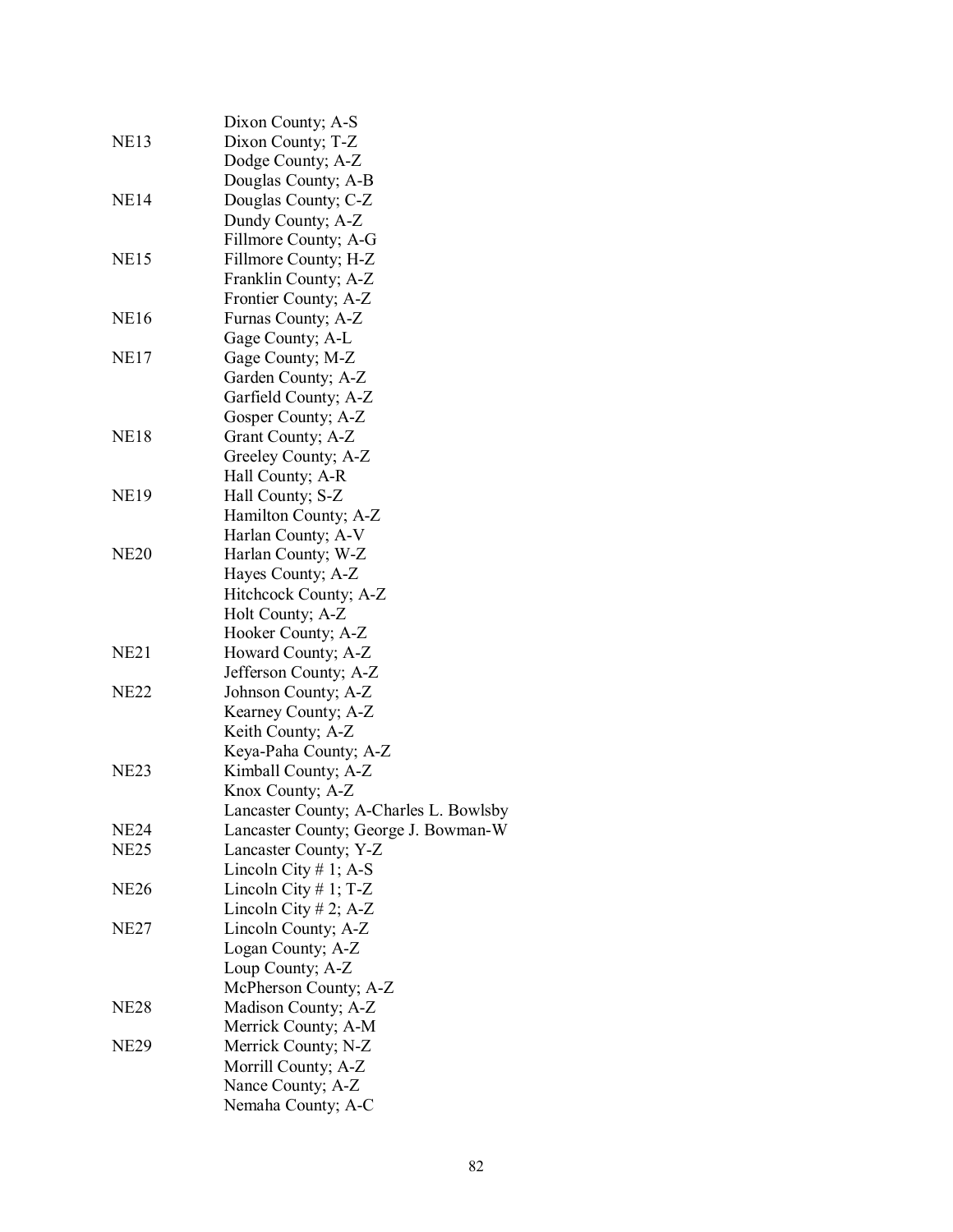| <b>NE30</b> | Nemaha County; D-Z                   |
|-------------|--------------------------------------|
|             | Nuckolls County; A-Z                 |
|             | Omaha City $# 1$ ; A-B               |
| NE31        | Omaha City # 1; $C-Z$                |
| <b>NE32</b> | Omaha City # 2; A-M                  |
| NE33        | Omaha City # 2; N-Z                  |
|             | Omaha City # 3; A-F                  |
| <b>NE34</b> | Omaha City # 3; G-V                  |
| <b>NE35</b> | Omaha City #3; W-Z                   |
|             | Omaha City #4; A-Thomas Lyons        |
| NE36        | Omaha City # 4; Charles G. Lytle-Z   |
|             | Omaha City # 5; A-Charles O. Bowley  |
| <b>NE37</b> | Omaha City # 5; David H. Bowman-Q    |
| NE38        | Omaha City # 5; R-Z                  |
|             |                                      |
| NE39        | Otoe County; A-R                     |
|             | Otoe County; S-Z                     |
|             | Pawnee County; A-Z                   |
|             | Perkins County; A-Z                  |
|             | Phelps County; A-Z                   |
|             | Pierce County; A-B                   |
| NE40        | Pierce County; C-Z                   |
|             | Platte County; A-T                   |
| NE41        | Platte County; U-Z                   |
|             | Polk County; A-Z                     |
|             | Red Willow County; A-Z               |
|             | Richardson County; A-D               |
| NE42        | Richardson County; E-Z               |
|             | Rock County; A-Z                     |
|             | Saline County; A-M                   |
| NE43        | Saline County; N-Z                   |
|             | Sarpy County; A-Z                    |
|             | Saunders County; A-L                 |
| <b>NE44</b> | Saunders County; M-Z                 |
|             | Scotts Bluff County; A-Edw. Sayre    |
| NE45        | Scotts Bluff County; Kenneth Sayre-Z |
|             | Seward County; A-Z                   |
|             | Sheridan County; A-K                 |
| NE46        | Sheridan County; L-Z                 |
|             | Sherman County; A-Z                  |
|             | Sioux County; A-Z                    |
|             | Stanton County; A-S                  |
| NE47        | Stanton County; T-Z                  |
|             | Thayer County; A-Z                   |
|             | Thomas County; A-Z                   |
|             | Thurston County; A-O                 |
| NE48        | Thurston County; P-Z                 |
|             | Valley County; A-Z                   |
|             | Washington County; A-Z               |
| NE49        | Wayne County; A-Z                    |
|             | Webster County; A-Z                  |
|             | Wheeler County; A-Z                  |
|             |                                      |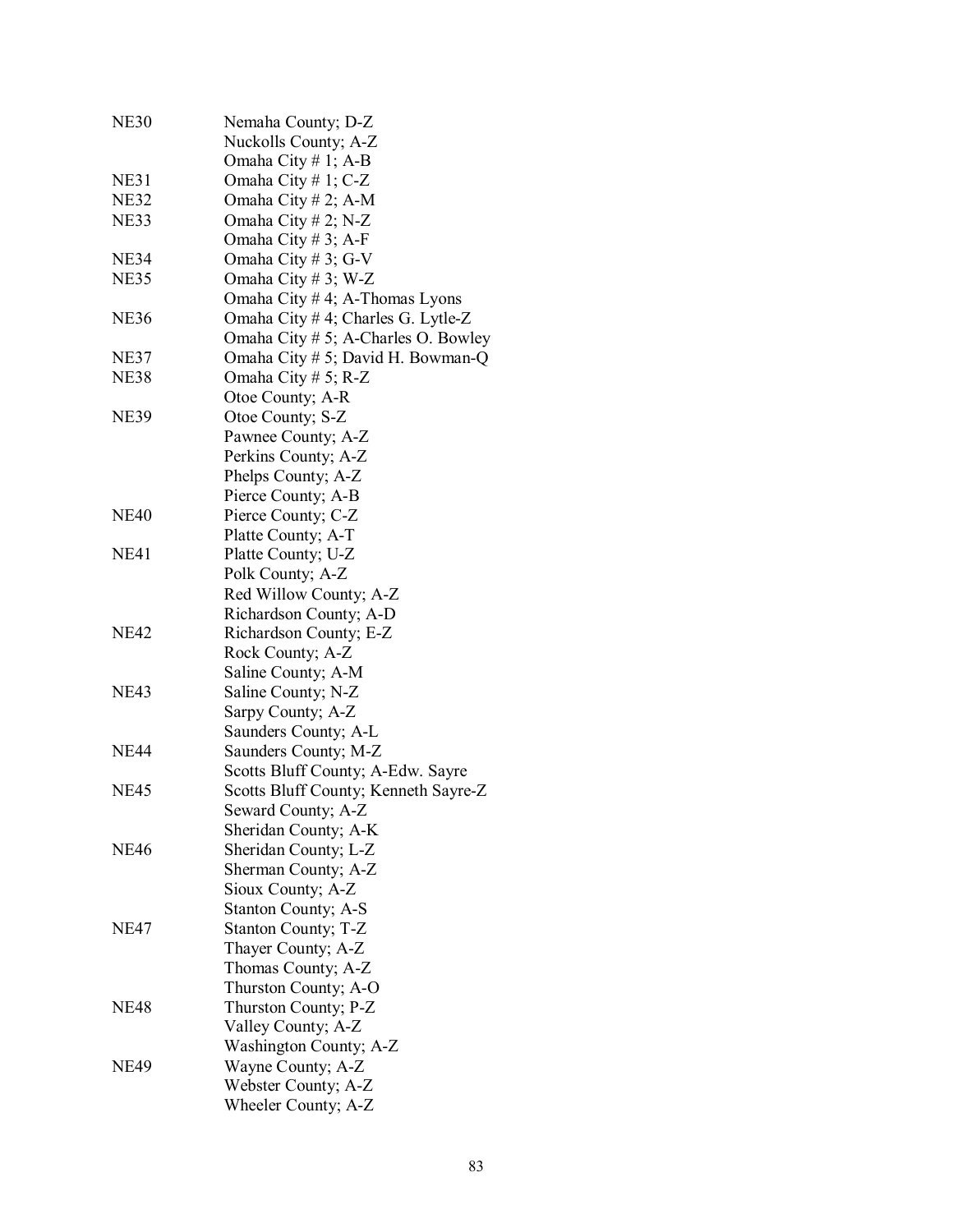| <b>NE50</b>     | York County; A-E<br>York County; F-Z                                                                   |
|-----------------|--------------------------------------------------------------------------------------------------------|
| NV1             | <b>Nevada</b><br>Churchill County; A-Z<br>Clark County; A-Z<br>Douglas County; A-Z<br>Elko County; A-N |
| NV2             | Elko County; O-Z<br>Esmeraldo County; A-Z<br>Eureka County; A-Z<br>Humboldt County; A-Z                |
| NV3             | Lander County; A-Z<br>Lincoln County; A-Z<br>Lyon County; A-Z<br>Mineral County; A-Z                   |
| NV4             | Nye County; A-O<br>Nye County; P-Z<br>Ormsby County; A-Z<br>Storey County; A-Z<br>Washoe County; A-M   |
| NV <sub>5</sub> | Washoe County; N-Z<br>White Pine County; A-J                                                           |
| NV <sub>6</sub> | White Pine County; K-Z                                                                                 |
| NH1             | <b>New Hampshire</b><br>Belknap County; A-Z<br>Carroll County; A-L                                     |
| NH2             | Carroll County; M-Z<br>Cheshire County; A-Q                                                            |
| NH3             | Cheshire County; R-Z<br>Coos County; A-K                                                               |
| NH4             | Coos County; L-Z<br>Grafton County; A-C                                                                |
| NH5             | Grafton County; D-V                                                                                    |
| NH <sub>6</sub> | Grafton County; W-Z<br>Hillsborough County; A-Q                                                        |
| NH7             | Hillsborough County; R-Z<br>Hillsborough County; A-R                                                   |
| NH8             | Hillsborough County; S-Z<br>Manchester City # 1; A-Q                                                   |
| NH9             | Manchester City # 1; $R-Z$<br>Manchester City $# 2$ ; A-L                                              |
| <b>NH10</b>     | Manchester City # 2; M-Z<br>Manchester City #3; A-L                                                    |
| NH11            | Manchester City #3; M-Z<br>Merrimack County # 1; A-Z                                                   |
| <b>NH12</b>     | Merrimack County # 2; A-Z                                                                              |
| <b>NH13</b>     | Rockingham County #1; A-Z                                                                              |
| <b>NH14</b>     | Rockingham County # 2; A-Z<br>Strafford County; A-C                                                    |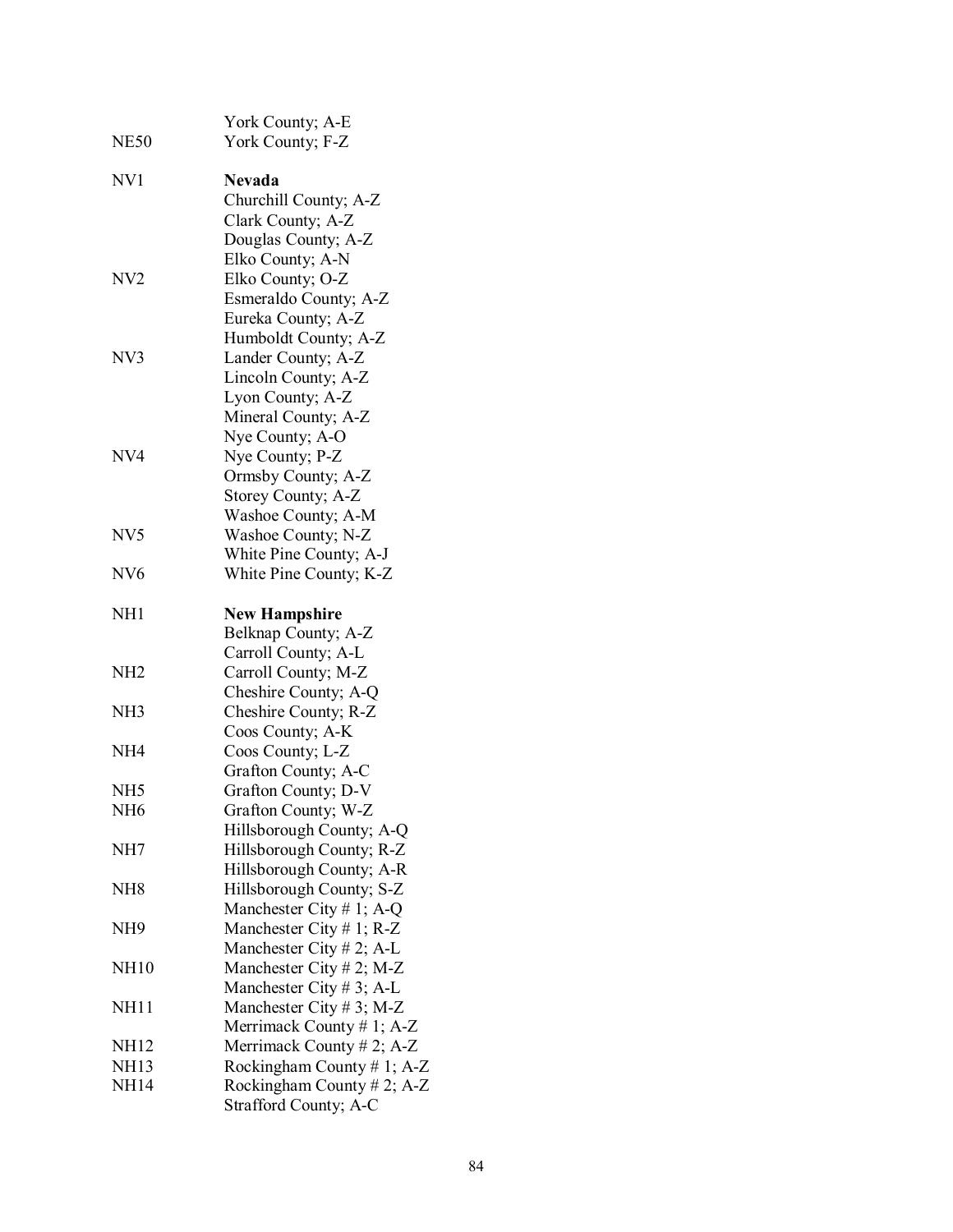| <b>NH15</b>     | Strafford County; D-Z                 |
|-----------------|---------------------------------------|
| <b>NH16</b>     | Sullivan County; A-Z                  |
| NJ1             | <b>New Jersey</b>                     |
|                 | Atlantic City # 1; $A-Z$              |
| NJ <sub>2</sub> | Atlantic City $# 2$ ; A-William Smith |
| NJ3             | Atlantic City # 2; John Smithson-Z    |
|                 | Atlantic County # 1; A-P              |
| NJ4             | Atlantic County # 1; $Q-Z$            |
|                 | Bayonne City # 1; A-John Hayzer       |
| NJ <sub>5</sub> | Bayonne City # 1; Wong He-Frank Smith |
| NJ <sub>6</sub> | Bayonne City # 1; Abraham Sobel-Z     |
|                 | Bayonne City # 2; A-K                 |
| NJ7             | Bayonne City# 2; L-Z                  |
|                 | Bergen County # 1; A-C                |
| NJ8             | Bergen County # 1; D-Joseph Sozzio    |
| NJ9             | Bergen County # 1; Joseph Spaduzzi-Z  |
|                 | Bergen County # 2; A-O                |
| NJ10            | Bergen County $# 2$ ; P-Z             |
|                 | Bergen County # 3; A-H                |
| NJ11            | Bergen County # 3; I-Z                |
| NJ12            | Bergen County # 4; A-U                |
| NJ13            | Bergen County # 4; $V-Z$              |
|                 | Bergen County # 5; A-Q                |
| NJ14            | Bergen County # $5$ ; R-Z             |
|                 | Bergen County # 6; A-Z                |
| <b>NJ15</b>     | Burlington County # 1; $A-Z$          |
|                 | Burlington County # 2; A-E            |
| NJ16            | Burlington County # 2; $F-Z$          |
|                 | Burlington County # 3; A-F            |
| NJ17            | Burlington County # 3; G-Z            |
|                 | Camden City # 1; A-C                  |
| <b>NJ18</b>     | Camden City # 1; D-William Wayne      |
| NJ19            | Camden City # 1; James Wearing-Z      |
|                 | Camden City # 2; A-R                  |
| NJ20            | Camden City # 2; S-Z                  |
|                 | Camden City # 3; A-K                  |
| NJ21            | Camden City # 3; L-Z                  |
|                 | Camden City # 4; A-G                  |
| NJ22            | Camden City # 4; H-Z                  |
|                 | Camden County # 1; A-M                |
| NJ23            | Camden County # 1; $N-Z$              |
|                 | Camden County # 2; A-J                |
| NJ24            | Camden County # 2; K-Z                |
|                 | Cape May County; A-G                  |
| NJ25            | Cape May County; H-Z                  |
|                 | Cumberland County # 1; A-L            |
| NJ26            | Cumberland County # 1; M-Z            |
|                 | Cumberland County # 2; A-K            |
| NJ27            | Cumberland County # 2; L-Z            |
|                 | East Orange City #1; A-C              |
|                 |                                       |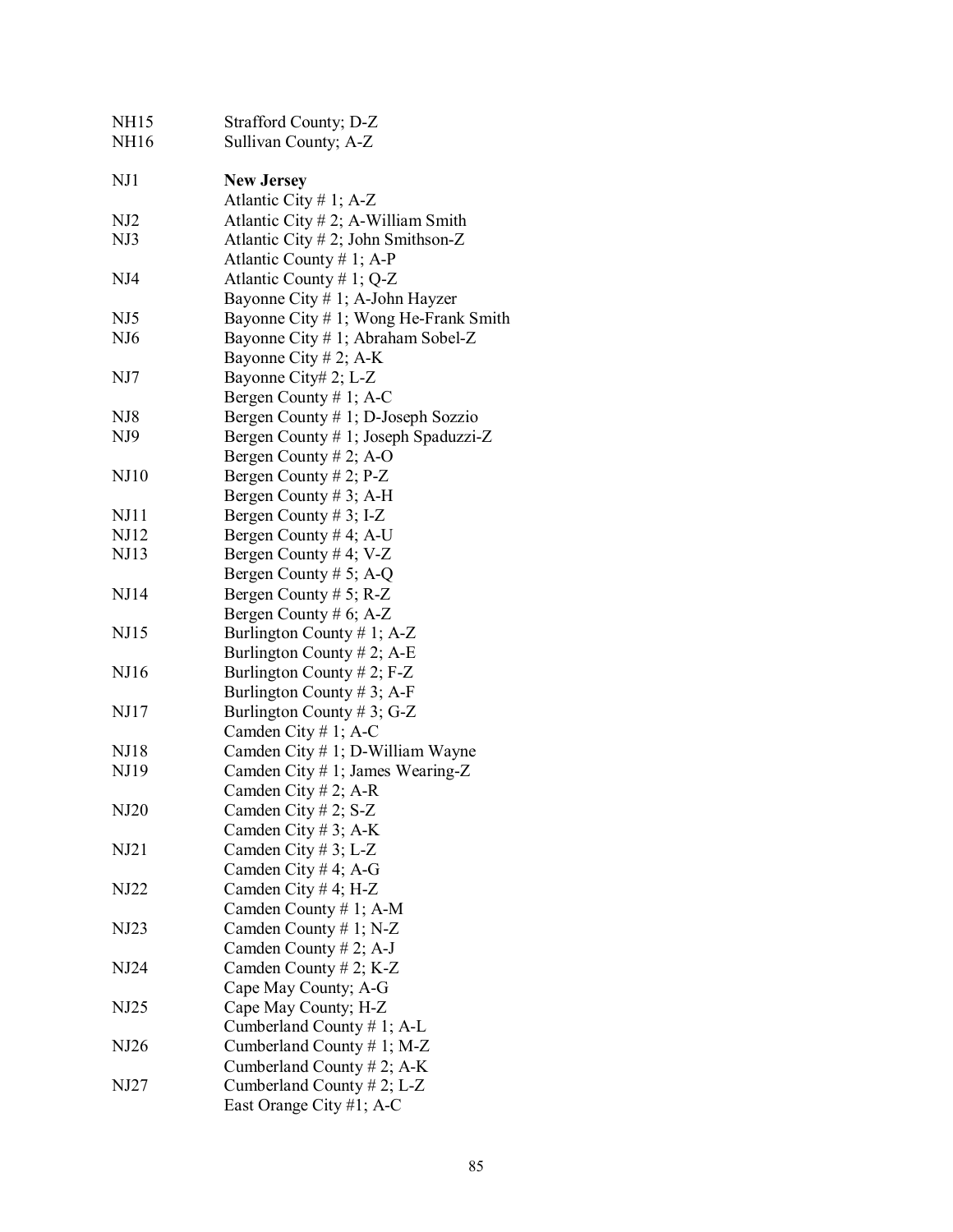| NJ28        | East Orange City; D-John Shaylor        |
|-------------|-----------------------------------------|
| NJ29        | East Orange City; Corneilus Shea-Z      |
|             | Elizabeth City $# 1$ ; A-William Koznar |
| <b>NJ30</b> | Elizabeth City # 1; August Krack-Z      |
|             | Elizabeth City # 2; A-D                 |
| NJ31        | Elizabeth City # 2; E-U                 |
| NJ32        |                                         |
|             | Elizabeth City # 2; V-Z                 |
|             | Elizabeth City # 3; A-Q                 |
| NJ33        | Elizabeth City # 3; R-Z                 |
|             | Essex County $# 1$ ; A-S                |
| NJ34        | Essex County # 1; $T-Z$                 |
|             | Essex County # 2; $A-Z$                 |
| NJ35        | Essex County # 3; $A-Z$                 |
| NJ36        | Essex County # 4; A-V                   |
| NJ37        | Essex County # 4; W-Z                   |
|             | Essex County # 5; A-Q                   |
| NJ38        | Essex County # 5; R-Z                   |
|             | Gloucester County # 1; A-H              |
| NJ39        | Gloucester County # 1; I-Z              |
|             | Gloucester County # 2; $A-K$            |
| NJ40        | Gloucester County # 2; L-Z              |
|             |                                         |
| NJ41        | Hoboken City $# 1$ ; A-Anton Mladinov   |
|             | Hoboken City # 1; Antonio Modaro-Z      |
|             | Hoboken City $# 2$ ; A-H                |
| NJ42        | Hoboken City # 2; I-Z                   |
|             | Hoboken City # 3; A-K                   |
| NJ43        | Hoboken City #3; L-Z                    |
|             | Hudson County $# 1$ ; A-J               |
| NJ44        | Hudson County $# 1$ ; K-Z               |
|             | Hudson County # 2; A-C                  |
| NJ45        | Hudson County # 2; $D-Z$                |
| NJ46        | Hudson County # 3; A-Z                  |
| NJ47        | Hudson County #4; A-Q                   |
| NJ48        | Hudson County # 4; $R-Z$                |
|             | Hudson County # 5; A-L                  |
| NJ49        | Hudson County # 5; M-Z                  |
|             | Hunterdon County; A-J                   |
| NJ50        | Hunterdon County; K-Z                   |
|             | Jersey City # 1; A-F                    |
| NJ51        | Jersey City # 1; G-S                    |
| NJ52        | Jersey City # 1; $T-Z$                  |
|             | Jersey City # 2; A-S                    |
| NJ53        | Jersey City # 2; T-Z                    |
|             | Jersey City # 3; A-L                    |
| NJ54        | Jersey City # 3; M-Z                    |
|             | Jersey City # 4; A-Nicholas Cozzarelli  |
|             |                                         |
| NJ55        | Jersey City # 4; Salvador Cracolici-R   |
| NJ56        | Jersey City # 4; $S-Z$                  |
|             | Jersey City # 5; A-H                    |
| NJ57        | Jersey City # $5$ ; I-Z                 |
| NJ58        | Jersey City # 6; A-S                    |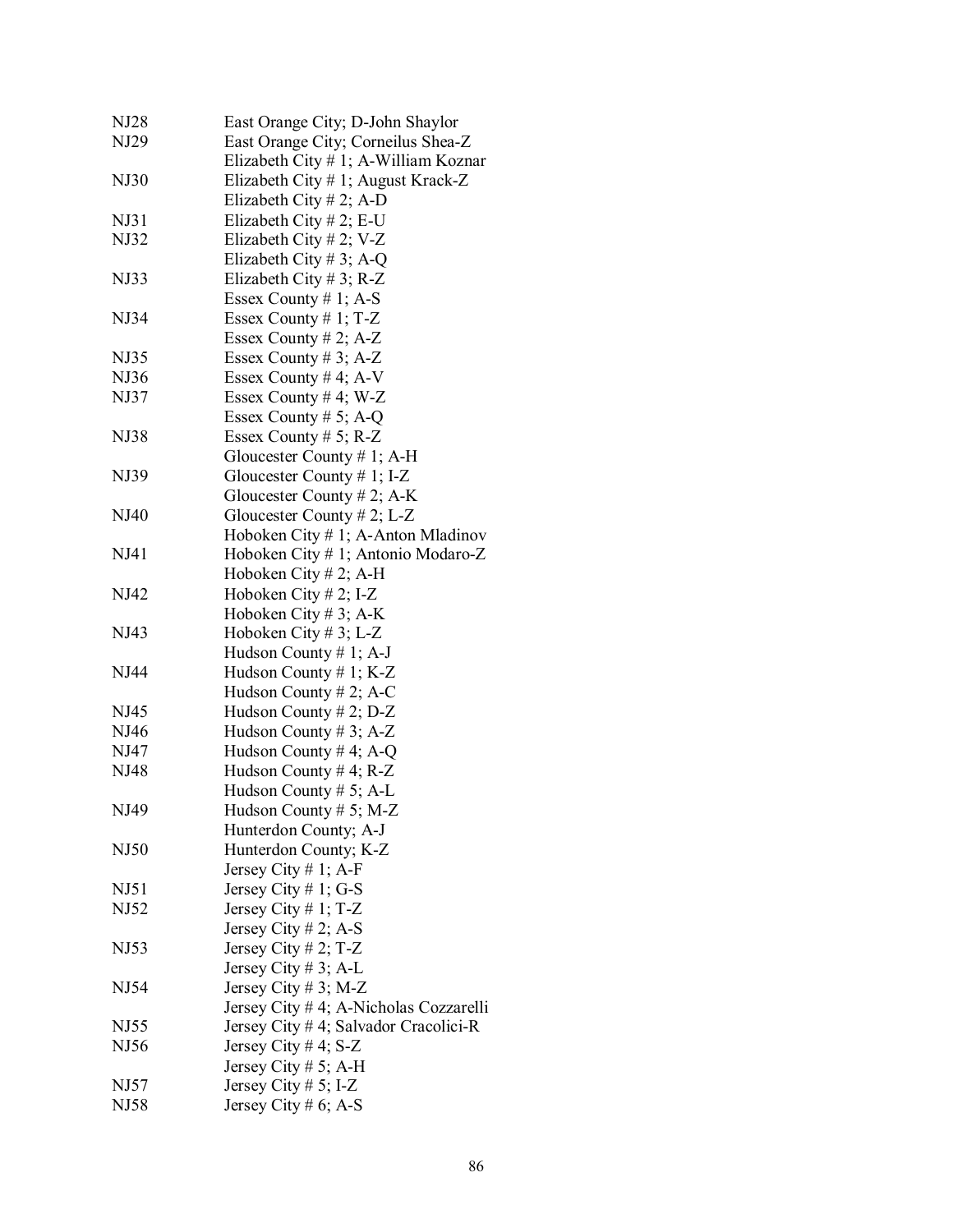| NJ59        | Jersey City # 6; T-Z                           |
|-------------|------------------------------------------------|
| NJ60        | Jersey City # 7; A-R<br>Jersey City # 7; $S-Z$ |
|             | Jersey City # 8; A-N                           |
|             |                                                |
| NJ61        | Jersey City # 8; O-Z                           |
|             | Jersey City # 9 (Missing)                      |
|             | Jersey City # 10; A-R                          |
| NJ62        | Jersey City # 10; S-Z                          |
|             | Mercer County; A-M                             |
| NJ63        | Mercer County; N-Z                             |
|             | Middlesex County # 1; A-F                      |
| NJ64        | Middlesex County #1; G-T                       |
| NJ65        | Middlesex County # 1; U-Z                      |
|             | Middlesex County # 2; A-P                      |
| NJ66        | Middlesex County # 2; $Q-Z$                    |
|             | Middlesex County # 3; A-I                      |
| NJ67        | Middlesex County # 3; J-Z                      |
| NJ68        | Middlesex County #4; A-M                       |
| NJ69        | Middlesex County #4; N-Z                       |
|             | Monmouth County $\# 1$ ; A-J                   |
| NJ70        | Monmouth County # 1; $K-Z$                     |
|             | Monmouth County # 2; A-N                       |
| NJ71        | Monmouth County # 2; O-Z                       |
|             | Monmouth County # 3; A-M                       |
| NJ72        | Monmouth County # 3; $N-Z$                     |
|             | Monmouth County #4; A-O                        |
| NJ73        | Monmouth County #4; $P-Z$                      |
|             | Morris County $# 1$ ; A-M                      |
| NJ74        | Morris County # 1; N-Z                         |
|             | Morris County $# 2$ ; A-H                      |
| NJ75        | Morris County # 2; I-Z                         |
| NJ76        | Morris County # 3; A-Z                         |
|             | Newark City # 1; A-C                           |
| NJ77        | Newark City #1; D-Z                            |
| NJ78        | Newark City $# 2$ ; A-K                        |
| NJ79        | Newark City # 2; L-Z                           |
| NJ80        | Newark City # 3; A-L                           |
| NJ81        | Newark City # 3; M-Z                           |
|             | Newark City #4; A-B                            |
| NJ82        | Newark City #4; C-S                            |
| NJ83        | Newark City #4; $T-Z$                          |
|             | Newark City # 5; A-R                           |
| NJ84        | Newark City # 5; S-Z                           |
|             | Newark City # 6; A-Z                           |
| NJ85        | Newark City # 7; A-N                           |
| NJ86        | Newark City # 7; O-Z                           |
|             | Newark City # 8; A-K                           |
| NJ87        | Newark City # 8; L-Z                           |
|             | Newark City # 9; A-G                           |
| <b>NJ88</b> | Newark City # 9; H-Z                           |
| NJ89        | Newark City # 10; A-Z                          |
|             |                                                |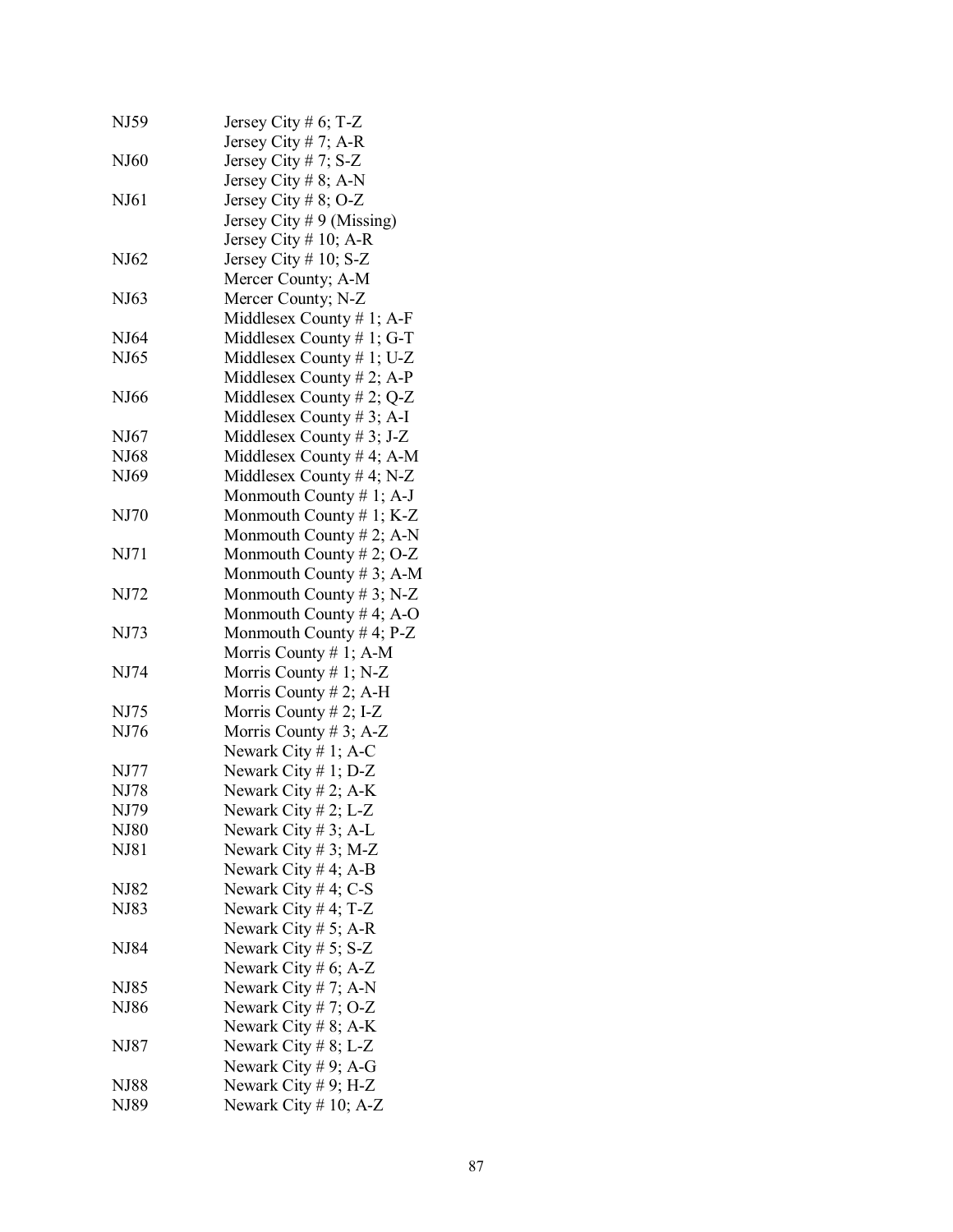| NJ90         | Newark City $# 11$ ; A-Z                    |
|--------------|---------------------------------------------|
| NJ91         | Newark City # 12; A-S                       |
| NJ92         | Newark City # 12; T-Z                       |
|              | Newark City $# 13$ ; A-L                    |
| NJ93         | Newark City # 13; M-Z                       |
|              | Newark City $# 14$ ; A-C                    |
| NJ94         | Newark City $# 14$ ; D-R                    |
| NJ95         | Newark City # 14; S-Z                       |
|              | Ocean County; A-R                           |
| NJ96         | Ocean County; S-Z                           |
|              | Orange City; A-O                            |
| NJ97         | Orange City; P-Z                            |
|              | Passaic City $# 1$ ; A-K                    |
| NJ98         | Passaic City # 1; L-Z                       |
|              | Passaic City # 2; A-D                       |
| NJ99         | Passaic City # 2; E-Z                       |
| NJ100        | Passaic County # 1; A-R                     |
| NJ101        | Passaic County # 1; S-Z                     |
|              | Passaic County # 2; A-M                     |
| NJ102        | Passaic County # 2; $N-Z$                   |
|              | Paterson City # 1; A-J                      |
| NJ103        | Paterson City # 1; K-Z                      |
|              | Paterson City # 2; A-D                      |
| NJ104        | Paterson City # 2; E-Z                      |
| NJ105        | Paterson City # 3; A-Z                      |
|              | Paterson City # 4; A-L                      |
| NJ106        | Paterson City # 4; M-Z                      |
|              | Paterson City # 5; A-K                      |
| NJ107        | Paterson City # 5; L-Z                      |
|              | Perth Amboy City; A-C                       |
| NJ108        | Perth Amboy City; D-M                       |
| NJ109        | Perth Amboy City; N-Z                       |
|              | Salem County # 1; A-B                       |
| NJ110        | Salem County # 1; C-Tony Sgro               |
| NJ111        | Salem County $# 1$ ; Randolph Shackelford-Z |
|              | Salem County $# 2$ ; A-Z                    |
| NJ112        | Somerset County # 1; $A-Z$                  |
| NJ113        | Somerset County # 2; A-Z                    |
|              | Sussex County; A-G                          |
| NJ114        | Sussex County; H-Z                          |
|              | Trenton City # 1; A-F                       |
| NJ115        | Trenton City # 1; G-Z                       |
|              | Trenton City # 2; A-C                       |
| NJ116        | Trenton City # 2; $D-Z$                     |
| NJ117        | Trenton City # 3; A-R                       |
| <b>NJ118</b> | Trenton City #3; S-Z                        |
|              | Trenton City # 4; A-M                       |
| NJ119        | Trenton City # 4; N-Z                       |
|              | Union County # 1; $A-K$                     |
| NJ120        | Union County $# 1$ ; L-Z                    |
|              | Union County # 2; A-E                       |
|              |                                             |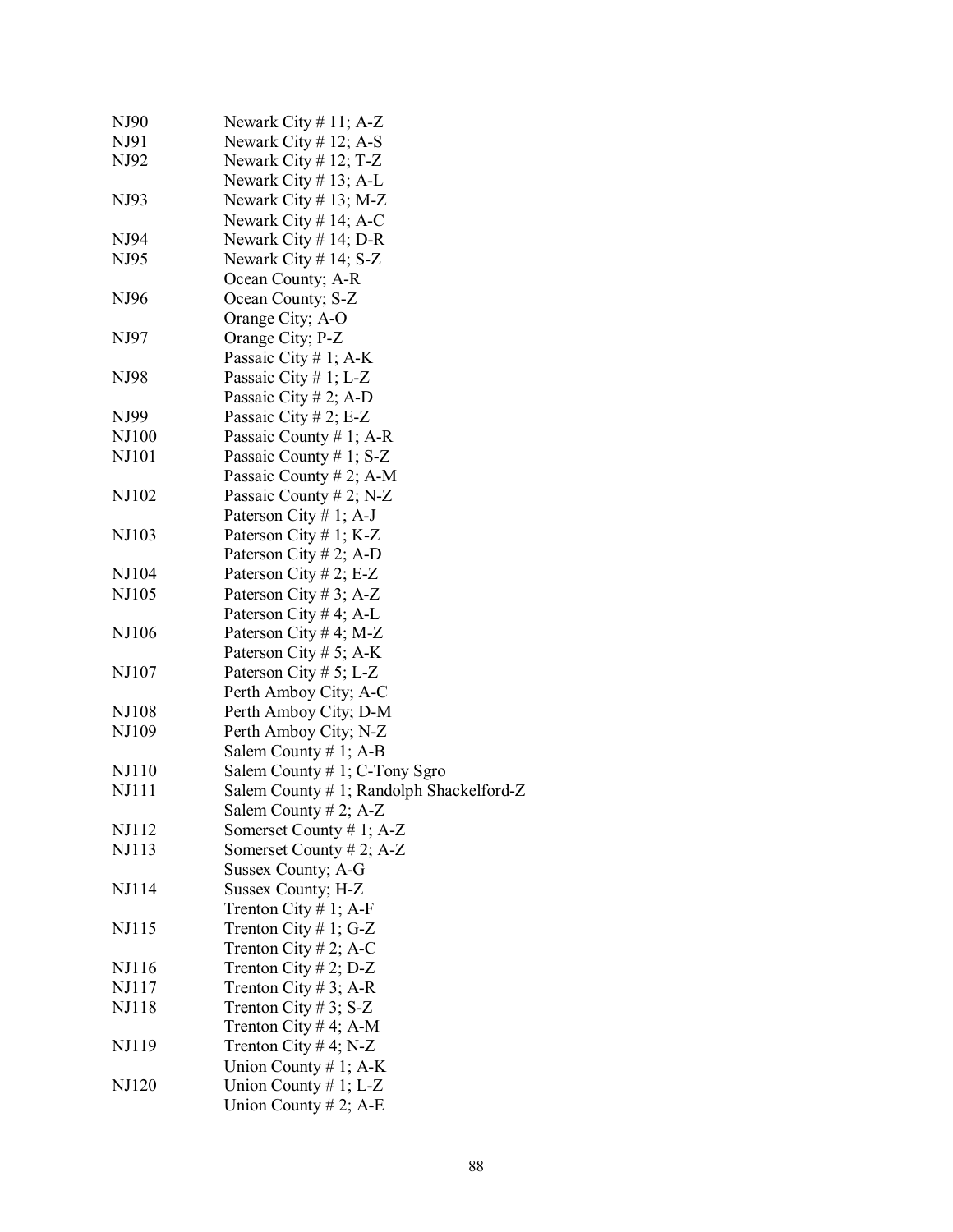| NJ121           | Union County # 2; $F-Z$              |
|-----------------|--------------------------------------|
| NJ122           | Union County $# 3$ ; A-Douglas Smyth |
| NJ123           | Union County # 3; Daniel Snowden-Z   |
|                 | Warren County # 1; $A-Z$             |
| NJ124           | Warren County # 2; A-Z               |
| NJ125           | West Hoboken City; A-L               |
| NJ126           | West Hoboken City; $M - Z$           |
|                 |                                      |
| NM <sub>1</sub> | <b>New Mexico</b>                    |
|                 | Bernalillo County; A-Z               |
| NM <sub>2</sub> | Chaves County; A-Z                   |
|                 | Colfax County; A-G                   |
| NM <sub>3</sub> | Colfax County; H-Z                   |
|                 | Curry County; A-S                    |
| NM4             | Curry County; T-Z                    |
|                 | De Baca County; A-Z                  |
|                 | Dona Ana County; A-Z                 |
|                 | Eddy County; A-Z                     |
| NM <sub>5</sub> | Grant County; A-N                    |
| NM <sub>6</sub> | Grant County; O-Z                    |
|                 | Guadalupe County; A-Z                |
|                 | Lea County; A-Z                      |
| NM7             | Lincoln County; A-Z                  |
|                 | Luna County; A-Z                     |
|                 | McKinley County; A-G                 |
| NM <sub>8</sub> | McKinley County; H-Z                 |
|                 | Mora County; A-Z                     |
| NM <sub>9</sub> | Otera County; A-Z                    |
|                 | Quay County; A-Z                     |
|                 | Rio Arriba County; A-L               |
| <b>NM10</b>     | Rio Arriba County; M-Z               |
|                 | Roosevelt County; A-Z                |
|                 | San Miguel County; A-M               |
| <b>NM11</b>     | San Miguel County; N-Z               |
|                 | San Juan County; A-Z                 |
|                 | Sandova County; A-Z                  |
|                 | Santa Fe County; A-R                 |
| NM12            | Santa Fe County; S-Z                 |
|                 | Sierra County; A-Z                   |
|                 | Socorro County; A-Z                  |
| NM13            | Taos County; A-Z                     |
|                 | Torrance County; A-Z                 |
|                 | Union County; A-G                    |
| <b>NM14</b>     | Union County; H-Z                    |
|                 | Valencia County; A-Z                 |
| NY <sub>1</sub> | <b>New York</b>                      |
|                 | Albany City # 1; A-Q                 |
| NY <sub>2</sub> | Albany City $# 1$ ; R-Z              |
|                 | Albany City # 2; A-M                 |
| NY3             | Albany City # 2; N-Z                 |
|                 |                                      |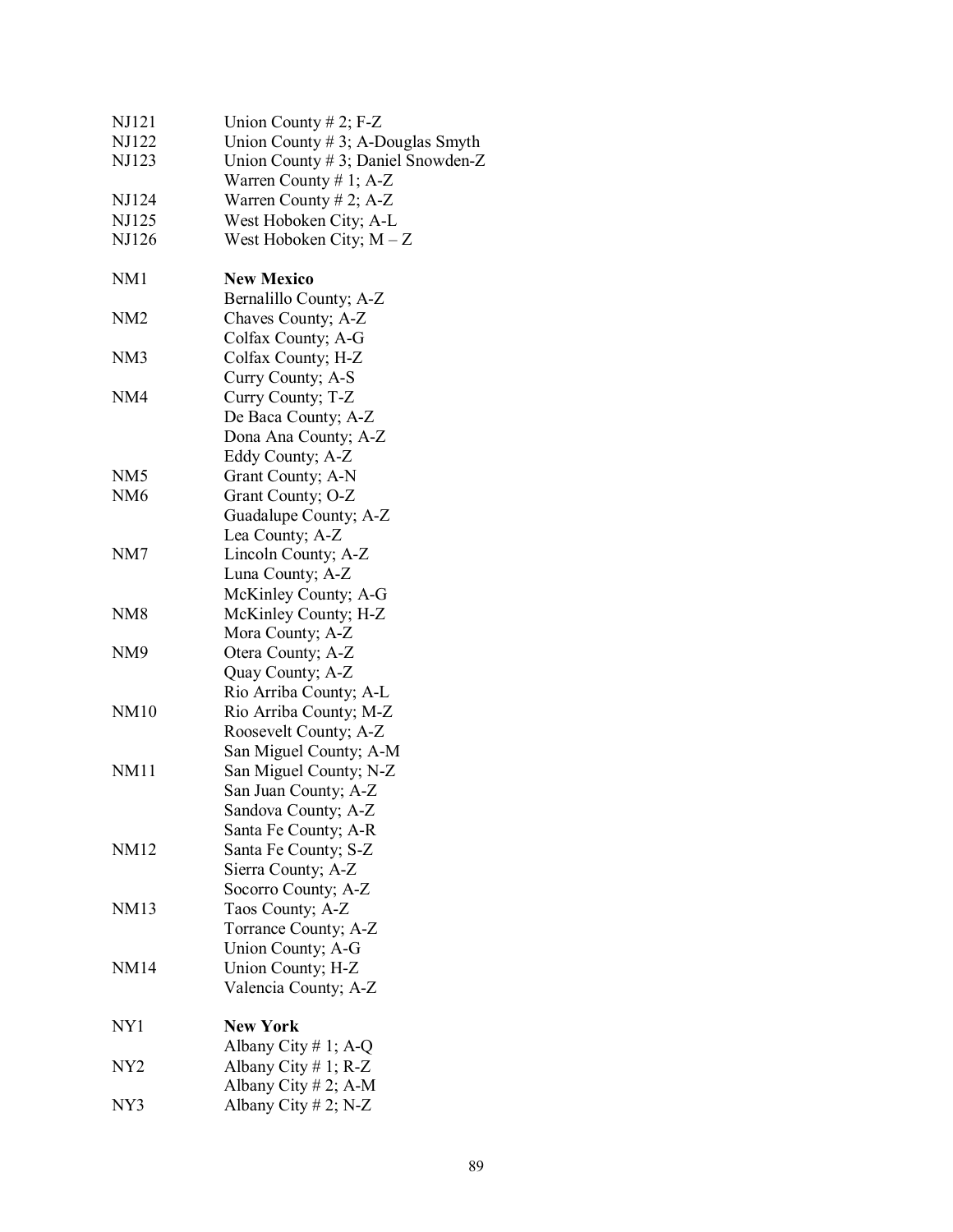|                  | Albany City # 3; A-Q                        |
|------------------|---------------------------------------------|
| NY4              | Albany City # 3; R-Z                        |
|                  | Albany City #4; A-M                         |
| NY <sub>5</sub>  | Albany City #4; N-Z                         |
|                  | Albany County # 1; A-M                      |
| NY <sub>6</sub>  | Albany County # 1; N-Z                      |
|                  | Albany County # 2; A-Q                      |
| NY7              | Albany County $# 2$ ; R-Z                   |
|                  | Albany County # 3; A-S                      |
| NY <sub>8</sub>  | Albany County # 3; T-Z                      |
|                  | Allegany County # 1; A-O                    |
| NY9              | Allegany County $# 1$ ; P-Z                 |
|                  | Allegany County # 2; A-Cyprian Komarzinski  |
| NY <sub>10</sub> | Allegany County # 2; Stanislaw Kominski-Z   |
|                  | Auburn City $# 1$ ; A-C                     |
| <b>NY11</b>      | Auburn City $# 1$ ; D-S                     |
| NY12             | Auburn City $# 1$ ; T-Z                     |
|                  | Binghamton City # 1; A-N                    |
| <b>NY13</b>      | Binghamton City #1; O-Z                     |
|                  | Binghamton City #2; A-H                     |
| <b>NY14</b>      | Binghamton City # 2; I-Z                    |
|                  | Broome County # 1; A-Ralph L. Clark         |
| NY15             | Broome County # 1; Ray E. Clark-R           |
| <b>NY16</b>      | Broome County # 1; $S-Z$                    |
|                  | Buffalo City $# 1$ ; A-J                    |
| NY17             | Buffalo City # 1; $K-Z$                     |
|                  | Buffalo City # 2; A-Lester Bull             |
| NY18             | Buffalo City # 2; James Bullock-R           |
| NY19             | Buffalo City # 2; $S-Z$                     |
|                  | Buffalo City # 3; A-D                       |
| <b>NY20</b>      | Buffalo City # 3; E-Fedel Moraliz           |
| NY21             | Buffalo City #3; Frank Moran-Z              |
| <b>NY22</b>      | Buffalo City #4; A-Charles A. Shaw          |
| NY23             | Buffalo City #4; Anton Shebesta-Z           |
|                  | Buffalo City # 5; A-R                       |
| <b>NY24</b>      | Buffalo City # 5; $S-Z$                     |
|                  | Buffalo City $# 6$ ; A-Robert F. Kreinheder |
| NY25             | Buffalo City # 6; Albert Kreis-Z            |
|                  | Buffalo City # 7; A-D                       |
| NY26             | Buffalo City # 7; E-George A. Sommer        |
| NY <sub>27</sub> | Buffalo City # 7; Stephen E. Sommerfeld-Z   |
|                  | Buffalo City # 8; A-R                       |
| NY28             | Buffalo City # 8; $S-Z$                     |
|                  | Buffalo City $# 9$ ; A-Leonard Gentsch      |
| NY29             | Buffalo City # 9; Albert George-Z           |
|                  | Buffalo City $# 10$ ; A-R                   |
| <b>NY30</b>      | Buffalo City $\#$ 10; S-Z                   |
|                  | Buffalo City $# 11$ ; A-B                   |
| NY31             | Buffalo City $# 11$ ; C-H (I-Z missing)     |
| NY32             | Buffalo City $# 12$ ; C-M (A-B missing)     |
| NY33             | Buffalo City # 12; N-Z                      |
|                  |                                             |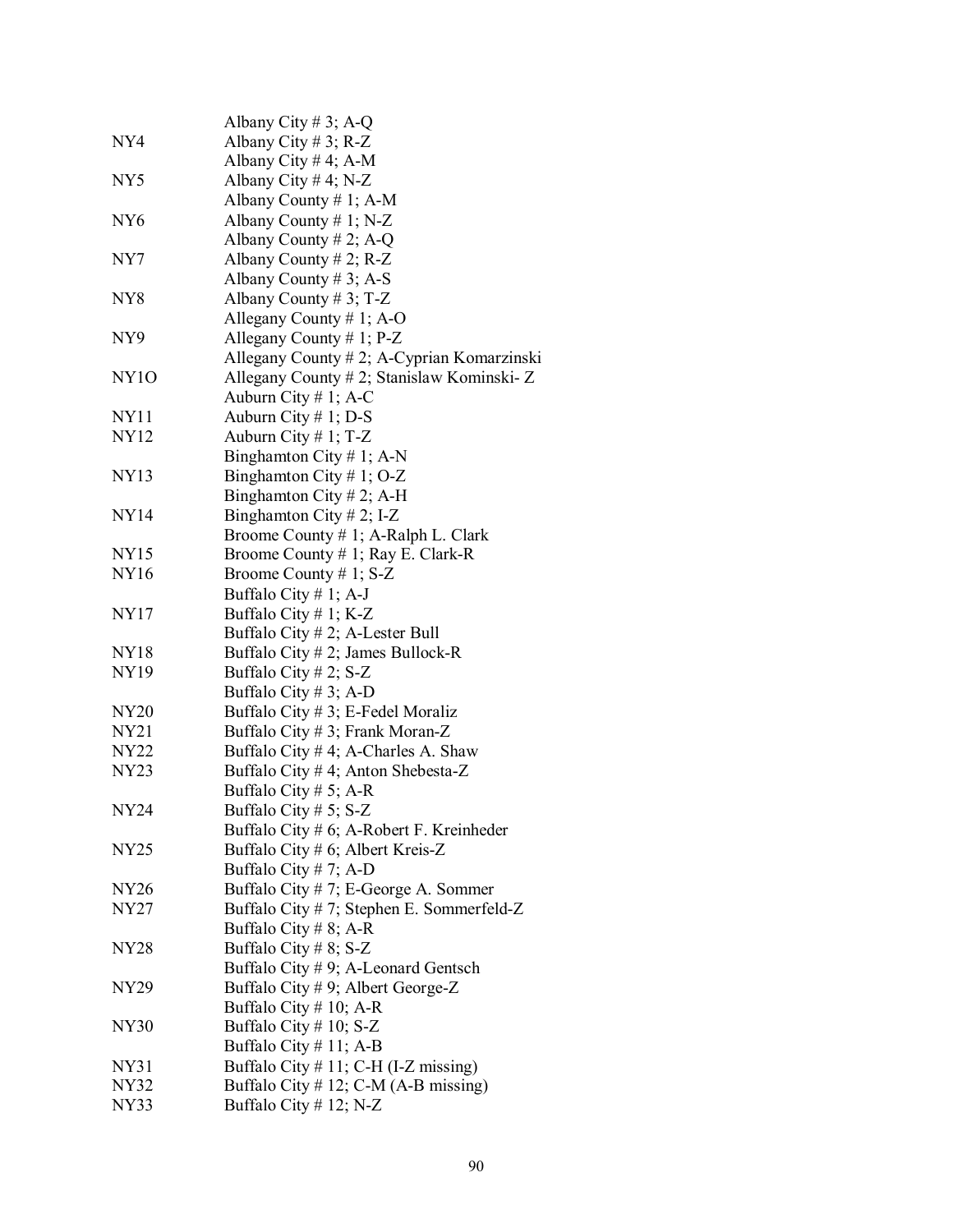|             | Buffalo City #13; A-G                  |
|-------------|----------------------------------------|
| <b>NY34</b> | Buffalo City $# 13$ ; H-S              |
| NY35        | Buffalo City $# 13$ ; T-Z              |
|             | Buffalo City $# 14$ ; A-F              |
| NY36        | Buffalo City $# 14$ ; G-P              |
| NY37        | Buffalo City # 14; $Q-Z$               |
|             | Buffalo City $# 15$ ; A-E              |
| NY38        | Buffalo City # 15; F-S                 |
| NY39        | Buffalo City $# 15$ ; T-Z              |
|             | Buffalo City # 16; A-Edward G. Lamy    |
| <b>NY40</b> | Buffalo City # 16; Sidney F. Lanctot-Z |
|             | Cattaraugus County # 1; A-F            |
| NY41        | Cattaraugus County # 1; G-Z            |
|             | Cattaraugus County # 2; A-F            |
| NY42        | Cattaraugus County # 2; G-Z            |
|             | Cattaraugus County # 3; A-L            |
| NY43        | Cattaraugus County #3; M-Z             |
|             | Cayuga County # 1; A-Q                 |
| NY44        | Cayuga County # 1; $R-Z$               |
|             | Chautauqua County # 1; A-O             |
| NY45        | Chautauqua County # 1; $P-Z$           |
|             | Chautauqua County # 2; A-Q             |
| NY46        | Chautauqua County # 2; $R-Z$           |
|             | Chautauqua County # 3; A-Z             |
| NY47        | Chemung County # 1; $A-Z$              |
|             | Chenango County # 1; A-D               |
| NY48        | Chenango County # 1; E-Z               |
|             | Clinton County # 1; A-Willis Clark     |
| NY49        | Clinton County # 1; Edwin Clay-Z       |
|             | Clinton County # 2; A-K                |
| <b>NY50</b> | Clinton County # 2; L-Z                |
|             | Columbia County # 1; A-K               |
| <b>NY51</b> | Columbia County #1; L-Z                |
|             | Cortland County $# 1$ ; A-D            |
| NY52        | Cortland County $# 1$ ; E-Z            |
| <b>NY53</b> | Delaware County # 1; A-Z               |
|             | Delaware County # 2; A-F               |
| NY54        | Delaware County # 2; G-Z               |
|             | Dutchess County # 1; A-L               |
| <b>NY55</b> | Dutchess County # 1; M-Z               |
|             | Dutchess County # 2; A-Horace Meader   |
| <b>NY56</b> | Dutchess County # 2; James Meara-Z     |
|             | Elmira City # 1; A-Clayton Grannis     |
| <b>NY57</b> | Elmira City $# 1$ ; Arthur Grant-T     |
| NY58        | Elmira City # 1; U-Z                   |
|             | Erie County # 1; A-F                   |
| NY59        | Erie County # 1; G-Gerald Recktenwalt  |
| NY60        | Erie County # 1; Benjamin Redden-Z     |
|             | Erie County $# 2$ ; A-William Herman   |
| NY61        | Erie County $# 2$ ; John Herrsher-R    |
| NY62        | Erie County # 3; Kr-Z                  |
|             |                                        |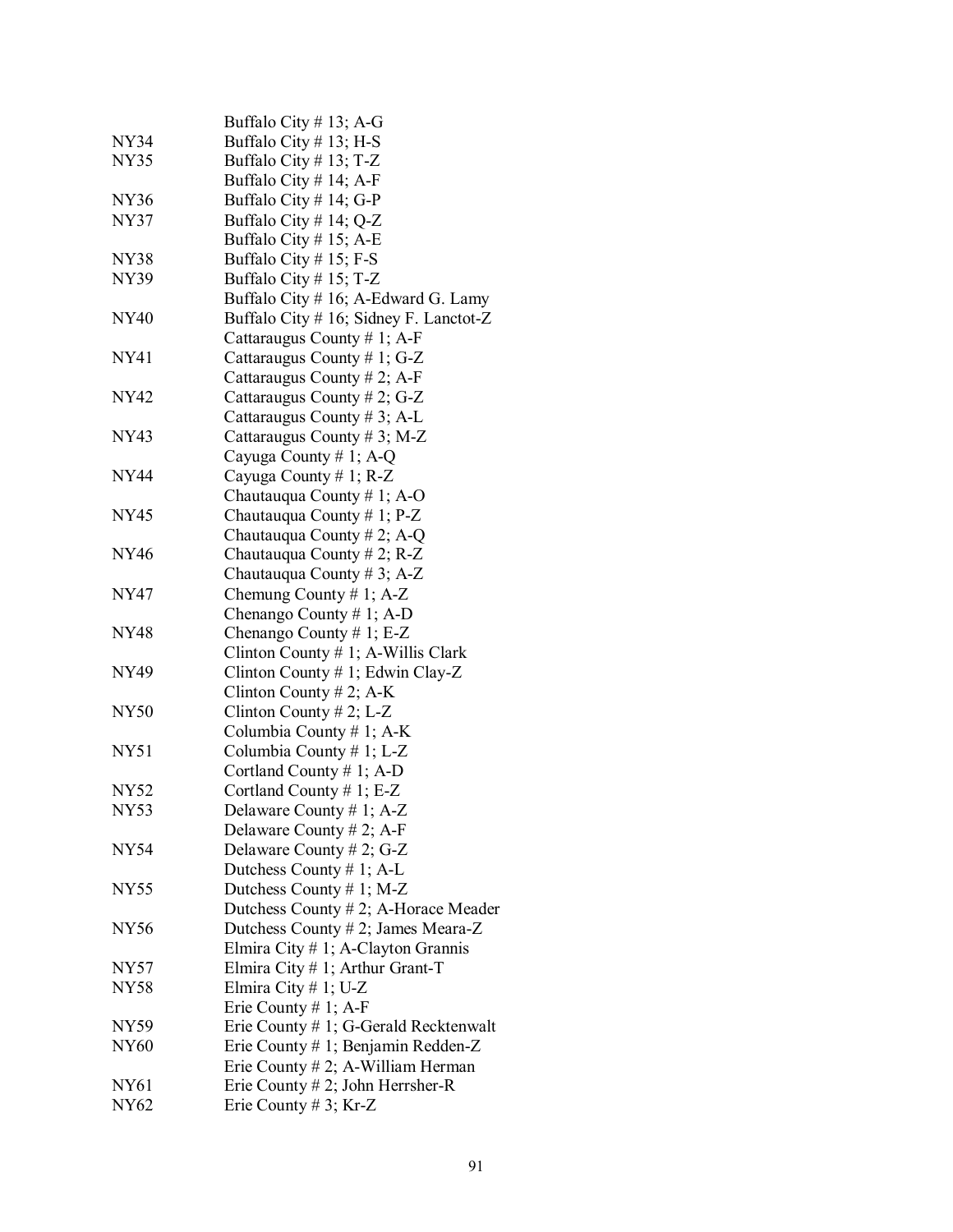| <b>NY63</b> | Erie County # 4; A-Rudolph Martins                         |
|-------------|------------------------------------------------------------|
| <b>NY64</b> | Erie County # 4; Albert Martzolf-Z                         |
|             | Essex County # 1; A-F                                      |
| NY65        | Essex County #1; G-Z                                       |
|             | Franklin County # 1; $A-B$                                 |
| <b>NY66</b> | Franklin County # 1; $C-Z$                                 |
|             | Franklin County # 2; A-D                                   |
| NY67        | Franklin County # 2; E-Z                                   |
|             | Fulton County # 1; A-L                                     |
| <b>NY68</b> | Fulton County # 1; M-Z                                     |
|             | Fulton County # 2; A-R                                     |
| NY69        | Fulton County # 2; $S-Z$                                   |
|             | Genesee County # 1; A-M                                    |
| <b>NY70</b> | Genesee County # 1; $N-Z$                                  |
|             | Greene County $# 1$ ; A-L                                  |
| NY71        | Greene County $# 1$ ; M-Z                                  |
|             | Hamilton County # 1; $A-Z$                                 |
|             | Herkimer County # 1; A-F                                   |
| NY72        | Herkimer County # 1; G-Z                                   |
| NY73        | Herkimer County # 2; A-O                                   |
| <b>NY74</b> | Herkimer County # 2; $P-Z$                                 |
|             | Jamestown City # 1; A-G                                    |
| <b>NY75</b> | Jamestown City # 1; H-Z                                    |
| <b>NY76</b> | Jefferson County # 1; A-Q                                  |
| <b>NY77</b> | Jefferson County # 1; $R-Z$                                |
|             | Jefferson County # 2; A-R                                  |
| <b>NY78</b> | Jefferson County # 2; $S-Z$                                |
|             | Jefferson County # 3; A-R                                  |
| NY79        | Jefferson County # 3; $S-Z$                                |
|             | Lewis County # 1; $A-Z$                                    |
| <b>NY80</b> | Livingston County # 1; A-R                                 |
| <b>NY81</b> | Livingston County # 1; $S-Z$                               |
|             | Madison County # 1; A-L                                    |
| <b>NY82</b> | Madison County # 1; M-Z                                    |
|             | Monroe County # 1; $A-K$                                   |
| <b>NY83</b> | Monroe County # 1; $L-Z$                                   |
|             | Monroe County # 2; A-Q                                     |
| NY84        | Monroe County # 2; $R-Z$                                   |
|             | Monroe County # 3; A-William Sippie                        |
| NY85        | Monroe County # 3; George Skinner-Z                        |
|             | Montgomery County # 1; $A-Z$                               |
| <b>NY86</b> | Mount Vernon City # 1; A-P                                 |
| NY87        | Mount Vernon City # 1; Q-Z                                 |
|             | Nassau County # 1; $A-K$                                   |
| <b>NY88</b> | Nassau County # 1; $L-Z$                                   |
|             | Nassau County # 2; A-F                                     |
| NY89        | Nassau County # 2; $G-Z$                                   |
|             | Nassau County # 3; A-Vernon Comins                         |
| NY90        | Nassau County # 3; Alfred D. Conant-S (T-Z on Roll NY152)  |
| NY91        | Nassau County #4; M-Z (A-L on Roll NY152, S-Z disarranged) |
|             | New Rochelle City # 1; A-G                                 |
|             |                                                            |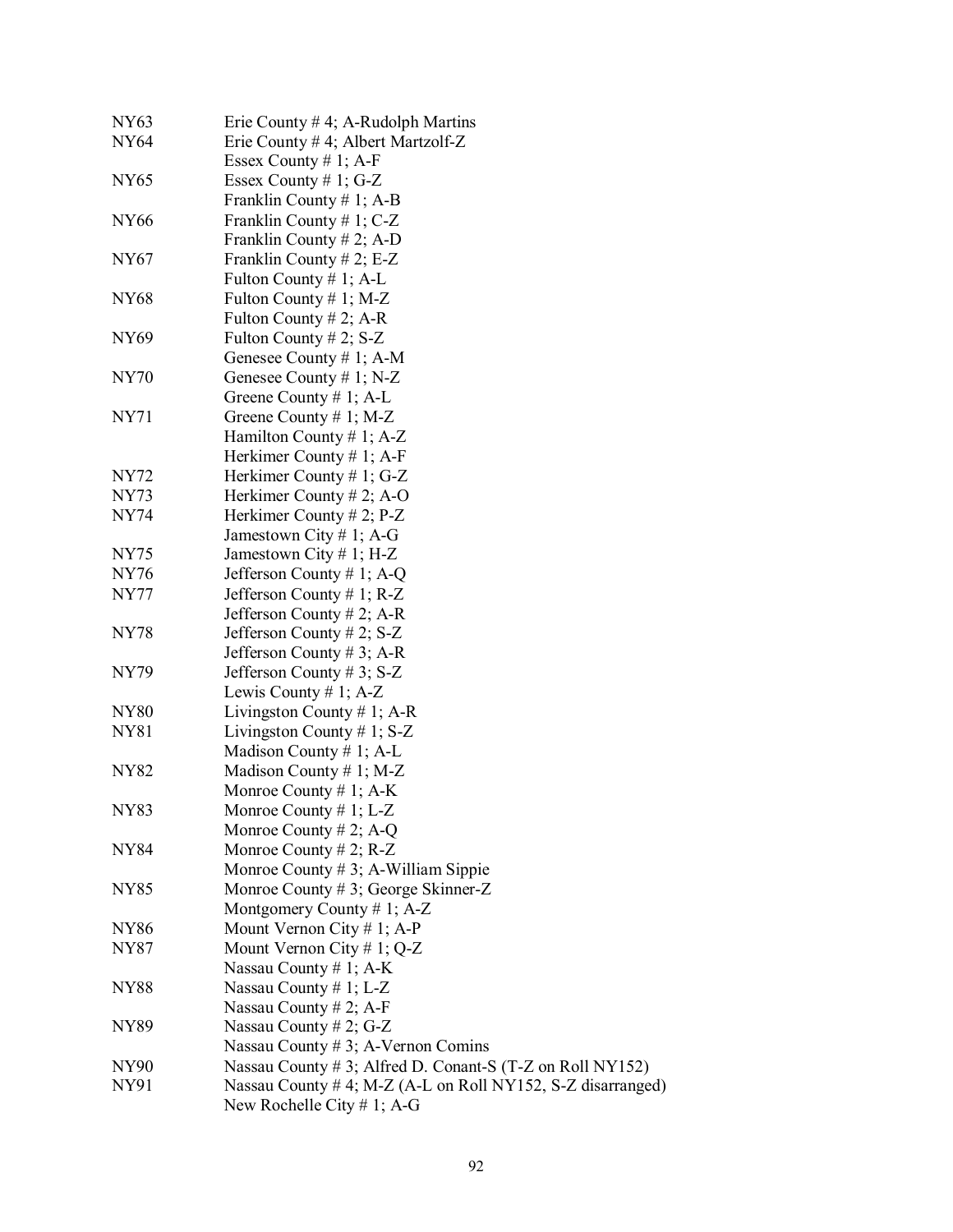| NY92         | New Rochelle City $# 1$ ; H-Z                                   |
|--------------|-----------------------------------------------------------------|
| NY93         | New York City # 1; A-T                                          |
| NY94         | New York City # 1; U-Z                                          |
|              | New York City # 2; A-Dominick Marcucei                          |
| <b>NY95</b>  | New York City # 2; Giuseppe Massachio-Z                         |
|              | New York City #3; A-G                                           |
| NY96         | New York City # 3; H-Z                                          |
|              | New York City #4; A-B                                           |
| NY97         | New York City #4; C-R                                           |
| NY98         | New York City #4; $S-Z$                                         |
|              | New York City $# 5$ ; A-Julius I. Gores                         |
| NY99         | New York City # 5; Fred Gossage-Murrary Solomon                 |
| <b>NY100</b> | New York City # 5; Jacob Specter-Z                              |
|              | New York City # 6; A-O                                          |
| <b>NY101</b> | New York City # 6; $P-Z$                                        |
|              | New York City # 7; A-N                                          |
| <b>NY102</b> | New York City # 7; $O-Z$                                        |
|              | New York City #8; A-J                                           |
| NY103        | New York City # 8; K-Z                                          |
|              | New York City #9; A-B                                           |
| NY104        | New York City $# 9$ ; C-Desiderio Sisto                         |
| <b>NY105</b> | New York City #9; William Sittig-Z                              |
|              | New York City $# 10$ ; A-K                                      |
| <b>NY106</b> | New York City # 10; L-Z                                         |
|              | New York City $\#$ 11; A-E                                      |
| NY107        | New York City $\#$ 11; F-V                                      |
| <b>NY108</b> | New York City # 11; W-Z                                         |
|              | New York City # 12; A-R                                         |
| NY109        | New York City $# 12$ ; S-Z                                      |
|              | New York City $# 13$ ; A-H (H is disarranged)                   |
| NY110        | New York City $# 13$ ; I-V                                      |
| <b>NY111</b> | New York City # 13; W-Z                                         |
|              | New York City # 14; A-Jacob Minder                              |
| NY112        | New York City # 14; Harry Minners-Z                             |
|              | New York City $# 15$ ; A-F                                      |
| NY113        | New York City $# 15$ ; G-Z (Some cards between S and Z missing) |
| NY114        | New York City $# 16$ ; A-Thomas J. Hickey                       |
| NY115        | New York City # 16; Philip Higgins-Z                            |
|              | New York City # 17; A-Luigi Galigani                            |
| NY116        | New York City # 17; Romualdo Galione-Z                          |
|              | New York City # 18; A-D                                         |
| NY117        | New York City # 18; E-S                                         |
| <b>NY118</b> | New York City $\#$ 18; T-Z                                      |
|              | New York City # 19; A-Q                                         |
| NY119        | New York City # 19; $R-Z$                                       |
|              | New York City # 20; A-J                                         |
| NY120        | New York City # 20; K-Z (Some cards filmed twice.)              |
|              | New York City # 21; A-Rhomas Brennock                           |
| NY121        | New York City # 21; Joseph Bresha-P                             |
| NY122        | New York City # 21; Q-Z                                         |
|              | New York City # 22; A-Mario Muni (Includes cards from Board 23) |
|              |                                                                 |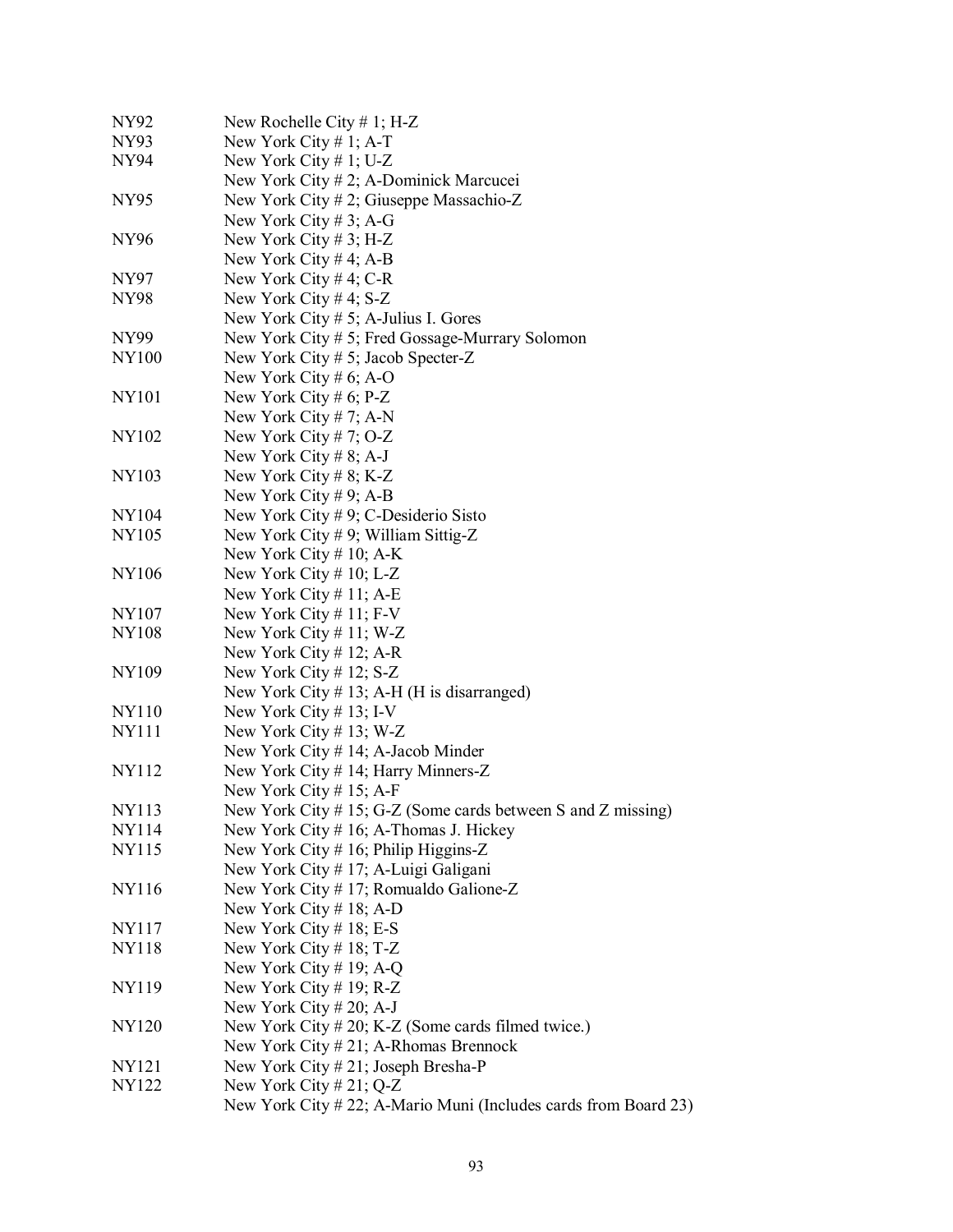| NY123        | New York City $# 22$ ; Florentini Munir-Z                            |
|--------------|----------------------------------------------------------------------|
|              | New York City # 23; A-F (See Board 22 for interfiled Board 23 cards) |
| NY124        | New York City # 23; G-Z                                              |
| NY125        | New York City # 24; A-O                                              |
| NY126        | New York City # 24; $P-Z$                                            |
|              | New York City # 25; A-I                                              |
| NY127        | New York City $\# 25$ ; J-Z                                          |
|              | New York City # 26; A-C                                              |
| <b>NY128</b> | New York City # 26; D-Z                                              |
|              | New York City # 27; A-B                                              |
| NY129        | New York City # 27; C-O (Some M's disarranged.)                      |
| NY130        | New York City# 27; P-Z                                               |
|              | New York City # 28; A-D                                              |
| NY131        | New York City # 28; E-N                                              |
| NY132        | New York City # 28; O-Z                                              |
|              | New York City # 29; A-F                                              |
| NY133        | New York City # 29; G-S                                              |
| NY134        | New York City # 29; T-Z                                              |
|              | New York City # 30; A-O                                              |
| NY135        | New York City # 30; $P-Z$                                            |
|              | New York City # 31; A-M                                              |
| NY136        | New York City # 31; N-Z                                              |
|              | New York City # 32; A-L                                              |
| NY137        | New York City # 32; M-Z                                              |
|              | New York City # 33; A-K                                              |
| <b>NY138</b> | New York City # 33; L-Z                                              |
|              | New York City # 34; A-L                                              |
| NY139        | New York City # 34; M-Z                                              |
|              | New York City # 35; A-K                                              |
| <b>NY140</b> | New York City # 35; L -Z                                             |
|              | New York City # 36; A-F                                              |
| NY141        | New York City # 36; G-Z                                              |
| <b>NY142</b> | New York City $#37$ ; A-Stanislaw Milwicz                            |
| NY143        | New York City #37; Natale Minella-Z                                  |
|              | New York City # 37; A-E                                              |
| <b>NY144</b> | New York City # 38; F-Z                                              |
|              | New York City # 39; A-B                                              |
| NY145        | New York City # 39; $C-Z$                                            |
| NY146        | New York City #40; A-M                                               |
| NY147        | New York City # 40; N-Z                                              |
|              | New York City #41; A-G                                               |
| <b>NY148</b> | New York City $#41$ ; H-Z                                            |
|              | New York City #42; A                                                 |
| NY149        | New York City #42; B-N                                               |
| <b>NY150</b> | New York City #42; O-Z                                               |
|              | New York City #43; A-G                                               |
| NY151        | New York City #43; H-Z                                               |
| NY152        | Nassau County # 3; T-Z (For A-S, See Rolls NY89 & NY90)              |
|              | Nassau County # 4; A-L (For M-Z, See Roll NY91.)                     |
| NY153        | New York City #44; A-U                                               |
| NY154        | New York City #45; V-Z                                               |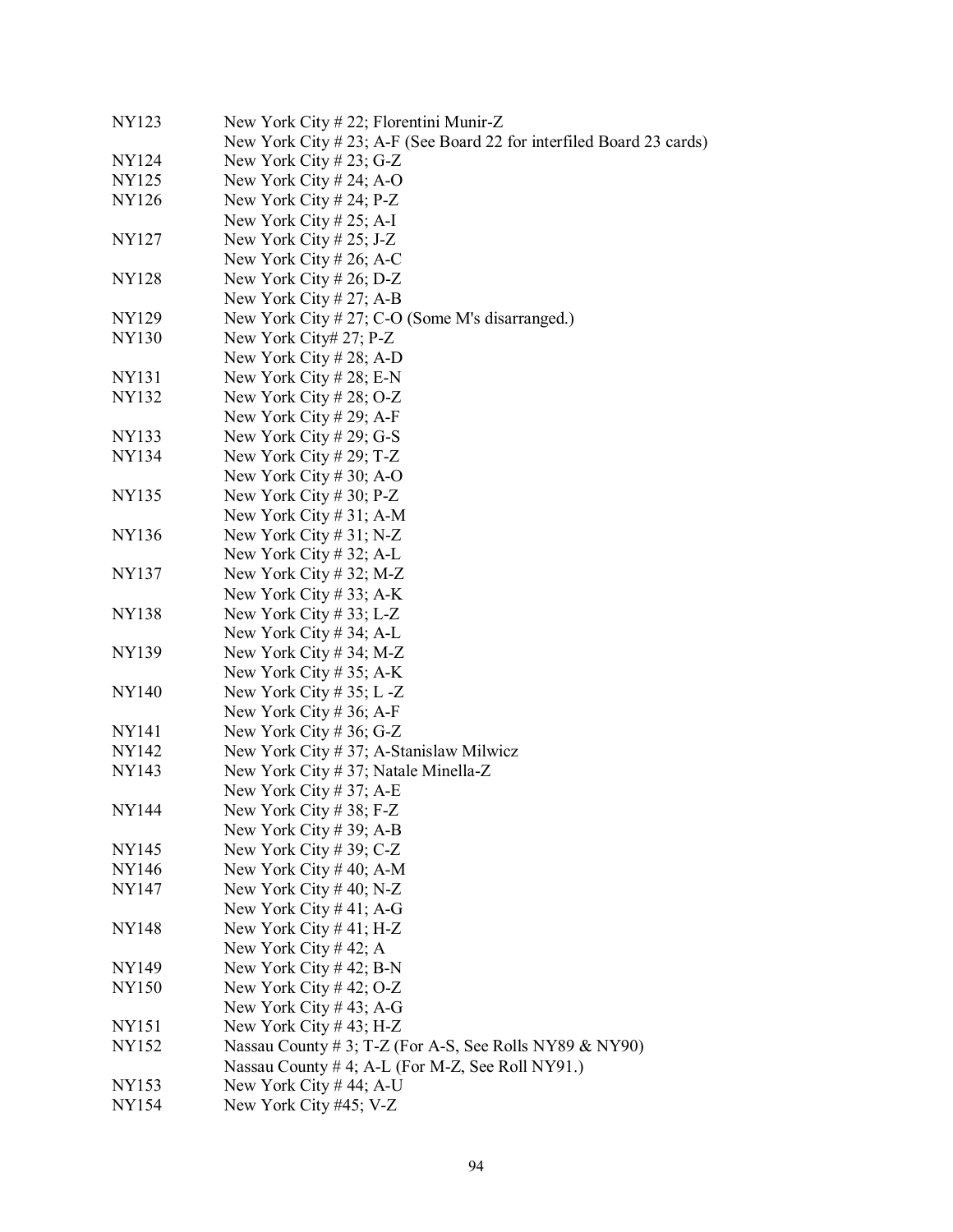|              | New York City # 45; A-N                                         |
|--------------|-----------------------------------------------------------------|
| NY155        | New York City #45; O-Z                                          |
|              | New York City # 46; A-K                                         |
| <b>NY156</b> | New York City #46; L-Z                                          |
|              | New York City #47; A-G                                          |
| <b>NY157</b> | New York City #47; H-Z                                          |
|              | New York City $#48$ ; A-Andrew Copriylione                      |
| <b>NY158</b> | New York City #48; John Corben-Z                                |
| NY159        | New York City #49; A-Q                                          |
| <b>NY160</b> | New York City #49; R-Z                                          |
|              | New York City $# 50$ ; A-L                                      |
| 1            | New York City # 50; M-Z                                         |
|              | New York City # 51; A-Antonio Feruci                            |
| NY162        | New York City # 51; Bragio Fescino-Z                            |
|              | New York City # 52; A-B                                         |
| NY163        | New York City # 52; $C-Z$                                       |
| NY164        | New York City $# 53$ ; A-S (Some P's interfiled with S's)       |
| NY165        | New York City $# 53$ ; T-Z                                      |
|              | New York City # 54; A-V                                         |
| <b>NY166</b> | New York City # 54; W-Z                                         |
|              | New York City # 55; A-R                                         |
| <b>NY167</b> | New York City # 55; $S-Z$                                       |
|              | New York City # 56; A-K                                         |
| <b>NY168</b> | New York City # 56; L-Z                                         |
|              | New York City # 57; A-Samuel Braunstein                         |
| NY169        | New York City # 57; John Bregia-Q                               |
| <b>NY170</b> | New York City # 57; R-Z                                         |
|              | New York City $# 58$ ; A-H                                      |
| NY171        | New York City $# 58$ ; I-Z                                      |
| NY172        | New York City # 59; A-Robert Chute                              |
|              | New York City # 59; Anthony Cianci-T<br>New York City # 59; U-Z |
| NY173        |                                                                 |
| <b>NY174</b> | New York City # 60; A-Harry Miller                              |
|              | New York City $# 60$ ; Herman Miller-Z                          |
| <b>NY175</b> | New York City # $61$ ; A-F<br>New York City # 61; G-V           |
| NY176        | New York City # 61; W-Z                                         |
|              | New York City # 62; A-S                                         |
| NY177        | New York City # 62; T-Z                                         |
|              | New York City $\#$ 63; A-S                                      |
| NY178        | New York City $\#$ 63; T-Z                                      |
|              | New York City # $64$ ; A-R                                      |
| NY179        | New York City # $64$ ; S-Z                                      |
|              | New York City # 65; A-Henry King                                |
| NY180        | New York City # 65; Herbert King-Z                              |
|              | New York City # 66; A-Richard Blendermann                       |
| NY181        | New York City # 66; William Blessing-Z                          |
| <b>NY182</b> | New York City # 67; A-Q                                         |
| NY183        | New York City # 67; R-Z                                         |
|              | New York City # 68; A-Q                                         |
| <b>NY184</b> | New York City # $68$ ; R-Z                                      |
|              |                                                                 |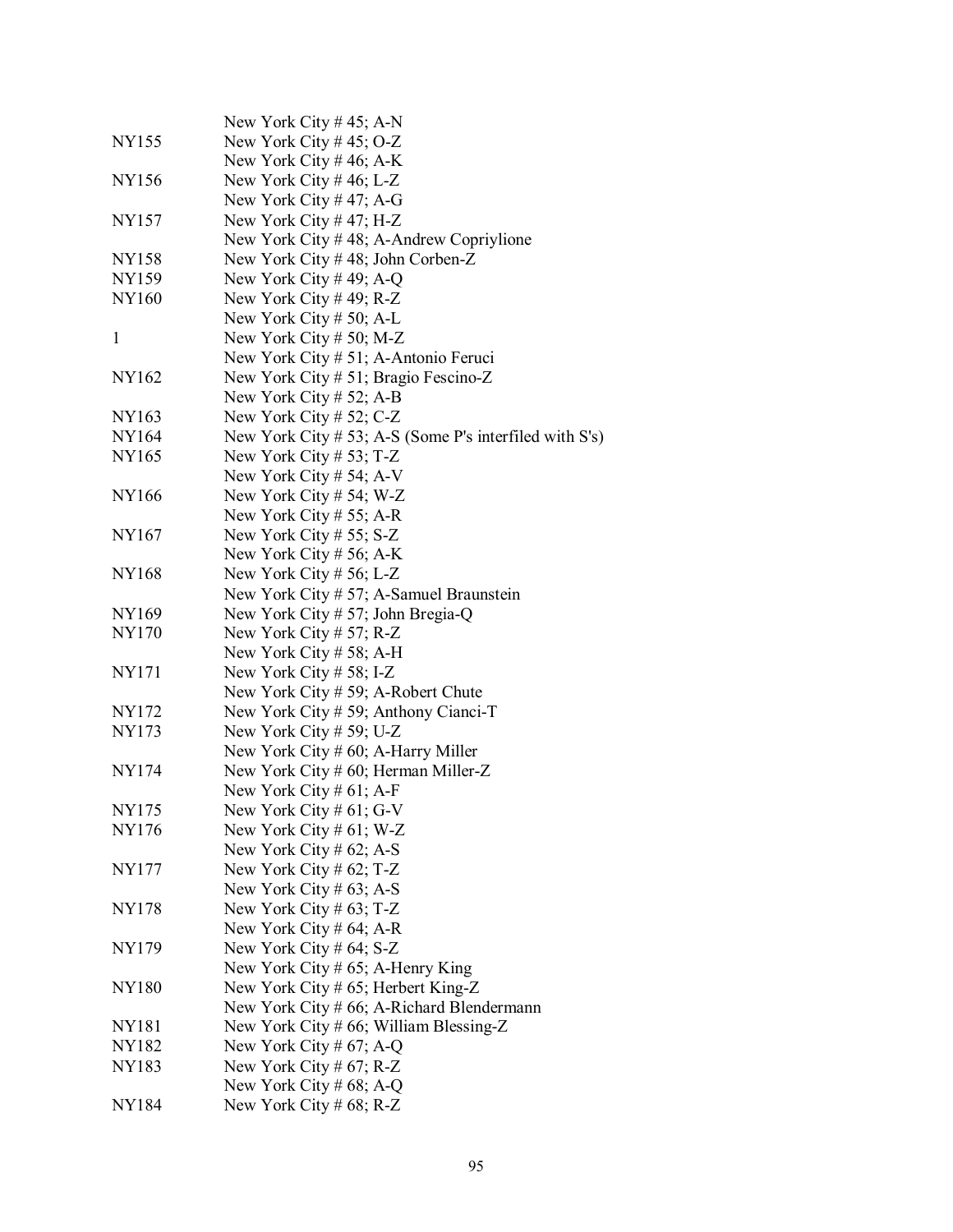| NY185        | New York City # 69; A-M<br>New York City # $69$ ; N-Z          |
|--------------|----------------------------------------------------------------|
|              | New York City #70; A-Q                                         |
| <b>NY186</b> |                                                                |
|              | New York City # 70; $R-Z$                                      |
| NY187        | New York City # 71; A-R<br>New York City # 71; $S-Z$           |
|              | New York City # 72; A-Q                                        |
| <b>NY188</b> |                                                                |
|              | New York City # 72; $R-Z$                                      |
| <b>NY189</b> | New York City $# 73$ ; A-J                                     |
|              | New York City # 73; K-Z<br>New York City # 74; A-D             |
| <b>NY190</b> | New York City #74; E-Z                                         |
|              | New York City # 75; A-Max Garber                               |
|              |                                                                |
| NY191        | New York City # 75; Samuel Garber-Z<br>New York City # 76; A-G |
| NY192        |                                                                |
| NY193        | New York City # 76; H-Z                                        |
|              | New York City #77; A-Z                                         |
| NY194        | New York City #78; A-William Stanford                          |
| NY195        | New York City #78; Harry Stanley-Z                             |
| <b>NY196</b> | New York City # 79; A-R                                        |
|              | New York City #79; S-Z<br>New York City #80; A-O               |
| NY197        |                                                                |
|              | New York City $\# 80$ ; P-Z                                    |
| <b>NY198</b> | New York City # 81; A-K<br>New York City # 81; L-Z             |
|              | New York City # 82; A-Chas. Girard                             |
| NY199        | New York City # 82; George Girard-Z                            |
|              | New York City #83; A-B                                         |
| NY200        | New York City # 83; C-Lonnie Shellman                          |
| NY201        | New York City # 83; Joseph Shenbaum-Z                          |
|              | New York City # 84; A-O                                        |
| NY202        | New York City # 84; P-Z                                        |
|              | New York City # 85; A-Jacob Litwin                             |
| <b>NY203</b> | New York City # 85; Sam Livett-Z                               |
|              | New York City # 86; A-H                                        |
| <b>NY204</b> | New York City #86; I-Z                                         |
|              | New York City # 87; A-C                                        |
| NY205        | New York City $# 87$ ; D-Morris Snyder                         |
| <b>NY206</b> | New York City # 87; Herman Soalt-Z                             |
|              | New York City # 88; A-P                                        |
| NY207        | New York City #88; Q-Z                                         |
|              | New York City # 89; A-John J. Fitzsimmons                      |
| NY208        | New York City # 89; Chas G. Flaherty-R                         |
| NY209        | New York City # 89; $R-Z$                                      |
|              | New York City # 90; A-F                                        |
| NY210        | New York City # 90; G-Z                                        |
| NY211        | New York City #91; A-G                                         |
| NY212        | New York City $# 91$ ; H-Manuel Rios                           |
| NY213        | New York City #91; Edwardo S. Ripolli-Z                        |
|              | New York City #92; A-G                                         |
| NY214        | New York City # 92; H-Z                                        |
|              |                                                                |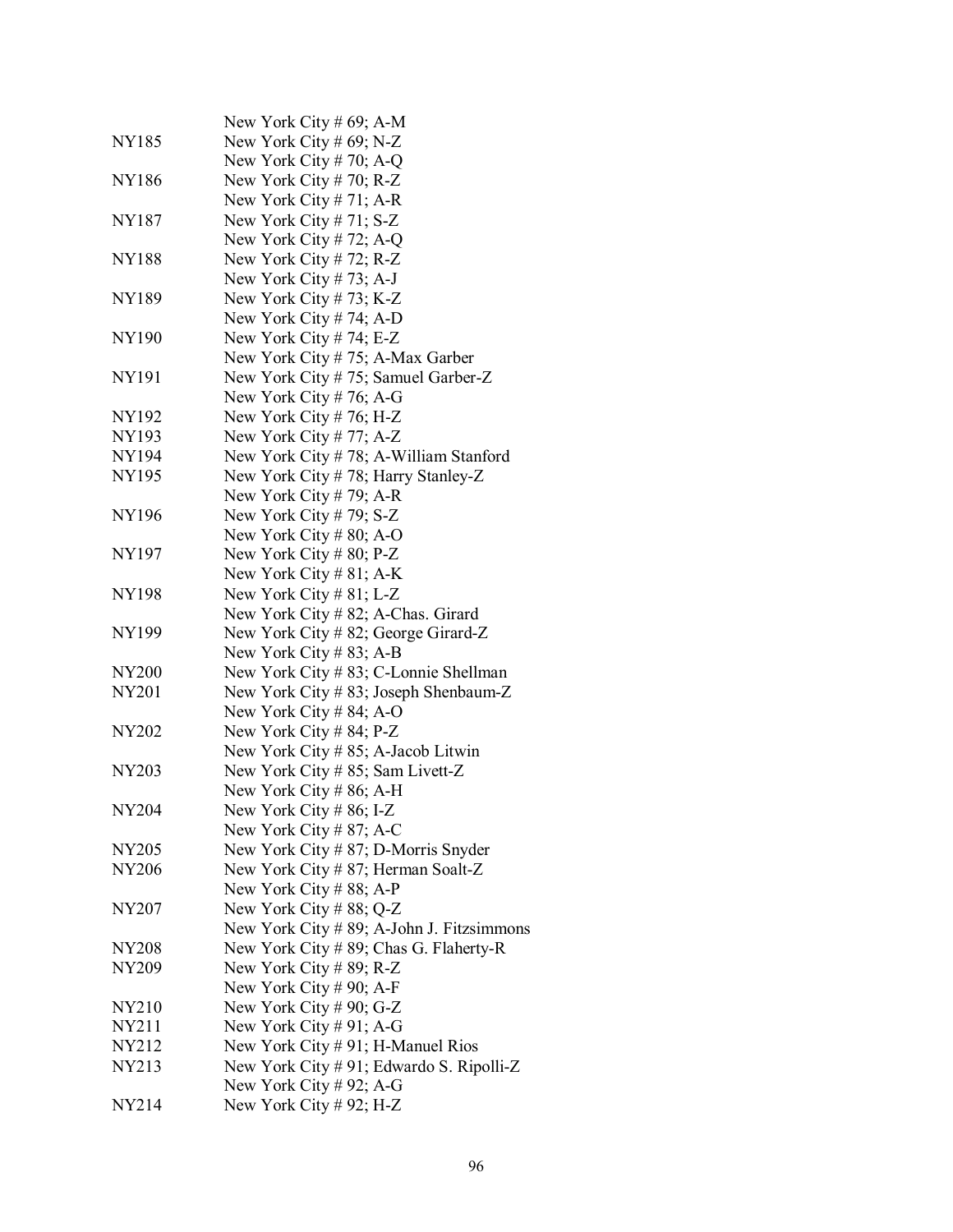|              | New York City #93; A-C                             |
|--------------|----------------------------------------------------|
| NY215        | New York City #93; D-S                             |
| NY216        | New York City # 93; T-Z                            |
|              | New York City # 94; A-L                            |
| NY217        | New York City #94; M-Z                             |
|              | New York City # 95; A-C                            |
| <b>NY218</b> | New York City # 95; D-Z                            |
|              | New York City $# 96$ ; A-Jerry Bleeker             |
| NY219        | New York City #96; Mendel Bleiberg-Martin Rockford |
| <b>NY220</b> | New York City # 96; Irving Rodbart-Z               |
|              | New York City #97; A-L                             |
| NY221        | New York City # 97; M-Z                            |
|              | New York City # 98; A-K                            |
| NY222        | New York City #98; L-Z                             |
|              | New York City # 99; A-Sam Hauser                   |
| NY223        | New York City #99; James Havay-Z                   |
|              | New York City $\#$ 100; A-C                        |
| NY224        | New York City $\#$ 100; D-R                        |
| NY225        | New York City $\#$ 100; S-Z                        |
|              | New York City # 101; A-Dennis McGuire              |
| NY226        | New York City #101; Edward McGuire -Z              |
|              | New York, New York City # 102; A-J                 |
| NY227        | New York City # $102$ ; K-Z                        |
|              | New York City $\#$ 103; A-C                        |
| NY228        | New York City $\#$ 103; D-T                        |
| NY229        | New York City # $103$ ; U-Z                        |
|              | New York City # 104; A-Max Rosenbluth              |
| <b>NY230</b> | New York City # 104; Abraham Rosenfield-Z          |
|              | New York City $\#$ 105; A-Jos. Haynes              |
| NY231        | New York City # 105; Walter Hays-Z                 |
|              | New York City # 106; A                             |
| NY232        | New York City # 106; B-Q                           |
| NY233        | New York City # $106$ ; R-Z                        |
|              | New York City # 107; A-Wolf Levin                  |
| <b>NY234</b> | New York City #107; Israel Levinsky-Z              |
|              | New York City # 108; A-E                           |
| NY235        | New York City $# 108$ ; F-T                        |
| <b>NY236</b> | New York City # 108; U-Z                           |
|              | New York City # 109; A-O                           |
| NY237        | New York City # 109; P-Z                           |
|              | New York City $\#$ 110; A-F                        |
| NY238        | New York City $\#$ 110; G-S                        |
| NY239        | New York City $\#$ 110; T-Z                        |
|              | New York City # 111; A-John Mooney                 |
| NY240        | New York City # 111; Alfred Moore-Z                |
|              | New York City # 112; A-Nathan Golinsky             |
| NY241        | New York City # 112; Isaac Golkin-Abraham Weinberg |
| NY242        | New York City # 112; Alex Weinberg-Z               |
|              | New York City # 113; A-M                           |
| NY243        | New York City $\#$ 113; N-Z                        |
|              | New York City $# 114$ ; A-E                        |
|              |                                                    |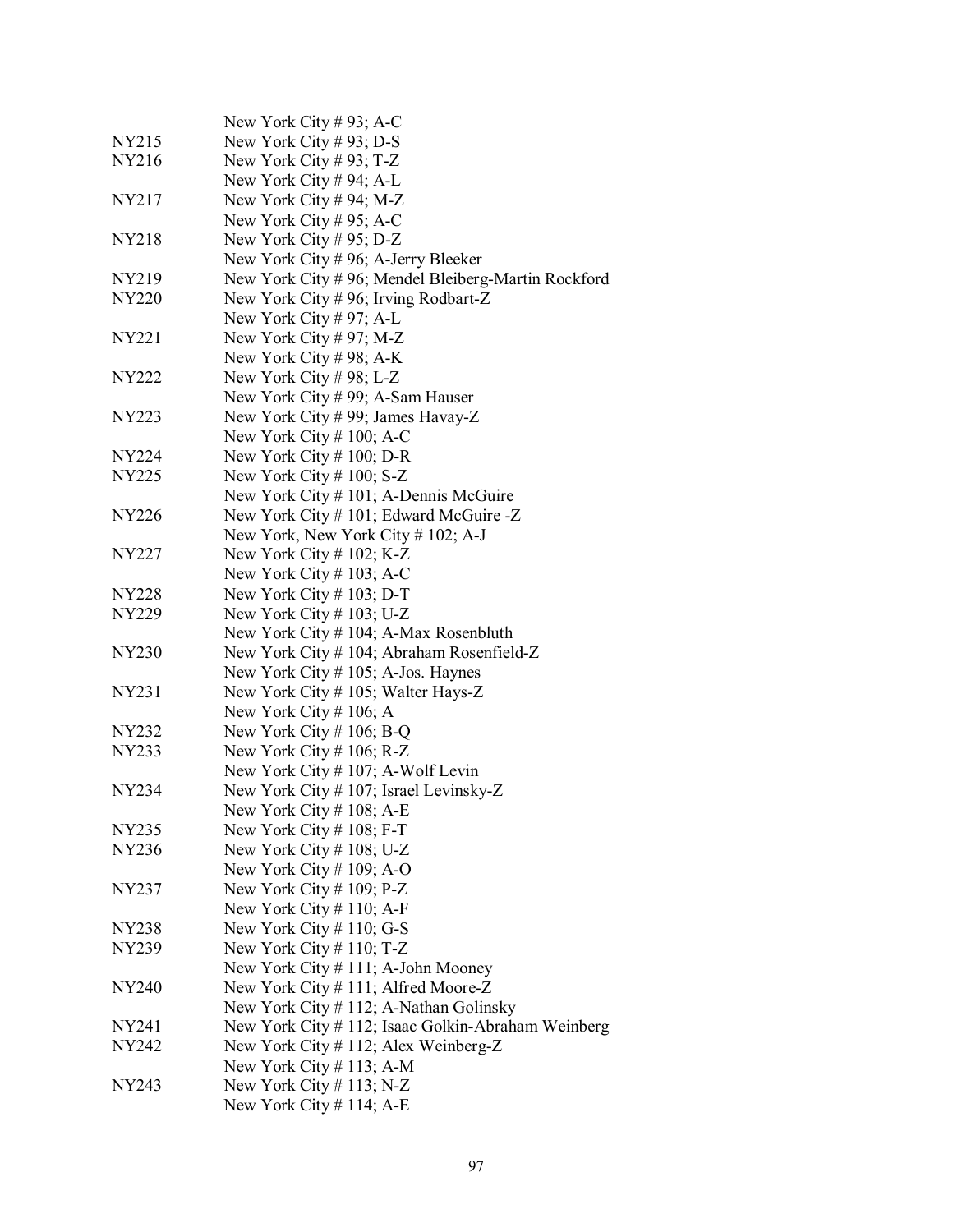| NY244             | New York City $# 114$ ; F-S                 |
|-------------------|---------------------------------------------|
| NY245             | New York City $# 114$ ; T-Z                 |
|                   | New York City 115; A-M                      |
| NY246             | New York City $# 115$ ; N-Z                 |
|                   | New York City $\#$ 116; A-I ?               |
| NY247             | New York City # 116; J-Z                    |
|                   | New York City # 117; George Aaron-Sam Avras |
| NY248             | New York City # 117; B-Z                    |
|                   | New York City # 118; A                      |
| NY249             | New York City # 118; B-Julius Soltisz       |
| NY250             | New York City #118; Joseph Som-Z            |
|                   | New York City # 119; A-Charles Pluss        |
| NY251             | New York City # 119; Daniel Pochmurski-Z    |
|                   | New York City # 120; A-C                    |
| NY252             | New York City $# 120$ ; D-Z                 |
|                   | New York City # 121; A-John Brosnam         |
| NY253             | New York City $# 121$ ; Albert Brown-R      |
| NY254             | New York City # 121; $S-Z$                  |
|                   | New York City # 122; A-Arthur Lay           |
| NY255             | New York City # 122; George Lazinos-Z       |
|                   | New York City # 123; A-John J. Clark        |
| NY <sub>256</sub> | New York City # 123; Lois William Clark-P   |
| NY257             | New York City # 123; $Q-Z$                  |
|                   | New York City $# 124$ ; A-L                 |
| NY258             | New York City $# 124$ ; M-Z                 |
|                   | New York City # 125; A-J                    |
| NY259             | New York City $# 125$ ; K-Z                 |
|                   | New York City $# 126$ ; A-H                 |
| NY260             | New York City # 126; I-Z                    |
|                   | New York City $# 127$ ; A-E                 |
| NY261             | New York City $# 127$ ; F-U                 |
| NY262             | New York City # 127; V-Z                    |
|                   | New York City $# 128$ ; A-Q                 |
| NY263             | New York City # 128; $R-Z$                  |
|                   | New York City # 129; A-J                    |
| NY264             | New York City # 129; K-Z                    |
|                   | New York City $# 130$ ; A-B                 |
| NY265             | New York City # 130; C-M                    |
| NY266             | New York City $# 130$ ; N-Z                 |
|                   | New York City $# 131$ ; A-H                 |
| NY267             | New York City $\#$ 131; I-Z                 |
|                   | New York City $# 132$ ; A-F                 |
| <b>NY268</b>      | New York City # 132; G-Z                    |
|                   | New York City $# 133$ ; A-G                 |
| NY269             | New York City $# 133$ ; H-Z                 |
|                   | New York City # 134; A-Jacob Distler        |
| NY270             | New York City# 134; James Dixon-P           |
| NY271             | New York City # 134; $Q-Z$                  |
|                   | New York City $# 135$ ; A-H                 |
| NY272             | New York City $\#$ 135; I-Z                 |
|                   | New York City # 136; A-Charles Brailey      |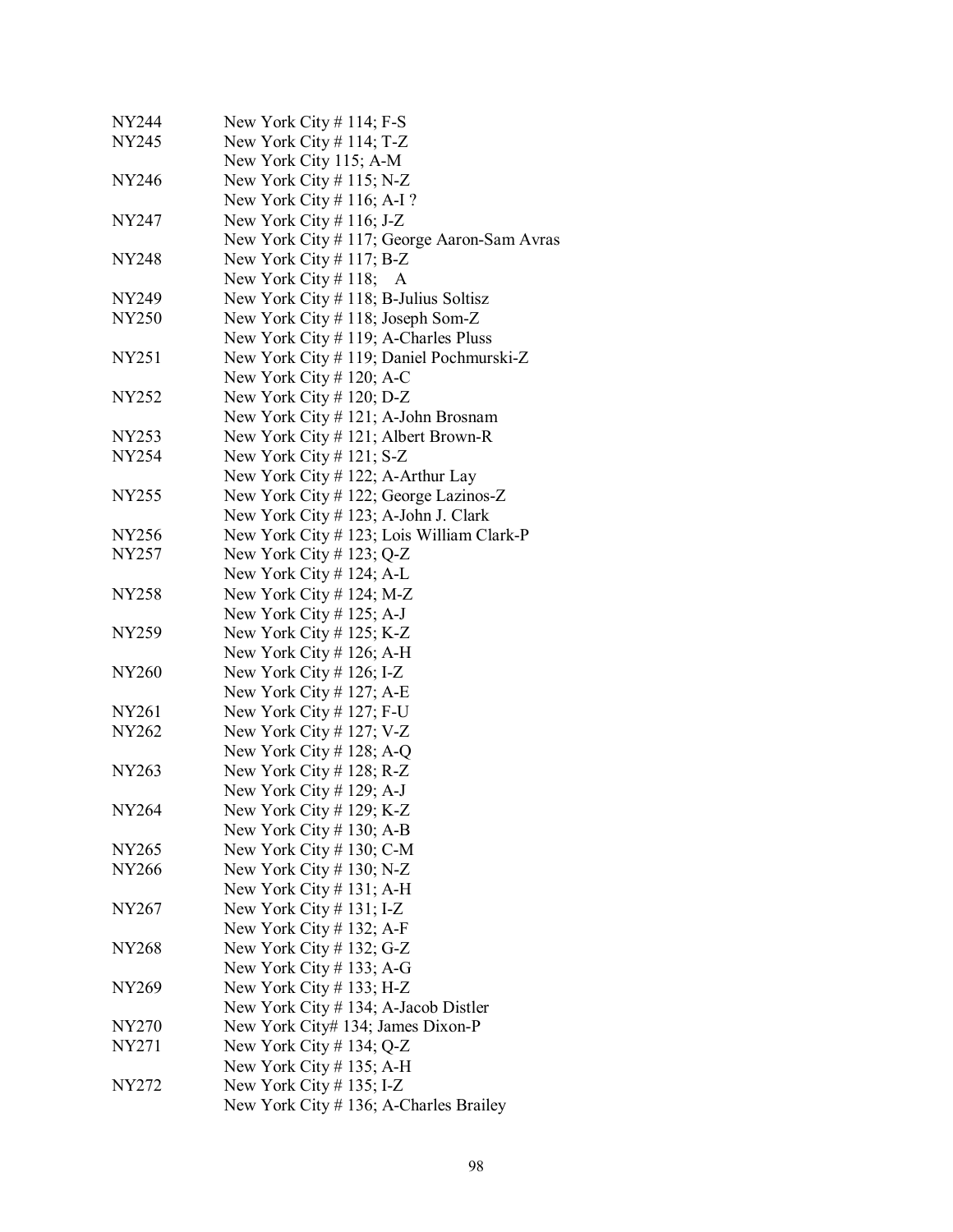| <b>NY274</b><br>New York City 136; James Smith-Z<br>New York City # 137; A-O<br>New York City # 137; $P-Z$<br>NY275<br>New York City #138; A-William K. Hess<br>New York City #138; Harry Hessen-Z<br>NY276<br>New York City # 139; A-Q<br>NY277<br>New York City # 139; $R-Z$<br>NY278<br>New York City $# 140$ ; A-E<br>New York City $# 140$ ; F-R<br>NY279<br>New York City $# 140$ ; S-Z<br><b>NY280</b><br>New York City $# 141$ ; A-K<br>New York City $\#$ 141; L-Z<br>NY281<br>New York City $# 142$ ; A-G<br>New York City $# 142$ ; H-Z<br>NY282<br>New York City $# 143$ ; A-D<br>New York City $\#$ 143; E-Z<br>NY283<br>New York City $# 144$ ; A-B<br>New York City # 144; C-M<br>NY284<br>New York City # $144$ ; N-Z<br>NY285<br>New York City # 145; A-Andrew Coyle (Intermittent brown cards)<br>New York City #145; Luke Coyle-Harry Schwartz<br>NY286<br>New York City #145; Isidore Schwartz-Z (Intermittent brown cards)<br>NY287<br>New York City # $146$ ; A-L<br>New York City # 146; Mc-Z<br><b>NY288</b><br>New York City # 147; A-G<br>New York City $# 147$ ; H-Z<br>NY289<br>New York City # 148; A-Arnold Borman<br>New York City # 148; Francis Borner-R<br>NY290<br>New York City $\#$ 148; S-Z<br>NY291<br>New York City # 149; A-William Goldfinger (Intermittent brown cards)<br>New York City # 149; Abe Goldin-J. Schubiner<br>NY292<br>New York City #149; Alfred Schuck-Z<br><b>NY293</b><br>New York City # 150; A-William Mack<br>New York City #150; Walter Mackey-Z<br><b>NY294</b><br>New York City # 151; A-L<br>New York City # 151; M-Z<br><b>NY295</b><br>New York City # 152; A-I<br>New York City # 152; J-Z<br>NY296<br>New York City $# 153$ ; A-D |
|----------------------------------------------------------------------------------------------------------------------------------------------------------------------------------------------------------------------------------------------------------------------------------------------------------------------------------------------------------------------------------------------------------------------------------------------------------------------------------------------------------------------------------------------------------------------------------------------------------------------------------------------------------------------------------------------------------------------------------------------------------------------------------------------------------------------------------------------------------------------------------------------------------------------------------------------------------------------------------------------------------------------------------------------------------------------------------------------------------------------------------------------------------------------------------------------------------------------------------------------------------------------------------------------------------------------------------------------------------------------------------------------------------------------------------------------------------------------------------------------------------------------------------------------------------------------------------------------------------------------------------------------------------------------------------------------------------|
|                                                                                                                                                                                                                                                                                                                                                                                                                                                                                                                                                                                                                                                                                                                                                                                                                                                                                                                                                                                                                                                                                                                                                                                                                                                                                                                                                                                                                                                                                                                                                                                                                                                                                                          |
|                                                                                                                                                                                                                                                                                                                                                                                                                                                                                                                                                                                                                                                                                                                                                                                                                                                                                                                                                                                                                                                                                                                                                                                                                                                                                                                                                                                                                                                                                                                                                                                                                                                                                                          |
|                                                                                                                                                                                                                                                                                                                                                                                                                                                                                                                                                                                                                                                                                                                                                                                                                                                                                                                                                                                                                                                                                                                                                                                                                                                                                                                                                                                                                                                                                                                                                                                                                                                                                                          |
|                                                                                                                                                                                                                                                                                                                                                                                                                                                                                                                                                                                                                                                                                                                                                                                                                                                                                                                                                                                                                                                                                                                                                                                                                                                                                                                                                                                                                                                                                                                                                                                                                                                                                                          |
|                                                                                                                                                                                                                                                                                                                                                                                                                                                                                                                                                                                                                                                                                                                                                                                                                                                                                                                                                                                                                                                                                                                                                                                                                                                                                                                                                                                                                                                                                                                                                                                                                                                                                                          |
|                                                                                                                                                                                                                                                                                                                                                                                                                                                                                                                                                                                                                                                                                                                                                                                                                                                                                                                                                                                                                                                                                                                                                                                                                                                                                                                                                                                                                                                                                                                                                                                                                                                                                                          |
|                                                                                                                                                                                                                                                                                                                                                                                                                                                                                                                                                                                                                                                                                                                                                                                                                                                                                                                                                                                                                                                                                                                                                                                                                                                                                                                                                                                                                                                                                                                                                                                                                                                                                                          |
|                                                                                                                                                                                                                                                                                                                                                                                                                                                                                                                                                                                                                                                                                                                                                                                                                                                                                                                                                                                                                                                                                                                                                                                                                                                                                                                                                                                                                                                                                                                                                                                                                                                                                                          |
|                                                                                                                                                                                                                                                                                                                                                                                                                                                                                                                                                                                                                                                                                                                                                                                                                                                                                                                                                                                                                                                                                                                                                                                                                                                                                                                                                                                                                                                                                                                                                                                                                                                                                                          |
|                                                                                                                                                                                                                                                                                                                                                                                                                                                                                                                                                                                                                                                                                                                                                                                                                                                                                                                                                                                                                                                                                                                                                                                                                                                                                                                                                                                                                                                                                                                                                                                                                                                                                                          |
|                                                                                                                                                                                                                                                                                                                                                                                                                                                                                                                                                                                                                                                                                                                                                                                                                                                                                                                                                                                                                                                                                                                                                                                                                                                                                                                                                                                                                                                                                                                                                                                                                                                                                                          |
|                                                                                                                                                                                                                                                                                                                                                                                                                                                                                                                                                                                                                                                                                                                                                                                                                                                                                                                                                                                                                                                                                                                                                                                                                                                                                                                                                                                                                                                                                                                                                                                                                                                                                                          |
|                                                                                                                                                                                                                                                                                                                                                                                                                                                                                                                                                                                                                                                                                                                                                                                                                                                                                                                                                                                                                                                                                                                                                                                                                                                                                                                                                                                                                                                                                                                                                                                                                                                                                                          |
|                                                                                                                                                                                                                                                                                                                                                                                                                                                                                                                                                                                                                                                                                                                                                                                                                                                                                                                                                                                                                                                                                                                                                                                                                                                                                                                                                                                                                                                                                                                                                                                                                                                                                                          |
|                                                                                                                                                                                                                                                                                                                                                                                                                                                                                                                                                                                                                                                                                                                                                                                                                                                                                                                                                                                                                                                                                                                                                                                                                                                                                                                                                                                                                                                                                                                                                                                                                                                                                                          |
|                                                                                                                                                                                                                                                                                                                                                                                                                                                                                                                                                                                                                                                                                                                                                                                                                                                                                                                                                                                                                                                                                                                                                                                                                                                                                                                                                                                                                                                                                                                                                                                                                                                                                                          |
|                                                                                                                                                                                                                                                                                                                                                                                                                                                                                                                                                                                                                                                                                                                                                                                                                                                                                                                                                                                                                                                                                                                                                                                                                                                                                                                                                                                                                                                                                                                                                                                                                                                                                                          |
|                                                                                                                                                                                                                                                                                                                                                                                                                                                                                                                                                                                                                                                                                                                                                                                                                                                                                                                                                                                                                                                                                                                                                                                                                                                                                                                                                                                                                                                                                                                                                                                                                                                                                                          |
|                                                                                                                                                                                                                                                                                                                                                                                                                                                                                                                                                                                                                                                                                                                                                                                                                                                                                                                                                                                                                                                                                                                                                                                                                                                                                                                                                                                                                                                                                                                                                                                                                                                                                                          |
|                                                                                                                                                                                                                                                                                                                                                                                                                                                                                                                                                                                                                                                                                                                                                                                                                                                                                                                                                                                                                                                                                                                                                                                                                                                                                                                                                                                                                                                                                                                                                                                                                                                                                                          |
|                                                                                                                                                                                                                                                                                                                                                                                                                                                                                                                                                                                                                                                                                                                                                                                                                                                                                                                                                                                                                                                                                                                                                                                                                                                                                                                                                                                                                                                                                                                                                                                                                                                                                                          |
|                                                                                                                                                                                                                                                                                                                                                                                                                                                                                                                                                                                                                                                                                                                                                                                                                                                                                                                                                                                                                                                                                                                                                                                                                                                                                                                                                                                                                                                                                                                                                                                                                                                                                                          |
|                                                                                                                                                                                                                                                                                                                                                                                                                                                                                                                                                                                                                                                                                                                                                                                                                                                                                                                                                                                                                                                                                                                                                                                                                                                                                                                                                                                                                                                                                                                                                                                                                                                                                                          |
|                                                                                                                                                                                                                                                                                                                                                                                                                                                                                                                                                                                                                                                                                                                                                                                                                                                                                                                                                                                                                                                                                                                                                                                                                                                                                                                                                                                                                                                                                                                                                                                                                                                                                                          |
|                                                                                                                                                                                                                                                                                                                                                                                                                                                                                                                                                                                                                                                                                                                                                                                                                                                                                                                                                                                                                                                                                                                                                                                                                                                                                                                                                                                                                                                                                                                                                                                                                                                                                                          |
|                                                                                                                                                                                                                                                                                                                                                                                                                                                                                                                                                                                                                                                                                                                                                                                                                                                                                                                                                                                                                                                                                                                                                                                                                                                                                                                                                                                                                                                                                                                                                                                                                                                                                                          |
|                                                                                                                                                                                                                                                                                                                                                                                                                                                                                                                                                                                                                                                                                                                                                                                                                                                                                                                                                                                                                                                                                                                                                                                                                                                                                                                                                                                                                                                                                                                                                                                                                                                                                                          |
|                                                                                                                                                                                                                                                                                                                                                                                                                                                                                                                                                                                                                                                                                                                                                                                                                                                                                                                                                                                                                                                                                                                                                                                                                                                                                                                                                                                                                                                                                                                                                                                                                                                                                                          |
|                                                                                                                                                                                                                                                                                                                                                                                                                                                                                                                                                                                                                                                                                                                                                                                                                                                                                                                                                                                                                                                                                                                                                                                                                                                                                                                                                                                                                                                                                                                                                                                                                                                                                                          |
|                                                                                                                                                                                                                                                                                                                                                                                                                                                                                                                                                                                                                                                                                                                                                                                                                                                                                                                                                                                                                                                                                                                                                                                                                                                                                                                                                                                                                                                                                                                                                                                                                                                                                                          |
|                                                                                                                                                                                                                                                                                                                                                                                                                                                                                                                                                                                                                                                                                                                                                                                                                                                                                                                                                                                                                                                                                                                                                                                                                                                                                                                                                                                                                                                                                                                                                                                                                                                                                                          |
|                                                                                                                                                                                                                                                                                                                                                                                                                                                                                                                                                                                                                                                                                                                                                                                                                                                                                                                                                                                                                                                                                                                                                                                                                                                                                                                                                                                                                                                                                                                                                                                                                                                                                                          |
|                                                                                                                                                                                                                                                                                                                                                                                                                                                                                                                                                                                                                                                                                                                                                                                                                                                                                                                                                                                                                                                                                                                                                                                                                                                                                                                                                                                                                                                                                                                                                                                                                                                                                                          |
|                                                                                                                                                                                                                                                                                                                                                                                                                                                                                                                                                                                                                                                                                                                                                                                                                                                                                                                                                                                                                                                                                                                                                                                                                                                                                                                                                                                                                                                                                                                                                                                                                                                                                                          |
|                                                                                                                                                                                                                                                                                                                                                                                                                                                                                                                                                                                                                                                                                                                                                                                                                                                                                                                                                                                                                                                                                                                                                                                                                                                                                                                                                                                                                                                                                                                                                                                                                                                                                                          |
|                                                                                                                                                                                                                                                                                                                                                                                                                                                                                                                                                                                                                                                                                                                                                                                                                                                                                                                                                                                                                                                                                                                                                                                                                                                                                                                                                                                                                                                                                                                                                                                                                                                                                                          |
|                                                                                                                                                                                                                                                                                                                                                                                                                                                                                                                                                                                                                                                                                                                                                                                                                                                                                                                                                                                                                                                                                                                                                                                                                                                                                                                                                                                                                                                                                                                                                                                                                                                                                                          |
|                                                                                                                                                                                                                                                                                                                                                                                                                                                                                                                                                                                                                                                                                                                                                                                                                                                                                                                                                                                                                                                                                                                                                                                                                                                                                                                                                                                                                                                                                                                                                                                                                                                                                                          |
|                                                                                                                                                                                                                                                                                                                                                                                                                                                                                                                                                                                                                                                                                                                                                                                                                                                                                                                                                                                                                                                                                                                                                                                                                                                                                                                                                                                                                                                                                                                                                                                                                                                                                                          |
| New York City # 153; E-Z<br>NY297                                                                                                                                                                                                                                                                                                                                                                                                                                                                                                                                                                                                                                                                                                                                                                                                                                                                                                                                                                                                                                                                                                                                                                                                                                                                                                                                                                                                                                                                                                                                                                                                                                                                        |
| New York City # 154; A-Patrick Clary                                                                                                                                                                                                                                                                                                                                                                                                                                                                                                                                                                                                                                                                                                                                                                                                                                                                                                                                                                                                                                                                                                                                                                                                                                                                                                                                                                                                                                                                                                                                                                                                                                                                     |
| New York City # 154; Franklin Class-S<br>NY298                                                                                                                                                                                                                                                                                                                                                                                                                                                                                                                                                                                                                                                                                                                                                                                                                                                                                                                                                                                                                                                                                                                                                                                                                                                                                                                                                                                                                                                                                                                                                                                                                                                           |
| NY299<br>New York City # 154; T-Z                                                                                                                                                                                                                                                                                                                                                                                                                                                                                                                                                                                                                                                                                                                                                                                                                                                                                                                                                                                                                                                                                                                                                                                                                                                                                                                                                                                                                                                                                                                                                                                                                                                                        |
| New York City # 155; A-P                                                                                                                                                                                                                                                                                                                                                                                                                                                                                                                                                                                                                                                                                                                                                                                                                                                                                                                                                                                                                                                                                                                                                                                                                                                                                                                                                                                                                                                                                                                                                                                                                                                                                 |
| New York City # $155$ ; Q-Z<br><b>NY300</b>                                                                                                                                                                                                                                                                                                                                                                                                                                                                                                                                                                                                                                                                                                                                                                                                                                                                                                                                                                                                                                                                                                                                                                                                                                                                                                                                                                                                                                                                                                                                                                                                                                                              |
|                                                                                                                                                                                                                                                                                                                                                                                                                                                                                                                                                                                                                                                                                                                                                                                                                                                                                                                                                                                                                                                                                                                                                                                                                                                                                                                                                                                                                                                                                                                                                                                                                                                                                                          |
|                                                                                                                                                                                                                                                                                                                                                                                                                                                                                                                                                                                                                                                                                                                                                                                                                                                                                                                                                                                                                                                                                                                                                                                                                                                                                                                                                                                                                                                                                                                                                                                                                                                                                                          |
| New York City $# 156$ ; A-K                                                                                                                                                                                                                                                                                                                                                                                                                                                                                                                                                                                                                                                                                                                                                                                                                                                                                                                                                                                                                                                                                                                                                                                                                                                                                                                                                                                                                                                                                                                                                                                                                                                                              |
| New York City # 156; L-Z<br><b>NY301</b>                                                                                                                                                                                                                                                                                                                                                                                                                                                                                                                                                                                                                                                                                                                                                                                                                                                                                                                                                                                                                                                                                                                                                                                                                                                                                                                                                                                                                                                                                                                                                                                                                                                                 |
| New York City $# 157$ ; A-G<br>New York City $# 157$ ; H-Z<br>NY302                                                                                                                                                                                                                                                                                                                                                                                                                                                                                                                                                                                                                                                                                                                                                                                                                                                                                                                                                                                                                                                                                                                                                                                                                                                                                                                                                                                                                                                                                                                                                                                                                                      |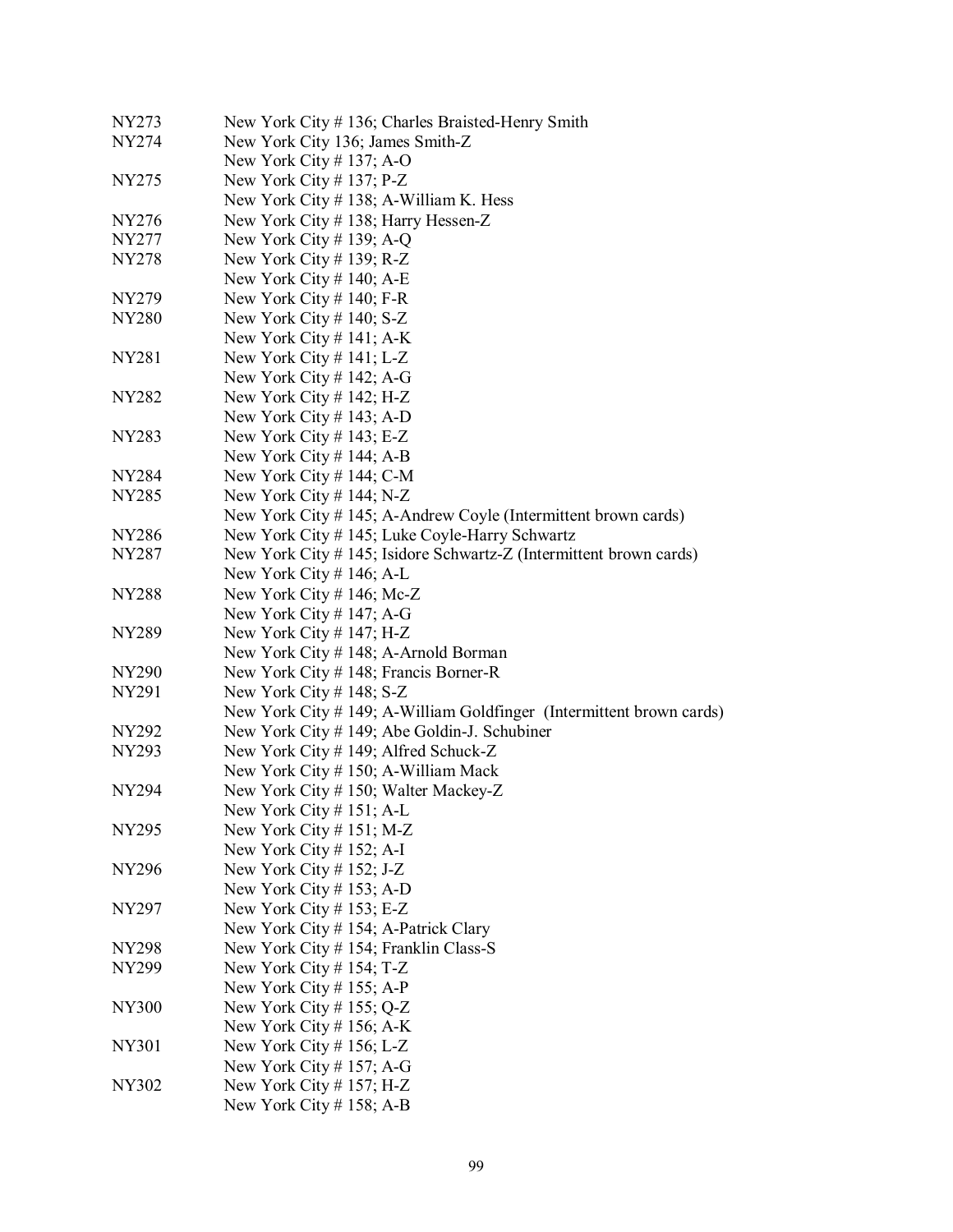| <b>NY303</b> | New York City # 158; C-Jose Montoya        |
|--------------|--------------------------------------------|
| <b>NY304</b> | New York City #158; Manuel Montero-Z       |
|              | New York City $# 159$ ; A-D                |
| NY305        | New York City # 159; E-Z                   |
|              | New York City # 160; A-Sam Bellanchi       |
| <b>NY306</b> | New York City # 160; Concito Bellario-Z    |
| NY307        | New York City # 161; A-Salvatore Silvestri |
| <b>NY308</b> | New York City # 161; Abraham Simon-Z       |
|              | New York City $# 162$ ; A-O                |
| NY309        | New York City $# 162$ ; P-Z                |
|              | New York City $\#$ 163; A-J                |
| <b>NY310</b> | New York City $# 163$ ; K-Z                |
|              | New York City $# 164$ ; A-F                |
| NY311        | New York City # 164; G-Z                   |
|              |                                            |
|              | New York City # 165; A-Mack Deserio        |
| NY312        | New York City # 165; Anthony Derose-Z      |
|              | New York City $# 166$ ; A-B                |
| NY313        | New York City # 166; C-Ernest O. Schulz    |
| NY314        | New York City # 166; Fred Schumacher-Z     |
|              | New York City # 167; A-Davis Wm. Herman    |
| NY315        | New York City $# 167$ ; Haus Hermanson-V   |
| NY316        | New York City $# 167$ ; W-Z                |
|              | New York City # 168; A-Irving Shapiro      |
| <b>NY317</b> | New York City # 168; Isaac M. Shapiro-Z    |
|              | New York City $# 169$ ; A-O                |
| <b>NY318</b> | New York City $# 169$ ; P-Z                |
|              | New York City #170; A-George Fennell       |
| NY319        | New York City #170; Frederick Fensten-Z    |
|              | New York City #171; A-Arthur Cassy         |
| NY320        | New York City #171; Bernard Cassidy-V      |
| NY321        | New York City $# 171$ ; W-Z                |
|              | New York City $# 172$ ; A-R                |
| <b>NY322</b> | New York City # 172; $S-Z$                 |
|              | New York City $# 173$ ; A-Percy Mortimer   |
| <b>NY323</b> | New York City #173; David Morton -Z        |
|              |                                            |
|              | New York City #174; A-L (G's disarranged.  |
| NY324        | New York City # 174; M-Z                   |
|              | New York City #175; A-Bernard Hirshorn     |
| NY325        | New York City #175; Harry Hisler-Z         |
|              | New York City $# 176$ ; A-E                |
| <b>NY326</b> | New York City $# 176$ ; F-Z                |
|              | New York City # 177; A-D                   |
| NY327        | New York City # 177; $E-V$                 |
| NY328        | New York City # 177; W-Z                   |
|              | New York City $# 178$ ; A-R                |
| NY329        | New York City $# 178$ ; S-Z                |
|              | New York City # 179; A-John Koenig         |
| NY330        | New York City #179; George Koenig-Z        |
|              | New York City $# 180$ ; A-B                |
| NY331        | New York City $# 180$ ; C-V                |
| NY332        | New York City $\#$ 180; W-Z                |
|              |                                            |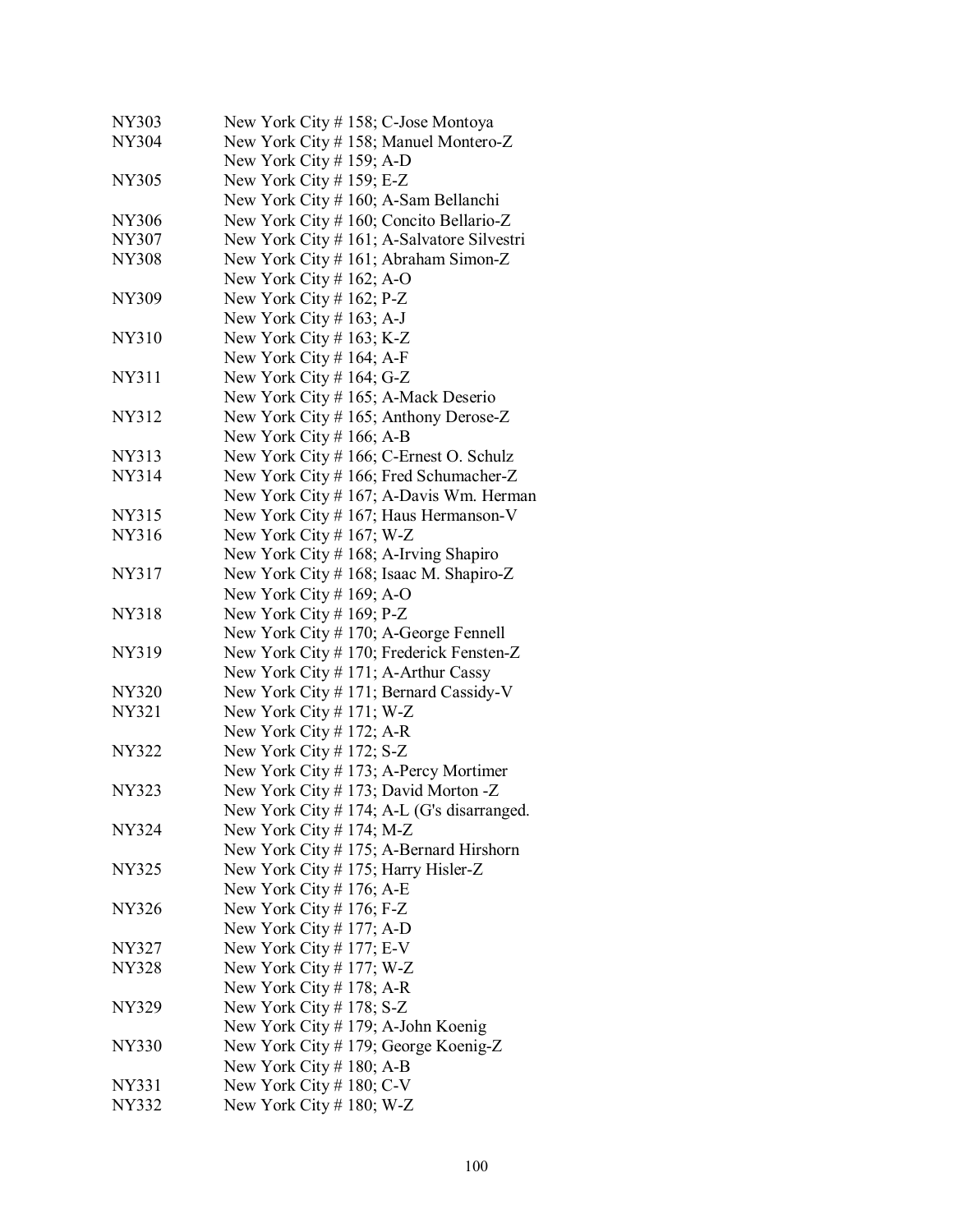|              | New York City # 181; A-Z                            |
|--------------|-----------------------------------------------------|
| NY333        | New York City # 182; A-Frank Panzera                |
| NY334        | New York City #182; Michael Paolino-Z               |
|              | New York City # 183; $A-K$                          |
| NY335        | New York City # 183; L-Z                            |
|              | New York City $# 184$ ; A-F                         |
| NY336        | New York City $# 184$ ; G-Z                         |
|              | New York City #185; A-Barnard Blumburg              |
| NY337        | New York City #185; George Blumburg-Oscar Wenman    |
| <b>NY338</b> | New York City # 185; Paul Wentworth-Z               |
|              | New York City #186; A-Alexander Shaw                |
| NY339        | New York City #186; Percy Shaw-Z                    |
|              | New York City # 187; A-Joseph Missic                |
| NY340        | New York City #187; Benjamin Mitchell-Z             |
|              | New York City $\#$ 188; A-K                         |
| NY341        | New York City #188; L-Z                             |
|              | New York City #189; A-George Knott                  |
| NY342        | New York City #189; Raymond Knott-Z                 |
|              | Niagara Falls City # 1; A-Antonio Cero              |
| NY343        | Niagara Falls City # 1; Antonio Cerami-David Kipple |
| NY344        | Niagara Falls City # 1; Frank Kirby-Michael Ross    |
| NY345        | Niagara Falls City # 1; Nicholas Ross-Z             |
|              | Niagara County # 1; A-Joseph Cole                   |
| NY346        | Niagara County # 1; Raymond D. Cole-F. Steams       |
| NY347        | Niagara County # 1; Terrell Stearns-Z               |
|              | Niagara County # 2; A-O                             |
| <b>NY348</b> | Niagara County $# 2$ ; P-Z                          |
|              | Oneida County # 1; A-Harry Gregory                  |
| NY349        | Oneida County # 1; Hubert Gregory-V                 |
| NY350        | Oneida County # 1; W-Z                              |
|              | Oneida County # 2; A-Z                              |
|              | Oneida County # 3; A-B                              |
| <b>NY351</b> | Oneida County # 3; $C-Z$                            |
|              | Onondaga County # 1; A-B                            |
| NY352        | Onondaga County # 1; C-Z                            |
| NY353        | Onondaga County # 2; A-Z                            |
|              | Onondaga County #3; A-D                             |
| <b>NY354</b> | Onondaga County # 3; E-Z                            |
|              | Ontario County# 1; A-E                              |
| NY355        | Ontario County # 1; F-Z                             |
|              | Ontario County # 2; A-William Coffin                |
| NY356        | Ontario County # 2; Gus Gogle-Z                     |
|              | Orange County # 1; A-Isaac Corwin                   |
| NY357        | Orange County # 1; John B. Corwin-Z                 |
|              | Orange County # 2; A                                |
| <b>NY358</b> | Orange County $# 2$ ; B-Z                           |
|              | Orange County # 3; A                                |
| NY359        | Orange County # 3; B-V                              |
| NY360        | Orange County # 3; W-Z                              |
|              | Orange County # 4; A-S                              |
| NY361        | Orange County #4; $T-Z$                             |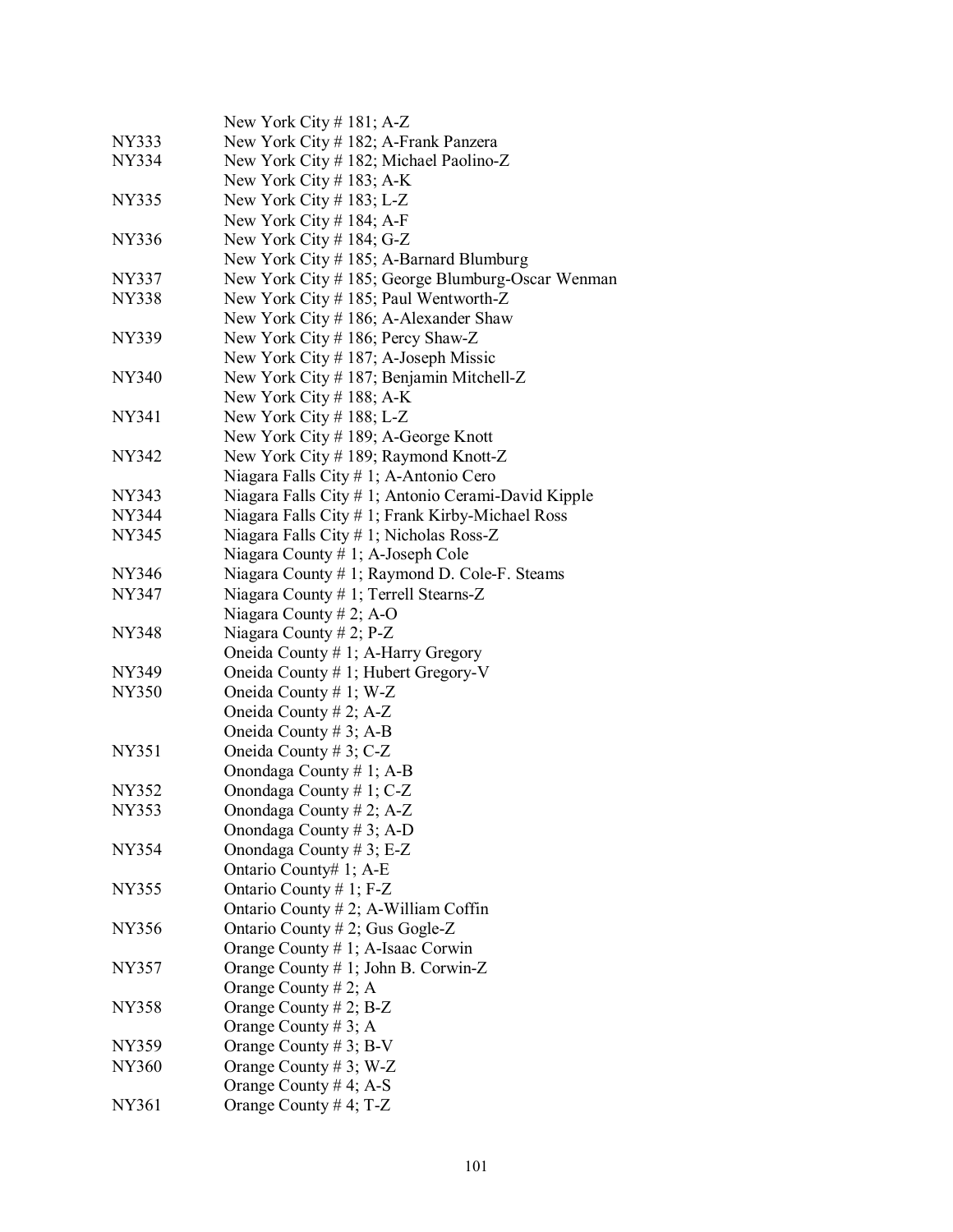|              | Orleans County # 1; $A-V$                          |
|--------------|----------------------------------------------------|
| <b>NY362</b> | Orleans County # 1; W-Z                            |
|              | Oswego County $# 1$ ; A-Z                          |
|              | Oswego County $# 2$ ; A-Floyd Boynton              |
| NY363        | Oswego County #2; William Box-Z                    |
|              | Oswego County # 3; A-F                             |
| NY364        | Oswego County # 3; G-Z                             |
|              |                                                    |
| NY365        | Otsego County # 1; A-O                             |
|              | Otsego County # 1; P-Z                             |
|              | Otsego County # 2; A-Z                             |
| NY366        | Poughkeepsie City # 1; A-R                         |
| NY367        | Poughkeepsie City # 1; $S-Z$                       |
|              | Putnam County # 1; A-Z                             |
|              | Rensselaer County # 1; A-G                         |
| NY368        | Rensselaer County # 1; H-Z                         |
|              | Rensselaer County # 2; A-M                         |
| NY369        | Rensselaer County # 2; N-Z                         |
|              | Rochester City # 1; A-J                            |
| NY370        | Rochester City # 1; K-Z                            |
|              | Rochester City # 2; A-B                            |
| <b>NY371</b> | Rochester City # 2; C-Frank Silleti                |
| NY372        | Rochester City # 2; Frederick Silva-Z              |
|              | Rochester City # 3; A-K                            |
| NY373        | Rochester City # 3; L-Z                            |
|              | Rochester City # 4; A-D                            |
| NY374        | Rochester City # 4; E-William Walsh                |
| NY375        | Rochester City # 4; Arthur Walter-Z                |
|              | Rochester City # 5; A-Joseph Levine                |
| <b>NY376</b> | Rochester City # 5; Max Levine-Z                   |
|              | Rochester City # 6; A-John Brice                   |
| NY377        | Rochester City $# 6$ ; Charles Bridgeford-J. Rhone |
| <b>NY378</b> | Rochester City # 6; Tom Riboli-Z                   |
|              | Rochester City #7; A-E                             |
| NY379        | Rochester City $# 7$ ; F-Arthur Williams           |
| <b>NY380</b> | Rochester City # 7; Charles Williams-Z             |
|              | Rochester City # 8; A-George Smith                 |
| NY381        | Rochester City # 8; Henry Sprague-Z                |
|              | Rockland County # 1; $A-Z$                         |
|              | Rockland County # 2; A-David Clark                 |
| NY382        | Rockland County # 2; Ernest Clark-Z                |
|              | St. Lawrence County $# 1$ ; A-D                    |
| NY383        | St. Lawrence County # 1; E-Z                       |
|              | St. Lawrence County $# 2$ ; A-Frank Derrick        |
| NY384        | St. Lawrence County # 2; Abert Deruchie-T          |
| NY385        | St. Lawrence County $# 2$ ; U-Z                    |
|              | St. Lawrence County # 3; A-S                       |
| <b>NY386</b> | St. Lawrence County # 3; $T-Z$                     |
|              | Saratoga County #1; A-S                            |
| NY387        | Saratoga County # 1; T-Z                           |
|              | Saratoga County 2; A-Q                             |
| <b>NY388</b> | Saratoga County # 2; R-Z                           |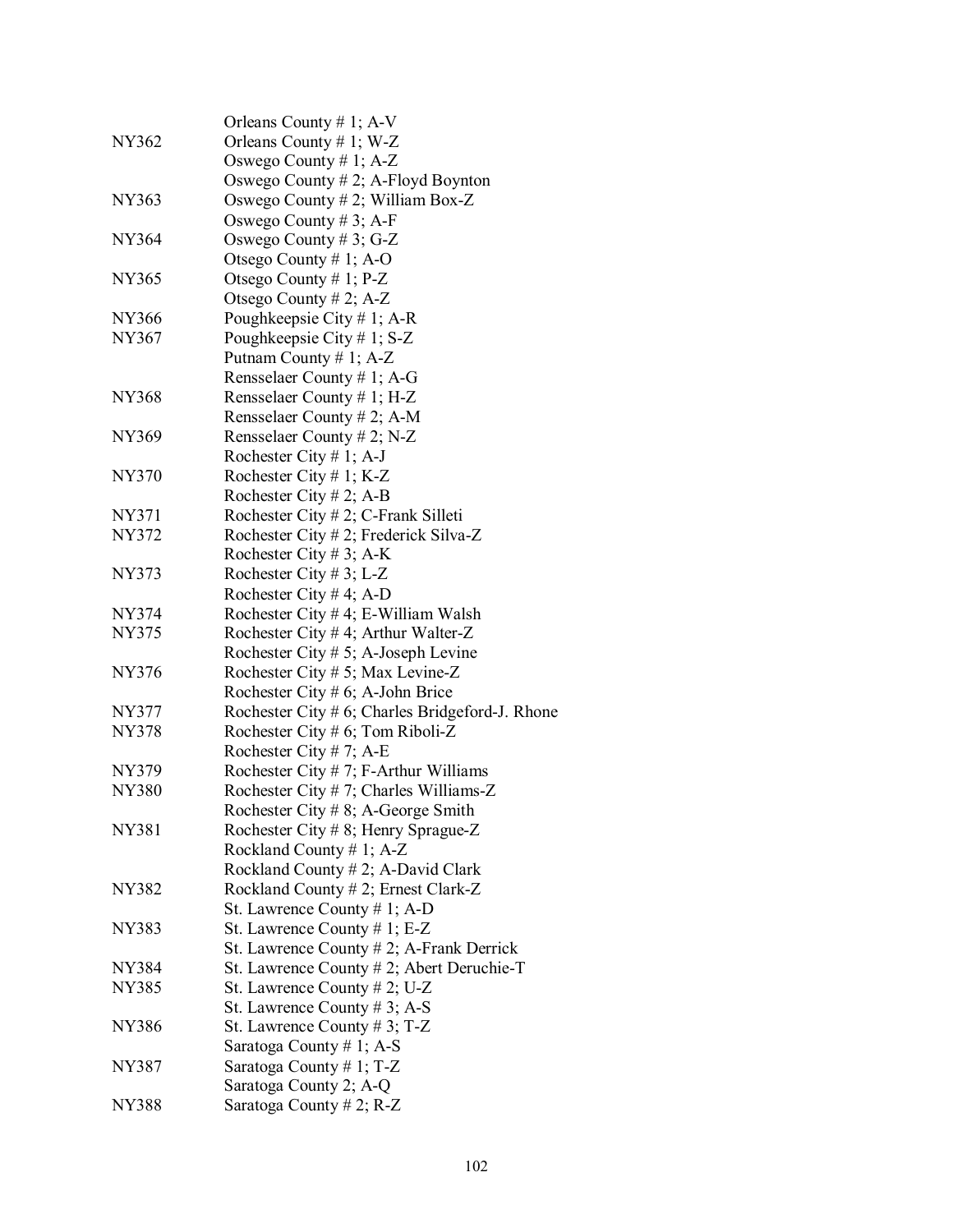| NY389        | Schenectady County # 1; A-M<br>Schenectady County # 1; N-Z |
|--------------|------------------------------------------------------------|
|              | Schenectady County # 2; A-L                                |
| NY390        | Schenectady County # 2; M-Z                                |
|              | Schenectady County # 3; A-K                                |
| NY391        | Schenectady County # 3; L-Z                                |
|              | Schenectady County $# 4$ ; A-Arthur Kline                  |
| <b>NY392</b> | Schenectady County # 4; James Kline-Z                      |
|              | Schenectady County #5; A-K                                 |
| NY393        | Schenectady County #5; L-Z                                 |
|              | Schoharie County # 1; A-V                                  |
| NY394        | Schoharie County # 1; W-Z                                  |
|              | Schuyler County $# 1$ ; A-Z                                |
|              | Seneca County # 1; A-M                                     |
| NY395        | Seneca County # 1; N-Z                                     |
|              | Steuben County $# 1$ ; A-P                                 |
| NY396        | Steuben County # 1; $Q-Z$                                  |
|              | Steuben County # 2; A-Q                                    |
| NY397        | Steuben County # 2; $R-Z$                                  |
|              | Steuben County # 3; A-S                                    |
| <b>NY398</b> | Steuben County # 3; $T-Z$                                  |
|              | Suffolk County $# 1$ ; A-R                                 |
| NY399        | Suffolk County $# 1$ ; S-Z                                 |
|              | Suffolk County $# 2$ ; A-L                                 |
| <b>NY400</b> | Suffolk County # 2; M-Z                                    |
|              | Suffolk County $# 3$ ; A-F                                 |
| NY401        | Suffolk County $# 3$ ; G-Z                                 |
|              | Sullivan County # 1; A-B                                   |
| NY402        | Sullivan County $# 1$ ; C-U                                |
| NY403        | Sullivan County $# 1$ ; V-Z                                |
|              | Syracuse City # 1; A-O                                     |
| NY404        | Syracuse City # 1; $P-Z$                                   |
|              | Syracuse City $# 2$ ; A-Philip N. Harrison                 |
| NY405        | Syracuse City # 2; Thomas Harrington-Z                     |
|              | Syracuse City # 3; A-Alex Bordinski                        |
| <b>NY406</b> | Syracuse City # 3; John Bordinski-Theo. Rhode              |
| NY407        | Syracuse City # 3; John Rhody-Z                            |
|              | Syracuse City # 4; A-Joseph A. Herbert                     |
| NY408        | Syracuse City # 4; Simon K. Herzog-Z                       |
| NY409        | Syracuse City # 5; A-Q                                     |
| NY410        | Syracuse City # 5; R-Z                                     |
|              | Tioga County # 1; A-S                                      |
| NY411        | Tioga County # 1; $T-Z$                                    |
|              | Tompkins County # 1; A-O                                   |
| NY412        | Tompkins County $# 1$ ; P-Z                                |
|              | Troy City # 1; $A-L$                                       |
| NY413        | Troy City # 1; M-Z                                         |
|              | Troy City $# 2$ ; A-K (Brown cards in this group)          |
| NY414        | Troy City $\# 2$ ; L-Z (Brown cards in this group)         |
|              | Troy City # 3; A-Otto Macke                                |
| NY415        | Troy City #3; John Mackey-Z                                |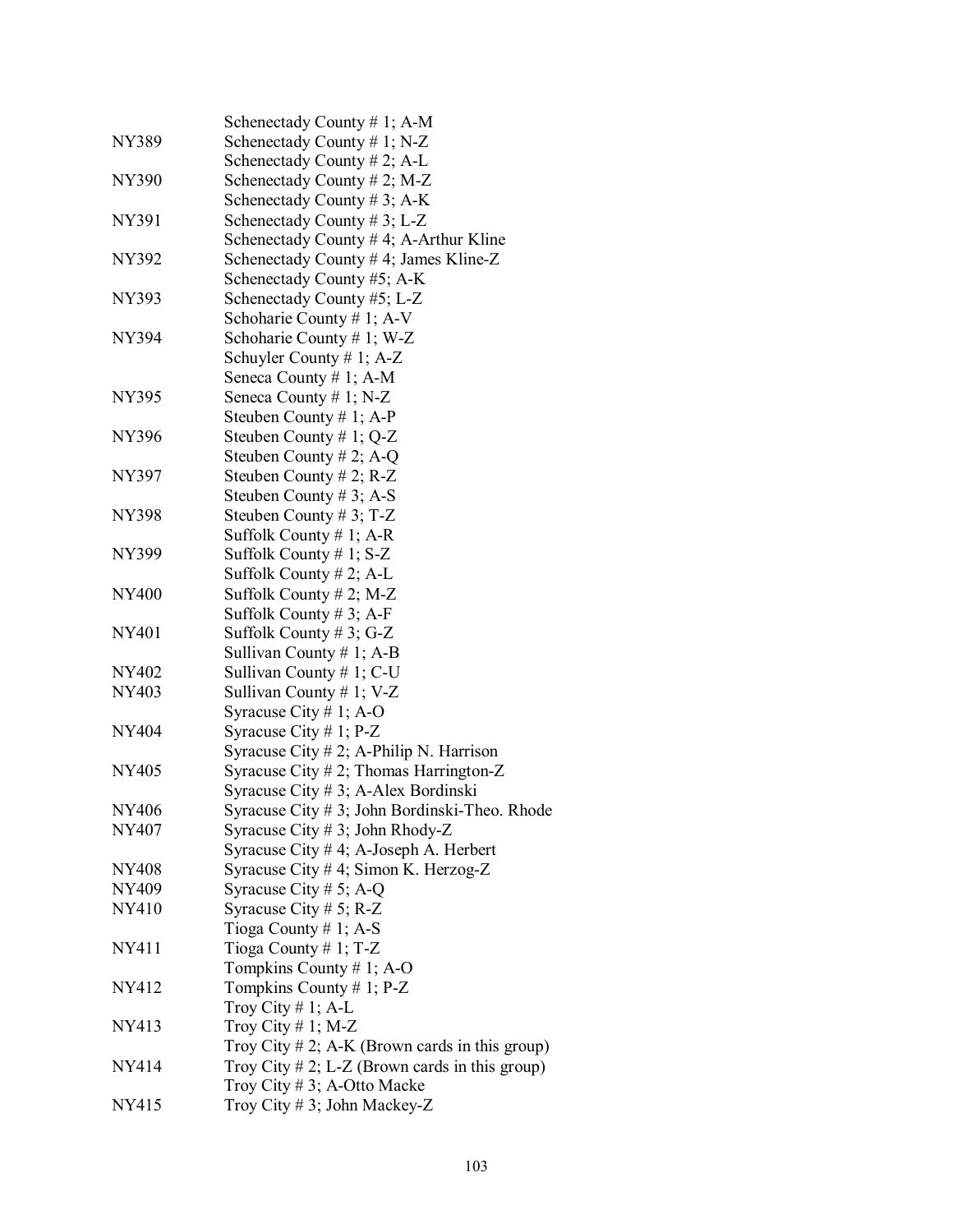|                 | Ulster County # 1; A-R                    |
|-----------------|-------------------------------------------|
| NY416           | Ulster County $# 1$ ; S-Z                 |
|                 | Ulster County # 2; $A-Z$                  |
| NY417           | Ulster County # 3; A-Z                    |
|                 | Utica City # 1; A-William Anderson        |
| NY418           | Utica City # 1; Anthony Andes-Jay Perry   |
| NY419           | Utica City # 1; Merton Leroy Perry-Z      |
|                 | Utica City # 2; A-Andrew Killian          |
| <b>NY420</b>    |                                           |
|                 | Utica City # 2; George Killian-Z          |
|                 | Utica City $# 3$ ; A-William Grant        |
| <b>NY421</b>    | Utica City #3; William J. Graves-Z        |
|                 | Warren County # 1; A-B                    |
| NY422           | Warren County # 1; $C-Z$                  |
|                 | Washington County $# 1$ ; A-Albert Bement |
| NY423           | Washington County # 1; Charles Bemis-Z    |
|                 | Washington County # 2; A-D                |
| NY424           | Washington County # 2; E-Z                |
|                 | Wayne County # 1; $A-K$                   |
| NY425           | Wayne County $# 1$ ; L-Z                  |
|                 | Wayne County # 2; A-O                     |
| NY426           | Wayne County # 2; $P-Z$                   |
|                 | Westchester County # 1; A-R               |
| NY427           | Westchester County # 1; $S-Z$             |
|                 | Westchester County # 2; A-S               |
| <b>NY428</b>    | Westchester County # 2; T-Z               |
|                 | Westchester County # 3; A-S               |
| <b>NY429</b>    | Westchester County # 3; $T-Z$             |
|                 | Westchester County #4; $A-Z$              |
|                 | Westchester County # 5; A-D               |
| <b>NY430</b>    | Westchester County # $5$ ; E-Z            |
|                 | Westchester County # 6; A-C               |
| NY431           | Westchester County # 6; D-P               |
| NY432           | Westchester County # 6; Q-Z               |
|                 | Wyoming County # 1; A-J                   |
| NY433           | Wyoming County # 1; $K-Z$                 |
|                 | Yates County # 1; A-R                     |
| NY434           | Yates County # 1; $S-Z$                   |
|                 | Yonkers City # 1; A-Henry Koenig          |
| NY435           | Yonkers City # 1; Gustave Koeppe, Jr.-Z   |
|                 | Yonkers City # 2; A-E                     |
| NY436           | Yonkers City # 2; $F-Z$                   |
|                 | Yonkers City # 3; A-C                     |
| NY437           | Yonkers City # 3; D-Z                     |
|                 |                                           |
| NC <sub>1</sub> | <b>North Carolina</b>                     |
|                 | Alamance County; A-Z                      |
| NC <sub>2</sub> | Alexander County; A-Z                     |
|                 |                                           |
|                 | Alleghany County; A-Z                     |
| NC3             | Anson County; A-L                         |
|                 | Anson County; M-Z                         |
|                 | Ashe County; A-Z                          |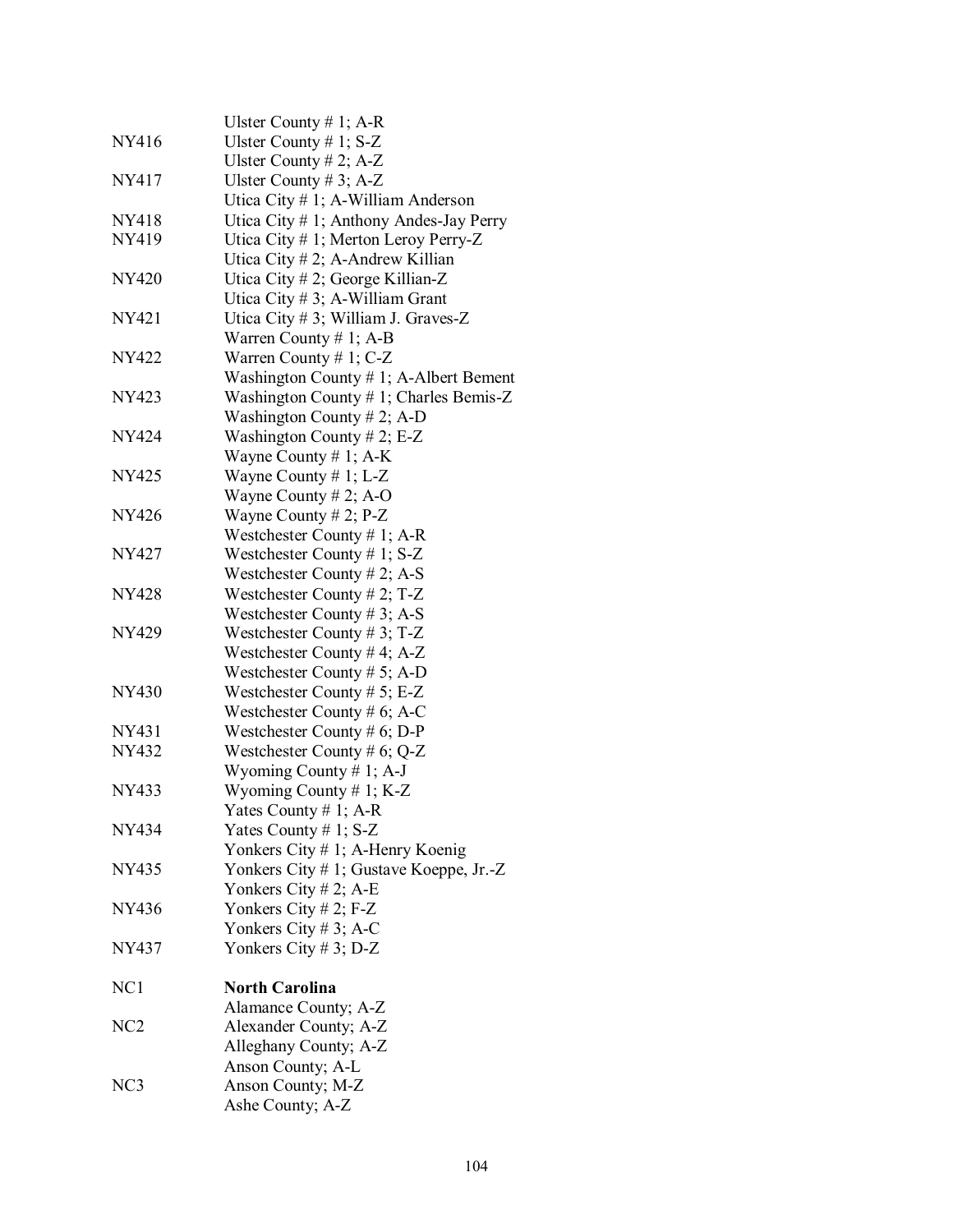| NC <sub>4</sub> | Avery County; A-Z                         |
|-----------------|-------------------------------------------|
|                 | Beaufort County; A-O                      |
| NC <sub>5</sub> | Beaufort County; P-Z                      |
|                 | Bertie County; A-V                        |
| NC <sub>6</sub> | Bertie County; W-Z                        |
|                 | Bladen County; A-Z                        |
|                 | Brunswick County; A-Q                     |
| NC7             | Brunswick County; R-Z (Cards disarranged) |
|                 | Buncombe County # 1; A-R                  |
| NC <sub>8</sub> | Buncombe County # 1; $S-Z$                |
|                 | Buncombe County $# 2$ ; A-S               |
| NC <sub>9</sub> | Buncombe County # 2; $T-Z$                |
|                 | Burke County; A-Z                         |
|                 | Cabarrus County; A-B                      |
| NC10            | Cabarrus County; C-Z                      |
| NC11            | Caldwell County; A-Z                      |
|                 | Camden County; A-Z                        |
|                 | Carteret County; A - I                    |
| <b>NC12</b>     | Carteret County; J-Z                      |
|                 |                                           |
|                 | Caswell County; A-Z                       |
|                 | Catawba County; A-G                       |
| <b>NC13</b>     | Catawba County; H-Z                       |
|                 | Charlotte County; A-C                     |
| NC14            | Charlotte County; D-R                     |
| <b>NC15</b>     | Charlotte County; S-Z                     |
|                 | Chatham County; A-S                       |
| <b>NC16</b>     | Chatham County; T-Z                       |
|                 | Cherokee County; A-Z                      |
|                 | Chowman County; A-Z                       |
|                 | Clay County; A-Z                          |
| NC17            | Cleveland County; A-Z                     |
| <b>NC18</b>     | Columbus County; A-Z                      |
| <b>NC19</b>     | Craven County; A-Z                        |
| <b>NC20</b>     | Cumberland County; A-Z                    |
| NC21            | Currituck County; A-Z                     |
|                 | Dare County; A-Z                          |
|                 | Davidson County; A-L                      |
| NC22            | Davidson County; M-Z                      |
|                 | Davie County; A-Z                         |
| NC23            | Duplin County; A-V                        |
| <b>NC24</b>     | Duplin County; W-Z                        |
|                 | Durham County; A-William Mayton           |
| NC25            | Durham County; Alja Meacham-Z             |
|                 | Edgecombe County; A-G                     |
| <b>NC26</b>     | Edgecombe County; H-Z                     |
|                 | Forsyth County; A-F                       |
| NC27            | Forsyth County; G-Z                       |
|                 | Franklin County; A-H                      |
| <b>NC28</b>     | Franklin County; I-Z                      |
|                 | Gaston County; A-G                        |
| <b>NC29</b>     | Gaston County; H-S                        |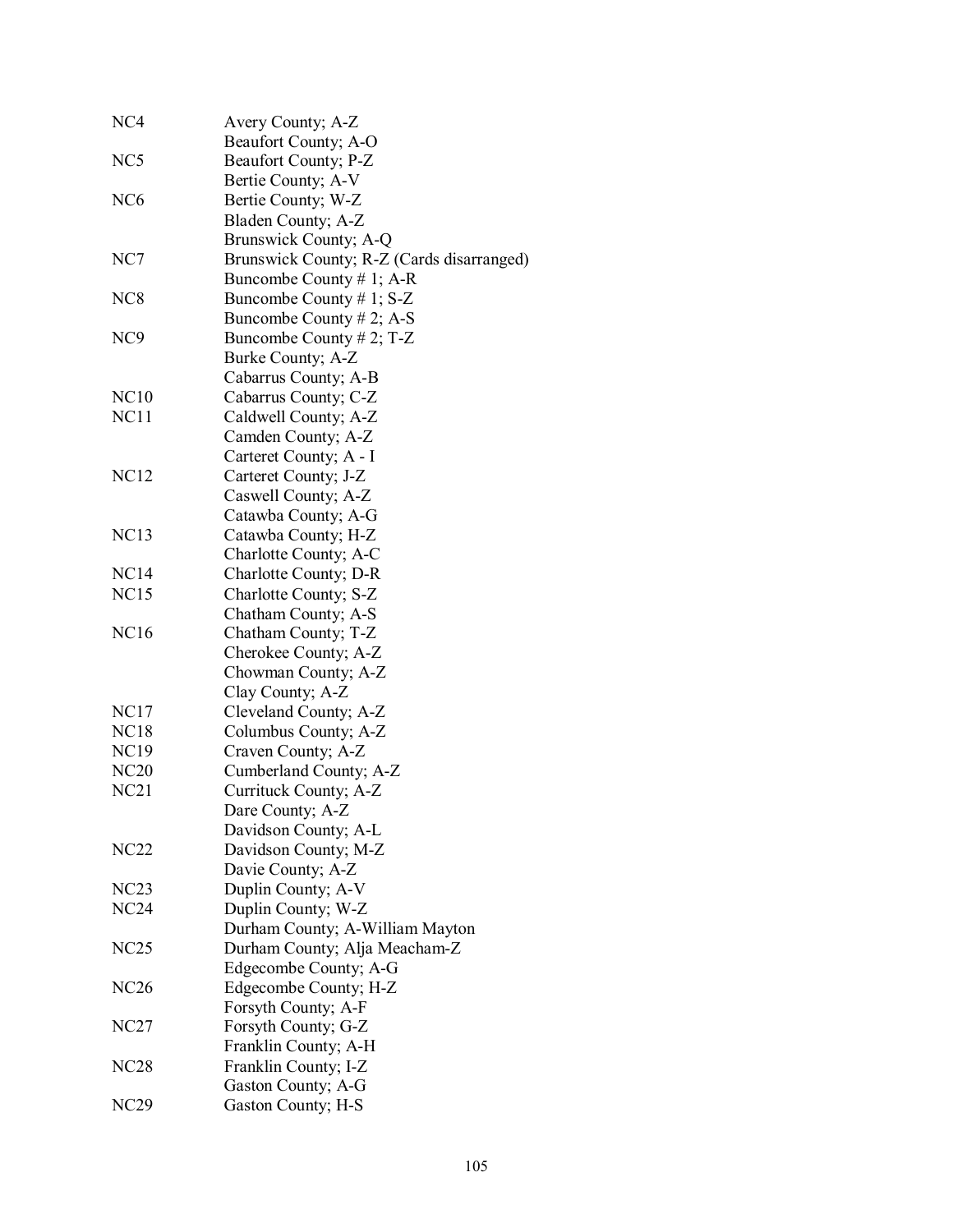| <b>NC30</b> | Gaston County; T-Z<br>Gates County; A-Z       |
|-------------|-----------------------------------------------|
|             | Graham County; A-Z                            |
|             | Granville County; A-M                         |
| NC31        | Granville County; I-Z                         |
|             | Greene County; A-Z                            |
| NC32        | Guilford County # 1; A-Z                      |
|             | Guilford County # 2; A-F                      |
| NC33        | Guilford County # 2; G-Z                      |
| NC34        | Guilford County #3; A-Z                       |
|             | Halifax County; A-D                           |
| NC35        | Halifax County; E-Z                           |
| <b>NC36</b> | Harnett County; A-Z                           |
|             | Haywood County; A-D                           |
| NC37        | Haywood County; E-Z                           |
|             | Henderson County; A-Q                         |
| <b>NC38</b> | Henderson County; R-Z                         |
|             | Hertford County; A-Z                          |
|             | Hoke County; A-L                              |
| <b>NC39</b> | Hoke County; M-Z                              |
|             | Hyde County; A-Z                              |
|             | Iredell County; A-K                           |
| <b>NC40</b> | Iredell County; L-Z                           |
|             | Jackson County; A-Z                           |
| <b>NC41</b> | Johnston County # 1; A-Z                      |
|             | Johnston County # 2; A-G                      |
| <b>NC42</b> | Johnston County # 2; H-Z                      |
|             | Jones County; A-Z                             |
| <b>NC43</b> | Lee County; A-L                               |
|             | Lee County; M-Z                               |
|             | Lenoir County; A-S                            |
| <b>NC44</b> | Lenoir County; T-Z                            |
|             | Lincoln County; A-Z                           |
|             | McDowell County; A-L                          |
| <b>NC45</b> | McDowell County; M-Z                          |
|             | Macon County; A-Z                             |
| <b>NC46</b> | Madison County; A-P                           |
|             | Madison County; R-Z                           |
|             | Martin County; A-Z<br>Mecklenburg County; A-C |
| <b>NC47</b> | Mecklenburg County; D-Z                       |
|             | Mitchell County; A-Z                          |
| <b>NC48</b> | Montgomery County; A-Z                        |
|             | Moore County; A-Z                             |
| NC49        | Nash County; A-Q                              |
| <b>NC50</b> | Nash County; R-Z                              |
|             | New Hanover County; A-Z                       |
|             | Northampton County; A-L                       |
| NC51        | Northampton County; M-Z                       |
|             | Onslow County; A-Z                            |
|             | Orange County; A-J                            |
|             |                                               |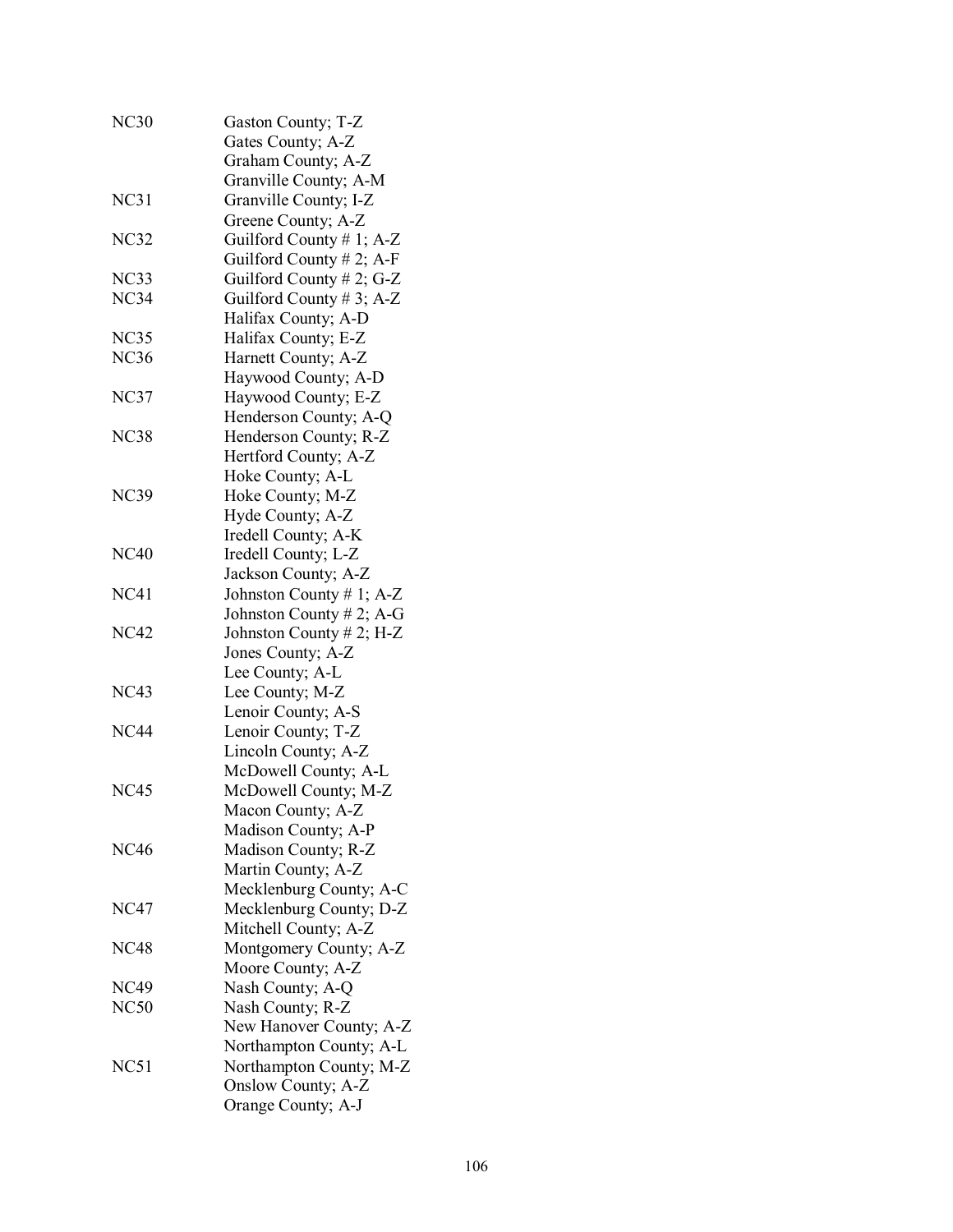| <b>NC52</b> | Orange County; K-Z<br>Pamlico County; A-Z |
|-------------|-------------------------------------------|
|             | Pasquotank County; A-R                    |
| NC53        | Pasquotank County; S-Z                    |
|             | Pender County; A-Z                        |
|             | Perquimans County; A-R                    |
| <b>NC54</b> | Perquimans County; S-Z                    |
|             | Person County; A-Z                        |
|             | Pitt County; A-D                          |
| <b>NC55</b> | Pitt County; E-Z                          |
| <b>NC56</b> | Polk County; A-Z                          |
|             | Randolph County; A-S                      |
| NC57        | Randolph County; T-Z                      |
|             | Richmond County; A-Z                      |
| NC58        | Robeson County # 1; $A-Z$                 |
|             | Robeson County # 2; $A$ -D                |
| <b>NC59</b> | Robeson County # 2; E-Z                   |
|             | Rockingham County; A-G                    |
| <b>NC60</b> | Rockingham County; H-Z                    |
|             | Rowan County; A-B                         |
| <b>NC61</b> | Rowan County; C-S                         |
| <b>NC62</b> | Rowan County; T-Z                         |
|             | Rutherford County; A-Z                    |
| <b>NC63</b> | Sampson County; A-R                       |
| <b>NC64</b> | Sampson County; S-Z                       |
|             | Scotland County; A-Z                      |
|             | Stanley County; A-D                       |
| <b>NC65</b> | Stanley County; E-Z                       |
|             | Stokes County; A-H                        |
| <b>NC66</b> | Stokes County; J-Z                        |
|             | Surry County; A-O                         |
| <b>NC67</b> | Surry County; P-Z                         |
|             | Swain County; A-Z                         |
|             | Transylvania County; A-Z                  |
| <b>NC68</b> | Tyrrell County; A-Z                       |
|             | Union County; A-Q                         |
| <b>NC69</b> | Union County; R-Z                         |
|             | Vance County; A-Z                         |
| <b>NC70</b> | Wake County $# 1$ ; A-P                   |
| NC71        | Wake County $# 1$ ; R-Z                   |
|             | Wake County $# 2$ ; A-M                   |
| <b>NC72</b> | Wake County $# 2$ ; N-Z                   |
|             | Warren County; A-Z                        |
| NC73        | Washington County; A-Z                    |
|             | Watauga County; A-Z                       |
|             | Wayne County; A-C                         |
| <b>NC74</b> | Wayne County; D-Z                         |
| <b>NC75</b> | Wilkes County; A-Z                        |
| <b>NC76</b> | Wilmington City; A-T                      |
| <b>NC77</b> | Wilmington City; U-Z                      |
|             | Wilson County; A-R                        |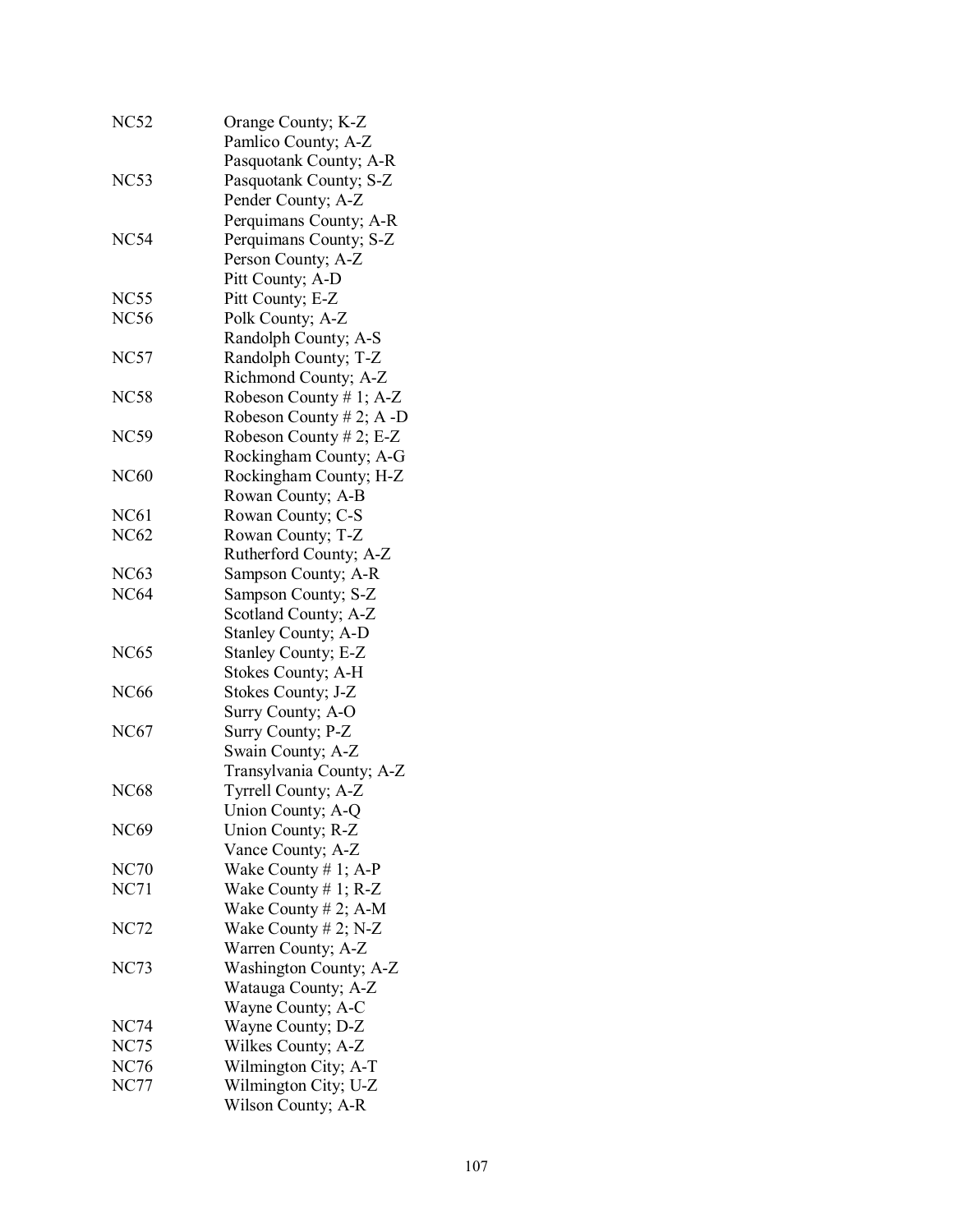| <b>NC78</b>      | Wilson County; S-Z                 |
|------------------|------------------------------------|
|                  | Winston-Salem City; A-H            |
| NC79             | Winston-Salem City; I-Don Wilson   |
| <b>NC80</b>      | Winston-Salem City; Eddie Wilson-Z |
|                  | Yadkin County; A-Z                 |
|                  | Yancey County; A-Z                 |
| ND1              | <b>North Dakota</b>                |
|                  | Adams County; A-Z                  |
|                  | Barnes County; A-S                 |
| ND2              | Barnes County; T-Z                 |
|                  | Benson County; A-Z                 |
|                  | Billings County; A-Z               |
|                  | Bottineau County; A-C              |
| ND3              | Bottineau County; D-Z              |
|                  | Bowman County; A-Z                 |
|                  | Burke County; A-H                  |
| ND4              | Burke County; I-Z                  |
|                  | Burleigh County; A-Z               |
|                  | Cass County; A                     |
| ND <sub>5</sub>  | Cass County; B-M                   |
| ND6              | Cass County; N-Z                   |
|                  | Cavalier County; A-L               |
| ND7              | Cavalier County; M-Z               |
|                  | Dickey County; A-Z                 |
|                  | Divide County; A-K                 |
| ND8              | Divide County; L-Z                 |
|                  | Dunn County; A-Z                   |
|                  | Eddy County; A-Z                   |
| ND <sub>9</sub>  | Emmons County; A-Z                 |
|                  | Foster County; A-Z                 |
|                  | Golden Valley County; A-Z          |
| ND10             | Grand Forks County; A-V            |
| ND11             | Grand Forks County; W-Z            |
|                  | Grant County; A-Z                  |
|                  | Griggs County; A-Z                 |
|                  | Hettinger County; A-R              |
| ND12             | Hettinger County; S-Z              |
|                  | Kidder County; A-Z                 |
|                  | Lamoure County; A-Z                |
|                  | Logan County; A-I                  |
| ND13             | Logan County; J-Z                  |
|                  | McHenry County; A-Z                |
|                  | McIntosh County; A-O               |
| ND14             | McIntosh County; P-Z               |
|                  | McKenzie County; A-Z               |
|                  | McLean County; A-K                 |
| ND15             | McLean County; L-Z                 |
|                  | Mercer County; A-Z                 |
|                  | Morton County; A-L                 |
| ND <sub>16</sub> | Morton County; M-Z                 |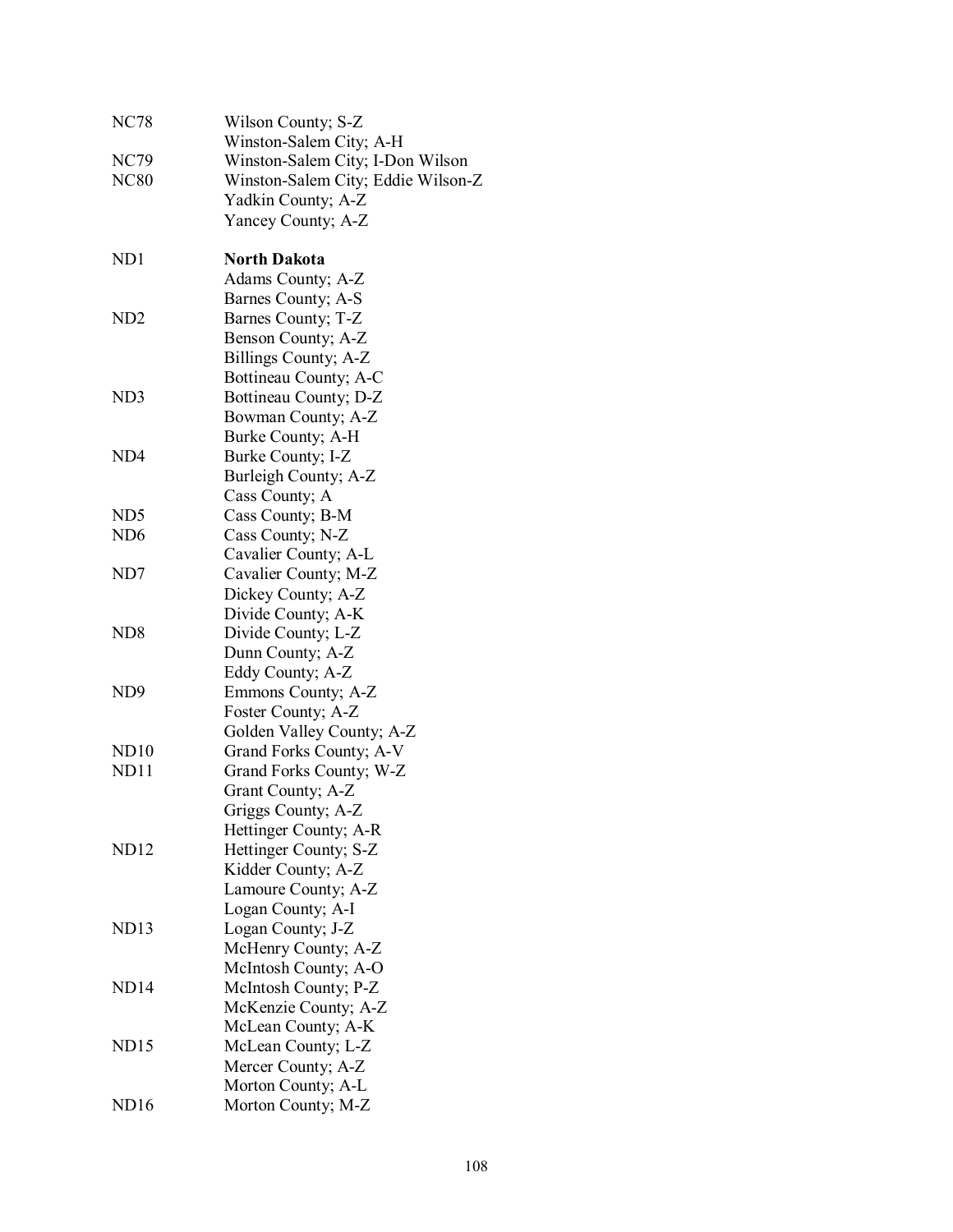|                  | Mountrail County; A-Z                            |
|------------------|--------------------------------------------------|
| ND <sub>17</sub> | Nelson County; A-Z                               |
|                  | Oliver County; A-Z                               |
|                  | Pembina County; A-M                              |
| <b>ND18</b>      | Pembina County; N-Z                              |
|                  | Pierce County; A-Z                               |
|                  | Ramsey County; A-N                               |
| <b>ND19</b>      | Ramsey County; O-Z                               |
|                  | Ransom County; A-Z                               |
|                  | Renville County; A-R                             |
| <b>ND20</b>      | Renville County; S-Z                             |
|                  | Richland County; A-Z                             |
|                  | Rolette County; A-G                              |
| ND21             | Rolette County; H-Z                              |
|                  | Sargent County; A-Z                              |
|                  | Sheridan County; A-Z                             |
| ND22             | Sioux County; A-Z                                |
|                  | Slope County; A-Z                                |
|                  | Stark County; A-Z                                |
| ND23             | Steele County; A-Z                               |
|                  | Stutsman County; A-O                             |
| ND <sub>24</sub> | Stutsman County; P-Z                             |
|                  | Towner County; A-O                               |
| <b>ND25</b>      | Towner County; P-Z                               |
|                  | Traill County; A-Z                               |
|                  | Walsh County; A-K                                |
| ND26             | Walsh County; L-Z                                |
|                  | Ward County; A-J                                 |
| <b>ND27</b>      | Ward County; K-Z                                 |
|                  | Wells County; A-I                                |
| <b>ND28</b>      | Wells County; J-Z                                |
|                  | Williams County; A-R                             |
| <b>ND29</b>      | Williams County; S-Z                             |
|                  |                                                  |
| OH <sub>1</sub>  | Ohio                                             |
|                  | Adams County; A-Z                                |
| OH <sub>2</sub>  | Akron City # 1; A-Harold Mallery                 |
| OH <sub>3</sub>  | Akron City # 1; Harold Mallery-Z                 |
|                  | Akron City # 2; A-Gaston Bourland                |
| OH4              | Akron City $# 2$ ; Peter Boutas-K                |
| OH <sub>5</sub>  | Akron City # 2; L-U                              |
| OH <sub>6</sub>  | Akron City # 2; V-Z                              |
|                  | Akron City $# 3$ ; A-John Halliburton            |
| OH7              | Akron City # 3; Evra Halkick-Arthur Roscoe       |
| OH <sub>8</sub>  | Akron City # 3; Bird Rose-Z                      |
|                  | Akron City #4; A-C                               |
| OH <sub>9</sub>  | Akron City # 4; D-Isaac Rayder                   |
| OH <sub>10</sub> | Akron City # 4; Thomas M. Rea-Z                  |
|                  | Akron City # 5; A-B                              |
| OH <sub>11</sub> | Akron City $# 5$ ; C-L (Hor-Mc are all mixed up) |
| OH <sub>12</sub> | Akron City # 5; M-Steve Tomin                    |
|                  |                                                  |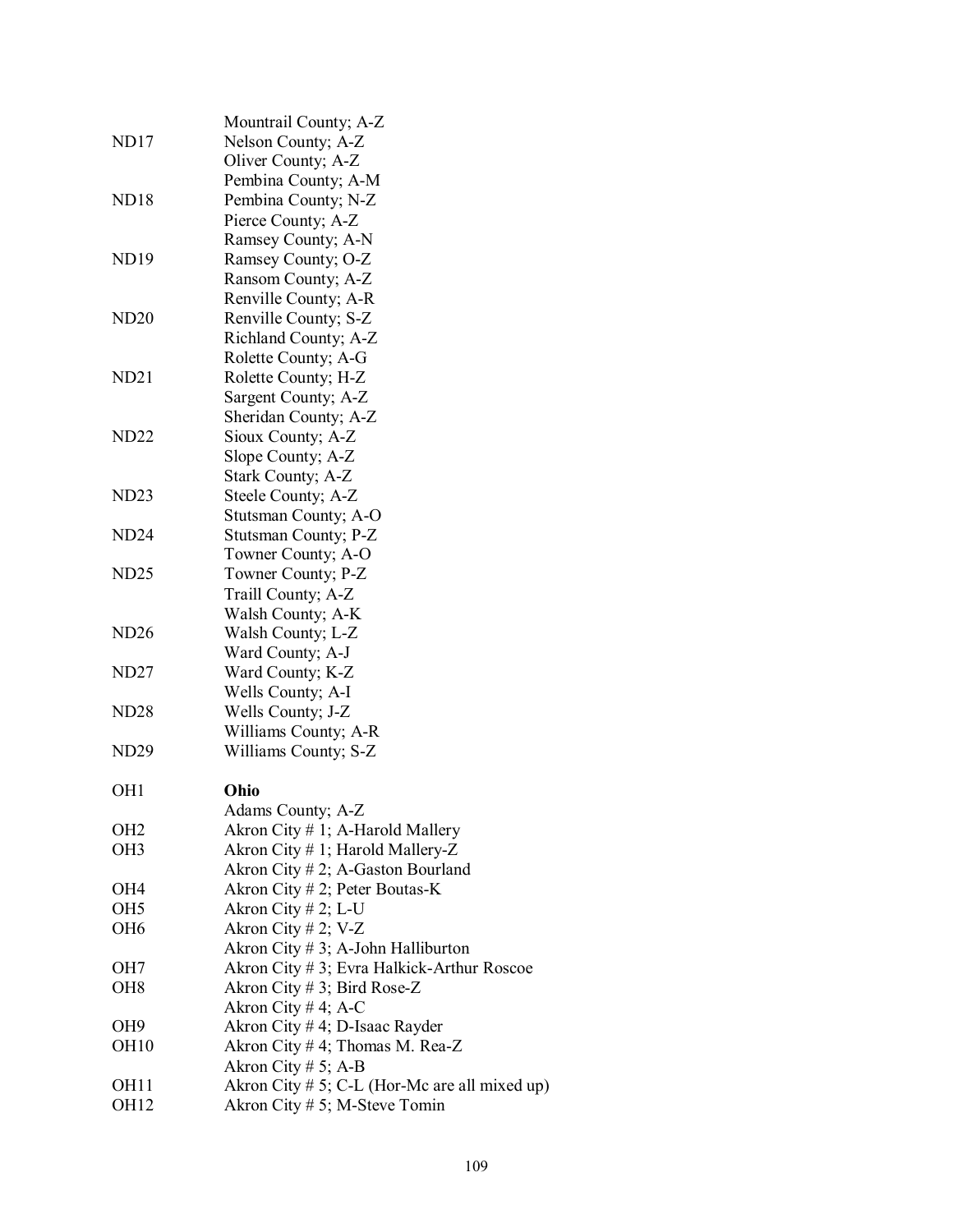| <b>OH13</b>      | Akron City # 5; Leroy Tomkinson-Z          |
|------------------|--------------------------------------------|
|                  | Allen County; A-Vandal Smeeska             |
| OH14             | Allen County; C. Henry Smith-Z             |
|                  | Ashland County; A-S                        |
| OH15             | Ashland County; T-Z                        |
|                  | Ashtabula County # 1; A-Antonio Mastrianni |
| OH16             | Ashtabula County # 1; Oscar Matela-Z       |
|                  | Ashtabula County #2; A-H                   |
| OH17             | Ashtabula County # 2; I-Z                  |
|                  | Athens County; A-William Glover            |
| OH <sub>18</sub> | Athens County; Dewey Goddard-V             |
| OH19             | Athens County; W-Z                         |
|                  | Auglaize County; A-S                       |
| <b>OH20</b>      | Auglaize County; T-Z                       |
|                  | Belmont County # 1; A-M                    |
| OH <sub>21</sub> | Belmont County # 1; $N-Z$                  |
|                  | Belmont County # 2; A-I                    |
| OH <sub>22</sub> | Belmont County # 2; J-Z                    |
|                  | Belmont County # 3; A-C                    |
| OH <sub>23</sub> | Belmont County # 3; D-Z                    |
| OH24             | Brown County; A-Z                          |
|                  | Butler County; A-Horace Churchman          |
| OH <sub>25</sub> | Butler County; Giuseppe Cianfano-O         |
| OH26             | Butler County; P-Z                         |
|                  | Canton City # 1; A-Clayton Carver          |
| OH27             | Canton City # 1; Tommaso Casaccia-L        |
| OH <sub>28</sub> | Canton City # 1; M-U                       |
|                  |                                            |
| OH29             | Canton City # 1; $V-Z$                     |
|                  | Canton City # 2; A-Wilbert Garvin          |
| <b>OH30</b>      | Canton City # 2; Gabor Gase-P              |
| OH31             | Canton City # 2; $Q-Z$                     |
|                  | Carroll County; A-J                        |
| <b>OH32</b>      | Carroll County; K-Z                        |
|                  | Champaign County; A-S                      |
| OH33             | Champaign County; T-Z                      |
|                  | Cincinnati City # 1; A-L                   |
| OH34             | Cincinnati City $# 1$ ; M-Z                |
|                  | Cincinnati City # 2; A-C                   |
| OH35             | Cincinnati City # 2; D-S                   |
| OH36             | Cincinnati City # 2; T-Z                   |
|                  | Cincinnati City # 3; A-J                   |
| OH37             | Cincinnati City # 3; K-W                   |
| OH38             | Cincinnati City # 3; Y-Z                   |
|                  | Cincinnati City # 4; A-L                   |
| OH39             | Cincinnati City # 4; M-Z                   |
|                  | Cincinnati City # 5; A-B                   |
| OH40             | Cincinnati City # 5; C-S                   |
| OH41             | Cincinnati City # 5; T-Z                   |
|                  | Cincinnati City # 6; A-L                   |
| OH42             | Cincinnati City # 6; M-Z                   |
|                  | Cincinnati City # 7; A-B                   |
|                  |                                            |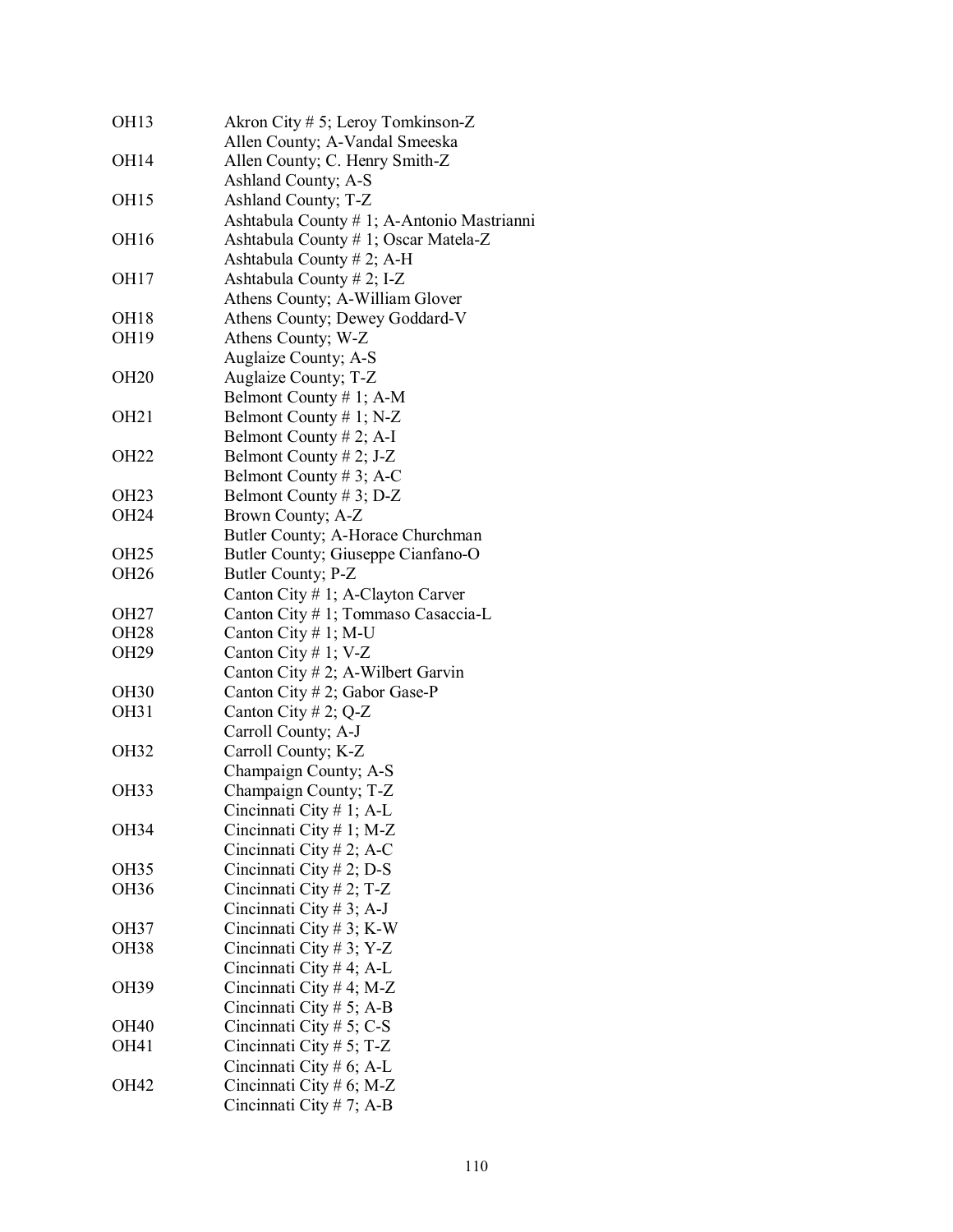| OH43             | Cincinnati City # 7; C-Roy Livingston           |
|------------------|-------------------------------------------------|
| OH44             | Cincinnati City #7; Charles Lobert-V            |
| <b>OH45</b>      | Cincinnati City # 7; W-Z                        |
|                  | Cincinnati City # 8; A-J                        |
| <b>OH46</b>      | Cincinnati City # 8; K-Z                        |
| OH47             | Cincinnati City # 9; A-Q                        |
| <b>OH48</b>      | Cincinnati City # 9; R-Z                        |
|                  | Cincinnati City # 10; A-G                       |
| OH49             | Cincinnati City # 10; H-Z                       |
| <b>OH50</b>      | Clark County; A-Z                               |
|                  | Clermont County; A-G                            |
| OH <sub>51</sub> | Clermont County; H-Z                            |
|                  | Cleveland City $# 1$ ; A-B                      |
| <b>OH52</b>      | Cleveland City # 1; C-John Madaras              |
| OH53             | Cleveland City # 1; Abraham D. Madary-Z         |
| OH54             | Cleveland City $# 2$ ; A-P                      |
| OH <sub>55</sub> | Cleveland City # 2; $Q-Z$                       |
|                  | Cleveland City # 3; A-Frank Giuliatti           |
| <b>OH56</b>      | Cleveland City # 3; H. Gladetti-W. Scherrer     |
| <b>OH57</b>      | Cleveland City #3; Carl Scheske-Z               |
|                  | Cleveland City $# 4$ ; A-William Hertan         |
| <b>OH58</b>      | Cleveland City #4; Andrew Hess-Z                |
|                  | Cleveland City # 5; A                           |
| OH59             | Cleveland City $# 5$ ; B-J                      |
| <b>OH60</b>      | Cleveland City $# 5$ ; K-Elmer Reinhart         |
| <b>OH61</b>      | Cleveland City # 5; George Reinhold-Z           |
|                  | Cleveland City $# 6$ ; A-George Beckwith        |
| OH62             | Cleveland City # 6; Michael Bede-G              |
| OH63             | Cleveland City $# 6$ ; H-Adolph Metzner         |
| <b>OH64</b>      | Cleveland City # 6; Joseph E. Meunier-J. Streza |
| <b>OH65</b>      | Cleveland City # 6; Thomas Strike-Z             |
|                  | Cleveland City #7; A-Martin Dootz               |
| <b>OH66</b>      | Cleveland City #7; Carlisle Doran-J. Metzler    |
| <b>OH67</b>      | Cleveland City # 7; Elmer Meusner-J. Wiszinfski |
| <b>OH68</b>      | Cleveland City #7; Ed Witcka-Z                  |
|                  | Cleveland City # 8; A-Morris Greenwald          |
| OH69             | Cleveland City $# 8$ ; Medis Grega-M            |
| <b>OH70</b>      | Cleveland City # 8; N-Z                         |
|                  | Cleveland City # 9; A-B                         |
| OH71             | Cleveland City $# 9$ ; C-Andrew Pollarine       |
| OH72             | Cleveland City # 9; William E. Polley-Z         |
|                  | Cleveland City $# 10$ ; A-C                     |
| OH73             | Cleveland City $# 10$ ; D-R                     |
| OH74             | Cleveland City $# 10$ ; S-Z                     |
|                  | Cleveland City $# 11$ ; A-F                     |
| OH75             | Cleveland City # 11; G-L. Roxyk                 |
| OH76             | Cleveland City # 11; Frank Roy-Z                |
|                  | Cleveland City $# 12$ ; A-F                     |
| OH77             | Cleveland City $# 12$ ; G-R                     |
| <b>OH78</b>      | Cleveland City $# 12$ ; S-Z                     |
|                  | Cleveland City $# 13$ ; A-John Fowler           |
|                  |                                                 |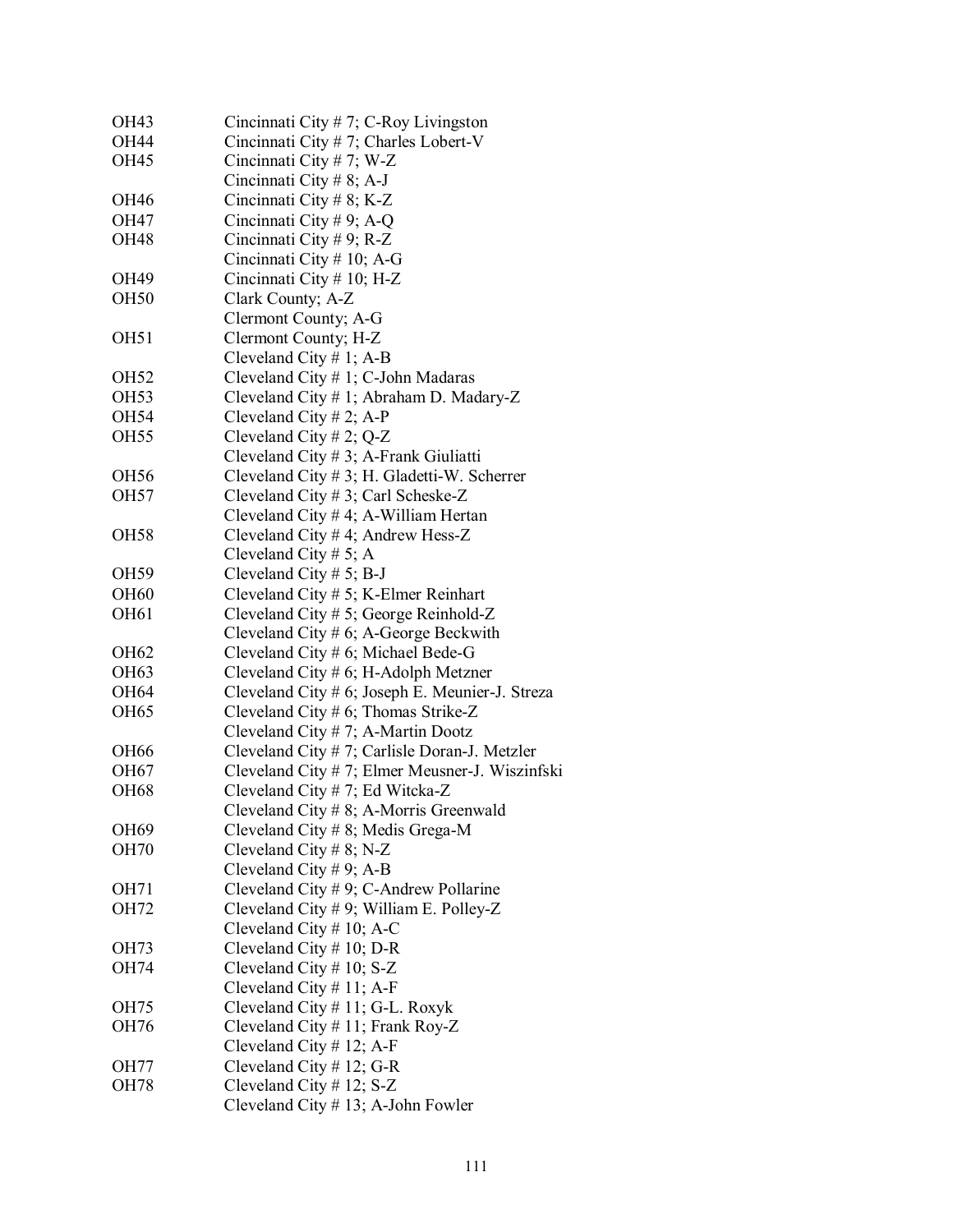| OH79         | Cleveland City $# 13$ ; Charles Fox-Q    |
|--------------|------------------------------------------|
| <b>OH80</b>  | Cleveland City $# 13$ ; R-Z              |
|              | Cleveland City # 14; A-Paul Cartey       |
| <b>OH81</b>  | Cleveland City # 14; Pietro Carusi-K     |
| <b>OH82</b>  | Cleveland City $# 14$ ; L-S              |
| <b>OH83</b>  | Cleveland City $# 14$ ; T-Z              |
|              |                                          |
|              | Cleveland City $# 15$ ; A-Leslie Hiner   |
| <b>OH84</b>  | Cleveland City $# 15$ ; Albert Hinger-V  |
| <b>OH85</b>  | Cleveland City $# 15$ ; W-Z              |
|              | Cleveland City # 16; A-K                 |
| <b>OH86</b>  | Cleveland City $# 16$ ; L-Z              |
| <b>OH87</b>  | Cleveland City $# 17$ ; A-J              |
| <b>OH88</b>  | Cleveland City # 17; K-S                 |
| <b>OH89</b>  | Cleveland City $# 17$ ; T-Z              |
|              | Cleveland City # 18; A-Joseph A. Goodwin |
| <b>OH90</b>  | Cleveland City # 18; Frank Gordon-Q      |
| OH91         | Cleveland City $# 18$ ; R-Z              |
|              | Clinton County; A-C                      |
| OH92         | Clinton County; D-Z                      |
|              | Columbiana County # 1; A-C               |
| OH93         | Columbiana County # 1; D-O               |
| <b>OH94</b>  | Columbiana County # 1; P-Z               |
|              | Columbiana County # 2; A-F               |
| <b>OH95</b>  |                                          |
|              | Columbiana County # 2; G-Z               |
|              | Columbus City #1; A-William Bargas       |
| OH96         | Columbus City # 1; John Barich-J         |
| OH97         | Columbus City $# 1$ ; K-John Thatcher    |
| <b>OH98</b>  | Columbus City # 1; Albert Theado-Z       |
|              | Columbus City # 2; A-G                   |
| OH99         | Columbus City $# 2$ ; H-St               |
| <b>OH100</b> | Columbus City # 2; St-Z                  |
|              | Columbus City # 3; A-Fl                  |
| <b>OH101</b> | Columbus City # 3; Flora-Q               |
| OH102        | Columbus City # 3; R-Z                   |
|              | Columbus City #4; A-B                    |
| OH103        | Columbus City # 4; $C-K$                 |
| OH104        | Columbus City #4; L-V                    |
| OH105        | Columbus City #4; W-Z                    |
|              | Coshocton County; A-Fred Smythe          |
| OH106        | Coshocton County; Garrett Snedeker-Z     |
|              | Crawford County; A-M                     |
| OH107        | Crawford County; N-Z                     |
|              | Cuyahoga County # 1; A-C                 |
| OH108        | Cuyahoga County # 1; D-M. Mazurek        |
| OH109        | Cuyahoga County # 1; Norman Meacham-W    |
|              |                                          |
| OH110        | Cuyahoga County # 1; Y-Z                 |
|              | Cuyahoga County # 2; A-G                 |
| OH111        | Cuyahoga County # 2; H-N                 |
| OH112        | Cuyahoga County # 2; O-Z                 |
| OH113        | Darke County; A-William Minton           |
| OH114        | Darke County; Aubrey Mitchell-Z          |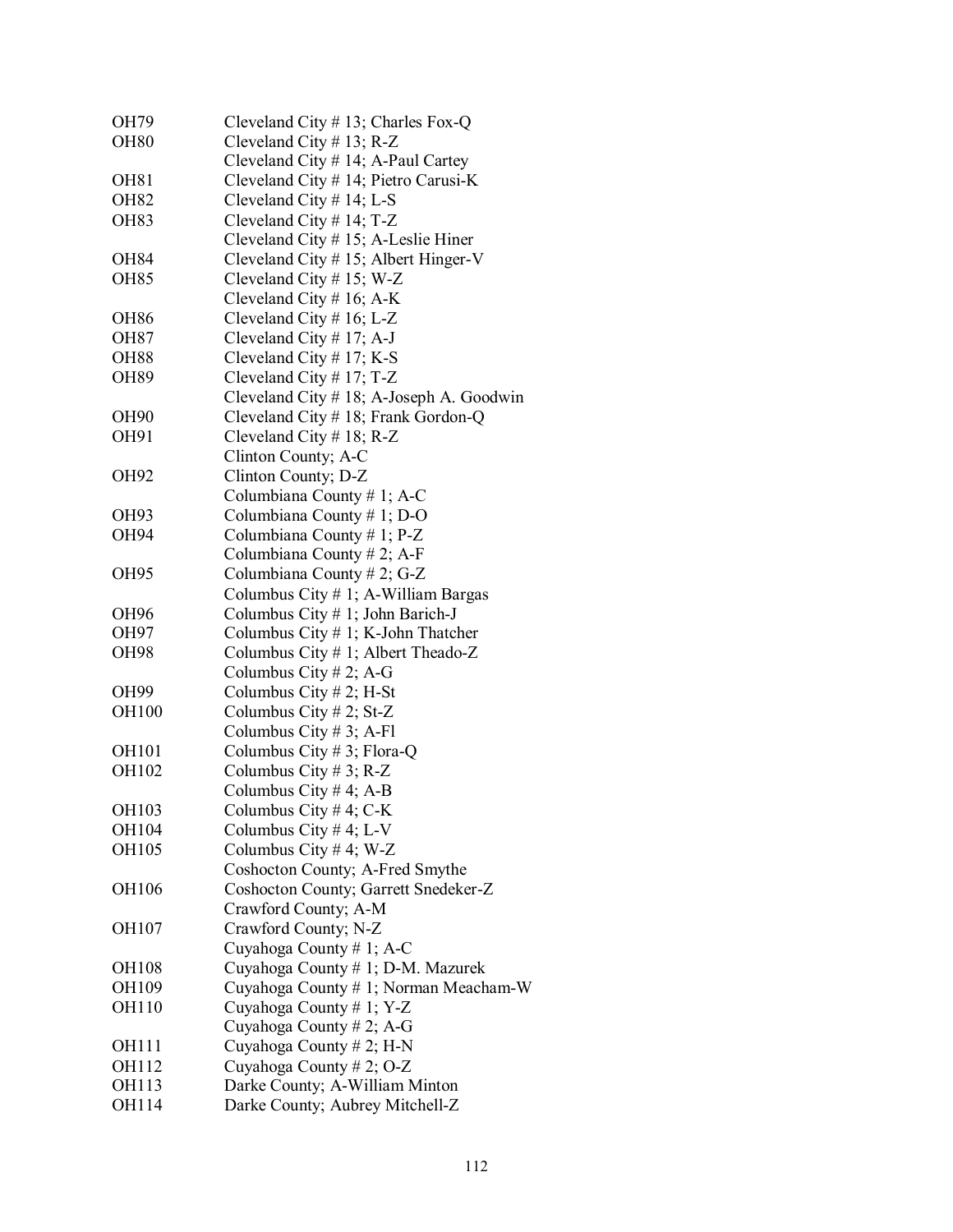|              | Dayton City # 1; A-Franci Dolphin        |
|--------------|------------------------------------------|
| OH115        | Dayton City # 1; John Domauski-O         |
| OH116        | Dayton City # 1; $P-Z$                   |
|              | Dayton City #2; A-Dayton Brubaker        |
| OH117        | Dayton City # 2; Alpha Bruce-Edward Hoke |
| OH118        | Dayton City # 2; C. Holbert-James Skard  |
| OH119        | Dayton City # 2; Harry Skees-Z           |
|              | Dayton City # 3; A-F                     |
| <b>OH120</b> | Dayton City # 3; G-Walter Schwinn        |
| <b>OH121</b> | Dayton City # 3; Viancenzo Sciacca-Z     |
|              | Defiance County; A-Williard Mulligan     |
| OH122        | Defiance County; Robert Munn-Z           |
|              | Delaware County; A-R                     |
| <b>OH123</b> | Delaware County; S-Z                     |
|              | Erie County; A-L                         |
| OH124        | Erie County; Mc-Z                        |
|              | Fairfield County; A-D                    |
| OH125        |                                          |
|              | Fairfield County; E-Z                    |
|              | Fayette County; A                        |
| <b>OH126</b> | Fayette County; B-Z                      |
|              | Franklin County; A-C                     |
| OH127        | Franklin County; D-R                     |
| <b>OH128</b> | Franklin County; S-Z                     |
|              | Fulton County; A-Q                       |
| OH129        | Fulton County; R-Z                       |
|              | Gallia County; A-V                       |
| <b>OH130</b> | Gallia County; W-Z                       |
|              | Geauga County; A-Z                       |
|              | Greene County; A-I                       |
| OH131        | Greene County; J-Z                       |
|              | Guernsey County; A-E                     |
| OH132        | Guernsey County; F-T                     |
| OH133        | Guernsey County; U-Z                     |
|              | Hamilton City; A-K                       |
| OH134        | Hamilton City; L-Z                       |
|              | Hamilton County # 1; A-C                 |
| <b>OH135</b> | Hamilton County # 1; D-S                 |
| OH136        | Hamilton County # 1; T-Z                 |
|              | Hamilton County # 2; A-H                 |
| OH137        | Hamilton County # 2; I-V                 |
| <b>OH138</b> | Hamilton County # 2; W-Z                 |
|              | Hancock County; A-O                      |
| OH139        | Hancock County; P-Z                      |
|              | Hardin County; A-Ronald Minter           |
| <b>OH140</b> | Hardin County; Joseph Mirza-Z            |
|              | Harrison County; A-V                     |
| OH141        | Harrison County; W-Z                     |
|              | Henry County; A-Z                        |
| OH142        | Highland County; A-Z                     |
|              | Hocking County; A-B                      |
| OH143        | Hocking County; C-Z                      |
|              |                                          |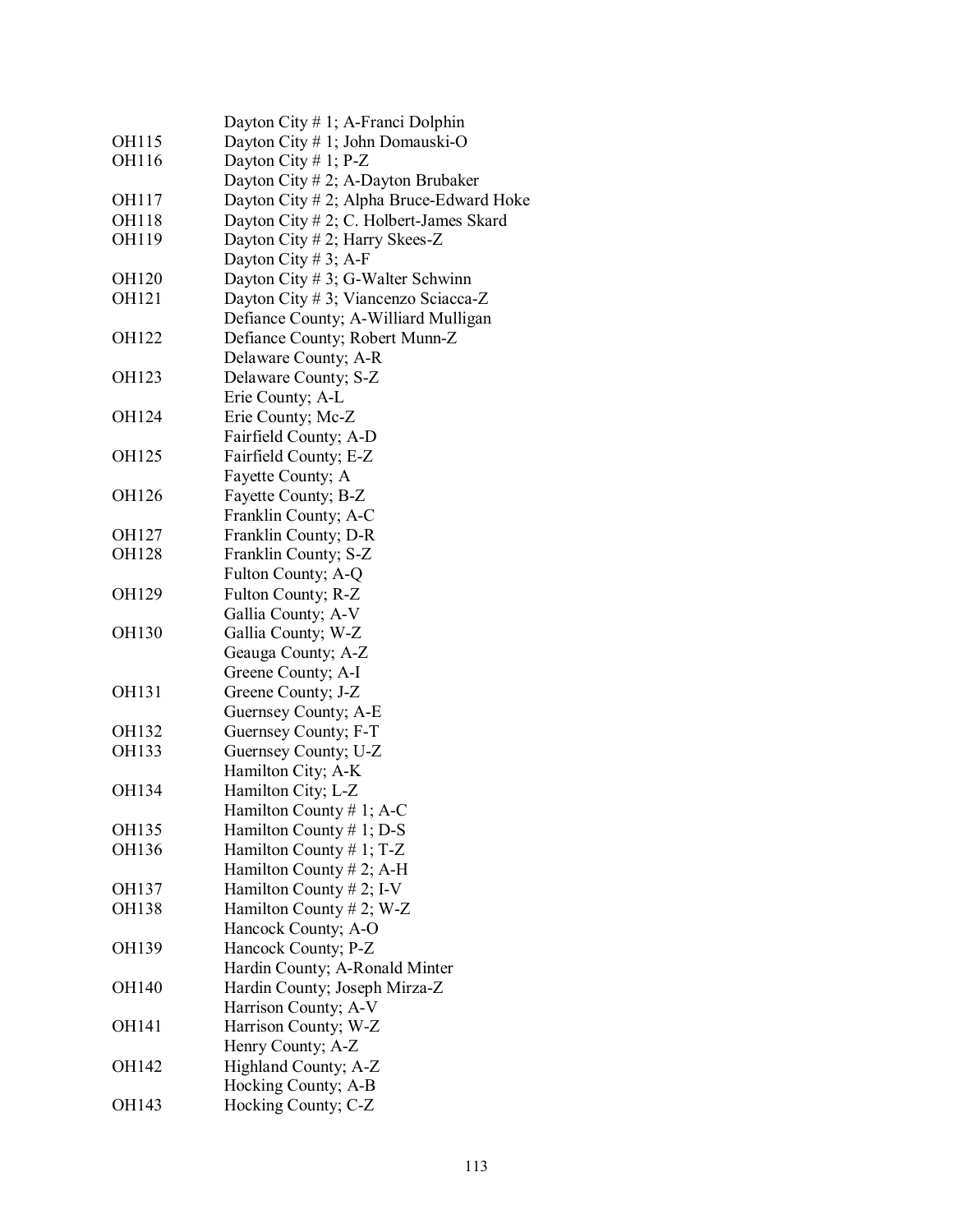|              | Holmes County; A-Desylva Miller                  |
|--------------|--------------------------------------------------|
| OH144        | Holmes County; Ewin Miller-Z                     |
|              | Huron County; A-L                                |
| OH145        | Huron County; M-Z                                |
|              | Jackson County; A-L                              |
| OH146        | Jackson County; M-Z                              |
|              | Jefferson County # 1; A-Charles Gilday           |
| OH147        | Jefferson County # 1; Henry Giles-U              |
| <b>OH148</b> | Jefferson County # 1; V-Z                        |
|              | Jefferson County # 2; A-K                        |
| OH149        | Jefferson County # 2; L-Z                        |
|              | Knox County; A-Robert Bookman                    |
| <b>OH150</b> | Knox County; Lennon Boon-Z                       |
|              | Lake County; A-B                                 |
| OH151        | Lake County; C-Z                                 |
|              | Lawrence County; A-Robert Brown                  |
| OH152        | Lawrence County; Roscoe Brown-T                  |
| OH153        | Lawrence County; U-Z                             |
|              | Licking County; A-Charles Wills                  |
| OH154        | Licking County; Albert Wilson-Z                  |
|              | Lima City; A-G                                   |
| <b>OH155</b> | Lima City; H-V                                   |
| OH156        | Lima City; W-Z                                   |
|              | Logan County; A-V                                |
| OH157        | Logan County; W-Z                                |
|              | Lorain City; A-Charles Kruger                    |
| <b>OH158</b> | Lorain City; Emanuel C. Krugman-Gregor Wojtowicz |
| OH159        | Lorain City; Fred Wolf-Z                         |
|              | Lorain County; A-J                               |
| <b>OH160</b> | Lorain County; K-William L. Wilson               |
| OH161        | Lorain County; Walter W. Wilton-Z                |
|              | Lucas County; A-John A. Schultz                  |
| OH162        | Lucas County; Carl B. Schumacher-Z               |
|              | Madison County; A-Z                              |
|              | Mahoning County; A                               |
| OH163        | Mahoning County; B-H                             |
| OH164        | Mahoning County; I-Gaitono Rovido                |
| OH165        | Mahoning County; Bryan E. Rowe-Z                 |
|              | Marion County; A-B                               |
| OH166        | Marion County; C-R                               |
| OH167        | Marion County; S-Z                               |
|              | Medina County; A-R                               |
| OH168        | Medina County; S-Z                               |
|              | Meigs County; A-V                                |
| OH169        | Meigs County; W-Z                                |
|              | Mercer County; A-Z                               |
| <b>OH170</b> | Miami County; A-M                                |
| OH171        | Miami County; N-Z                                |
|              | Monroe County; A-M                               |
| OH172        | Monroe County; N-Z                               |
|              | Montgomery County; A-J                           |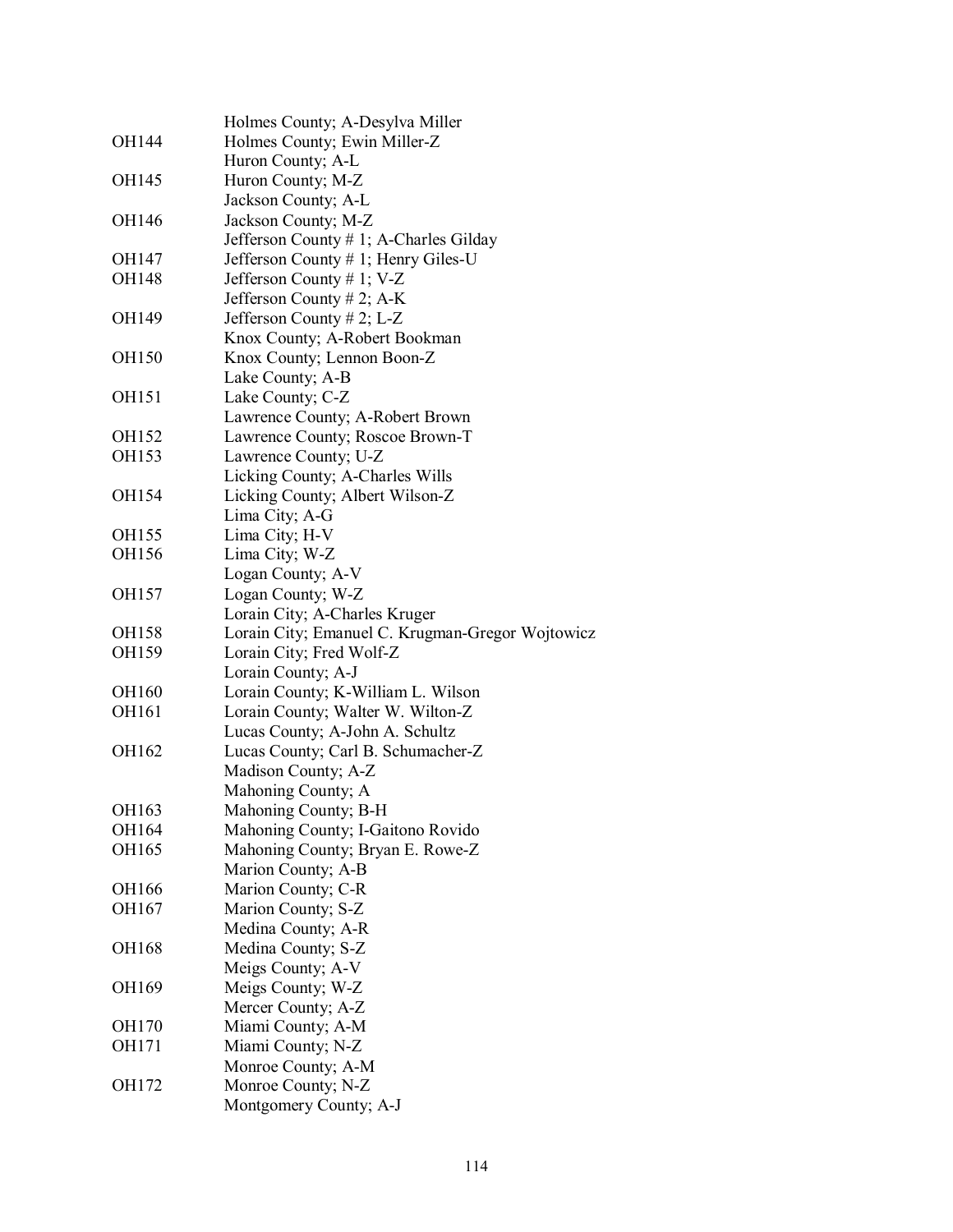| OH173             | Montgomery County; K-Z                           |
|-------------------|--------------------------------------------------|
| OH174             | Morgan County; A-Z                               |
|                   | Morrow County; A-Z                               |
| OH175             | Muskingum County; A-Z                            |
|                   | Newark City; A-B                                 |
| OH176             | Newark City; C-Z                                 |
| <b>OH177</b>      | Noble County; A-Z                                |
|                   | Ottowa County; A-K                               |
| <b>OH178</b>      | Ottowa County; L-Z                               |
|                   | Paulding County; A-S                             |
| OH179             | Paulding County; T-Z                             |
|                   | Perry County; A-R                                |
| <b>OH180</b>      | Perry County; S-Z                                |
|                   | Pickaway County; A-S                             |
| OH181             | Pickaway County; T-Z                             |
|                   | Pike County; A-Z                                 |
|                   | Portage County; A-G                              |
| OH182             | Portage County; H-Z                              |
|                   | Preble County; A-D                               |
| OH183             | Preble County; E-Z                               |
|                   | Putnam County; A-H                               |
| <b>OH184</b>      | Putnam County; I-Z                               |
|                   | Richland County; A-D                             |
| OH185             | Richland County; E-Wilson Seaton                 |
| <b>OH186</b>      | Richland County; John Sebastian-Z                |
|                   | Ross County; A-E                                 |
| OH187             | Ross County; F-Z                                 |
| <b>OH188</b>      | Sandusky County; A-R                             |
| OH189             | Sandusky County; S-Z                             |
|                   | Scioto County; A-E                               |
| <b>OH190</b>      | Scioto County; F-Q                               |
| OH191             | Scioto County; R-Z                               |
|                   | Seneca County; A                                 |
| OH192             | Seneca County; B-William E. Meeker               |
| OH193             | Seneca County; Alfred J. Meiner-Z                |
|                   | Shelby County; A-J                               |
| OH194             | Shelby County; K-Z                               |
|                   | Springfield County; A-D                          |
| OH195             | Springfield County; E-N                          |
| OH196             | Springfield County; O-Z                          |
|                   | Stark County $# 1$ ; A-B                         |
| OH197             | Stark County $# 1$ ; C-R                         |
| OH198             | Stark County # 1; $S-Z$                          |
|                   | Stark County # 2; A-William E. Hawn              |
| OH199             | Stark County # 2; Charles E. Hayes-Z             |
| <b>OH200</b>      | Summit County; A-G                               |
| <b>OH201</b>      | Summit County; H-Andy Pataki                     |
| <b>OH202</b>      | Summit County; Joe Pataki-Z                      |
| OH <sub>203</sub> | Toledo City # 1; A-Warren Kipp                   |
| OH <sub>204</sub> |                                                  |
| <b>OH205</b>      | Toledo City # 1; Rolland Kirchner-Mose Stevenson |
|                   | Toledo City # 1; James Steward-Z                 |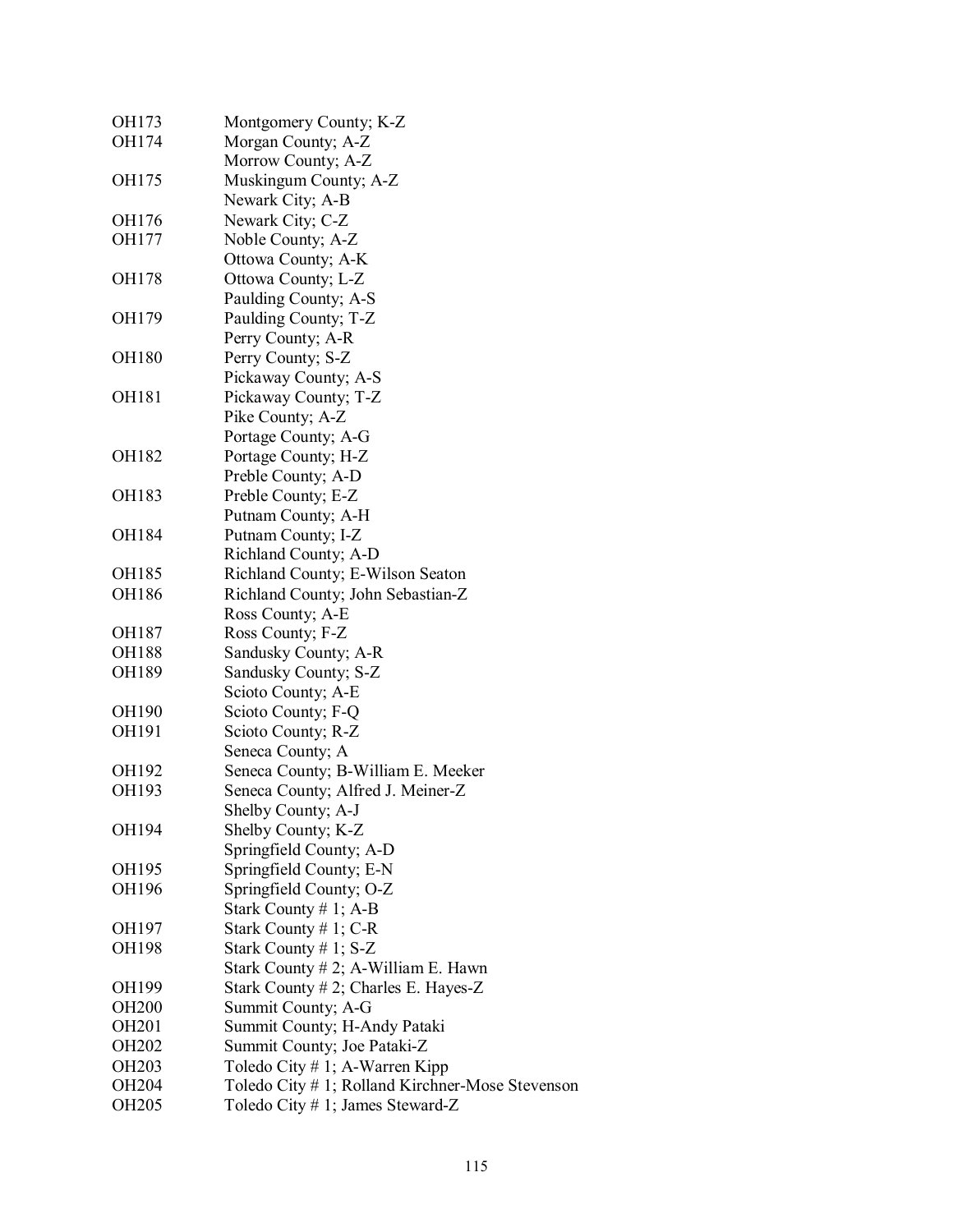|                   | Toledo City # 2; A-E                             |
|-------------------|--------------------------------------------------|
| <b>OH206</b>      | Toledo City # 2; $F-N$                           |
| OH <sub>207</sub> | Toledo City # 2; O-Z                             |
|                   | Toledo City #3; A-B                              |
| <b>OH208</b>      | Toledo City # 3; C-T                             |
| OH209             | Toledo City # 3; U-Z                             |
|                   | Toledo City # 4; A-John Johnson                  |
| OH <sub>210</sub> | Toledo City # 4; Oliver Jones-S                  |
| OH211             | Toledo City # 4; T-Z                             |
|                   | Toledo City # 5; A-M                             |
| OH212             | Toledo City # 5; N-Z                             |
|                   | Toledo City # 6; A-E                             |
| OH <sub>213</sub> | Toledo City # 6; F-Frank Rossler                 |
|                   |                                                  |
| OH214             | Toledo City # 6; Tudor Rutcoff - $Z$             |
|                   | Trumbull County # 1; A-D                         |
| OH <sub>215</sub> | Trumbull County # 1; E-John Rosu                 |
| OH <sub>216</sub> | Trumbull County # 1; P. Rotarin-Z                |
|                   | Trumbull County # 2; A-F                         |
| OH <sub>217</sub> | Trumbull County # 2; G-Gasper Smiller            |
| OH218             | Trumbull County # 2; A. E. Smith-Z               |
|                   | Tuscarawas County # 1; A-L                       |
| OH219             | Tuscarawas County # 1; Mc-Z                      |
|                   | Tuscarawas County # 2; A-G                       |
| <b>OH220</b>      | Tuscarawas County # 2; H-Z                       |
|                   | Union County; A-I                                |
| OH221             | Union County; J-Z                                |
|                   | VanWert County; A-M                              |
| <b>OH222</b>      | VanWert County; N-Z                              |
|                   | Vinton County; A-Z                               |
|                   | Warren County; A-B                               |
| OH223             | Warren County; C-Z                               |
|                   | Washington County; A-C                           |
| OH <sub>224</sub> | Washington County; D-U                           |
| OH <sub>225</sub> | Washington County; V-Z                           |
|                   | Wayne County; A-M                                |
| OH226             | Wayne County; N-Z                                |
|                   | Williams County; A-Willie A. Mills               |
| OH <sub>227</sub> | Williams County; Burleigh L. Miser-Z             |
|                   | Wood County; A-H                                 |
| <b>OH228</b>      | Wood County; I-Z                                 |
|                   | Wyandot County; A-B                              |
| OH229             | Wyandot County; C-Z                              |
|                   | Youngstown City # 1; A-Harry B. Dungan           |
| <b>OH230</b>      | Youngstown City # 1; Earl Dunkel-M               |
| OH <sub>231</sub> | Youngstown City # 1; N-Z                         |
|                   | Youngstown City # 2; A                           |
| OH <sub>232</sub> | Youngstown City # 2; B-Roy R. Gerkin             |
| OH233             | Youngstown City # 2; Elmer D. Gerlach-L. Meyroff |
| OH <sub>234</sub> | Youngstown City #2; Alek Mialiko-A.Suznavich     |
| OH <sub>235</sub> | Youngstown City #2; Steve Svagerko-Z             |
|                   | Youngstown City # 3; A-F                         |
|                   |                                                  |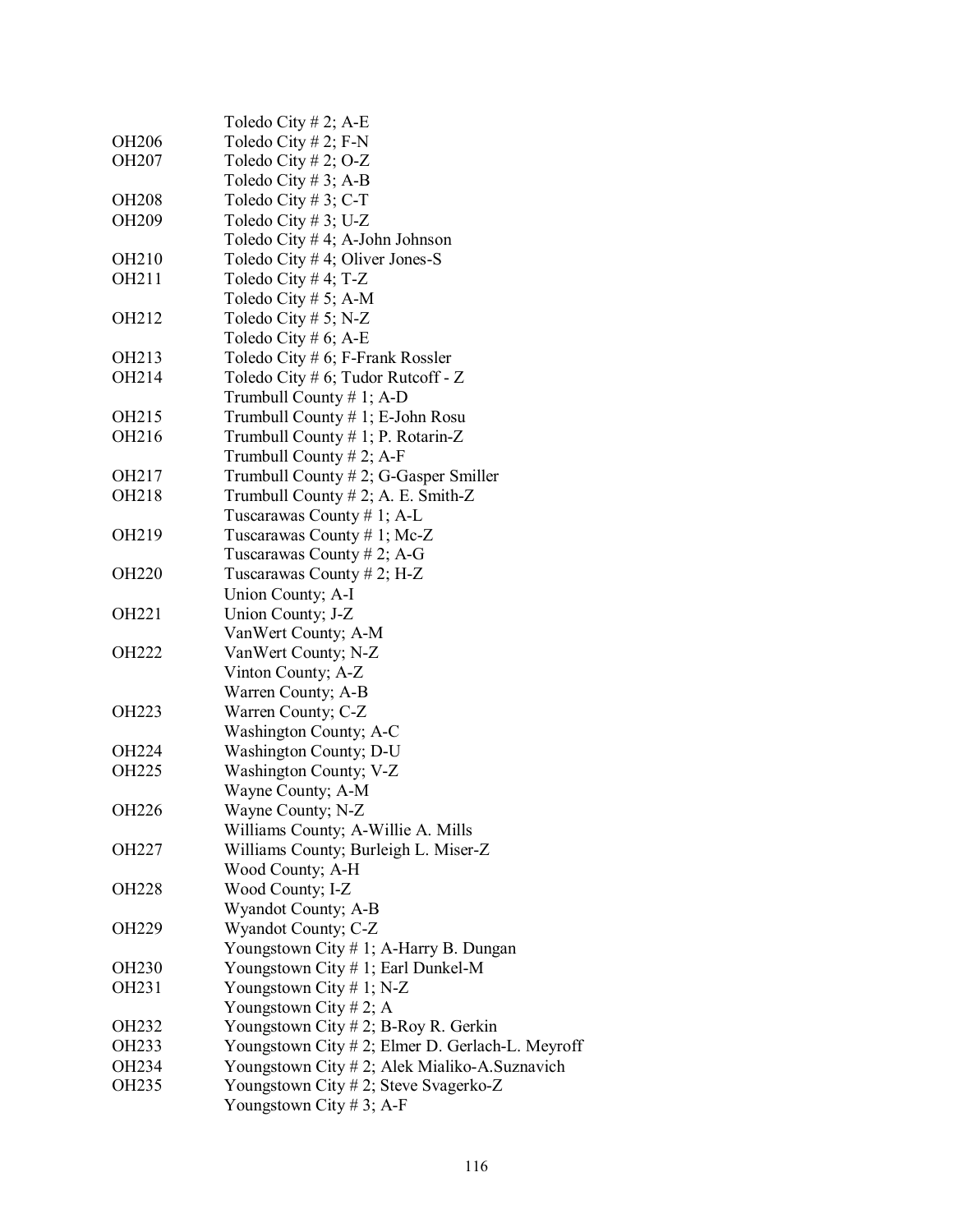| OH <sub>236</sub> | Youngstown City # 3; G-John Sparrow    |
|-------------------|----------------------------------------|
| OH <sub>237</sub> | Youngstown City #3; Tony Spasko-Z      |
|                   | Zanesville City; A-Lawrence Pflieger   |
| OH <sub>238</sub> | Zanesville City; Christopher Phelps-Z  |
| OK1               | <b>Oklahoma</b>                        |
|                   | Adair County; A-Z                      |
|                   | Alfalfa County; A-R                    |
| OK <sub>2</sub>   | Alfalfa County; S-Z                    |
|                   | Atoka County; A-Z                      |
|                   | Beaver County; A-C                     |
| OK3               | Beaver County; D-Z                     |
|                   | Beckham County; A-V                    |
| OK4               | Beckham County; W-Z                    |
|                   | Blaine County; A-Z                     |
|                   | Bryan County; A-D                      |
| OK5               | Bryan County; E-Willie Wilson          |
| OK <sub>6</sub>   | Bryan County; Chas. John Wimmer-Z      |
|                   | Caddo County # 1; $A-Z$                |
|                   | Caddo County # 2; A-C                  |
| OK7               | Caddo County # 2; $D-Z$                |
|                   | Canadian County; A-John T. Romey       |
| OK <sub>8</sub>   | Canadian County; Martin Roscher-Z      |
|                   | Carter County; A-J                     |
| OK9               | Carter County; K-Z                     |
|                   | Cherokee County; A-B                   |
| OK10              | Cherokee County; C-Z                   |
|                   | Choctaw County; A-Sanger Harper        |
| OK11              | Choctaw County; Calvin W. Harrington-Z |
|                   | Cimarron County; A-Z                   |
|                   | Cleveland County; A-C                  |
| OK12              | Cleveland County; D-Z                  |
|                   | Coal County; A-M                       |
| OK <sub>13</sub>  | Coal County; N-Z                       |
|                   | Comanche County; A-T                   |
| <b>OK14</b>       | Comanche County; U-Z                   |
|                   | Cotton County; A-Z                     |
|                   | Craig County; A-O                      |
| OK <sub>15</sub>  | Craig County; P-Z                      |
|                   | Creek County; A-Roy Hinton             |
| OK16              | Creek County; Ray T. Hipple-V          |
| OK17              | Creek County; W-Z                      |
|                   | Creek County # 2; A-Z                  |
| OK <sub>18</sub>  | Custer County; A-Z                     |
|                   | Delaware County; A-R                   |
| OK19              | Delaware County; S-Z                   |
|                   | Dewey County; A-Z                      |
|                   | Ellis County; A-Z                      |
| <b>OK20</b>       | Garfield County; A-Rick Southern (?)   |
| OK21              | Garfield County; Ivan Southwick (?)-Z  |
|                   | Garvin County # 1; A-Q                 |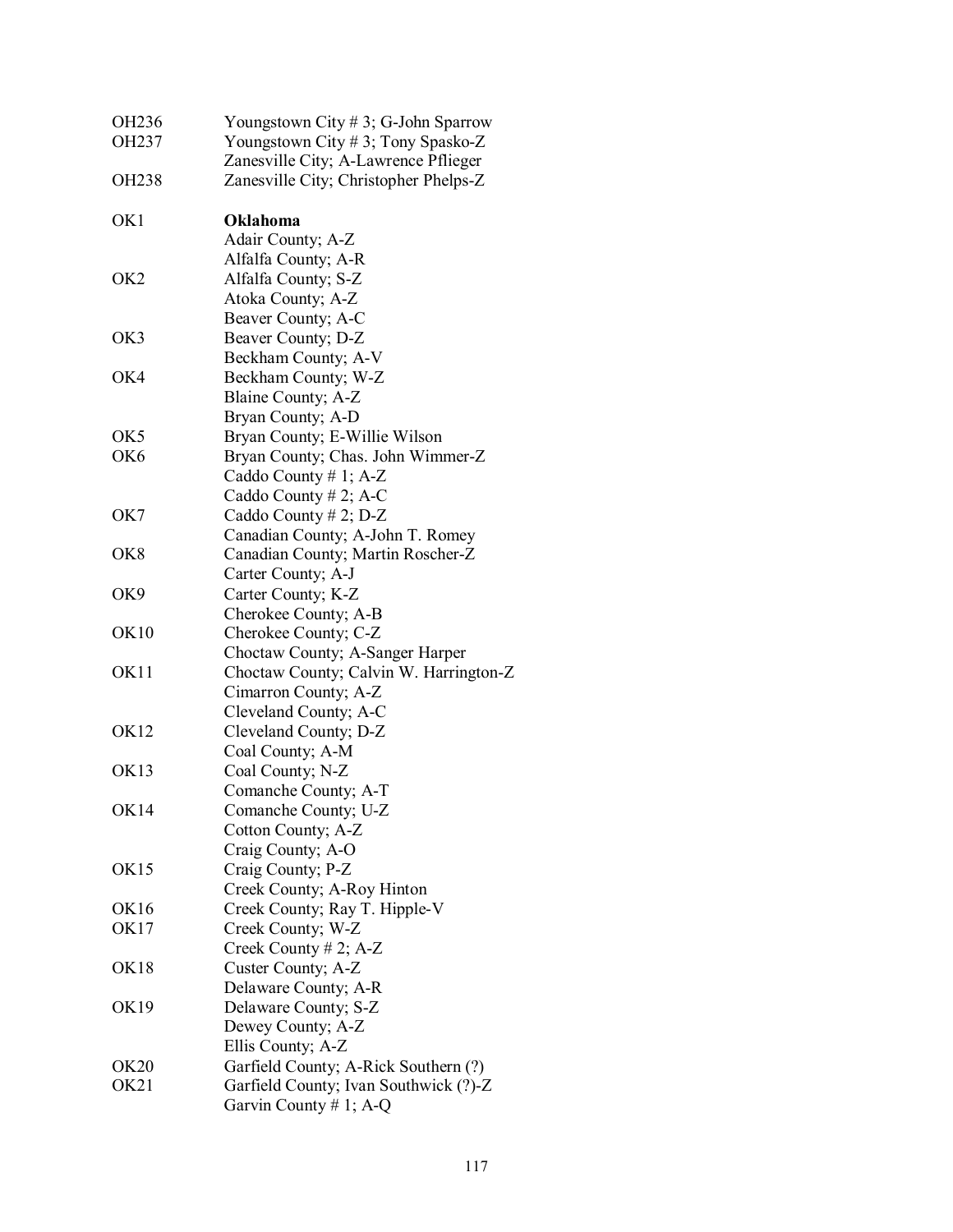| OK <sub>22</sub> | Garvin County # 1; R-Z                        |
|------------------|-----------------------------------------------|
|                  | Grady County # 1; $A-V$                       |
| OK <sub>23</sub> | Grady County # 1; W-Z                         |
|                  | Grady County # 2; $A-Z$                       |
|                  | Grant County; A-R                             |
| OK <sub>24</sub> | Grant County; S-Z                             |
|                  | Greer County; A-Z                             |
|                  | Harmon County; A-T                            |
| OK <sub>25</sub> | Harmon County; U-Z                            |
|                  | Harper County; A-Z                            |
|                  | Haskell County; A-V                           |
| OK26             | Haskell County; W-Z                           |
|                  | Hughes County; A-Roy Wilson                   |
| OK27             | Hughes County; Theo Wilson-Z                  |
|                  | Jackson County; A-Z                           |
|                  | Jefferson County; A-F                         |
| <b>OK28</b>      | Jefferson County; G-Z                         |
|                  | Johnston County; A-R                          |
| OK29             | Johnston County; S-Z                          |
|                  | Kay County; A-N                               |
| OK30             | Kay County; O-Z                               |
|                  | Kingfisher County; A-Z                        |
| OK31             | Kiowa County; A-Z                             |
|                  | Latimer County; A-G                           |
| OK32             | Latimer County; H-Z                           |
|                  | Leflore County; A-G                           |
| OK33             | Leflore County; H-Z                           |
|                  | Lincoln County; A-Charles Bolton              |
| OK34             | Lincoln County; George W. Bowdry-Wm. P. Wells |
| OK35             | Lincoln County; Henry Wemken-Z                |
|                  | Logan County; A-Z                             |
|                  | Love County; A-D                              |
| <b>OK36</b>      | Love County; E-Z                              |
|                  | McClain County; A-Z                           |
| OK37             | McCurtain County; A-S                         |
| <b>OK38</b>      | McCurtain County; T-Z                         |
|                  | McIntosh County; A-Q                          |
| OK39             | McIntosh County; R-Z                          |
|                  | Major County; A-Z                             |
|                  | Marshall County; A-L                          |
| <b>OK40</b>      | Marshall County; M-Z                          |
|                  | Mayes County; A-Z                             |
|                  | Murray County; A-H                            |
| OK41             | Murray County; H-Z                            |
|                  | Muskogee City # 1; A-Z                        |
|                  | Muskogee City # 2; A-B                        |
| OK42             | Muskogee City # 2; $C-Z$                      |
|                  | Muskogee County; A-Turner Harwell             |
| OK43             | Muskogee County; James Haskins-Z              |
|                  | Noble County; A-M                             |
| OK44             | Noble County; N-Z                             |
|                  |                                               |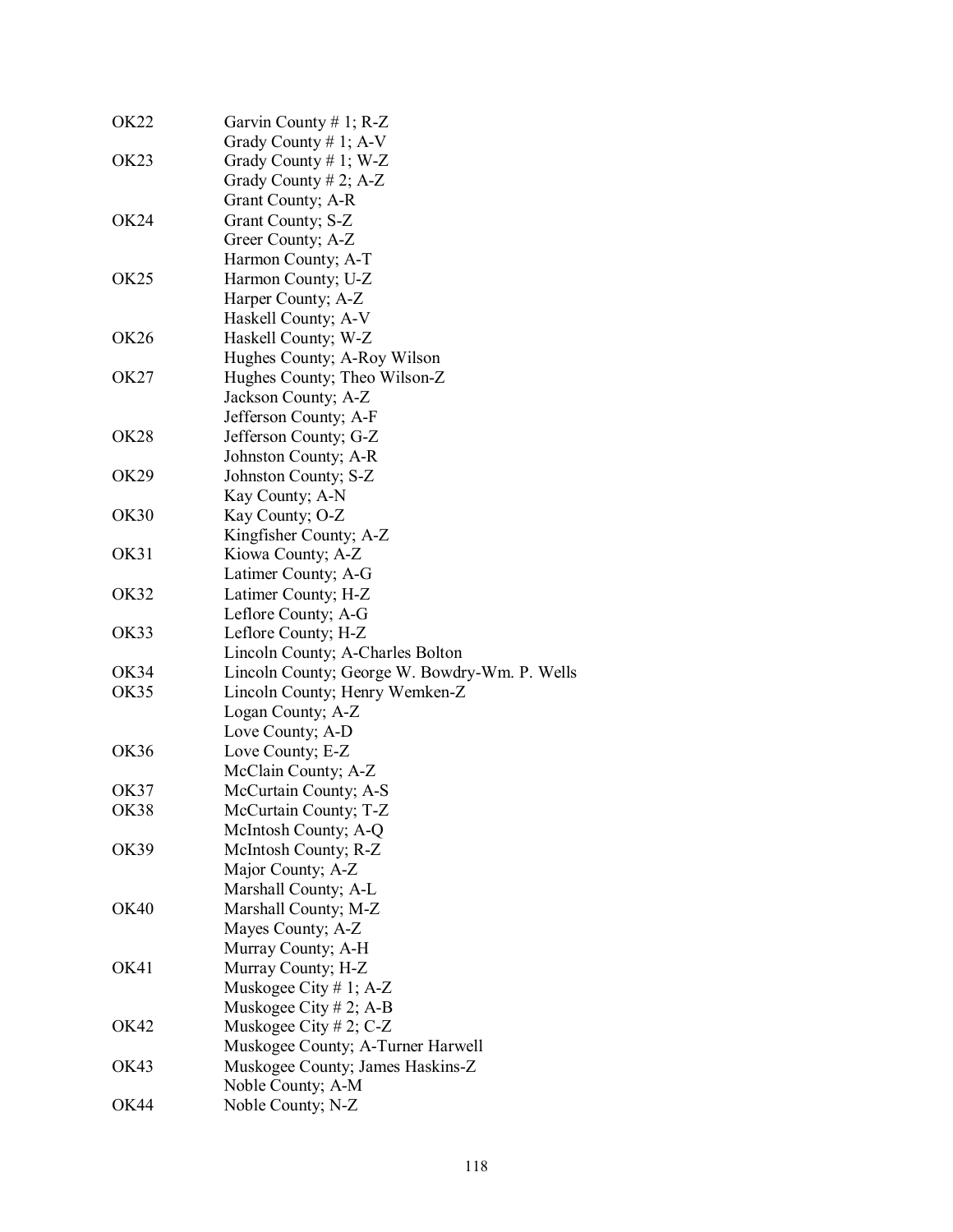|                  | Nolata County; A-Z<br>Okfuskee County; A-D                                                                                     |
|------------------|--------------------------------------------------------------------------------------------------------------------------------|
| OK45             | Okfuskee County; E-Z<br>Oklahoma City # 1; A-Abraham Hirschi                                                                   |
| OK46             | Oklahoma City # 1; John W. Hisel-Z<br>Oklahoma City $# 2$ ; A-Michalis Hanzigianes                                             |
| OK47             | Oklahoma City #2; Pleasant Harbour-Z<br>Oklahoma City # 3; A-Jack Browning                                                     |
| <b>OK48</b>      | Oklahoma City # 3; Allie Bruce-Joseph Wiggins                                                                                  |
| <b>OK49</b>      | Oklahoma City # 3; John C. Wilcock-Z<br>Oklahoma County #1; A-Z<br>Oklahoma County # 2; A-Z<br>Okmulgee County; A-Mark Bozarth |
| <b>OK50</b>      | Okmulgee County; Floyd Buford-Frank Masoero                                                                                    |
| OK51             | Okmulgee County; Hignacio Mata-Z<br>Osage County; A-Robert Chamness                                                            |
| OK <sub>52</sub> | Osage County; Dewey Chapman-Henry Whiles                                                                                       |
| OK53             | Osage County; Derill Whipkey-Z<br>Ottawa County; A-Leo B. McWilliams                                                           |
| OK54             | Ottawa County; Ergen Mabon-Z<br>Pawnee County; A-H                                                                             |
| OK <sub>55</sub> | Pawnee County; I-Z<br>Payne County; A-B                                                                                        |
| OK56             | Payne County; C-Walter Sternmous                                                                                               |
| <b>OK57</b>      | Payne County; John F. Sterne-Z<br>Pittsburg County # 1; A-R                                                                    |
| <b>OK58</b>      | Pittsburg County # 1; S-Z<br>Pittsburg County # 2; A-T                                                                         |
| OK59             | Pittsburg County # 2; U-Z<br>Pontotoc County; A-Roy B. Shumard                                                                 |
| <b>OK60</b>      | Pontotoc County; Charley M. Siblet-Z<br>Pottawatomie County; A-Johnie F. Lingerfelt                                            |
| OK61             | Pottawatomie County; Earl Linn-Z<br>Pushmataha County; A-J                                                                     |
| OK62             | Pushmataha County; K-Z<br>Roger Mills County; A-Z<br>Rogers County; A-James Helms                                              |
| OK63             | Rogers County; Claud Helt-Z<br>Seminole County; A-Willis J. Miller                                                             |
| OK64             | Seminole County; James Millet-Z<br>Sequoyah County; A-R                                                                        |
| OK65             | Sequoyah County; S-Z<br>Stephens County; A-V                                                                                   |
| <b>OK66</b>      | Stephens County; W-Z<br>Texas County; A-Z<br>Tillman County; A-Tom E. Mathis                                                   |
| OK67             | Tillman County; Claude Matt-Z<br>Tulsa City; A-D                                                                               |
| OK68             | Tulsa City; E-Roy R. Maines                                                                                                    |
| OK69             | Tulsa City; Floyd E. Maisal-Wm. Watson                                                                                         |
| <b>OK70</b>      | Tulsa City; Rupert Watters-Z                                                                                                   |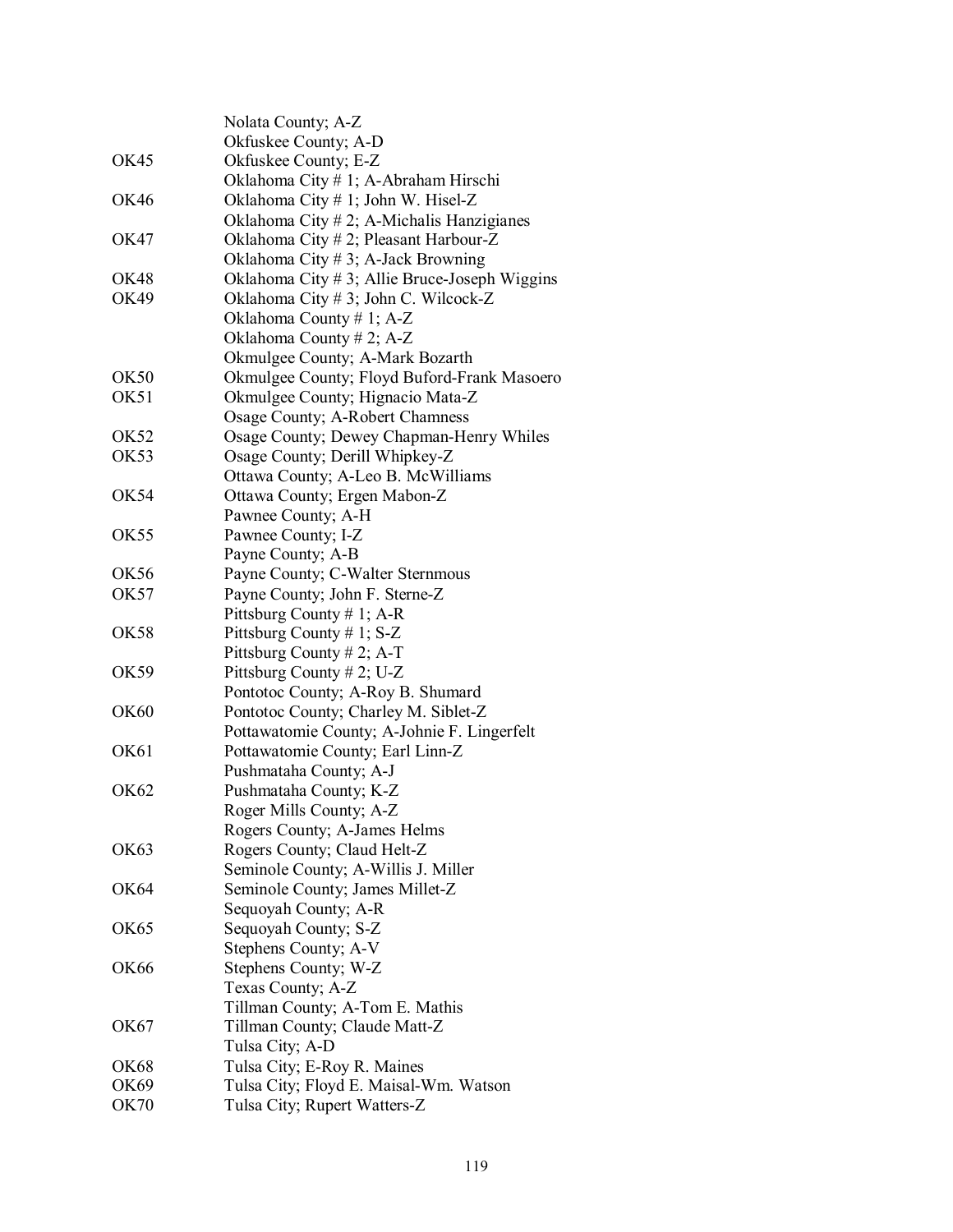|                  | Tulsa County; A-J                               |
|------------------|-------------------------------------------------|
| OK71             | Tulsa County; K-Z                               |
|                  | Wagoner County; A-D                             |
| OK72             | Wagoner County; E-Z                             |
|                  | Washington County; A-H                          |
| OK73             | Washington County; I-Z                          |
|                  |                                                 |
|                  | Washita County; A-H                             |
| OK74             | Washita County; I-Z                             |
|                  | Woods County; A-Z                               |
| OK75             | Woodward County; A-Z                            |
| OR <sub>1</sub>  | Oregon                                          |
|                  | Baker County; A-Z                               |
| OR <sub>2</sub>  | Benton County; A-Z                              |
|                  | Clackamas County; A-G                           |
| OR <sub>3</sub>  | Clackamas County; H-Z                           |
|                  | Clatsop County; A-B                             |
| OR4              | Clatsop County; C-R                             |
| OR5              | Clatsop County; S-Z                             |
|                  | Columbia County; A-Z                            |
| OR <sub>6</sub>  | Coos County; A-Z                                |
| OR7              | Crook County; A-Z                               |
|                  | Curry County; A-Z                               |
|                  | Deschutes County; A-Z                           |
|                  | Douglas County; A-D                             |
| OR8              | Douglas County; E-Z                             |
|                  | Gilliam County; A-Z                             |
|                  |                                                 |
|                  | Grant County; A-Z                               |
| OR9              | Harney County; A-Z                              |
|                  | Hood River County; A-Z                          |
|                  | Jackson County; A-Fritz William Peck            |
| OR <sub>10</sub> | Jackson County; Dan Henry Pederson-Z            |
|                  | Jefferson County; A-Z                           |
|                  | Josephine County; A-Z                           |
|                  | Klamath County; A-L                             |
| OR <sub>11</sub> | Klamath County; L-Z                             |
|                  | Lake County; A-Z                                |
|                  | Lane County; A-H                                |
| OR <sub>12</sub> | Lane County; I-Z                                |
|                  | Lincoln County; A-Z                             |
|                  | Linn County; A-B                                |
| OR <sub>13</sub> | Linn County; C-Z                                |
|                  | Malheur County; A-H                             |
| OR <sub>14</sub> | Malheur County; I-Z                             |
|                  | Marion County Board # 1; A-Vernie Alvin Straw   |
| OR <sub>15</sub> | Marion County Board #1; Charles Russel Street-Z |
|                  | Marion County # 2; A-Z                          |
|                  | Morrow County; A-Z                              |
|                  | Multnomah County; A-C                           |
| OR <sub>16</sub> | Multnomah County; D-Z                           |
|                  | Polk County; A-Z                                |
|                  |                                                 |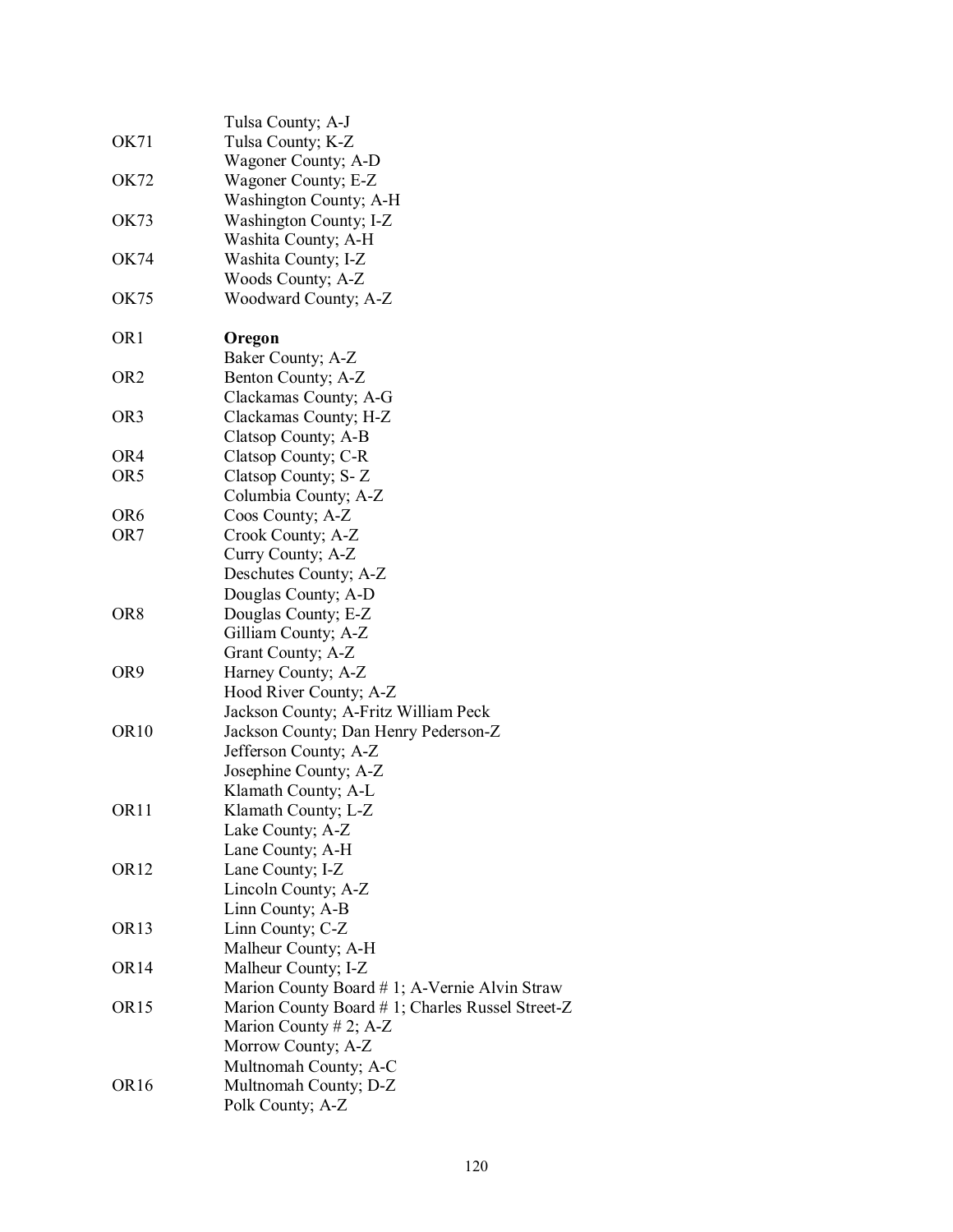| OR17             | City of Portland $# 1$ ; A-M                                                  |
|------------------|-------------------------------------------------------------------------------|
| OR <sub>18</sub> | City of Portland $# 1$ ; N-Z                                                  |
|                  | City of Portland $# 2$ ; A-D                                                  |
| OR 19            | City of Portland $# 2$ ; E-Marion Everett Stevenson                           |
| OR20             | City of Portland $# 2$ ; Charles William Steward-Z                            |
|                  | City of Portland $#3$ ; A-George Wallace Rodgers                              |
| OR21             | City of Portland $# 3$ ; Frank Rodinsky-Z                                     |
|                  | City of Portland #4; A-P                                                      |
| OR22             |                                                                               |
|                  | City of Portland #4; $Q-Z$                                                    |
|                  | City of Portland $# 5$ ; A-N                                                  |
| OR23             | City of Portland $# 5$ ; O-Z                                                  |
|                  | City of Portland $# 6$ ; A-Leon Wycliffe Miley                                |
| OR24             | City of Portland $# 6$ ; Chris Dick Meyer-Z                                   |
|                  | City of Portland $# 7$ ; A-M                                                  |
| OR25             | City of Portland $# 7$ ; N-Z                                                  |
|                  | City of Portland $# 8$ ; A-J.H. Shepperd                                      |
| OR26             | City of Portland $# 8$ ; Adolph Sherman-Z                                     |
|                  | City of Portland $# 9$ ; A-Z                                                  |
|                  | City of Portland $# 10$ ; A-F                                                 |
| OR27             | City of Portland $# 10$ ; G-Z                                                 |
|                  | Sherman County; A-S                                                           |
| OR28             | Sherman County; T-Z                                                           |
|                  | Tillamook County; A-Z                                                         |
|                  | Umatilla County; A-M                                                          |
| OR29             | Umatilla County; N-Z                                                          |
|                  | Union County; A-L                                                             |
| OR30             | Union County; M-Z                                                             |
|                  | Wallowa County; A-Z                                                           |
|                  | Wasco County; A-G                                                             |
| OR31             | Wasco County; H-Z                                                             |
|                  | Washington County; A-Otto Schroeder                                           |
| OR32             | Washington County; August L. Schubring-Z                                      |
|                  | Wheeler County; A-Z                                                           |
|                  | Yamhill County; A-Z                                                           |
|                  |                                                                               |
| PA1              | Pennsylvania                                                                  |
|                  | Adams County; A-William Hemler                                                |
| PA <sub>2</sub>  | Adams County; Chas J. Hemmig- Z                                               |
|                  | Allegheny County $# 1$ ; A-D                                                  |
| PA3              | Allegheny County # 1; E-Z                                                     |
| PA4              | Allegheny County # 2; A-Q                                                     |
| PA5              | Allegheny County $# 2$ ; R-Z                                                  |
|                  |                                                                               |
| PA6              | Allegheny County $# 3$ ; A-L                                                  |
|                  | Allegheny County # 3; M-Z                                                     |
|                  | Allegheny County # 4; A-F                                                     |
| PA7              | Allegheny County $# 4$ ; G-Tidor Wozniak                                      |
| PA8              | Allegheny County # 4; Ryc Wram- $Z$                                           |
|                  | Allegheny County # 5; A-O                                                     |
| PA9              | Allegheny County $# 5$ ; P-Z                                                  |
|                  | Allegheny County $# 6$ ; A-J (Intermittent brown cards throughout this board) |
| A10              | Allegheny County # 6; K-Z                                                     |
|                  |                                                                               |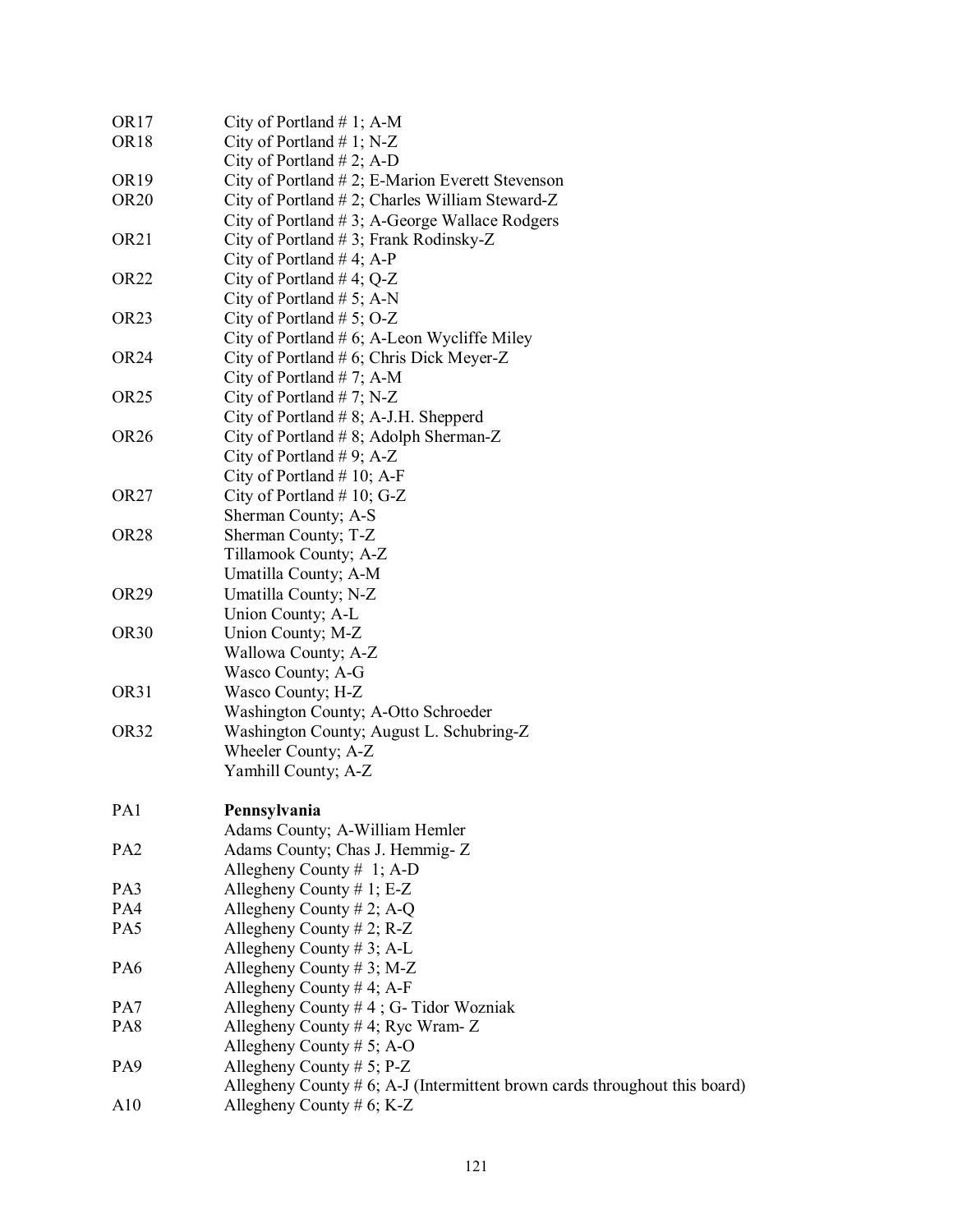|             | Allegheny County # 7; A-C                                                         |
|-------------|-----------------------------------------------------------------------------------|
| PA11        | Allegheny County $# 7$ ; D-R                                                      |
| <b>PA12</b> | Allegheny County #7; S-Z                                                          |
|             | Allegheny County # 8; A-F                                                         |
| <b>PA13</b> | Allegheny County $# 8$ ; G-William S. Smith                                       |
| <b>PA14</b> | Allegheny County # 8; Frank Smolcic- $Z$                                          |
|             | Allegheny County $# 9$ ; A- Russell M. Patton                                     |
| <b>PA15</b> | Allegheny County #9; Milton Paul- Z                                               |
|             | Allegheny County # 10; A- Francesco Gilliotti                                     |
| PA16        | Allegheny County $# 10$ ; Joseph Gilmartin-Y                                      |
| <b>PA17</b> | Allegheny County # 10; $Z$                                                        |
|             | Allegheny County $# 11$ ; A-L                                                     |
| <b>PA18</b> | Allegheny County $# 11$ ; M-Z                                                     |
|             |                                                                                   |
|             | Allegheny County # 12; A-John Breskovich (Note: Archives target may have said 13) |
| PA19        | Allegheny County $# 12$ ; John Bretz-O                                            |
| <b>PA20</b> | Allegheny County # 12; $P-Z$                                                      |
|             | Allegheny County $# 13$ ; A- John Flarity                                         |
| <b>PA21</b> | Allegheny County # 13; George Fleck- Clyde Weitzel                                |
| <b>PA22</b> | Allegheny County $\#$ 13; John Welby- Z                                           |
|             | Allegheny County # 14; A-Gabriel Squiland                                         |
| <b>PA23</b> | Allegheny County # 14; Frank J. Stab-Z                                            |
|             | Allegheny County $# 15$ ; A-L                                                     |
| <b>PA24</b> | Allegheny County $# 15$ ; M-Z                                                     |
|             | Allegheny County # 16; A-P                                                        |
| <b>PA25</b> | Allegheny County $# 16$ ; D- Lotsco Scytick                                       |
| <b>PA26</b> | Allegheny County # 16; Steve Seaburt (sp?)                                        |
|             | Allegheny County # 17; A- Peter Meyer                                             |
| <b>PA27</b> | Allegheny County # 17; Francis Michel-Z                                           |
|             | Allegheny County $# 18$ ; A-K                                                     |
| <b>PA28</b> | Allegheny County $# 18$ ; L-Z                                                     |
|             | Allentown City # 1; A-D                                                           |
| PA29        | Allentown City # 1; E-M                                                           |
|             |                                                                                   |
| <b>PA30</b> | Allentown City # 1; N-Z                                                           |
|             | Allentown City #2; A-G                                                            |
| <b>PA31</b> | Allentown city # 2; H-Z                                                           |
|             | Altoona City # 1; A-B                                                             |
| <b>PA32</b> | Altoona City $# 1$ ; C- Julius Silverstein                                        |
| PA33        | Altoona City # 1; Albert Simington-Z                                              |
| <b>PA34</b> | Altoona City # 2; A-H                                                             |
| PA35        | Altoona City # 2; I-Z                                                             |
|             | Armstrong County $# 1$ ; A-C                                                      |
| PA36        | Armstrong County # 1; D-T                                                         |
| <b>PA37</b> | Armstrong County #1; U-Z                                                          |
|             | Armstrong County # 2; A-Mc (John L. McVey)                                        |
| <b>PA38</b> | Armstrong County # 2; M (Joe Mac)-Z                                               |
|             | Beaver County # 1; A-B                                                            |
| PA39        | Beaver County # 1; C-Mc                                                           |
| <b>PA40</b> | Beaver County # 1; M-Z                                                            |
|             | Beaver County # 2; A                                                              |
| PA41        | Beaver County # 2; B-Mc                                                           |
| PA42        |                                                                                   |
|             | Beaver County # 2; M-Z                                                            |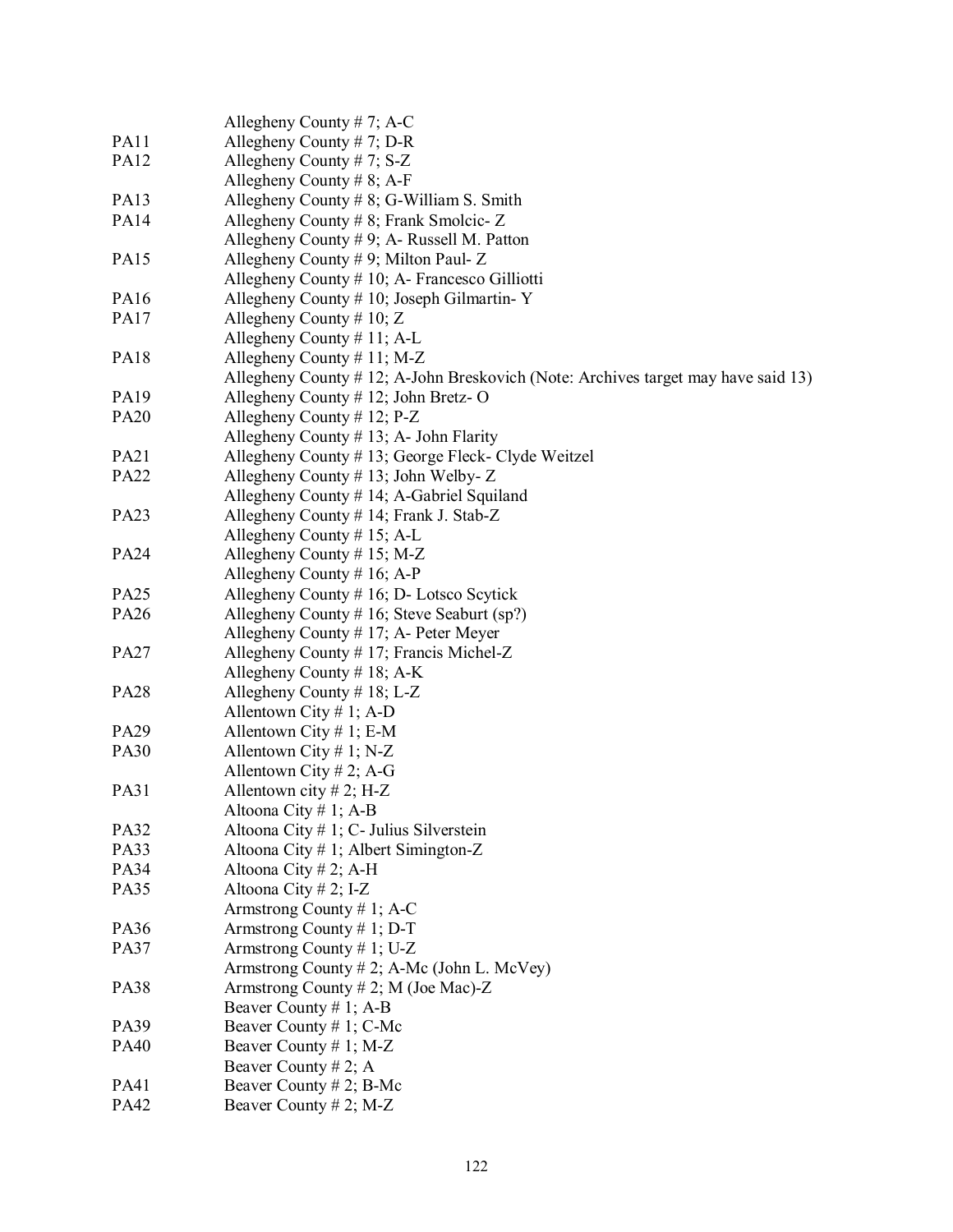|             | Beaver County # 3; A-Herman R. Broskey        |
|-------------|-----------------------------------------------|
| PA43        | Beaver County # 3; John R. Broskey- O         |
| PA44        | Beaver County # 3; $P-Z$                      |
|             | Bedford County; A-C                           |
| <b>PA45</b> | Bedford County; D-Z                           |
|             | Berks County # 1; A                           |
| PA46        | Berks County # 1; B-V                         |
| PA47        | Berks County # 1; W-Z                         |
|             | Berks County # 2; A-R                         |
| PA48        | Berks County # 2; $S-Z$                       |
|             | Berks County # 3; A-William Snyder            |
| PA49        | Berks County # 3; J. Sockel-Z                 |
|             | Blair County $# 1$ ; A- Norman Snively        |
| PA50        | Blair County # 1; Andrew Snowberger-Z         |
|             | Blair County # 2; A- Walter Moran             |
| PA51        | Blair County # 2; Christian Morch-Z           |
|             | Bradford County # 1; A-L                      |
| PA52        | Bradford County # 1; M-Z                      |
|             | Bradford County # 2; A-L                      |
| PA53        | Bradford County # 2; M-Z                      |
|             | Bucks County # 1; A-Q                         |
| PA54        | Bucks County $# 1$ ; R-Z                      |
|             | Bucks County # 2; $A-Z$                       |
|             | Bucks County $# 3$ ; A-F                      |
| PA55        | Bucks County #3; G-Z                          |
|             | Butler County # 1; $A-K$                      |
| PA56        | Butler County # 1; $L-Z$                      |
|             | Butler County # 2; A-O                        |
| PA57        | Butler County # 2; $P-Z$                      |
|             | Butler County # 3; A-Z                        |
|             | Cambria County # 1; A-William N. Constable    |
| PA58        | Cambria County # 1; Archie D. Cook -Z         |
| PA59        | Cambria County # 2; A-George H. Wise          |
| PA60        | Cambria County # 2; Gust Witkosket            |
|             | Cambria County # 3; A- Reverend Francis Smyth |
| PA61        | Cambria County # 3; Allen Sneddon- Z          |
|             | Cambria County # 4; $A-Z$                     |
|             | Cameron County; A-I                           |
| PA62        | Cameron County; J-Z                           |
|             | Carbon County $# 1$ ; A-V                     |
| PA63        | Carbon County # 1; W-Z                        |
|             | Carbon County # 2; A-V                        |
| PA64        | Carbon County # 2; W-Z                        |
|             | Center County; A-S                            |
| PA65        | Center County; T-Z                            |
|             | Chester City # 1; A-N                         |
| PA66        | Chester City # 1; O-Z                         |
|             | Chester City # 2; A-I                         |
| PA67        | Chester City # 2; J-Z                         |
|             | Chester County # 1; A-F                       |
| PA68        | Chester County # 1; $G-Z$                     |
|             |                                               |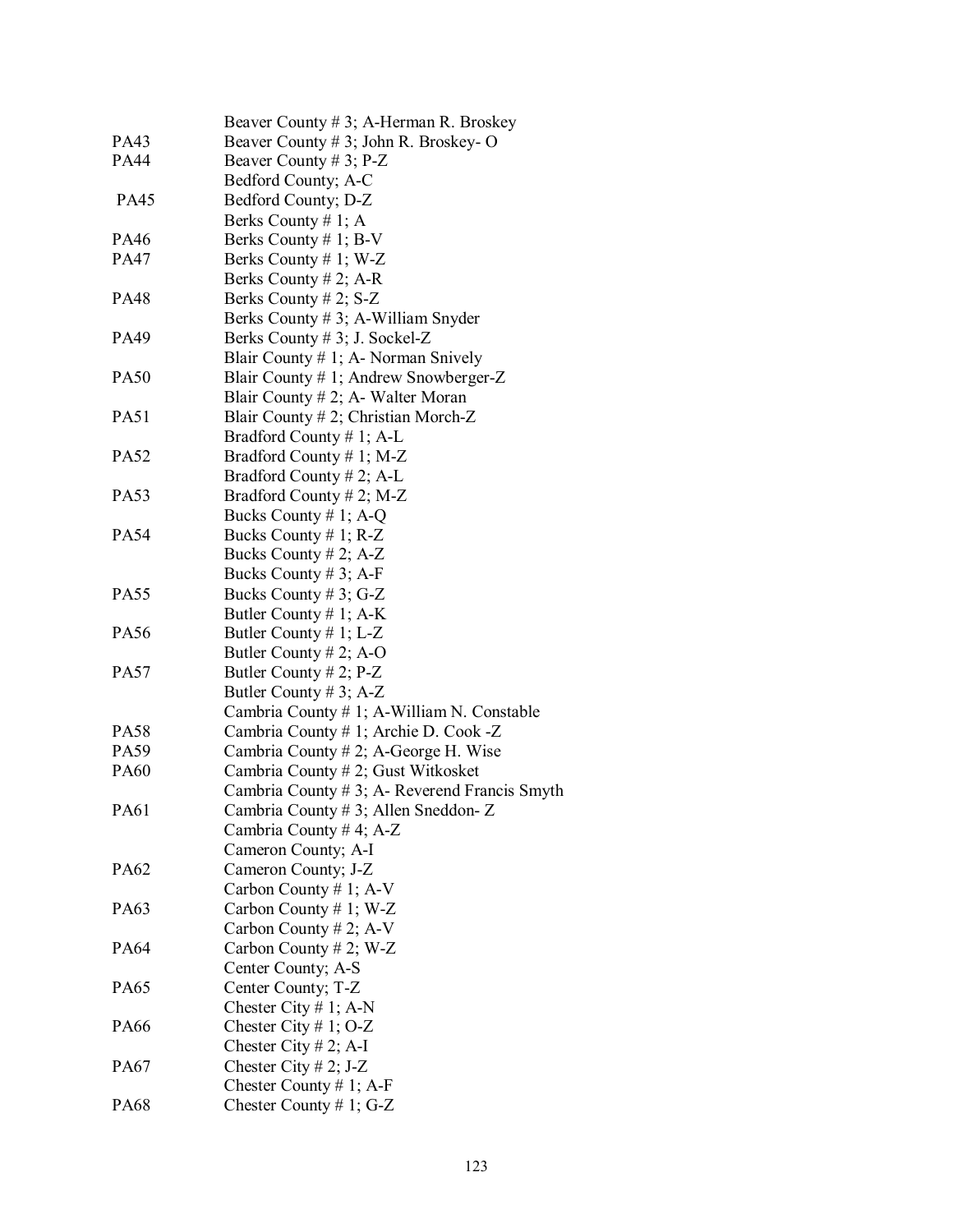|             | Chester County $# 2$ ; A-E                  |
|-------------|---------------------------------------------|
| PA69        | Chester County # 2; $F-S$                   |
| PA 70       | Chester County # 2; $T-Z$                   |
|             | Chester County # 3; A- Mike Morttka         |
| <b>PA71</b> | Chester County # 3; Joseph Moses- $Z$       |
|             | Clarion County; A-L                         |
| <b>PA72</b> | Clarion County; Mc-Z                        |
|             | Clearfield County $# 1$ ; A-M               |
| <b>PA73</b> | Clearfield County $# 1$ ; N-Z               |
|             | Clearfield County # 2; A-Q                  |
| <b>PA74</b> | Clearfield County # 2; $R-Z$                |
|             | Clearfield County $# 3$ ; A-Mike Sitch      |
| <b>PA75</b> | Clearfield County # 3; John Skagenberg- $Z$ |
|             | Clinton County; A-V                         |
| <b>PA76</b> | Clinton County; W-Z                         |
|             | Columbia County #1; A-Z                     |
|             | Columbia County # 2; A-H                    |
|             | Columbia County # 2; I-Z                    |
| <b>PA77</b> |                                             |
| <b>PA78</b> | Crawford County # 1; A-V                    |
|             | Crawford County #1; W-Z                     |
|             | Crawford County # 2; A-Z                    |
|             | Cumberland County # 1; A-B                  |
| PA79        | Cumberland County # 1; $C-Z$                |
|             | Cumberland County # 2; A-L                  |
| <b>PA80</b> | Cumberland County # 2; M-Z                  |
|             | Dauphin County # 1; A-P                     |
| <b>PA81</b> | Dauphin County # 1; $Q-Z$                   |
|             | Dauphin County # 2; A-S                     |
| PA82        | Dauphin County # 2; T-Z                     |
|             | Dauphin County # 3; A-Z                     |
|             | Delaware County # 1; $A-K$                  |
| <b>PA83</b> | Delaware County # 1; L-Z                    |
|             | Delaware County # 2; A-P                    |
| <b>PA84</b> | Delaware County # 2; $Q$ -Z                 |
|             | Delaware County # 3; A- Frederick Pfaender  |
| <b>PA85</b> | Delaware County # 3; William Pharoah-Z      |
|             | Delaware County # 4; A - William D. Smiffen |
| PA86        | Delaware County #4; William Snodgrass-Z     |
|             | Easton City; A-R                            |
| PA87        | Easton City; S-Z                            |
|             | Elk County; A-M                             |
| <b>PA88</b> | Elk County; N-Z                             |
|             | Erie City $# 1$ ; A- Paul Kraylis           |
| PA89        | Erie City $# 1$ ; Paul Kraylis-Y            |
| PA90        | Erie City # $1; Z$                          |
|             | Erie City # 2; A-L                          |
| PA91        | Erie City # 2; Mc-Z                         |
|             | Erie City # 3; A-C                          |
| PA92        | Erie City # 3; D-S                          |
| PA93        | Erie City # 3; $T-Z$                        |
|             | Erie County $# 1$ ; A- John C. Stowe        |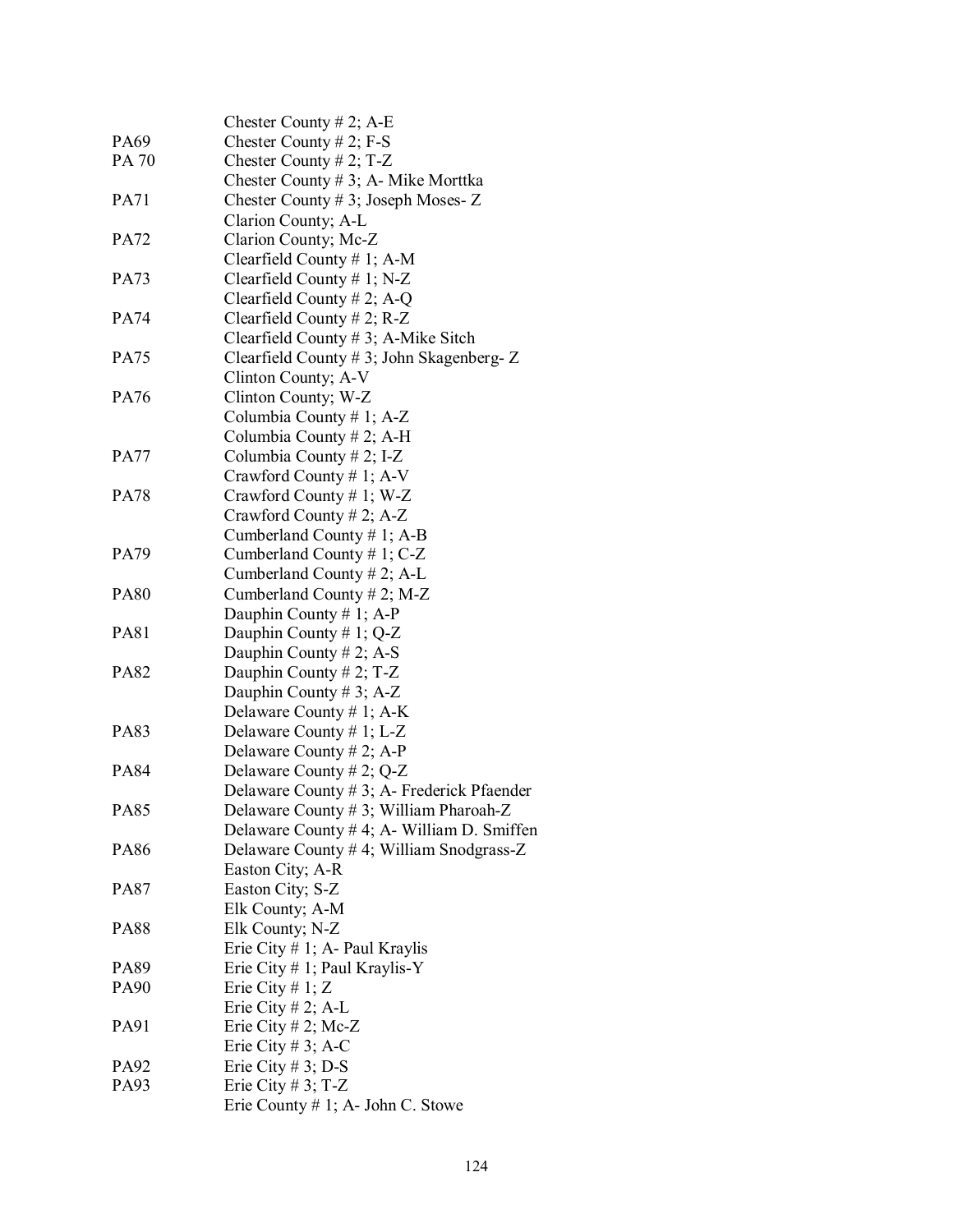| PA94  | Erie County # 1; John C. Stowe-Z          |
|-------|-------------------------------------------|
|       | Erie County # 2; A-R                      |
| PA95  | Erie County # 2; $S-Z$                    |
|       | Fayette County; A-K                       |
| PA96  | Fayette County # 1; L-Z                   |
|       | Fayette County # 2; A-C                   |
| PA97  | Fayette County # 2; $D-Z$                 |
| PA98  | Fayette County # 3; A-R                   |
| PA99  | Fayette County # 3; $S-Z$                 |
|       | Fayette County # 4; A-O                   |
| PA100 | Fayette County # 4; $P-Z$                 |
|       | Fayette County # 5; A-P                   |
| PA101 | Fayette County # 5; $Q-Z$                 |
|       | Fayette County # 6; A-M                   |
| PA102 | Fayette County # 6; N-Z                   |
|       | Fayette County # 7; $A-K$                 |
| PA103 | Fayette County #7; L-Z                    |
|       | Forest County; A-L                        |
| PA104 | Forest County; Mc-Z                       |
|       | Franklin County # 1; A-V                  |
| PA105 | Franklin County # 1; W-Z                  |
|       | Franklin County # 2; A-L                  |
| PA106 | Franklin County # 2; M-N                  |
| PA107 | Franklin County # 2; $O-Z$                |
|       | Fulton County; A-Z                        |
|       | Greene County; A-J                        |
| PA108 | Greene County; K-Z                        |
|       | Harrisburg City # 1; A-V                  |
| PA109 | Harrisburg City # 1; W-Z                  |
|       | Harrisburg City # 2; A-Z                  |
| PA110 | Harrisburg City # 3; A-Z                  |
|       | Huntington County; A- Carl S. Bonsell     |
| PA111 | Huntington County; Raymond Bonsell-V      |
| PA112 | Huntington County; W-Z                    |
|       | Indiana County # 1; A- Andy Skunaz        |
| PA113 | Indiana County # 1; Andy Slack-Z          |
|       | Indiana County # 2; A-Mc                  |
| PA114 | Indiana County # 2; M-Z                   |
|       | Jefferson County # 1; A-G                 |
| PA115 | Jefferson County # 1; H-Z                 |
|       | Jefferson County # 2; A-William H. Miller |
| PA116 | Jefferson County # 2; John Milliard-Z     |
|       | Johnstown City # 1; A-Mc                  |
| PA117 | Johnstown City $# 1$ ; M-Z                |
|       | Johnstown City # 2; A-J                   |
| PA118 | Johnstown City # 2; K-Z                   |
|       | Juniata County; A-S                       |
| PA119 | Juniata County; T-Z                       |
|       | Lackawanna County # 1; A-Z                |
|       |                                           |
|       | Lackawanna County # 2; A-H                |
| PA120 | Lackawanna County $# 2$ ; I-Z             |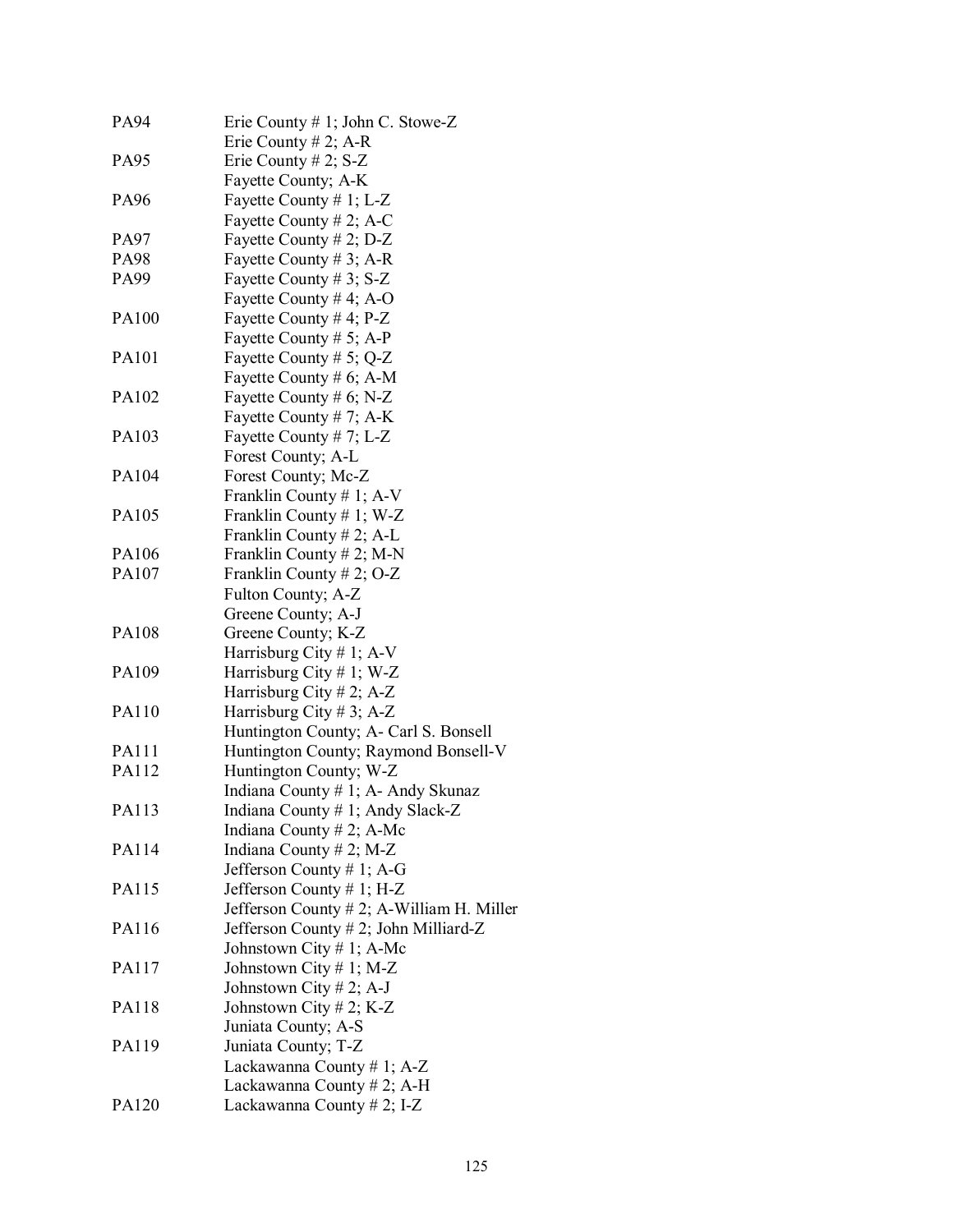|              | Lackawanna County $# 3$ ; A-Mc           |
|--------------|------------------------------------------|
| PA 121       | Lackawanna County # 3; M-Z               |
|              | Lackawanna County # 4; A-Jesse Sickler   |
| PA122        | Lackawanna County # 4; Artem Sidarov-Z   |
|              | Lackawanna County # 5; A-V               |
| PA123        | Lackawanna County # 5; W-Z               |
|              | Lancaster City # 1; $A-Z$                |
|              | Lancaster City # 2; A-H                  |
| PA124        | Lancaster City # 2; I-Z                  |
|              | Lancaster County # 1; A-R                |
| PA125        | Lancaster County # 1; $S-Z$              |
|              | Lancaster County # 2; A-Z                |
| PA126        | Lancaster County # 3; A-Z                |
|              |                                          |
|              | Lancaster County # 4; A-G                |
| PA127        | Lancaster county #4; H-Z                 |
|              | Lawrence County; A-I                     |
| <b>PA128</b> | Lawrence County; J-Z                     |
|              | Lebanon County # 1; A-C                  |
| PA129        | Lebanon County # 1; D-Z                  |
|              | Lebanon County # 2; A-F                  |
| PA130        | Lebanon County # 2; G-Z                  |
|              | Lehigh County $# 1$ ; A- Fred Gindle     |
| PA131        | Lehigh County $# 1$ ; Ike Ginsberg-Z     |
|              | Lehigh County $# 2$ ; A-B                |
| PA132        | Lehigh County # 2; $C-Z$                 |
|              | Luzerne County $# 1$ ; A-E               |
| PA133        | Luzerne County $# 1$ ; F-Z               |
|              | Luzerne County # 2; A- William H. Kluck  |
| PA134        | Luzerne County # 2; Charles Kluger-Z     |
|              | Luzerne County $# 3$ ; A-Walter S. Mills |
| PA135        | Luzerne County # 3; Nikolas Milon-Z      |
|              | Luzerne County # 4; A-P                  |
| PA136        | Luzerne County # 4; Q-Z                  |
|              | Luzerne County # 5; A-Z                  |
|              | Luzerne County $# 6$ ; A-I               |
| PA137        | Luzerne County # $6$ ; J-Z               |
|              | Luzerne County # 7; $A-Z$                |
|              | Luzerne County # 8; A-B                  |
| PA138        | Luzerne County # $8$ ; C-Z               |
|              | Luzerne County # 9; A-C                  |
| PA139        | Luzerne County # 9; $D-Z$                |
|              | Luzerne County $# 10$ ; A-F              |
| PA140        | Luzerne County $# 10; G-Z$               |
|              | Luzerne County $# 11$ ; A-K              |
| PA141        | Luzerne County $# 11$ ; L-Z              |
|              | Lycoming County # 1; A-Q                 |
| PA142        | Lycoming County # 1; $R-Z$               |
|              | Lycoming County # 2; $A-Z$               |
|              | McKean County $# 1$ ; A-G                |
| PA143        | McKean County $# 1$ ; H-Z                |
|              | McKean County $# 2$ ; A-R                |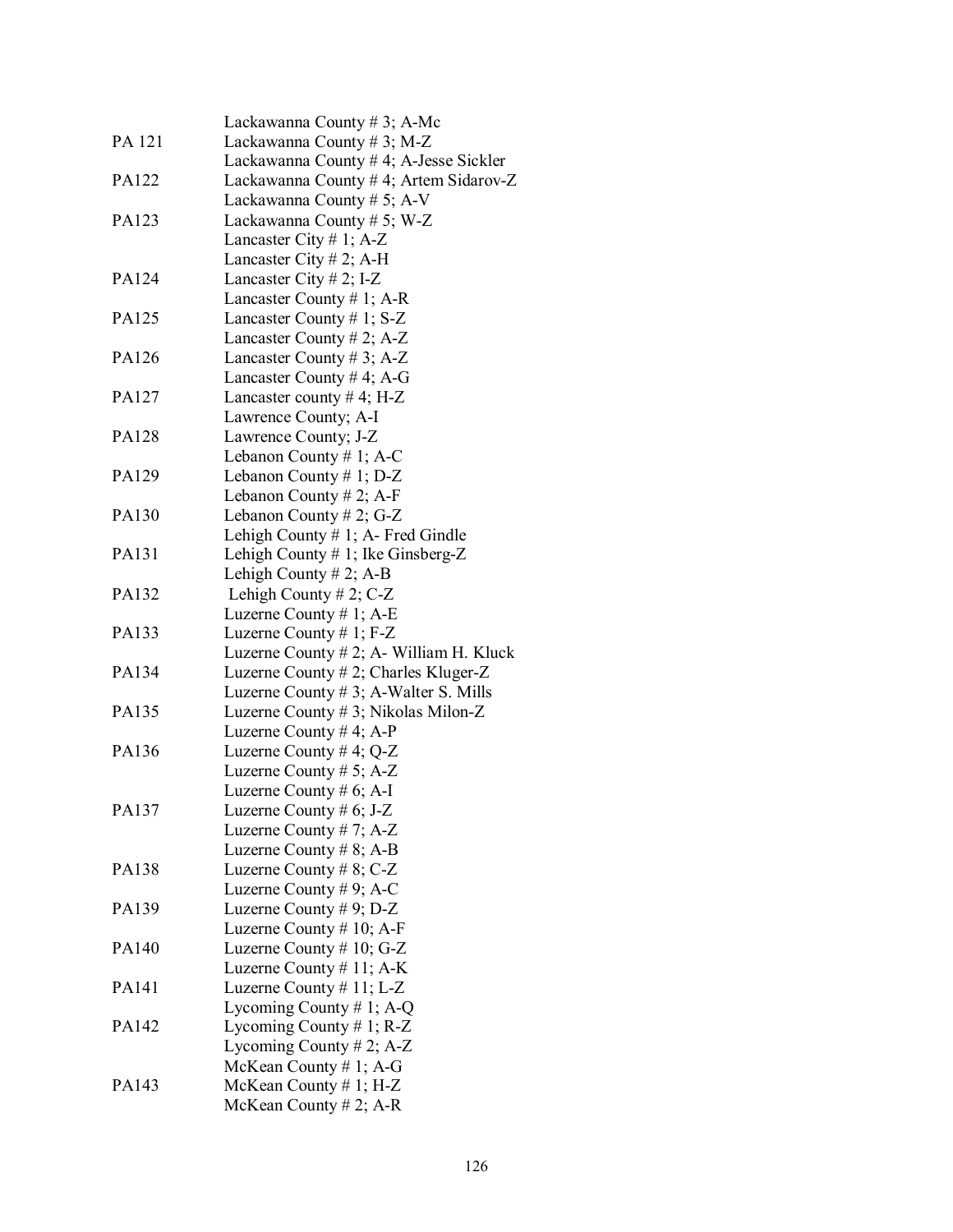| PA144  | McKean County # 2; S-Z                                                         |
|--------|--------------------------------------------------------------------------------|
|        | McKeesport City # 1; A-Q                                                       |
| PA145  | McKeesport City # 1; R-Z                                                       |
|        | McKeesport City # 2; A-S                                                       |
| PA146  | McKeesport City # 2; T-Z                                                       |
|        | Mercer County # 1; $A-Z$                                                       |
|        | Mercer County $# 2$ ; A- William Dixon                                         |
| PA147  | Mercer County # 2; Joe Dobes-S                                                 |
| PA148  | Mercer County # 2; $T-Z$                                                       |
|        | Mercer County # 3; A-William M. Mizner                                         |
| PA149  | Mercer County # 3; Costo Mladenoff-Z                                           |
|        | Mifflin County; A-K                                                            |
| PA150  | Mifflin County; L-Z                                                            |
|        | Monroe County; A-R                                                             |
| PA151  | Monroe County; S-Z                                                             |
|        | Montgomery County # 1; A-M                                                     |
| PA152  | Montgomery County # 1; N-Z                                                     |
|        | Montgomery County # 2; A-N                                                     |
| PA153  | Montgomery County # 2; O-Z                                                     |
|        | Montgomery County # 3; A-Lester Rhineheart                                     |
| PA154  | Montgomery County #3; Albert Rhoads-Z                                          |
|        | Montgomery County #4; $A-Z$                                                    |
| PA155  | Montgomery County # 5; A-N                                                     |
| PA156  | Montgomery County # 5; O-Z                                                     |
|        | Montour County; A-Z                                                            |
|        | Newcastle City; A-Zini Dominico                                                |
| PA157  | Newcastle City; August Domore-William Snyder                                   |
| PA158  | Newcastle City; Michale Socci-Z                                                |
|        | Norristown City; A-T                                                           |
| PA 159 | Norristown City; U-Z                                                           |
|        | Northampton County # 1; $A-Z$                                                  |
| PA160  | Northampton County # 2; A-Z                                                    |
|        | Northampton County #3; A-George L. Brossman                                    |
| PA161  | Northampton County #3; M. Brotzman-Addres Lodvick                              |
| PA162  | Northampton County # 3; James Loewen-V                                         |
| PA163  | Northampton County #3; W-Z                                                     |
|        | Northampton County #4; A-T                                                     |
| PA164  | Northampton County #4; U-Z                                                     |
|        | Northumerland County # 1; $A-Z$                                                |
|        | Northumberland County $# 2$ ; A-Raymond Henry                                  |
| PA165  | Northumberland County # 2; Charles Hepler-Z                                    |
|        | Northumberland County # 3; A-L                                                 |
| PA166  | Northumberland County # 3; Mc-Z                                                |
|        | Northumberland County #4; A-K                                                  |
| PA167  | Northumberland County #4; L-Z                                                  |
|        | Perry County # 1; $A-Z$                                                        |
| PA168  | Philadelphia City #1; A-M (Contains many brown cards on one or both sides)     |
| PA169  | Philadelphia City $\#$ 1; N-Z (Contains many brown cards on one or both sides) |
|        | Philadelphia City $# 2$ ; A-E                                                  |
| PA170  | Philadelphia City # 2; F-Z                                                     |
|        | Philadelphia City #3; A-Stanley Benson                                         |
|        |                                                                                |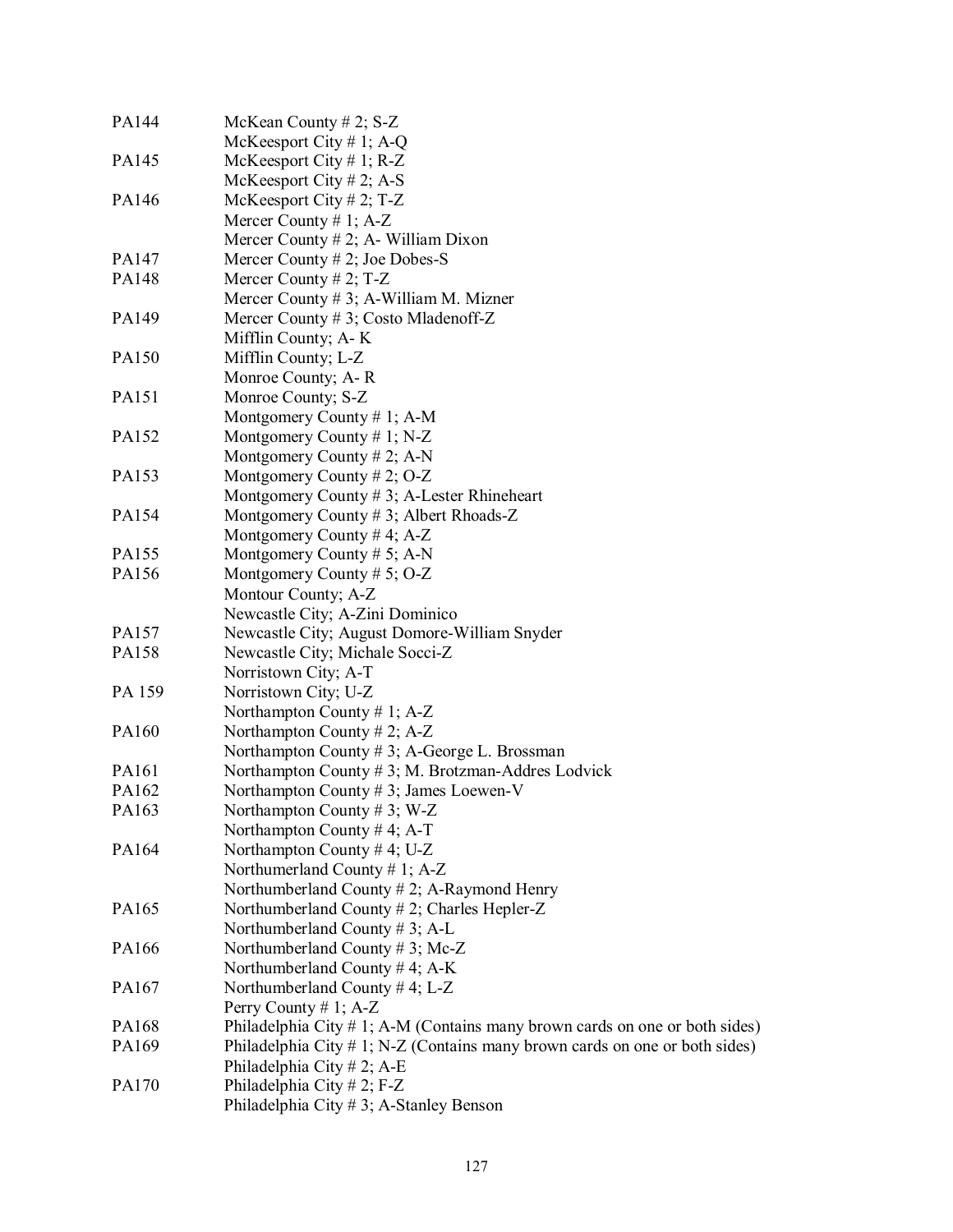| PA171        | Philadelphia City # 3; Edward Benton-Z                         |
|--------------|----------------------------------------------------------------|
|              | Philadelphia City $# 5$ ; A-B                                  |
| PA172        | Philadelphia City # 5; C-Z                                     |
|              | Philadelphia City # 6 ( $&$ # 4); A- Gabriel Alves             |
| PA173        | Philadelphia City # 6 ( $\&$ # 4); Omas Amadeo- Spiro Deftorio |
| PA174        | Philadelphia City # 6 ( $&$ # 4); Paul DeGrass-H               |
| PA175        | Philadelphia City # 6 ( $&$ # 4); I-M                          |
| PA176        | Philadelphia City # 6 ( $&$ # 4); N- Joseph F. Smith           |
| PA177        | Philadelphia City # 6 ( $&$ # 4); Joseph J. Smith-Z            |
|              | Philadelphia City # 7; A-D                                     |
| PA178        | Philadelphia City #7; E-Z                                      |
|              | Philadelphia City # 8; A-Harry Bike                            |
| PA179        | Philadelphia City # 8; Vincent Bilensky-O                      |
| PA180        | Philadelphia City #8; P-Z                                      |
|              | Philadelphia City # 9; A-F                                     |
| PA181        | Philadelphia City # 9; G-Y                                     |
| PA182        | Philadelphia City # 9; Z                                       |
|              | Philadelphia City # 10; A-Uzig Schlaker                        |
| PA183        | Philadelphia City # 10; John Schlang-Z                         |
|              |                                                                |
|              | Philadelphia City # 11; A-V                                    |
| PA184        | Philadelphia City #11; W-Z                                     |
|              | Philadelphia City # 12; A-N                                    |
| PA185        | Philadelphia City # 12; O-Z (Sc-Z cards very mixed up)         |
|              | Philadelphia City # 13; A-G                                    |
| PA186        | Philadelphia City #13; H-Thomas Whyte                          |
| PA187        | Philadelphia City # 13; Charles Wick Jr -Z                     |
|              | Philadelphia City # 14; A-R                                    |
| <b>PA188</b> | Philadelphia City # 14; S-Z                                    |
|              | Philadelphia City #15; A-Z                                     |
|              | Philadelphia City # 16; A-C                                    |
| PA189        | Philadelphia City # 16; D-Z                                    |
|              | Philadelphia City # 17; A-G                                    |
| PA190        | Philadelphia City #17; H-Z                                     |
|              | Philadelphia City # 18; A-K                                    |
| PA191        | Philadelphia City #18; L-Z                                     |
|              | Philadelphia City # 19; A-K                                    |
| PA192        | Philadelphia City #19; L-Z                                     |
|              | Philadelphia City $# 20$ ; A-Mc                                |
| PA193        | Philadelphia City # 20; M-Z                                    |
|              | Philadelphia City # 21; A-George J. Konski                     |
| PA194        | Philadelphia City # 21; John Konzelmann-Z                      |
|              | Philadelphia City #22; A-B                                     |
| PA195        | Philadelphia City # 22; C-Frank Martinaro                      |
| PA196        | Philadelphia City #22; Giliberto Martinelli-Z                  |
|              | Philadelphia City # 23; A-Gregge M. Gill                       |
| PA197        | Philadelphia City # 23; Peter Gill-Z                           |
|              | Philadelphia City # 24; A-Louis Salomon                        |
| PA198        | Philadelphia City # 24; William Somerville-Z                   |
|              | Philadelphia City # 25; A-Z                                    |
| PA199        | Philadelphia City # 26; A-Z                                    |
|              | Philadelphia City #27; A                                       |
|              |                                                                |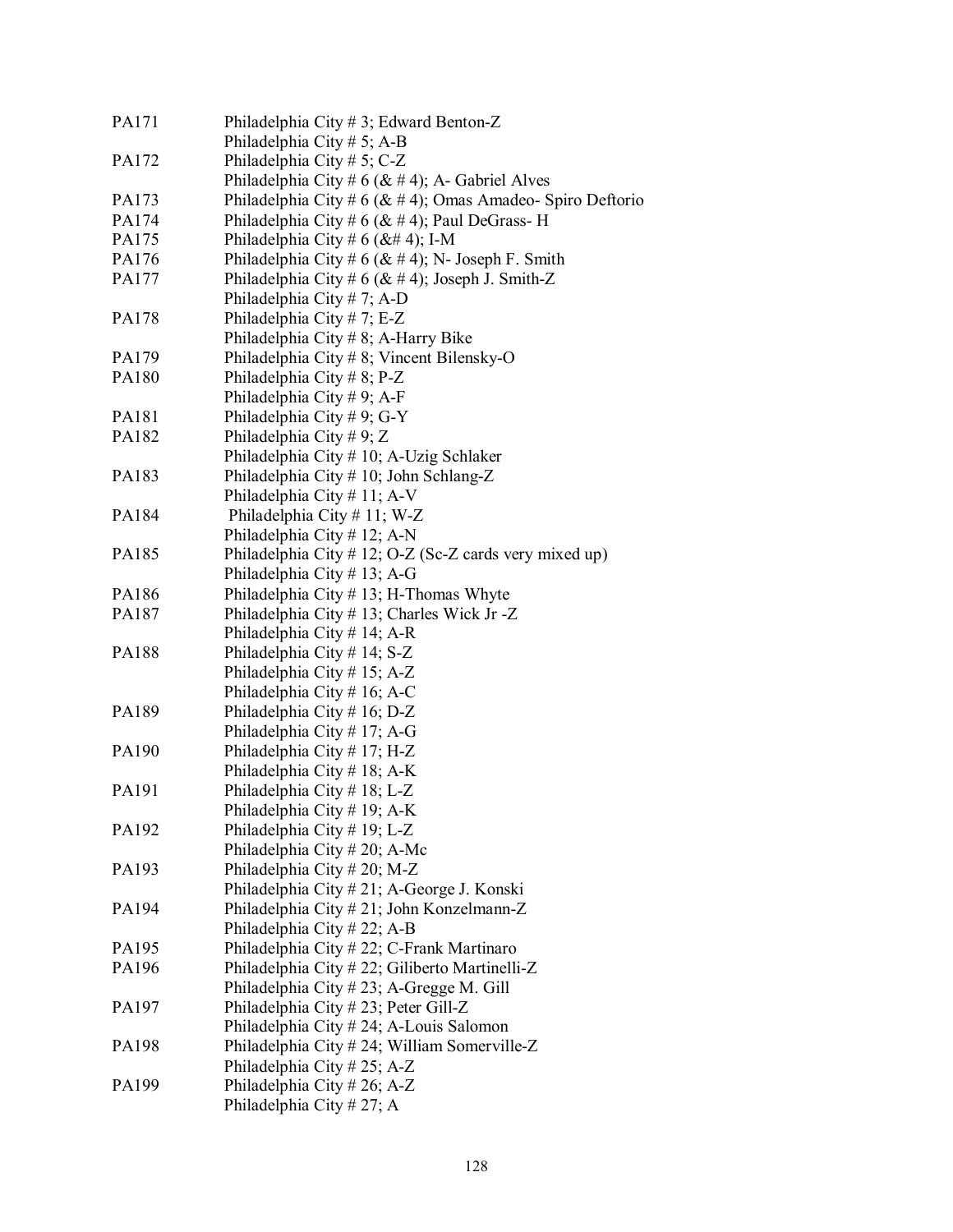| PA200 | Philadelphia City # 27; B-S                         |
|-------|-----------------------------------------------------|
| PA201 | Philadelphia City # 27; T-Z                         |
|       | Philadelphia City # 28; A-Z                         |
| PA202 | Philadelphia City # 29; A-R                         |
| PA203 | Philadelphia City # 30; S-Z                         |
|       | Philadelphia City # 30; A-R                         |
| PA204 | Philadelphia City # 30; S-Z                         |
|       | Philadelphia City # 31; A-John Schrott              |
| PA205 | Philadelphia City #31; Fred Schuback-Z              |
|       | Philadelphia City # 32; A-I                         |
| PA206 | Philadelphia City # 32; J-Z                         |
|       | Philadelphia City # 33; A-Emerson G. Heilman        |
| PA207 | Philadelphia City # 33; Eugene J. Heintz -Z         |
|       | Philadelphia City # 34; A-G                         |
| PA208 | Philadelphia City # 34; H-Z                         |
|       | Philadelphia City # 35; A-D                         |
| PA209 | Philadelphia City $# 35$ ; E-R                      |
| PA210 | Philadelphia City # 35; S-Z                         |
|       | Philadelphia City # 36; A-Z                         |
|       | Philadelphia City #37; A-B                          |
| PA211 | Philadelphia City # 37; C-Anthony J. Peters         |
| PA212 | Philadelphia City # 37; Charles Peters-Z            |
|       | Philadelphia City #38; A-R                          |
| PA213 | Philadelphia City #38; S-Z                          |
|       | Philadelphia City #39; A-S                          |
| PA214 | Philadelphia City #39; T-Z                          |
|       | Philadelphia City #40; A-M                          |
| PA215 | Philadelphia City # 40; N-Z                         |
|       | Philadelphia City $#41; A-I$                        |
| PA216 | Philadelphia City #41; J-Z                          |
|       | Philadelphia City #42; A-F                          |
| PA217 | Philadelphia City #42; G-Z                          |
|       | Philadelphia City #43; A-Thomas B. Conlin           |
| PA218 | Philadelphia City #43; William Conlow-John Roessler |
| PA219 | Philadelphia City #43; Clifford Rogers -Z           |
|       | Philadelphia City #44; A-M                          |
| PA220 | Philadelphia City #44; N-Z                          |
|       | Philadelphia City #45; A-T                          |
| PA221 | Philadelphia City #45; U-Z                          |
|       | Philadelphia City #46; A-William Molt               |
| PA222 | Philadelphia City #46; Andrew Monaghan -Z           |
|       | Philadelphia City #47; A-Walter Kemp                |
| PA223 | Philadelphia City #47; William A. Kendrick-Z        |
|       | Philadelphia City #48; A-E                          |
| PA224 | Philadelphia City #48; F-Z                          |
|       | Philadelphia City #49; A- Ruben Cooperman           |
| PA225 | Philadelphia City #49; George H. Cope-Z             |
| PA226 | Philadelphia City # 50; A-Z                         |
|       | Philadelphia City # 51; A-B                         |
| PA227 | Philadelphia City # 51; C-Z                         |
|       | Philadelphia City # 52; A-Z                         |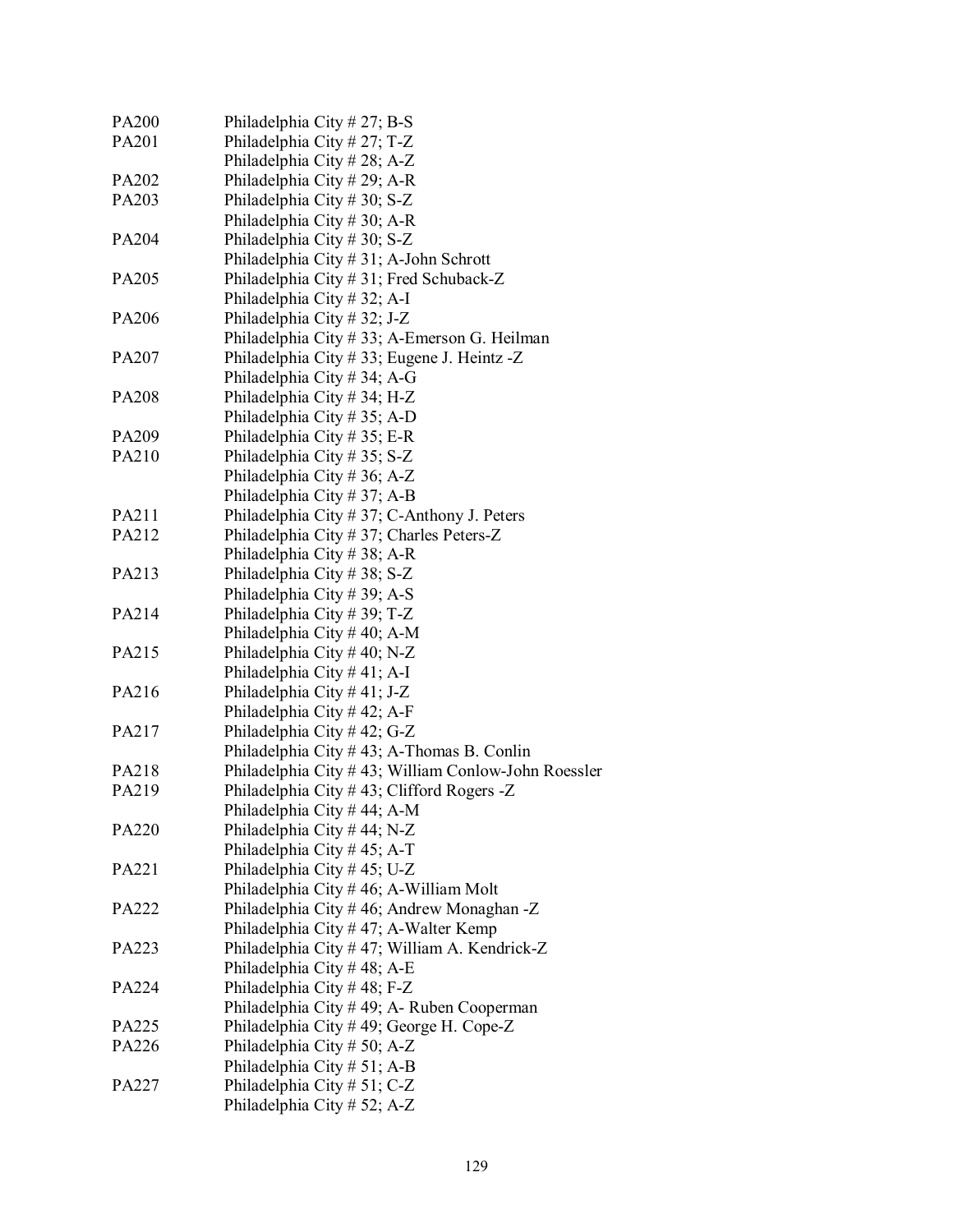|       | Pittsburgh City # 1; A-George Brown                |
|-------|----------------------------------------------------|
| PA228 | Pittsburgh City $# 1$ ; Joseph Brice-R             |
| PA229 | Pittsburgh City $# 1$ ; S-Z                        |
|       | Pittsburgh City # 2; A-K                           |
| PA230 | Pittsburgh City # 2; L-Z                           |
|       | Pittsburgh City # 3; A-D                           |
| PA231 | Pittsburgh City # 3; E-Z                           |
|       | Pittsburgh City # 4; A-B                           |
| PA232 | Pittsburgh City # 4; C-Z                           |
| PA233 | Pittsburgh City # 5; A-Z                           |
| PA234 | Pittsburgh City # 6; A-S                           |
| PA235 | Pittsburgh City # 6; T-Z                           |
|       | Pittsburgh City # 7; A-Z                           |
|       | Pittsburgh City # 8; A                             |
|       |                                                    |
| PA236 | Pittsburgh City # 8; B-L                           |
| PA237 | Pittsburgh City # 8; Mc-Z                          |
|       | Pittsburgh City #9; A-F                            |
| PA238 | Pittsburgh City # 9; G-Z                           |
|       | Pittsburgh City # 10; A-C                          |
| PA239 | Pittsburgh City # 10; D-Joseph V. Shaw             |
| PA240 | Pittsburgh City # 10; James E.J. Shea-Z            |
|       | Pittsburgh City $# 11$ ; A-F                       |
| PA241 | Pittsburgh City # 11; G-Z                          |
|       | Pittsburgh City # 12; A-G                          |
| PA242 | Pittsburgh City # 12; H-Z                          |
|       | Pittsburgh City # 13; A-George Blesco              |
| PA243 | Pittsburgh City # 13; Joseph Blessing- Fred Miller |
| PA244 | Pittsburgh City # 13; George Miller-Z              |
|       | Pittsburgh City $# 14$ ; A-D                       |
| PA245 | Pittsburgh City $# 14$ ; E-Z                       |
| PA246 | Pittsburgh City $# 15$ ; A-R                       |
| PA247 | Pittsburgh City #15; S-Z                           |
|       | Pittsburgh City # 16; A-S                          |
| PA248 | Pittsburgh City # 16; T-Z                          |
|       | Pittsburgh City # 17; A-R                          |
| PA249 | Pittsburgh City #17; S-Z                           |
|       | Pittsburgh City $\#$ 18; A-J                       |
| PA250 | Pittsburgh City $# 18$ ; K-Z                       |
|       | Pittsburgh City # 19; A- James Boucher Jr          |
| PA251 | Pittsburgh City # 19; Benjamin Bowling -Z          |
|       | Pittsburgh City # 20; A                            |
| PA252 | Pittsburgh City # 20; B-R                          |
| PA253 | Pittsburgh City # 20; S-Z                          |
|       | Pittsburgh City # 21; A- Roy Millice               |
| PA254 | Pittsburgh City # 21; Charles Milligan-Z           |
|       | Potter County; A-R                                 |
| PA255 | Potter County; S-Z                                 |
|       | Reading City # 1; A-Z                              |
| PA256 | Reading City # 2; A-Z                              |
| PA257 | Reading City # 3; A-Z                              |
| PA258 | Reading City # 4; A-R                              |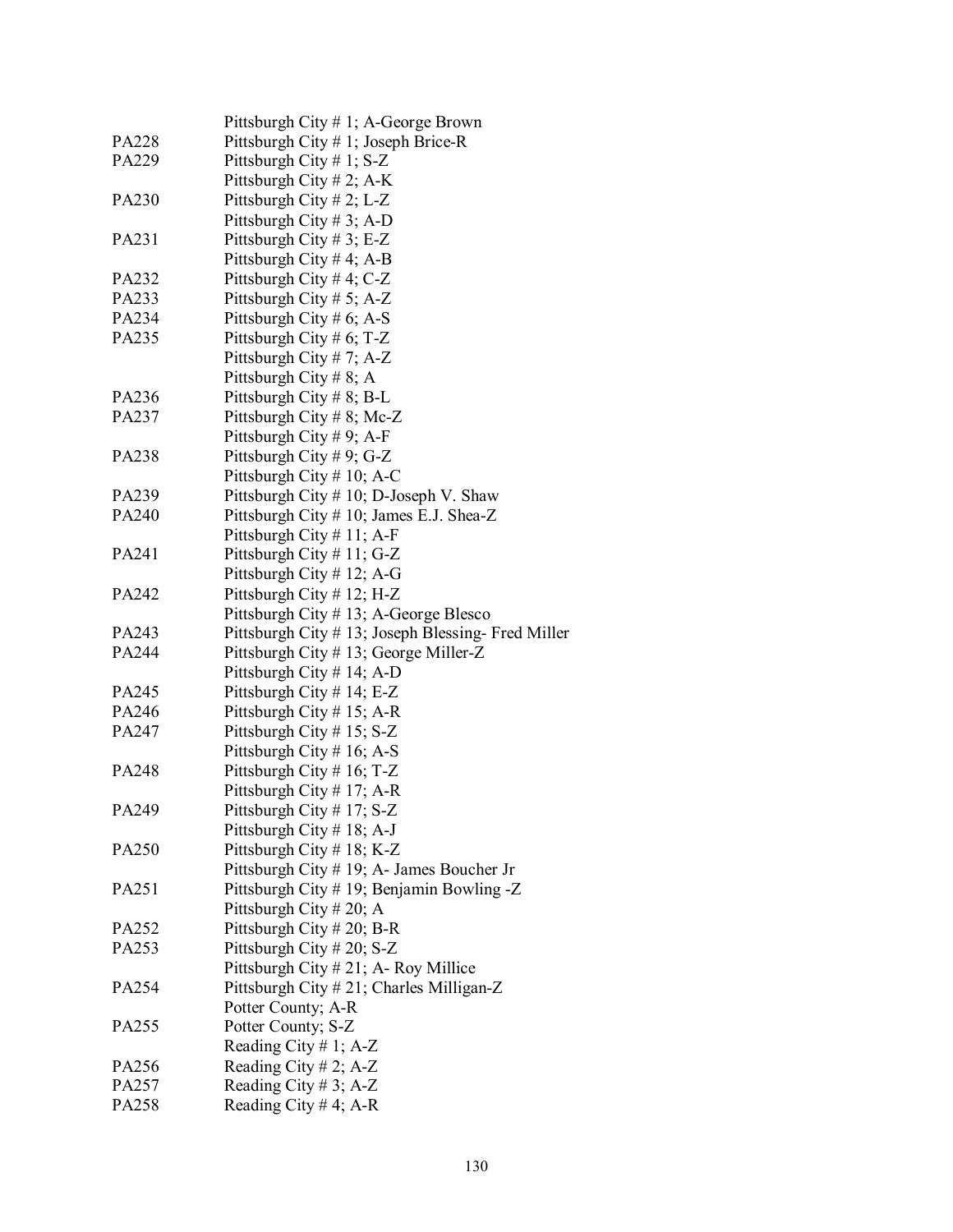| PA259        | Reading City # 4; $S-Z$                       |
|--------------|-----------------------------------------------|
|              | Schuylkill County $# 1$ ; A-K                 |
| PA260        | Schuylkill County # 1; L-Z                    |
|              | Schuylkill County $# 2$ ; A-B                 |
| PA261        | Schuylkill County # 2; C-Z                    |
| PA262        | Schuylkill County # 3; A-T                    |
| PA263        | Schuylkill County $# 3$ ; U-Z                 |
|              | Schuylkill County #4; $A-Z$                   |
|              | Schuylkill County # 5; A-William J. Brower    |
| PA264        | Schuylkill County # 5; Arthur E. Brown-M      |
| PA265        | Schuylkill County # 5; N-Z                    |
|              | Schuylkill County # $6$ ; A-G                 |
| PA266        | Schuylkill County # 6; H-Z                    |
|              | Schuylkill County #7; A-D                     |
| PA267        | Schuylkill County #7; D-Y                     |
| PA268        | Schuylkill County # 7; $Z$                    |
|              | Scranton City # 1; A-V                        |
| PA269        | Scranton City # 1; W-Z                        |
|              | Scranton City # 2; A-T                        |
| PA270        | Scranton City # 2; U-Z                        |
|              | Scranton City # 3; A-W                        |
| PA271        | Scranton City # 3; Y-Z                        |
|              | Scranton City # 4; A-V                        |
| PA272        | Scranton City # 4; W-Z                        |
|              |                                               |
|              | Scranton City # 5; A-M                        |
| PA273        | Scranton City # 5; N-Z                        |
|              | Snyder County; A-Z                            |
| PA274        | Somerset County # 1; A-Wm. W. Smith           |
| PA275        | Somerset County # 1; Edward Smolarski-Z       |
|              | Somerset County # 2; A-K                      |
| PA276        | Somerset County # 2; $L-Z$                    |
|              | Sullivan County; A-C                          |
| PA277        | Sullivan County; D-Z                          |
|              | Susquehanna County; A-O                       |
| PA278        | Susquehanna County; P-Z                       |
|              | Tioga County; A-J                             |
| PA279        | Tioga County; K-Z                             |
|              | Union County; A-P                             |
| <b>PA280</b> | Union County; R-Z (There were no Qs)          |
|              | Venango County; A-F                           |
|              | Venango County; F-Clarence Smoyer             |
| PA281        | Venango County; George Snider-Z               |
|              | Warren County; A-Q                            |
| PA282        | Warren County; R-Z                            |
|              | Warren County; A-K                            |
| PA283        | Warren County; L-Z                            |
| PA284        | Washington County $# 1$ ; A- Charles L. Rice  |
| PA285        | Washington County $# 1$ ; Charles L. Rice -Z  |
|              | Washington County $# 2$ ; A-Charles F. Harris |
| PA286        | Washington County $# 2$ ; Charles F. Harris-S |
| PA287        | Washington County # 2; T-Z                    |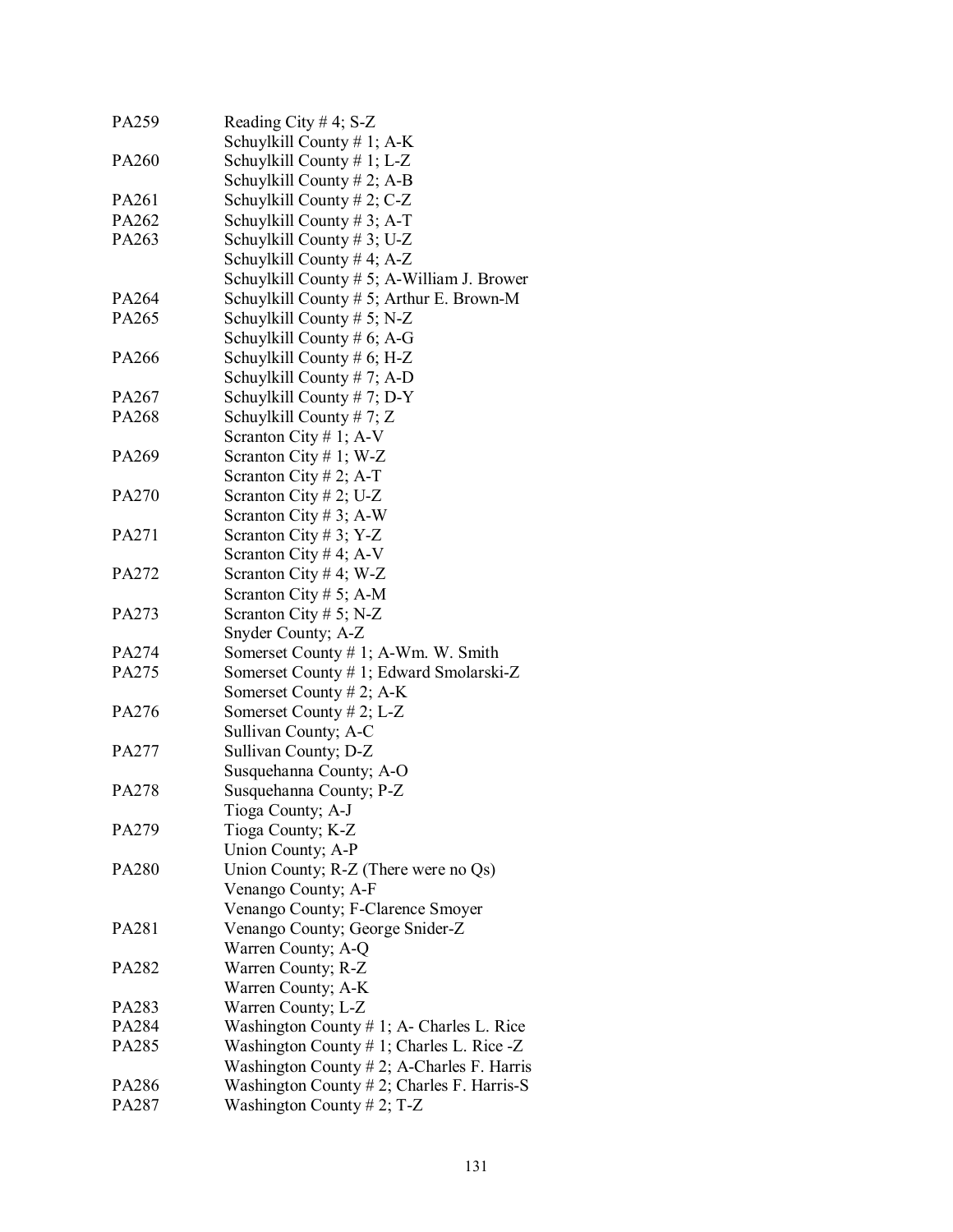|                 | Washington County # 3; A- Charles M. Metcalfe                                         |
|-----------------|---------------------------------------------------------------------------------------|
| <b>PA288</b>    | Washington County # 3; Charles M. Metcalfe-Z<br>Washington County #4; A-Mike Dininsky |
|                 |                                                                                       |
| PA289<br>PA290  | Washington County #4; Mike Dininsky-Steve Pipik                                       |
|                 | Washington County # 4; Steve Pipik-Z                                                  |
|                 | Washinton County # 5; A-Tony Christina                                                |
| PA291           | Washington County # 5; Tony Christina-William Montana                                 |
| PA292           | Washington County # 5; William Montana-Z                                              |
|                 | Wayne County; A-B                                                                     |
| PA293           | Wayne County; C-Z                                                                     |
|                 | Westmoreland County # 1; A-Edward L. Collins                                          |
| PA294           | Westmoreland County # 1; Edward L. Collins-James Miller                               |
| PA295           | Westmoreland County # 1; James Miller-Z                                               |
|                 | Westmoreland County $# 2$ ; A-Felix DiNezzo                                           |
| PA296           | Westmoreland County $# 2$ ; Felix DiNezzo-S                                           |
| PA297           | Westmoreland County # 2; T-Z                                                          |
|                 | Westmoreland County # 3; A-Mc                                                         |
| PA298           | Westmoreland County #3; M-Z                                                           |
|                 | Westmoreland County #4; A-E                                                           |
| PA299           | Westmoreland County #4; F-Z                                                           |
|                 | Westmoreland County # 5; A                                                            |
| PA300           | Westmoreland County # 5; B-M                                                          |
| PA301           | Westmoreland County # 5; N-Z                                                          |
|                 | Westmoreland County # 6; A-G                                                          |
| PA302           | Westmoreland County # 6; H-Z                                                          |
|                 | Westmoreland County #7; A                                                             |
| PA303           | Westmoreland County # 7; B-R                                                          |
| PA304           | Westmoreland County #7; $S-Z$                                                         |
|                 | Westmoreland County # 8; A-J                                                          |
| PA305           | Westmoreland County # 8; K-Y                                                          |
| PA306           | Westmoreland County # 8; Z                                                            |
|                 | Wilkes-Barre County $# 1$ ; A-W                                                       |
| PA307           | Wilkes-Barre County # 1; $Y-Z$                                                        |
|                 | Wilkes-Barre County # 2; A-Z                                                          |
| PA308           | Wilkes-Barre County # 3; A-Z                                                          |
| PA309           | Williamsport City; A-R                                                                |
| PA310           | Williamsport City; S-Z                                                                |
|                 | Wyoming County; A-Z                                                                   |
|                 | York City $# 1$ ; A-G                                                                 |
| PA311           | York City #1; H-Z                                                                     |
|                 | York City # 2 (target said York Co. # 1 by mistake); $A-K$                            |
| PA312           | York City # 2; L-Z                                                                    |
|                 | York County # 1; A-N                                                                  |
| PA313           | York County # 1; $O-Z$                                                                |
|                 | York County $# 2$ ; A-Q                                                               |
| PA314           | York County # 2; $R-Z$                                                                |
|                 | York County # 3; A-L                                                                  |
| PA315           | York County # 3; Mc-Z                                                                 |
| PR <sub>1</sub> | <b>Puerto Rico</b>                                                                    |
|                 | Adjuntas Municipio; A-Z                                                               |
|                 |                                                                                       |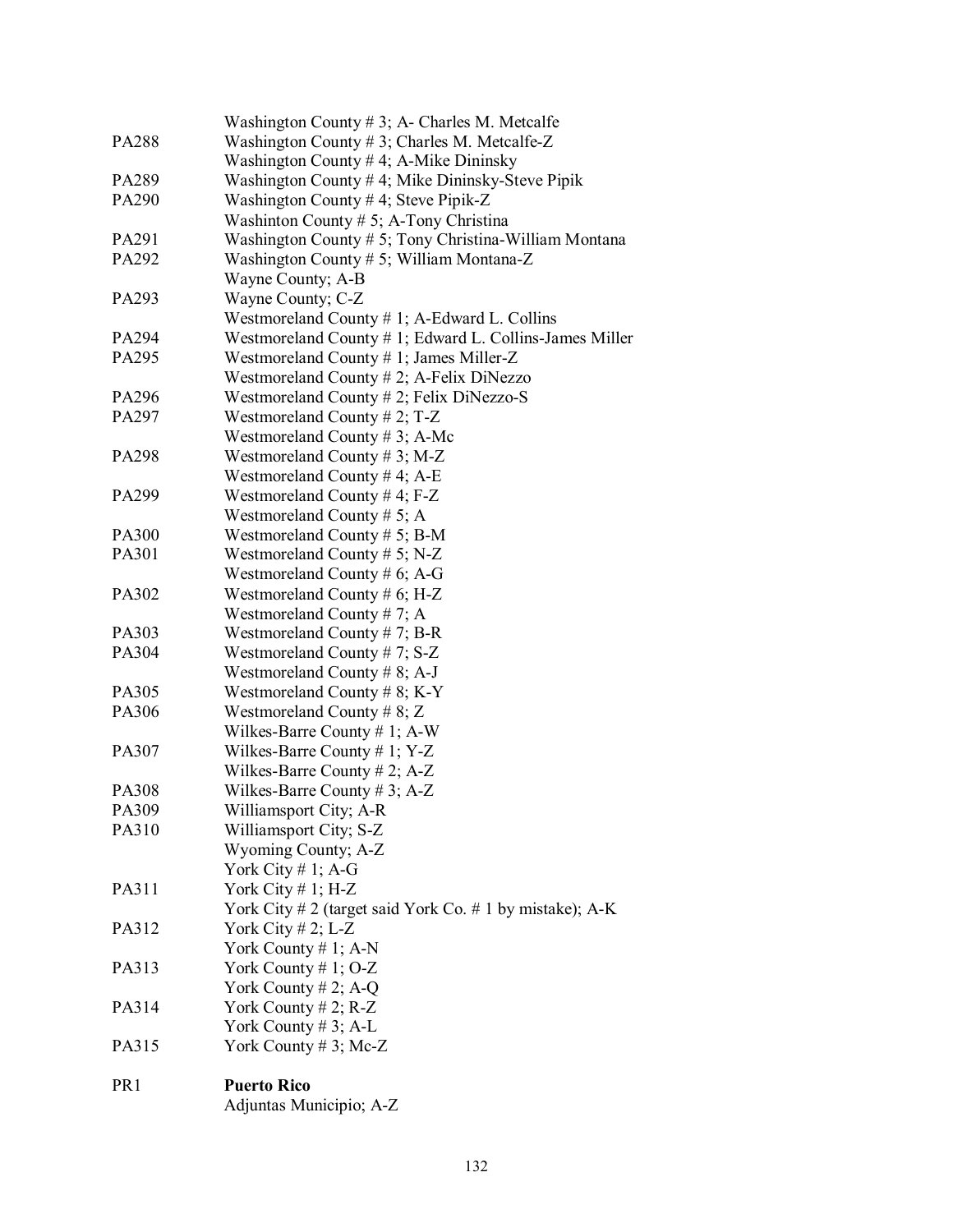|                 | Aguada Municipio; A-Ramon Roman              |
|-----------------|----------------------------------------------|
| PR <sub>2</sub> | Aguada Municipio; Ramon Roman-Z              |
|                 | Aguadilla Municipio; A-Z                     |
|                 | Aguas Buenas Municipio; A-L                  |
| PR <sub>3</sub> | Aguas Buenas Municipio; M-Z                  |
|                 | Aibonito Municipio; A-Z                      |
|                 | Anasco Municipio; A-R                        |
| PR4             | Anasco Municipio; S-Z                        |
|                 | Arecibo Municipio; A-Manuel Martinez         |
| PR5             | Arecibo Municipio; Manuel Martinez-U         |
| PR6             | Arecibo Municipio; V-Z                       |
|                 | Arroyo Municipio; A-Z                        |
|                 | Barceloneta Municipio; A-R                   |
| PR7             | Barceloneta Municipio; S-Z                   |
|                 | Barranquitas Municipio; A-Z                  |
|                 | Barros Municipio; A-R                        |
| PR8             | Barros Municipio; S-Z                        |
|                 | Bayamon Municipio; A-Isidor Rivera           |
| PR <sub>9</sub> | Bayamon Municipio; Isidor Rivera-Z           |
|                 | Cabo Rojo Municipio; A-P                     |
| PR10            | Cabo Rojo Municipio; Q-Z                     |
|                 | Caguas Municipio; A-Juan Medina              |
| PR11            | Caguas Municipio; Juan Medina-Z              |
|                 | Camuy Municipio; A-P                         |
| PR12            | Carolina Municipio; Q-Z                      |
|                 | Carolina Municipio; A-Z                      |
|                 | Cayey Municipio; A-G                         |
| PR13            |                                              |
|                 | Cayey Municipio; H-Z<br>Ceiba Municipio; A-Z |
|                 |                                              |
| PR14            | Ciales Municipio; A-F                        |
|                 | Ciales Municipio; G-Z                        |
|                 | Cidra Municipio; A-Z                         |
| PR15            | Coamo Municipio; A-Z                         |
|                 | Comerio Municipio; A-Juan Rodriguez          |
| PR16            | Comerio Municipio; Juan Rodriguez-Z          |
|                 | Corazal Municipio; A-Z                       |
|                 | Dorado Municipio; A-Z                        |
|                 | Fajardo Municipio; A-Eusebio Jiminez         |
| PR17            | Fajardo Municipio; Eusebio Jiminez-Z         |
|                 | Guanica Municipio; A-Z                       |
|                 | Guayama Municipio; A-Carmen Lopez            |
| <b>PR18</b>     | Guayama Municipio; Carmen Lopez-Z            |
|                 | Guayanilla Municipio; A-Z                    |
|                 | Guaynabo Municipio; A-C                      |
| PR19            | Guaynabo Municipio; D-Z                      |
|                 | Gurabo Municipio; A-Z                        |
| <b>PR20</b>     | Hatillo Municipio; A-Z                       |
|                 | Hormigueros Municipio; A-Z                   |
|                 | Humacao Municipio; A-R                       |
| PR21            | Humacao Municipio; S-Z                       |
|                 | Isabela Municipio; A-Z                       |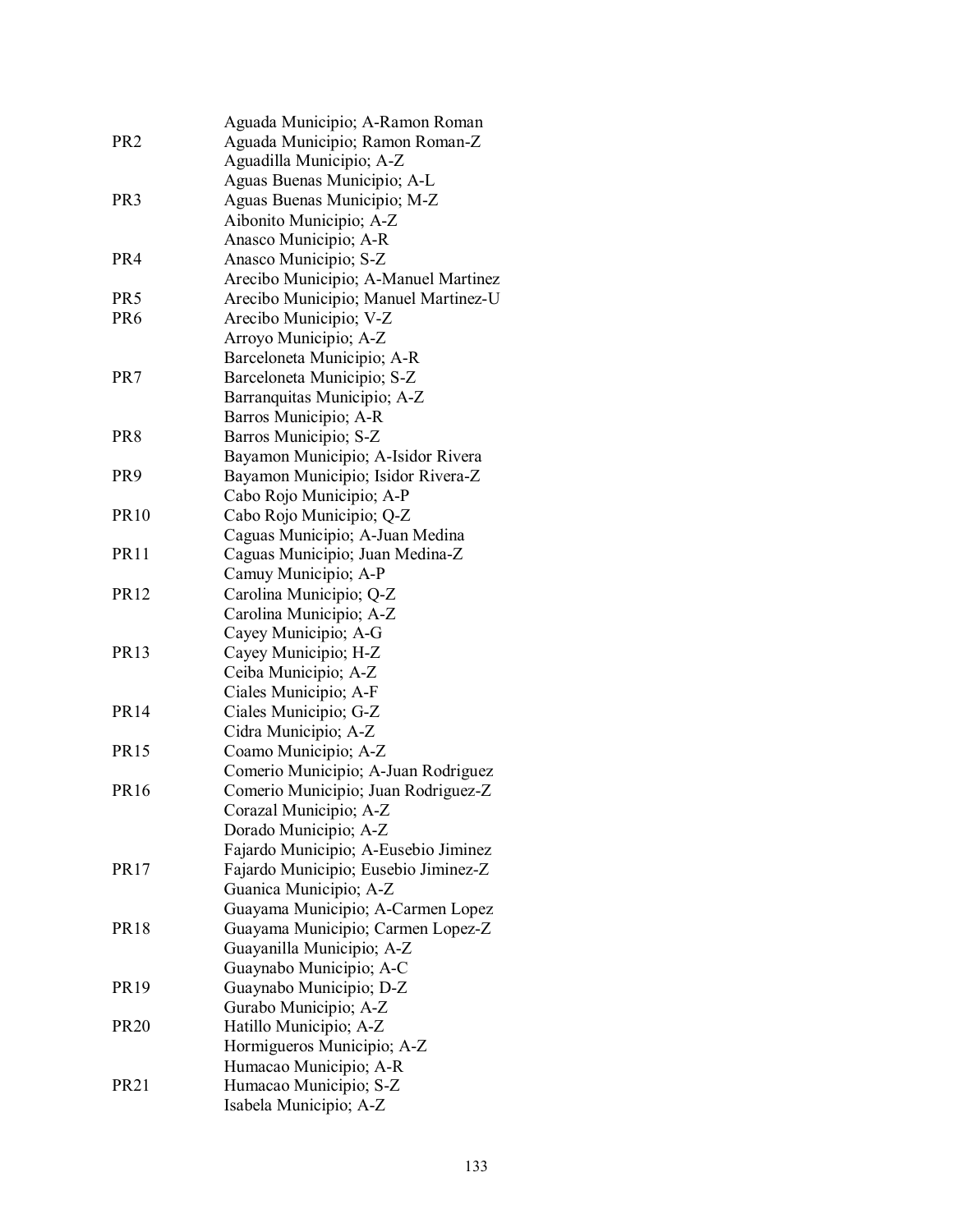|                  | Jayuya Municipio; A-M                             |
|------------------|---------------------------------------------------|
| <b>PR22</b>      | Jayuya Municipio; N-Z                             |
|                  | Juana Diaz Municipio; A-R                         |
| PR <sub>23</sub> | Juana Diaz Municipio; S-Z                         |
|                  | Juncos Municipio; A-Z                             |
|                  | Lajas Municipio; A-S                              |
| <b>PR24</b>      | Lajas Municipio; T-Z                              |
|                  | Lares Municipio; A-Z                              |
|                  | Las Marias Municipio; A-C                         |
| <b>PR25</b>      | Las Marias Municipio; D-Z                         |
|                  | Las Piedras Municipio; A-Z                        |
|                  | Loiza Municipio; A-Q                              |
| <b>PR26</b>      | Loiza Municipio; R-Z                              |
|                  | Luquillo Municipio; A-Z                           |
|                  | Manati Municipio; A-R                             |
| <b>PR27</b>      | Manati Municipio; S-Z                             |
|                  | Maricao Municipio; A-W (There were no X-Z cards.) |
|                  | Maunabo Municipio; A-Z                            |
|                  | Mayaguez Municipio; A-C                           |
| <b>PR28</b>      | Mayaguez Municipio; D-Ramon Reyes                 |
| <b>PR29</b>      | Mayaguez Municipio; Ramon Reyes-Z                 |
|                  | Moca Municipio; A-Z                               |
| <b>PR30</b>      | Morovis Municipio; A-Z                            |
|                  | Naguabo Municipio; A-R                            |
| <b>PR31</b>      | Naguabo Municipio; S-Z                            |
|                  | Naranjito Municipio; A-Z                          |
|                  | Patillas Municipio; A-Z                           |
| <b>PR32</b>      | Penuelas Municipio; A-Z                           |
|                  | Ponce Municipio; A-C                              |
| <b>PR33</b>      | Ponce Municipio; Nicomedes Correa-O               |
| <b>PR34</b>      | Ponce Municipio; P-Domingo Vasques                |
| <b>PR35</b>      | Municipio; Domingo Vasques-Z<br>Ponce             |
|                  | Quebradillas Municipio; A-Z                       |
|                  | Rincon Municipio; A-Z                             |
|                  | Rio Grande Municipio; A-G                         |
| <b>PR36</b>      | Rio Grande Municipio; H-Z                         |
|                  | Rio Piedras Municipio; A-R                        |
| <b>PR37</b>      | Rio Piedras Municipio; S-Z                        |
|                  | Sabana Grande Municipio; A-Z                      |
|                  | Salinas Municipio; A-M                            |
| PR <sub>38</sub> | Salinas Municipio; N-Z                            |
|                  | San German Municipio; A-R                         |
| <b>PR39</b>      | San German Municipio; S-Z                         |
|                  | San Juan Municipio; A-B                           |
| <b>PR40</b>      | San Juan Municipio; B-Enrique Gonzalez            |
| <b>PR41</b>      | San Juan Municipio; Enrique Gonzalez-O            |
| <b>PR42</b>      | San Juan Municipio; P-Jose Torres                 |
| PR43             | San Juan Municipio; Jose Torres-Z                 |
|                  | San Lorenzo Municipio; A-Z                        |
|                  | San Sebastian Municipio; A-B                      |
| <b>PR44</b>      | San Sebastian Municipio; C-Z                      |
|                  |                                                   |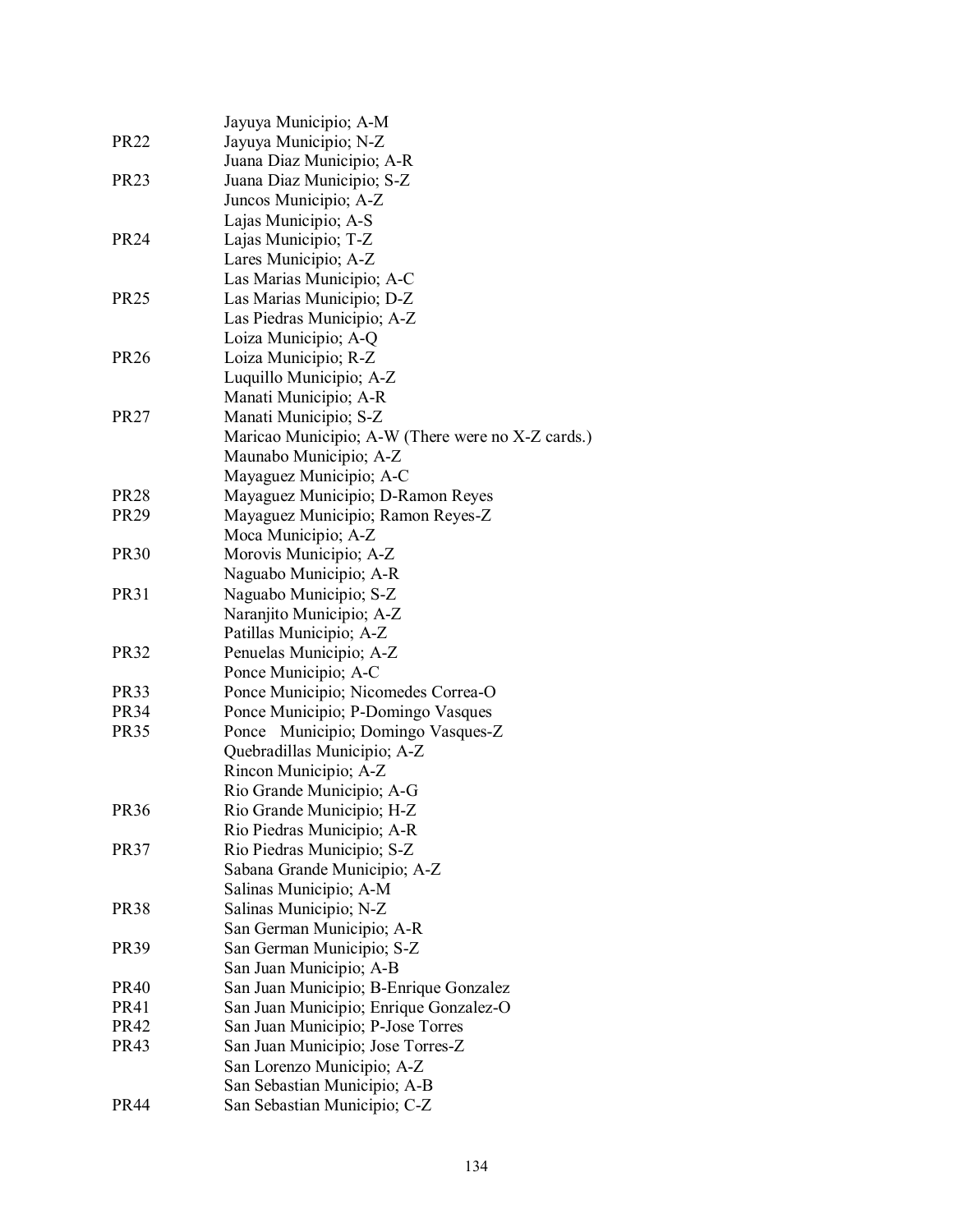|                   | Santa Isabel Municipio; A-Jacinto Ponce                 |
|-------------------|---------------------------------------------------------|
| <b>PR45</b>       | Santa Isabel Municipio; Jacinto Ponce-Z                 |
|                   | Toa Alta Municipio; A-Z                                 |
|                   | Toa Baja Municipio; A-Z                                 |
|                   | Trujillo Alto Municipio; A-I                            |
| <b>PR46</b>       | Trujillo Alto Municipio; J-Z                            |
|                   | Utuado Municipio; A-R                                   |
| <b>PR47</b>       | Utuado Municipio; S-Z                                   |
| <b>PR48</b>       | Vega Alta Municipio; A-Z                                |
|                   | Vega Baja Municipio; A-Z                                |
| PR49              | Viegues Municipio; A-Z                                  |
|                   | Villalba Municipio; A-Z                                 |
| <b>PR50</b>       | Yabucoa Municipio; A-Z                                  |
|                   | Yauco Municipio; A-G                                    |
| <b>PR51</b>       | Yauco Municipio; H-Z                                    |
|                   |                                                         |
| R <sub>I1</sub>   | <b>Rhode Island</b>                                     |
|                   | Barrington City; A-Q                                    |
| RI2               | Barrington City; R-Z                                    |
|                   | Bristol County; A-R                                     |
| RI3               | Bristol County; S-Z                                     |
|                   | Burrillville City; A-O                                  |
| RI4               | Burrillville City; P-Z                                  |
|                   | Central Falls City; A-Remington L. Moody                |
| R <sub>I5</sub>   | Central Falls City; Harry More-Z                        |
|                   | Cranston City; A-Omer Joseph Petchat                    |
| R <sub>I6</sub>   | Cranston City; Percy Warren Pendleton-Z                 |
|                   | Lonsdale City; A-Frank Lilly                            |
| R <sub>I7</sub>   | Lonsdale City; Frank Lofving-Z                          |
|                   | Newport County; A-L                                     |
| R <sub>I</sub> 8  | Newport County; M-Z                                     |
|                   | Opponaug City; A-J                                      |
| R <sub>I9</sub>   | Opponaug City; K-Z                                      |
|                   | Pawtucket City # 1; A-E                                 |
| <b>RI10</b>       | Pawtucket City # 1; $F-Z$                               |
| R <sub>11</sub>   | Pawtucket City # 2; A-Pieroni Sorello                   |
| <b>RI12</b>       | Pawtucket City # 2; Eng You Sou-Z                       |
|                   | Providence County # 1; $A-Z$                            |
| <b>RI13</b>       | Providence County # 2; A-Z                              |
|                   | Providence County # 3; A-Mari J. Edward Carrigman       |
| R <sub>I</sub> 14 | Providence County # 3; Frederick Carroll-Waldo Thompson |
| <b>RI15</b>       | Providence County #3; Fred Thornley-Z                   |
|                   | Providence County # 4; A-Sam Siedman                    |
| <b>RI16</b>       | Providence County # 4; Arvin H. Siple-Z                 |
|                   | Providence County # 5; A-Z                              |
| R <sub>117</sub>  | Providence County # 6; A-Z                              |
|                   | Providence County # 7; A-B                              |
| <b>RI18</b>       | Providence County # 7; $C-Z$                            |
|                   | Providence County # 8; A-H                              |
| <b>RI19</b>       | Providence County # 8; I-Z                              |
|                   | Providence County # 9; A-E                              |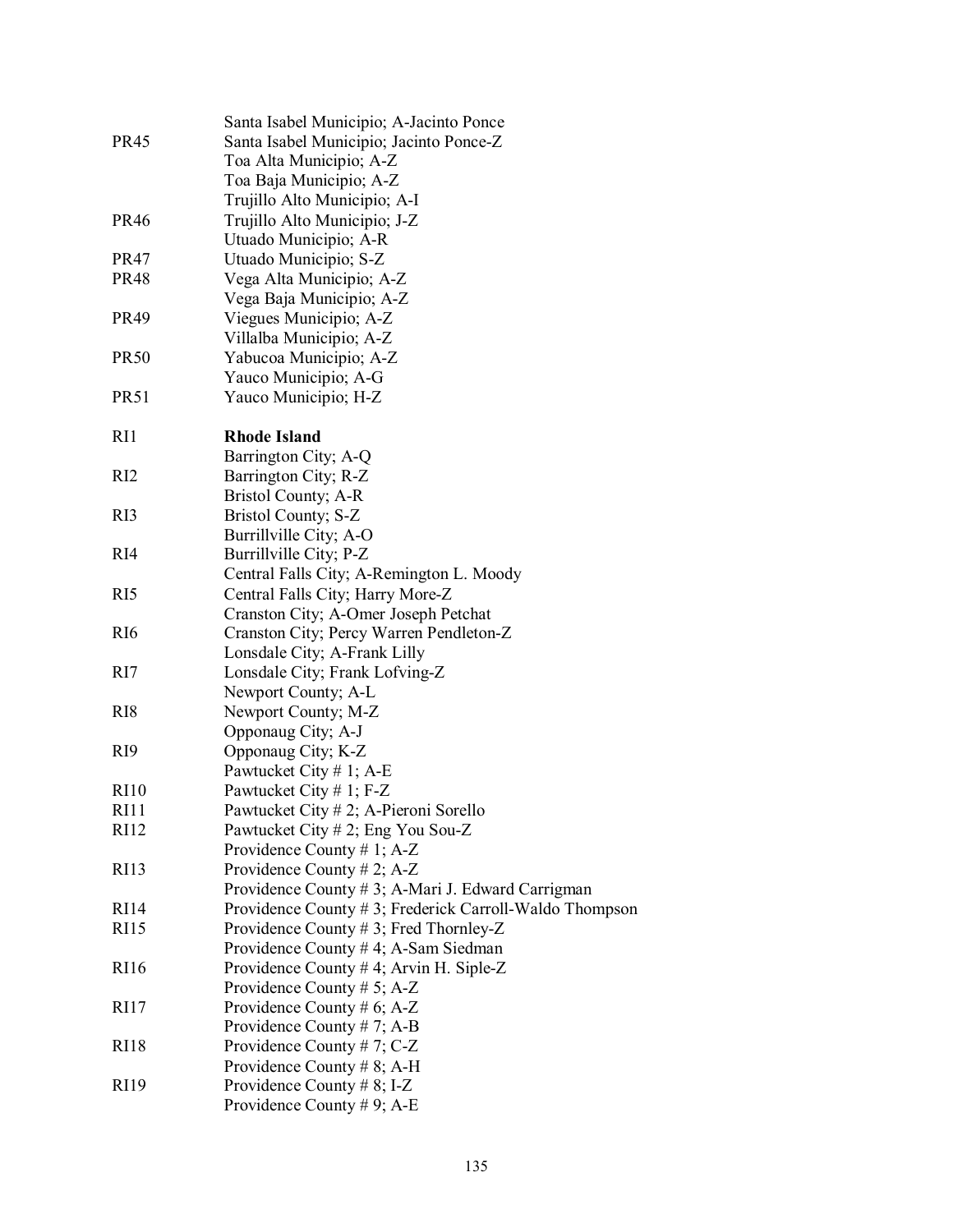| RI <sub>20</sub>         | Providence County # 9; $F-Z$<br>Providence County # 10; A-Henry Coli |
|--------------------------|----------------------------------------------------------------------|
| RI21                     | Providence County # 10; James Colligan-Z                             |
|                          | Saunderstown City; A-B                                               |
| RI22                     | Saunderstown City; C-Z                                               |
|                          | Woonsocket City; A-Joseph Gasue Bibean                               |
| RI23                     | Woonsocket City; Albei Bibeault -Joseph Miluch                       |
| RI24                     |                                                                      |
|                          | Woonsocket City; Mimmo-Z                                             |
| SC <sub>1</sub>          | <b>South Carolina</b>                                                |
|                          | Abbeville County; A-Z                                                |
|                          | Aiken County; A-Gardell Broom                                        |
| SC2                      | Aiken County; George Brown-Johnnie Rivers                            |
| SC <sub>3</sub>          | Aiken County; J.J. Roach-Z                                           |
|                          | Anderson County # 1; A-William LaFayette Meeks                       |
| SC <sub>4</sub>          | Anderson County # 1; Frank Edwin Menefield-Z                         |
|                          | Anderson County # 2; A-Will Sloan                                    |
| SC <sub>5</sub>          | Anderson County #2; Adger Tewren Smith-Z                             |
|                          | Anderson County # 3; $A-Z$                                           |
|                          | Bamberg County; A-F                                                  |
| SC <sub>6</sub>          | Bamberg County; G-Z                                                  |
|                          | Barnwell County; A-Paul Handreth Hawkins                             |
| SC7                      | Barnwell County; Adam Hay-Z                                          |
|                          | Beaufort County; A-H                                                 |
| SC <sub>8</sub>          | Beaufort County; J-Z                                                 |
|                          | Berkeley County; A-Z                                                 |
| SC <sub>9</sub>          | Calhoun County; A-Z                                                  |
|                          | Charleston City # 1; A-Max Katz                                      |
| <b>SC10</b>              | Charleston City # 1; Abraham Kaufman-Z                               |
|                          | Charleston City $# 2$ ; A-William Givens                             |
| SC11                     | Charleston City $# 2$ ; John Gladdon-William Marion Webster          |
| <b>SC12</b>              | Charleston City # 2; Benjamin Weed-Z                                 |
|                          | Charleston County; A-R                                               |
| SC <sub>13</sub>         | Charleston County; S-Z                                               |
|                          | Cherokee County; A-R                                                 |
| SC14                     | Cherokee County; S-Z                                                 |
|                          | Chester County; A-R                                                  |
| <b>SC15</b>              | Chester County; S-Z                                                  |
|                          | Chesterfield County; A-R                                             |
| <b>SC16</b>              | Chesterfield County; S-Z                                             |
|                          | Clarendon County; A-O                                                |
| SC17                     | Clarendon County; P-Z                                                |
|                          | Colleton County; A-G                                                 |
| SC <sub>18</sub>         | Colleton County; G-Z                                                 |
|                          | Columbia County; A-B                                                 |
| <b>SC19</b>              |                                                                      |
| <b>SC20</b>              | Columbia County; C-O                                                 |
|                          | Columbia County; P-Z                                                 |
| SC21<br>SC <sub>22</sub> | Darlington County; A-R                                               |
|                          | Darlington County; S-Z                                               |
|                          | Dillon County; A-S                                                   |
| SC23                     | Dillon County; T-Z                                                   |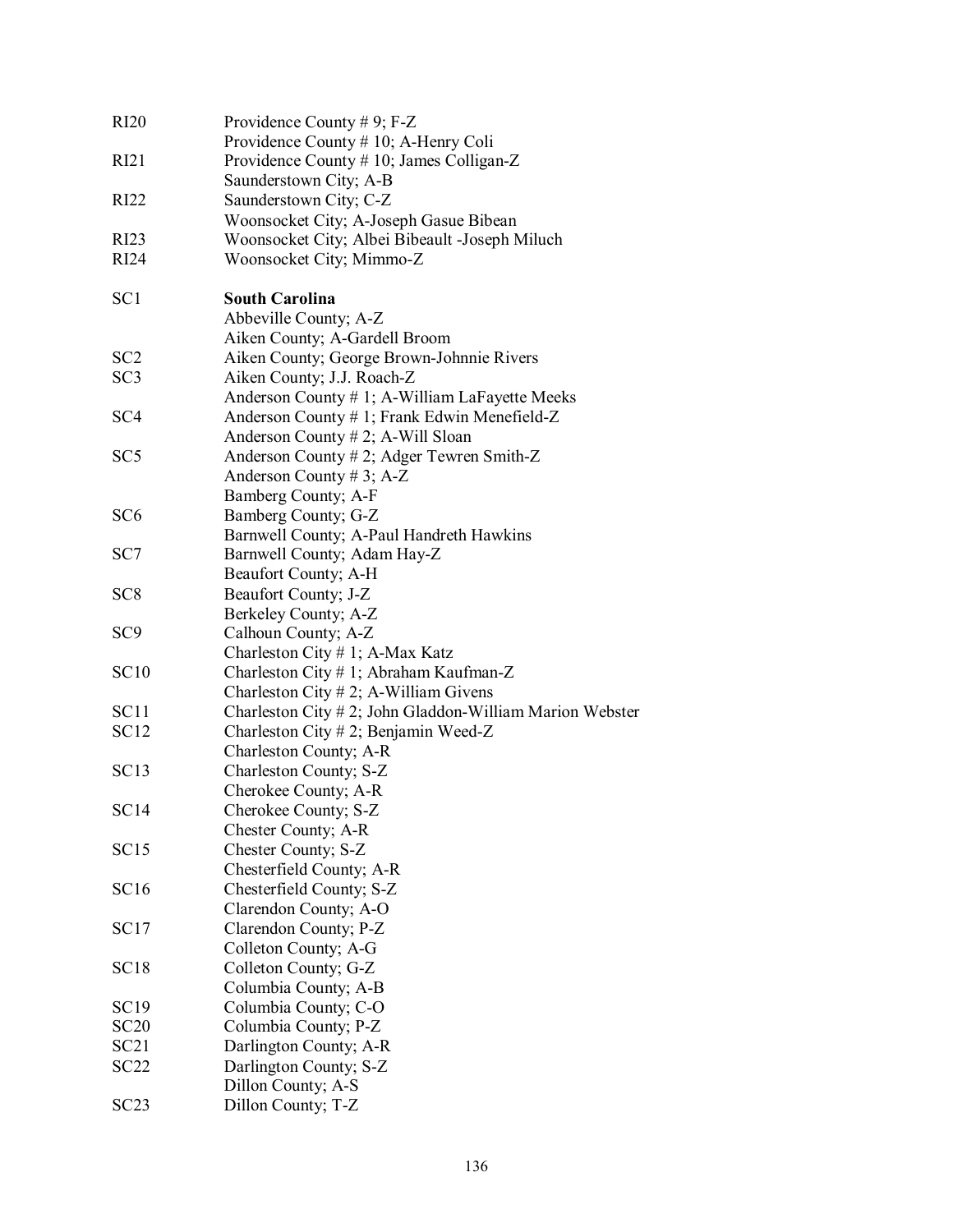|                   | Dorchester County; A-Z        |
|-------------------|-------------------------------|
|                   | Edgefield County; A-G         |
| SC24              | Edgefield County; H-Z         |
|                   | Fairfield County; A-L         |
| SC25              | Fairfield County; M-Z         |
|                   | Florence County; A-G          |
| SC26              | Florence County; H-V          |
| SC27              | Florence County; W-Z          |
|                   | Georgetown County; A-Z        |
|                   | Greenville County # 1; A-C    |
| SC28              | Greenville County # 1; $D-Z$  |
|                   | Greenville County # 2; A-C    |
| SC <sub>29</sub>  | Greenville County $# 2$ ; D-P |
| SC30              | Greenville County # 2; $Q-Z$  |
|                   | Greenville County # 3; A-M    |
| SC31              | Greenville County # 3; N-Z    |
|                   | Greenwood County; A-O         |
| SC32              | Greenwood County; P-Z         |
|                   | Hampton County; A-R           |
|                   |                               |
| SC <sub>3</sub> 3 | Hampton County; S-Z           |
|                   | Horry County; A-R             |
| SC34              | Horry County; S-Z             |
|                   | Jasper County; A-Z            |
|                   | Kershaw County; A-I           |
| SC35              | Kershaw County; J-Z           |
|                   | Lancaster County; A-L         |
| SC36              | Lancaster County; M-Z         |
|                   | Laurens County; A-G           |
| SC37              | Laurens County; H-Z           |
|                   | Lee County; A-L               |
| SC <sub>38</sub>  | Lee County; M-Z               |
|                   | Lexington County; A-M         |
| SC <sub>39</sub>  | Lexington County; T-Z         |
|                   | McCormick County; A-Z         |
|                   | Marion County; A-V            |
| <b>SC40</b>       | Marion County; W-Z            |
|                   | Marlboro County; A-Z          |
|                   | Newberry County; A-D          |
| SC41              | Newberry County; E-Z          |
|                   | Oconee County; A-M            |
| <b>SC42</b>       | Oconee County; N-Z            |
|                   | Orangeburg County # 1; A-R    |
| SC <sub>43</sub>  | Orangeburg County $# 1$ ; S-Z |
|                   | Orangeburg County # 2; A-Z    |
|                   | Pickens County; A-F           |
| <b>SC44</b>       | Pickens County; G-Z           |
|                   | Richland County; A-Q          |
| SC <sub>45</sub>  | Richland County; R-Z          |
|                   | Saluda County; A-Z            |
|                   | Spartanburg County # 1; A-C   |
| <b>SC46</b>       | Spartanburg County # 1; D-Z   |
|                   |                               |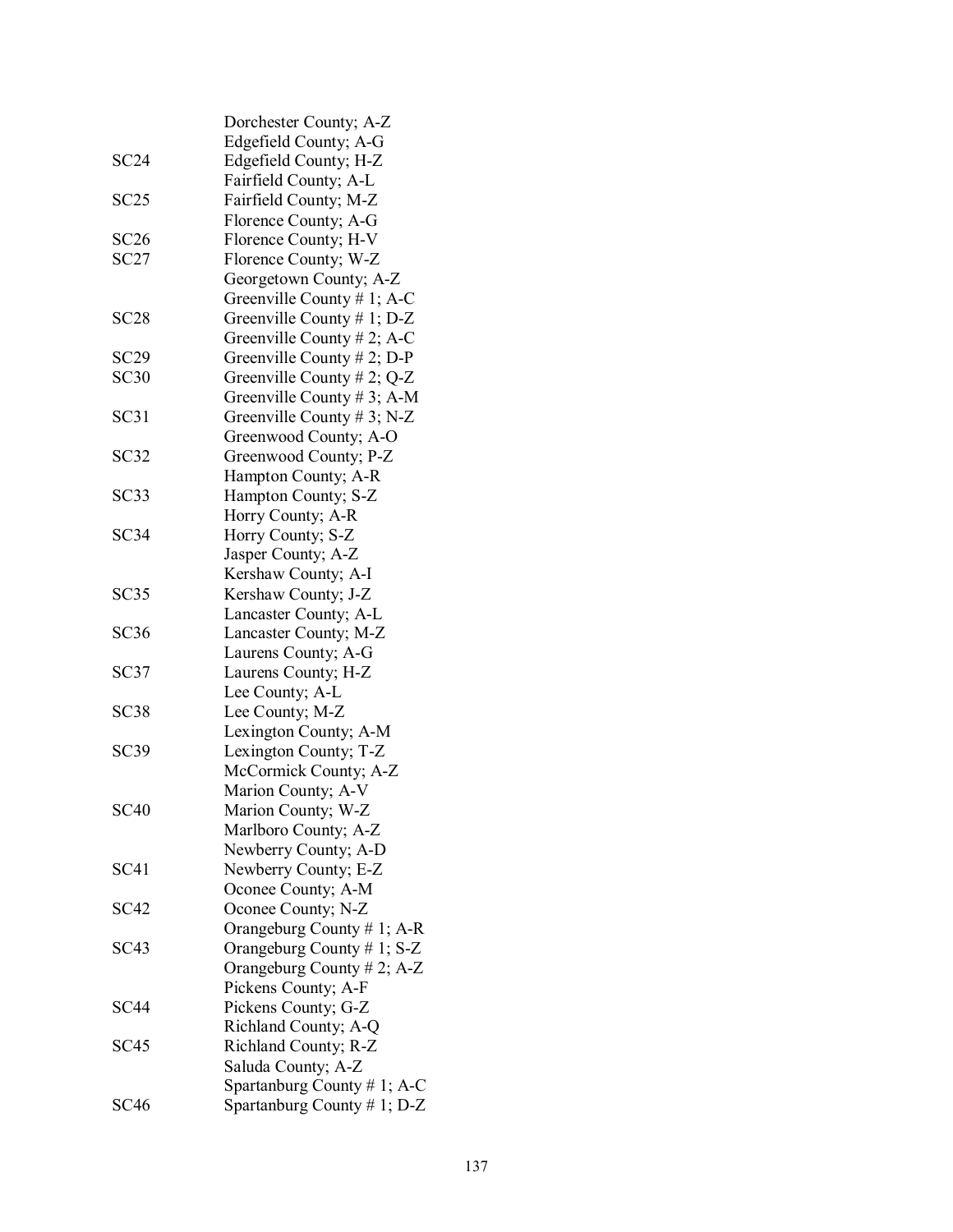|                  | Spartanburg County $# 2$ ; A-G |
|------------------|--------------------------------|
| <b>SC47</b>      | Spartanburg County $# 2$ ; H-Z |
|                  | Spartanburg County # 3; A-Q    |
| <b>SC48</b>      | Spartanburg County # 3; R-Z    |
|                  | Sumter County; A-S             |
| <b>SC49</b>      | Sumter County; T-Z             |
|                  |                                |
|                  | Union County; A-Z              |
|                  | Williamsburg County; A-B       |
| SC50             | Williamsburg County; C-Z       |
|                  | York County $# 1$ ; A-I        |
| SC <sub>51</sub> | York County $# 1; J-Z$         |
|                  | York County $# 2$ ; A-Z        |
| SD <sub>1</sub>  | <b>South Dakota</b>            |
|                  | Aurora County; A-Z             |
|                  | Beadle County; A-Z             |
|                  |                                |
|                  | Bennet County; A-Z             |
|                  | Bon Homme County; A-J          |
| SD <sub>2</sub>  | Bon Homme County; K-Z          |
|                  | Brookings County; A-Z          |
|                  | Brown County; A-I              |
| SD <sub>3</sub>  | Brown County; K-Z              |
|                  | Brule County; A-Z              |
|                  | Buffalo County; A-Z            |
|                  | Butte County; A-S              |
| SD4              | Butte County; T-Z              |
|                  | Campbell County; A-Z           |
|                  | Charles Mix County; A-Z        |
|                  | Clark County; A-Z              |
| SD <sub>5</sub>  | Clay County; A-Z               |
|                  | Coddington County; A-Z         |
|                  | Corson County; A-Z             |
| SD <sub>6</sub>  | Custer County; A-Z             |
|                  | Davison County; A-Z            |
|                  | Day County; A-Z                |
| SD7              | Deuel County; A-Z              |
|                  | Dewey County; A-Z              |
|                  | Douglas County; A-Z            |
|                  | Edmunds County; A-Z            |
|                  | Fall River County; A-R         |
| SD <sub>8</sub>  | Fall River County; S-Z         |
|                  | Faulk County; A-Z              |
|                  | Grant County; A-Z              |
|                  | Gregory County; A-Z            |
|                  | Haakon County; A-Q             |
| SD <sub>9</sub>  | Haakon County; R-Z             |
|                  | Hamlin County; A-Z             |
|                  | Hand County; A-Z               |
|                  | Hanson County; A-Z             |
|                  | Harding County; A-Z            |
|                  | Hughes County; A-L             |
|                  |                                |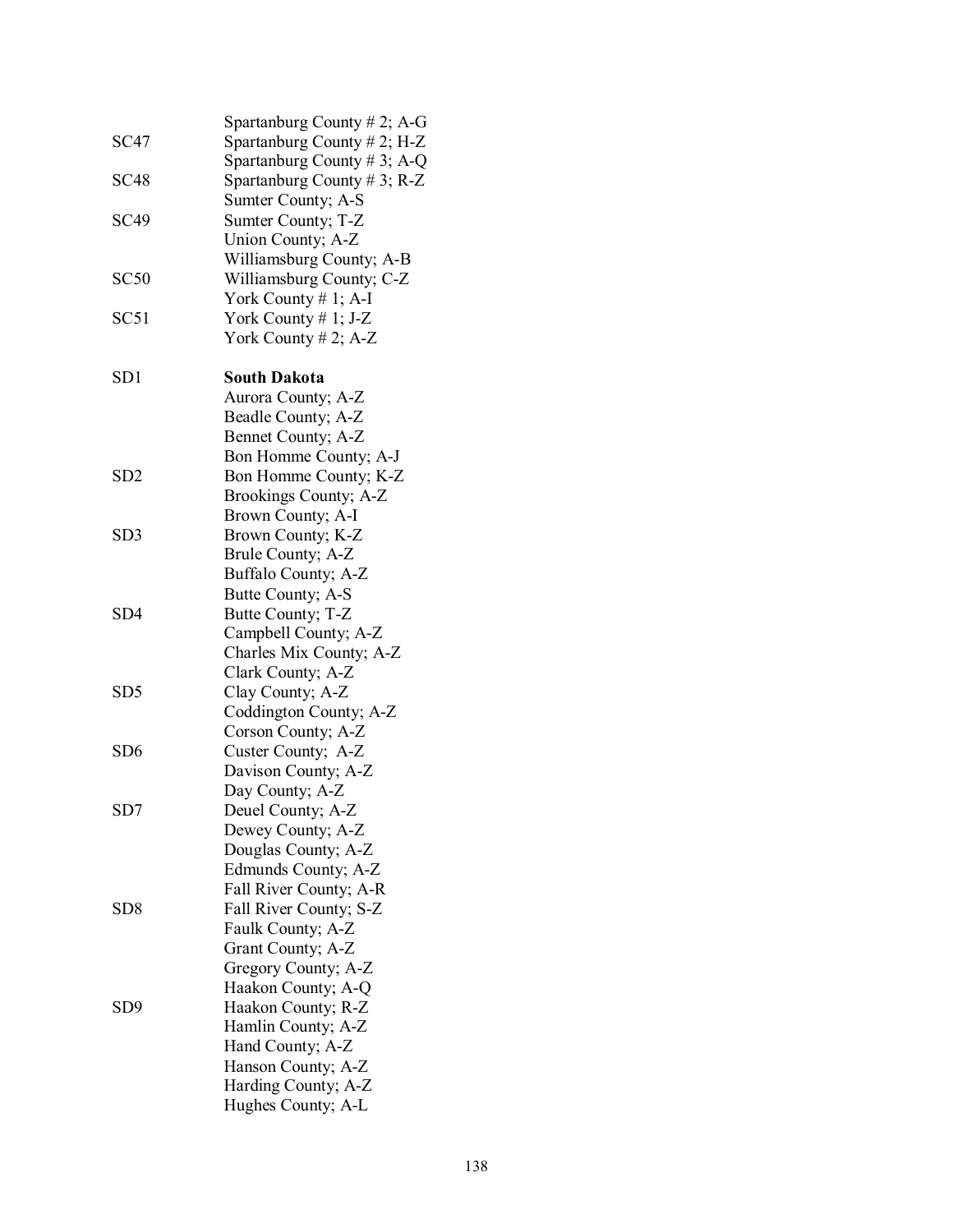| SD10             | Hughes County; M-Z<br>Hutchinson County; A-Z<br>Hyde County; A-Z<br>Jackson County; A-Z<br>Jerauld County; A-Z<br>Jones County; A-Z       |
|------------------|-------------------------------------------------------------------------------------------------------------------------------------------|
| SD11             | Kingsbury County; A-H<br>Kingsbury County; I-Z<br>Lake County; A-Z                                                                        |
| SD12             | Lawrence County; A-V<br>Lawrence County; W-Z<br>Lincoln County; A-Z<br>Lyman County; A-Z                                                  |
| SD13             | McCook County; A-Z<br>McPherson County; A-H<br>McPherson County; I-Z<br>Marshall County; A-Z<br>Meade County; A-Z<br>Mellette County; A-Z |
| SD14             | Miner County; A-P<br>Miner County; Q-Z                                                                                                    |
| SD15             | Minnehaha County; A-Q<br>Minnehaha County; R-Z<br>Moody County; A-Z                                                                       |
| SD16             | Pennington County; A-Z<br>Perkins County; A-Z<br>Potter County; A-Z                                                                       |
| SD17             | Roberts County; A-N<br>Roberts County; O-Z<br>Sanborn County; A-Z                                                                         |
| SD <sub>18</sub> | Spink County; A-M<br>Spink County; N-Z<br>Stanley County; A-Z<br>Sully County; A-Z                                                        |
| SD <sub>19</sub> | Todd County; A-Z<br>Tripp County; A-Q<br>Tripp County; R-Z<br>Turner County; A-Z                                                          |
| SD20             | Union County; A-M<br>Union County; N-Z<br>Walworth County; A-Z                                                                            |
| SD21             | Yankton County; A-Z<br>Ziebach County; A-Z                                                                                                |
| TN1              | <b>Tennessee</b><br>Anderson County; A-Z                                                                                                  |
| TN <sub>2</sub>  | Bedford County; A-P<br>Bedford County; Q-Z<br>Benton County; A-Z<br>Bledsoe County; A-Z<br><b>Blount County; A-B</b>                      |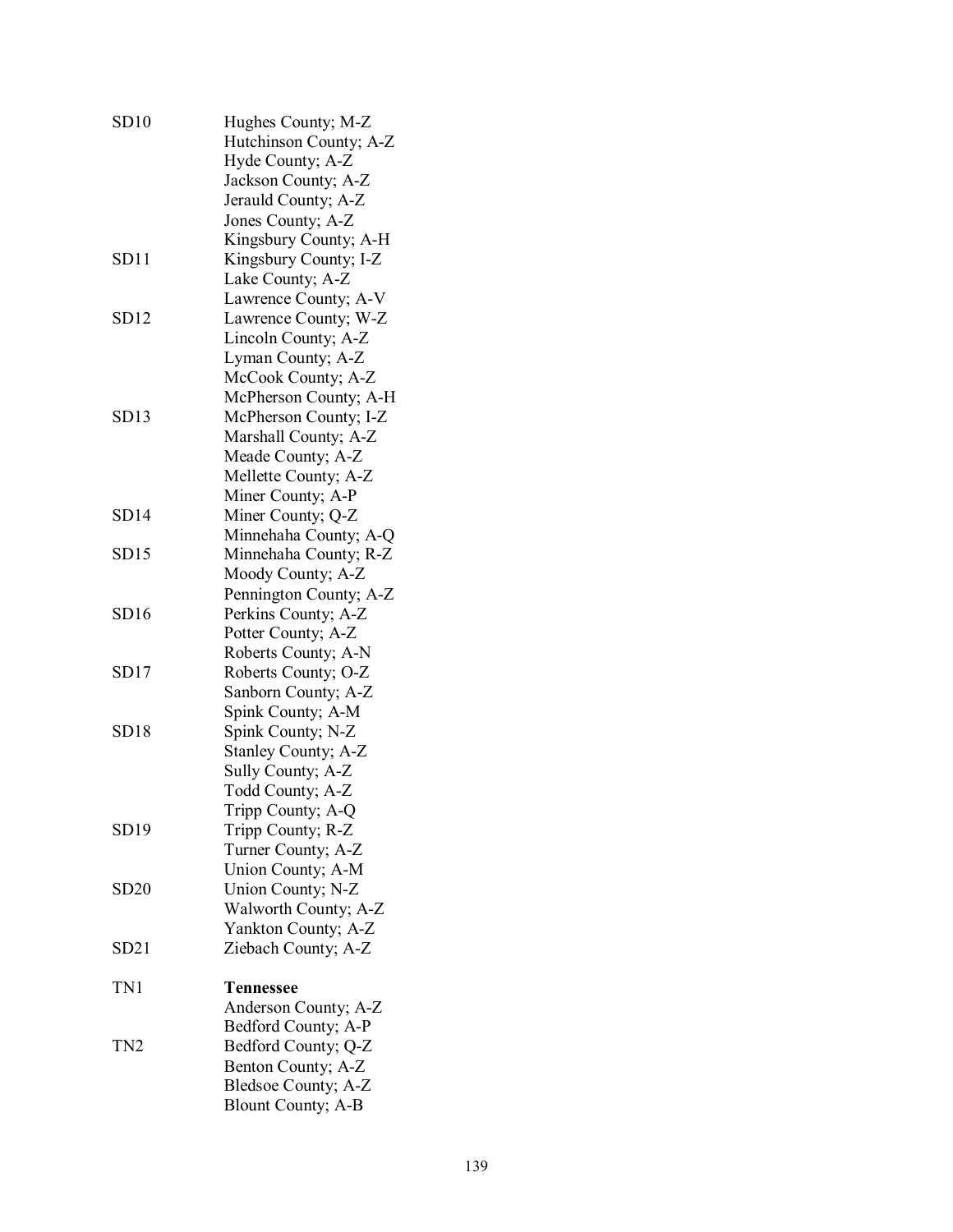| TN3              | Blount County; C-Z                               |  |
|------------------|--------------------------------------------------|--|
| TN4              | Bradley County; A-Z                              |  |
|                  | Campbell County; A-K                             |  |
| TN5              | Campbell County; L-Z                             |  |
|                  | Cannon County; A-Z                               |  |
|                  | Carroll County; A-C                              |  |
| TN <sub>6</sub>  | Carroll County; D-Z                              |  |
|                  | Carter County; A-N                               |  |
| TN7              | Carter County; O-Z                               |  |
|                  | Chattanooga City # 1; A-M                        |  |
| TN <sub>8</sub>  | Chattanooga City #1; N-Z                         |  |
|                  | Chattanooga City # 2; A-G                        |  |
| TN9              | Chattanooga City # 2; H-Z                        |  |
| <b>TN10</b>      | Cheatham County; A-Z                             |  |
|                  | Chester County; A-Z                              |  |
|                  | Claiborne County; A-H                            |  |
| TN11             | Claiborne County; I-Z                            |  |
|                  | Clay County; A-Z                                 |  |
|                  | Cocke County; A-H                                |  |
| TN12             | Cocke County; I-Z                                |  |
|                  | Coffee County; A-Z                               |  |
|                  | Crockett County; A-B                             |  |
| TN13             | Crockett County; B-Z                             |  |
|                  | Cumberland County; A-Z                           |  |
|                  | Davidson County $# 1$ ; A-Tom J. Bradley         |  |
| TN14             | Davidson County # 1; Marion Bradshaw-S           |  |
| <b>TN15</b>      | Davidson County # 1; $T-Z$                       |  |
|                  | Davidson County # 2; $A-Z$                       |  |
| <b>TN16</b>      | Decatur County; A-Z                              |  |
|                  | DeKalb County; A-Z                               |  |
| TN17             | Dickson County; A-Z                              |  |
|                  | Dyer County; A-F                                 |  |
| <b>TN18</b>      | Dyer County; G-Z                                 |  |
|                  | Fayette County; A-C                              |  |
| TN19             | Fayette County; D-Z                              |  |
|                  | Fentress County; A-P                             |  |
| <b>TN20</b>      | Fentress County; R-Z (There are no Q's)          |  |
|                  | Franklin County; A-Z (Many taped and torn cards) |  |
|                  | Gibson County; A-B                               |  |
| TN21             | Gibson County; C-R                               |  |
| <b>TN22</b>      | Gibson County; S-Z                               |  |
|                  | Giles County; A-O                                |  |
| <b>TN23</b>      | Giles County; P-Z                                |  |
|                  | Grainger County; A-Z                             |  |
|                  | Greene County; A-C                               |  |
| <b>TN24</b>      | Greene County; D-Z                               |  |
|                  | Grundy County; A-O                               |  |
| TN <sub>25</sub> | Grundy County; P-Z                               |  |
|                  | Hamilton County # 1; $A-Z$                       |  |
|                  | Hamilton County # 2; A-D                         |  |
| <b>TN26</b>      | Hamilton County # 2; E-Z                         |  |
|                  |                                                  |  |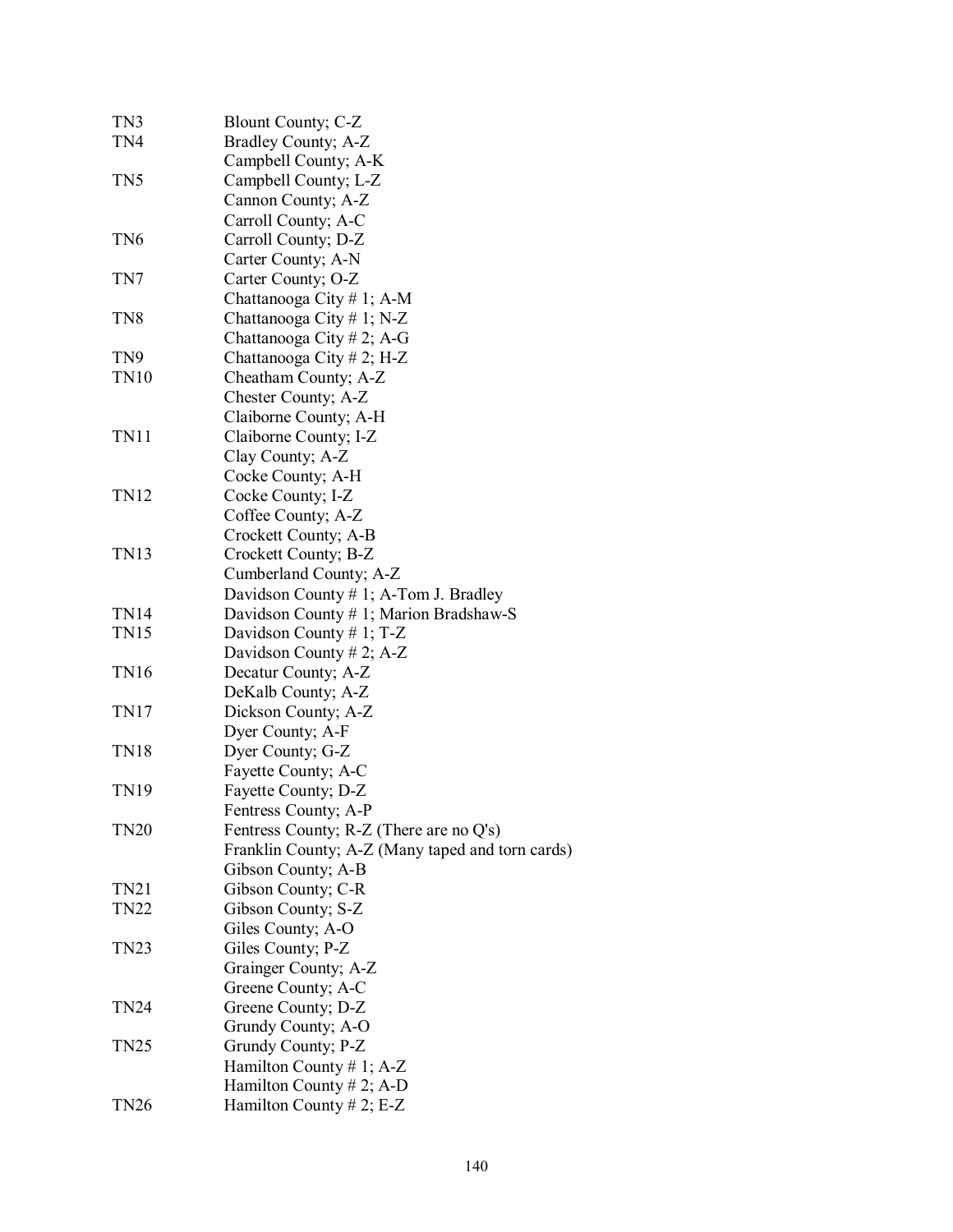|             | Hamblen County; A-F                        |
|-------------|--------------------------------------------|
| <b>TN27</b> | Hamblen County; G-Z                        |
|             | Hancock County; A-Z                        |
|             | Hardeman County; A-J                       |
| <b>TN28</b> | Hardeman County; K-Z                       |
|             | Hardin County; A-S                         |
| <b>TN29</b> | Hardin County; T-Z                         |
|             |                                            |
|             | Hawkins County; A-Z                        |
|             | Haywood County; A-B                        |
| <b>TN30</b> | Haywood County; C-Z                        |
|             | Henderson County; A-H                      |
| <b>TN31</b> | Henderson County; I-Z                      |
|             | Henry County; A-P                          |
| <b>TN32</b> | Henry County; R-Z                          |
|             | Hickman County; A-Z                        |
|             | Houston County; A-Z                        |
| <b>TN33</b> | Humphreys County; A-Z                      |
|             | Jackson County; A-Z                        |
| <b>TN34</b> | James County; A-Z                          |
|             | Jefferson County; A-Z                      |
|             | Johnson County; A-O                        |
| <b>TN35</b> | Johnson County; P-Z                        |
|             | Knox County #1; A-Z                        |
|             | Knox County # 2; A-F                       |
| <b>TN36</b> | Knox County # 2; G-Z                       |
|             | Knoxville City # 1; A                      |
| <b>TN37</b> | Knoxville City $# 1$ ; B-Pat J. Millett    |
| <b>TN38</b> | Knoxville City $# 1$ ; Charley Millhouse-Z |
|             | Knoxville City $# 2$ ; A-F                 |
| <b>TN39</b> | Knoxville City # 2; G-Z                    |
|             | Lake County; A-E                           |
| <b>TN40</b> | Lake County; F-Z                           |
|             | Lauderdale County; A-T                     |
| TN41        | Lauderdale County; U-Z                     |
|             | Lawrence County; A-Z                       |
|             | Lewis County; A-Z                          |
| <b>TN42</b> | Lincoln County; A-Z                        |
| <b>TN43</b> | London County; A-Z                         |
|             | McMinn County; A-Mc                        |
| TN44        | McMinn County; M-Z                         |
|             | McNairy County; A-Z                        |
|             | Macon County; A-B                          |
| <b>TN45</b> | Macon County; C-Z                          |
|             | Madison County; A-Walter L. Hayes          |
| <b>TN46</b> | Madison County; Benjamin A. Haynes-Z       |
|             | Marion County; A-Yandell P. Condra         |
| TN47        | Marion County; Will Conley-Z               |
|             | Marshall County; A-S                       |
| TN48        | Marshall County; T-Z                       |
|             | Maury County; A-Q                          |
| <b>TN49</b> | Maury County; R-Z                          |
|             |                                            |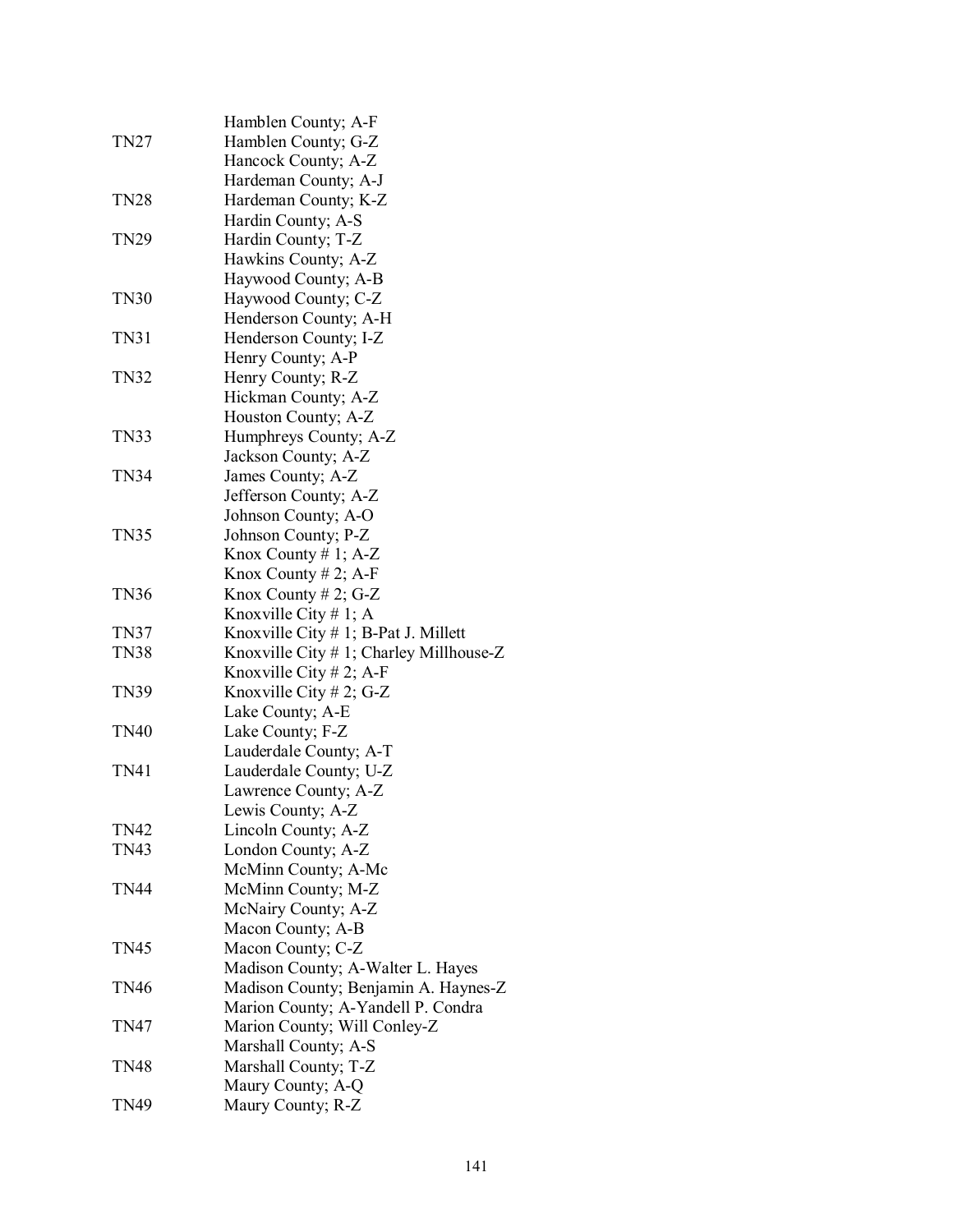|             | Meigs County; A-Z                           |
|-------------|---------------------------------------------|
|             | Memphis City # 1; A-G                       |
| <b>TN50</b> | Memphis City $# 1$ ; H-Z                    |
|             | Memphis City $# 2$ ; A-Henry Bates          |
| <b>TN51</b> | Memphis City $# 2$ ; Clarence C. Bathrope-Z |
| <b>TN52</b> | Memphis City # 3; A-O                       |
| <b>TN53</b> | Memphis City # 3; P-Z                       |
|             | Memphis City # 4; A-K                       |
| <b>TN54</b> | Memphis City #4; L-Z                        |
|             | Memphis City # 5; A-F                       |
| <b>TN55</b> | Memphis City # 5; G-Z                       |
| <b>TN56</b> | Monroe County; A-Z                          |
|             | Montgomery County; A-C                      |
| <b>TN57</b> | Montgomery County; D-Z                      |
|             | Moore County; A-Z                           |
| <b>TN58</b> | Morgan County; A-Z                          |
|             | Nashville City # 1; A-John Hollaman         |
| <b>TN59</b> | Nashville City # 1; Benjamin A. Holland-Z   |
|             | Nashville City # 2; A-C                     |
| <b>TN60</b> | Nashville City # 2; D-Z                     |
| <b>TN61</b> | Nashville City # 3; A-R                     |
| <b>TN62</b> | Nashville City # 3; $S-Z$                   |
|             | Nashville City # 4; A-S                     |
| <b>TN63</b> | Nashville City # 4; T-Z                     |
|             | Obion County; A-T                           |
| <b>TN64</b> | Obion County; U-Z                           |
|             | Overton County; A-Z                         |
|             | Perry County; A-Z                           |
| TN65        | Pickett County; A-Z                         |
|             | Polk County; A-Z                            |
|             | Putnam County; A-K                          |
| <b>TN66</b> | Putnam County; L-Z                          |
|             | Rhea County; A-Z                            |
|             | Roane County; A-G                           |
| TN67        | Roane County; H-Z                           |
|             | Robertson County; A-L                       |
| <b>TN68</b> | Robertson County; M-Z                       |
|             | Rutherford County; A-L                      |
| <b>TN69</b> | Rutherford County; M-Z<br>Scott County; A-Z |
|             | Sequatchie County; A-K                      |
| <b>TN70</b> | Sequatchie County; L-Z                      |
|             | Sevier County; A-Z                          |
|             | Shelby County # 1; A-B                      |
| TN71        | Shelby County #1; C-Z                       |
| <b>TN72</b> | Shelby County # 2; A-R                      |
| TN73        | Shelby County # 2; S-Z                      |
|             | Smith County # 1; $A-Z$                     |
|             | Stewart County; A-R                         |
| TN74        | Stewart County; S-Z                         |
|             | Sullivan County; A-Z                        |
|             |                                             |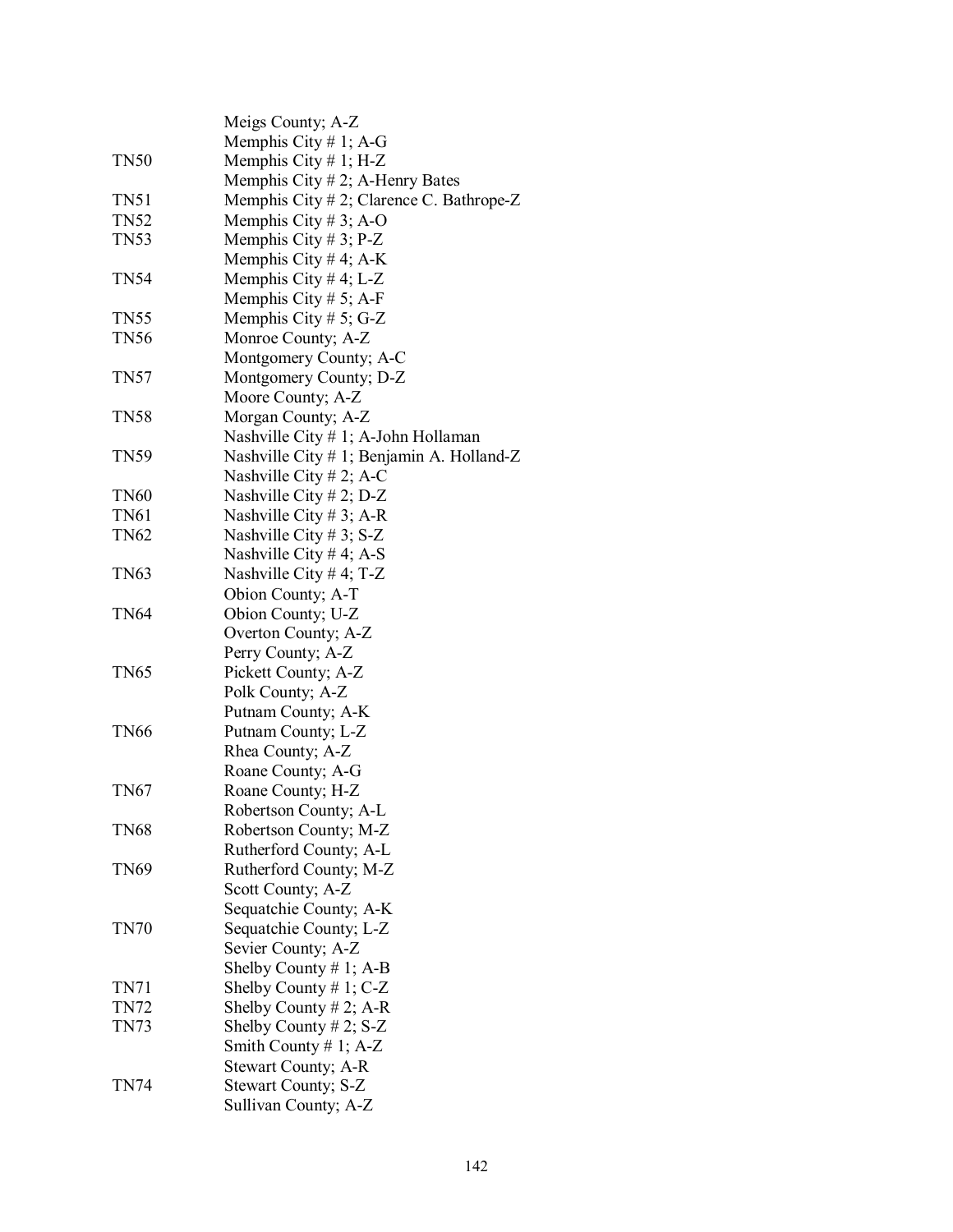| TN75            | Sumner County; A-Z             |
|-----------------|--------------------------------|
|                 | Tipton County; A-G             |
| <b>TN76</b>     | Tipton County; H-Z             |
|                 | Trousdale County; (no A's) B-Z |
|                 | Unicoi County; A-Z             |
|                 | Union County; A-G              |
| <b>TN77</b>     | Union County; H-Z              |
|                 | VanBuren County; A-Z           |
|                 | Warren County; A-Z             |
|                 | Washington County; A-G         |
| <b>TN78</b>     | Washington County; H-Z         |
|                 | Wayne County; A-Z              |
|                 | Weakley County; A-D            |
| <b>TN79</b>     | Weakley County; E-Z            |
|                 |                                |
|                 | White County; A-T              |
| <b>TN80</b>     | White County; U-Z              |
|                 | Williamson County; A-Z         |
|                 | Wilson County; A-M             |
| <b>TN81</b>     | Wilson County; N-Z             |
| TX1             | <b>Texas</b>                   |
|                 | Anderson County; A-I           |
| TX <sub>2</sub> | Anderson County; J-Z           |
|                 | Andrews County; A-Z            |
|                 | Angelina County; A-G           |
| TX3             | Angelina County; H-Z           |
|                 | Aransas County; A-Z            |
|                 | Archer County; A-Z             |
|                 |                                |
| TX4             | Armstrong County; A-Z          |
|                 | Atascosa County; A-Z           |
|                 | Austin City; A-H               |
| TX5             | Austin City; I-Z               |
|                 | Austin County; A-H             |
| TX6             | Austin County; I-Z             |
|                 | Bandera County; A-Z            |
|                 | Bastrop City; A-G              |
| TX7             | Bastrop City; H-Z              |
|                 | Baylor County; A-Z             |
| TX8             | Bee County; A-Z                |
|                 | Bell County # 1; A-Q           |
| TX9             | Bell County # 1; R-Z           |
|                 | Bell County # 2; A-S           |
| <b>TX10</b>     | Bell County # 2; $T-Z$         |
|                 | Bexar County; A-R              |
| <b>TX11</b>     | Bexar County; S-Z              |
|                 | Blanco County; A-Z             |
|                 | Borden County; A-Z             |
|                 | Bosque County; A-S             |
| TX12            | Bosque County; S-Z             |
| <b>TX13</b>     | Bowie County; A-L              |
|                 | Bowie County; M-Z              |
|                 |                                |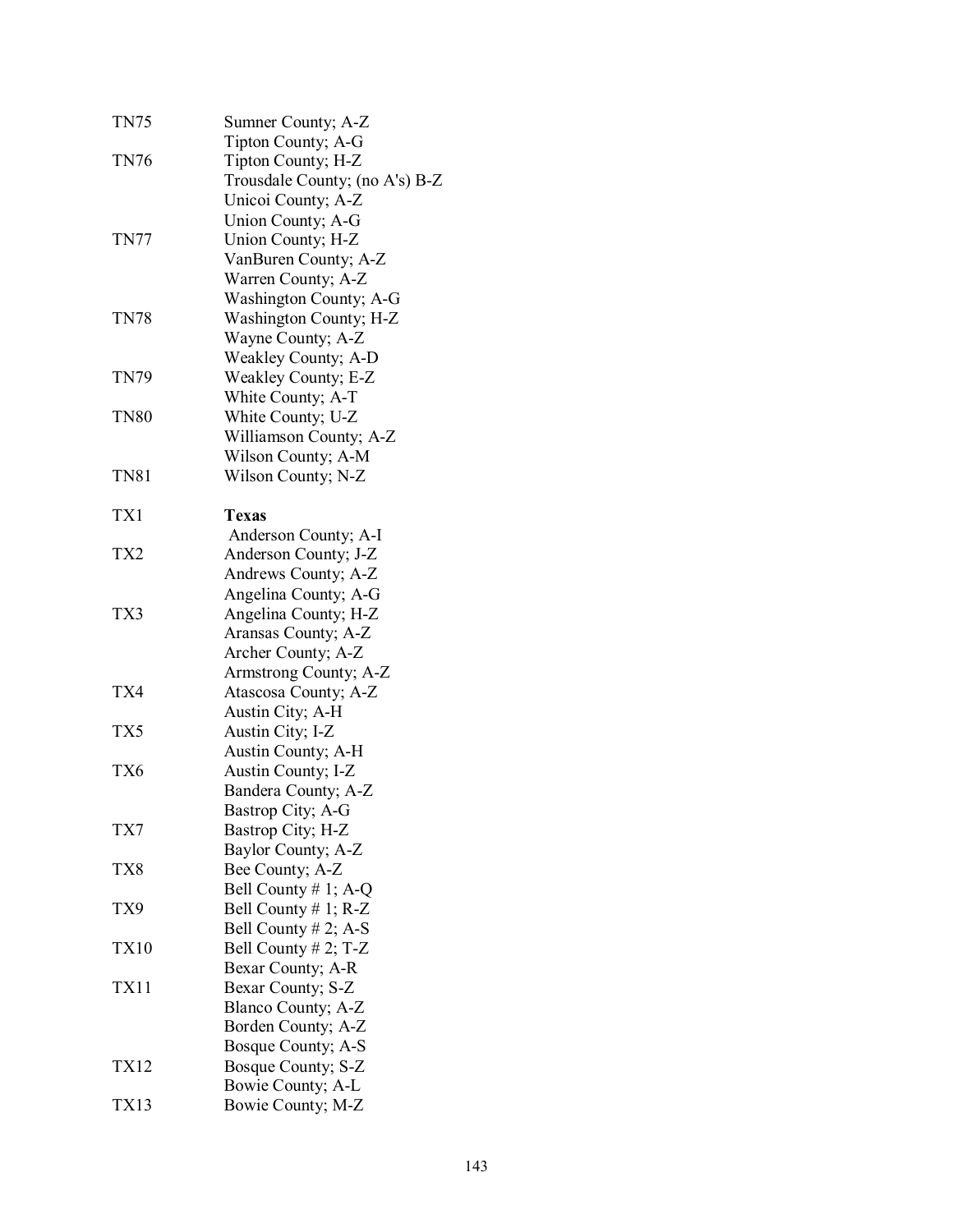|             | Brazoria County; A-J              |
|-------------|-----------------------------------|
| TX14        | Brazoria County; K-Z              |
|             | Brazos County; A-R                |
| TX15        | Brazos County; S-Z                |
|             | Brewster County; A-Z              |
|             | Briscoe County; A-Z               |
|             | Brooks County; A-Z                |
|             | Brown County; A-J                 |
| TX16        | Brown County; K-Z                 |
|             | Burleson County; A-R              |
| TX17        | Burleson County; S-Z              |
|             | Burnett County; A-Z               |
|             | Caldwell County; A-L              |
| TX18        | Caldwell County; M-Z              |
|             | Calhoun County; A-Z               |
|             |                                   |
| TX19        | Callahan County; A-Z              |
|             | Cameron County; A-R               |
| <b>TX20</b> | Cameron County; S-Z               |
|             | Camp County; A-Z                  |
|             | Carson County; A-Z                |
|             | Cass County; A-C                  |
| TX21        | Cass County; D-Z                  |
|             | Castro County; A-Z                |
|             | Chambers County; A-J              |
| TX22        | Chambers County; K-Z              |
|             | Cherokee County; A-Q              |
| TX23        | Cherokee County; R-Z              |
|             | Childress County; A-Z             |
|             | Clay County; A-H                  |
| TX24        | Clay County; I-Z                  |
|             | Coke County; A-Z                  |
|             | Coleman County; A-Elzie Lee Slack |
| TX25        | Coleman County; Elzie Lee Slack-Z |
|             | Collin County # 1; A-N            |
| <b>TX26</b> | Collin County # 1; O-Z            |
|             | Collin County # 2; A-D            |
| TX27        | Collin County $# 2$ ; E-Z         |
| TX28        | Collingsworth County; A-Z         |
|             | Colorado County; A-V              |
| TX29        | Colorado County; W-Z              |
|             | Comal County; A-Z                 |
|             | Comanche County; A-Q              |
| <b>TX30</b> | Comanche County; R-Z              |
|             | Concho County; A-Z                |
|             | Cooke County; A-G                 |
| TX31        | Cooke County; H-Z                 |
|             | Coryell County; A-G               |
| TX32        | Coryell County; H-Z               |
|             | Cottle County; A-Z                |
|             | Crockett County; A-Z              |
|             | Crosby County; A-R                |
|             |                                   |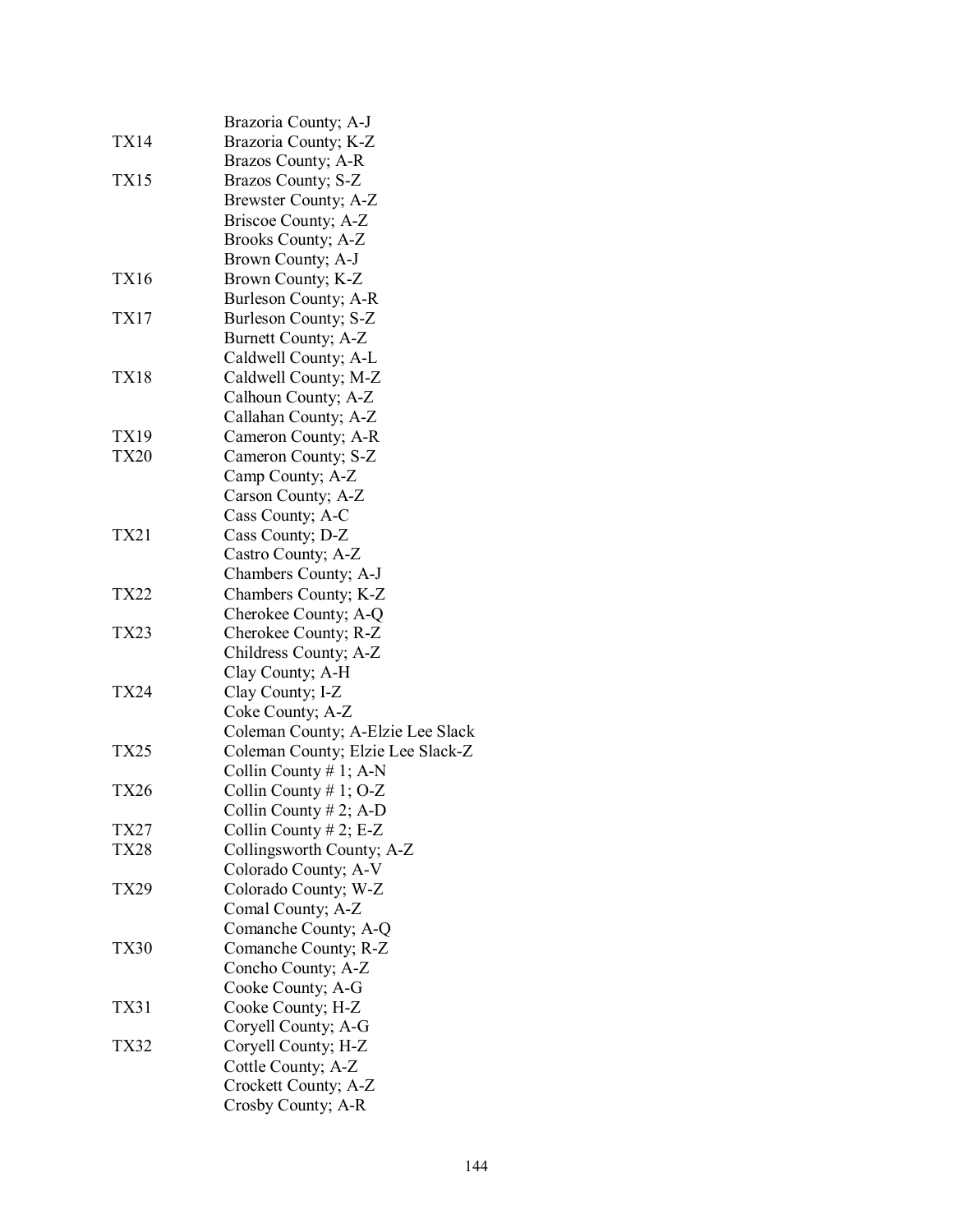| TX33        | Crosby County; S-Z                          |
|-------------|---------------------------------------------|
|             | Culberson County; A-Z                       |
|             | Dallam County; A-Z                          |
|             | Dallas City #1; A-Will S. Hibbitt           |
| <b>TX34</b> | Dallas City #1; Will S. Hibbitt-S           |
| TX35        |                                             |
|             | Dallas City #1; T-Z                         |
|             | Dallas City #2; A-Emmett D. Honeycutt       |
| <b>TX36</b> | Dallas City #2; Emmett D. Honeycutt-Z       |
| <b>TX37</b> | Dallas City #3; A-Arthur Leonard Howard     |
| <b>TX38</b> | Dallas City #3; Arthur Howard-Lee B. Shaver |
| TX39        | Dallas City #3; Lee B. Shaver-Z             |
|             | Dallas City #4; A-I                         |
| <b>TX40</b> | Dallas City #4; J-Z                         |
|             | Dallas County; A-George W. Cherry           |
| <b>TX41</b> | Dallas County; George W. Cherry-M. Means    |
| TX42        | Dallas County; Mark Means-Z                 |
|             | Dawson County; A-S                          |
| <b>TX43</b> | Dawson County; T-Z                          |
|             | Deaf Smith County; A-Z                      |
|             | Delta County; A-Z                           |
|             | Denton County; A-B                          |
| <b>TX44</b> | Denton County; C-S                          |
| <b>TX45</b> |                                             |
|             | Denton County; T-Z                          |
|             | Dewitt County; A-Q                          |
| <b>TX46</b> | Dewitt County; R-Z                          |
|             | Dickens County; A-Z                         |
|             | Dimmit County; A-Z                          |
|             | Donley County; A-Z                          |
| <b>TX47</b> | Duvall County; A-Z                          |
|             | Eastland County; A-Q                        |
| <b>TX48</b> | Eastland County; R-Z                        |
|             | Ector County; A-Z                           |
|             | Edwards County; A-Z                         |
|             | Ellis County #1; $A-K$                      |
| TX49        | Ellis County #1; $L-Z$                      |
|             | Ellis County #2; A-F                        |
| TX50        | Ellis County #2; $G-Z$                      |
|             | El Paso City #1; A-Ira Boyce                |
| <b>TX51</b> | El Paso City #1; Ira Boyce-Q                |
| <b>TX52</b> | El Paso City #1; $R-Z$                      |
|             | El Paso City #2; A-Cruz M. Garde            |
| <b>TX53</b> | El Paso City #2; Cruz M. Garde-R            |
| <b>TX54</b> | El Paso City #2; S-Z                        |
|             | El Paso County; A-L                         |
| TX55        | El Paso County; M-Z                         |
|             | Erath County; A-L                           |
| TX56        | Erath County; M-Z                           |
|             | Falls County; A-H                           |
| TX57        | Falls County; I-Z                           |
|             | Fannin County; A-B                          |
| <b>TX58</b> | Fannin County; C-O                          |
|             |                                             |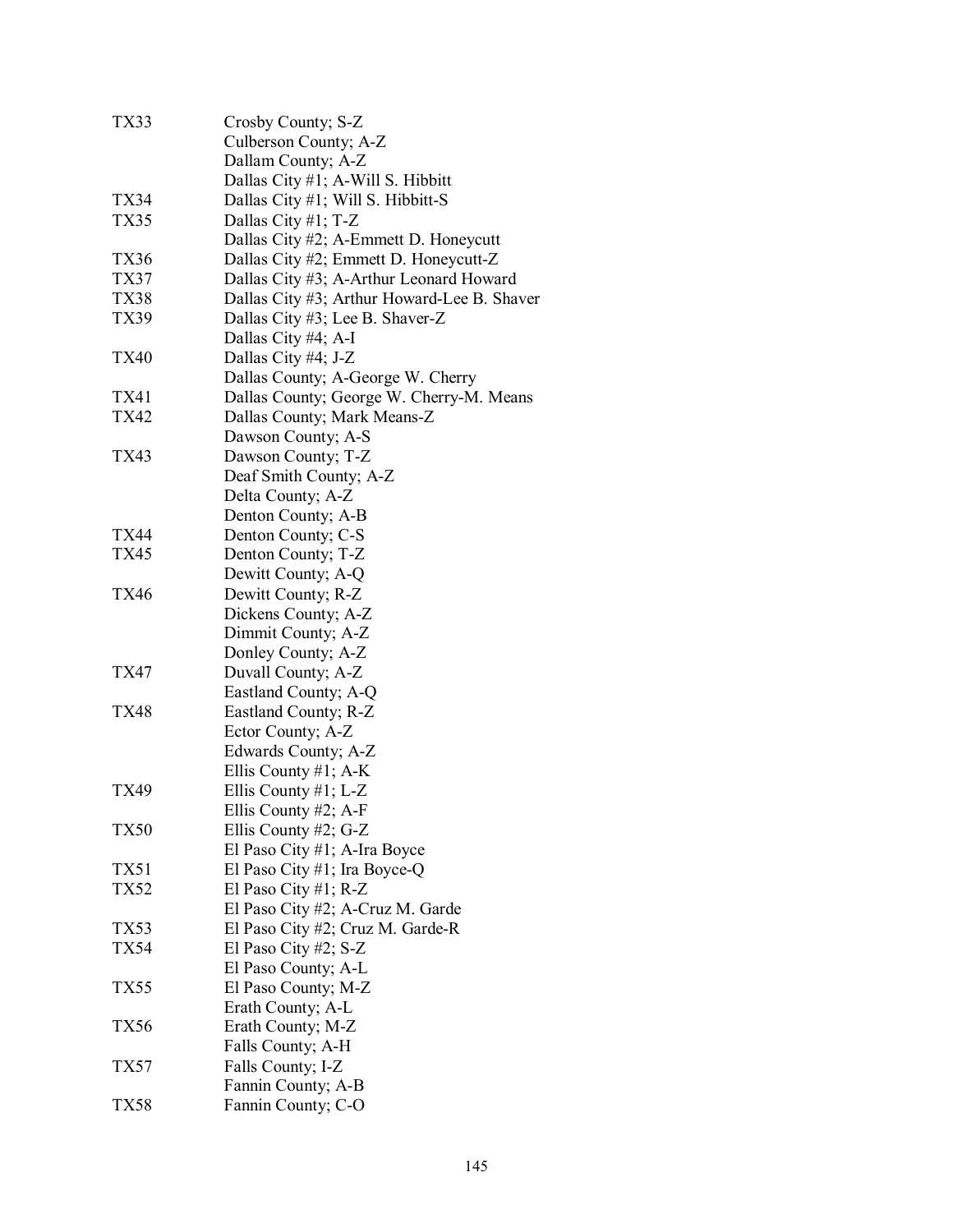| TX59        | Fannin County; P-Z                 |
|-------------|------------------------------------|
|             | Fayette County; A-I                |
| <b>TX60</b> | Fayette County; J-Z                |
|             | Fischer County; A-Z                |
| <b>TX61</b> | Foard County; A-Z                  |
|             | Ft. Bend County; A-J               |
| TX62        | Ft. Bend County; K-Z               |
|             | Ft. Worth City $#1$ ; A-L          |
| TX63        | Ft. Worth City #1; M-Z             |
|             | Ft. Worth City #2; A-L             |
| TX64        | Ft. Worth City #2; M-Z             |
|             | Ft. Worth City #3; A-L             |
| TX65        | Ft. Worth City #3; M-Z             |
|             | Ft. Worth City #4; A-L             |
| TX66        | Ft. Worth City #4; M-Z             |
|             | Franklin County; A-Z               |
|             | Freestone County; A-C              |
| TX67        | Freestone County; D-Z              |
|             |                                    |
|             | Frio County; A-Z                   |
| TX68        | Gaines County; A-Z                 |
|             | Galveston City; A-J                |
| TX69        | Galveston City; K-Willie E. Wilson |
| <b>TX70</b> | Galveston City; Willie E. Wilson-Z |
|             | Galveston County; A-Z              |
|             | Garza County; A-Z                  |
|             | Gillespie County; A-Z              |
| TX71        | Glasscock County; A-Z              |
|             | Goliad County; A-Z                 |
|             | Gonzales County; A-L               |
| TX72        | Gonzales County; M-Z               |
|             | Gray County; A-Z                   |
|             | Grayson County # 1; A-C            |
| TX73        | Grayson County $# 1$ ; D-V         |
| TX74        | Grayson County # 1; W-Z            |
|             | Grayson County # 2; A-M            |
| TX75        | Grayson County # 2; Abner Morris-Z |
|             | Gregg County; A-Q                  |
| TX76        | Gregg County; R-Z                  |
|             | Grimes County; A-Z                 |
| TX77        | Guadalupe County; A-Z              |
|             | Hale County; A-C                   |
| <b>TX78</b> | Hale County; D-Z                   |
|             | Hall County; A-Z                   |
|             | Hamilton Countt; A-M               |
| TX79        | Hamilton County; N-Z               |
|             | Hansford County; A-Z               |
|             | Hardeman County; A-Z               |
|             | Hardin County; A-J                 |
| TX80        | Hardin County; K-Z                 |
|             | Harris County; A-E                 |
| TX81        | Harris County; F-N                 |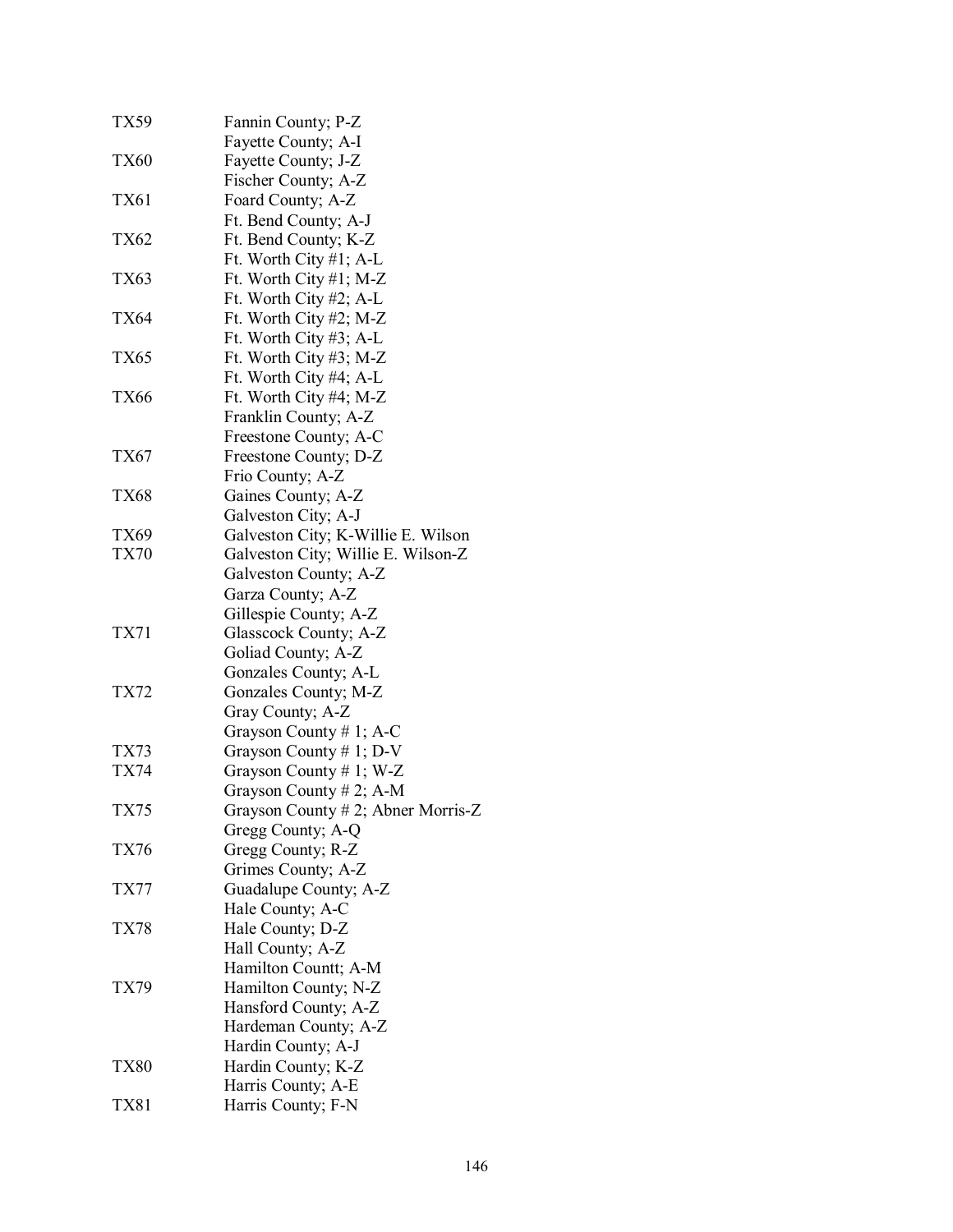| <b>TX82</b>  | Harris County; O-Z                      |
|--------------|-----------------------------------------|
|              | Harrison County; A-Abner Bridges        |
| TX83         | Harrison County; Abner Bridges-S        |
| <b>TX84</b>  | Harrison County; T-Z                    |
|              | Hartley County; A-Z                     |
|              | Haskell County; A-Z                     |
|              | Hays County; A-J                        |
| TX85         | Hays County; K-Z                        |
|              | Hemphill County; A-Z                    |
|              | Henderson County; A-J                   |
| <b>TX86</b>  | Henderson County; K-Z                   |
|              | Hidalgo County; A-F                     |
| TX87         | Hidalgo County; G-Margarita Vasquez     |
| <b>TX88</b>  | Hidalgo County; Margarita Vasquez-Z     |
|              | Hill County $# 1$ ; A-T                 |
| TX89         | Hill County #1; T-Z                     |
|              | Hill County $# 2$ ; A-Z                 |
| <b>TX90</b>  | Hood County; A-Z                        |
|              | Hopkins County; A-L                     |
| <b>TX91</b>  |                                         |
|              | Hopkins County; M-Z                     |
|              | Houston City # 1; A-J                   |
| <b>TX92</b>  | Houston City # 1; $K-Z$                 |
|              | Houston City # 2; A-K                   |
| <b>TX93</b>  | Houston City # 2; L-Z                   |
|              | Houston City #3; A-C                    |
| <b>TX94</b>  | Houston City # 3; D-M                   |
| <b>TX95</b>  | Houston City # 3; N-Z                   |
|              | Houston City #4; A                      |
| TX96         | Houston City $# 4$ ; B-Thomas W. Sowell |
| TX97         | Houston City #4; Thomas W. Sowell-Z     |
|              | Houston County; A-R                     |
| <b>TX98</b>  | Houston County; S-Z                     |
|              | Howard County; A-Z                      |
|              | Hudspeth County; A-Z                    |
|              | Hunt County $# 1$ ; A-G                 |
| <b>TX99</b>  | Hunt County $# 1$ ; H-Z                 |
|              | Hunt County # 2; A-E                    |
| <b>TX100</b> | Hunt County # 2; $F-Z$                  |
|              | Hutchinson County; A-Z                  |
|              | Irion County; A-Z                       |
|              | Jack County; A-V                        |
| <b>TX101</b> | Jack County; W-Z                        |
|              | Jackson County; A-Z                     |
|              | Jasper County; A-Z                      |
| <b>TX102</b> | Jefferson Davis County; A-Z             |
|              | Jefferson County # 1; A-H               |
| TX103        | Jefferson County # 1; I-V               |
| <b>TX104</b> | Jefferson County # 1; W-Z               |
|              | Jefferson County $# 2$ ; A-L            |
| <b>TX105</b> | Jefferson County # 2; M-Z               |
|              | Jim Hogg County; A-Z                    |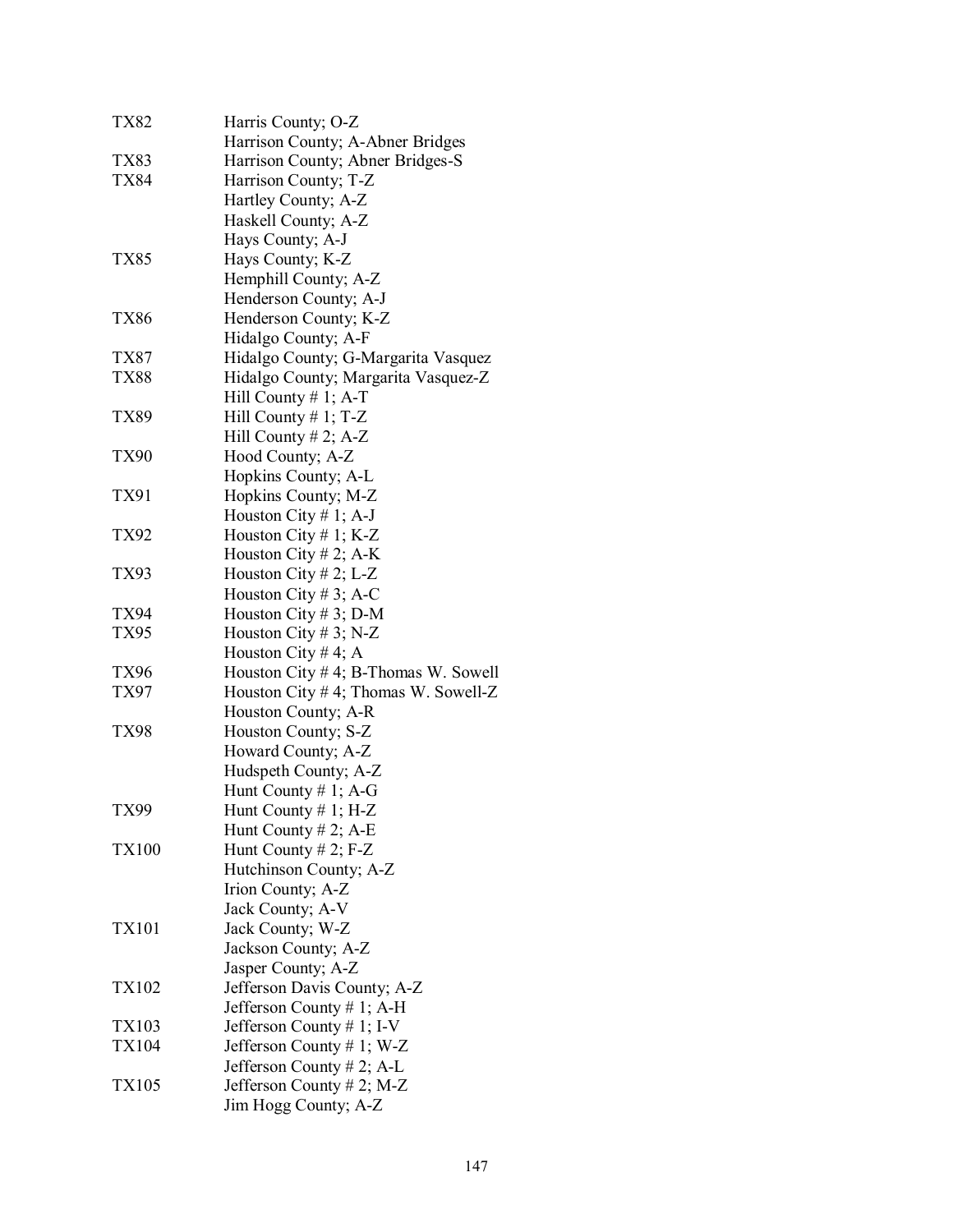|              | Jim Wells County; A-Z        |
|--------------|------------------------------|
| <b>TX106</b> | Johnson County; A-Q          |
| TX107        | Johnson County; R-Z          |
|              | Jones County; A-S            |
| <b>TX108</b> | Jones County; T-Z            |
|              | Karnes County; A-Z           |
|              | Kaufman County; A-B          |
| <b>TX109</b> | Kaufman County; C-R          |
| <b>TX110</b> | Kaufman County; S-Z          |
|              | Kendall County; A-Z          |
|              | Kent County; A-Z             |
|              | Kerr County; A-Z             |
|              | Kimble County; A-Z           |
| <b>TX111</b> | King County; A-Z             |
|              |                              |
|              | Kinney County; A-Z           |
|              | Kleberg County; A-Z          |
|              | Knox County; A-Z             |
| TX112        | Lamar County # 1; A-V        |
| <b>TX113</b> | Lamar County # 1; W-Z        |
|              | Lamar County # 2; A-V        |
| <b>TX114</b> | Lamar County # 2; W-Z        |
|              | Lamb County; A-Z             |
|              | Lampasas County; A-Z         |
|              | LaSalle County; A-Z          |
|              | Lavaca County; A-J           |
| <b>TX115</b> | Lavaca County; K-Z           |
|              | Lee County; A-R              |
| <b>TX116</b> | Lee County; S-Z              |
|              | Leon County; A-Z             |
|              | Liberty County; A-H          |
| <b>TX117</b> | Liberty County; I-Z          |
|              | Limestone County; A-K        |
| <b>TX118</b> | Limestone County; L-Z        |
|              | Lipscomb County; A-Z         |
|              | Live Oak County; A-Z         |
|              | Llano County; A-G            |
| <b>TX119</b> | Llano County; H-Z            |
|              | Lubbock County; A-Z          |
|              | Lynn County; A-Z             |
|              | McCulloch County; A-R        |
| <b>TX120</b> | McCulloch County; S-Z        |
|              | McClennan County $# 1$ ; A-Z |
|              | McClennan County $# 2; A$    |
| <b>TX121</b> | McClennan County $# 2$ ; B-Z |
|              | McMullen County; A-Z         |
|              | Madison County; A-C          |
| <b>TX122</b> | Madison County; D-Z          |
|              | Marion County; A-Z           |
|              | Martin County; A-Z           |
|              | Mason County; A-Z            |
| TX123        | Matagorda County; A-Z        |
|              |                              |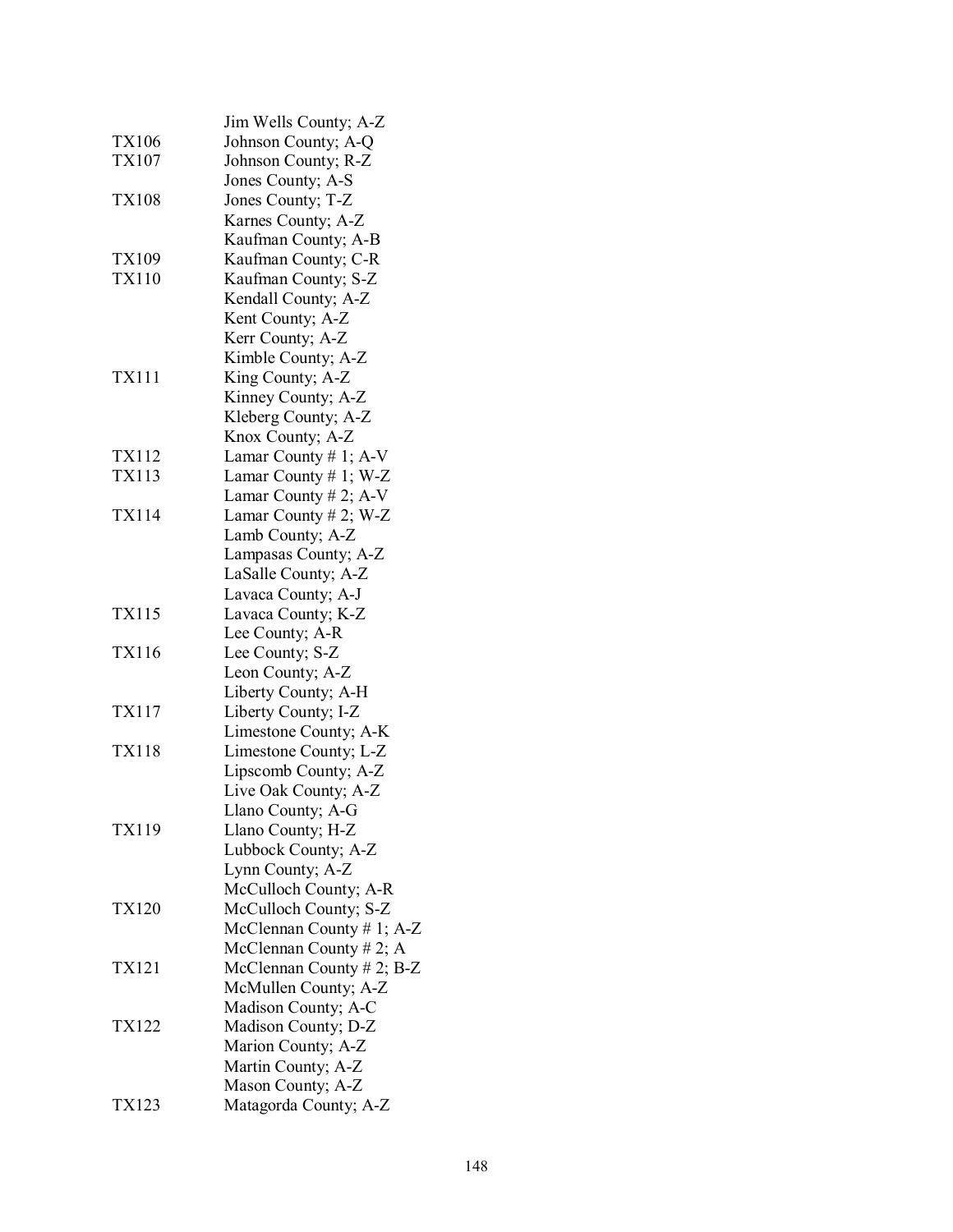|              | Maverick County; A-Z                |
|--------------|-------------------------------------|
|              | Median County; A-B                  |
| <b>TX124</b> | Median County; C-Z                  |
|              | Menard County; A-Z                  |
|              | Midland County; A-Z                 |
|              | Milam County; A-E                   |
| <b>TX125</b> | Milam County; F-V                   |
| <b>TX126</b> | Milam County; W-Z                   |
|              | Mills County; A-Z                   |
|              | Mitchell County; A-Z                |
|              | Montague County; A-Thomas Huddle    |
| TX127        | Montague County; Thomas Huddle-Z    |
|              | Montgomery County; A-S              |
| <b>TX128</b> | Montgomery County; T-Z              |
|              | Moore County; A-Z                   |
|              | Morris County; A-Z                  |
|              | Motley County; A-Z                  |
|              | Nacogdoches County; A-H             |
| <b>TX129</b> | Nacogdoches County; I-Z             |
|              | Navarro County # 1; A-G             |
| <b>TX130</b> | Navarro County # 1; H-Z             |
|              | Navarro County # 2; A-F             |
| <b>TX131</b> | Navarro County # 2; G-Z             |
|              | Newton County; A-R                  |
| <b>TX132</b> | Newton County; S-Z                  |
|              | Nolan County; A-Z                   |
| <b>TX133</b> | Nueces County; A-Z                  |
|              | Ochiltree County; A-Z               |
|              | Oldham County; A-Z                  |
| <b>TX134</b> | Orange County; A-Z                  |
|              | Palo Pinto County; A-E              |
| <b>TX135</b> | Palo Pinto County; F-Z              |
|              | Panola County; A-M                  |
| <b>TX136</b> | Panola County; N-Z                  |
|              | Parker County; A-Q                  |
| <b>TX137</b> | Parker County; R-Z                  |
|              | Parmer County; A-Z                  |
|              | Pecos County; A-Z                   |
|              | Polk County; A-K                    |
| <b>TX138</b> | Polk County; L-Z                    |
|              | Potter County; A-Z                  |
| <b>TX139</b> | Presidio County; A-Z                |
|              | Raines County; A-Z                  |
|              | Randall County; A-Z                 |
|              | Reagan County; A-Z                  |
|              | Real County; A-Z                    |
|              | Red River County; A-A. Jesse Bolton |
| <b>TX140</b> | Red River County; A. Jesse Bolton-T |
| <b>TX141</b> | Red River County; U-Z               |
|              | Reeves County; A-Z                  |
|              | Refugio County; A-Z                 |
|              |                                     |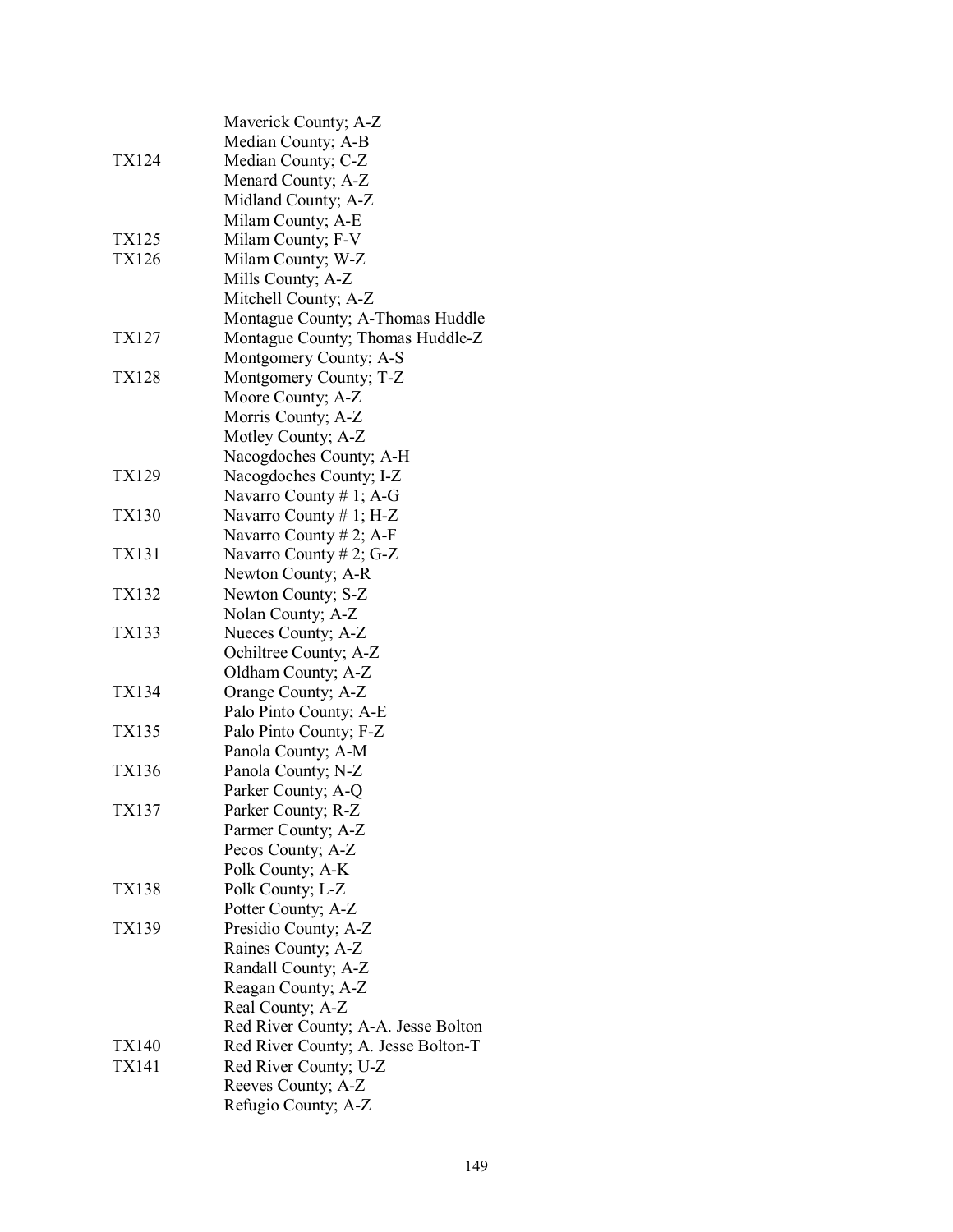|              | Roberts County; A-Z                   |
|--------------|---------------------------------------|
|              | Robertson County; A-H                 |
| TX142        | Robertson County; I-Z                 |
|              | Rockwell County; A-Z                  |
| TX143        | Runnels County; A-Z                   |
|              | Rusk County; A-H                      |
| TX144        | Rusk County; I-Z                      |
|              | Sabine County; A-V                    |
| <b>TX145</b> | Sabine County; W-Z                    |
|              | San Antonio City # 1; A-M             |
| <b>TX146</b> | San Antonio City # 1; N-Z             |
|              | San Antonio City # 2; A-E             |
| TX147        | San Antonio City # 2; F-S             |
| <b>TX148</b> | San Antonio City # 2; T-Z             |
|              |                                       |
| TX149        | San Antonio City #3; A-O              |
|              | San Antonio City # 3; P-Z             |
|              | San Antonio City # 4; A-K             |
| <b>TX150</b> | San Antonio City # 4; L-Z             |
|              | San Augustine County; A-Q             |
| TX151        | San Augustine County; R-Z             |
|              | San Jacinto County; A-Z               |
|              | San Patricio County; A-Z              |
|              | San Saba County; A-B                  |
| TX152        | San Saba County; C-Z                  |
|              | Schleicher County; A-Z                |
|              | Scurry County; A-Z                    |
|              | Shackleford County; A-Z               |
|              | Shelby County; A-B                    |
| <b>TX153</b> | Shelby County; C-Z                    |
|              | Sherman County; A-Z                   |
|              | Smith County; A                       |
| TX154        | Smith County; B-M                     |
| <b>TX155</b> | Smith County; N-Z                     |
|              | Somervell County; A-Z                 |
|              | Starr County; A-Z                     |
| <b>TX156</b> | Stephens County; A-Z                  |
|              | Sterling County; A-Z                  |
|              | Stonewall County; A-Z                 |
|              | Sutton County; A-Z                    |
|              | Swisher County; A-Z                   |
|              | Tarrant County; A-Oliver J. Christian |
| TX157        | Tarrant County; Oliver J. Christian-R |
| <b>TX158</b> | Tarrant County; S-Z                   |
|              | Taylor County; A-M                    |
| <b>TX159</b> | Taylor County; N-Z                    |
|              | Terrell County; A-Z                   |
|              |                                       |
|              | Terry County; A-Z                     |
|              | Throckmorton County; A-Z              |
|              | Titus County; A-L                     |
| <b>TX160</b> | Titus County; M-Z                     |
|              | Tom Green County; A-V                 |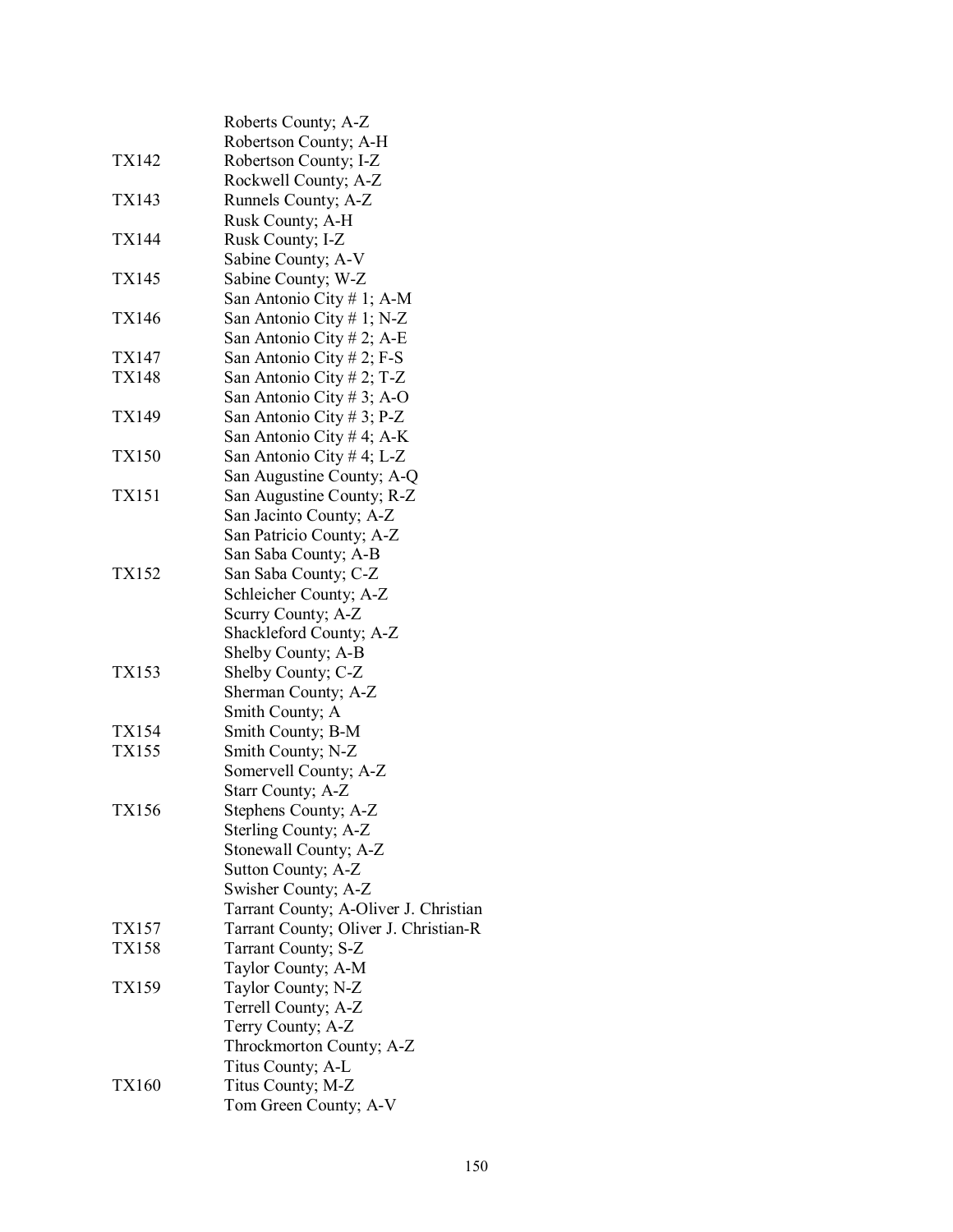| <b>TX161</b>    | Tom Green County; W-Z                                |
|-----------------|------------------------------------------------------|
|                 | Travis County; A-Z                                   |
| TX162           | Trinity County; A-Z                                  |
|                 | Tyler County; A-Z                                    |
|                 | Upshur County; A-B                                   |
| TX163           | Upshur County; C-Z                                   |
|                 | Upton county; A-Z                                    |
|                 | Uvalde County; A-Z                                   |
| <b>TX164</b>    | Val Verde County; A-Z                                |
|                 | Van Zandt County; A-J                                |
| <b>TX165</b>    | Van Zandt County; K-Z                                |
|                 | Victoria County; A-L                                 |
| <b>TX166</b>    | Victoria County; M-Z                                 |
|                 | Waco City; A-John Thomas Hobbs                       |
| TX167           | Waco City; John Thomas Hobbs-Z                       |
|                 | Walker County; A-Eugene Riley Berry                  |
| <b>TX168</b>    | Walker County; Eugene Riley Berry-Z                  |
|                 | Waller County; A-Z                                   |
| TX169           | Ward County; A-Z                                     |
|                 |                                                      |
|                 | Washington County; A-V                               |
| <b>TX170</b>    | Washington County; W-Z                               |
|                 | Webb County; A-Q                                     |
| TX171           | Webb County; R-Z                                     |
|                 | Wharton County; A-O                                  |
| TX172           | Wharton County; P-Z                                  |
|                 | Wheeler County; A-Z                                  |
|                 | Wichita County; A-C                                  |
| TX173           | Wichita County; D-David Sheperd                      |
| TX174           | Wichita County; David Sheperd-Z                      |
|                 | Wilbarger County; A-Z                                |
|                 | Willacy County; A-Z                                  |
|                 | Williamson County # 1; A-Robert W. Becker            |
| TX175           | Williamson County # 1; Robert C. Becker-Fred Speegle |
| TX176           | Williamson County $# 1$ ; Fred Speegle-Z             |
|                 | Williamson County # 2; A-Z                           |
|                 | Wilson County; A-P                                   |
| TX177           | Wilson County; Q-Z                                   |
|                 | Winkler County; A-Z                                  |
|                 | Wise County; A-S                                     |
| <b>TX178</b>    | Wise County; T-Z                                     |
|                 | Wood County; A-Joseph Steele                         |
| TX179           | Wood County; Joseph Steele-Z                         |
|                 | Yoakum County; A-Z                                   |
|                 | Young County; A-Z                                    |
|                 | Zapata County; A-Z                                   |
|                 | Zavala County; A-Z                                   |
| UT <sub>1</sub> | Utah                                                 |
|                 | Beaver County; A-Z                                   |
|                 | Box Elder County; A-Z                                |
|                 | Cache County; A-B                                    |
|                 |                                                      |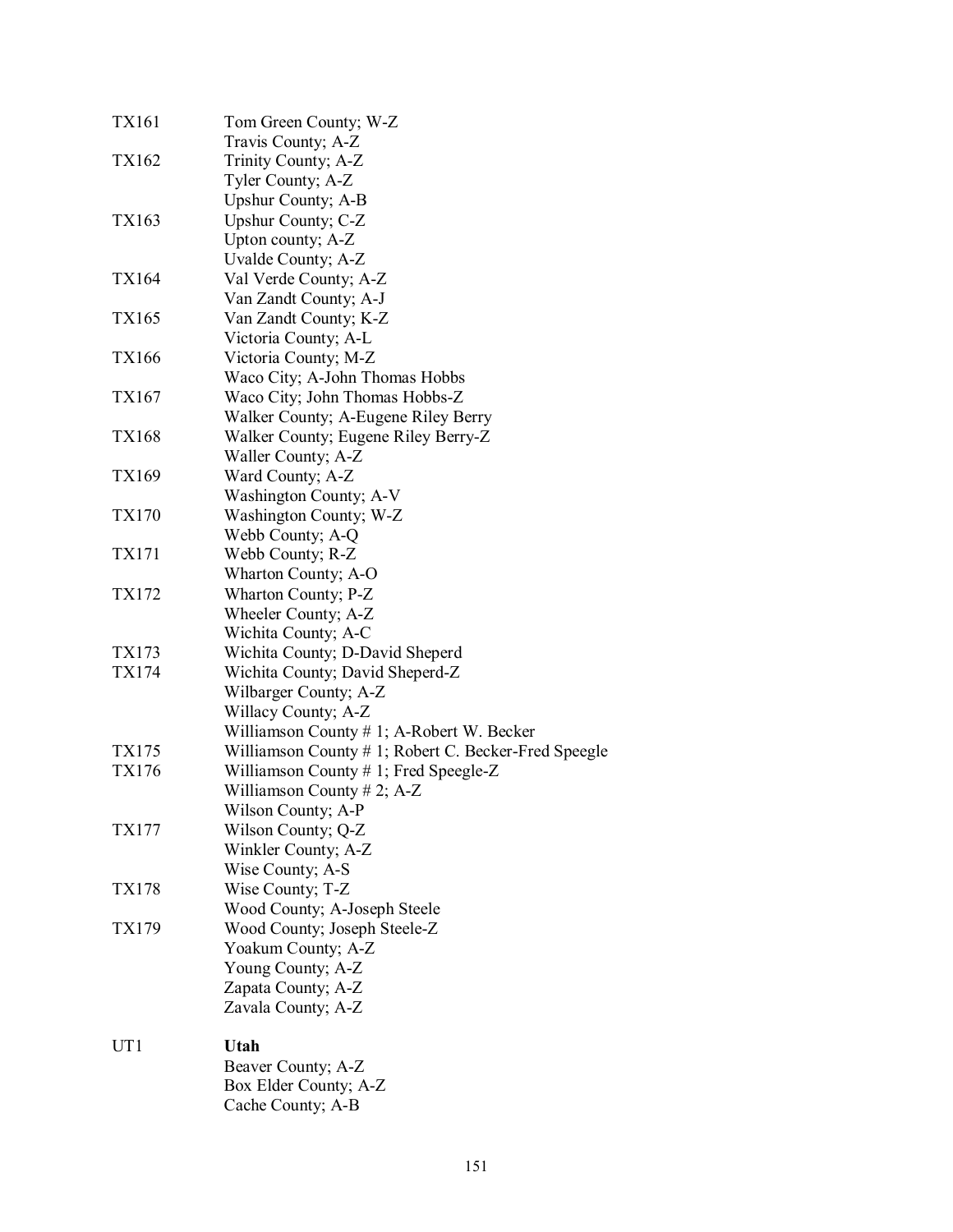| UT <sub>2</sub>  | Cache County; C-Z                         |
|------------------|-------------------------------------------|
|                  | Carbon County; A-G                        |
| UT3              | Carbon County; H-Z                        |
|                  | Davis County; A-Z                         |
| UT <sub>4</sub>  | Duchesne County; A-Z                      |
|                  | Emery County; A-Z                         |
|                  | Garfield County; A-Z                      |
|                  | Grand County; A-Z                         |
|                  | Iron County; A-L                          |
| UT5              | Iron County; M-Z                          |
|                  | Juab County; A-Z                          |
|                  | Kane County; A-Z                          |
|                  | Millard County; A-Z                       |
| UT <sub>6</sub>  | Morgan County; A-Z                        |
|                  | Odgen County; A-Q                         |
| UT7              | Odgen County; R-Z                         |
|                  | Piute County; A-Z                         |
|                  | Rich County; A-Z                          |
|                  | Salt Lake County $# 1$ ; A-D              |
| UT <sub>8</sub>  | Salt Lake County # 1; E-William N. Slater |
| UT <sub>9</sub>  | Salt Lake County # 1; William N. Slater-Z |
|                  | Salt Lake County $# 2$ ; A-R              |
| UT10             | Salt Lake County # 2; S-Z                 |
|                  | Salt Lake City # 1; A-Q                   |
| UT11             | Salt Lake City $# 1$ ; R-Z                |
|                  | Salt Lake City $# 2$ ; A-L                |
| UT12             | Salt Lake City $# 2$ ; Mc-Z               |
|                  | Salt Lake City # 3; A-Royden E. Head      |
| UT13             | Salt Lake City # 3; Royden E. Head-Z      |
|                  | Salt Lake City # 4; A-F                   |
| UT14             | Salt Lake City # 4; G-Z                   |
|                  | San Juan County; A-Z                      |
|                  | Sanpete County; A-C                       |
| UT <sub>15</sub> | Sanpete County; D-Z                       |
|                  | Sevier County; A-Z                        |
|                  | Summit County; A-L                        |
| UT <sub>16</sub> | Summit County; Mc-Z                       |
|                  | Tooele County; A-Z                        |
|                  | Unitah County; A-Z                        |
| UT17             | Utah County; A-R                          |
| UT18             | Utah County; S-Z                          |
|                  | Wasatch County; A-Z                       |
|                  | Washington County; A-Z                    |
|                  | Wayne County; A-Z                         |
|                  | Weber County; A-Archibald Stanger         |
| UT19             | Weber County; Archibald Stanger-Z         |
| VA1              | Virginia                                  |
|                  | Accomack County; A-George E. Showard      |
| VA <sub>2</sub>  | Accomack County; George E. Showard-Z      |
|                  | Albemarle County; A-Herbert Martin        |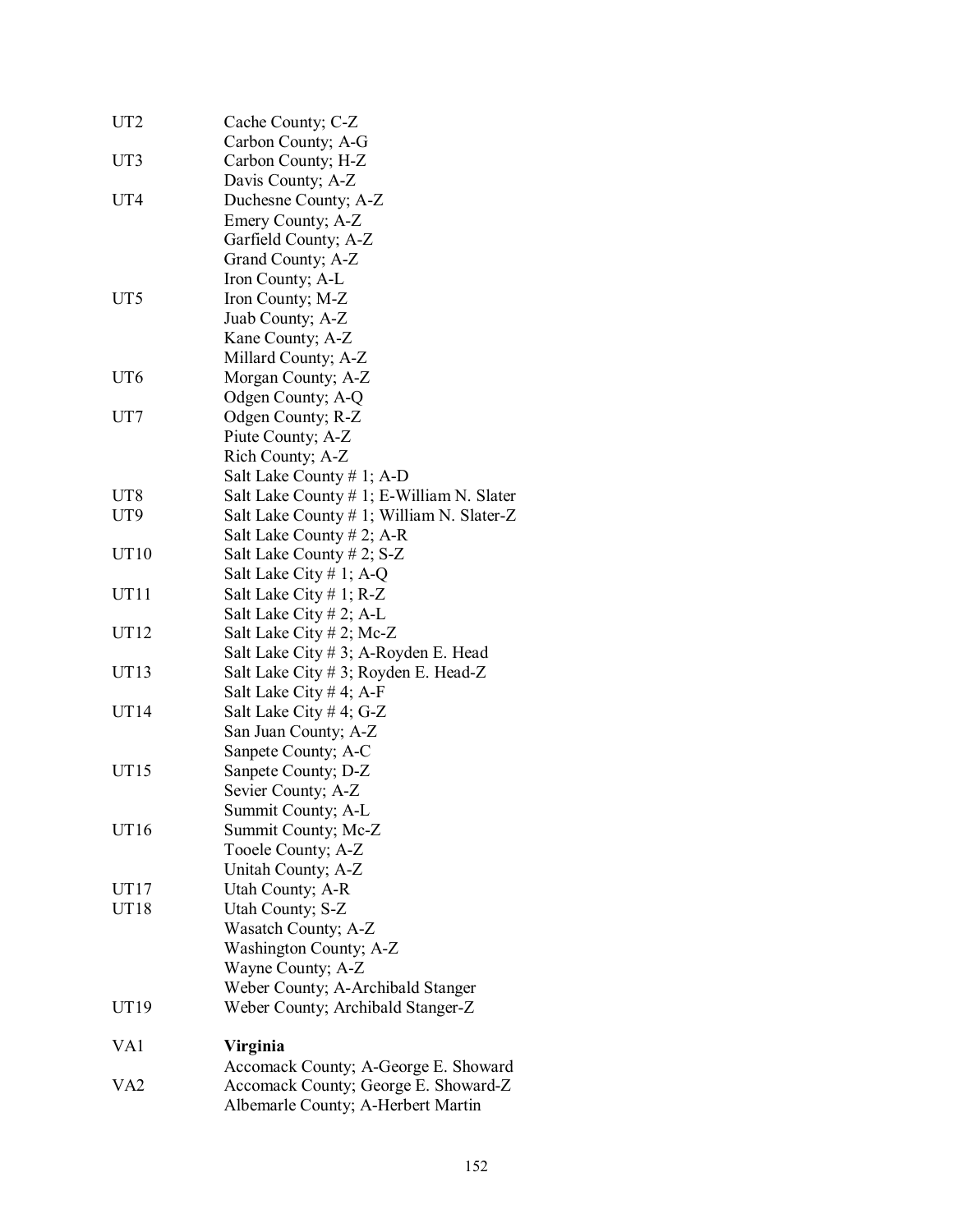| VA3              | Albemarle County; Herbert Martin-Z                  |
|------------------|-----------------------------------------------------|
|                  | Alexandria County; A-G                              |
| VA4              | Alexandria County; H-Z                              |
|                  | Alleghany County; A-E                               |
| VA <sub>5</sub>  | Alleghany County; F-Z                               |
|                  | Amelia County; A-Z                                  |
|                  | Amherst County; A-Charles Lee Cole                  |
| VA <sub>6</sub>  | Amherst County; Charles Lee Cole-Z                  |
|                  | Appomattox County; A-Z                              |
|                  | Augusta County; A-B                                 |
| VA7              | Augusta County; A-S                                 |
| VA8              | Augusta County; T-Z                                 |
|                  | Bath County; A-Z                                    |
|                  | Bedford County; A-H                                 |
| VA <sub>9</sub>  | Bedford County; I-Z                                 |
|                  | Bland County; A-Z                                   |
|                  | Botetourt County; A-L (See Correction on the film.) |
| VA10             | Botetourt County; M-Z                               |
|                  | Brunswick County; A-Z                               |
| VA <sub>11</sub> | Buchanan County; A-Z                                |
|                  | Buckingham County; A-Z                              |
|                  | Campbell County; A-James M. Clay                    |
| VA <sub>12</sub> | Campbell County; James M. Clay-Z                    |
|                  | Caroline County; A-M                                |
| <b>VA13</b>      | Caroline County; N-Z                                |
|                  | Carroll County; A-Z                                 |
|                  | Charles City County; A-O                            |
| <b>VA14</b>      | Charles City County; P-Z                            |
|                  | Charlotte County; A-Z                               |
|                  | Chesterfield County; A-J                            |
| <b>VA15</b>      | Chesterfield County; K-Z                            |
|                  | Clarke County; A-Z                                  |
|                  | Craig County; A-Z                                   |
|                  | Culpeper County; A-I                                |
| VA <sub>16</sub> | Culpeper County; J-Z                                |
|                  | Cumberland County; A-Z                              |
|                  | Dickenson County; A-Z                               |
|                  | Dinwiddie County; A-Moses Belle                     |
| <b>VA17</b>      | Dinwiddie County; Moses Belle-Warner Lewis          |
| <b>VA18</b>      | Dinwiddie County; William Lewis-Z                   |
| <b>VA19</b>      | Elizabeth City; A-Z                                 |
|                  | Essex County; A-F                                   |
| <b>VA20</b>      | Essex County; G-Z                                   |
|                  | Fairfax County; A-Z                                 |
|                  | Fauquier County; A-D                                |
| VA <sub>21</sub> | Fauquier County; E-Z                                |
|                  | Floyd County; A-Z                                   |
|                  | Fluvanna County; A-C                                |
| VA <sub>22</sub> | Fluvanna County; D-Z                                |
|                  | Franklin County; A-Z                                |
| <b>VA23</b>      | Giles County # 1; $A-Z$                             |
|                  |                                                     |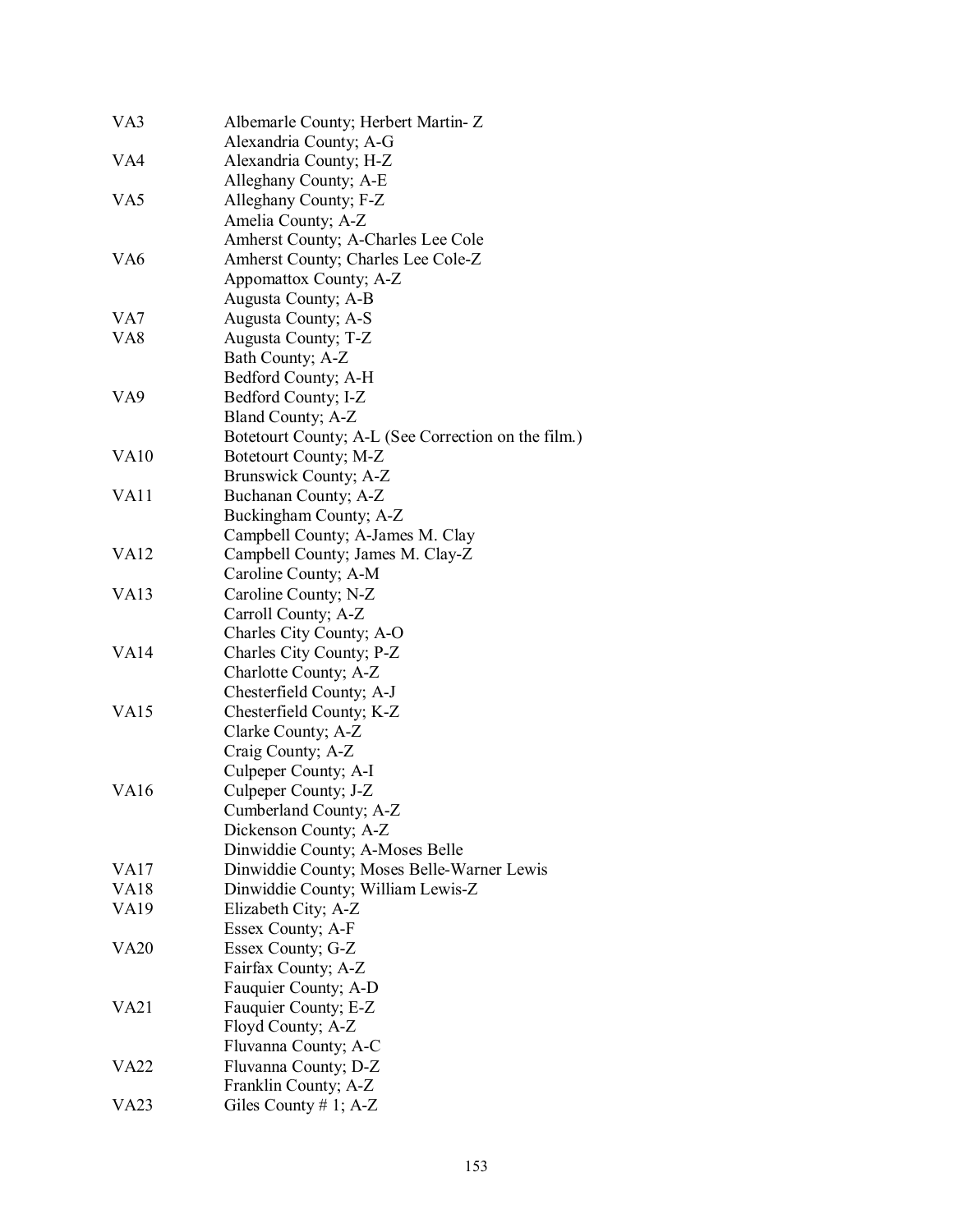|                  | Giles County $# 2$ ; A-R                 |
|------------------|------------------------------------------|
| VA24             | Giles County # 2; $S-Z$                  |
|                  | Gloucester County; A-Z                   |
|                  | Goochland County; A-Z                    |
|                  | Grayson County; A-H                      |
| VA <sub>25</sub> | Grayson County; I-Z                      |
|                  | Greene County; A-Z                       |
|                  | Greenville County; A-Z                   |
|                  | Halifax County; A                        |
| VA26             | Halifax County; B-S                      |
| <b>VA27</b>      | Halifax County; T-Z                      |
|                  | Hanover County; A-Z                      |
|                  | Henrico County; A-D                      |
| <b>VA28</b>      | Henrico County; E-Z                      |
|                  | Henry County; A-Z                        |
| <b>VA29</b>      | Highland County; A-Z                     |
|                  | Isle of Wight County; A-Z                |
|                  | James City; A-Z                          |
|                  | King George County; A-Newton             |
| <b>VA30</b>      | King George County; Newton-Z             |
|                  | King and Queen County; A-Z               |
|                  | King William County; A-Z                 |
|                  | Lancaster County; A-Z                    |
|                  | Lee County; A-B                          |
| VA31             | Lee County; C-Z                          |
|                  | Loudoun County; A-G                      |
| <b>VA32</b>      | Loudoun County; H-Z                      |
|                  | Louisa County; A-Z                       |
| VA33             | Lunenburg County; A-Z                    |
|                  | Lynchburg County; A-I                    |
| <b>VA34</b>      | Lynchburg County; J-Z                    |
|                  | Madison County; A-Z                      |
|                  | Mathews County # 1; $A-Z$                |
| VA35             | Mathews County # 2; $A-Z$                |
|                  | Mecklenburg County; A-V                  |
| <b>VA36</b>      | Mecklenburg County; W-Z                  |
|                  | Middlesex County; A-Z                    |
|                  | Montgomery County; A-R                   |
| VA37             | Montgomery County; S-Z                   |
|                  | Nansemond County; A-R                    |
| VA38             | Nansemond County; S-Z                    |
|                  | Nelson County; A-Z                       |
|                  | New Kent County; A-Z                     |
|                  | Norfolk City # 1; A-Robert David Barnes  |
| VA39             | Norfolk City # 1; Robert Barnes-Mc       |
| <b>VA40</b>      | Norfolk City $# 1$ ; M-Z                 |
|                  | Norfolk City # 2; A-William Carter Blake |
| VA41             | Norfolk City #2; George Blankenship-L    |
| VA42             | Norfolk City $# 2$ ; M-Z                 |
|                  | Norfolk City # 3; A                      |
| VA43             | Norfolk City $# 3$ ; B-Samuel Watson     |
|                  |                                          |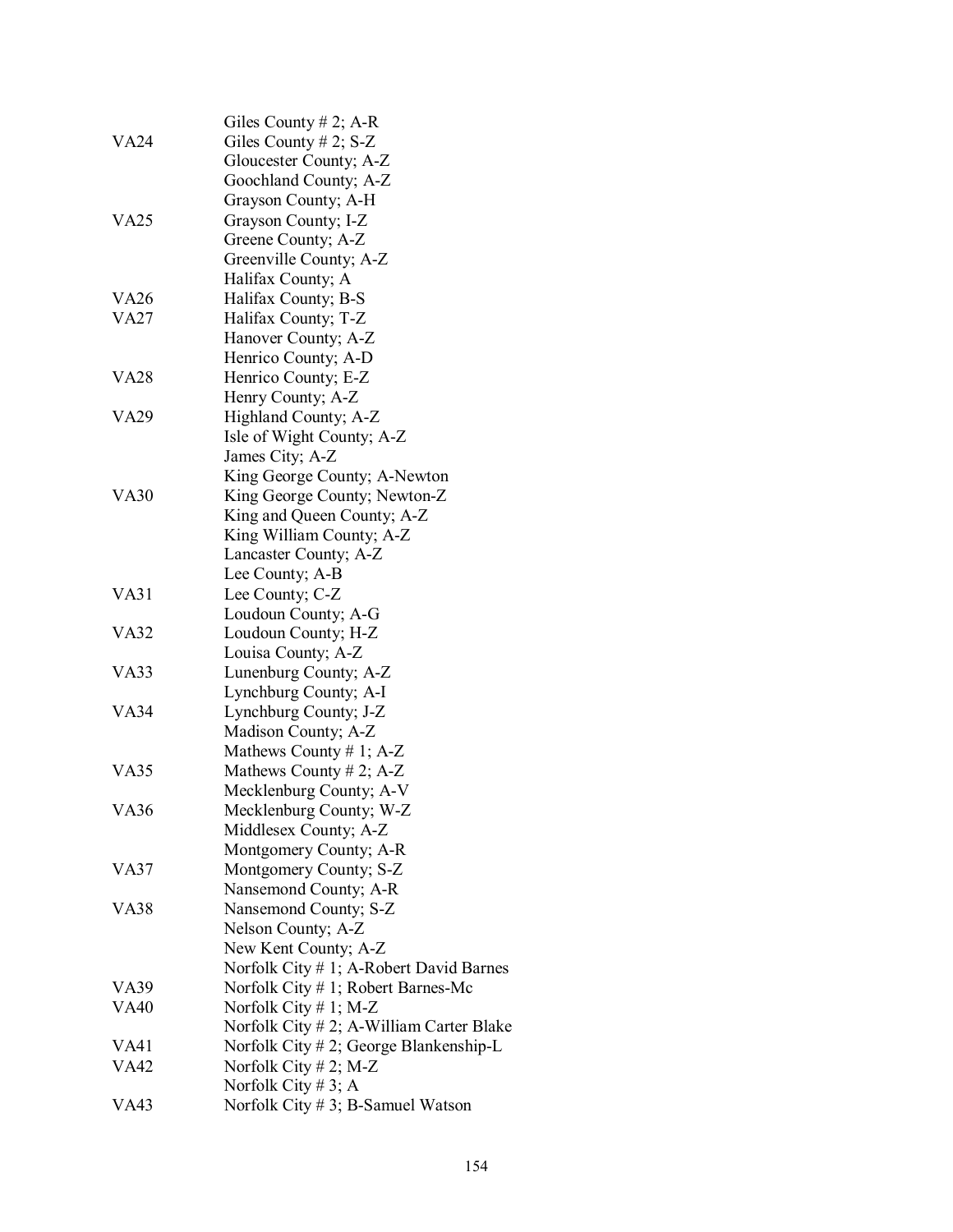| VA44             | Norfolk City # 3; Urban Watson-Z                                  |
|------------------|-------------------------------------------------------------------|
|                  | Norfolk County; A-George Hopkins                                  |
| VA45             | Norfolk County; John Hopson-V                                     |
| <b>VA46</b>      | Norfolk County; W-Z                                               |
|                  | Northampton County; A-Z                                           |
|                  | Northumberland County; A-D                                        |
| <b>VA47</b>      | Northumberland County; E-Z                                        |
|                  | Nottoway County; A-Z                                              |
|                  | Orange County; A-L                                                |
| <b>VA48</b>      | Orange County; M-Z                                                |
|                  | Page County; A-Z                                                  |
|                  | Patrick County; A-M                                               |
| <b>VA49</b>      | Patrick County; N-Z;                                              |
|                  | Pittsylvania County # 1; A-I                                      |
| <b>VA50</b>      | Pittsylvania County # 1; J-Z                                      |
|                  | Pittsylvania County # 2; A-Robert Bray                            |
| V <sub>A51</sub> | Pittsylvania County # 2; Robert Bray-Z                            |
|                  | Portsmouth County; A-James Carter                                 |
| <b>VA52</b>      | Portsmouth County; James Carter-Joseph Rosen                      |
| <b>VA53</b>      | Portsmouth County; Joseph Rosen-Z                                 |
|                  | Powhatan County; A-Z (2 separate registrations each one A-Z)      |
|                  | Prince Edward County; A-V                                         |
| VA54             | Prince Edward County; W-Z                                         |
|                  | Prince George County; A-I                                         |
| VA <sub>55</sub> | Prince George County; J-V                                         |
| <b>VA56</b>      | Prince George County; W-Z                                         |
|                  | Prince William County; A-Z                                        |
|                  | Princess Anne County; A-Z                                         |
| <b>VA57</b>      | Pulaski County; A-Z (2 separate registrations 1917 A-Z, 1918 A-Z) |
|                  | Rappahannock County; A-Z                                          |
|                  | Richmond City # 1; A-B                                            |
| <b>VA58</b>      | Richmond City # 1; C-James Stallings                              |
| <b>VA59</b>      | Richmond City $# 1$ ; James Stallings-Z                           |
|                  | Richmond City # 2; A-K                                            |
| <b>VA60</b>      | Richmond City # 2; L-Z                                            |
|                  | Richmond City $# 3$ ; A-D                                         |
| VA61             | Richmond City # 3; E-Z                                            |
|                  | Richmond City # 4; A-B                                            |
| VA62             | Richmond City # 4; $C$ -U                                         |
| VA63             | Richmond City # 4; V-Z                                            |
|                  | Richmond City # 5; A-O                                            |
| <b>VA64</b>      | Richmond City #5; P-Z                                             |
|                  | Richmond County; A-Z                                              |
|                  | Roanoke City # 1; A-G                                             |
| VA <sub>65</sub> | Roanoke City # 1; H-Z                                             |
|                  | Roanoke City $# 2$ ; A-I                                          |
| <b>VA66</b>      | Roanoke City $# 2; J-Z$                                           |
|                  | Roanoke County; A-K                                               |
| VA67             | Roanoke County; L-Z                                               |
|                  | Rockbridge County; A-R                                            |
| VA68             | Rockbridge County; S-Z                                            |
|                  |                                                                   |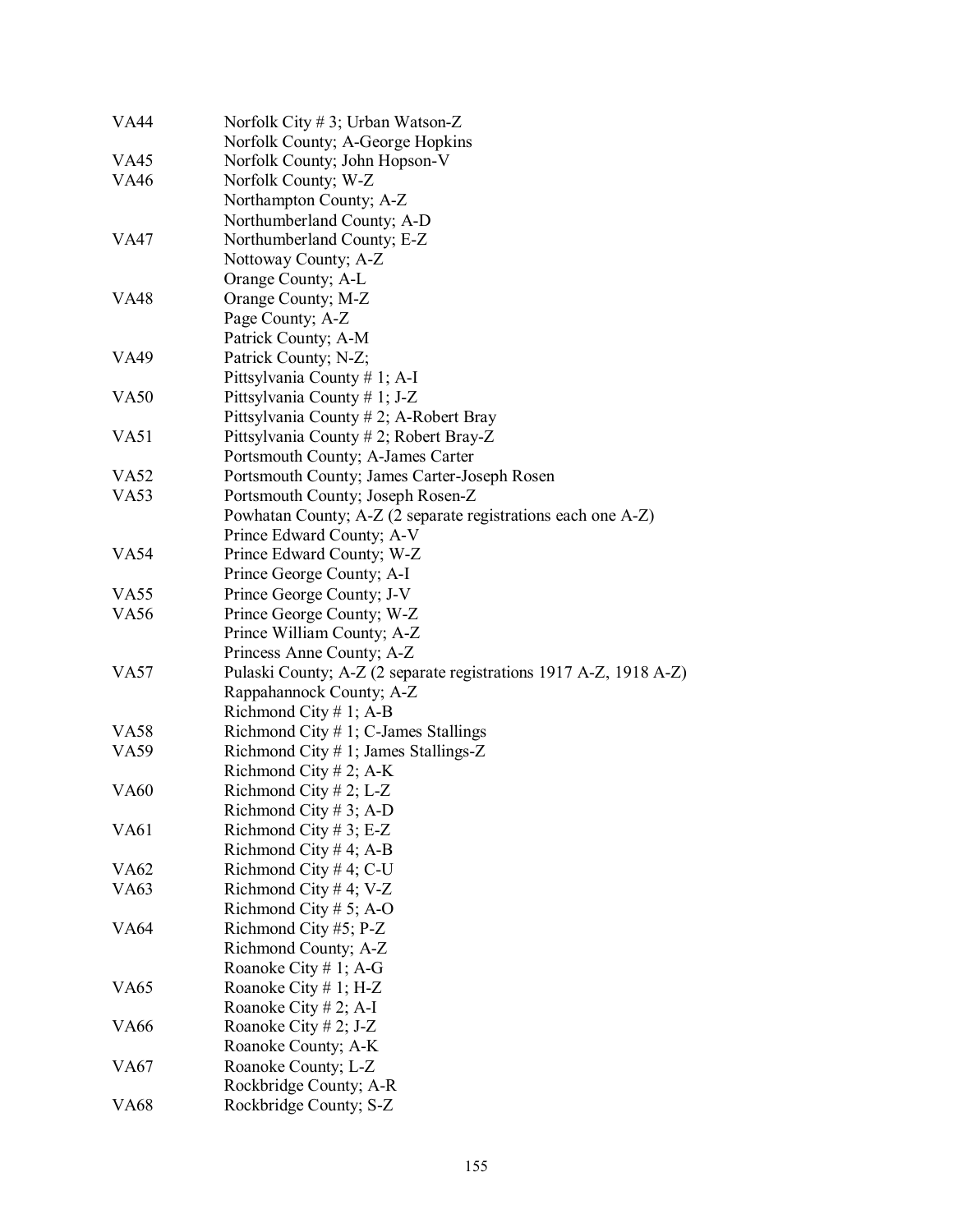|                 | Rockingham County; A-David F. Rice                                                                                                                                                                                                                                                                                                                                                                                                                       |
|-----------------|----------------------------------------------------------------------------------------------------------------------------------------------------------------------------------------------------------------------------------------------------------------------------------------------------------------------------------------------------------------------------------------------------------------------------------------------------------|
| <b>VA69</b>     | Rockingham County; David F. Rice-Z                                                                                                                                                                                                                                                                                                                                                                                                                       |
|                 | Russell County; A-Q                                                                                                                                                                                                                                                                                                                                                                                                                                      |
| <b>VA70</b>     | Russell County; R-Z                                                                                                                                                                                                                                                                                                                                                                                                                                      |
|                 | Scott County; A-V                                                                                                                                                                                                                                                                                                                                                                                                                                        |
| <b>VA71</b>     | Scott County; W-Z                                                                                                                                                                                                                                                                                                                                                                                                                                        |
|                 | Smyth County; A-G                                                                                                                                                                                                                                                                                                                                                                                                                                        |
| <b>VA72</b>     | Smyth County; H-Z                                                                                                                                                                                                                                                                                                                                                                                                                                        |
|                 | Southampton County; A-O                                                                                                                                                                                                                                                                                                                                                                                                                                  |
| <b>VA73</b>     | Southampton County; P-Z                                                                                                                                                                                                                                                                                                                                                                                                                                  |
|                 | Spotsylvania County; A-Z                                                                                                                                                                                                                                                                                                                                                                                                                                 |
|                 | Stafford County; A-J                                                                                                                                                                                                                                                                                                                                                                                                                                     |
| <b>VA74</b>     | Stafford County; K-Z                                                                                                                                                                                                                                                                                                                                                                                                                                     |
|                 | Surrey County; A-Z                                                                                                                                                                                                                                                                                                                                                                                                                                       |
|                 | Sussex County; A-Z                                                                                                                                                                                                                                                                                                                                                                                                                                       |
| <b>VA75</b>     | Tazewell County; A-S                                                                                                                                                                                                                                                                                                                                                                                                                                     |
| <b>VA76</b>     | Tazewell County; T-Z                                                                                                                                                                                                                                                                                                                                                                                                                                     |
|                 | Warren County; A-Z                                                                                                                                                                                                                                                                                                                                                                                                                                       |
|                 | Warwick County # 1; A-C                                                                                                                                                                                                                                                                                                                                                                                                                                  |
| <b>VA77</b>     | Warwick County $# 1$ ; D-R                                                                                                                                                                                                                                                                                                                                                                                                                               |
| <b>VA78</b>     | Warwick County # 1; $S-Z$                                                                                                                                                                                                                                                                                                                                                                                                                                |
|                 | Warwick County # 2; A-I                                                                                                                                                                                                                                                                                                                                                                                                                                  |
| <b>VA79</b>     | Warwick County # 2; J-Z                                                                                                                                                                                                                                                                                                                                                                                                                                  |
|                 | Washington County; A-E                                                                                                                                                                                                                                                                                                                                                                                                                                   |
| <b>VA80</b>     | Washington County; F-Z                                                                                                                                                                                                                                                                                                                                                                                                                                   |
|                 | Westmoreland County; A-C                                                                                                                                                                                                                                                                                                                                                                                                                                 |
| <b>VA81</b>     | Westmoreland County; D-Z                                                                                                                                                                                                                                                                                                                                                                                                                                 |
|                 | Wise County; A-Chambers Holloway                                                                                                                                                                                                                                                                                                                                                                                                                         |
| <b>VA82</b>     | Wise County; Chambers Holloway-Z                                                                                                                                                                                                                                                                                                                                                                                                                         |
| <b>VA83</b>     | Wythe County; A-Z                                                                                                                                                                                                                                                                                                                                                                                                                                        |
|                 | York County; A-Q                                                                                                                                                                                                                                                                                                                                                                                                                                         |
| <b>VA84</b>     | York County; R-Z                                                                                                                                                                                                                                                                                                                                                                                                                                         |
| <b>VA85</b>     | Note: Fluvanna, Highland, Powhatan and Pulaski counties were filmed on rolls 21-22,<br>29, 53 and 57 respectively. However, at that time they were arranged by years of<br>registration; ie., 1917, A -Z and 1918, A - Z. At the request of the regional archives<br>director, these cards were rearranged and filed together like all the other draft cards<br>and then filmed again. These counties follow on rolls 85 and 86.<br>Fluvanna County; A-Z |
|                 | Highland County; A-Z                                                                                                                                                                                                                                                                                                                                                                                                                                     |
|                 | Powhatan County; A-Z                                                                                                                                                                                                                                                                                                                                                                                                                                     |
|                 | Pulaski County; A-L                                                                                                                                                                                                                                                                                                                                                                                                                                      |
| <b>VA86</b>     | Pulaski County; Mc-Z                                                                                                                                                                                                                                                                                                                                                                                                                                     |
| VT1             | <b>Vermont</b>                                                                                                                                                                                                                                                                                                                                                                                                                                           |
|                 | Addison County; A-Z                                                                                                                                                                                                                                                                                                                                                                                                                                      |
|                 | Bennington County; A-C                                                                                                                                                                                                                                                                                                                                                                                                                                   |
| VT <sub>2</sub> | Bennington County; D-Z                                                                                                                                                                                                                                                                                                                                                                                                                                   |
|                 | Caledonia County; A-G                                                                                                                                                                                                                                                                                                                                                                                                                                    |
| VT3             | Caledonia County; H-Z                                                                                                                                                                                                                                                                                                                                                                                                                                    |
|                 | Chittenden County; A-F                                                                                                                                                                                                                                                                                                                                                                                                                                   |
| VT4             | Chittenden County; G-Z                                                                                                                                                                                                                                                                                                                                                                                                                                   |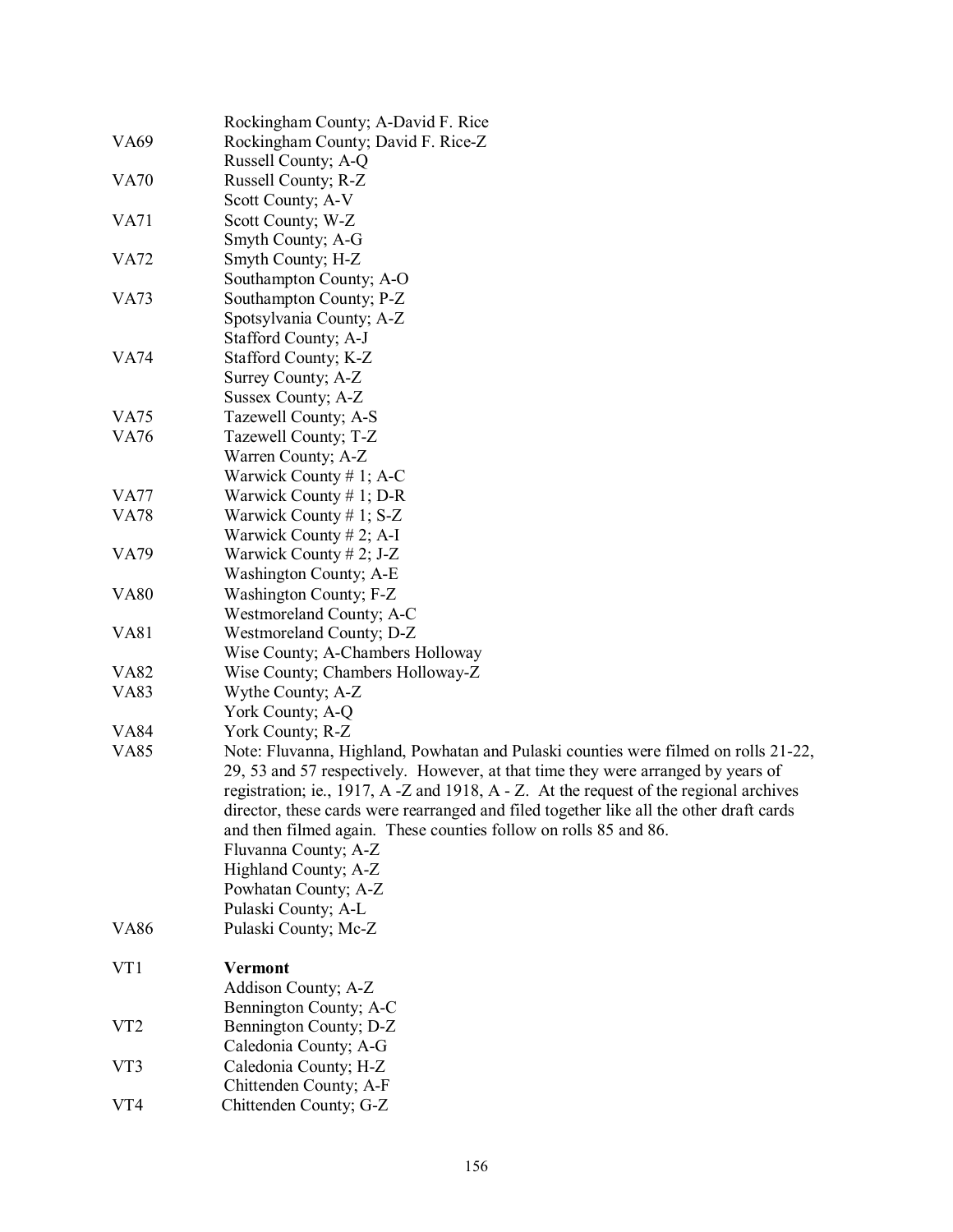| VT5              | Essex County; A-Z                                                |  |
|------------------|------------------------------------------------------------------|--|
|                  | Franklin County; A-M                                             |  |
| VT6              | Franklin County; N-Z                                             |  |
|                  | Grand Isle County; A-Z                                           |  |
|                  | Lamoille County; A-Z                                             |  |
|                  | Orange County; A-C                                               |  |
| VT7              | Orange County; D-Z                                               |  |
|                  | Orleans County; A-O                                              |  |
| VT8              | Orleans County; P-Z                                              |  |
|                  | Rutland County $# 1$ ; A-L                                       |  |
| VT9              | Rutland County # 1; Mc-Z                                         |  |
|                  | Rutland County # 2; $A-Z$                                        |  |
| VT <sub>10</sub> | Washington County; A-M                                           |  |
| VT11             | Washington County; N-Z                                           |  |
|                  | Windham County; A-M                                              |  |
| VT <sub>12</sub> | Windham County; N-Z                                              |  |
|                  | Windsor County; A-K                                              |  |
| VT13             | Windsor County; L-Z                                              |  |
|                  |                                                                  |  |
| WA1              | Washington                                                       |  |
|                  | Adams County; A-Z                                                |  |
|                  | Astotin County; A-Z                                              |  |
|                  | Bellingham City; A-G                                             |  |
| WA2              | Bellingham City; H-Z                                             |  |
|                  | Benton County; A-S                                               |  |
| WA3              | Benton County; T-Z                                               |  |
|                  | Chelan County; A-Z                                               |  |
|                  | Clallam County; A-C                                              |  |
| WA4              | Clallam County; D-Z                                              |  |
| WA5              | Clarke County; A-I                                               |  |
|                  | Clarke County; J-Z                                               |  |
|                  | Columbia County; A-Z                                             |  |
| WA6              | Cowlitz County; A-C                                              |  |
|                  | Cowlitz County; D-Z                                              |  |
|                  | Douglas County; A-Z (Note: No end item 2 target filmed.)         |  |
| WA7              | Everett County; A-B (Target said Douglas Co. in error.)          |  |
|                  | Everett County; C-Z (Target said Douglas instead of Everett Co.) |  |
| WA8              | Ferry County; A-Z                                                |  |
|                  | Franklin County; A-Z                                             |  |
|                  | Garfield County; A-Z                                             |  |
|                  | Grant County; A-M                                                |  |
| WA9              | Grant County; N-Z                                                |  |
|                  | Grays Harbor County # 1; $A-Z$                                   |  |
| <b>WA10</b>      | Grays Harbor County # 2; A-N                                     |  |
| WA11             | Grays Harbor County # 2; O-Z                                     |  |
|                  | Island County; A-Z                                               |  |
|                  | Jefferson County; A-Z                                            |  |
|                  | King County; A                                                   |  |
| WA12             | King County $# 1$ ; B-R                                          |  |
| WA13             | King County # 1; $S-Z$                                           |  |
|                  | King County # 2; A-K                                             |  |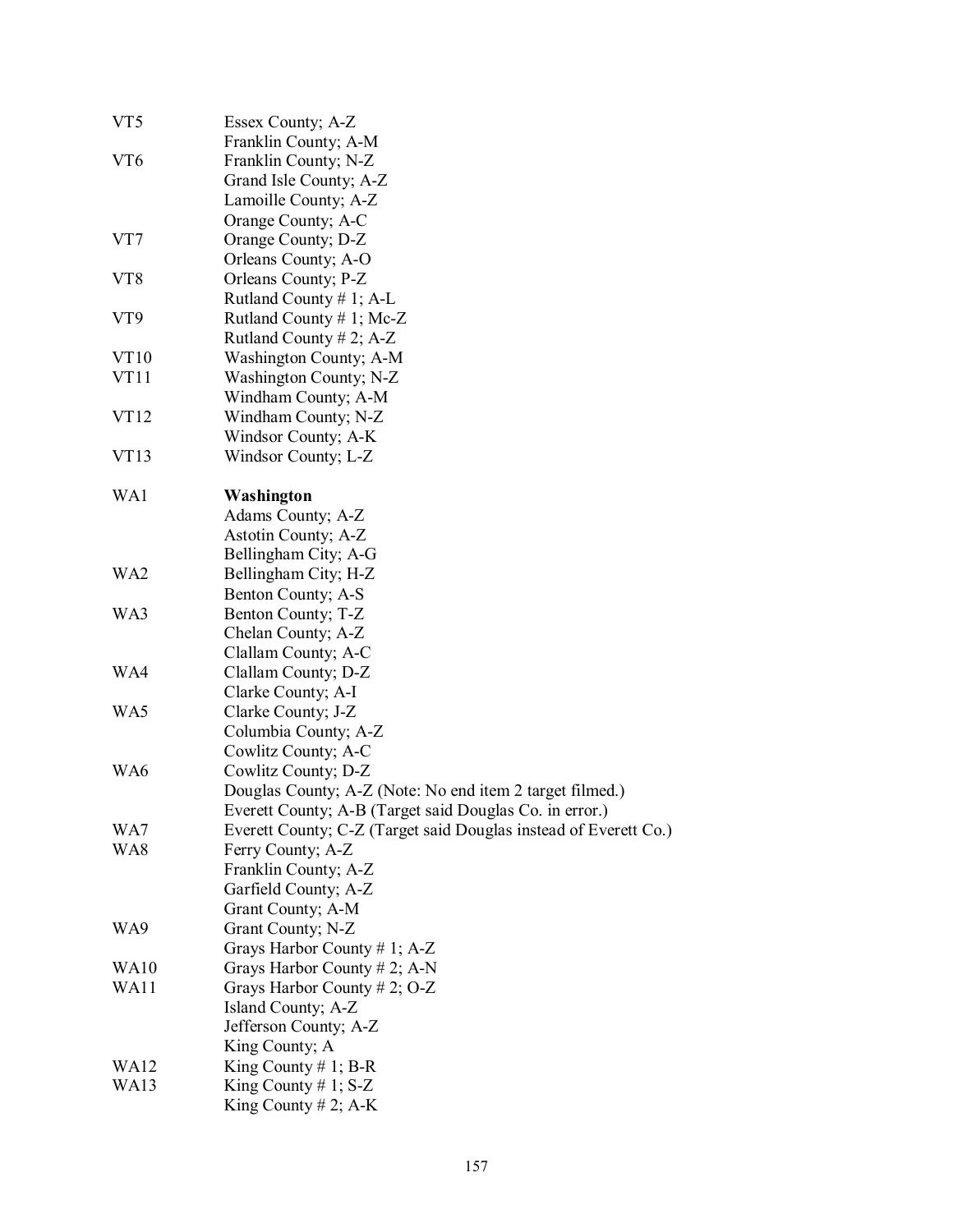| <b>WA14</b> | King County $# 2$ ; L-Z                                     |
|-------------|-------------------------------------------------------------|
|             | Kitsap County; A-E                                          |
| WA15        | Kitsap County; F-Z                                          |
|             | Kittitas County; A-D                                        |
| WA16        | Kittitas County; E-Z                                        |
|             | Klickitat County; A-V                                       |
| WA17        | Klickitat County; W-Z                                       |
|             | Lewis County; A-O                                           |
| <b>WA18</b> | Lewis County; P-Z                                           |
|             | Lincoln County; A-M                                         |
| WA19        | Lincoln County; N-Z                                         |
|             | Mason County; A-Z                                           |
|             | Okanogan County; A-O                                        |
| <b>WA20</b> | Okanogan County; P-Z                                        |
|             | Pacific County; A-Z                                         |
| <b>WA21</b> | Pend Oreille County; A-Z                                    |
|             | Pierce County # 1; $A-Z$                                    |
|             | Pierce County $# 2$ ; A-August Bren                         |
| <b>WA22</b> | Pierce County # 2; August Bren-Z                            |
| WA23        | San Juan County; A-Z                                        |
|             | Seattle City # 1; A-O                                       |
| <b>WA24</b> | Seattle City $# 1$ ; P-Z                                    |
|             | Seattle City # 2; A-R                                       |
| <b>WA25</b> | Seattle City # 2; $S-Z$                                     |
|             |                                                             |
|             | Seattle City # 3; A-Charles L. Search                       |
| <b>WA26</b> | Seattle City # 3; Charles Search-Z                          |
|             | Seattle City # 4; A-Leon D. Starr                           |
| WA27        | Seattle City # 4; S-Z                                       |
|             | Seattle City # 5; A-L                                       |
| WA28        | Seattle City # 6; A                                         |
| <b>WA29</b> | Seattle City # 6; B-George Homer                            |
| <b>WA30</b> | Seattle City # 6; George Homer-O                            |
| WA31        | Seattle City # 6; R-Z                                       |
|             | Seattle City # 7; A-F                                       |
| <b>WA32</b> | Seattle City # 7; G-Z                                       |
|             | Seattle City # 8; A-H                                       |
| WA33        | Seattle City $# 8$ ; I-Z                                    |
|             | Seattle City # 9; A-J                                       |
| WA34        | Seattle City # 9; K-Z                                       |
|             | Seattle City $# 10$ ; A-B                                   |
| WA35        | Seattle City # 10; C-I                                      |
| WA36        | Seattle City $# 10$ ; J-N                                   |
| WA37        | Seattle City # 10; O-V                                      |
| <b>WA38</b> | Seattle City # 10; W-Z                                      |
|             | Seattle City # 11; A-O (Cards not in alphabetical order)    |
| WA39        | Seattle City $# 11$ ; P-Z (Cards not in alphabetical order) |
|             | Seattle City # 12; A-M                                      |
| <b>WA40</b> | Seattle City # 12; $N-Z$                                    |
|             | Skagit County; A-I                                          |
| WA41        | Skagit County; J-Z                                          |
|             | Skamania County; A-Z                                        |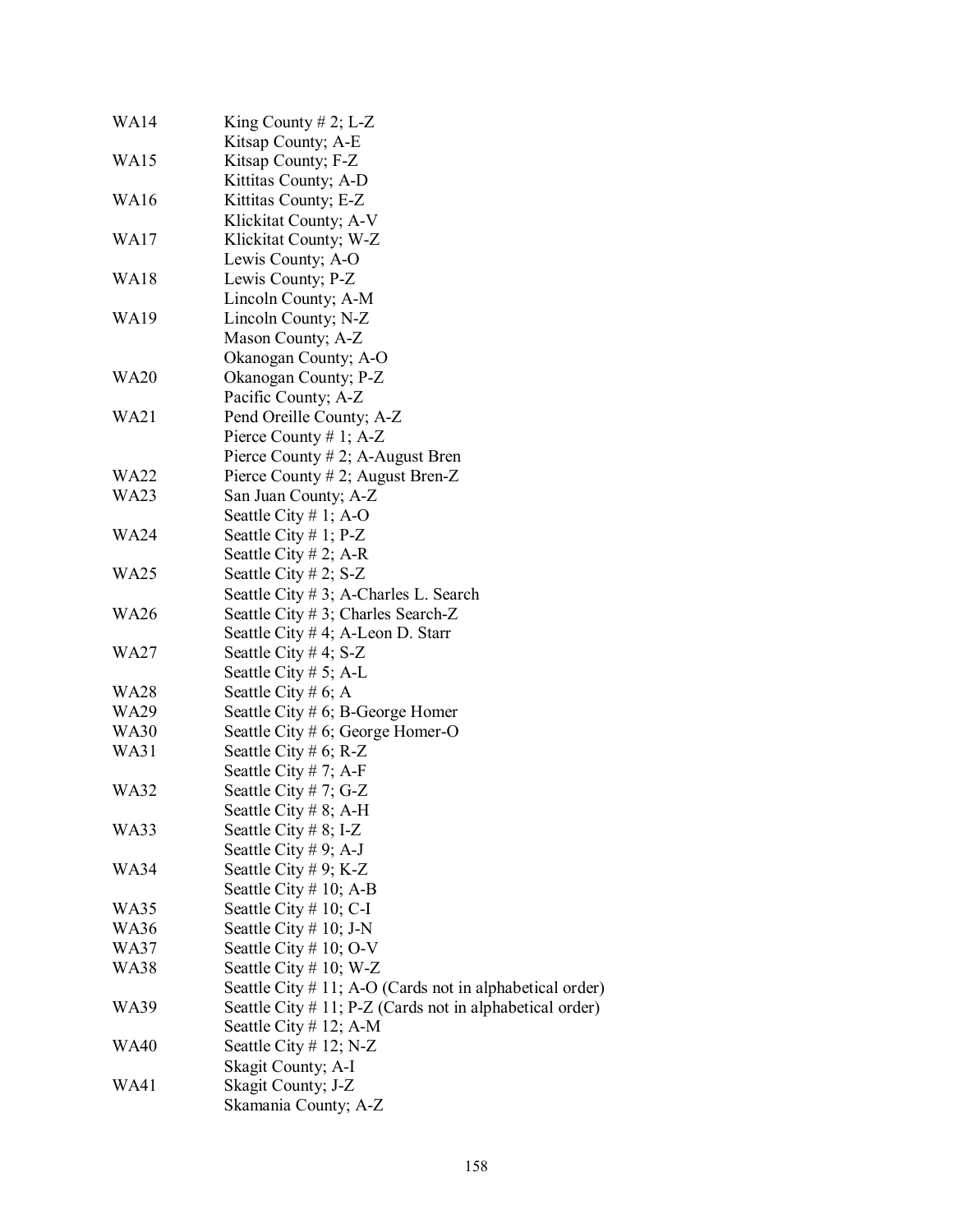|                 | Snohomish County # 1; A-B                                                              |
|-----------------|----------------------------------------------------------------------------------------|
| <b>WA42</b>     | Snohomish County $\#$ 1; C-S (Target said Skamania instead of Snohomish County $\#$ 1) |
| <b>WA43</b>     | Snohomish County # 1; Peter Stole-Z                                                    |
|                 | Snohomish County # 2; A-Z (Target said Snohomish # 1 instead of #2)                    |
|                 | Spokane City # 1; A-F                                                                  |
| <b>WA44</b>     | Spokane City # 1; G-Z                                                                  |
|                 | Spokane City # 2; A-F                                                                  |
| <b>WA45</b>     | Spokane City # 2; G-Z                                                                  |
|                 | Spokane City # 3; A-E                                                                  |
| <b>WA46</b>     | Spokane City # 3; F-Z                                                                  |
|                 | Spokane City #4; A-R                                                                   |
| <b>WA47</b>     | Spokane City #4; S-Z (all SOs refilmed on this roll)                                   |
|                 | Spokane City # 5; A-V                                                                  |
| <b>WA48</b>     | Spokane City # 5; W-Z                                                                  |
|                 | Spokane County; A-N                                                                    |
| <b>WA49</b>     | Spokane County; O-Z                                                                    |
|                 | Stevens County; A-Robert Menath                                                        |
| <b>WA50</b>     | Stevens County; Robert Menath-Z                                                        |
|                 | Tacoma City # 1; A-O                                                                   |
| WA51            | Tacoma City # 1; $P-Z$                                                                 |
|                 | Tacoma City # 2; A-M                                                                   |
| <b>WA52</b>     | Tacoma City #3; A-J                                                                    |
| WA53            | Tacoma City #3; K-Z                                                                    |
|                 | Tacoma City #4; A-E                                                                    |
| <b>WA54</b>     | Tacoma City #4; F-Z                                                                    |
|                 | Thurston County; A-G                                                                   |
| WA55            |                                                                                        |
|                 | Thurston County; H-Z                                                                   |
|                 | Wahkiakum County; A-Z                                                                  |
| <b>WA56</b>     | Walla Walla County; A-C                                                                |
|                 | Walla Walla County; D-Z                                                                |
|                 | Whatcom County; A-B                                                                    |
| <b>WA57</b>     | Whatcom County; C-Z                                                                    |
|                 | Whitman County; A-Charles Clizer                                                       |
| <b>WA58</b>     | Whitman County; Charles Clizer-James Sharp                                             |
| <b>WA59</b>     | Whitman County; James Sharp-Z                                                          |
|                 | Yakima County; A-G                                                                     |
| <b>WA60</b>     | Yakima County; H-Chas. Searle                                                          |
| <b>WA61</b>     | Yakima County; Chas. Searle-Z                                                          |
|                 |                                                                                        |
| WV1             | <b>West Virginia</b>                                                                   |
|                 | Barbour County; A-Z                                                                    |
|                 | Berkeley County; A-G                                                                   |
| WV <sub>2</sub> | Berkeley County; H-Z                                                                   |
|                 | Boone County; A-L                                                                      |
| WV3             | Boone County; Mc-Z                                                                     |
|                 | Braxton County; A-V                                                                    |
| WV4             | Braxton County; W-Z                                                                    |
|                 | Brooke County; A-Z                                                                     |
|                 | Cabell County; A-G                                                                     |
| WV <sub>5</sub> | Cabell County; H-Z                                                                     |
|                 | Calhoun County; A-Z                                                                    |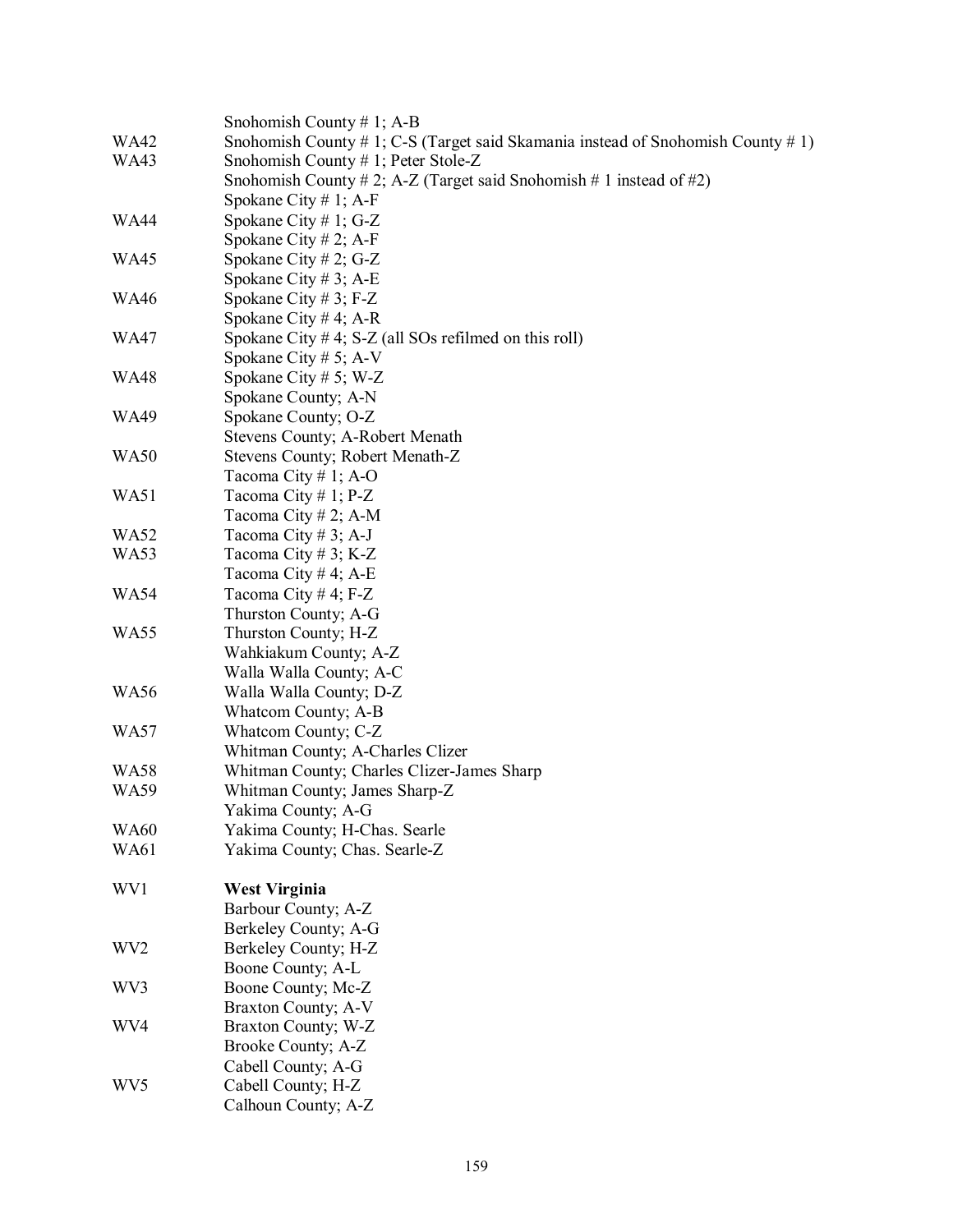|                  | Charleston City; A-C                                                  |
|------------------|-----------------------------------------------------------------------|
| WV <sub>6</sub>  | Charleston City; D-Clarence Stone                                     |
| WV7              | Charleston City; Clarence Stone-Z                                     |
|                  | Clay County; A-Z                                                      |
| WV8              | Doddridge County; A-Z                                                 |
|                  | Fayette County # 1; A-Jasper Hood                                     |
| WV9              | Fayette County # 1; Jasper Hood-Z                                     |
|                  | Fayette County # 2; A-B                                               |
| WV <sub>10</sub> | Fayette County # 2; C-Z                                               |
| WV11             | Gilmer County; A-Z (Target said Fayette #2.)                          |
|                  | Grant County; A-Z (Target said Gilmer Co.)                            |
|                  | Greenbrier County; A-G                                                |
| WV12             | Greenbrier County; H-Z                                                |
|                  | Hampshire County; A-Z                                                 |
| WV13             | Hancock County; A-Z (Some cards upside down; browns refilmed.)        |
|                  | Hardy County; A-G                                                     |
| WV14             | Hardy County; H-Z                                                     |
|                  | Harrison County # 1; A-I                                              |
| WV <sub>15</sub> | Harrison County # 1; J-Z                                              |
| WV <sub>16</sub> | Harrison County # 2; A-R                                              |
| WV17             | Harrison County # 2; $S-Z$                                            |
|                  | Huntington City # 1; A-S                                              |
| WV <sub>18</sub> | Huntington City # 1; $T-Z$                                            |
| WV19             | Huntington City #2; T-Z                                               |
|                  | Jackson County; A-Z                                                   |
|                  | Jefferson County; A-D                                                 |
| WV <sub>20</sub> | Jefferson County; E-Z                                                 |
|                  | Kanawha County # 1; A-Elmer Johnson                                   |
| WV21             | Kanawha County # 1; Elmer Johnson-Z                                   |
|                  | Kanawha County # 2; A-Edd Childress                                   |
| WV <sub>22</sub> | Kanawha County # 2; Edd Childress-Anthony Rogers                      |
| WV23             | Kanawha County # 2; Anthony Rogers-Z                                  |
|                  | Lewis County; A-R                                                     |
| WV24             | Lewis County; S-Z                                                     |
|                  | Lincoln County; A-Z                                                   |
|                  | Logan County; A-Conley Blankenship (Many brown cards refilmed.)       |
| WV <sub>25</sub> | Logan County; C. Blankenship-Ed. Lawson                               |
| WV <sub>26</sub> | Logan County; Ed. Lawson-Wm. Howard Woods                             |
| WV27             | Logan County; Wm. H. Woods-Z                                          |
|                  | McDowell County $# 1$ ; A-K                                           |
| WV <sub>28</sub> | McDowell County # 1; L-Z                                              |
|                  | McDowell County $# 2$ ; A (Lots of brown cards)                       |
| WV29             | McDowell County # 2; B-M                                              |
| WV30             | McDowell County # 2; N-Z                                              |
|                  | Marion County # 1; A-L                                                |
| WV31             | Marion County # 1; M-Z                                                |
|                  | Marion County # 2; A-J                                                |
| WV32             | Marion County # 2; K-Z (Camera malfunctioned on first $3200 \exp s$ ) |
|                  | Marshall County; A-Walter Berry (Refilmed all on both sides)          |
|                  | WV33; Marshall County; Walter Berry-R                                 |
| WV34             | Marshall County; S-Z                                                  |
|                  |                                                                       |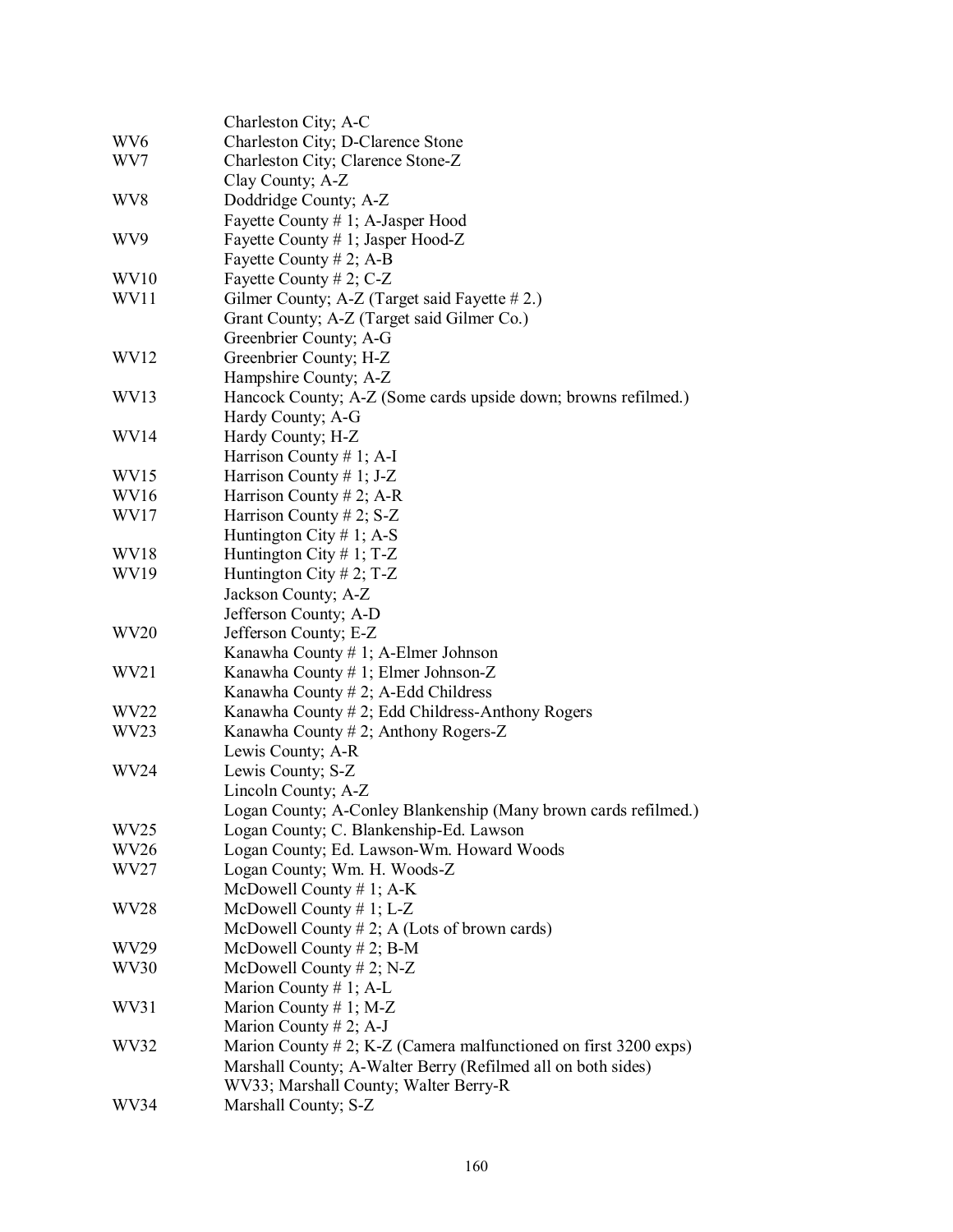|             | Mason County; A-R                                          |
|-------------|------------------------------------------------------------|
| WV35        | Mason County; S-Z                                          |
|             | Mercer County; A-William F. Brown                          |
| WV36        | Mercer County; William F. Brown-Y                          |
| WV37        | Mercer County; W-Z                                         |
|             | Mineral County; A-Z                                        |
|             |                                                            |
|             | Mingo County; A                                            |
| WV38        | Mingo County; B-R                                          |
| WV39        | Mingo County; S-Z                                          |
|             | Monongalia County; A-L                                     |
| <b>WV40</b> | Monongalia County; M-Z                                     |
|             | Monroe County; A-V                                         |
| WV41        | Monroe County; W-Z (Item $1 \& 2$ mistakenly said roll 40) |
|             | Morgan County; A-Z                                         |
|             | Nicholas County; A-R                                       |
| WV42        | Nicholas County; S-Z                                       |
|             | Ohio County; A-Z                                           |
| WV43        | Pendleton County; A-Z                                      |
|             | Pleasants County; A-Z                                      |
|             | Pocahontas County; A-O                                     |
| WV44        | Pocahontas County; P-Z                                     |
|             | Preston County; A-S                                        |
| WV45        | Preston County; T-S                                        |
|             | Putnam County; A-Z                                         |
|             | Raleigh County; A-B                                        |
| WV46        | Raleigh County; C-M                                        |
| WV47        | Raleigh County; N-Z                                        |
|             | Randolph County; A-F                                       |
| WV48        | Randolph County; G-Z                                       |
|             | Roane County; A-K                                          |
| WV49        | Roane County; L-Z                                          |
|             | Ritchie County; A-Z                                        |
|             | Summers County; A-B                                        |
| WV50        | Summers County; C-Z                                        |
|             | Taylor County; A-M                                         |
| WV51        | Taylor County; N-Z                                         |
|             | Tucker County; A-Z                                         |
|             | Tyler County; A-C                                          |
| WV52        | Tyler County; D-Z                                          |
|             | Upshur County; A-Z                                         |
| WV53        | Upshur County; A-Z                                         |
|             | Wayne County; A-Z                                          |
| WV54        | Webster County; A-Z                                        |
|             | Wetzel County; A-Q                                         |
| WV55        | Wetzel County; R-Z                                         |
|             | Wheeling County; A-H                                       |
| WV56        | Wheeling County; I-T                                       |
| WV57        | Wheeling County; U-Z                                       |
|             | Wirt County; A-Z                                           |
|             | Wood County; A-H                                           |
| WV58        | Wood County; I-Z                                           |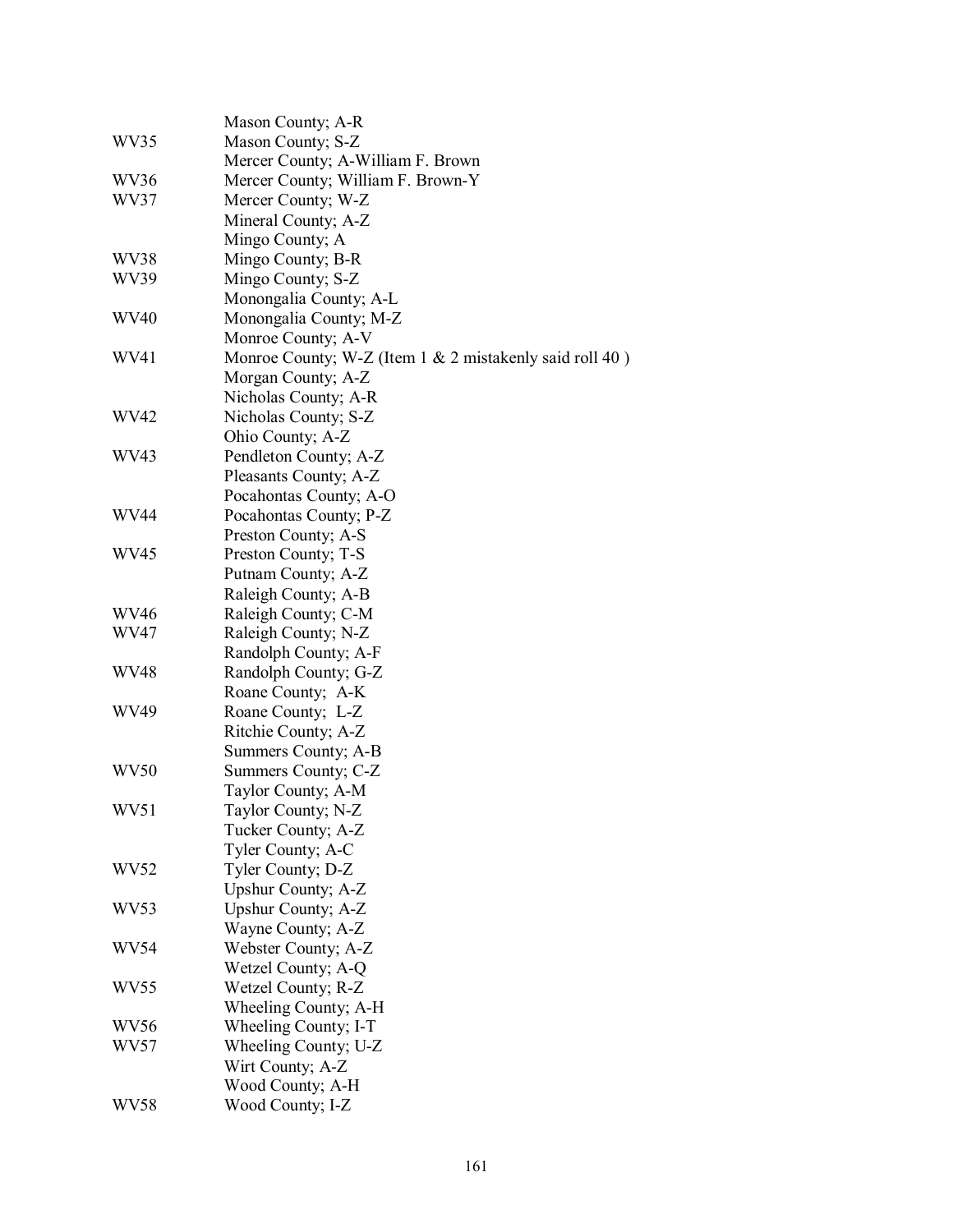|                  | <b>Wyoming County; A-E</b> |
|------------------|----------------------------|
| WV59             | Wyoming County; F-Z        |
| WI1              | Wisconsin                  |
|                  | Adams County; A-Z          |
|                  | Ashland County; A-M        |
| WI2              | Ashland County; N-Z        |
|                  | Barron County; A-L         |
| WI3              | Barron County; M-Z         |
|                  | Bayfield County; A-N       |
| WI4              | Bayfield County; O-Z       |
|                  | Brown County; A-F          |
| WI5              | Brown County; G-Z          |
|                  | Buffalo County; A-J        |
| WI6              | Buffalo County; K-Z        |
|                  | Burnett County; A-Z        |
|                  | Calumet County; A-K        |
| WI7              | Calumet County; L-Z        |
|                  | Chippewa County; A-K       |
| WI8              | Chippewa County; L-Z       |
|                  | Clark County; A-F          |
| WI9              | Clark County; G-Z          |
|                  | Columbia County; A-B       |
| WI10             | Columbia County; C-Z       |
| WI11             | Crawford County; A-Z       |
|                  | Dane County #1; A-H        |
| WI12             | Dane County #1; I-Z        |
|                  | Dane County #2; A-J        |
| WI13             | Dane County #2; K-Z        |
|                  | Dodge County #1; A-K       |
| WI14             | Dodge County #1; L-Z       |
|                  | Dodge County #2; A-K       |
| WI15             | Dodge County #2; L-Z       |
|                  | Door County; A-O           |
| WI16             | Door County; P-Z           |
|                  | Douglas County; A-Z        |
|                  | Dunn County; A-K           |
| WI17             | Dunn County; L-Z           |
|                  | Eau Claire County; A-J     |
| WI18             | Eau Claire County; K-Z     |
|                  | Florence County; A-Z       |
|                  | Fond Du Lac County #1; A-C |
| WI19             | Fond Du Lac County #1; D-Z |
| WI20             | Fond Du Lac County #2; A-Z |
|                  | Forest County; A-K         |
| W <sub>121</sub> | Forest County; L-Z         |
|                  | Grant County; A-L          |
| WI22             | Grant County; M-Z          |
|                  | Green County; A-L          |
| WI23             | Green County; J-Z          |
|                  | Green Bay County; A-J      |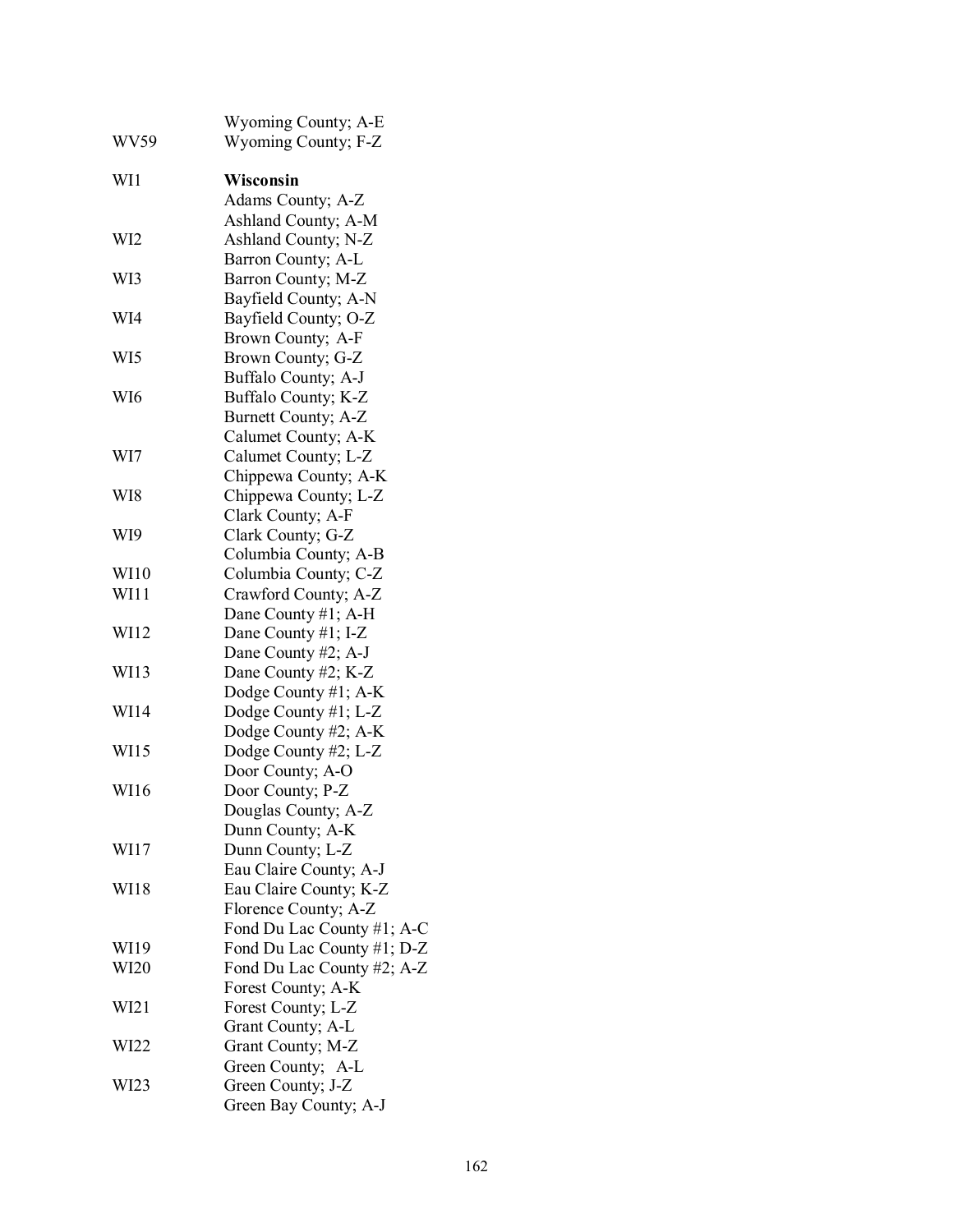| WI24 | Green Bay County; K-Z                |
|------|--------------------------------------|
|      | Green Lake County; A-R               |
| WI25 | Green Lake County; S-Z               |
|      | Iowa County; A-Z                     |
| WI26 | Iron County; A-Z                     |
|      | Jackson County; A-R                  |
| WI27 | Jackson County; S-Z                  |
|      | Jefferson County; A-P                |
| WI28 | Jefferson County; Q-Z                |
|      | Juneau County; A-Z                   |
| WI29 | Kenosha City; A-Mike Maley           |
| WI30 | Kenosha City; Frank Malek-Z          |
|      | Kenosha County; A-F                  |
| WI31 | Kenosha County; G-Z                  |
|      | Kewaunee County; A-Z                 |
|      | La Crosse City; A-B                  |
| WI32 | La Crosse City; C-Z                  |
| WI33 | La Crosse County; A-Z                |
|      | Lafayette County; A-L                |
| WI34 | Lafayette County; M-Z                |
|      | Langlade County; A-R                 |
| WI35 | Langlade County; S-Z                 |
|      | Lincoln County; A-Z                  |
|      | Madison County; A-Tony Blucker       |
| WI36 | Madison County; John E. Blum-P       |
| WI37 | Madison County; Q-Z                  |
|      | Manitowoc County #1; A-L             |
| WI38 | Manitowoc County #1; M-Z             |
|      | Manitowoc County #2; A-K             |
| WI39 | Manitowoc County #2; L-Z             |
|      | Marathon County #1; $A-K$            |
| WI40 | Marathon County #1; L-Z              |
| WI41 | Marathon County #2; A-N              |
| WI42 | Marathon County #2; O-Z              |
|      | Marinette County; A-K                |
| WI43 | Marinette County; L-Z                |
|      | Marquette County; A-Z                |
| WI44 | Milwaukee City #1; A-Stefano Media   |
| WI45 | Milwaukee City #1; Harry H. Melick-Z |
|      | Milwaukee City #2; A-F               |
| WI46 | Milwaukee City #2; G-Z               |
|      | Milwaukee City #3; A-C               |
| WI47 | Milwaukee City #3; D-R               |
| WI48 | Milwaukee City #3; S-Z               |
|      | Milwaukee City #4; A-H               |
| WI49 | Milwaukee City #4; I-V               |
| WI50 | Milwaukee City #4; W-Z               |
|      | Milwaukee City #5; A-R               |
| WI51 | Milwaukee City #5; S-Z               |
|      | Milwaukee City #6; A-S               |
| WI52 | Milwaukee City #6; T-Z               |
|      |                                      |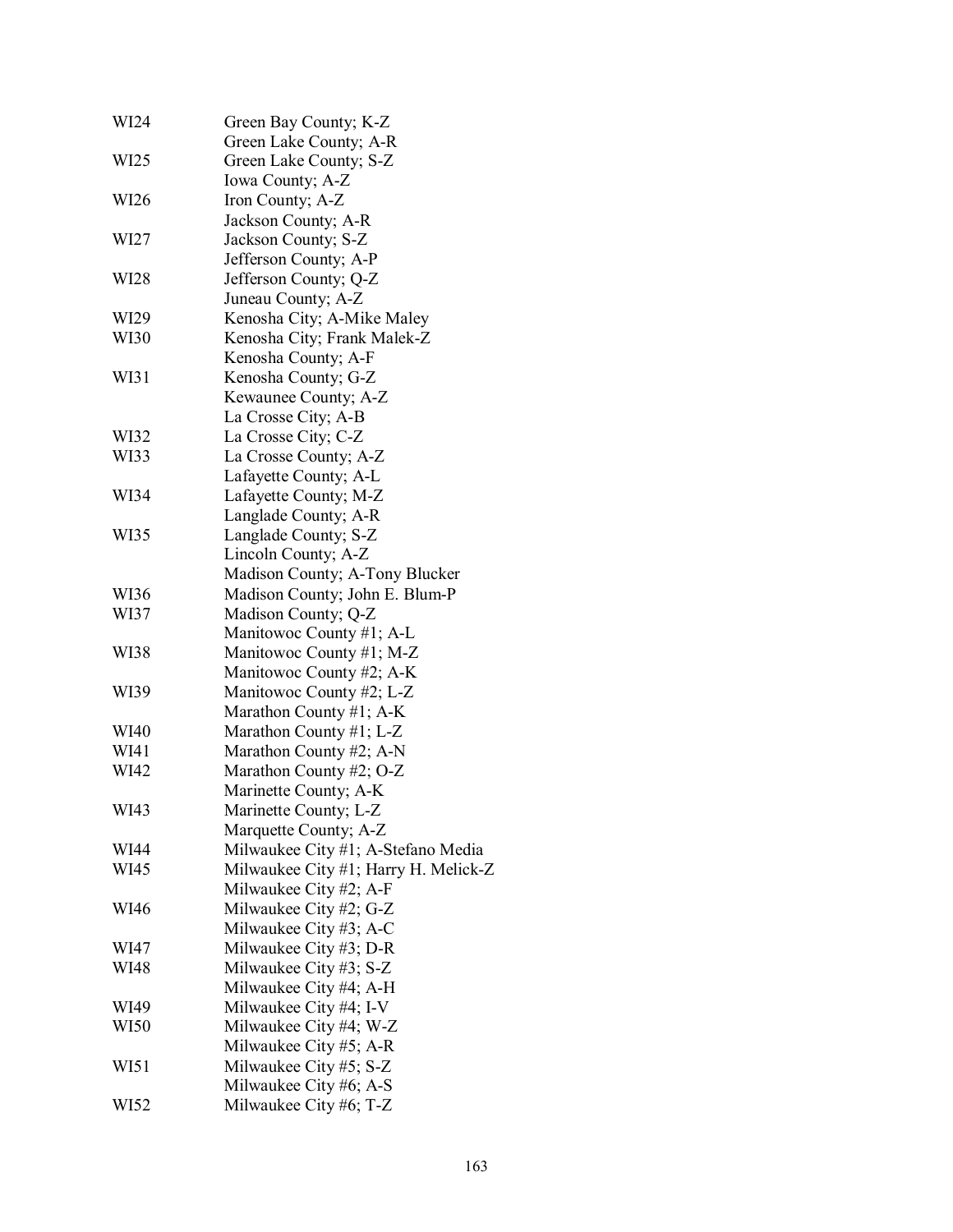|      | Milwaukee City #7; A-P    |
|------|---------------------------|
| WI53 | Milwaukee City #7; Q-Z    |
|      | Milwaukee City #8; A-O    |
| WI54 | Milwaukee City #8; P-Z    |
|      | Milwaukee City #9; A-S    |
| WI55 | Milwaukee City #9; T-Z    |
|      | Milwaukee City #10; A-L   |
| WI56 | Milwaukee City #10; M-Z   |
|      | Milwaukee City #11; A-C   |
|      | Milwaukee City #11; D-R   |
| WI57 |                           |
| WI58 | Milwaukee City #11; S-Z   |
|      | Milwaukee City #12; A-J   |
| WI59 | Milwaukee City #12; K-Z   |
| WI60 | Milwaukee City #13; A-R   |
| WI61 | Milwaukee City #13; S-Z   |
|      | Milwaukee City #14; A-L   |
| WI62 | Milwaukee City #14; M-Z   |
|      | Milwaukee City #15; A-G   |
| WI63 | Milwaukee City #15; H-Z   |
|      | Milwaukee County #1; A-B  |
| WI64 | Milwaukee County #1; C-O  |
| WI65 | Milwaukee County #1; P-Z  |
|      | Milwaukee County #2; A-F  |
| WI66 | Milwaukee County #2; G-Va |
| WI67 | Milwaukee County #2; W-Z  |
|      | Monroe County; A-R        |
| WI68 | Monroe County; S-Z        |
|      | Oconto County; A-R        |
| WI69 | Oconto County; S-Z        |
|      | Oneida County; A-Z        |
|      | Oshkosh City; A-E         |
| WI70 | Oshkosh City; F-Z         |
|      | Outagamie County #1; A-C  |
| WI71 |                           |
|      | Outagamie County #1; D-Z  |
|      | Outagamie County #2; A-D  |
| WI72 | Outagamie County # 2; E-Z |
|      | Ozaukee County; A-G       |
| WI73 | Ozaukee County; H-Z       |
|      | Pepin County; A-Z         |
|      | Pierce County; A-H        |
| WI74 | Pierce County; I-Z        |
|      | Polk County; A-L          |
| WI75 | Polk County; M-Z          |
|      | Portage County; A-L       |
| WI76 | Portage County; M-Z       |
|      | Price County; A-M         |
| WI77 | Price County; N-Z         |
|      | Racine City #1; A-L       |
| WI78 | Racine City #1; M-Z       |
|      | Racine City #2; A-G       |
| WI79 | Racine City #2; H-Z       |
|      |                           |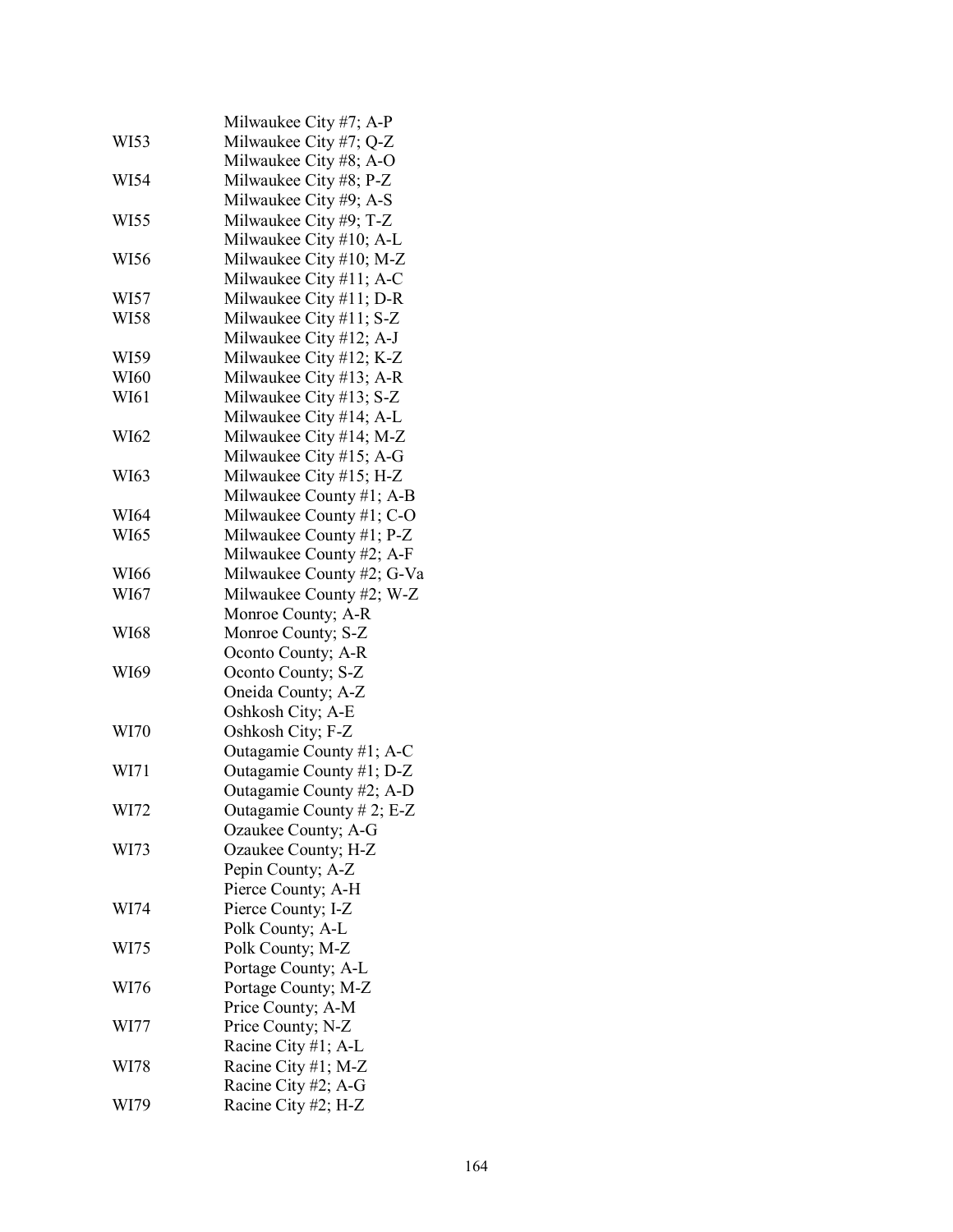| WY1         | Wyoming<br>Albany County; A-O         |
|-------------|---------------------------------------|
| WI102       | Wood County; N-Z                      |
|             | Wood County; A-M                      |
| WI101       | Winnebago County; R-Z                 |
|             | Winnebago County; A-Q                 |
| WI100       | Waushara County; N-Z                  |
|             | Waushara County; A-M                  |
| WI99        | Waupaca County; L-Z                   |
|             | Waupaca County; A-K                   |
| WI98        | Waukesha County; A-Z                  |
| WI97        | Waukesha County; William C. Buckett-R |
|             | Waukesha County; A-Thomas J. Bucketts |
| WI96        | Washington County; C-Z                |
|             | Washington County; A-B                |
|             | Washburn County; A-Z                  |
| WI95        | Walworth County; L-Z                  |
|             | Walworth County; A-K                  |
|             | Vilas County; A-Z                     |
| WI94        | Vernon County; S-Z                    |
|             | Vernon County; A-R                    |
| WI93        | Trempealeau County; S-Z               |
|             | Trempealeau County; A-R               |
| WI92        | Taylor County; J-Z                    |
|             | Taylor County; A-I                    |
|             | Superior City #2; $A-Z$               |
| WI91        | Superior City #1; $T-Z$               |
|             | Superior City #1; A-S                 |
| WI90        | Sheboygan County #2; U-Z              |
|             | Sheboygan County #2; A-T              |
| WI89        | Sheboygan County #1; U-Z              |
| WI88        | Sheboygan County #1; C-T              |
|             | Sheboygan County #1; A-B              |
| WI87        | Shawano County; G-Z                   |
|             | Shawano County; A-F                   |
|             | Sawyer County; A-Z                    |
| WI86        | Sauk County; N-Z                      |
|             | Sauk County; A-M                      |
| WI85        | St. Croix County; R-Z                 |
|             | St. Croix County; A-Q                 |
| WI84        | Rusk County; M-Z                      |
|             | Rusk County; A-L                      |
| WI83        | Rock County #2; L-Z                   |
|             | Rock County #2; A-K                   |
| WI82        | Rock County #1; $O-Z$                 |
|             | Rock County #1; A-N                   |
| WI81        | Richland County; L-Z                  |
|             | Richland County; A-K                  |
| <b>WI80</b> | Racine County; F-Z                    |
|             | Racine County; A-E                    |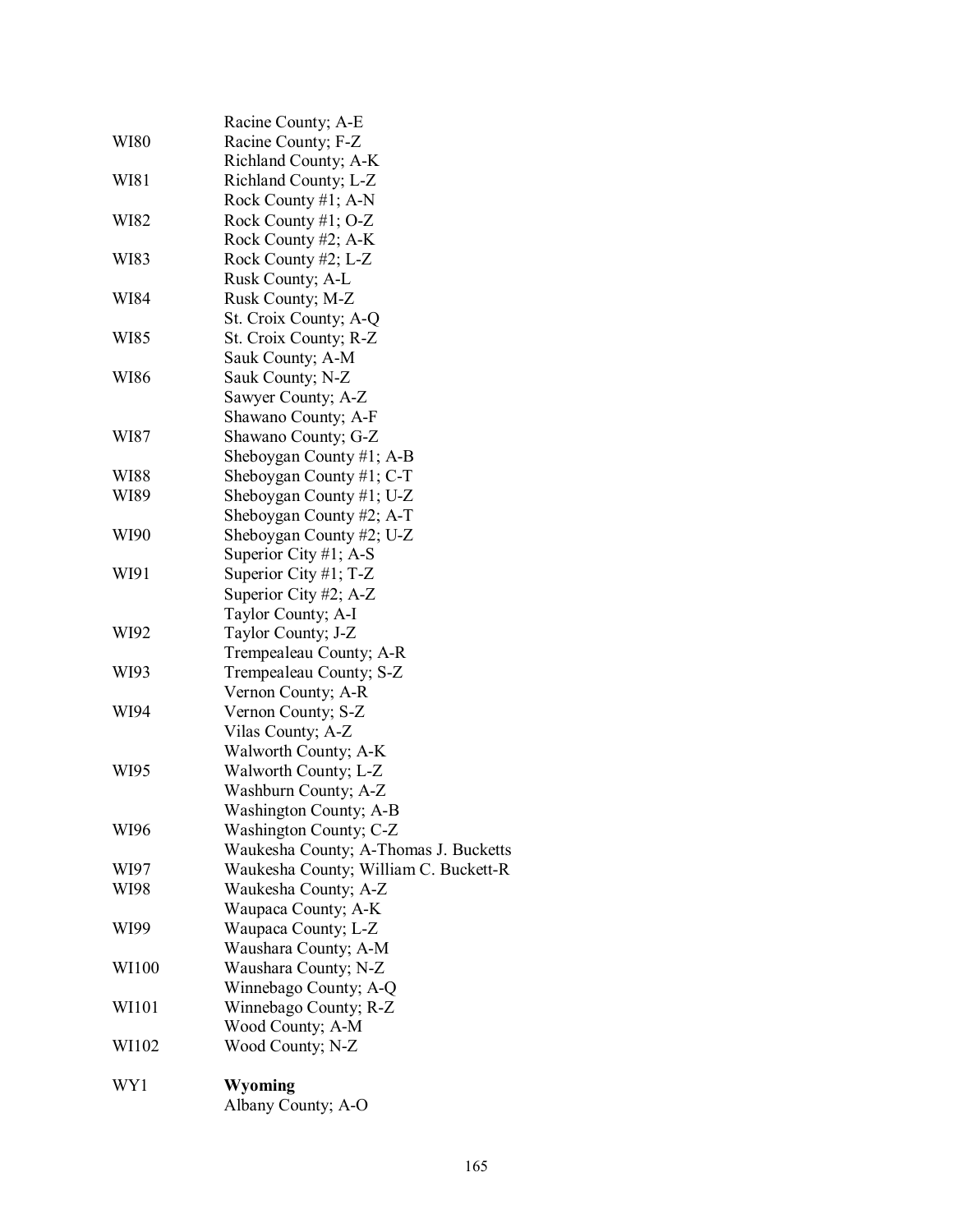| WY2             | Albany County; P-Z                                         |
|-----------------|------------------------------------------------------------|
|                 | Big Horn County; A-Z                                       |
|                 | Campbell County; A-R                                       |
| WY3             | Campbell County; S-Z                                       |
|                 | Carbon County; A-Z                                         |
|                 | Converse County; A-J                                       |
| WY4             | Converse County; K-Z                                       |
|                 | Crook County; A-Z                                          |
|                 | Fremont County; A-Q                                        |
| WY5             | Fremont County; R-Z                                        |
|                 | Goshen County; A-Z                                         |
|                 | Hot Spring County; A–Z                                     |
| WY6             | Johnson County; A-Z                                        |
|                 | Laramie County; A-O                                        |
| WY7             | Laramie County; P-Z                                        |
|                 | Lincoln County; A-V                                        |
| WY8             | Lincoln County; W-Z                                        |
|                 | Natrona County; A-Jay Young Stock                          |
| WY9             | Natrona County; Jay Young Stock-Z                          |
|                 | Niobrara County; A-Z                                       |
| WY10            | Park County; A-Z                                           |
|                 | Platte County; A-Z                                         |
|                 | Sheridan County; A-C                                       |
| WY11            | Sheridan County; D-Z                                       |
|                 | Sweetwater County; A-G                                     |
| WY12            | Sweetwater County; H-Z                                     |
|                 | Uinta County; A-Z                                          |
| WY13            | Washakie County; A-Z                                       |
|                 | Weston County; A-Z                                         |
| MX1             | Indians, Prisoners, Insane, In Hospitals, Late Registrants |
|                 | Alabama; A-Z                                               |
|                 | Arizona; A-Z                                               |
|                 | Arkansas; A-Q                                              |
| MX <sub>2</sub> | Arkansas; R-Z                                              |
|                 | California; A-Z                                            |
|                 | Colorado; A-Z                                              |
|                 | Connecticut; A-Z                                           |
|                 | Delaware; A-Z                                              |
|                 | District of Columbia; A-B                                  |
| MX3             | District of Columbia; C-Z                                  |
|                 | Florida; A-Z                                               |
|                 | Georgia; A-S                                               |
| MX4             | Georgia; T-Z                                               |
|                 | Idaho; A-Z                                                 |
|                 | Illinois; A-Z                                              |
| MX5             | Indiana; A-Z                                               |
|                 | Iowa; A-Z                                                  |
|                 | Kansas; A-Z                                                |
|                 | Kentucky; A-F                                              |
| MX6             | Kentucky; G-Z                                              |